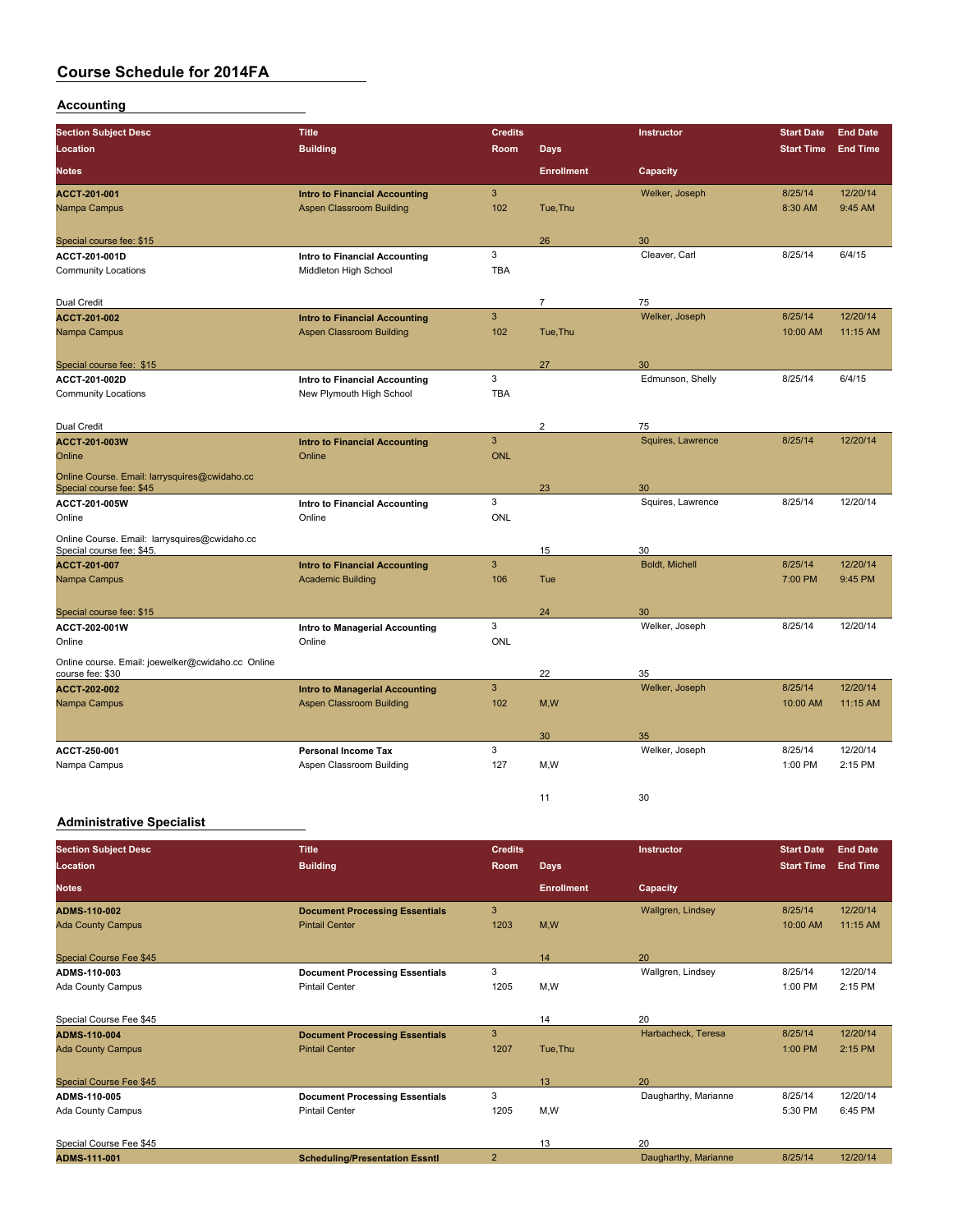| <b>Administrative Specialist</b>         |                                                        |                      |                   |                       |                     |                      |
|------------------------------------------|--------------------------------------------------------|----------------------|-------------------|-----------------------|---------------------|----------------------|
| <b>Section Subject Desc</b>              | <b>Title</b>                                           | <b>Credits</b>       |                   | Instructor            | <b>Start Date</b>   | <b>End Date</b>      |
| Location                                 | <b>Building</b>                                        | Room                 | <b>Days</b>       |                       | <b>Start Time</b>   | <b>End Time</b>      |
| <b>Notes</b>                             |                                                        |                      | <b>Enrollment</b> | Capacity              |                     |                      |
| <b>Ada County Campus</b>                 | <b>Pintail Center</b>                                  | 1207                 | Tue, Thu          |                       | 5:30 PM             | 6:20 PM              |
| Special Course Fee: \$65                 |                                                        |                      | 12                | 20                    |                     |                      |
| ADMS-133-001                             | <b>Business English</b>                                | 3                    |                   | Harbacheck, Teresa    | 8/25/14             | 12/20/14             |
| Ada County Campus                        | <b>Pintail Center</b>                                  | 1230                 | Tue, Thu          |                       | 8:30 AM             | 9:45 AM              |
|                                          |                                                        |                      |                   |                       |                     |                      |
|                                          |                                                        |                      | 16                | 20                    |                     |                      |
| ADMS-133-002<br><b>Ada County Campus</b> | <b>Business English</b><br><b>Pintail Center</b>       | $\mathbf{3}$<br>1230 |                   | Miller, Jenny         | 8/25/14<br>11:30 AM | 12/20/14<br>12:45 PM |
|                                          |                                                        |                      | M, W              |                       |                     |                      |
|                                          |                                                        |                      | 19                | 20                    |                     |                      |
| ADMS-133-003                             | <b>Business English</b>                                | 3                    |                   | Harbacheck, Teresa    | 8/25/14             | 12/20/14             |
| Ada County Campus                        | <b>Pintail Center</b>                                  | 1230                 | M,W               |                       | 2:30 PM             | 3:45 PM              |
|                                          |                                                        |                      | 13                | 20                    |                     |                      |
| ADMS-135-001                             | <b>Business Editing</b>                                | $\mathbf{3}$         |                   | Miller, Jenny         | 8/25/14             | 12/20/14             |
| <b>Ada County Campus</b>                 | <b>Pintail Center</b>                                  | 1205                 | Tue, Thu          |                       | 1:00 PM             | 2:15 PM              |
|                                          |                                                        |                      | 17                | 20                    |                     |                      |
| ADMS-138-001                             | <b>Applied Business Math</b>                           | 3                    |                   | Miller, Jenny         | 8/25/14             | 12/20/14             |
| Ada County Campus                        | <b>Pintail Center</b>                                  | 1204                 | M, W, F           |                       | 10:00 AM            | 11:15 AM             |
|                                          |                                                        |                      |                   |                       |                     |                      |
|                                          |                                                        |                      | 22                | 24                    |                     |                      |
| ADMS-138-002                             | <b>Applied Business Math</b><br><b>Pintail Center</b>  | $\mathbf{3}$         |                   | Miller, Jenny         | 8/25/14             | 12/20/14<br>3:45 PM  |
| <b>Ada County Campus</b>                 |                                                        | 1204                 | M, W, F           |                       | 2:30 PM             |                      |
|                                          |                                                        |                      | 20                | 24                    |                     |                      |
| ADMS-162-001                             | <b>Spreadsheet Essentials</b>                          | 3                    |                   | Barnes, Yolonda       | 8/25/14             | 12/20/14             |
| Ada County Campus                        | <b>Pintail Center</b>                                  | 1207                 | Tue, Thu          |                       | 11:30 AM            | 12:45 PM             |
| Special Course Fee \$45                  |                                                        |                      | 12                | 20                    |                     |                      |
| ADMS-162-003                             | <b>Spreadsheet Essentials</b>                          | $\mathbf{3}$         |                   | Miller, Jenny         | 8/25/14             | 12/20/14             |
| <b>Ada County Campus</b>                 | <b>Pintail Center</b>                                  | 1207                 | Tue, Thu          |                       | 10:00 AM            | 11:15 AM             |
|                                          |                                                        |                      |                   |                       |                     |                      |
| <b>Special Course Fee \$45</b>           |                                                        | 3                    | 10                | 20<br>Barnes, Yolonda | 8/25/14             | 12/20/14             |
| ADMS-162-004<br>Ada County Campus        | <b>Spreadsheet Essentials</b><br><b>Pintail Center</b> | 1207                 | M,W               |                       | 11:30 AM            | 12:45 PM             |
|                                          |                                                        |                      |                   |                       |                     |                      |
| Special Course Fee \$45                  |                                                        |                      | 12                | 20                    |                     |                      |
| ADMS-199-001                             | <b>ST: Document Processing</b>                         | 3                    |                   | Barnes, Yolonda       | 8/25/14             | 12/20/14             |
| <b>Ada County Campus</b>                 | <b>Pintail Center</b>                                  | 1207                 | Tue, Thu          |                       | 8:30 AM             | 9:45 AM              |
|                                          |                                                        |                      | 6                 | 20                    |                     |                      |
| ADMS-199-002                             | ST: Business Computer Apps 2                           | $\mathbf{3}$         |                   | Barnes, Yolonda       | 8/25/14             | 12/20/14             |
| Ada County Campus                        | <b>Pintail Center</b>                                  | 1207                 | M,W               |                       | 8:30 AM             | 9:45 AM              |
|                                          |                                                        |                      | 15                | 20                    |                     |                      |
| ADMS-199-003                             | <b>ST: Business Computer Apps 2</b>                    | $\mathbf{3}$         |                   | Barnes, Yolonda       | 8/25/14             | 12/20/14             |
| <b>Ada County Campus</b>                 | <b>Pintail Center</b>                                  | 1207                 | M, W              |                       | 1:00 PM             | 2:15 PM              |
|                                          |                                                        |                      |                   |                       |                     |                      |
|                                          |                                                        |                      | 19                | 20                    |                     |                      |
| ADMS-231-001                             | <b>Business Writing</b>                                | 3                    |                   | Harbacheck, Teresa    | 8/25/14             | 12/20/14             |
| Ada County Campus                        | <b>Pintail Center</b>                                  | 1203                 | M, W              |                       | 1:00 PM             | 2:15 PM              |
|                                          |                                                        |                      | 12                | 20                    |                     |                      |
| ADMS-231-002                             | <b>Business Writing</b>                                | $\mathsf 3$          |                   | Harbacheck, Teresa    | 8/25/14             | 12/20/14             |
| <b>Ada County Campus</b>                 | <b>Pintail Center</b>                                  | 1205                 | M, W              |                       | 10:00 AM            | 11:15 AM             |
|                                          |                                                        |                      |                   |                       |                     |                      |
| ADMS-293-001                             | Internship                                             | $\mathbf{1}$         | 15                | 20<br>Barnes, Yolonda | 8/25/14             | 12/20/14             |
| <b>Community Locations</b>               | Community Location                                     | <b>CMTY</b>          |                   |                       |                     |                      |
|                                          |                                                        |                      |                   |                       |                     |                      |
| Instructor Permission Required           |                                                        |                      | 0                 | 10                    |                     |                      |
| ADMS-293-002                             | Internship                                             | $\overline{2}$       |                   | Barnes, Yolonda       | 8/25/14             | 12/20/14             |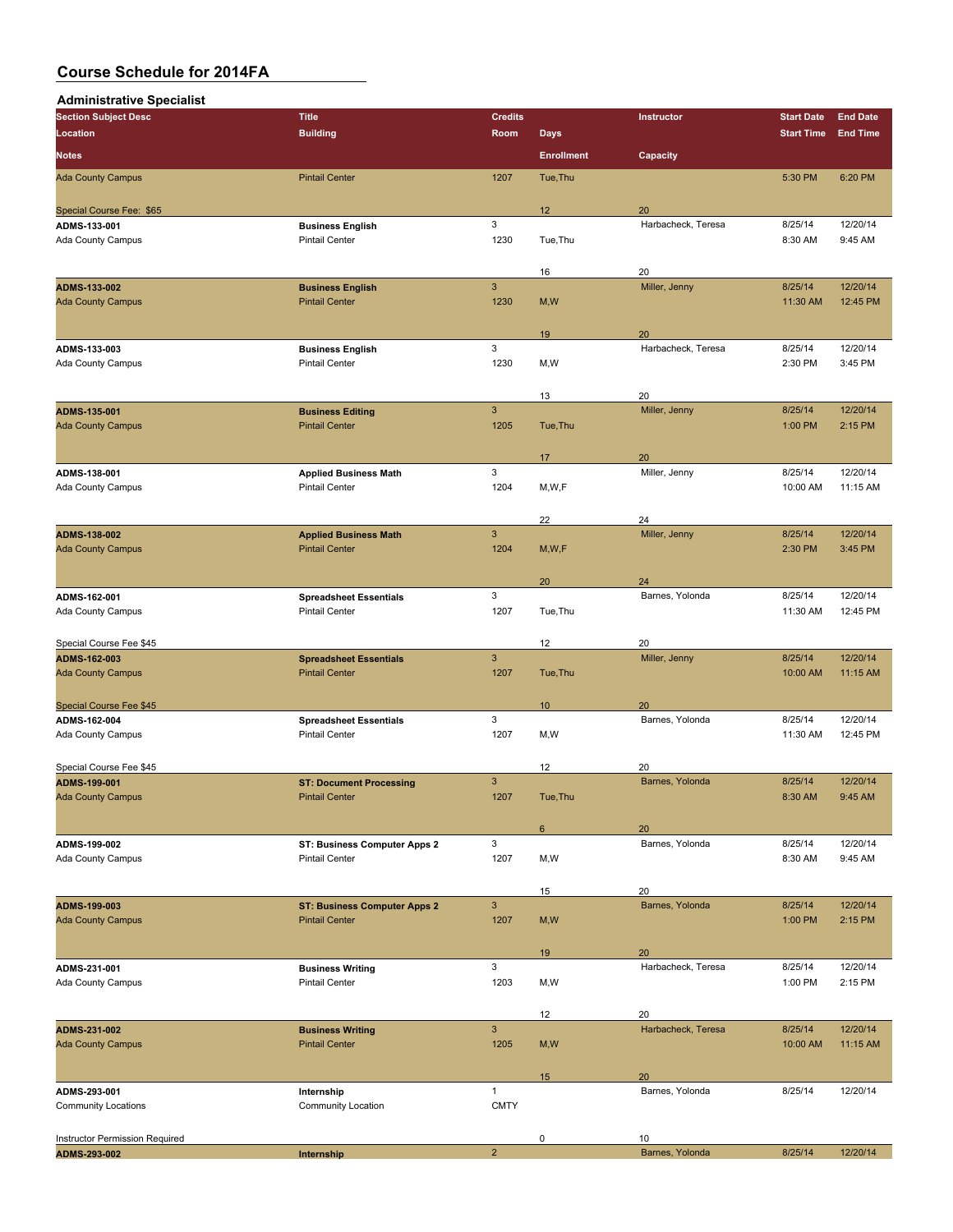**Administrative Specialist Section Subject Desc Title Credits Instructor Start Date End Date Location Building Room Days Start Time End Time Notes Enrollment Capacity Community Locations** Community Location CMTY Instructor Permission Required. <br> **ADMS-293-003** Barnes, Yolonda **Development Contract Contract Contract Contract Contract Contract Contract Contract Contract Contract Contract Contract Contract Contract Contract Contract ADMS-293-003 Internship** 3 Barnes, Yolonda 8/25/14 12/15/14 Community Locations Community Location CMTY Instructor Consent Required. 1 100 and 10 and 10 and 10 and 10 and 10 and 10 and 10 and 10 and 10 and 10 and 10 and 10 and 10 and 10 and 10 and 10 and 10 and 10 and 10 and 10 and 10 and 10 and 10 and 10 and 10 and 10 and 1 **ADMS-293-004 Internship** 3 Barnes, Yolonda 8/25/14 12/20/14 Community Locations Community Location Community Location CMTY 2 1

### **Agriculture**

| <b>Section Subject Desc</b>                     | <b>Title</b>                         | <b>Credits</b> |                   | <b>Instructor</b>  | <b>Start Date</b> | <b>End Date</b> |
|-------------------------------------------------|--------------------------------------|----------------|-------------------|--------------------|-------------------|-----------------|
| Location                                        | <b>Building</b>                      | <b>Room</b>    | Days              |                    | <b>Start Time</b> | <b>End Time</b> |
| <b>Notes</b>                                    |                                      |                | <b>Enrollment</b> | Capacity           |                   |                 |
| AGRI-102-001                                    | <b>Plant Science in Agriculture</b>  | 3              |                   | Marquardt, Jessica | 8/25/14           | 12/20/14        |
| Nampa Campus                                    | <b>Academic Building</b>             | 218            | Tue.Thu           |                    | 11:30 AM          | 12:45 PM        |
| Corequisite: AGRI 102L Special course fee: \$15 |                                      |                | 10                | 30                 |                   |                 |
| AGRI 102L 001                                   | <b>Plant Science Agriculture Lab</b> | 1              |                   | Marquardt, Jessica | 8/25/14           | 12/20/14        |
| Nampa Campus                                    | Academic Building                    | 220            | Thu               |                    | 8:00 AM           | 9:45 AM         |
| Corequisite: AGRI 102                           |                                      |                | 10                | 30                 |                   |                 |
| AGRI-104-001                                    | <b>Agriculture Management</b>        | $\overline{4}$ |                   | Cox. Kim           | 8/25/14           | 12/20/14        |
| Nampa Campus                                    | <b>Academic Building</b>             | 322            | M,W               |                    | 4:00 PM           | 5:50 PM         |
|                                                 |                                      |                | 8                 | 30                 |                   |                 |
| AGRI 109 001                                    | <b>Principles of Animal Science</b>  | 3              |                   | Marquardt, Jessica | 8/25/14           | 12/20/14        |
| Nampa Campus                                    | Academic Building                    | 325            | M,W               |                    | 10:00 AM          | 11:15 AM        |
| Corequisite: AGRI 109L Special course fee: \$10 |                                      |                | 8                 | 34                 |                   |                 |
| AGRI 109L 001                                   | <b>Prin of Animal Science Lab</b>    | $\mathbf{1}$   |                   | Marquardt, Jessica | 8/25/14           | 12/20/14        |
| Nampa Campus                                    | <b>Academic Building</b>             | 220            | F                 |                    | 9:00 AM           | 10:45 AM        |
| Corequisite: AGRI 109                           |                                      |                | 8                 | 34                 |                   |                 |
| AGRI 180 001                                    | <b>Food System Science</b>           | 4              |                   | Marquardt, Jessica | 8/25/14           | 12/20/14        |
| Nampa Campus                                    | Academic Building                    | 105            | M,W,F             |                    | 2:30 PM           | 3:40 PM         |
|                                                 |                                      |                | 18                | 35                 |                   |                 |

### **Allied Health**

| <b>Section Subject Desc</b>                     | <b>Title</b>                | <b>Credits</b> |                   | Instructor       | <b>Start Date</b> | <b>End Date</b> |
|-------------------------------------------------|-----------------------------|----------------|-------------------|------------------|-------------------|-----------------|
| Location                                        | <b>Building</b>             | <b>Room</b>    | <b>Days</b>       |                  | <b>Start Time</b> | <b>End Time</b> |
| <b>Notes</b>                                    |                             |                | <b>Enrollment</b> | Capacity         |                   |                 |
| <b>ALLH-101-001</b>                             | <b>Medical Terminology</b>  | $\overline{2}$ |                   | Smit, Melody     | 8/25/14           | 12/20/14        |
| <b>Canyon County Center</b>                     | <b>Canyon County Center</b> | 230            | Tue               |                  | 7:00 PM           | 8:45 PM         |
|                                                 |                             |                |                   |                  |                   |                 |
|                                                 |                             |                | 29                | 40               |                   |                 |
| ALLII 101-002                                   | <b>Medical Terminology</b>  | $\overline{2}$ |                   | Cobey, Richard   | 8/25/14           | 12/20/14        |
| Canyon County Center                            | Canyon County Center        | 230            | W                 |                  | 1:00 PM           | 2:45 PM         |
|                                                 |                             |                |                   |                  |                   |                 |
|                                                 |                             |                | 33                | 40               |                   |                 |
| ALLH-101-003W                                   | <b>Medical Terminology</b>  | $\overline{2}$ |                   | Nelson, Marianne | 8/25/14           | 12/20/14        |
| Online                                          | Online                      | <b>ONL</b>     |                   |                  |                   |                 |
| Online Course. Email: mariannenelson@cwidaho.cc |                             |                |                   |                  |                   |                 |
| Online course fee: \$20                         |                             |                | 25                | 30               |                   |                 |
| ALLH-101-004W                                   | <b>Medical Terminology</b>  | $\overline{2}$ |                   | Nelson, Marianne | 8/25/14           | 12/20/14        |
| Online                                          | Online                      | ONL            |                   |                  |                   |                 |
| Online Course. Email: mariannenelson@cwidaho.cc |                             |                |                   |                  |                   |                 |
| Online course fee: \$20                         |                             |                | 24                | 30               |                   |                 |
| <b>ALLH-101-005W</b>                            | <b>Medical Terminology</b>  | $\overline{2}$ |                   | Nelson, Marianne | 8/25/14           | 12/20/14        |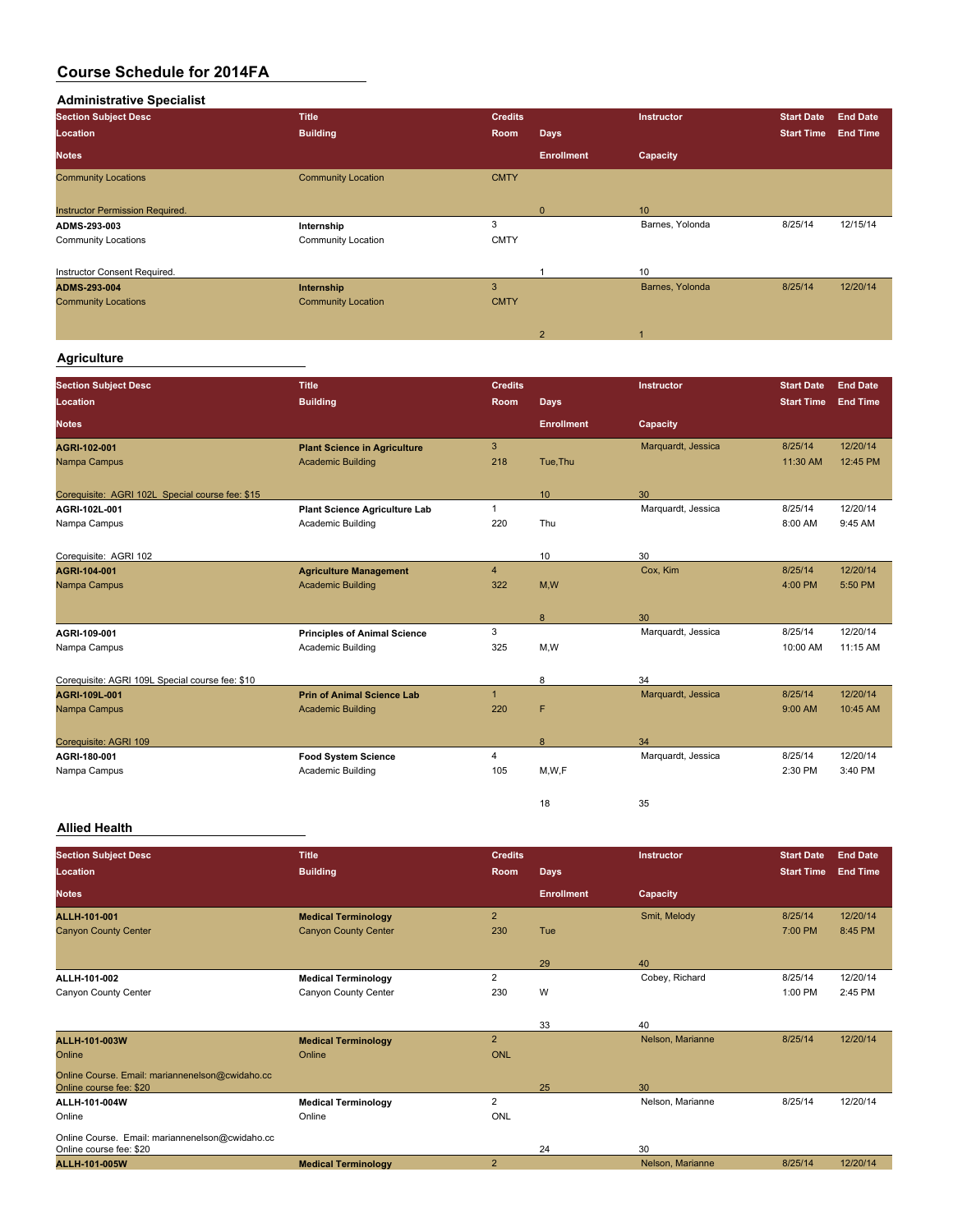**Allied Health**

| <b>Section Subject Desc</b>                                                | <b>Title</b>                                              | <b>Credits</b>               |                   | Instructor           | <b>Start Date</b> | <b>End Date</b> |
|----------------------------------------------------------------------------|-----------------------------------------------------------|------------------------------|-------------------|----------------------|-------------------|-----------------|
| Location                                                                   | <b>Building</b>                                           | Room                         | <b>Days</b>       |                      | <b>Start Time</b> | <b>End Time</b> |
| <b>Notes</b>                                                               |                                                           |                              | <b>Enrollment</b> | Capacity             |                   |                 |
| Online                                                                     | Online                                                    | <b>ONL</b>                   |                   |                      |                   |                 |
|                                                                            |                                                           |                              |                   |                      |                   |                 |
| Online course. Email: mariannenelson@cwidaho.cc<br>Online Course Fee: \$20 |                                                           |                              | 19                | 30                   |                   |                 |
| ALLH-101-006                                                               | <b>Medical Terminology</b>                                | $\overline{2}$               |                   | Rosenberg, James     | 8/25/14           | 12/20/14        |
| Canyon County Center                                                       | Canyon County Center                                      | 233                          | Thu               |                      | 11:30 AM          | 1:10 PM         |
|                                                                            |                                                           |                              |                   |                      |                   |                 |
| ALLH-101-007                                                               |                                                           | $\overline{2}$               | 29                | 36<br>Cobey, Richard | 8/25/14           | 12/20/14        |
| <b>Canyon County Center</b>                                                | <b>Medical Terminology</b><br><b>Canyon County Center</b> | 230                          | Tue               |                      | 4:00 PM           | 5:45 PM         |
|                                                                            |                                                           |                              |                   |                      |                   |                 |
|                                                                            |                                                           |                              | 33                | 40                   |                   |                 |
| ALLH-101-009W                                                              | <b>Medical Terminology</b>                                | $\overline{2}$               |                   | Green, Michael       | 8/25/14           | 12/20/14        |
| Online                                                                     | Online                                                    | ONL                          |                   |                      |                   |                 |
| Online Course. Email: michaelgreen@cwidaho.cc                              |                                                           |                              |                   |                      |                   |                 |
| Online course fee: \$20                                                    |                                                           |                              | 28                | 30                   |                   |                 |
| ALLH-101-011W<br>Online                                                    | <b>Medical Terminology</b><br>Online                      | $\overline{2}$<br><b>ONL</b> |                   | Green, Michael       | 8/25/14           | 12/20/14        |
|                                                                            |                                                           |                              |                   |                      |                   |                 |
| Online Course. Email: michaelgreen@cwidaho.cc<br>Online course fee: \$20   |                                                           |                              | 28                | 30                   |                   |                 |
| ALLH-202-001D                                                              | Intro to Allied Health                                    | $\overline{2}$               |                   | Clark-Vega, Nicole   | 8/25/14           | 6/4/15          |
| <b>Community Locations</b>                                                 | Boise High School                                         | <b>TBA</b>                   |                   |                      |                   |                 |
|                                                                            |                                                           |                              |                   |                      |                   |                 |
| <b>Dual Credit</b>                                                         |                                                           |                              | 12                | 75                   |                   |                 |
| ALLH-202-002D                                                              | <b>Intro to Allied Health</b>                             | $\overline{2}$               |                   | Kane, Carissa        | 8/25/14           | 6/4/15          |
| <b>Community Locations</b>                                                 | <b>Boise High School</b>                                  | <b>TBA</b>                   |                   |                      |                   |                 |
|                                                                            |                                                           |                              | 8                 | 75                   |                   |                 |
| <b>Dual Credit</b><br>ALLH-202-003D                                        | Intro to Allied Health                                    | $\overline{2}$               |                   | Mitchell, Gregory    | 8/25/14           | 6/4/15          |
| <b>Community Locations</b>                                                 | Borah High School                                         | <b>TBA</b>                   |                   |                      |                   |                 |
|                                                                            |                                                           |                              |                   |                      |                   |                 |
| Dual Credit                                                                |                                                           |                              | 9                 | 75                   |                   |                 |
| ALLH-202-004D                                                              | <b>Intro to Allied Health</b>                             | $\overline{2}$               |                   | Hammons, Holly       | 8/25/14           | 6/4/15          |
| <b>Community Locations</b>                                                 | Vallivue High School                                      | <b>TBA</b>                   |                   |                      |                   |                 |
|                                                                            |                                                           |                              |                   |                      |                   |                 |
| <b>Dual Credit</b>                                                         |                                                           | 3                            | 23                | 75<br>Witt, Heather  | 8/25/14           | 12/20/14        |
| ALLH-210-001<br>Canyon County Center                                       | <b>Human Sexuality</b><br>Canyon County Center            | 233                          | W                 |                      | 7:00 PM           | 9:45 PM         |
|                                                                            |                                                           |                              |                   |                      |                   |                 |
|                                                                            |                                                           |                              | 16                | 32                   |                   |                 |
| ALLH-220-001                                                               | <b>Fundamentals of Nutrition</b>                          | 3                            |                   | Krouse, Rhonna       | 8/25/14           | 12/20/14        |
| Nampa Campus                                                               | <b>Aspen Classroom Building</b>                           | 101                          | M,W               |                      | 11:30 AM          | 12:45 PM        |
|                                                                            |                                                           |                              |                   |                      |                   |                 |
|                                                                            |                                                           |                              | 26                | 30                   |                   |                 |
| ALLH-220-002H                                                              | <b>Fundamentals of Nutrition</b>                          | 3                            |                   | Nelson, Marianne     | 8/25/14           | 12/20/14        |
| Nampa Campus                                                               | Aspen Classroom Building                                  | 101                          | F                 |                      | 8:30 AM           | 9:45 AM         |
| Hybrid                                                                     |                                                           |                              | 22                | 30                   |                   |                 |
| ALLH-220-003                                                               | <b>Fundamentals of Nutrition</b>                          | $\mathsf 3$                  |                   | Ward, Carol          | 8/25/14           | 12/20/14        |
| <b>Canyon County Center</b>                                                | <b>Canyon County Center</b>                               | 230                          | M                 |                      | 1:00 PM           | 3:45 PM         |
|                                                                            |                                                           |                              |                   |                      |                   |                 |
|                                                                            |                                                           |                              | 24                | 30                   |                   |                 |
|                                                                            |                                                           |                              |                   |                      |                   |                 |

### **Anthropology**

| <b>Section Subject Desc</b><br>Location | <b>Title</b><br><b>Building</b> | <b>Credits</b><br>Room | Days              | <b>Instructor</b> | <b>Start Date</b><br><b>Start Time</b> | <b>End Date</b><br><b>End Time</b> |
|-----------------------------------------|---------------------------------|------------------------|-------------------|-------------------|----------------------------------------|------------------------------------|
| <b>Notes</b>                            |                                 |                        | <b>Enrollment</b> | Capacity          |                                        |                                    |
| <b>ANTH-101-001</b>                     | <b>Physical Anthropology</b>    | 3                      |                   | Gorrell, Nicole   | 8/25/14                                | 12/20/14                           |
| Nampa Campus                            | <b>Academic Building</b>        | 309                    | M,W               |                   | 11:30 AM                               | 12:45 PM                           |
|                                         |                                 |                        | 26                | 40                |                                        |                                    |
| ANTH-101-002                            | <b>Physical Anthropology</b>    |                        |                   | Willson, Chris    | 8/25/14                                | 12/20/14                           |
| Canyon County Center                    | Canyon County Center            | 230                    | Tue, Thu          |                   | 11:30 AM                               | 12:45 PM                           |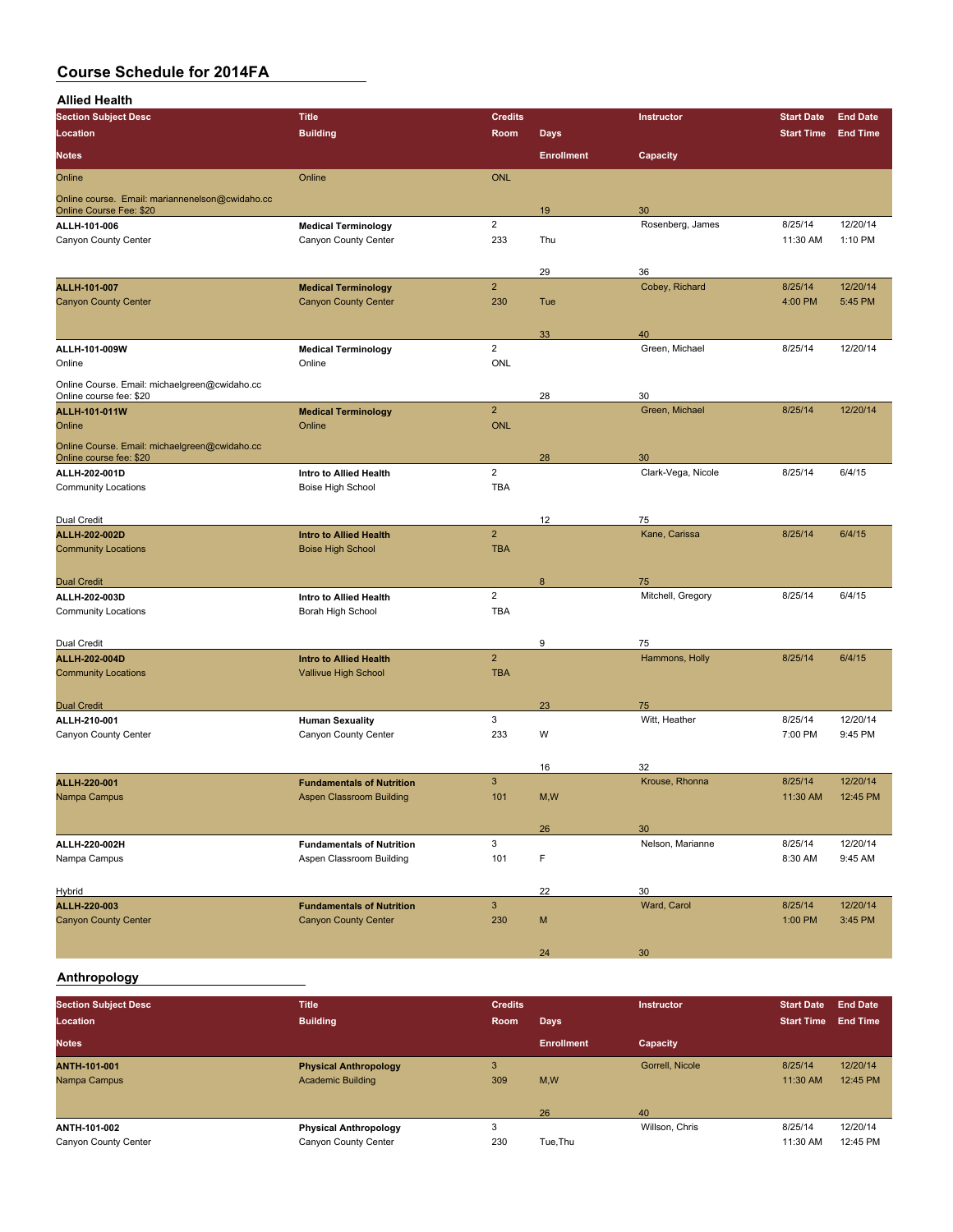| <b>Anthropology</b>                                                     |                                      |                |                   |                        |                   |                 |
|-------------------------------------------------------------------------|--------------------------------------|----------------|-------------------|------------------------|-------------------|-----------------|
| <b>Section Subject Desc</b>                                             | <b>Title</b>                         | <b>Credits</b> |                   | Instructor             | <b>Start Date</b> | <b>End Date</b> |
| Location                                                                | <b>Building</b>                      | Room           | <b>Days</b>       |                        | <b>Start Time</b> | <b>End Time</b> |
| <b>Notes</b>                                                            |                                      |                | <b>Enrollment</b> | Capacity               |                   |                 |
|                                                                         |                                      |                |                   |                        |                   |                 |
|                                                                         |                                      |                | 21                | 40                     |                   |                 |
| <b>ANTH-101-004W</b>                                                    | <b>Physical Anthropology</b>         | $\mathbf{3}$   |                   | Klikunas, Leonard      | 8/25/14           | 12/20/14        |
| Online                                                                  | Online                               | <b>ONL</b>     |                   |                        |                   |                 |
| Online course. Email: lenklikunas@cwidaho.cc<br>Online course fee \$30  |                                      |                | 15                | 30                     |                   |                 |
| ANTH-101-005W                                                           | <b>Physical Anthropology</b>         | 3              |                   | Klikunas, Leonard      | 8/25/14           | 12/20/14        |
| Online                                                                  | Online                               | ONL            |                   |                        |                   |                 |
|                                                                         |                                      |                |                   |                        |                   |                 |
| Online course. Email: lenklikunas@cwidaho.cc<br>Special Course Fee \$30 |                                      |                | 8                 | 30                     |                   |                 |
| ANTH-101-006                                                            | <b>Physical Anthropology</b>         | 3              |                   | Willson, Chris         | 8/25/14           | 12/20/14        |
| <b>Ada County Campus</b>                                                | <b>Pintail Center</b>                | 1204           | M, W              |                        | 8:30 AM           | 9:45 AM         |
|                                                                         |                                      |                |                   |                        |                   |                 |
|                                                                         |                                      |                | 26                | 30                     |                   |                 |
| ANTII 101 007                                                           | <b>Physical Anthropology</b>         | 3              |                   | Willson, Chris         | 8/25/14           | 12/20/14        |
| Ada County Campus                                                       | <b>Pintail Center</b>                | 1320           | Thu               |                        | 7:00 PM           | 9:45 PM         |
|                                                                         |                                      |                |                   |                        |                   |                 |
|                                                                         |                                      |                | 27                | 30                     |                   |                 |
| ANTH-102-001                                                            | <b>Cultural Anthropology</b>         | $\mathbf{3}$   |                   | Gorrell, Nicole        | 8/25/14           | 12/20/14        |
| Nampa Campus                                                            | <b>Academic Building</b>             | 309            | M, W              |                        | 2:30 PM           | 3:45 PM         |
|                                                                         |                                      |                |                   |                        |                   |                 |
|                                                                         |                                      |                | 30                | 40                     |                   |                 |
| ANTH 102-002                                                            | <b>Cultural Anthropology</b>         | 3              |                   | Gorrell, Nicole        | 8/25/14           | 12/20/14        |
| Nampa Campus                                                            | Academic Building                    | 309            | M, W              |                        | 4:00 PM           | 5:15 PM         |
|                                                                         |                                      |                |                   |                        |                   |                 |
|                                                                         |                                      |                | 21                | 40                     |                   |                 |
| ANTH-102-003W                                                           | <b>Cultural Anthropology</b>         | $\mathbf{3}$   |                   | Gorrell, Nicole        | 8/25/14           | 12/20/14        |
| Online                                                                  | Online                               | <b>ONL</b>     |                   |                        |                   |                 |
| Online course. Email: nikkigorrell@cwidaho.cc Online                    |                                      |                |                   |                        |                   |                 |
| course fee \$30                                                         |                                      |                | 22                | 30                     |                   |                 |
| ANTH-102-005W                                                           | <b>Cultural Anthropology</b>         | 3<br>ONL       |                   | Fruhlinger, Jake       | 8/25/14           | 12/20/14        |
| Online                                                                  | Online                               |                |                   |                        |                   |                 |
| Online course. Email: jakefruhlinger@cwidaho.cc                         |                                      |                |                   |                        |                   |                 |
| Online course fee \$30<br><b>ANTH-102-006W</b>                          | <b>Cultural Anthropology</b>         | 3              | 29                | 30<br>Fruhlinger, Jake | 8/25/14           | 12/20/14        |
| Online                                                                  | Online                               | <b>ONL</b>     |                   |                        |                   |                 |
|                                                                         |                                      |                |                   |                        |                   |                 |
| Online Course. Email: jakefruhlinger@cwidaho.cc                         |                                      |                | 30                | 30                     |                   |                 |
| ANTII-103-001                                                           | Intro to Archaeology                 | 3              |                   | Munch, Marc            | 8/25/14           | 12/20/14        |
| Ada County Campus                                                       | <b>Pintail Center</b>                | 1208           | M                 |                        | 7:00 PM           | 9:45 PM         |
|                                                                         |                                      |                |                   |                        |                   |                 |
|                                                                         |                                      |                | 24                | 30                     |                   |                 |
| ANTH-199-001                                                            | <b>ST: Indigen Myths and Rituals</b> | $\mathbf{3}$   |                   | Gorrell, Nicole        | 8/25/14           | 12/20/14        |
| Nampa Campus                                                            | <b>Academic Building</b>             | 309            | M, W              |                        | 5:30 PM           | 6:45 PM         |
|                                                                         |                                      |                |                   |                        |                   |                 |
|                                                                         |                                      |                | 16                | 30                     |                   |                 |
| ANTH-199-002                                                            | ST: Intro to Soc Sci Research        | 3              |                   | Fellows, Michelle      | 8/25/14           | 12/20/14        |
| Ada County Campus                                                       | <b>Mallard Place Building</b>        | 1114           | Tue, Thu          |                        | 1:00 PM           | 2:15 PM         |
| Cross-listed as COMM 199, PSYC 199, and SOCY                            |                                      |                |                   |                        |                   |                 |
| 199                                                                     |                                      |                | 3                 | 6                      |                   |                 |
| ANTH-293-001                                                            | <b>Anthropology Internship</b>       | $\overline{2}$ |                   | Gorrell, Nicole        | 8/25/14           | 12/20/14        |
| <b>Community Locations</b>                                              | <b>Community Location</b>            | <b>CMTY</b>    |                   |                        |                   |                 |
|                                                                         |                                      |                |                   |                        |                   |                 |
|                                                                         |                                      |                | $\mathbf 0$       |                        |                   |                 |
| ANTH-293-002                                                            | Anthropology Internship              | $\mathbf{1}$   |                   | Gorrell, Nicole        | 8/25/14           | 12/20/14        |
| <b>Community Locations</b>                                              | Community Location                   | <b>CMTY</b>    |                   |                        |                   |                 |
|                                                                         |                                      |                |                   |                        |                   |                 |
|                                                                         |                                      |                | $\mathbf{1}$      | 1                      |                   |                 |

### **Applied Accounting**

| <b>Section Subject Desc</b> | <b>Title</b>    | <b>Credits</b> |                   | <b>Instructor</b> | <b>Start Date End Date</b> |  |
|-----------------------------|-----------------|----------------|-------------------|-------------------|----------------------------|--|
| Location                    | <b>Building</b> | <b>Room</b>    | Days              |                   | <b>Start Time End Time</b> |  |
| <b>Notes</b>                |                 |                | <b>Enrollment</b> | Capacity          |                            |  |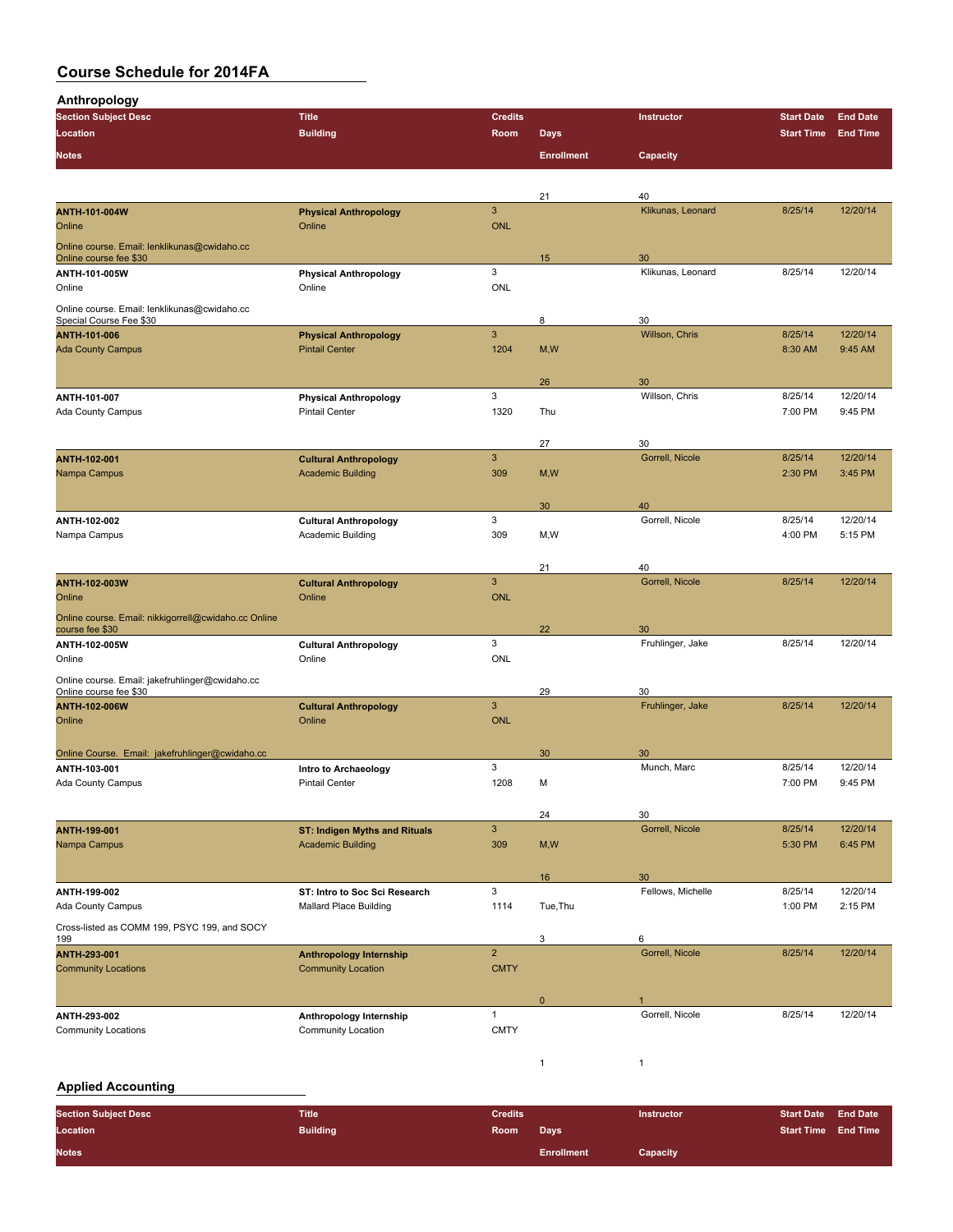| <b>Applied Accounting</b>                                        |                                           |                |                   |                |                   |                 |
|------------------------------------------------------------------|-------------------------------------------|----------------|-------------------|----------------|-------------------|-----------------|
| <b>Section Subject Desc</b>                                      | <b>Title</b>                              | <b>Credits</b> |                   | Instructor     | <b>Start Date</b> | <b>End Date</b> |
| Location                                                         | <b>Building</b>                           | Room           | <b>Days</b>       |                | <b>Start Time</b> | <b>End Time</b> |
| <b>Notes</b>                                                     |                                           |                | <b>Enrollment</b> | Capacity       |                   |                 |
| <b>ACNT-151-001</b>                                              | <b>Fundamental Accounting Concept</b>     | 3 <sup>5</sup> |                   | Boldt, Michell | 8/25/14           | 12/20/14        |
| <b>Ada County Campus</b>                                         | <b>Pintail Center</b>                     | 1208           | Tue, Thu          |                | 10:00 AM          | 11:15 AM        |
|                                                                  |                                           |                | 31                | 30             |                   |                 |
| ACNT 202-001                                                     | <b>Business Law and Ethics</b>            | 3              |                   | Walker, Robert | 8/25/14           | 12/20/14        |
| <b>Ada County Campus</b>                                         | <b>Pintail Center</b>                     | 1204           | Tue, Thu          |                | 11:30 AM          | 12:45 PM        |
|                                                                  |                                           |                | 28                | 30             |                   |                 |
| <b>ACNT 252 001</b>                                              | <b>Applied Accounting 1</b>               | $\overline{3}$ |                   | Boldt, Michell | 8/25/14           | 12/20/14        |
| <b>Ada County Campus</b>                                         | <b>Pintail Center</b>                     | 1204           | Tue, Thu          |                | 1:00 PM           | 2:15 PM         |
|                                                                  |                                           |                | 11                | 30             |                   |                 |
| ACNT 254-001                                                     | <b>Taxation, Control &amp; Compliance</b> | 3              |                   | Boldt, Michell | 8/25/14           | 12/20/14        |
| Ada County Campus                                                | <b>Pintail Center</b>                     | 1204           | M, W              |                | 11:30 AM          | 12:45 PM        |
|                                                                  |                                           |                |                   | 30             |                   |                 |
| <b>ACNT 255-001</b>                                              | <b>Computerized Accounting</b>            | $\mathbf{3}$   | 25                | Boldt, Michell | 8/25/14           | 12/20/14        |
| <b>Ada County Campus</b>                                         | <b>Pintail Center</b>                     | 1203           | M,W               |                | 8:30 AM           | 9:45 AM         |
|                                                                  |                                           |                |                   |                |                   |                 |
| <b>Special Course Fee \$10</b>                                   |                                           |                | 17                | 20             |                   |                 |
| ACNT 255-002                                                     | <b>Computerized Accounting</b>            | 3              |                   | Boldt, Michell | 8/25/14           | 12/20/14        |
| Ada County Campus                                                | <b>Pintail Center</b>                     | 1203           | Tue.Thu           |                | 2:30 PM           | 3:45 PM         |
| Special Course Fee \$10                                          |                                           |                | 20                | 20             |                   |                 |
| <b>ACNT 255 003H</b>                                             | <b>Computerized Accounting</b>            | 3              |                   | Boldt, Michell | 8/25/14           | 12/20/14        |
| <b>Ada County Campus</b>                                         | <b>Pintail Center</b>                     | 1203           | Tue               |                | 5:30 PM           | 6:45 PM         |
| Hybrid: There is an Online component Special<br>Course Fee: \$10 |                                           |                | 10                | 20             |                   |                 |
|                                                                  |                                           |                |                   |                |                   |                 |

### **Apprenticeship**

| <b>Section Subject Desc</b><br>Location    | <b>Title</b><br><b>Building</b>             | <b>Credits</b><br>Room | <b>Days</b>       | <b>Instructor</b> | <b>Start Date</b><br><b>Start Time</b> | <b>End Date</b><br><b>End Time</b> |
|--------------------------------------------|---------------------------------------------|------------------------|-------------------|-------------------|----------------------------------------|------------------------------------|
| <b>Notes</b>                               |                                             |                        | <b>Enrollment</b> | Capacity          |                                        |                                    |
| APPR-101-001<br><b>Community Locations</b> | Apprenticeship<br><b>Community Location</b> | 48<br><b>CMTY</b>      |                   | Neal, Andrew      | 8/25/14                                | 12/20/14                           |
| <b>Instructor Permission Required</b>      |                                             |                        | $\mathbf{0}$      | $\overline{2}$    |                                        |                                    |

#### **Art**

| <b>Section Subject Desc</b>                                              | <b>Title</b>                 | <b>Credits</b> |                   | Instructor      | <b>Start Date</b> | <b>End Date</b> |
|--------------------------------------------------------------------------|------------------------------|----------------|-------------------|-----------------|-------------------|-----------------|
| <b>Location</b>                                                          | <b>Building</b>              | <b>Room</b>    | <b>Days</b>       |                 | <b>Start Time</b> | <b>End Time</b> |
| <b>Notes</b>                                                             |                              |                | <b>Enrollment</b> | Capacity        |                   |                 |
| <b>ARTS-101-001W</b>                                                     | <b>Art History 1</b>         | 3              |                   | Fazil, Goran    | 8/25/14           | 12/20/14        |
| Online                                                                   | Online                       | <b>ONL</b>     |                   |                 |                   |                 |
| Online course. Email: goranfazil@cwidaho.cc Special<br>Course Fee \$30   |                              |                | 20                | 30              |                   |                 |
| ARTS-101-002W                                                            | Art History 1                | 3              |                   | Brown, Karen    | 8/25/14           | 12/20/14        |
| Online                                                                   | Online                       | ONL            |                   |                 |                   |                 |
| Online course. Email: karenbrown@cwidaho.cc<br>Special Course Fee \$30   |                              |                | 21                | 30              |                   |                 |
| <b>ARTS 101-004</b>                                                      | <b>Art History 1</b>         | 3              |                   | Portales, Fonda | 8/25/14           | 12/20/14        |
| Nampa Campus                                                             | <b>Micron Center for PTE</b> | 1210           | M,W               |                 | 4:00 PM           | 5:15 PM         |
|                                                                          |                              |                | 26                | 30              |                   |                 |
| ARTS-101-005W                                                            | Art History 1                | 3              |                   | Portales, Fonda | 8/25/14           | 12/20/14        |
| Online                                                                   | Online                       | ONL            |                   |                 |                   |                 |
| Online course. Email: fondaportales@cwidaho.cc<br>Online course fee \$30 |                              |                | 13                | 30              |                   |                 |
| <b>ARTS-101-006W</b>                                                     | <b>Art History 1</b>         | 3              |                   | Portales, Fonda | 8/25/14           | 12/20/14        |
| Online                                                                   | Online                       | ONL            |                   |                 |                   |                 |
| Online course. Email: fondaportales@cwidaho.cc<br>Online course fee \$30 |                              |                | 15                | 30              |                   |                 |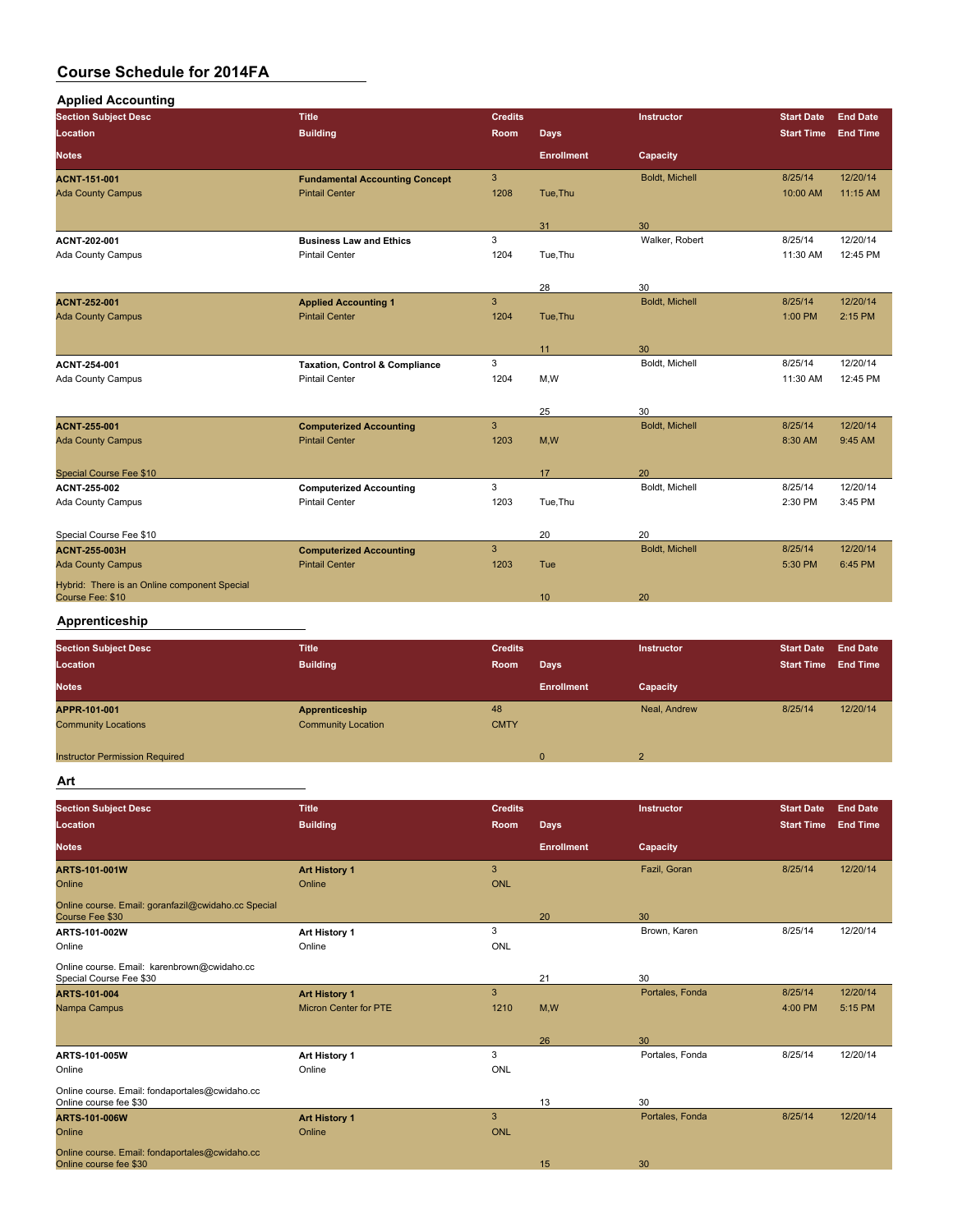| Art                                                                   |                                    |                            |                   |                         |                   |                 |
|-----------------------------------------------------------------------|------------------------------------|----------------------------|-------------------|-------------------------|-------------------|-----------------|
| <b>Section Subject Desc</b>                                           | <b>Title</b>                       | <b>Credits</b>             |                   | Instructor              | <b>Start Date</b> | <b>End Date</b> |
| Location                                                              | <b>Building</b>                    | <b>Room</b>                | <b>Days</b>       |                         | <b>Start Time</b> | <b>End Time</b> |
| <b>Notes</b>                                                          |                                    |                            | <b>Enrollment</b> | Capacity                |                   |                 |
| ARTS-101-007H                                                         | Art History 1                      | 3                          |                   | Brown, Karen            | 8/25/14           | 12/20/14        |
| Nampa Campus                                                          | Academic Building                  | 105                        | Tue               |                         | 1:00 PM           | 2:15 PM         |
|                                                                       |                                    |                            | 26                | 40                      |                   |                 |
| ARTS-101-008H                                                         | <b>Art History 1</b>               | $\mathsf 3$                |                   | Brown, Karen            | 8/25/14           | 12/20/14        |
| Nampa Campus                                                          | <b>Academic Building</b>           | 105                        | Thu               |                         | 1:00 PM           | 2:15 PM         |
|                                                                       |                                    |                            |                   |                         |                   |                 |
| ARTS-102-001                                                          |                                    | 3                          | 24                | 40<br>Brown, Karen      | 8/25/14           | 12/20/14        |
| Nampa Campus                                                          | Art History 2<br>Academic Building | 105                        | Tue, Thu          |                         | 2:30 PM           | 3:45 PM         |
|                                                                       |                                    |                            |                   |                         |                   |                 |
|                                                                       |                                    |                            | 17                | 40                      |                   |                 |
| ARTS-102-002W                                                         | <b>Art History 2</b>               | $\mathbf{3}$<br><b>ONL</b> |                   | Brown, Karen            | 8/25/14           | 12/20/14        |
| Online                                                                | Online                             |                            |                   |                         |                   |                 |
| Online course. Email: karenbrown@cwidaho.cc<br>Online course fee \$30 |                                    |                            | 23                | 30                      |                   |                 |
| ARTS-105-001                                                          | Design 1                           | 3                          |                   | Fazil, Goran            | 8/25/14           | 12/20/14        |
| Nampa Campus                                                          | Academic Building                  | 206                        | Tue, Thu          |                         | 8:00 AM           | 10:20 AM        |
|                                                                       |                                    |                            |                   |                         |                   |                 |
| Special course fee \$50<br>ARTS-105-003D                              | Design 1                           | $\mathbf{3}$               | 21                | 24<br>Brunmeier, Jamie  | 8/25/14           | 1/16/15         |
| <b>Community Locations</b>                                            | Thomas Jefferson High School       | <b>TBA</b>                 |                   |                         |                   |                 |
|                                                                       |                                    |                            |                   |                         |                   |                 |
| <b>Dual Credit</b>                                                    |                                    |                            | 24                | 75                      |                   |                 |
| ARTS-105-004D                                                         | Design 1                           | 3                          |                   | Vance, Rebecca          | 8/25/14           | 6/4/15          |
| <b>Community Locations</b>                                            | Vision Charter High School         | <b>TBA</b>                 |                   |                         |                   |                 |
| Dual Credit                                                           |                                    |                            | 6                 | 75                      |                   |                 |
| ARTS-106-001                                                          | Design 2                           | $\mathsf 3$                |                   | Lindstrom, Arin         | 8/25/14           | 12/20/14        |
| Nampa Campus                                                          | <b>Academic Building</b>           | 206                        | Tue, Thu          |                         | 10:50 AM          | 1:10 PM         |
|                                                                       |                                    |                            |                   |                         |                   |                 |
| Special course fee \$50                                               |                                    | 3                          | $\overline{7}$    | 24<br>Fisher, Brenda    | 8/25/14           | 12/20/14        |
| ARTS-109-001<br>Nampa Campus                                          | Drawing 1<br>Academic Building     | 206                        | M,W               |                         | 10:50 AM          | 1:10 PM         |
|                                                                       |                                    |                            |                   |                         |                   |                 |
| Special course fee \$50                                               |                                    |                            | 20                | 24                      |                   |                 |
| ARTS-109-003                                                          | <b>Drawing 1</b>                   | $\mathbf{3}$               |                   | VanDeGrift, April       | 8/25/14           | 12/20/14        |
| Nampa Campus                                                          | <b>Academic Building</b>           | 206                        | M, W              |                         | 4:30 PM           | 6:50 PM         |
| Special course fee \$50                                               |                                    |                            | 17                | 24                      |                   |                 |
| ARTS-199-001                                                          | <b>ST: Art Portfolio</b>           | $\mathbf{1}$               |                   | Lindstrom, Arin         | 8/25/14           | 12/20/14        |
| Nampa Campus                                                          | Academic Building                  | 206                        | F                 |                         | 10:00 AM          | 10:50 AM        |
|                                                                       |                                    |                            |                   |                         |                   |                 |
| ARTS-212-001                                                          | <b>Drawing 2</b>                   | $\mathbf{3}$               | 1                 | 24<br>VanDeGrift, April | 8/25/14           | 12/20/14        |
| Nampa Campus                                                          | <b>Academic Building</b>           | 206                        | M, W              |                         | 1:40 PM           | 4:00 PM         |
|                                                                       |                                    |                            |                   |                         |                   |                 |
| Special course fee \$50                                               |                                    |                            | 15                | 24                      |                   |                 |
| ARTS-215-001                                                          | Painting 1                         | 3                          |                   | Fazil, Goran            | 8/25/14           | 12/20/14        |
| Nampa Campus                                                          | Academic Building                  | 206                        | M,W               |                         | 8:00 AM           | 10:20 AM        |
| Special Course Fee \$50                                               |                                    |                            | 12                | 24                      |                   |                 |
| ARTS-275-001                                                          | <b>Painting 2</b>                  | $\mathsf 3$                |                   | Fazil, Goran            | 8/25/14           | 12/20/14        |
| Nampa Campus                                                          | <b>Academic Building</b>           | 206                        | Tue, Thu          |                         | 4:30 PM           | 6:50 PM         |
|                                                                       |                                    |                            |                   |                         |                   |                 |
| Special course fee: \$50                                              |                                    |                            | $5\phantom{.0}$   | 24                      |                   |                 |
| <b>Auto Body Technology</b>                                           |                                    |                            |                   |                         |                   |                 |
| <b>Section Subject Desc</b>                                           | <b>Title</b>                       | <b>Credits</b>             |                   | Instructor              | <b>Start Date</b> | <b>End Date</b> |
|                                                                       |                                    |                            |                   |                         |                   |                 |

| Location     | <b>Building</b>       | Room | Days              |                | <b>Start Time End Time</b> |          |
|--------------|-----------------------|------|-------------------|----------------|----------------------------|----------|
| <b>Notes</b> |                       |      | <b>Enrollment</b> | Capacity       |                            |          |
| ATBD-110-001 | <b>Safety</b>         |      |                   | Music, Terence | 8/25/14                    | 12/20/14 |
| Nampa Campus | Micron Center for PTE | 2202 | M                 |                | 7:30 AM                    | 9:30 AM  |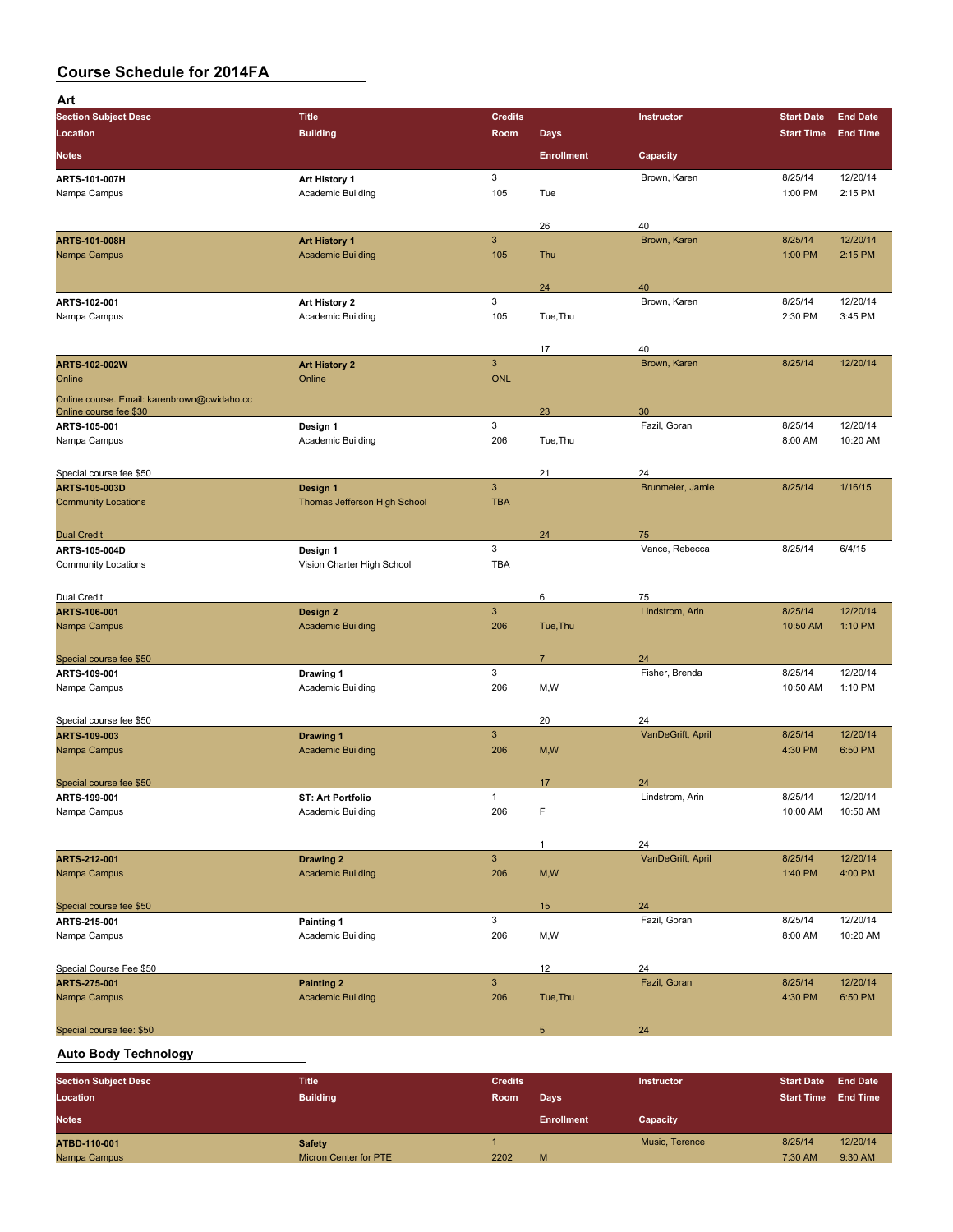| <b>Auto Body Technology</b> |                                                       |                |                   |                         |                   |                 |
|-----------------------------|-------------------------------------------------------|----------------|-------------------|-------------------------|-------------------|-----------------|
| <b>Section Subject Desc</b> | <b>Title</b>                                          | <b>Credits</b> |                   | Instructor              | <b>Start Date</b> | <b>End Date</b> |
| Location                    | <b>Building</b>                                       | Room           | <b>Days</b>       |                         | <b>Start Time</b> | <b>End Time</b> |
| <b>Notes</b>                |                                                       |                | <b>Enrollment</b> | Capacity                |                   |                 |
|                             |                                                       |                |                   |                         |                   |                 |
|                             |                                                       |                | 11                | 18                      |                   |                 |
| ATBD-110L-001               | Safety Lab                                            | $\overline{2}$ |                   | McConnachie, Sean       | 8/25/14           | 12/20/14        |
| Nampa Campus                | Micron Center for PTE                                 | 1401           | M, Tue, W, Thu, F |                         | 10:00 AM          | 11:00 AM        |
|                             |                                                       |                |                   |                         |                   |                 |
| Special course fee: \$25    |                                                       |                | 11                | 18                      |                   |                 |
| ATBD-110L-001               | <b>Safety Lab</b>                                     | $\overline{2}$ |                   | Music, Terence          | 8/25/14           | 12/20/14        |
| Nampa Campus                | Micron Center for PTE                                 | 1401           | M, Tue, W, Thu, F |                         | 10:00 AM          | 11:00 AM        |
|                             |                                                       |                |                   |                         |                   |                 |
| Special course fee: \$25    |                                                       | $\mathbf{1}$   | 11                | 18<br>Music, Terence    | 8/25/14           |                 |
| ATBD-120-001                | Welding                                               |                |                   |                         |                   | 12/20/14        |
| Nampa Campus                | Micron Center for PTE                                 | 2202           | Tue               |                         | 7:30 AM           | 9:30 AM         |
|                             |                                                       |                | 11                | 18                      |                   |                 |
| ATBD-120L-001               | <b>Welding Lab</b>                                    | $\overline{2}$ |                   | Music, Terence          | 8/25/14           | 12/20/14        |
| Nampa Campus                | Micron Center for PTE                                 | 1401           | M, Tue, W, Thu, F |                         | 11:00 AM          | 12:00 PM        |
|                             |                                                       |                |                   |                         |                   |                 |
| Special course fee: \$75    |                                                       |                | 11                | 18                      |                   |                 |
| ATBD-130-001                | <b>Minor Repairs</b>                                  | $\mathbf{1}$   |                   | Music, Terence          | 8/25/14           | 12/20/14        |
| Nampa Campus                | Micron Center for PTE                                 | 2202           | W                 |                         | 7:30 AM           | 9:30 AM         |
|                             |                                                       |                |                   |                         |                   |                 |
|                             |                                                       |                | 11                | 18                      |                   |                 |
| ATBD-130L-001               | <b>Minor Repairs Lab</b>                              | $\overline{2}$ |                   | Music. Terence          | 8/25/14           | 12/20/14        |
| Nampa Campus                | Micron Center for PTE                                 | 1401           | M, Tue, W, Thu, F |                         | 1:00 PM           | 2:00 PM         |
|                             |                                                       |                |                   |                         |                   |                 |
| Special course fee: \$125   |                                                       |                | 11                | 18                      |                   |                 |
| ATBD-140-001                | <b>Detail and Polishing</b>                           | $\mathbf{1}$   |                   | Music, Terence          | 8/25/14           | 12/20/14        |
| Nampa Campus                | Micron Center for PTE                                 | 2202           | Thu,F             |                         | 7:30 AM           | 9:30 AM         |
|                             |                                                       |                |                   |                         |                   |                 |
| ATBD-140L-001               | <b>Detail and Polishing Lab</b>                       | $\overline{2}$ | 11                | 18<br>Music, Terence    | 8/25/14           | 12/20/14        |
| Nampa Campus                | <b>Micron Center for PTE</b>                          | 1401           | M, Tue, W, Thu, F |                         | 2:00 PM           | 3:00 PM         |
|                             |                                                       |                |                   |                         |                   |                 |
| Special course fee: \$40    |                                                       |                | 11                | 18                      |                   |                 |
| ATBD-210-001                | <b>Paint Refinishing</b>                              | 3              |                   | McConnachie, Sean       | 8/25/14           | 12/20/14        |
| Nampa Campus                | Micron Center for PTE                                 | 2210           | M, Tue, W, Thu, F |                         | 7:30 AM           | 9:30 AM         |
|                             |                                                       |                |                   |                         |                   |                 |
|                             |                                                       |                | 5                 | 18                      |                   |                 |
| <b>ATBD 210L 001</b>        | <b>Paint Refinishing Lab</b>                          | $6\phantom{1}$ |                   | McConnachie, Sean       | 8/25/14           | 12/20/14        |
| Nampa Campus                | Micron Center for PTE                                 | 1401           | M, Tue, W, Thu, F |                         | 1:00 PM           | 3:00 PM         |
|                             |                                                       |                |                   |                         |                   |                 |
| Special course fee: \$100   |                                                       | 6              | 5                 | 18<br>McConnachie, Sean | 8/25/14           | 12/20/14        |
| ATBD-210L-001               | <b>Paint Refinishing Lab</b><br>Micron Center for PTE |                |                   |                         |                   | 3:00 PM         |
| Nampa Campus                |                                                       | 2210           | M, Tue, W, Thu, F |                         | 1:00 PM           |                 |
| Special course fee: \$100   |                                                       |                | 5                 | 18                      |                   |                 |
| ATBD-230-001                | <b>Advanced Collision Repair</b>                      | $\mathbf{1}$   |                   | McConnachie, Sean       | 8/25/14           | 12/20/14        |
| Nampa Campus                | Micron Center for PTE                                 | 2210           | M, Tue, W, Thu, F |                         | 10:00 AM          | 12:00 PM        |
|                             |                                                       |                |                   |                         |                   |                 |
|                             |                                                       |                | $5\phantom{.0}$   | 18                      |                   |                 |
| ATBD-230L-001               | <b>Advanced Collision Repair Lab</b>                  | $\overline{2}$ |                   | McConnachie, Sean       | 8/25/14           | 12/20/14        |
| Nampa Campus                | Micron Center for PTE                                 | 1401           | M, Tue, W, Thu, F |                         | 10:00 AM          | 12:00 PM        |
|                             |                                                       |                |                   |                         |                   |                 |
|                             |                                                       |                | 5                 | 18                      |                   |                 |

### **Automotive Technology**

| <b>Section Subject Desc</b><br>Location | <b>Title</b><br><b>Building</b>      | <b>Credits</b><br><b>Room</b> | Days              | <b>Instructor</b> | <b>Start Date</b><br><b>Start Time</b> | <b>End Date</b><br><b>End Time</b> |
|-----------------------------------------|--------------------------------------|-------------------------------|-------------------|-------------------|----------------------------------------|------------------------------------|
| <b>Notes</b>                            |                                      |                               | <b>Enrollment</b> | Capacity          |                                        |                                    |
| AUTO-110-001                            | <b>Automotive Service/Elect Fund</b> | 8                             |                   | Anderson, Eric    | 8/25/14                                | 10/18/14                           |
| Nampa Campus                            | <b>Micron Center for PTE</b>         | 1201                          | M.Tue, W.Thu, F   |                   | 7:00 AM                                | 12:30 PM                           |
| Special course fee: \$190               |                                      |                               | 16                | 18                |                                        |                                    |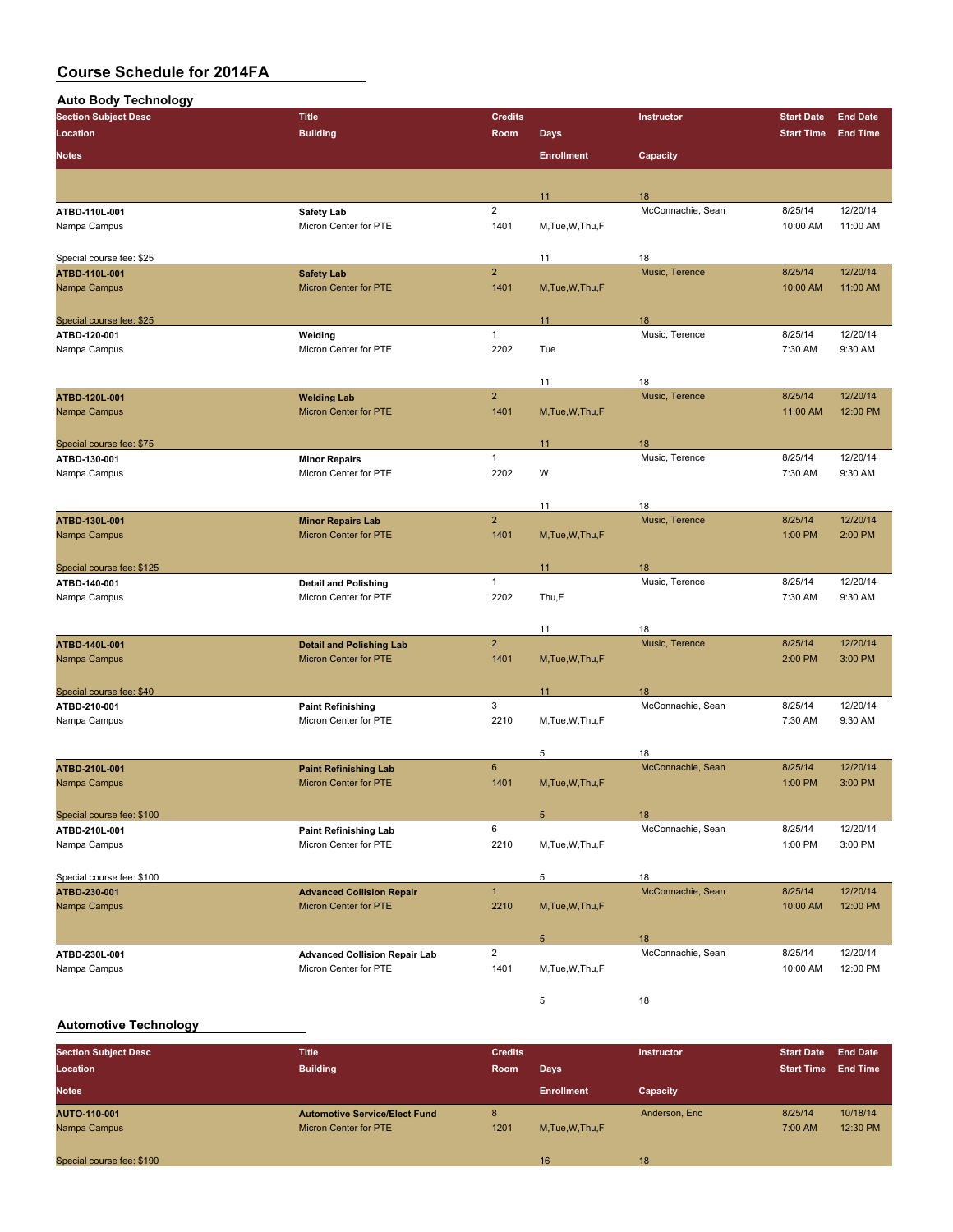| <b>Automotive Technology</b> |                                          |                |                   |                 |                   |                 |
|------------------------------|------------------------------------------|----------------|-------------------|-----------------|-------------------|-----------------|
| <b>Section Subject Desc</b>  | <b>Title</b>                             | <b>Credits</b> |                   | Instructor      | <b>Start Date</b> | <b>End Date</b> |
| Location                     | <b>Building</b>                          | Room           | <b>Days</b>       |                 | <b>Start Time</b> | <b>End Time</b> |
| Notes                        |                                          |                | <b>Enrollment</b> | <b>Capacity</b> |                   |                 |
| AUTO-110-001                 | <b>Automotive Service/Elect Fund</b>     | 8              |                   | Anderson, Eric  | 8/25/14           | 10/18/14        |
| Nampa Campus                 | Micron Center for PTE                    | 1206           | M, Tue, W, Thu, F |                 | 7:00 AM           | 12:30 PM        |
| Special course fee: \$190    |                                          |                | 16                | 18              |                   |                 |
| AUTO-110-001                 | <b>Automotive Service/Elect Fund</b>     | $\bf{8}$       |                   | Hubsmith, Wade  | 8/25/14           | 10/18/14        |
| Nampa Campus                 | Micron Center for PTE                    | 1201           | M, Tue, W, Thu, F |                 | 7:00 AM           | 12:30 PM        |
| Special course fee: \$190    |                                          |                | 16                | 18              |                   |                 |
| AUTO-110-001                 | <b>Automotive Service/Elect Fund</b>     | 8              |                   | Hubsmith, Wade  | 8/25/14           | 10/18/14        |
| Nampa Campus                 | Micron Center for PTE                    | 1206           | M, Tue, W, Thu, F |                 | 7:00 AM           | 12:30 PM        |
| Special course fee: \$190    |                                          |                | 16                | 18              |                   |                 |
| AUTO-121-001                 | <b>Automotive Electrical Systems</b>     | $\mathbf{3}$   |                   | Anderson, Eric  | 10/20/14          | 11/15/14        |
| Nampa Campus                 | Micron Center for PTE                    | 1208           | M, Tue, W, Thu, F |                 | 7:00 AM           | 12:30 PM        |
| Special course fee: \$20     |                                          |                | 16                | 19              |                   |                 |
| AUTO-121-001                 | <b>Automotive Electrical Systems</b>     | 3              |                   | Anderson, Eric  | 10/20/14          | 11/15/14        |
| Nampa Campus                 | Micron Center for PTE                    | 1210           | M, Tue, W, Thu, F |                 | 9:00 AM           | 10:20 AM        |
| Special course fee: \$20     |                                          |                | 16                | 19              |                   |                 |
| AUTO-121-001                 | <b>Automotive Electrical Systems</b>     | $\mathbf{3}$   |                   | Law, Scott      | 10/20/14          | 11/15/14        |
| Nampa Campus                 | Micron Center for PTE                    | 1208           | M, Tue, W, Thu, F |                 | 7:00 AM           | 12:30 PM        |
| Special course fee: \$20     |                                          |                | 16                | 19              |                   |                 |
| AUTO-121-001                 | <b>Automotive Electrical Systems</b>     | 3              |                   | Law, Scott      | 10/20/14          | 11/15/14        |
| Nampa Campus                 | Micron Center for PTE                    | 1210           | M, Tue, W, Thu, F |                 | 9:00 AM           | 10:20 AM        |
| Special course fee: \$20     |                                          |                | 16                | 19              |                   |                 |
| AUTO-125-001                 | <b>Automotive Elec Accessories</b>       | $\mathbf{3}$   |                   | Anderson, Eric  | 11/17/14          | 12/20/14        |
| Nampa Campus                 | Micron Center for PTE                    | 1208           | M, Tue, W, Thu, F |                 | 7:00 AM           | 12:30 PM        |
| Special course fee: \$20     |                                          |                | 15                | 19              |                   |                 |
| AUTO-125-001                 | <b>Automotive Elec Accessories</b>       | 3              |                   | Anderson, Eric  | 11/17/14          | 12/20/14        |
| Nampa Campus                 | Micron Center for PTE                    | 1210           | M, Tue, W, Thu, F |                 | 9:00 AM           | 10:20 AM        |
| Special course fee: \$20     |                                          |                | 15                | 19              |                   |                 |
| AUTO-125-001                 | <b>Automotive Elec Accessories</b>       | $\mathbf{3}$   |                   | Law, Scott      | 11/17/14          | 12/20/14        |
| Nampa Campus                 | Micron Center for PTE                    | 1208           | M, Tue, W, Thu, F |                 | 7:00 AM           | 12:30 PM        |
| Special course fee: \$20     |                                          |                | 15                | 19              |                   |                 |
| AUTO-125-001                 | <b>Automotive Elec Accessories</b>       | 3              |                   | Law, Scott      | 11/17/14          | 12/20/14        |
| Nampa Campus                 | Micron Center for PTE                    | 1210           | M,Tue,W,Thu,F     |                 | 9:00 AM           | 10:20 AM        |
| Special course fee: \$20     |                                          |                | 15                | 19              |                   |                 |
| AUTO-131-001                 | <b>Brakes, ABS &amp; Stability Contr</b> | $\mathbf{3}$   |                   | Hubsmith, Wade  | 10/20/14          | 11/15/14        |
| Nampa Campus                 | Micron Center for PTE                    | 1201           | M, Tue, W, Thu, F |                 | 7:00 AM           | 12:30 PM        |
| Special course fee: \$10     |                                          |                | 16                | 18              |                   |                 |
| AUTO-131-001                 | <b>Brakes, ABS &amp; Stability Contr</b> | $\mathbf{3}$   |                   | Hubsmith, Wade  | 10/20/14          | 11/15/14        |
| Nampa Campus                 | Micron Center for PTE                    | 1207           | M, Tue, W, Thu, F |                 | 7:00 AM           | 12:30 PM        |
| Special course fee: \$10     |                                          |                | 16                | 18              |                   |                 |
| AUTO-135-001                 | Susp, Steer & 4-WAY Alignment            | $\mathbf{3}$   |                   | Hubsmith, Wade  | 11/17/14          | 12/20/14        |
| Nampa Campus                 | Micron Center for PTE                    | 1201           | M, Tue, W, Thu, F |                 | 7:00 AM           | 12:30 PM        |
| Special course fee: \$10     |                                          |                | 16                | 18              |                   |                 |
| AUTO-135-001                 | Susp, Steer & 4-WAY Alignment            | 3              |                   | Hubsmith, Wade  | 11/17/14          | 12/20/14        |
| Nampa Campus                 | Micron Center for PTE                    | 1207           | M, Tue, W, Thu, F |                 | 7:00 AM           | 12:30 PM        |
| Special course fee: \$10     |                                          |                | 16                | 18              |                   |                 |
| AUTO-141-001                 | <b>Engine Repair</b>                     | $\mathbf{3}$   |                   | Anderson, Eric  | 8/25/14           | 9/20/14         |
| Nampa Campus                 | Micron Center for PTE                    | 1207           | M, Tue, W, Thu, F |                 | 7:00 AM           | 12:30 PM        |
|                              |                                          |                | 16                | 18              |                   |                 |
|                              |                                          |                |                   |                 |                   |                 |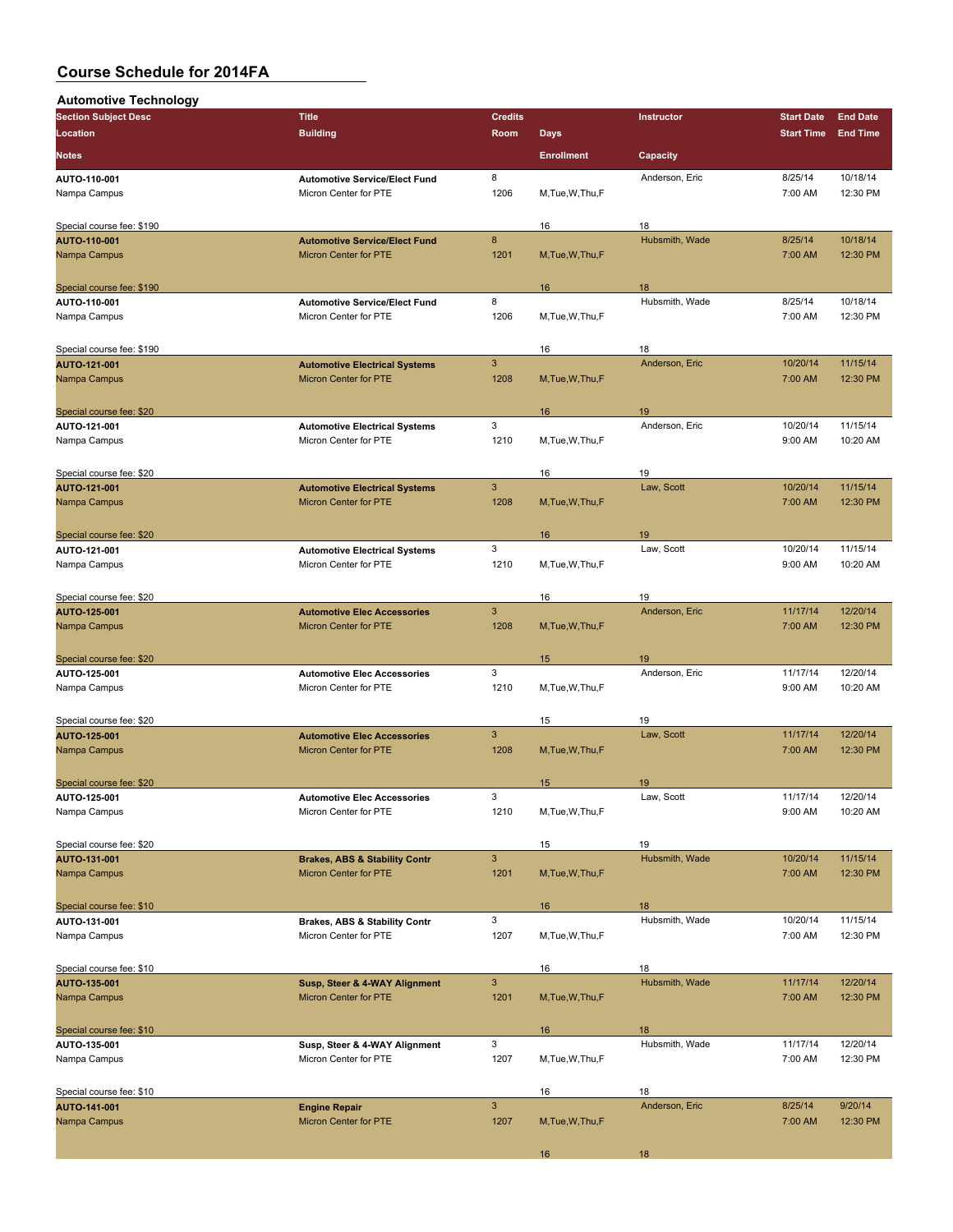| <b>Automotive Technology</b>        |                                                                    |                      |                   |                      |                    |                      |
|-------------------------------------|--------------------------------------------------------------------|----------------------|-------------------|----------------------|--------------------|----------------------|
| <b>Section Subject Desc</b>         | <b>Title</b>                                                       | <b>Credits</b>       |                   | Instructor           | <b>Start Date</b>  | <b>End Date</b>      |
| Location                            | <b>Building</b>                                                    | Room                 | <b>Days</b>       |                      | <b>Start Time</b>  | <b>End Time</b>      |
| <b>Notes</b>                        |                                                                    |                      | <b>Enrollment</b> | Capacity             |                    |                      |
| AUTO-141-001                        | <b>Engine Repair</b>                                               | 3                    |                   | Anderson, Eric       | 8/25/14            | 9/20/14              |
| Nampa Campus                        | Micron Center for PTE                                              | 1210                 | M, Tue, W, Thu, F |                      | 7:00 AM            | 8:50 AM              |
|                                     |                                                                    |                      | 16                | 18                   |                    |                      |
| AUTO-141-001                        | <b>Engine Repair</b>                                               | $\mathbf{3}$         |                   | Weaver, Gary         | 8/25/14            | 9/20/14              |
| Nampa Campus                        | <b>Micron Center for PTE</b>                                       | 1207                 | M, Tue, W, Thu, F |                      | 7:00 AM            | 12:30 PM             |
|                                     |                                                                    |                      | 16                | 18                   |                    |                      |
| AUTO-141-001                        | <b>Engine Repair</b>                                               | 3                    |                   | Weaver, Gary         | 8/25/14            | 9/20/14              |
| Nampa Campus                        | Micron Center for PTE                                              | 1210                 | M, Tue, W, Thu, F |                      | 7:00 AM            | 8:50 AM              |
|                                     |                                                                    |                      | 16                | 18                   |                    |                      |
| <b>AUTO-145-001</b>                 | <b>Power Trains</b>                                                | $\mathbf{3}$         |                   | Anderson, Eric       | 9/22/14            | 10/18/14             |
| Nampa Campus                        | Micron Center for PTE                                              | 1207                 | M, Tue, W, Thu, F |                      | 7:00 AM            | 12:30 PM             |
|                                     |                                                                    |                      |                   |                      |                    |                      |
| AUTO-145-001                        | <b>Power Trains</b>                                                | 3                    | 16                | 18<br>Anderson, Eric | 9/22/14            | 10/18/14             |
| Nampa Campus                        | Micron Center for PTE                                              | 1210                 | M, Tue, W, Thu, F |                      | 7:00 AM            | 8:50 AM              |
|                                     |                                                                    |                      |                   |                      |                    |                      |
| <b>AUTO-145-001</b>                 | <b>Power Trains</b>                                                | $\mathbf{3}$         | 16                | 18<br>Weaver, Gary   | 9/22/14            | 10/18/14             |
| Nampa Campus                        | <b>Micron Center for PTE</b>                                       | 1207                 | M, Tue, W, Thu, F |                      | 7:00 AM            | 12:30 PM             |
|                                     |                                                                    |                      |                   |                      |                    |                      |
| AUTO-145-001                        | <b>Power Trains</b>                                                | 3                    | 16                | 18<br>Weaver, Gary   | 9/22/14            | 10/18/14             |
| Nampa Campus                        | Micron Center for PTE                                              | 1210                 | M, Tue, W, Thu, F |                      | 7:00 AM            | 8:50 AM              |
|                                     |                                                                    |                      |                   |                      |                    |                      |
|                                     |                                                                    | $\mathsf 3$          | 16                | 18<br>Anderson, Eric | 8/25/14            | 9/20/14              |
| <b>AUTO-250-001</b><br>Nampa Campus | <b>Engine Performance</b><br>Micron Center for PTE                 | 1208                 | M, Tue, W, Thu, F |                      | 7:00 AM            | 12:30 PM             |
|                                     |                                                                    |                      |                   |                      |                    |                      |
|                                     |                                                                    |                      | 16                | 17                   |                    |                      |
| AUTO-250-001<br>Nampa Campus        | <b>Engine Performance</b><br>Micron Center for PTE                 | 3<br>1210            | M, Tue, W, Thu, F | Anderson, Eric       | 8/25/14<br>9:00 AM | 9/20/14<br>10:20 AM  |
|                                     |                                                                    |                      |                   |                      |                    |                      |
|                                     |                                                                    |                      | 16                | 17                   |                    |                      |
| <b>AUTO-250-001</b><br>Nampa Campus | <b>Engine Performance</b><br><b>Micron Center for PTE</b>          | $\mathbf{3}$<br>1208 | M, Tue, W, Thu, F | Law, Scott           | 8/25/14<br>7:00 AM | 9/20/14<br>12:30 PM  |
|                                     |                                                                    |                      |                   |                      |                    |                      |
|                                     |                                                                    |                      | 16                | 17                   |                    |                      |
| AUTO-250-001<br>Nampa Campus        | <b>Engine Performance</b><br>Micron Center for PTE                 | 3<br>1210            | M, Tue, W, Thu, F | Law, Scott           | 8/25/14<br>9:00 AM | 9/20/14<br>10:20 AM  |
|                                     |                                                                    |                      |                   |                      |                    |                      |
|                                     |                                                                    |                      | 16                | 17                   |                    |                      |
| <b>AUTO-255-001</b><br>Nampa Campus | <b>Advanced Engine Performance</b><br><b>Micron Center for PTE</b> | $\mathbf{3}$<br>1208 | M, Tue, W, Thu, F | Anderson, Eric       | 9/22/14<br>7:00 AM | 10/18/14<br>12:30 PM |
|                                     |                                                                    |                      |                   |                      |                    |                      |
|                                     |                                                                    |                      | 16                | 17                   |                    |                      |
| AUTO-255-001                        | <b>Advanced Engine Performance</b>                                 | $\mathbf{3}$         |                   | Anderson, Eric       | 9/22/14            | 10/18/14             |
| Nampa Campus                        | Micron Center for PTE                                              | 1210                 | M, Tue, W, Thu, F |                      | 9:00 AM            | 10:20 AM             |
|                                     |                                                                    |                      | 16                | 17                   |                    |                      |
| AUTO-255-001                        | <b>Advanced Engine Performance</b>                                 | $\mathbf{3}$         |                   | Law, Scott           | 9/22/14            | 10/18/14             |
| Nampa Campus                        | Micron Center for PTE                                              | 1208                 | M, Tue, W, Thu, F |                      | 7:00 AM            | 12:30 PM             |
|                                     |                                                                    |                      | 16                | 17                   |                    |                      |
| AUTO-255-001                        | <b>Advanced Engine Performance</b>                                 | 3                    |                   | Law, Scott           | 9/22/14            | 10/18/14             |
| Nampa Campus                        | Micron Center for PTE                                              | 1210                 | M, Tue, W, Thu, F |                      | 9:00 AM            | 10:20 AM             |
|                                     |                                                                    |                      | 16                | 17                   |                    |                      |
| AUTO-260-001                        | <b>Automatic Transmission Repair</b>                               | $\mathbf{3}$         |                   | Anderson, Eric       | 10/20/14           | 11/15/14             |
| Nampa Campus                        | Micron Center for PTE                                              | 1206                 | M, Tue, W, Thu, F |                      | 7:00 AM            | 12:30 PM             |
|                                     |                                                                    |                      | 16                | 17                   |                    |                      |
|                                     |                                                                    |                      |                   |                      |                    |                      |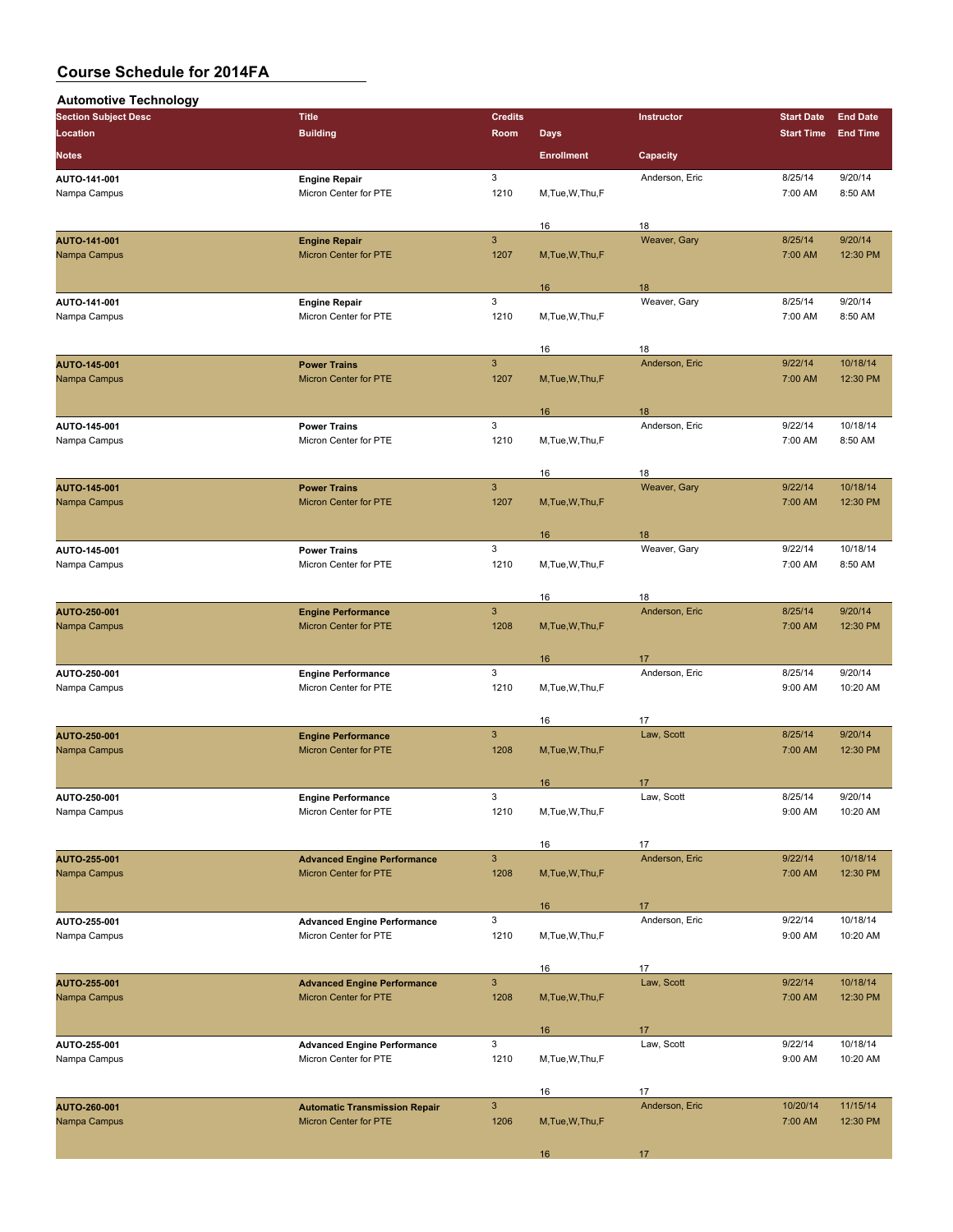| <b>Automotive Technology</b>   |                                       |                |                   |                |                   |                 |
|--------------------------------|---------------------------------------|----------------|-------------------|----------------|-------------------|-----------------|
| <b>Section Subject Desc</b>    | <b>Title</b>                          | <b>Credits</b> |                   | Instructor     | <b>Start Date</b> | <b>End Date</b> |
| Location                       | <b>Building</b>                       | Room           | <b>Days</b>       |                | <b>Start Time</b> | <b>End Time</b> |
| <b>Notes</b>                   |                                       |                | <b>Enrollment</b> | Capacity       |                   |                 |
| AUTO-260-001                   | <b>Automatic Transmission Repair</b>  | 3              |                   | Anderson, Eric | 10/20/14          | 11/15/14        |
| Nampa Campus                   | Micron Center for PTE                 | 1210           | M,Tue,W,Thu,F     |                | 7:00 AM           | 8:50 AM         |
|                                |                                       |                | 16                | 17             |                   |                 |
| AUTO-260-001                   | <b>Automatic Transmission Repair</b>  | $\mathbf{3}$   |                   | Weaver, Gary   | 10/20/14          | 11/15/14        |
| Nampa Campus                   | <b>Micron Center for PTE</b>          | 1206           | M, Tue, W, Thu, F |                | 7:00 AM           | 12:30 PM        |
|                                |                                       |                | 16                | 17             |                   |                 |
| AUTO-260-001                   | <b>Automatic Transmission Repair</b>  | 3              |                   | Weaver, Gary   | 10/20/14          | 11/15/14        |
| Nampa Campus                   | Micron Center for PTE                 | 1210           | M, Tue, W, Thu, F |                | 7:00 AM           | 8:50 AM         |
|                                |                                       |                | 16                | 17             |                   |                 |
| AUTO 265-001                   | <b>Heating Vent &amp; Air Cond</b>    | 3              |                   | Anderson, Eric | 11/17/14          | 12/20/14        |
| Nampa Campus                   | <b>Micron Center for PTE</b>          | 1206           | M,Tue,W,Thu,F     |                | 7:00 AM           | 12:30 PM        |
| <b>Special Course Fee \$25</b> |                                       |                | 16                | 17             |                   |                 |
| AUTO-265-001                   | <b>Heating Vent &amp; Air Cond</b>    | 3              |                   | Anderson, Eric | 11/17/14          | 12/20/14        |
| Nampa Campus                   | Micron Center for PTE                 | 1210           | M, Tue, W, Thu, F |                | 7:00 AM           | 8:50 AM         |
| Special Course Fee \$25        |                                       |                | 16                | 17             |                   |                 |
| AUTO 265-001                   | <b>Heating Vent &amp; Air Cond</b>    | 3              |                   | Weaver, Gary   | 11/17/14          | 12/20/14        |
| Nampa Campus                   | <b>Micron Center for PTE</b>          | 1206           | M.Tue, W.Thu, F   |                | 7:00 AM           | 12:30 PM        |
| Special Course Fee \$25        |                                       |                | 16                | 17             |                   |                 |
| AUTO 265 001                   | <b>Heating Vent &amp; Air Cond</b>    | 3              |                   | Weaver, Gary   | 11/17/14          | 12/20/14        |
| Nampa Campus                   | Micron Center for PTE                 | 1210           | M, Tue, W, Thu, F |                | 7:00 AM           | 8:50 AM         |
| Special Course Fee \$25        |                                       |                | 16                | 17             |                   |                 |
| AUTO-276-001                   | <b>Automotive Technology Capstone</b> | 12             |                   | Anderson, Eric | 8/25/14           | 12/20/14        |
| Nampa Campus                   | <b>Micron Center for PTE</b>          | 1206           | M, Tue, W, Thu, F |                | 7:00 AM           | 3:00 PM         |
|                                |                                       |                | 12                | 14             |                   |                 |

### **Baking and Pastry Arts**

| <b>Section Subject Desc</b>                                        | <b>Title</b>                              | <b>Credits</b> |                   | <b>Instructor</b>         | <b>Start Date</b> | <b>End Date</b> |
|--------------------------------------------------------------------|-------------------------------------------|----------------|-------------------|---------------------------|-------------------|-----------------|
| Location                                                           | <b>Building</b>                           | Room           | <b>Days</b>       |                           | <b>Start Time</b> | <b>End Time</b> |
| <b>Notes</b>                                                       |                                           |                | <b>Enrollment</b> | Capacity                  |                   |                 |
| <b>BAKE-207-001</b>                                                | <b>Cake Decorating &amp; Architecture</b> | $\overline{2}$ |                   | Coggins, Natasha          | 8/25/14           | 9/27/14         |
| <b>CWI at BSU</b>                                                  | <b>Culinary Arts</b>                      | 101            | Tue               |                           | 2:30 PM           | 5:20 PM         |
| Restricted: Baking & Pastry Arts Only. Special<br>course fee: \$40 |                                           |                | $\overline{2}$    | 8                         |                   |                 |
| BAKE 207-001                                                       | <b>Cake Decorating &amp; Architecture</b> | $\overline{2}$ |                   | Coggins, Natasha          | 8/25/14           | 9/27/14         |
| CWI at BSU                                                         | <b>Culinary Arts</b>                      | 117            | Thu,F             |                           | 2:30 PM           | 5:20 PM         |
| Restricted: Baking & Pastry Arts Only. Special<br>course fee: \$40 |                                           |                | $\overline{2}$    | 8                         |                   |                 |
| <b>BAKE-208-001</b>                                                | <b>Global Baking</b>                      | $\overline{2}$ |                   | Holten Baird, Nicole      | 11/3/14           | 12/20/14        |
| <b>CWI at BSU</b>                                                  | <b>Culinary Arts</b>                      | 104            | Tue               |                           | 2:30 PM           | 5:20 PM         |
| Restricted: Baking & Pastry Arts only. Special course              |                                           |                |                   |                           |                   |                 |
| fee: \$40                                                          |                                           | $\overline{2}$ | 5                 | 8<br>Holten Baird, Nicole | 11/3/14           | 12/20/14        |
| BAKE 208-001                                                       | <b>Global Baking</b>                      |                |                   |                           |                   |                 |
| CWI at BSU                                                         | <b>Culinary Arts</b>                      | 117            | Thu,F             |                           | 2:30 PM           | 5:20 PM         |
| Restricted: Baking & Pastry Arts only. Special course<br>fee: \$40 |                                           |                | 5                 | 8                         |                   |                 |
| <b>BAKE 210 001</b>                                                | <b>Entremets Productions</b>              | $\overline{2}$ |                   | McDonald, Jacqueline      | 8/25/14           | 9/27/14         |
| <b>CWI at BSU</b>                                                  | <b>Culinary Arts</b>                      | 117            | Tue, W, Thu, F    |                           | 11:00 AM          | 1:50 PM         |
| Restricted: Baking & Pastry Arts only. Special course<br>fee: \$40 |                                           |                | $\overline{2}$    | 4                         |                   |                 |
| <b>BAKE 210-002</b>                                                | <b>Entremets Productions</b>              | $\overline{2}$ |                   | McDonald, Jacqueline      | 9/29/14           | 11/1/14         |
| CWI at BSU                                                         | <b>Culinary Arts</b>                      | 117            | Tue, W, Thu, F    |                           | 11:00 AM          | 1:50 PM         |
| Restricted: Baking & Pastry Arts only. Special course<br>fee: \$40 |                                           |                | $\mathbf 0$       | 4                         |                   |                 |
| <b>BAKE-210-003</b>                                                | <b>Entremets Productions</b>              | $\overline{2}$ |                   | McDonald, Jacqueline      | 11/3/14           | 12/20/14        |
| <b>CWI at BSU</b>                                                  | <b>Culinary Arts</b>                      | 117            | Tue.W.Thu.F       |                           | 11:00 AM          | 1:50 PM         |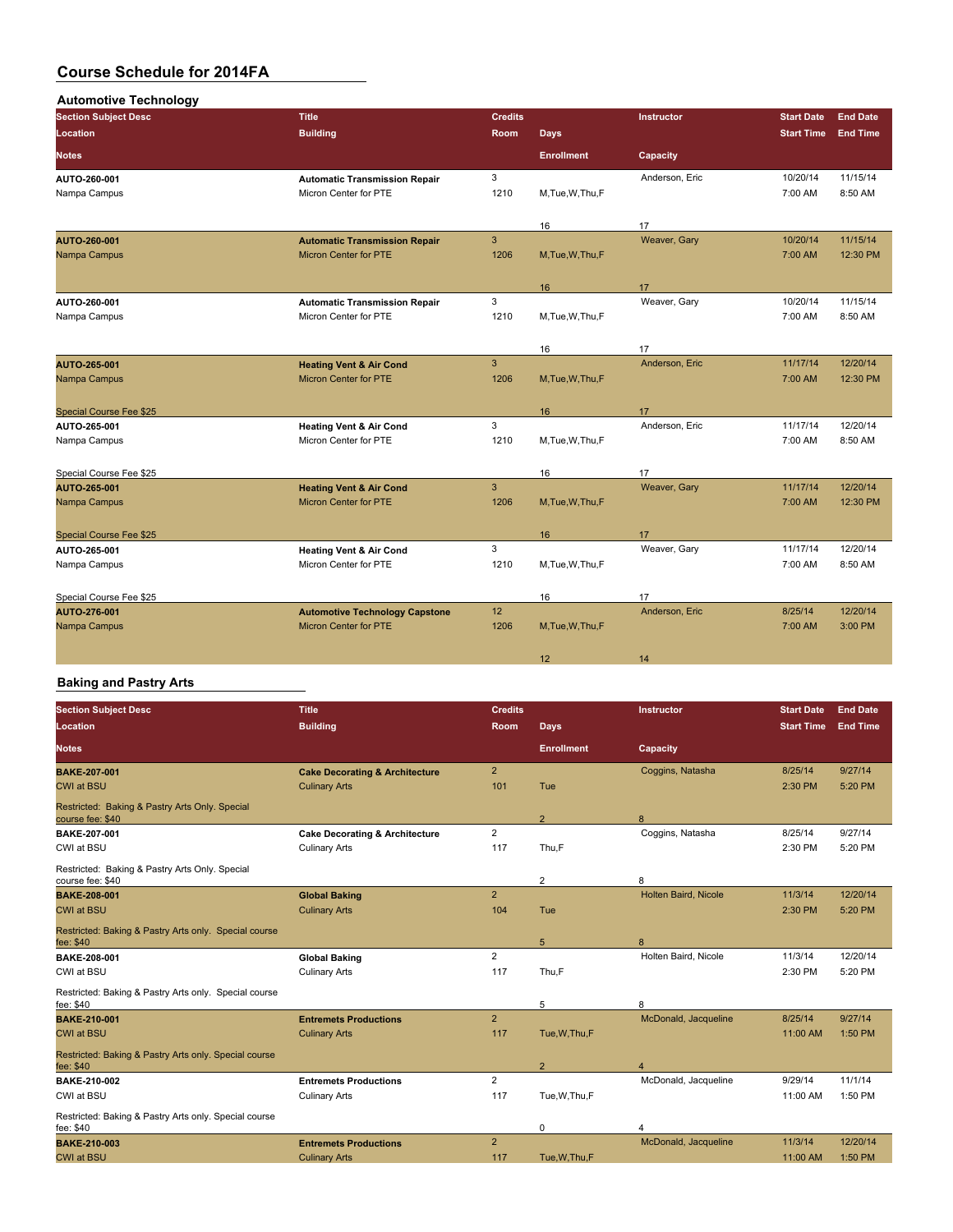| <b>Section Subject Desc</b>                                         | <b>Title</b>                                                                    | <b>Credits</b>                |                   | Instructor           | <b>Start Date</b>   | <b>End Date</b>      |
|---------------------------------------------------------------------|---------------------------------------------------------------------------------|-------------------------------|-------------------|----------------------|---------------------|----------------------|
| Location                                                            | <b>Building</b>                                                                 | <b>Room</b>                   | <b>Days</b>       |                      | <b>Start Time</b>   | <b>End Time</b>      |
| <b>Notes</b>                                                        |                                                                                 |                               | <b>Enrollment</b> | Capacity             |                     |                      |
| Restricted: Baking & Paastry Arts only. Special<br>course fee: \$40 |                                                                                 |                               | $\mathbf{0}$      |                      |                     |                      |
| BAKE-214-001<br>CWI at BSU                                          | <b>Advanced Baking Historical</b><br><b>Culinary Arts</b>                       | $\overline{2}$<br>104         | Tue               | Coggins, Natasha     | 9/29/14<br>2:30 PM  | 11/1/14<br>5:20 PM   |
| Restricted: Baking & Pastry Arts only. Special course<br>fee: \$40  |                                                                                 |                               | $\overline{2}$    | 8                    |                     |                      |
| <b>BAKE 214-001</b><br><b>CWI at BSU</b>                            | <b>Advanced Baking Historical</b><br><b>Culinary Arts</b>                       | $\overline{2}$<br>117         | Thu,F             | Coggins, Natasha     | 9/29/14<br>2:30 PM  | 11/1/14<br>5:20 PM   |
| Restricted: Baking & Pastry Arts only. Special course<br>fee: \$40  |                                                                                 |                               | $\overline{2}$    | 8                    |                     |                      |
| <b>BAKE 225-001</b><br>CWI at BSU                                   | <b>Baking &amp; Pastry Arts Showcase</b><br><b>Academic and Career Services</b> | $\overline{2}$<br>219         | W                 | McDonald, Jacqueline | 8/25/14<br>2:30 PM  | 12/20/14<br>3:50 PM  |
|                                                                     |                                                                                 |                               | $\overline{2}$    | 12                   |                     |                      |
| <b>BAKE 225-001</b><br><b>CWI at BSU</b>                            | <b>Baking &amp; Pastry Arts Showcase</b><br><b>Culinary Arts</b>                | $\overline{2}$<br>102         | <b>SAT</b>        | McDonald, Jacqueline | 8/25/14<br>10:00 AM | 12/20/14<br>10:00 PM |
|                                                                     |                                                                                 |                               | $\overline{2}$    | 12                   |                     |                      |
| BAKE-225-001<br>CWI at BSU                                          | <b>Baking &amp; Pastry Arts Showcase</b><br><b>Culinary Arts</b>                | $\overline{2}$<br>102         | W                 | McDonald, Jacqueline | 8/25/14<br>2:30 PM  | 12/20/14<br>10:00 PM |
|                                                                     |                                                                                 |                               | $\overline{2}$    | 12                   |                     |                      |
| <b>BAKE 293-001</b><br><b>Community Locations</b>                   | <b>Baking &amp; Pastry Art Internship</b><br><b>Community Location</b>          | $\overline{4}$<br><b>CMTY</b> |                   | McDonald, Jacqueline | 8/25/14             | 12/20/14             |
| Restricted: Baking & Pastry Arts Majors only.                       |                                                                                 |                               | $\overline{2}$    | 12                   |                     |                      |
| <b>BAKE-294-001</b>                                                 | <b>Baking &amp; Pastry Art Externship</b>                                       | 2                             |                   | McDonald, Jacqueline | 8/25/14             | 12/20/14             |
| <b>Community Locations</b>                                          | <b>Community Location</b>                                                       | <b>CMTY</b>                   |                   |                      |                     |                      |
| Restricted: Culinary Arts majors only.                              |                                                                                 |                               | $\mathbf 0$       | 12                   |                     |                      |

### **Biology**

| <b>Section Subject Desc</b>                                                                         | <b>Title</b>               | <b>Credits</b> |                   | Instructor       | <b>Start Date</b> | <b>End Date</b> |
|-----------------------------------------------------------------------------------------------------|----------------------------|----------------|-------------------|------------------|-------------------|-----------------|
| Location                                                                                            | <b>Building</b>            | <b>Room</b>    | <b>Days</b>       |                  | <b>Start Time</b> | <b>End Time</b> |
| <b>Notes</b>                                                                                        |                            |                | <b>Enrollment</b> | Capacity         |                   |                 |
| <b>BIOL 100 001W</b>                                                                                | <b>Concepts of Biology</b> | $\overline{4}$ |                   | Moore, Christina | 8/25/14           | 12/20/14        |
| Online                                                                                              | Online                     | <b>ONL</b>     |                   |                  |                   |                 |
| Online Course. Corequisite: BIOL 100L 001W Email:<br>christinamoore2@cwidaho.cc Special course fee: |                            |                |                   |                  |                   |                 |
| \$40                                                                                                |                            |                | 25                | 32               |                   |                 |
| <b>BIOL 100 002</b>                                                                                 | <b>Concepts of Biology</b> | 4              |                   | Rust, Steven     | 8/25/14           | 12/20/14        |
| Nampa Campus                                                                                        | Academic Building          | 309            | <b>SAT</b>        |                  | 11:00 AM          | 1:45 PM         |
|                                                                                                     |                            |                |                   |                  |                   |                 |
| Corequisite: BIOL 100L Special course fee: \$10                                                     |                            |                | 22                | 32               |                   |                 |
| <b>BIOL 100 003</b>                                                                                 | <b>Concepts of Biology</b> | $\overline{4}$ |                   | Loftin, John     | 8/25/14           | 12/20/14        |
| Nampa Campus                                                                                        | <b>Academic Building</b>   | 325            | Tue, Thu          |                  | 8:30 PM           | 9:45 PM         |
|                                                                                                     |                            |                |                   |                  |                   |                 |
| Corequisite: BIOL 100L Special course fee: \$10                                                     |                            |                | 27                | 40               |                   |                 |
| <b>BIOL-100-004W</b>                                                                                | <b>Concepts of Biology</b> | $\overline{4}$ |                   | Moore, Christina | 8/25/14           | 12/20/14        |
| Online                                                                                              | Online                     | <b>ONL</b>     |                   |                  |                   |                 |
| Online Course. Corequisite: BIOL 100L 004W Email:<br>christinamoore2@cwidaho.cc Special course fee: |                            |                |                   |                  |                   |                 |
| \$40                                                                                                |                            |                | 27                | 32               |                   |                 |
| <b>BIOL 100 005W</b>                                                                                | <b>Concepts of Biology</b> | $\overline{4}$ |                   | Moore, Christina | 8/25/14           | 12/20/14        |
| Online                                                                                              | Online                     | <b>ONL</b>     |                   |                  |                   |                 |
| Online Course. Corequisite: BIOL 100L 005W Email:<br>christinamoore2@cwidaho.cc Special course fee: |                            |                |                   |                  |                   |                 |
| \$40                                                                                                |                            |                | 26                | 32               |                   |                 |
| <b>BIOL 100-006</b>                                                                                 | <b>Concepts of Biology</b> | 4              |                   | Lung, Mark       | 8/25/14           | 12/20/14        |
| Nampa Campus                                                                                        | Academic Building          | 102E           | Tue, Thu          |                  | 8:30 AM           | 9:45 AM         |
|                                                                                                     |                            |                |                   |                  |                   |                 |
| Corequisite: BIOL 100L Special course fee: \$10                                                     |                            |                | 53                | 60               |                   |                 |
| <b>BIOL 100 007</b>                                                                                 | <b>Concepts of Biology</b> | $\overline{4}$ |                   | Davis, Michael   | 8/25/14           | 12/20/14        |
| Nampa Campus                                                                                        | <b>Academic Building</b>   | 102E           | M,W               |                  | 7:00 AM           | 8:15 AM         |
|                                                                                                     |                            |                |                   |                  |                   |                 |
| Corequisite: BIOL 100L Special course fee: \$10                                                     |                            |                | 34                | 48               |                   |                 |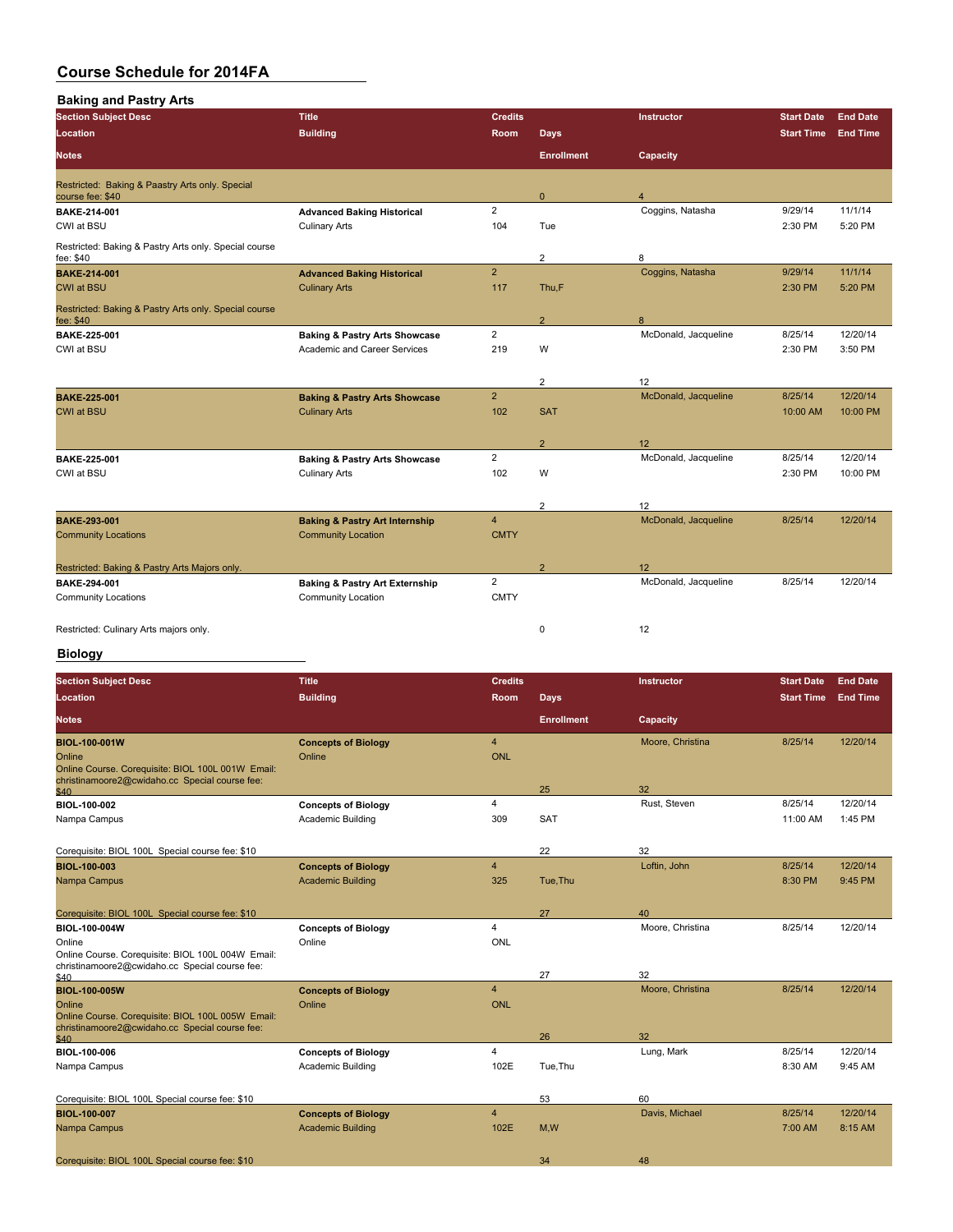| <b>Biology</b>                                                                                        |                                                            |                         |                   |                      |                    |                     |
|-------------------------------------------------------------------------------------------------------|------------------------------------------------------------|-------------------------|-------------------|----------------------|--------------------|---------------------|
| <b>Section Subject Desc</b>                                                                           | <b>Title</b>                                               | <b>Credits</b>          |                   | Instructor           | <b>Start Date</b>  | <b>End Date</b>     |
| Location                                                                                              | <b>Building</b>                                            | <b>Room</b>             | <b>Days</b>       |                      | <b>Start Time</b>  | <b>End Time</b>     |
| <b>Notes</b>                                                                                          |                                                            |                         | <b>Enrollment</b> | Capacity             |                    |                     |
| <b>BIOL-100-008W</b><br>Online                                                                        | <b>Concepts of Biology</b><br>Online                       | 4<br><b>ONL</b>         |                   | Gabbard, Marie       | 8/25/14            | 12/20/14            |
| Online Course. Corequisite: BIOL 100L 008W Email:<br>mariegabbard@cwidaho.cc Special course fee: \$40 |                                                            |                         | 21                | 32                   |                    |                     |
| <b>BIOL 100 009W</b>                                                                                  | <b>Concepts of Biology</b>                                 | $\overline{\mathbf{4}}$ |                   | Gabbard, Marie       | 8/25/14            | 12/20/14            |
| Online                                                                                                | Online                                                     | <b>ONL</b>              |                   |                      |                    |                     |
| Online Course. Corequisite: BIOL 100L 009W Email:                                                     |                                                            |                         |                   | 32                   |                    |                     |
| mariegabbard@cwidaho.cc Special course fee: \$40<br><b>BIOL-100-010</b>                               | <b>Concepts of Biology</b>                                 | 4                       | 22                | Perkins, Dusty       | 8/25/14            | 12/20/14            |
| Ada County Campus                                                                                     | <b>Pintail Center</b>                                      | 1206                    | M, W              |                      | 8:30 AM            | 9:45 AM             |
| Corequisite: BIOL 100L Special course fee: \$10                                                       |                                                            |                         | 26                | 30                   |                    |                     |
| <b>BIOL-100-011</b>                                                                                   | <b>Concepts of Biology</b>                                 | $\overline{4}$          |                   | Perkins, Dusty       | 8/25/14            | 12/20/14            |
| <b>Ada County Campus</b>                                                                              | <b>Mallard Place Building</b>                              | 1111                    | M, W              |                      | 1:00 PM            | 2:15 PM             |
| Corequisite: BIOL 100L Special course fee: \$10                                                       |                                                            |                         | 22                | 32                   |                    |                     |
| <b>BIOL 100-013W</b>                                                                                  | <b>Concepts of Biology</b>                                 | 4                       |                   | Rosenberg, James     | 8/25/14            | 12/20/14            |
| Online                                                                                                | Online                                                     | <b>ONL</b>              |                   |                      |                    |                     |
| Online Course. Corequisite: BIOL 100L 013W Email:<br>jamesrosenberg@cwidaho.cc Special course fee:    |                                                            |                         |                   |                      |                    |                     |
| \$40                                                                                                  |                                                            | 4                       | 22                | 32<br>Jensen, Andrew | 8/25/14            | 12/20/14            |
| <b>BIOL-100-014W</b><br>Online                                                                        | <b>Concepts of Biology</b><br>Online                       | <b>ONL</b>              |                   |                      |                    |                     |
| Online Course: Corequisite: BIOL 100L 014W Email:                                                     |                                                            |                         |                   |                      |                    |                     |
| jessicamarquardt@cwidaho.cc Special Course fee:<br>\$40                                               |                                                            |                         | 22                | 32                   |                    |                     |
| BIOL-100-015W                                                                                         | <b>Concepts of Biology</b>                                 | 4                       |                   | Jensen, Andrew       | 8/25/14            | 12/20/14            |
| Online<br>Online Course. Corequisite: BIOL 100L 015W                                                  | Online                                                     | <b>ONL</b>              |                   |                      |                    |                     |
| Email: andyjensen@cwidaho.cc Special course fee:                                                      |                                                            |                         | 25                | 32                   |                    |                     |
| \$40<br><b>BIOL-100-020W</b>                                                                          | <b>Concepts of Biology</b>                                 | 4                       |                   | Hudon, Stephanie     | 8/25/14            | 12/20/14            |
| Online                                                                                                | Online                                                     | <b>ONL</b>              |                   |                      |                    |                     |
| Online Course. Corequisite: BIOL 100L 020W Email:<br>stephaniemcinerney@cwidaho.cc Special Course     |                                                            |                         |                   |                      |                    |                     |
| Fee: \$40                                                                                             |                                                            |                         | 23                | 32                   |                    |                     |
| BIOL-100-021<br>Ada County Campus                                                                     | <b>Concepts of Biology</b><br><b>Pintail Center</b>        | 4<br>1204               | Thu               | Skow, Dena           | 8/25/14<br>7:00 PM | 12/20/14<br>9:45 PM |
|                                                                                                       |                                                            |                         |                   |                      |                    |                     |
| Corequisite: BIOL 100L Special Course Fee: \$10                                                       |                                                            |                         | 22                | 30                   |                    |                     |
| <b>BIOL-100L-001W</b>                                                                                 | <b>Concepts of Biology Lab</b>                             | $\mathbf{0}$            |                   | Moore, Christina     | 8/25/14            | 12/20/14            |
| Online                                                                                                | Online                                                     | <b>ONL</b>              |                   |                      |                    |                     |
| Online course. Corequisite: BIOL 100 001W Email:<br>christinamoore2@cwidaho.cc                        |                                                            |                         | 25                | 32                   |                    |                     |
| BIOL-100L-002                                                                                         | <b>Concepts of Biology Lab</b>                             | 0                       |                   | Rust, Steven         | 8/25/14            | 12/20/14            |
| Nampa Campus                                                                                          | Academic Building                                          | 220                     | <b>SAT</b>        |                      | 2:00 PM            | 3:45 PM             |
|                                                                                                       |                                                            |                         |                   |                      |                    |                     |
| Corequisite: BIOL 100                                                                                 |                                                            | $\mathbf 0$             | 23                | 32<br>Wolk, Molly    |                    |                     |
| <b>BIOL-100L-003</b><br>Nampa Campus                                                                  | <b>Concepts of Biology Lab</b><br><b>Academic Building</b> | 220                     | Tue               |                      | 8/25/14<br>8:00 AM | 12/20/14<br>9:45 AM |
|                                                                                                       |                                                            |                         |                   |                      |                    |                     |
| Corequisite: BIOL 100                                                                                 |                                                            |                         | 16                | 30                   |                    |                     |
| BIOL-100L-004W                                                                                        | <b>Concepts of Biology Lab</b>                             | 0                       |                   | Moore, Christina     | 8/25/14            | 12/20/14            |
| Online                                                                                                | Online                                                     | ONL                     |                   |                      |                    |                     |
| Online course. Corequisite: BIOL 100 004W Email:<br>christinamoore2@cwidaho.cc                        |                                                            |                         | 28                | 32                   |                    |                     |
| <b>BIOL 100L 005W</b>                                                                                 | <b>Concepts of Biology Lab</b>                             | $\mathbf 0$             |                   | Moore, Christina     | 8/25/14            | 12/20/14            |
| Online                                                                                                | Online                                                     | <b>ONL</b>              |                   |                      |                    |                     |
| Online course. Corequisite: BIOL 100 005W Email:                                                      |                                                            |                         |                   |                      |                    |                     |
| christinamoore2@cwidaho.cc<br>BIOL-100L-006                                                           |                                                            | 0                       | 26                | 32<br>Vinson, Karen  | 8/25/14            | 12/20/14            |
| Nampa Campus                                                                                          | <b>Concepts of Biology Lab</b><br>Academic Building        | 220                     | М                 |                      | 1:00 PM            | 2:45 PM             |
|                                                                                                       |                                                            |                         |                   |                      |                    |                     |
| Corequisite: BIOL 100                                                                                 |                                                            |                         | 24                | 32                   |                    |                     |
| <b>BIOL-100L-008W</b>                                                                                 | <b>Concepts of Biology Lab</b>                             | $\mathbf 0$             |                   | Gabbard, Marie       | 8/25/14            | 12/20/14            |
| Online                                                                                                | Online                                                     | <b>ONL</b>              |                   |                      |                    |                     |
| Online Course: Corequisite: BIOL 100 008W Email:<br>mariegabbard@cwidaho.cc Special course fee: \$50  |                                                            |                         | 21                | 32                   |                    |                     |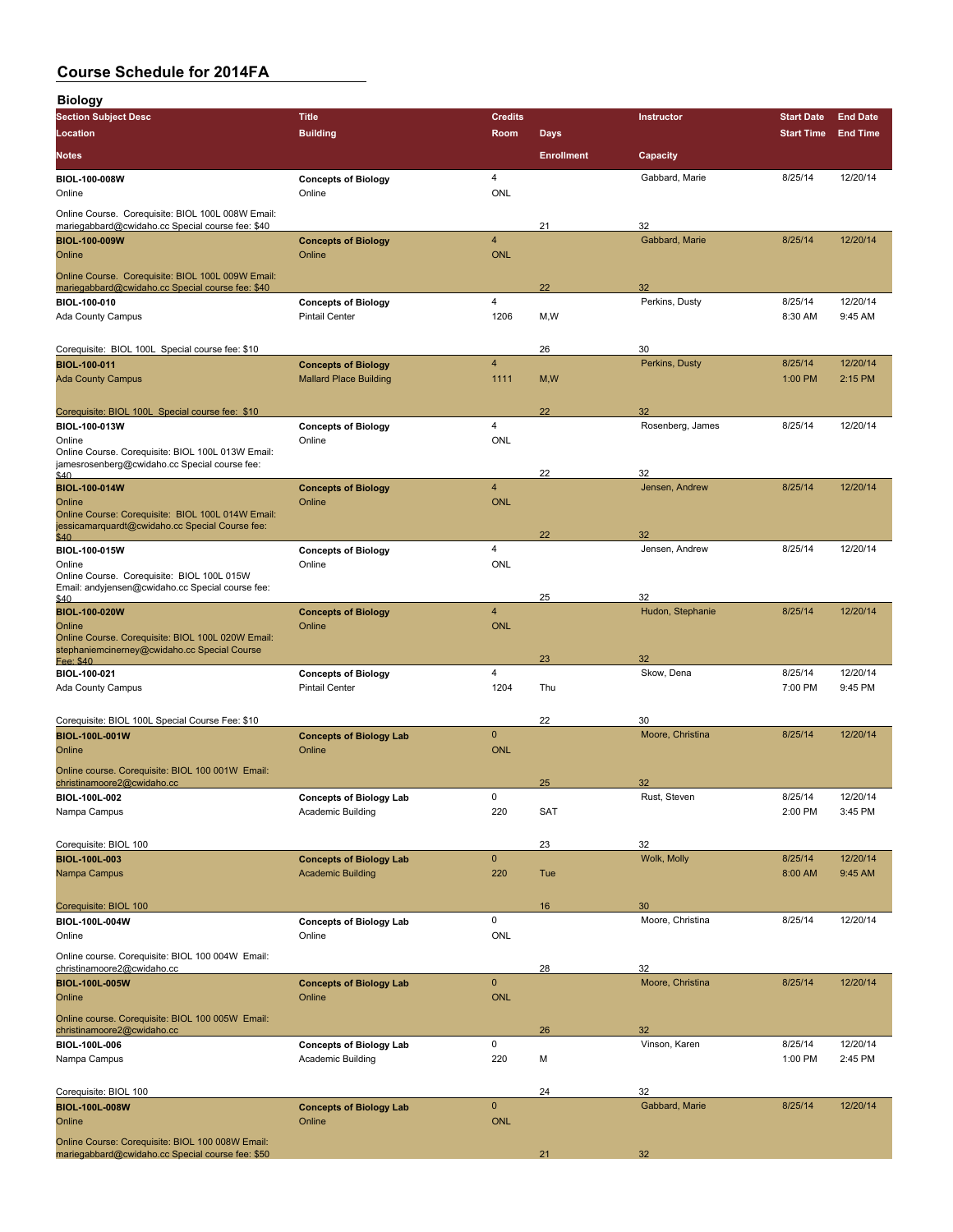| <b>Biology</b>                                                                    |                                                            |                           |                   |                    |                    |                     |
|-----------------------------------------------------------------------------------|------------------------------------------------------------|---------------------------|-------------------|--------------------|--------------------|---------------------|
| <b>Section Subject Desc</b>                                                       | <b>Title</b>                                               | <b>Credits</b>            |                   | Instructor         | <b>Start Date</b>  | <b>End Date</b>     |
| Location                                                                          | <b>Building</b>                                            | Room                      | <b>Days</b>       |                    | <b>Start Time</b>  | <b>End Time</b>     |
| <b>Notes</b>                                                                      |                                                            |                           | <b>Enrollment</b> | Capacity           |                    |                     |
| <b>BIOL-100L-009W</b><br>Online                                                   | <b>Concepts of Biology Lab</b><br>Online                   | 0<br>ONL                  |                   | Gabbard, Marie     | 8/25/14            | 12/20/14            |
| Online Course. Corequisite: BIOL 100 009W Email:<br>mariegabbard@cwidaho.cc       |                                                            |                           | 22                | 32                 |                    |                     |
| <b>BIOL-100L-010</b>                                                              | <b>Concepts of Biology Lab</b>                             | $\mathbf{0}$              |                   | Davis, Michael     | 8/25/14            | 12/20/14            |
| Nampa Campus                                                                      | <b>Academic Building</b>                                   | 220                       | W                 |                    | 9:00 AM            | 10:45 AM            |
| Corequisite: BIOL 100                                                             |                                                            |                           | 28                | 32                 |                    |                     |
| BIOL-100L-011<br>Nampa Campus                                                     | <b>Concepts of Biology Lab</b><br><b>Academic Building</b> | 0<br>220                  | M                 | Wolk, Molly        | 8/25/14<br>8:00 AM | 12/20/14<br>9:45 AM |
| Corequisite: BIOL 100                                                             |                                                            |                           | 18                | 30                 |                    |                     |
| <b>BIOL-100L-012</b>                                                              | <b>Concepts of Biology Lab</b>                             | $\mathbf{0}$              |                   | Jayatilleke, Mala  | 8/25/14            | 12/20/14            |
| Nampa Campus                                                                      | <b>Academic Building</b>                                   | 220                       | M                 |                    | 6:00 PM            | 7:45 PM             |
| Corequisite: BIOL 100                                                             |                                                            |                           | 23                | 30                 |                    |                     |
| BIOL-100L-013W<br>Online                                                          | <b>Concepts of Biology Lab</b><br>Online                   | 0<br>ONL                  |                   | Rosenberg, James   | 8/25/14            | 12/20/14            |
| Online Course. Corequisite: BIOL 100 013W Email:<br>jamesrosenberg@cwidaho.cc     |                                                            |                           | 22                | 32                 |                    |                     |
| <b>BIOL-100L-014W</b>                                                             | <b>Concepts of Biology Lab</b>                             | $\mathbf 0$               |                   | Gabbard, Marie     | 8/25/14            | 12/20/14            |
| Online                                                                            | Online                                                     | <b>ONL</b>                |                   |                    |                    |                     |
| Online course: Corequisite: BIOL 100 014W Email:<br>christinamoore2@cwidaho.cc    |                                                            |                           | 23                | 32                 |                    |                     |
| BIOL-100L-015W                                                                    | <b>Concepts of Biology Lab</b>                             | 0                         |                   | Marquardt, Jessica | 8/25/14            | 12/20/14            |
| Online                                                                            | Online                                                     | ONL                       |                   |                    |                    |                     |
| Online course: Corequisite: BIOL 100 015W Email:<br>jessicamarquardt@cwidaho.cc   |                                                            |                           | 25                | 32                 |                    |                     |
| <b>BIOL-100L-016</b>                                                              | <b>Concepts of Biology Lab</b>                             | $\mathbf 0$               |                   | Jayatilleke, Mala  | 8/25/14            | 12/20/14            |
| <b>Ada County Campus</b>                                                          | <b>Mallard Place Building</b>                              | 1109                      | M                 |                    | 10:00 AM           | 11:45 AM            |
| Corequisite: BIOL 100                                                             |                                                            |                           | 13                | 15                 |                    |                     |
| BIOL-100L-017                                                                     | <b>Concepts of Biology Lab</b>                             | 0                         |                   | Heller, Gary       | 8/25/14            | 12/20/14            |
| Ada County Campus                                                                 | <b>Mallard Place Building</b>                              | 1109                      | W                 |                    | 10:00 AM           | 11:45 AM            |
| Corequisite: BIOL 100                                                             |                                                            |                           | 16                | 16                 |                    |                     |
| <b>BIOL-100L-018</b>                                                              | <b>Concepts of Biology Lab</b>                             | $\mathbf{0}$              |                   | Jayatilleke, Mala  | 8/25/14            | 12/20/14            |
| <b>Ada County Campus</b>                                                          | <b>Mallard Place Building</b>                              | 1109                      | M                 |                    | 2:30 PM            | 4:15 PM             |
| Corequisite: BIOL 100                                                             |                                                            |                           | 12                | 15                 |                    |                     |
| BIOL-100L-019                                                                     | <b>Concepts of Biology Lab</b>                             | 0                         |                   | Heller, Gary       | 8/25/14            | 12/20/14            |
| <b>Ada County Campus</b>                                                          | <b>Mallard Place Building</b>                              | 1109                      | W                 |                    | 12:00 PM           | 1:45 PM             |
| Corequisite: BIOL 100                                                             |                                                            |                           | 10                | 16                 |                    |                     |
| <b>BIOL-100L-020W</b><br>Online                                                   | <b>Concepts of Biology Lab</b><br>Online                   | $\mathbf 0$<br><b>ONL</b> |                   | Hudon, Stephanie   | 8/25/14            | 12/20/14            |
| Online Course: Corequisite: BIOL 100 020W Email:<br>stephaniemcinerney@cwidaho.cc |                                                            |                           | 23                | 32                 |                    |                     |
| BIOL-100L-021                                                                     | <b>Concepts of Biology Lab</b>                             | 0                         |                   | Jayatilleke, Mala  | 8/25/14            | 12/20/14            |
| <b>Ada County Campus</b>                                                          | <b>Mallard Place Building</b>                              | 1109                      | Thu               |                    | 5:00 PM            | 6:45 PM             |
| Corequisite: BIOL 100                                                             |                                                            |                           | 13                | 15                 |                    |                     |
| <b>BIOL 100L 022</b>                                                              | <b>Concepts of Biology Lab</b>                             | $\pmb{0}$                 |                   | Wolk, Molly        | 8/25/14            | 12/20/14            |
| <b>Ada County Campus</b>                                                          | <b>Mallard Place Building</b>                              | 1109                      | Tue               |                    | 5:00 PM            | 6:45 PM             |
| Corequisite: BIOL 100                                                             |                                                            |                           | 10 <sup>°</sup>   | 15                 |                    |                     |
| BIOL-110-001H                                                                     | <b>Prof in Natural Resources</b>                           | $\overline{2}$            |                   | Heller, Gary       | 8/25/14            | 12/20/14            |
| Nampa Campus<br>Hybrid Course. Will meet for an additional 45 minutes             | Academic Building                                          | 119                       | Tue               |                    | 4:00 PM            | 5:15 PM             |
| online                                                                            |                                                            |                           | 26                | 40                 |                    |                     |
| <b>BIOL-120-001</b><br>Nampa Campus                                               | <b>Environmental Science</b><br><b>Academic Building</b>   | $\overline{4}$<br>320     | Tue, Thu          | Heller, Gary       | 8/25/14<br>2:30 PM | 12/20/14<br>3:45 PM |
| Corequisite: BIOL 120L Special course fee: \$10                                   |                                                            |                           | 30                | 32                 |                    |                     |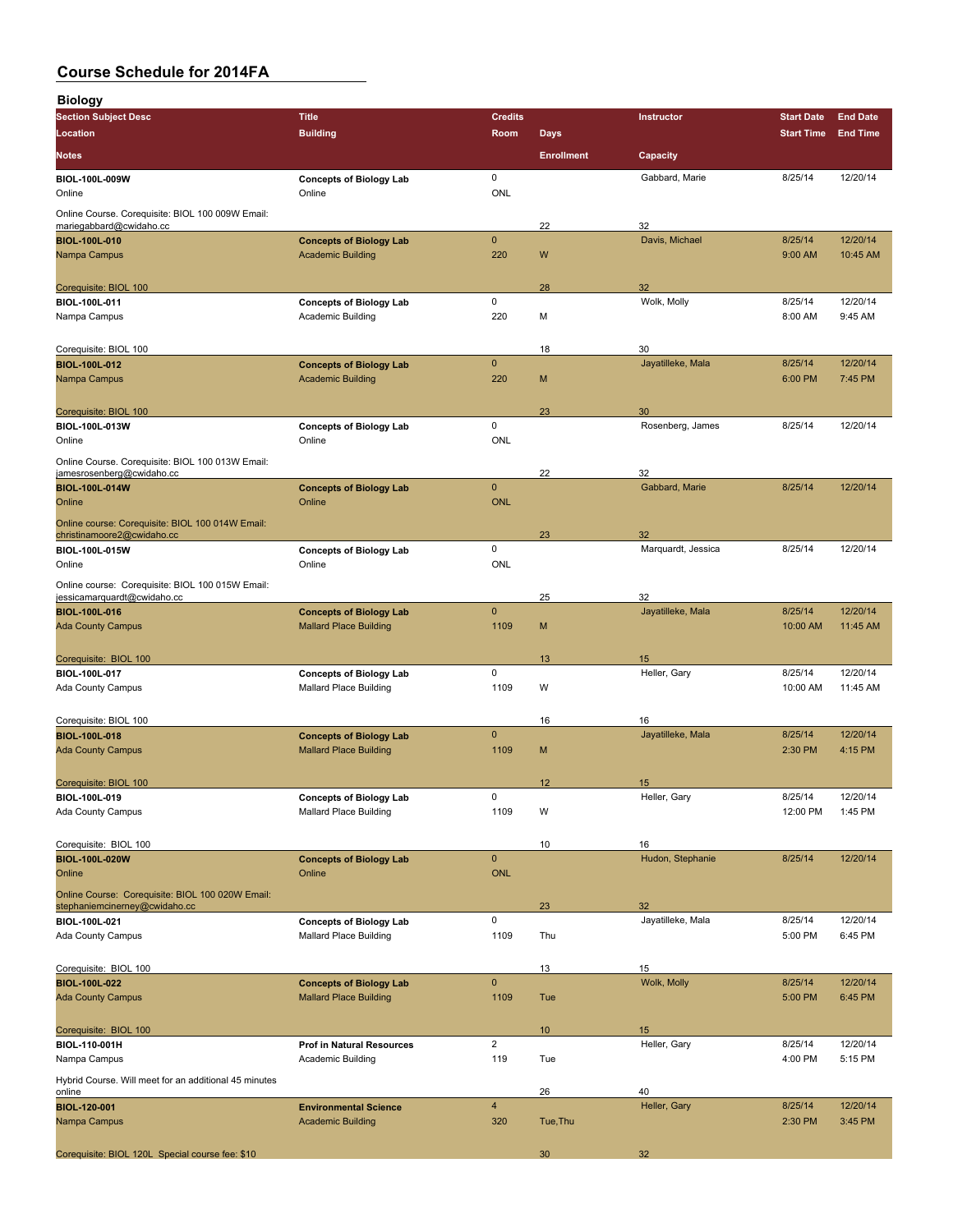| <b>Biology</b>                                                        |                                                              |                         |                   |                         |                    |                     |
|-----------------------------------------------------------------------|--------------------------------------------------------------|-------------------------|-------------------|-------------------------|--------------------|---------------------|
| <b>Section Subject Desc</b>                                           | <b>Title</b>                                                 | <b>Credits</b>          |                   | Instructor              | <b>Start Date</b>  | <b>End Date</b>     |
| Location                                                              | <b>Building</b>                                              | Room                    | <b>Days</b>       |                         | <b>Start Time</b>  | <b>End Time</b>     |
| <b>Notes</b>                                                          |                                                              |                         | <b>Enrollment</b> | Capacity                |                    |                     |
| BIOL-120-001D                                                         | <b>Environmental Science</b>                                 | 4                       |                   | Vines, John             | 8/25/14            | 1/16/15             |
| <b>Community Locations</b>                                            | Canyon Springs Alternative Sch                               | <b>TBA</b>              |                   |                         |                    |                     |
| Dual Credit                                                           |                                                              |                         | 26                | 75                      |                    |                     |
| <b>BIOL-120-003D</b>                                                  | <b>Environmental Science</b>                                 | $\overline{\mathbf{4}}$ |                   | Schisel, John           | 8/25/14            | 6/4/15              |
| <b>Community Locations</b>                                            | Columbia High School                                         | <b>TBA</b>              |                   |                         |                    |                     |
|                                                                       |                                                              |                         |                   |                         |                    |                     |
| <b>Dual Credit</b><br><b>BIOL-120-003W</b>                            | <b>Environmental Science</b>                                 | 4                       | 10                | 75<br>Leavitt, Hollie   | 8/25/14            | 12/20/14            |
| Online                                                                | Online                                                       | <b>ONL</b>              |                   |                         |                    |                     |
|                                                                       |                                                              |                         |                   |                         |                    |                     |
| Corequisite: BIOL 120L 003W Online course fee: \$40                   |                                                              | $\overline{4}$          | 22                | 32                      |                    |                     |
| <b>BIOL-120-004D</b><br><b>Community Locations</b>                    | <b>Environmental Science</b><br>Eagle Academy                | <b>TBA</b>              |                   | Burkholder, Kasey       | 8/25/14            | 1/16/15             |
|                                                                       |                                                              |                         |                   |                         |                    |                     |
| <b>Dual Credit</b>                                                    |                                                              |                         | $\overline{7}$    | 75                      |                    |                     |
| BIOL-120-004W                                                         | <b>Environmental Science</b>                                 | 4                       |                   | Burkholder, Kasey       | 8/25/14            | 12/20/14            |
| Online                                                                | Online                                                       | <b>ONL</b>              |                   |                         |                    |                     |
| Corequisite: BIOL 120L 004W Online course fee:\$40                    |                                                              |                         | 22                | 32                      |                    |                     |
| <b>BIOL 120 005W</b>                                                  | <b>Environmental Science</b>                                 | 4                       |                   | Burkholder, Kasey       | 8/25/14            | 12/20/14            |
| Online                                                                | Online                                                       | <b>ONL</b>              |                   |                         |                    |                     |
|                                                                       |                                                              |                         |                   |                         |                    |                     |
| Corequisite: BIOL 120L 005W Online course fee: \$40<br>BIOL-120L-001D | <b>Environmental Science Lab</b>                             | 0                       | 22                | 32<br>Vines, John       | 8/25/14            | 1/16/15             |
| <b>Community Locations</b>                                            | Canyon Springs Alternative Sch                               | <b>TBA</b>              |                   |                         |                    |                     |
|                                                                       |                                                              |                         |                   |                         |                    |                     |
| Dual Credit                                                           |                                                              |                         | 26                | 75                      |                    |                     |
| <b>BIOL-120L-002</b><br>Nampa Campus                                  | <b>Environmental Science Lab</b><br><b>Academic Building</b> | $\pmb{0}$<br>220        | Thu               | Heller, Gary            | 8/25/14<br>4:00 PM | 12/20/14<br>5:45 PM |
|                                                                       |                                                              |                         |                   |                         |                    |                     |
| Corequisite: BIOL 120                                                 |                                                              |                         | 30                | 32                      |                    |                     |
| BIOL-120L-003D                                                        | <b>Environmental Science Lab</b>                             | 0                       |                   | Schisel, John           | 8/25/14            | 6/4/15              |
| <b>Community Locations</b>                                            | Columbia High School                                         | <b>TBA</b>              |                   |                         |                    |                     |
| Dual Credit                                                           |                                                              |                         | 10                | 75                      |                    |                     |
| <b>BIOL-120L-003W</b>                                                 | <b>Environmental Science Lab</b>                             | $\mathbf 0$             |                   | Leavitt, Hollie         | 8/25/14            | 12/20/14            |
| Online                                                                | Online                                                       | <b>ONL</b>              |                   |                         |                    |                     |
| Corequisite: BIOL 120 003W Online course. Email:                      |                                                              |                         |                   |                         |                    |                     |
| hollieleavitt@cwidaho.cc<br>BIOL-120L-004D                            | <b>Environmental Science Lab</b>                             | 0                       | 23                | 32<br>Burkholder, Kasey | 8/25/14            | 6/4/15              |
| <b>Community Locations</b>                                            | Eagle Academy                                                | <b>TBA</b>              |                   |                         |                    |                     |
|                                                                       |                                                              |                         |                   |                         |                    |                     |
| Dual Credit<br><b>BIOL-120L-004W</b>                                  | <b>Environmental Science Lab</b>                             | $\pmb{0}$               | 7                 | 75<br>Leavitt, Hollie   | 8/25/14            | 12/20/14            |
| Online                                                                | Online                                                       | <b>ONL</b>              |                   |                         |                    |                     |
| Corequisite: BIOL 120 004W Online course. Email:                      |                                                              |                         |                   |                         |                    |                     |
| hollieleavitt@cwidaho.cc                                              |                                                              |                         | 22                | 32                      |                    |                     |
| <b>BIOL-120L-005W</b><br>Online                                       | <b>Environmental Science Lab</b><br>Online                   | 0<br><b>ONL</b>         |                   | Burkholder, Kasey       | 8/25/14            | 12/20/14            |
| Corequisite: BIOL 120 005W Online course. Email:                      |                                                              |                         |                   |                         |                    |                     |
| kaseyburkholder@cwidaho.cc                                            |                                                              |                         | 22                | 32                      |                    |                     |
| <b>BIOL-201-001</b>                                                   | <b>Biology 1</b>                                             | $\overline{4}$          |                   | Jensen, Andrew          | 8/25/14            | 12/20/14            |
| <b>Canyon County Center</b>                                           | <b>Canyon County Center</b>                                  | 232                     | M, W              |                         | 2:30 PM            | 3:45 PM             |
| Corequisite: BIOL 201L Special course fee: \$10                       |                                                              |                         | 22                | 30                      |                    |                     |
| BIOL-201-001D                                                         | <b>Biology 1</b>                                             | 4                       |                   | Pettinger, Marcus       | 8/25/14            | 1/16/15             |
| <b>Community Locations</b>                                            | <b>Blackfoot High School</b>                                 | <b>TBA</b>              |                   |                         |                    |                     |
|                                                                       |                                                              |                         |                   |                         |                    |                     |
| Dual Credit<br><b>BIOL-201-002</b>                                    | <b>Biology 1</b>                                             | 4                       | $\overline{7}$    | 75<br>Lysne, Steven     | 8/25/14            | 12/20/14            |
| Nampa Campus                                                          | <b>Academic Building</b>                                     | 106                     | Tue, Thu          |                         | 11:30 AM           | 12:45 PM            |
|                                                                       |                                                              |                         |                   |                         |                    |                     |
| Corequisite: BIOL 201L Special course fee: \$10                       |                                                              |                         | 42                | 55                      |                    |                     |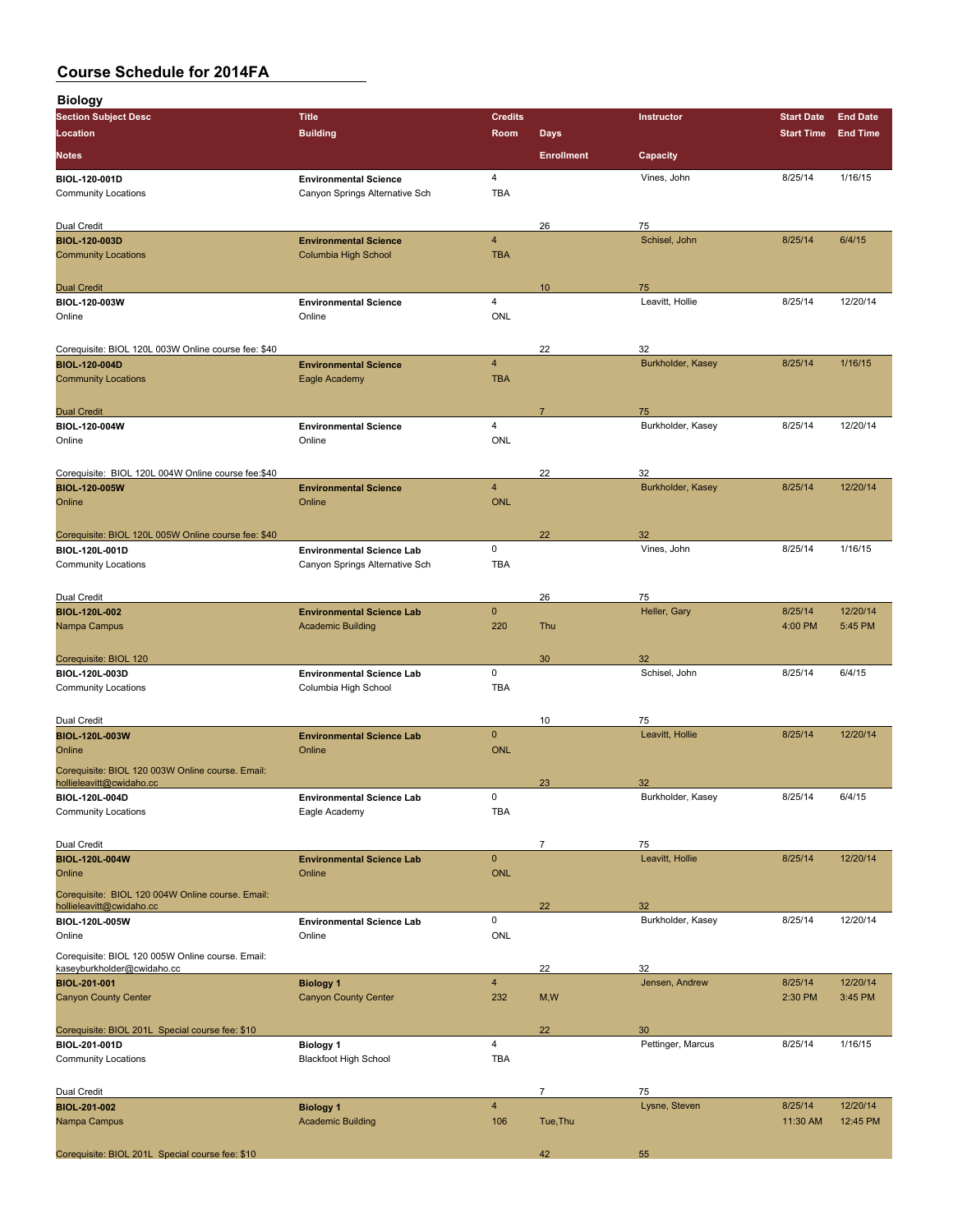| <b>Biology</b>                                                        |                                              |                         |                   |                        |                    |                     |
|-----------------------------------------------------------------------|----------------------------------------------|-------------------------|-------------------|------------------------|--------------------|---------------------|
| <b>Section Subject Desc</b>                                           | <b>Title</b>                                 | <b>Credits</b>          |                   | Instructor             | <b>Start Date</b>  | <b>End Date</b>     |
| Location                                                              | <b>Building</b>                              | Room                    | <b>Days</b>       |                        | <b>Start Time</b>  | <b>End Time</b>     |
| <b>Notes</b>                                                          |                                              |                         | <b>Enrollment</b> | Capacity               |                    |                     |
| BIOL-201-002D                                                         | <b>Biology 1</b>                             | 4                       |                   | Scheffel, Jeremy       | 8/25/14            | 6/4/15              |
| <b>Community Locations</b>                                            | Meridian High School                         | <b>TBA</b>              |                   |                        |                    |                     |
|                                                                       |                                              |                         |                   |                        |                    |                     |
| Dual Credit<br><b>BIOL-201-003</b>                                    | <b>Biology 1</b>                             | $\overline{\mathbf{4}}$ | 16                | 75<br>Heller, Gary     | 8/25/14            | 12/20/14            |
| Nampa Campus                                                          | <b>Academic Building</b>                     | 106                     | Thu               |                        | 7:00 PM            | 9:45 PM             |
|                                                                       |                                              |                         |                   |                        |                    |                     |
| Corequisite: BIOL 201L Special course fee: \$10                       |                                              |                         | 22                | 55                     |                    |                     |
| BIOL-201-003D                                                         | <b>Biology 1</b>                             | 4                       |                   | Church, Jeffery        | 8/25/14            | 6/4/15              |
| <b>Community Locations</b>                                            | New Plymouth High School                     | <b>TBA</b>              |                   |                        |                    |                     |
|                                                                       |                                              |                         |                   |                        |                    |                     |
| Dual Credit                                                           |                                              | $\overline{\mathbf{4}}$ | 12                | 75<br>Lysne, Steven    | 8/25/14            | 12/20/14            |
| <b>BIOL-201-004</b><br>Nampa Campus                                   | <b>Biology 1</b><br><b>Academic Building</b> | 102E                    | M, W              |                        | 8:30 AM            | 9:45 AM             |
|                                                                       |                                              |                         |                   |                        |                    |                     |
| Corequisite: BIOL 201L Special course fee: \$10                       |                                              |                         | 34                | 55                     |                    |                     |
| BIOL-201-007                                                          | <b>Biology 1</b>                             | 4                       |                   | Lysne, Steven          | 8/25/14            | 12/20/14            |
| Nampa Campus                                                          | Academic Building                            | 102E                    | <b>SAT</b>        |                        | 10:00 AM           | 12:45 PM            |
|                                                                       |                                              |                         |                   |                        |                    |                     |
| Corequisite: BIOL 201L Special course fee: \$10                       |                                              |                         | 19                | 41                     |                    |                     |
| <b>BIOL-201-014W</b>                                                  | <b>Biology 1</b>                             | $\overline{4}$          |                   | Hudon, Stephanie       | 8/25/14            | 12/20/14            |
| Online                                                                | Online                                       | <b>ONL</b>              |                   |                        |                    |                     |
| Corequisite: BIOL 201L Special course fee: \$50                       |                                              |                         |                   |                        |                    |                     |
| Email: jessicamarquardt@cwidaho.cc<br>BIOL-201-015W                   | <b>Biology 1</b>                             | 4                       | 26                | 32<br>Hudon, Stephanie | 8/25/14            | 12/20/14            |
| Online                                                                | Online                                       | ONL                     |                   |                        |                    |                     |
| Corequisite: BIOL 201L Special course fee: \$50                       |                                              |                         |                   |                        |                    |                     |
| Email: stephaniemcinerney@cwidaho.cc                                  |                                              |                         | 22                | 32                     |                    |                     |
| <b>BIOL-201L-001D</b>                                                 | <b>Biology 1 Lab</b>                         | $\mathbf 0$             |                   | Pettinger, Marcus      | 8/25/14            | 1/16/15             |
| <b>Community Locations</b>                                            | <b>Blackfoot High School</b>                 | <b>TBA</b>              |                   |                        |                    |                     |
|                                                                       |                                              |                         |                   |                        |                    |                     |
| <b>Dual Credit</b>                                                    |                                              |                         | $\overline{7}$    | 75                     |                    |                     |
| BIOL-201L-001H<br>Nampa Campus                                        | <b>Biology 1 Lab</b><br>Academic Building    | 0<br>217                | М                 | Jayatilleke, Mala      | 8/25/14<br>7:00 AM | 12/20/14<br>8:45 AM |
|                                                                       |                                              |                         |                   |                        |                    |                     |
| Corequisite: BIOL 201 Hybrid - This has an online<br>component.       |                                              |                         | 10                | 30                     |                    |                     |
| <b>BIOL-201L-002D</b>                                                 | <b>Biology 1 Lab</b>                         | $\mathbf{0}$            |                   | Scheffel, Jeremy       | 8/25/14            | 6/4/15              |
| <b>Community Locations</b>                                            | <b>Meridian High School</b>                  | <b>TBA</b>              |                   |                        |                    |                     |
|                                                                       |                                              |                         |                   |                        |                    |                     |
| <b>Dual Credit</b>                                                    |                                              |                         | 16                | 75                     |                    |                     |
| BIOL-201L-002H                                                        | <b>Biology 1 Lab</b>                         | 0                       |                   | Trapp, James           | 8/25/14            | 12/20/14            |
| Nampa Campus                                                          | Academic Building                            | 217                     | М                 |                        | 4:00 PM            | 5:45 PM             |
| Corequisite: BIOL 201 Hybrid - This course has an                     |                                              |                         |                   |                        |                    |                     |
| online component<br><b>BIOL-201L-003D</b>                             | <b>Biology 1 Lab</b>                         | $\mathbf 0$             | 18                | 30<br>Church, Jeffery  | 8/25/14            | 6/4/15              |
| <b>Community Locations</b>                                            | New Plymouth High School                     | <b>TBA</b>              |                   |                        |                    |                     |
|                                                                       |                                              |                         |                   |                        |                    |                     |
| <b>Dual Credit</b>                                                    |                                              |                         | 12                | 75                     |                    |                     |
| <b>BIOL 201L 003H</b>                                                 | <b>Biology 1 Lab</b>                         | 0                       |                   | Tretter, Eric          | 8/25/14            | 12/20/14            |
| Nampa Campus                                                          | Academic Building                            | 217                     | Thu               |                        | 7:00 PM            | 8:45 PM             |
|                                                                       |                                              |                         |                   |                        |                    |                     |
| Corequisite: BIOL 201                                                 |                                              |                         | 22                | 30                     |                    |                     |
| <b>BIOL-201L-004H</b>                                                 | <b>Biology 1 Lab</b>                         | $\pmb{0}$               |                   | Trapp, James           | 8/25/14            | 12/20/14            |
| Nampa Campus                                                          | <b>Academic Building</b>                     | 217                     | W                 |                        | 4:00 PM            | 5:45 PM             |
| Corequisite: BIOL 201 Hybrid - This course has an<br>online component |                                              |                         | 25                | 30                     |                    |                     |
| BIOL-201L-006H                                                        | <b>Biology 1 Lab</b>                         | 0                       |                   | Jayatilleke, Mala      | 8/25/14            | 12/20/14            |
| Nampa Campus                                                          | <b>Academic Building</b>                     | 217                     | W                 |                        | 7:00 AM            | 8:45 AM             |
| Corequisite: BIOL 201 Hybrid - This course has an                     |                                              |                         |                   |                        |                    |                     |
| online component                                                      |                                              |                         | 23                | 30                     |                    |                     |
| <b>BIOL-201L-008</b>                                                  | <b>Biology 1 Lab</b>                         | $\pmb{0}$               |                   | Rust, Steven           | 8/25/14            | 12/20/14            |
| Nampa Campus                                                          | <b>Academic Building</b>                     | 217                     | F                 |                        | 7:00 AM            | 9:45 AM             |
|                                                                       |                                              |                         |                   |                        |                    |                     |
| Corequisite: BIOL 201                                                 |                                              |                         | 18                | 30                     |                    |                     |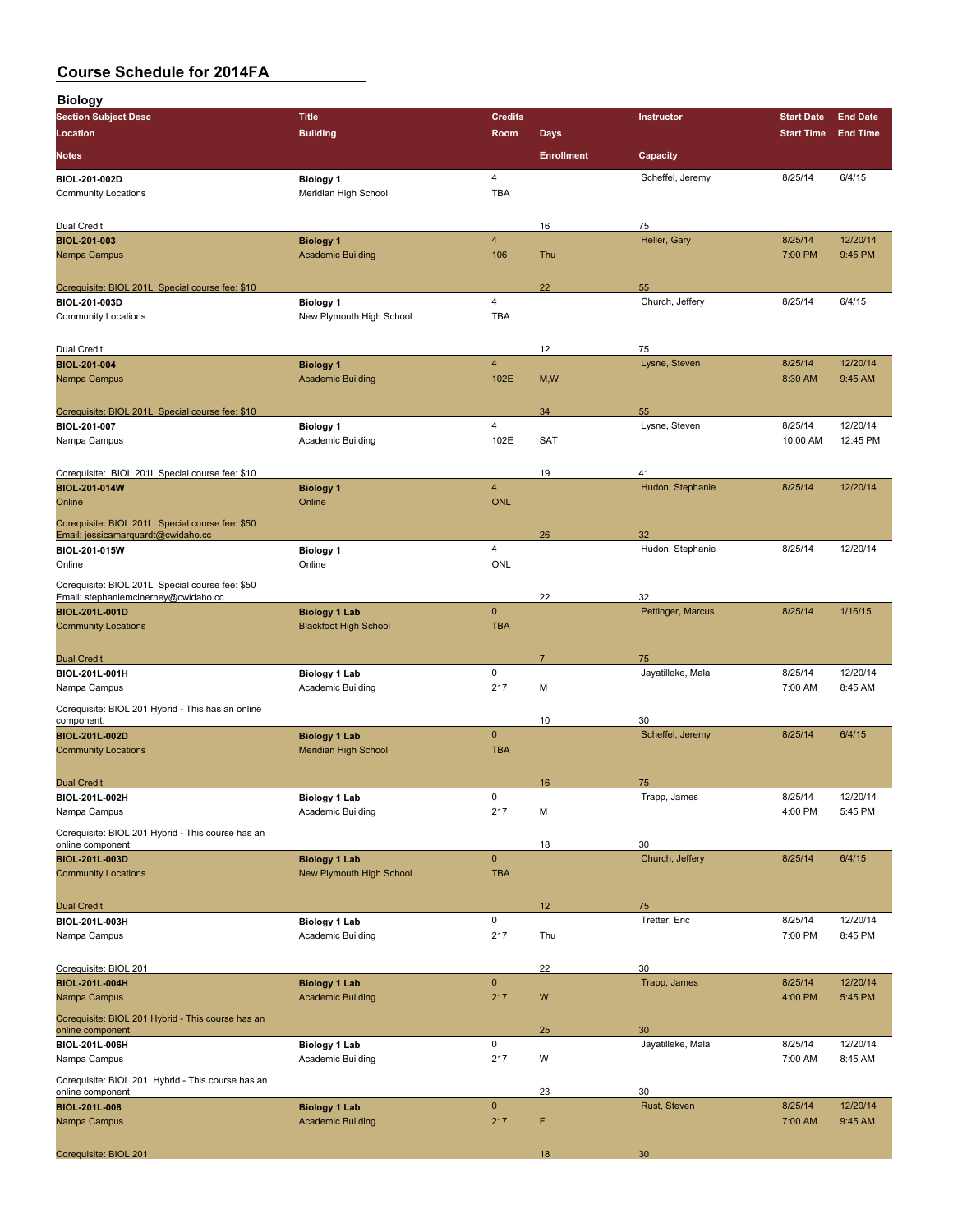| <b>Biology</b>                                      |                                                       |                    |                   |                      |                    |                      |
|-----------------------------------------------------|-------------------------------------------------------|--------------------|-------------------|----------------------|--------------------|----------------------|
| <b>Section Subject Desc</b>                         | <b>Title</b>                                          | <b>Credits</b>     |                   | <b>Instructor</b>    | <b>Start Date</b>  | <b>End Date</b>      |
| Location                                            | <b>Building</b>                                       | Room               | <b>Days</b>       |                      | <b>Start Time</b>  | <b>End Time</b>      |
| <b>Notes</b>                                        |                                                       |                    | <b>Enrollment</b> | Capacity             |                    |                      |
|                                                     |                                                       |                    |                   |                      |                    |                      |
| BIOL-201L-009                                       | <b>Biology 1 Lab</b>                                  | $\mathsf 0$        |                   | Rust, Steven         | 8/25/14            | 12/20/14             |
| Nampa Campus                                        | Academic Building                                     | 217                | F                 |                      | 10:00 AM           | 12:45 PM             |
|                                                     |                                                       |                    | 23                | 30                   |                    |                      |
| Corequisite: BIOL 201<br><b>BIOL-201L-010</b>       | <b>Biology 1 Lab</b>                                  | $\mathbf{0}$       |                   | Jayatilleke, Mala    | 8/25/14            | 12/20/14             |
| Nampa Campus                                        | <b>Academic Building</b>                              | 217                | Tue               |                      | 7:00 PM            | 9:45 PM              |
|                                                     |                                                       |                    |                   |                      |                    |                      |
| Corequisite: BIOL 201                               |                                                       |                    | 16                | 30                   |                    |                      |
| BIOL-201L-012H                                      | <b>Biology 1 Lab</b>                                  | $\mathsf 0$        |                   | Rust, Steven         | 8/25/14            | 12/20/14             |
| Nampa Campus                                        | Academic Building                                     | 217                | SAT               |                      | 8:00 AM            | 9:45 AM              |
|                                                     |                                                       |                    |                   |                      |                    |                      |
| Corequisite: BIOL 201                               |                                                       |                    | 19                | 30                   |                    |                      |
| <b>BIOL-201L-013H</b>                               | <b>Biology 1 Lab</b>                                  | $\mathbf{0}$       |                   | Davis, Michael       | 8/25/14            | 12/20/14             |
| Nampa Campus                                        | <b>Academic Building</b>                              | 217                | <b>SAT</b>        |                      | 1:00 PM            | 2:45 PM              |
|                                                     |                                                       |                    |                   |                      |                    |                      |
| Corequisite: BIOL 201<br>BIOL-202-001               |                                                       | 4                  | 16                | 30<br>Lysne, Steven  | 8/25/14            | 12/20/14             |
| Nampa Campus                                        | <b>Biology 2</b><br>Academic Building                 | 106                | M,W               |                      | 11:30 AM           | 12:45 PM             |
|                                                     |                                                       |                    |                   |                      |                    |                      |
| Corequisite: BIOL 202L Special course fee: \$10     |                                                       |                    | 40                | 55                   |                    |                      |
| <b>BIOL-202-002</b>                                 | <b>Biology 2</b>                                      | $\overline{4}$     |                   | Vinson, Karen        | 8/25/14            | 12/20/14             |
| Nampa Campus                                        | <b>Academic Building</b>                              | 102E               | M, W              |                      | 5:30 PM            | 6:45 PM              |
|                                                     |                                                       |                    |                   |                      |                    |                      |
| Corequisite: BIOL 202L Special course fee: \$10     |                                                       |                    | 21                | 57                   |                    |                      |
| BIOL-202L-001                                       | <b>Biology 2 Lab</b>                                  | 0                  |                   | Lysne, Steven        | 8/25/14            | 12/20/14             |
| Nampa Campus                                        | Academic Building                                     | 217                | W                 |                      | 1:00 PM            | 3:45 PM              |
|                                                     |                                                       |                    |                   |                      |                    |                      |
| Corequisite: BIOL 202                               |                                                       |                    | 22                | 28                   |                    |                      |
| <b>BIOL-202L-002</b>                                | <b>Biology 2 Lab</b>                                  | $\mathbf 0$<br>217 | M                 | Lysne, Steven        | 8/25/14            | 12/20/14<br>3:45 PM  |
| Nampa Campus                                        | <b>Academic Building</b>                              |                    |                   |                      | 1:00 PM            |                      |
| Corequisite: BIOL 202                               |                                                       |                    | 18                | 28                   |                    |                      |
| BIOL-202L-003                                       | <b>Biology 2 Lab</b>                                  | $\mathsf 0$        |                   | Vinson, Karen        | 8/25/14            | 12/20/14             |
| Nampa Campus                                        | Academic Building                                     | 217                | М                 |                      | 7:00 PM            | 9:45 PM              |
|                                                     |                                                       |                    |                   |                      |                    |                      |
| Corequisite: BIOL 202                               |                                                       |                    | 21                | 28                   |                    |                      |
| <b>BIOL-204-001</b>                                 | <b>Intro to Cell Biology</b>                          | $\overline{4}$     |                   | Frank, Nicole        | 8/25/14            | 12/20/14             |
| Nampa Campus                                        | <b>Academic Building</b>                              | 322                | M, W              |                      | 8:30 AM            | 9:45 AM              |
|                                                     |                                                       |                    |                   |                      |                    |                      |
| Corequisite: BIOL 204L Special course fee: \$30     |                                                       |                    | 14                | 28                   |                    |                      |
| BIOL-204L-001                                       | Intro to Cell Biology Lab                             | 0                  |                   | Talley, Todd         | 8/25/14            | 12/20/14             |
| Nampa Campus                                        | Academic Building                                     | 217                | М                 |                      | 10:00 AM           | 12:45 PM             |
|                                                     |                                                       |                    |                   |                      |                    |                      |
| Corequisite: BIOL 204<br><b>BIOL-209-001</b>        |                                                       | $\overline{4}$     | 14                | 28<br>Perkins, Dusty | 8/25/14            | 12/20/14             |
| Nampa Campus                                        | <b>General Ecology</b><br><b>Academic Building</b>    | 105                | Tue, Thu          |                      | 11:30 AM           | 12:45 PM             |
|                                                     |                                                       |                    |                   |                      |                    |                      |
| Corequisite: BIOL 209L Special course fee: \$15     |                                                       |                    | 23                | 32                   |                    |                      |
| BIOL-209L-001                                       | <b>General Ecology Lab</b>                            | $\mathsf 0$        |                   | Perkins, Dusty       | 8/25/14            | 12/20/14             |
| Nampa Campus                                        | Academic Building                                     | 217                | Tue               |                      | 1:00 PM            | 3:45 PM              |
|                                                     |                                                       |                    |                   |                      |                    |                      |
| Corequisite: BIOL 209                               |                                                       |                    | 15                | 16                   |                    |                      |
| <b>BIOL 209L 002</b>                                | <b>General Ecology Lab</b>                            | $\pmb{0}$          |                   | Perkins, Dusty       | 8/25/14            | 12/20/14             |
| Nampa Campus                                        | <b>Academic Building</b>                              | 217                | Thu               |                      | 1:00 PM            | 3:45 PM              |
|                                                     |                                                       |                    |                   |                      |                    |                      |
| Corequisite: BIOL 209                               |                                                       |                    | 8                 | 16                   |                    |                      |
| BIOL-210-001<br>Nampa Campus                        | <b>Science Lit &amp; Envrnmt</b><br>Academic Building | 3<br>105           | F                 | Wolk, Molly          | 8/25/14<br>8:00 AM | 12/20/14<br>10:45 AM |
|                                                     |                                                       |                    |                   |                      |                    |                      |
| Special course fee: \$30                            |                                                       |                    | $\overline{7}$    | 24                   |                    |                      |
| <b>BIOL-221-001W</b>                                | <b>Intro Microbiology</b>                             | $\overline{4}$     |                   | Rich, Teresa         | 8/25/14            | 12/20/14             |
| Online                                              | Online                                                | <b>ONL</b>         |                   |                      |                    |                      |
| Corequisite: BIOL 221L Email: teresarich@cwidaho.cc |                                                       |                    |                   |                      |                    |                      |
| Special course fee: \$55                            |                                                       |                    | 22                | 30 <sub>o</sub>      |                    |                      |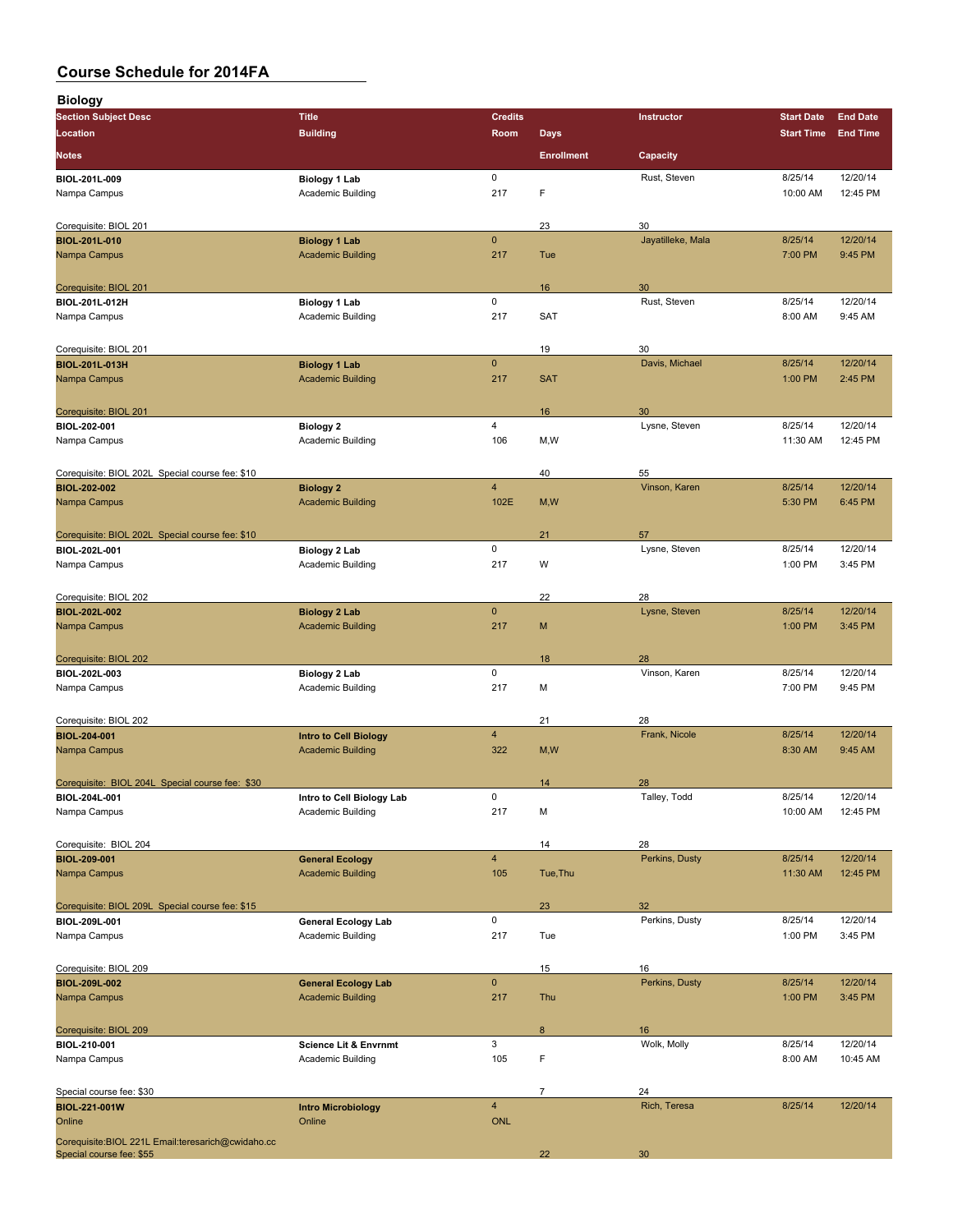| <b>OUGLOG OUTGUULG TUL EVITLA</b> |                           |                |                   |                   |                   |                 |
|-----------------------------------|---------------------------|----------------|-------------------|-------------------|-------------------|-----------------|
| <b>Biology</b>                    |                           |                |                   |                   |                   |                 |
| <b>Section Subject Desc</b>       | Title <sup>'</sup>        | <b>Credits</b> |                   | <b>Instructor</b> | <b>Start Date</b> | <b>End Date</b> |
| Location                          | <b>Building</b>           | Room           | <b>Days</b>       |                   | <b>Start Time</b> | <b>End Tim</b>  |
| <b>Notes</b>                      |                           |                | <b>Enrollment</b> | Capacity          |                   |                 |
| <b>BIOL-221-002</b>               | <b>Intro Microbiology</b> | 4              |                   | Rich, Teresa      | 8/25/14           | 12/20/14        |
| Nampa Campus                      | Academic Building         | 116            | Tue.Thu           |                   | 8:30 AM           | 9:45 AM         |
|                                   |                           |                |                   |                   |                   |                 |

**Section Subject Desc Title Credits Instructor Start Date End Date Location Building Room Days Start Time End Time**

| Corequisite: BIOL 221L Special course fee: \$15                                 |                                |                         | 46       | 48                   |          |          |
|---------------------------------------------------------------------------------|--------------------------------|-------------------------|----------|----------------------|----------|----------|
| <b>BIOL-221-004W</b>                                                            | <b>Intro Microbiology</b>      | $\overline{\mathbf{4}}$ |          | Rich, Teresa         | 8/25/14  | 12/20/14 |
| Online                                                                          | Online                         | <b>ONL</b>              |          |                      |          |          |
| Corequisite: BIOL 221L Special course fee: \$55<br>Email: teresarich@cwidaho.cc |                                |                         | 16       | 30                   |          |          |
| BIOL-221-005                                                                    | <b>Intro Microbiology</b>      | 4                       |          | Rich, Teresa         | 8/25/14  | 12/20/14 |
| Canyon County Center                                                            | Canyon County Center           | 230                     | M, W     |                      | 11:30 AM | 12:45 PM |
| Corequisite: BIOL 221L Special course fee: \$15                                 |                                |                         | 23       | 30                   |          |          |
| <b>BIOL-221-006W</b>                                                            | <b>Intro Microbiology</b>      | $\overline{4}$          |          | Rich, Teresa         | 8/25/14  | 12/20/14 |
| Online                                                                          | Online                         | <b>ONL</b>              |          |                      |          |          |
| Corequisite: BIOL 221L Special course fee: \$55<br>Email: teresarich@cwidaho.cc |                                |                         | 22       | 30                   |          |          |
| BIOL-221L-001                                                                   | Intro Microbiology Lab         | 0                       |          | Rich, Teresa         | 8/25/14  | 12/20/14 |
| Nampa Campus                                                                    | Academic Building              | 217                     | Tue, Thu |                      | 10:00 AM | 11:15 AM |
| Corequisite: BIOL 221                                                           |                                |                         | 28       | 28                   |          |          |
| <b>BIOL-221L-002</b>                                                            | <b>Intro Microbiology Lab</b>  | $\mathbf{0}$            |          | Pekovich, Stevan     | 8/25/14  | 12/20/14 |
| Nampa Campus                                                                    | <b>Academic Building</b>       | 217                     | Tue, Thu |                      | 4:00 PM  | 5:15 PM  |
| Corequisite: BIOL 221                                                           |                                |                         | 19       | 28                   |          |          |
| BIOL-221L-003                                                                   | Intro Microbiology Lab         | $\mathbf 0$             |          | Pekovich, Stevan     | 8/25/14  | 12/20/14 |
| Nampa Campus                                                                    | <b>Academic Building</b>       | 217                     | Tue, Thu |                      | 5:30 PM  | 6:45 PM  |
| Corequisite: BIOL 221                                                           |                                |                         | 24       | 28                   |          |          |
| <b>BIOL-221L-004</b>                                                            | <b>Intro Microbiology Lab</b>  | $\mathbf{0}$            |          | Pekovich, Stevan     | 8/25/14  | 12/20/14 |
| Nampa Campus                                                                    | <b>Academic Building</b>       | 217                     | Tue, Thu |                      | 8:30 AM  | 9:45 AM  |
| Corequisite: BIOL 221                                                           |                                |                         | 14       | 28                   |          |          |
| BIOL-221L-005                                                                   | Intro Microbiology Lab         | 0                       |          | Paquette, Holly      | 8/25/14  | 12/20/14 |
| Nampa Campus                                                                    | <b>Academic Building</b>       | 217                     | Tue, Thu |                      | 11:30 AM | 12:45 PM |
| Corequisite: BIOL 221                                                           |                                |                         | 21       | 28                   |          |          |
| <b>BIOL-221L-006</b>                                                            | <b>Intro Microbiology Lab</b>  | $\mathbf{0}$            |          | Rich, Teresa         | 8/25/14  | 12/20/14 |
| Nampa Campus                                                                    | <b>Academic Building</b>       | 217                     | Tue, Thu |                      | 7:00 AM  | 8:15 AM  |
| Corequisite: BIOL 221                                                           |                                |                         | 23       | 28                   |          |          |
| BIOL-227-001                                                                    | Human Anat & Phys 1            | 4                       |          | Gabbard, Marie       | 8/25/14  | 12/20/14 |
| Canyon County Center                                                            | Canyon County Center           | 207A                    | M,W      |                      | 8:30 AM  | 9:45 AM  |
| Corequisite: BIOL 227L Special course fee: \$10                                 |                                |                         | 23       | 40                   |          |          |
| <b>BIOL-227-001D</b>                                                            | <b>Human Anat &amp; Phys 1</b> | $\overline{4}$          |          | Deatherage, Brian    | 8/25/14  | 6/4/15   |
| <b>Community Locations</b>                                                      | Kuna High School               | <b>TBA</b>              |          |                      |          |          |
| <b>Dual Credit</b>                                                              |                                |                         | 46       | 75                   |          |          |
| BIOL-227-002                                                                    | Human Anat & Phys 1            | 4                       |          | Leavitt, Hollie      | 8/25/14  | 12/20/14 |
| Canyon County Center                                                            | Canyon County Center           | 207A                    | Tue, Thu |                      | 8:30 AM  | 9:45 AM  |
| Corequisite: BIOL 227L Special course fee: \$10                                 |                                |                         | 38       | 40                   |          |          |
| <b>BIOL-227-003D</b>                                                            | Human Anat & Phys 1            | $\overline{4}$          |          | Hale, Carissa        | 8/25/14  | 6/4/15   |
| <b>Community Locations</b>                                                      | Vallivue High School           | <b>TBA</b>              |          |                      |          |          |
| <b>Dual Credit</b>                                                              |                                |                         | 38       | 75                   |          |          |
| <b>BIOL 227 004</b>                                                             | Human Anat & Phys 1            | 4                       |          | Oppenheimer, Suzanne | 8/25/14  | 12/20/14 |
| Canyon County Center                                                            | Canyon County Center           | 207A                    | M,W      |                      | 10:00 AM | 11:15 AM |
| Corequisite: BIOL 227L Special course fee: \$10                                 |                                |                         | 29       | 40                   |          |          |
| <b>BIOL-227-005</b>                                                             | <b>Human Anat &amp; Phys 1</b> | $\overline{4}$          |          | Oppenheimer, Suzanne | 8/25/14  | 12/20/14 |
| <b>Canyon County Center</b>                                                     | <b>Canyon County Center</b>    | 207A                    | Tue, Thu |                      | 1:00 PM  | 2:15 PM  |
| Corequisite: BIOL 227L Special course fee: \$10                                 |                                |                         | 22       | 40                   |          |          |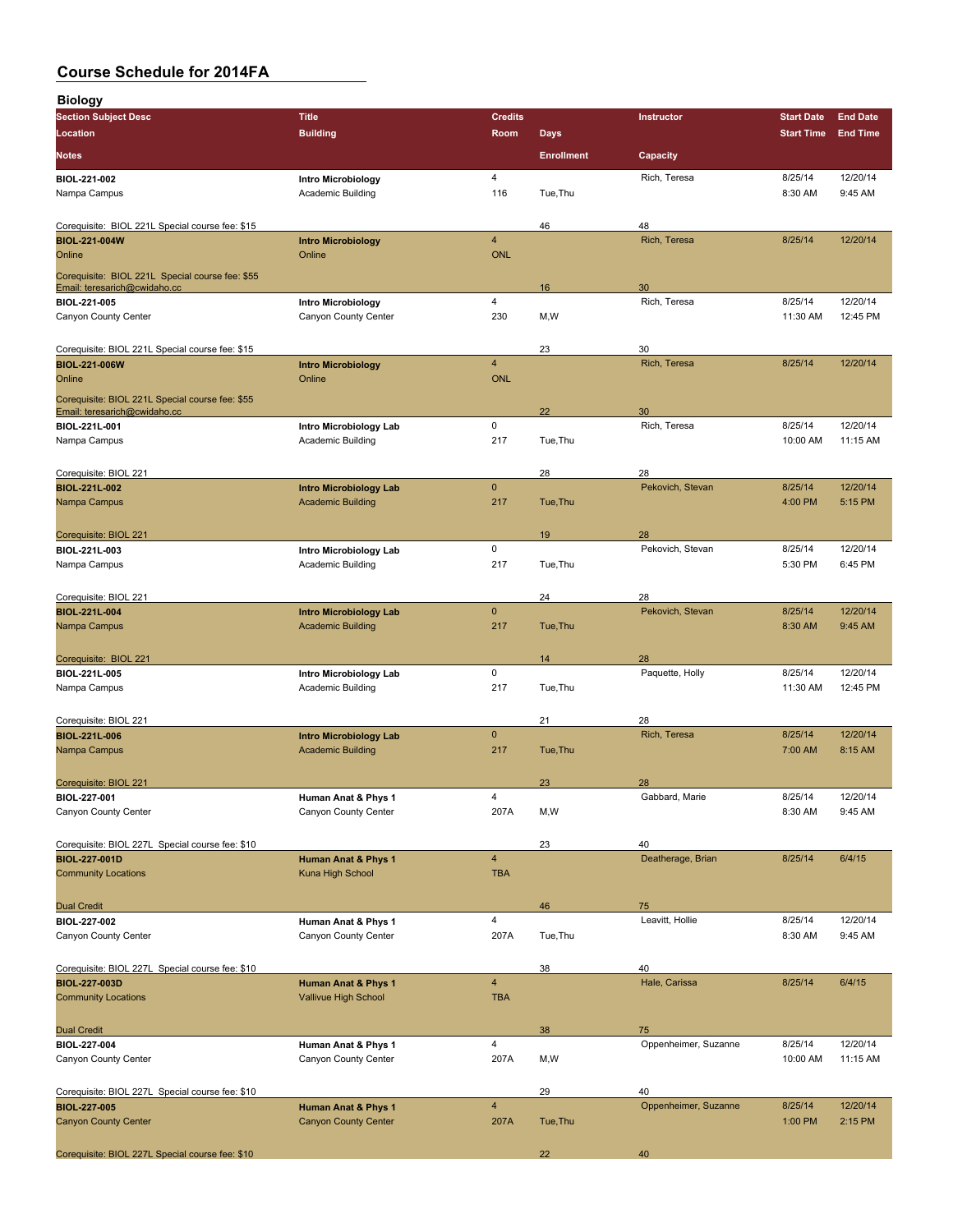| <b>Biology</b>                                                                              |                             |                         |                   |                      |                   |                 |
|---------------------------------------------------------------------------------------------|-----------------------------|-------------------------|-------------------|----------------------|-------------------|-----------------|
| <b>Section Subject Desc</b>                                                                 | <b>Title</b>                | <b>Credits</b>          |                   | <b>Instructor</b>    | <b>Start Date</b> | <b>End Date</b> |
| Location                                                                                    | <b>Building</b>             | Room                    | <b>Days</b>       |                      | <b>Start Time</b> | <b>End Time</b> |
| <b>Notes</b>                                                                                |                             |                         | <b>Enrollment</b> | Capacity             |                   |                 |
| <b>BIOL 227-006</b>                                                                         | Human Anat & Phys 1         | 4                       |                   | Green, Michael       | 8/25/14           | 12/20/14        |
| Canyon County Center                                                                        | Canyon County Center        | 207A                    | Tue, Thu          |                      | 4:00 PM           | 5:15 PM         |
| Corequisite: BIOL 227L Special course fee: \$10                                             |                             |                         | 27                | 40                   |                   |                 |
| <b>BIOL-227-007</b>                                                                         | Human Anat & Phys 1         | $\overline{\mathbf{4}}$ |                   | Trapp, James         | 8/25/14           | 12/20/14        |
| <b>Canyon County Center</b>                                                                 | <b>Canyon County Center</b> | 207A                    | Tue, Thu          |                      | 5:30 PM           | 6:45 PM         |
| Corequisite: BIOL 227L Special course fee: \$10                                             |                             |                         | 30                | 40                   |                   |                 |
| <b>BIOL-227-008</b>                                                                         | Human Anat & Phys 1         | 4                       |                   | Trapp, James         | 8/25/14           | 12/20/14        |
| Canyon County Center                                                                        | Canyon County Center        | 207A                    | W                 |                      | 7:00 PM           | 9:45 PM         |
| Corequisite: BIOL 227L Special course fee: \$10                                             |                             |                         | 32                | 40                   |                   |                 |
| <b>BIOL-227-009</b>                                                                         | Human Anat & Phys 1         | $\overline{4}$          |                   | Paquette, Holly      | 8/25/14           | 12/20/14        |
| <b>Canyon County Center</b>                                                                 | <b>Canyon County Center</b> | 230                     | <b>SAT</b>        |                      | 10:00 AM          | 12:45 PM        |
| Corequisite: BIOL 227L Special course fee: \$10                                             |                             |                         | 22                | 40                   |                   |                 |
| BIOL-227-010                                                                                | Human Anat & Phys 1         | 4                       |                   | Paquette, Holly      | 8/25/14           | 12/20/14        |
| Canyon County Center                                                                        | Canyon County Center        | 207AB                   | F                 |                      | 8:00 AM           | 10:45 AM        |
| Corequisite: BIOL 227L Special course fee: \$10                                             |                             |                         | 29                | 48                   |                   |                 |
| <b>BIOL-227-011</b>                                                                         | Human Anat & Phys 1         | $\overline{4}$          |                   | Albertazzi, Teri     | 8/25/14           | 12/20/14        |
| <b>Canyon County Center</b>                                                                 | <b>Canyon County Center</b> | 207A                    | M, W              |                      | 4:00 PM           | 5:15 PM         |
| Corequisite: BIOL 227L Special course fee: \$10                                             |                             |                         | 22                | 40                   |                   |                 |
| <b>BIOL 227 012</b>                                                                         | Human Anat & Phys 1         | 4                       |                   | Albertazzi, Teri     | 8/25/14           | 12/20/14        |
| Canyon County Center                                                                        | Canyon County Center        | 237                     | М                 |                      | 7:00 AM           | 9:45 AM         |
| Corequisite: BIOL 227L Special course fee: \$10                                             |                             |                         | 29                | 40                   |                   |                 |
| <b>BIOL-227-017W</b>                                                                        | Human Anat & Phys 1         | $\overline{4}$          |                   | Gabbard, Marie       | 8/25/14           | 12/20/14        |
| Online<br>Online Course. Corequisite: BIOL 227L 017W                                        | Online                      | <b>ONL</b>              |                   |                      |                   |                 |
| Email: mariegabbard@cwidaho.cc Special Course<br>Fee: \$40                                  |                             |                         | 15                | 30                   |                   |                 |
| BIOL-227-017W                                                                               | Human Anat & Phys 1         | 4                       |                   | Moore, Christina     | 8/25/14           | 12/20/14        |
| Online                                                                                      | Online                      | ONL                     |                   |                      |                   |                 |
| Online Course. Corequisite: BIOL 227L 017W<br>Email: mariegabbard@cwidaho.cc Special Course |                             |                         | 15                | 30                   |                   |                 |
| Fee: \$40<br><b>BIOL-227L-001</b>                                                           | Human Anat & Phys 1 Lab     | $\mathbf{0}$            |                   | Green, Michael       | 8/25/14           | 12/20/14        |
| <b>Canyon County Center</b>                                                                 | <b>Canyon County Center</b> | 226                     | Tue               |                      | 1:00 PM           | 3:45 PM         |
| Corequisite: BIOL 227                                                                       |                             |                         | 21                | 32                   |                   |                 |
| BIOL-227L-001D                                                                              | Human Anat & Phys 1 Lab     | 0                       |                   | Deatherage, Brian    | 8/25/14           | 6/4/15          |
| <b>Community Locations</b>                                                                  | Kuna High School            | <b>TBA</b>              |                   |                      |                   |                 |
| Dual Credit                                                                                 |                             |                         | 46                | 75                   |                   |                 |
| <b>BIOL-227L-002</b>                                                                        | Human Anat & Phys 1 Lab     | $\mathbf 0$             |                   | Oppenheimer, Suzanne | 8/25/14           | 12/20/14        |
| <b>Canyon County Center</b>                                                                 | <b>Canyon County Center</b> | 226                     | F                 |                      | 11:30 AM          | 2:15 PM         |
| Corequisite: BIOL 227                                                                       |                             |                         | 23                | 32                   |                   |                 |
| BIOL-227L-003D                                                                              | Human Anat & Phys 1 Lab     | 0                       |                   | Staff-CWI, General   | 8/25/14           | 6/4/15          |
| <b>Community Locations</b>                                                                  | Vallivue High School        | <b>TBA</b>              |                   |                      |                   |                 |
| Dual Credit                                                                                 |                             |                         | 38                | 75                   |                   |                 |
| <b>BIOL-227L-004</b>                                                                        | Human Anat & Phys 1 Lab     | $\pmb{0}$               |                   | Dahl, Eric           | 8/25/14           | 12/20/14        |
| <b>Canyon County Center</b>                                                                 | <b>Canyon County Center</b> | 226                     | Thu               |                      | 7:00 PM           | 9:45 PM         |
| Corequisite: BIOL 227                                                                       |                             |                         | 25                | 32                   |                   |                 |
| <b>BIOL-227L-005</b>                                                                        | Human Anat & Phys 1 Lab     | 0                       |                   | Oppenheimer, Suzanne | 8/25/14           | 12/20/14        |
| Canyon County Center                                                                        | Canyon County Center        | 226                     | Tue               |                      | 10:00 AM          | 12:45 PM        |
| Corequisite: BIOL 227                                                                       |                             |                         | 24                | 32                   |                   |                 |
| <b>BIOL-227L-006</b>                                                                        | Human Anat & Phys 1 Lab     | $\mathbf 0$             |                   | Nelson, Marianne     | 8/25/14           | 12/20/14        |
| <b>Canyon County Center</b>                                                                 | <b>Canyon County Center</b> | 226                     | Tue               |                      | 7:00 PM           | 9:45 PM         |
| Corequisite: BIOL 227                                                                       |                             |                         | 20                | 32                   |                   |                 |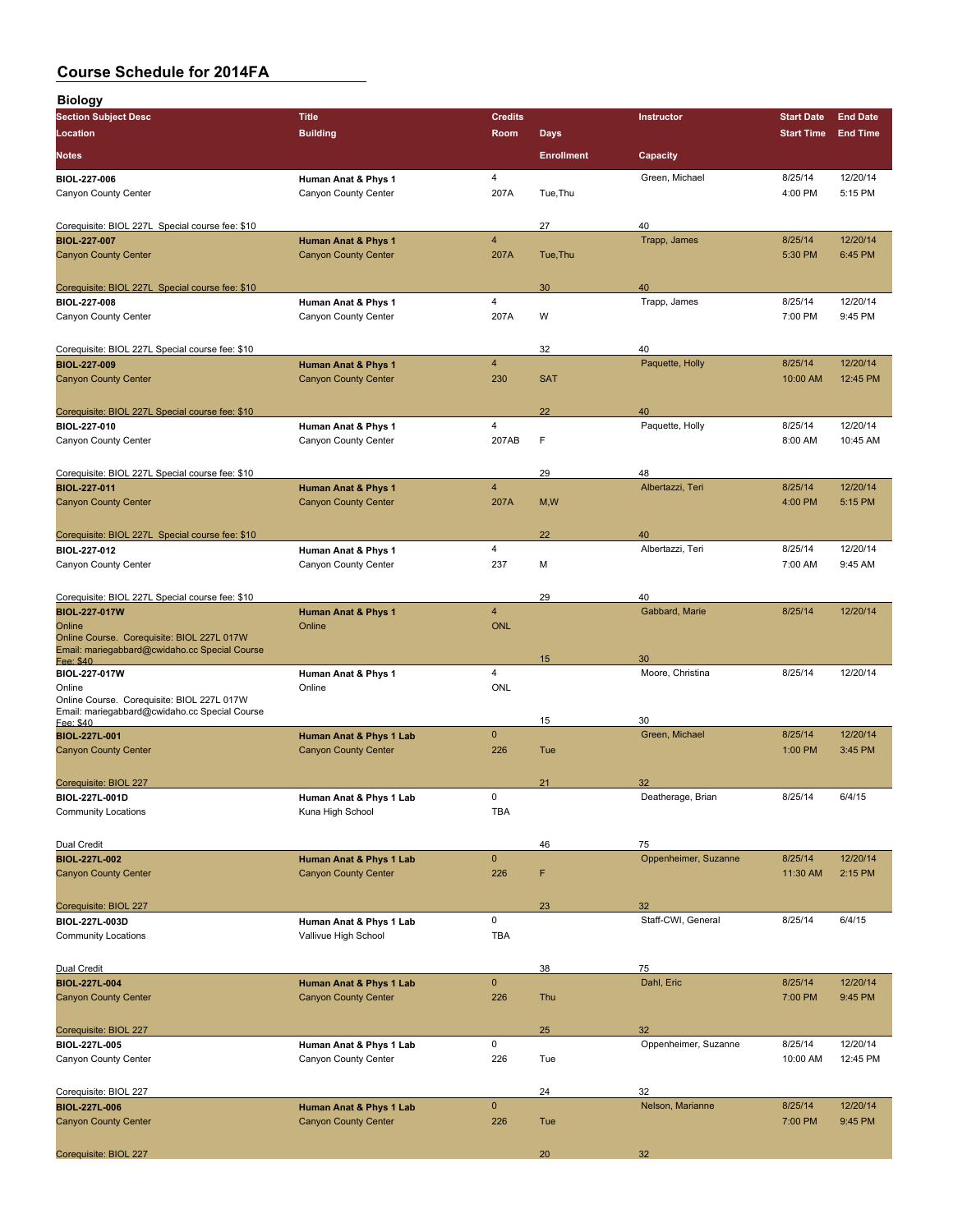| <b>Biology</b>                                                                 |                                |                         |                   |                      |                   |                 |
|--------------------------------------------------------------------------------|--------------------------------|-------------------------|-------------------|----------------------|-------------------|-----------------|
| <b>Section Subject Desc</b>                                                    | <b>Title</b>                   | <b>Credits</b>          |                   | Instructor           | <b>Start Date</b> | <b>End Date</b> |
| Location                                                                       | <b>Building</b>                | Room                    | <b>Days</b>       |                      | <b>Start Time</b> | <b>End Time</b> |
| <b>Notes</b>                                                                   |                                |                         | <b>Enrollment</b> | Capacity             |                   |                 |
| BIOL-227L-007                                                                  | Human Anat & Phys 1 Lab        | 0                       |                   | Green, Michael       | 8/25/14           | 12/20/14        |
| Canyon County Center                                                           | Canyon County Center           | 226                     | M                 |                      | 1:00 PM           | 3:45 PM         |
| Corequisite: BIOL 227                                                          |                                |                         | 22                | 32                   |                   |                 |
| <b>BIOL-227L-008</b>                                                           | Human Anat & Phys 1 Lab        | $\mathbf 0$             |                   | Green, Michael       | 8/25/14           | 12/20/14        |
| <b>Canyon County Center</b>                                                    | <b>Canyon County Center</b>    | 226                     | Thu               |                      | 1:00 PM           | 3:45 PM         |
| Corequisite: BIOL 227                                                          |                                |                         | 22                | 32                   |                   |                 |
| BIOL-227L-009                                                                  | Human Anat & Phys 1 Lab        | 0                       |                   | Leavitt, Hollie      | 8/25/14           | 12/20/14        |
| Canyon County Center                                                           | Canyon County Center           | 226                     | M                 |                      | 10:00 AM          | 12:45 PM        |
| Corequisite: BIOL 227                                                          |                                |                         | 23                | 32                   |                   |                 |
| <b>BIOL-227L-010</b>                                                           | Human Anat & Phys 1 Lab        | $\mathbf{0}$            |                   | Albertazzi, Teri     | 8/25/14           | 12/20/14        |
| <b>Canyon County Center</b>                                                    | <b>Canyon County Center</b>    | 226                     | <b>SAT</b>        |                      | 1:00 PM           | 3:45 PM         |
| Corequisite: BIOL 227                                                          |                                |                         | 21                | 32                   |                   |                 |
| BIOL-227L-011                                                                  | Human Anat & Phys 1 Lab        | 0                       |                   | Dahl, Eric           | 8/25/14           | 12/20/14        |
| Canyon County Center                                                           | Canyon County Center           | 226                     | W                 |                      | 4:00 PM           | 6:45 PM         |
| Corequisite: BIOL 227                                                          |                                |                         | 23                | 32                   |                   |                 |
| <b>BIOL 227L 012</b>                                                           | Human Anat & Phys 1 Lab        | $\mathbf{0}$            |                   | Wolk, Molly          | 8/25/14           | 12/20/14        |
| <b>Canyon County Center</b>                                                    | <b>Canyon County Center</b>    | 226                     | M                 |                      | 4:00 PM           | 6:45 PM         |
| Corequisite: BIOL 227                                                          |                                |                         | 18                | 32                   |                   |                 |
| BIOL-227L-013                                                                  | Human Anat & Phys 1 Lab        | 0                       |                   | Oppenheimer, Suzanne | 8/25/14           | 12/20/14        |
| Canyon County Center                                                           | Canyon County Center           | 226                     | W                 |                      | 11:30 AM          | 2:15 PM         |
| Corequisite: BIOL 227                                                          |                                |                         | 22                | 32                   |                   |                 |
| <b>BIOL-227L-014</b>                                                           | Human Anat & Phys 1 Lab        | $\mathbf 0$             |                   | Wolk, Molly          | 8/25/14           | 12/20/14        |
| <b>Canyon County Center</b>                                                    | <b>Canyon County Center</b>    | 226                     | W                 |                      | 7:00 AM           | 9:45 AM         |
| Corequisite: BIOL 227                                                          |                                |                         | 25                | 32                   |                   |                 |
| BIOL-227L-015                                                                  | Human Anat & Phys 1 Lab        | 0                       |                   | Oppenheimer, Suzanne | 8/25/14           | 12/20/14        |
| Canyon County Center                                                           | Canyon County Center           | 226                     | Thu               |                      | 10:00 AM          | 12:45 PM        |
| Corequisite: BIOL 227                                                          |                                |                         | 22                | 32                   |                   |                 |
| <b>BIOL-227L-017W</b>                                                          | Human Anat & Phys 1 Lab        | $\mathbf{0}$            |                   | Gabbard, Marie       | 8/25/14           | 12/20/14        |
| Online                                                                         | Online                         | <b>ONL</b>              |                   |                      |                   |                 |
| Online Course. Corequisite: BIOL 227 017W Email:<br>christinamoore2@cwidaho.cc |                                |                         | 15                | 30                   |                   |                 |
| BIOL-227L-017W                                                                 | Human Anat & Phys 1 Lab        | 0                       |                   | Moore, Christina     | 8/25/14           | 12/20/14        |
| Online                                                                         | Online                         | <b>ONL</b>              |                   |                      |                   |                 |
| Online Course. Corequisite: BIOL 227 017W Email:<br>christinamoore2@cwidaho.cc |                                |                         | 15                | 30                   |                   |                 |
| <b>BIOL-228-001</b>                                                            | Human Anat & Phys 2            | $\overline{\mathbf{4}}$ |                   | Gabbard, Marie       | 8/25/14           | 12/20/14        |
| <b>Canyon County Center</b>                                                    | <b>Canyon County Center</b>    | 207A                    | M, W              |                      | 7:00 AM           | 8:15 AM         |
| Corequisite: BIOL 228L Special course fee: \$10                                |                                |                         | 13                | 40                   |                   |                 |
| <b>BIOL 228 002</b>                                                            | Human Anat & Phys 2            | 4                       |                   | Jensen, Andrew       | 8/25/14           | 12/20/14        |
| Canyon County Center                                                           | Canyon County Center           | 207A                    | M, W              |                      | 11:30 AM          | 12:45 PM        |
| Corequisite: BIOL 228L Special course fee: \$10                                |                                |                         | 28                | 40                   |                   |                 |
| <b>BIOL-228-003</b>                                                            | <b>Human Anat &amp; Phys 2</b> | $\overline{\mathbf{4}}$ |                   | Trapp, James         | 8/25/14           | 12/20/14        |
| <b>Canyon County Center</b>                                                    | <b>Canyon County Center</b>    | 207A                    | Tue, Thu          |                      | 7:00 PM           | 8:15 PM         |
| Corequisite: BIOL 228L Special course fee: \$10                                |                                |                         | 31                | 40                   |                   |                 |
| BIOL-228-004                                                                   | Human Anat & Phys 2            | 4                       |                   | Leavitt, Hollie      | 8/25/14           | 12/20/14        |
| Canyon County Center                                                           | Canyon County Center           | 207A                    | Tue, Thu          |                      | 11:30 AM          | 12:45 PM        |
| Corequisite: BIOL 228L Special course fee: \$10                                |                                |                         | 42                | 40                   |                   |                 |
| <b>BIOL-228-005</b>                                                            | Human Anat & Phys 2            | $\overline{\mathbf{4}}$ |                   | Westcott, Sarah      | 8/25/14           | 12/20/14        |
| <b>Canyon County Center</b>                                                    | <b>Canyon County Center</b>    | 207AB                   | <b>SAT</b>        |                      | 10:00 AM          | 12:45 PM        |
| Corequisite: BIOL 228L Special course fee: \$10                                |                                |                         | 36                | 48                   |                   |                 |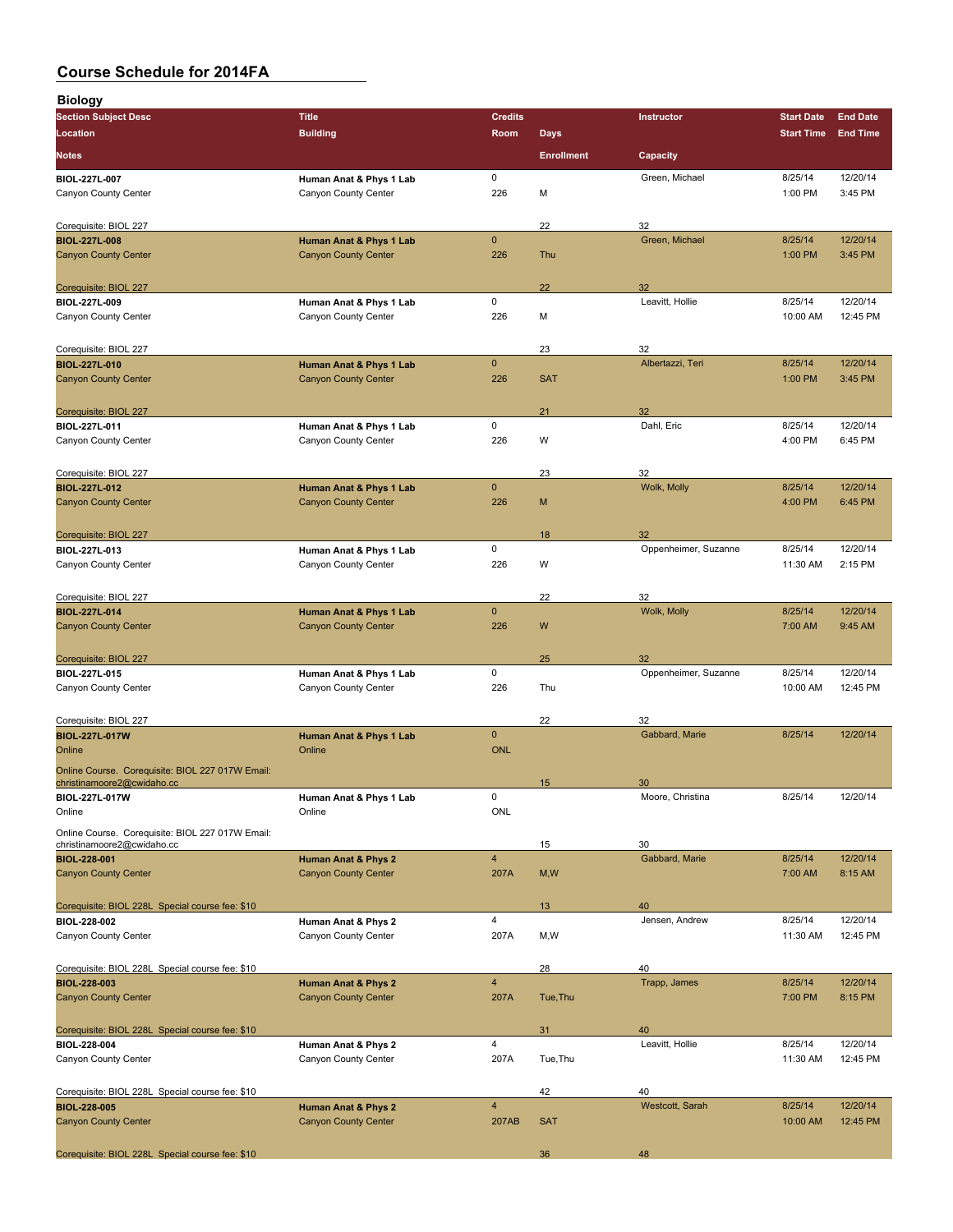| <b>Biology</b>                                    |                                                                   |                |                   |                       |                   |                 |
|---------------------------------------------------|-------------------------------------------------------------------|----------------|-------------------|-----------------------|-------------------|-----------------|
| <b>Section Subject Desc</b>                       | <b>Title</b>                                                      | <b>Credits</b> |                   | Instructor            | <b>Start Date</b> | <b>End Date</b> |
| Location                                          | <b>Building</b>                                                   | Room           | <b>Days</b>       |                       | <b>Start Time</b> | <b>End Time</b> |
| <b>Notes</b>                                      |                                                                   |                | <b>Enrollment</b> | Capacity              |                   |                 |
| <b>BIOL 228 006</b>                               | Human Anat & Phys 2                                               | 4              |                   | Albertazzi, Teri      | 8/25/14           | 12/20/14        |
| Canyon County Center                              | Canyon County Center                                              | 207A           | M, W              |                       | 2:30 PM           | 3:45 PM         |
|                                                   |                                                                   |                |                   |                       |                   |                 |
| Corequisite: BIOL 228L Special Course Fee: \$10   |                                                                   |                | 13                | 40                    |                   |                 |
| <b>BIOL-228L-001</b>                              | Human Anat & Phys 2 Lab                                           | $\mathbf 0$    |                   | Rosenberg, James      | 8/25/14           | 12/20/14        |
| <b>Canyon County Center</b>                       | <b>Canyon County Center</b>                                       | 229            | Thu               |                       | 8:30 AM           | 11:15 AM        |
| Corequisite: BIOL 228                             |                                                                   |                | 20                | 24                    |                   |                 |
| BIOL-228L-003                                     | Human Anat & Phys 2 Lab                                           | 0              |                   | Wolk, Molly           | 8/25/14           | 12/20/14        |
| Canyon County Center                              | Canyon County Center                                              | 229            | W                 |                       | 7:00 PM           | 9:45 PM         |
|                                                   |                                                                   |                |                   |                       |                   |                 |
| Corequisite: BIOL 228                             |                                                                   |                | 21                | 24                    |                   |                 |
| <b>BIOL-228L-004</b>                              | Human Anat & Phys 2 Lab                                           | $\mathbf 0$    |                   | Rosenberg, James      | 8/25/14           | 12/20/14        |
| <b>Canyon County Center</b>                       | <b>Canyon County Center</b>                                       | 229            | Tue               |                       | 1:00 PM           | 3:45 PM         |
|                                                   |                                                                   |                |                   |                       |                   |                 |
| Corequisite: BIOL 228<br>BIOL-228L-007            | Human Anat & Phys 2 Lab                                           | 0              | 15                | 24<br>Jensen, Andrew  | 8/25/14           | 12/20/14        |
| Canyon County Center                              | Canyon County Center                                              | 229            | Tue               |                       | 4:00 PM           | 6:45 PM         |
|                                                   |                                                                   |                |                   |                       |                   |                 |
| Corequisite: BIOL 228                             |                                                                   |                | 22                | 24                    |                   |                 |
| <b>BIOL-228L-009</b>                              | Human Anat & Phys 2 Lab                                           | $\pmb{0}$      |                   | Rosenberg, James      | 8/25/14           | 12/20/14        |
| <b>Canyon County Center</b>                       | <b>Canyon County Center</b>                                       | 229            | Tue               |                       | 8:30 AM           | 11:15 AM        |
|                                                   |                                                                   |                |                   |                       |                   |                 |
| Corequisite: BIOL 228                             |                                                                   |                | 18                | 24                    |                   |                 |
| BIOL-228L-010                                     | Human Anat & Phys 2 Lab                                           | 0              |                   | Westcott, Sarah       | 8/25/14           | 12/20/14        |
| Canyon County Center                              | Canyon County Center                                              | 229            | <b>SAT</b>        |                       | 7:00 AM           | 9:45 AM         |
| Corequisite: BIOL 228                             |                                                                   |                | 18                | 24                    |                   |                 |
| <b>BIOL-228L-011</b>                              | Human Anat & Phys 2 Lab                                           | $\mathbf 0$    |                   | Jensen, Andrew        | 8/25/14           | 12/20/14        |
| <b>Canyon County Center</b>                       | <b>Canyon County Center</b>                                       | 229            | Thu               |                       | 4:00 PM           | 6:45 PM         |
|                                                   |                                                                   |                |                   |                       |                   |                 |
| Corequisite: BIOL 228                             |                                                                   |                | 13                | 24                    |                   |                 |
| BIOL-228L-014                                     | Human Anat & Phys 2 Lab                                           | 0              |                   | Jensen, Andrew        | 8/25/14           | 12/20/14        |
| Canyon County Center                              | Canyon County Center                                              | 229            | Thu               |                       | 1:00 PM           | 3:45 PM         |
|                                                   |                                                                   |                |                   |                       |                   |                 |
| Corequisite: BIOL 228<br><b>BIOL-228L-017</b>     |                                                                   | $\mathbf 0$    | 19                | 24<br>Westcott, Sarah | 8/25/14           | 12/20/14        |
| <b>Canyon County Center</b>                       | Human Anat & Phys 2 Lab<br><b>Canyon County Center</b>            | 229            | <b>SAT</b>        |                       | 1:00 PM           | 3:45 PM         |
|                                                   |                                                                   |                |                   |                       |                   |                 |
| Corequisite: BIOL 228                             |                                                                   |                | 17                | 24                    |                   |                 |
| BIOL-293-001                                      | <b>Biology Internship</b>                                         | 3              |                   | Oppenheimer, Suzanne  | 8/25/14           | 12/20/14        |
| <b>Community Locations</b>                        | <b>Community Location</b>                                         | <b>CMTY</b>    |                   |                       |                   |                 |
|                                                   |                                                                   |                |                   |                       |                   |                 |
|                                                   |                                                                   | $\mathsf 3$    | 1                 | 1                     |                   |                 |
| <b>BIOL-296-001</b><br><b>Community Locations</b> | <b>Biol Ind Study - Microbiology</b><br><b>Community Location</b> | <b>CMTY</b>    |                   | Rich, Teresa          | 8/25/14           | 12/20/14        |
|                                                   |                                                                   |                |                   |                       |                   |                 |
|                                                   |                                                                   |                | 1                 | 1                     |                   |                 |
|                                                   |                                                                   |                |                   |                       |                   |                 |

**Business**

| <b>Section Subject Desc</b> | <b>Title</b>             | <b>Credits</b> |                   | <b>Instructor</b> | <b>Start Date</b> | <b>End Date</b> |
|-----------------------------|--------------------------|----------------|-------------------|-------------------|-------------------|-----------------|
|                             |                          |                |                   |                   |                   |                 |
| Location                    | <b>Building</b>          | Room           | Days              |                   | <b>Start Time</b> | <b>End Time</b> |
| <b>Notes</b>                |                          |                | <b>Enrollment</b> | Capacity          |                   |                 |
| <b>BUSA-101-001</b>         | <b>Intro to Business</b> | 3              |                   | Berggren, David   | 8/25/14           | 12/20/14        |
| Nampa Campus                | Aspen Classroom Building | 106            | M,W               |                   | 8:30 AM           | 9:45 AM         |
|                             |                          |                |                   |                   |                   |                 |
|                             |                          |                | 22                | 40                |                   |                 |
| <b>BUSA-101-001D</b>        | Intro to Business        | 3              |                   | Cleaver, Carl     | 8/25/14           | 6/4/15          |
| <b>Community Locations</b>  | Middleton High School    | <b>TBA</b>     |                   |                   |                   |                 |
|                             |                          |                |                   |                   |                   |                 |
| Dual Credit                 |                          |                | 9                 | 75                |                   |                 |
| <b>BUSA-101-002</b>         | <b>Intro to Business</b> | 3              |                   | Berggren, David   | 8/25/14           | 12/20/14        |
| Nampa Campus                | Aspen Classroom Building | 106            | M,W               |                   | 11:30 AM          | 12:45 PM        |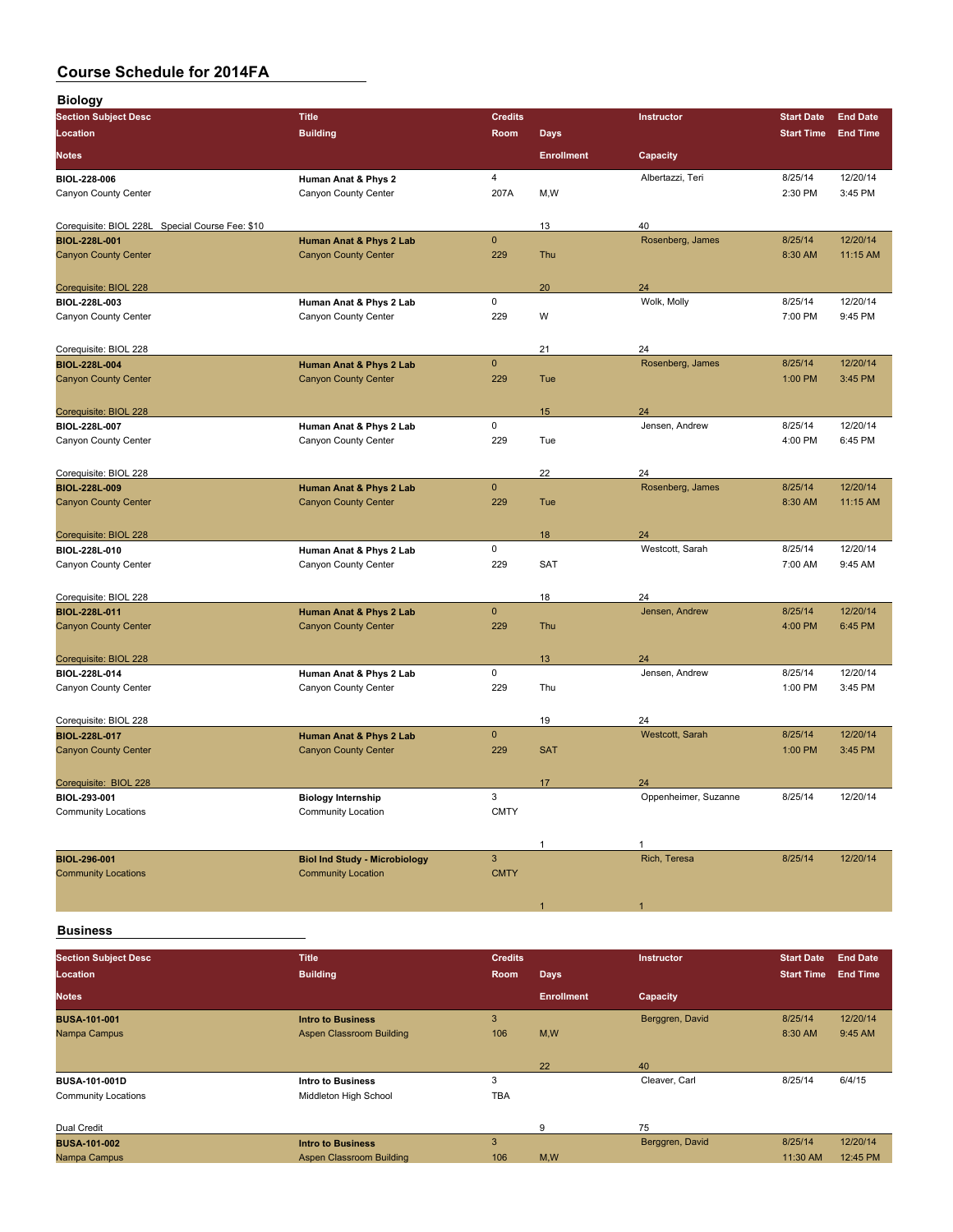**Business**

| -<br><b>Section Subject Desc</b>                                         | <b>Title</b>                                                  | <b>Credits</b>            |                   | Instructor            | <b>Start Date</b> | <b>End Date</b> |
|--------------------------------------------------------------------------|---------------------------------------------------------------|---------------------------|-------------------|-----------------------|-------------------|-----------------|
| Location                                                                 | <b>Building</b>                                               | Room                      | <b>Days</b>       |                       | <b>Start Time</b> | <b>End Time</b> |
|                                                                          |                                                               |                           |                   |                       |                   |                 |
| <b>Notes</b>                                                             |                                                               |                           | <b>Enrollment</b> | Capacity              |                   |                 |
|                                                                          |                                                               |                           |                   |                       |                   |                 |
|                                                                          |                                                               |                           | 26                | 40                    |                   |                 |
| BUSA-101-004W                                                            | <b>Intro to Business</b>                                      | 3                         |                   | Petersen, Stephanie   | 8/25/14           | 12/20/14        |
| Online                                                                   | Online                                                        | ONL                       |                   |                       |                   |                 |
| Online course.Email:stephaniepetersen@cwidaho.cc                         |                                                               |                           |                   |                       |                   |                 |
| Online course fee: \$30                                                  |                                                               | $\mathbf{3}$              | 21                | 30<br>Hiller, Paul    | 8/25/14           | 12/20/14        |
| <b>BUSA-101-005W</b><br>Online                                           | <b>Intro to Business</b><br>Online                            | <b>ONL</b>                |                   |                       |                   |                 |
|                                                                          |                                                               |                           |                   |                       |                   |                 |
| Online course. Email: paulhiller@cwidaho.cc Online<br>course fee: \$30   |                                                               |                           | 25                | 30                    |                   |                 |
| BUSA-101-006W                                                            | Intro to Business                                             | 3                         |                   | Harvey, John          | 8/25/14           | 12/20/14        |
| Online                                                                   | Online                                                        | ONL                       |                   |                       |                   |                 |
| Online Crse. Email: johnharvey@cwidaho.cc Online                         |                                                               |                           |                   |                       |                   |                 |
| course fee: \$30                                                         |                                                               |                           | 23                | 30                    |                   |                 |
| <b>BUSA-101-009W</b>                                                     | <b>Intro to Business</b>                                      | 3                         |                   | Harvey, John          | 8/25/14           | 12/20/14        |
| Online                                                                   | Online                                                        | <b>ONL</b>                |                   |                       |                   |                 |
| Online course. Email: johnharvey@cwidaho.cc                              |                                                               |                           |                   |                       |                   |                 |
| Online course fee: \$30                                                  |                                                               |                           | 23                | 30                    |                   |                 |
| <b>BUSA-101-010W</b><br>Online                                           | <b>Intro to Business</b><br>Online                            | 3<br><b>ONL</b>           |                   | Sutton, Fredrick      | 8/25/14           | 12/20/14        |
|                                                                          |                                                               |                           |                   |                       |                   |                 |
| Online Course. Email: fredsutton@cwidaho.cc Online<br>course fee: \$30   |                                                               |                           | 22                | 30                    |                   |                 |
| <b>BUSA-101-011</b>                                                      | <b>Intro to Business</b>                                      | $\mathbf{3}$              |                   | Johansen, Carol       | 8/25/14           | 12/20/14        |
| <b>Ada County Campus</b>                                                 | <b>Pintail Center</b>                                         | 1320                      | M, W              |                       | 7:00 AM           | 8:15 AM         |
|                                                                          |                                                               |                           |                   |                       |                   |                 |
|                                                                          |                                                               |                           | 24                | 30                    |                   |                 |
| BUSA-101-013                                                             | Intro to Business                                             | 3                         |                   | Zarr, Mark            | 8/25/14           | 12/20/14        |
| <b>Ada County Campus</b>                                                 | <b>Pintail Center</b>                                         | 1206                      | W                 |                       | 7:00 PM           | 9:45 PM         |
|                                                                          |                                                               |                           |                   |                       |                   |                 |
|                                                                          |                                                               |                           | 22                | 30                    |                   |                 |
| <b>BUSA-201-001</b>                                                      | <b>Business Communication</b>                                 | 3                         |                   | Nordstrom, John       | 8/25/14           | 12/20/14        |
| Nampa Campus                                                             | Multipurpose Classroom Bldg                                   | 205                       | M,W               |                       | 10:00 AM          | 11:15 AM        |
|                                                                          |                                                               |                           |                   |                       |                   |                 |
| <b>BUSA-201-002W</b>                                                     | <b>Business Communication</b>                                 | 3                         | 23                | 25<br>Smith, Kristy   | 8/25/14           | 12/20/14        |
| Online                                                                   | Online                                                        | ONL                       |                   |                       |                   |                 |
|                                                                          |                                                               |                           |                   |                       |                   |                 |
| Online Course. Email: jorenebatali@cwidaho.cc<br>Online course fee: \$30 |                                                               |                           | 18                | 25                    |                   |                 |
| <b>BUSA-201-003W</b>                                                     | <b>Business Communication</b>                                 | 3                         |                   | Smith, Kristy         | 8/25/14           | 12/20/14        |
| Online                                                                   | Online                                                        | <b>ONL</b>                |                   |                       |                   |                 |
| Online course. Email: brookesmith@cwidaho.cc                             |                                                               |                           |                   |                       |                   |                 |
| Online course fee: \$30                                                  |                                                               |                           | 16                | 25                    |                   |                 |
| BUSA-201-005W                                                            | <b>Business Communication</b>                                 | $\ensuremath{\mathsf{3}}$ |                   | Smith, Kristy         | 8/25/14           | 12/20/14        |
| Online                                                                   | Online                                                        | ONL                       |                   |                       |                   |                 |
| Online course: Email: craigrandall@cwidaho.cc                            |                                                               |                           |                   |                       |                   |                 |
| Online course fee: \$30<br><b>BUSA 201-006W</b>                          | <b>Business Communication</b>                                 | $\mathbf{3}$              | 15                | 25<br>Smith, Kristy   | 8/25/14           | 12/20/14        |
| Online                                                                   | Online                                                        | <b>ONL</b>                |                   |                       |                   |                 |
|                                                                          |                                                               |                           |                   |                       |                   |                 |
| Online Course. Email:brookesmith@cwidaho.cc<br>Online course fee: \$30   |                                                               |                           | 19                | 25                    |                   |                 |
| <b>BUSA-207-001</b>                                                      | <b>Bus Stats for Dec Making 1</b>                             | $\mathbf{3}$              |                   | Moore, Michelle       | 8/25/14           | 12/20/14        |
| Nampa Campus                                                             | Aspen Classroom Building                                      | 126                       | Tue, Thu          |                       | 10:00 AM          | 11:15 AM        |
|                                                                          |                                                               |                           |                   |                       |                   |                 |
|                                                                          |                                                               |                           | 27                | 30                    |                   |                 |
| <b>BUSA-207-002</b>                                                      | <b>Bus Stats for Dec Making 1</b>                             | $\mathsf 3$               |                   | Moore, Michelle       | 8/25/14           | 12/20/14        |
| Nampa Campus                                                             | Aspen Classroom Building                                      | 126                       | Tue, Thu          |                       | 4:00 PM           | 5:15 PM         |
|                                                                          |                                                               |                           |                   |                       |                   |                 |
|                                                                          |                                                               | 3                         | 26                | 30<br>Moore, Michelle | 8/25/14           | 12/20/14        |
| <b>BUSA-207-003</b><br>Nampa Campus                                      | <b>Bus Stats for Dec Making 1</b><br>Aspen Classroom Building | 126                       | M,W               |                       | 10:00 AM          | 11:15 AM        |
|                                                                          |                                                               |                           |                   |                       |                   |                 |
|                                                                          |                                                               |                           | 15                | 30                    |                   |                 |
| <b>BUSA 207 004W</b>                                                     | <b>Bus Stats for Dec Making 1</b>                             | $\mathsf 3$               |                   | Berggren, David       | 8/25/14           | 12/20/14        |
| Online                                                                   | Online                                                        | ONL                       |                   |                       |                   |                 |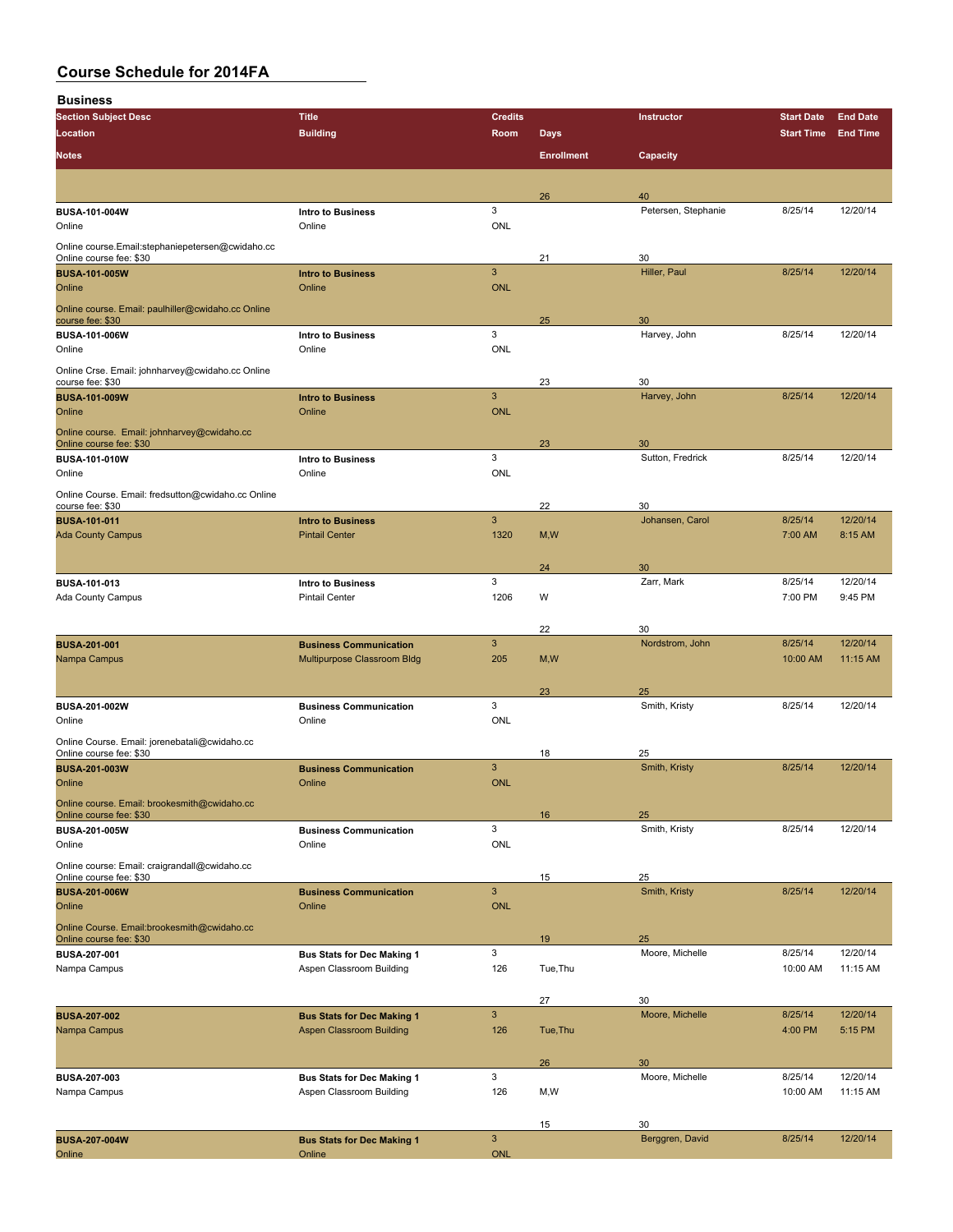| <b>Business</b>                                                          |                                               |                 |                   |                       |                   |                 |
|--------------------------------------------------------------------------|-----------------------------------------------|-----------------|-------------------|-----------------------|-------------------|-----------------|
| <b>Section Subject Desc</b>                                              | <b>Title</b>                                  | <b>Credits</b>  |                   | <b>Instructor</b>     | <b>Start Date</b> | <b>End Date</b> |
| Location                                                                 | <b>Building</b>                               | Room            | <b>Days</b>       |                       | <b>Start Time</b> | <b>End Time</b> |
| <b>Notes</b>                                                             |                                               |                 | <b>Enrollment</b> | Capacity              |                   |                 |
| Online course. Email: daveberggren@cwidaho.cc<br>Online course fee: \$30 |                                               |                 | 16                | 30                    |                   |                 |
| <b>BUSA-207-005W</b>                                                     | <b>Bus Stats for Dec Making 1</b>             | 3               |                   | Berggren, David       | 8/25/14           | 12/20/14        |
| Online                                                                   | Online                                        | ONL             |                   |                       |                   |                 |
| Online Course. Email: daveberggren@cwidaho.cc<br>Online course fee: \$30 |                                               |                 | 20                | 30                    |                   |                 |
| <b>BUSA-208-001W</b>                                                     | <b>Bus Stats for Dec Making 2</b>             | $\mathbf{3}$    |                   | Berggren, David       | 8/25/14           | 12/20/14        |
| Online                                                                   | Online                                        | <b>ONL</b>      |                   |                       |                   |                 |
| Online Course. Email: daveberggren@cwidaho.cc<br>Online course fee: \$30 |                                               |                 | 11                | 30                    |                   |                 |
| <b>BUSA 208-002</b>                                                      | <b>Bus Stats for Dec Making 2</b>             | 3               |                   | Moore, Michelle       | 8/25/14           | 12/20/14        |
| Nampa Campus                                                             | Aspen Classroom Building                      | 126             | Tue, Thu          |                       | 11:30 AM          | 12:45 PM        |
|                                                                          |                                               |                 | 18                | 30                    |                   |                 |
| <b>BUSA-215-001</b>                                                      | <b>Intro to Information Science</b>           | $\mathbf{3}$    |                   | Anderson, Michael     | 8/25/14           | 12/20/14        |
| Nampa Campus                                                             | <b>Academic Building</b>                      | 201             | M, W              |                       | 5:30 PM           | 6:45 PM         |
|                                                                          |                                               |                 | 15                | 30                    |                   |                 |
| <b>BUSA-215-001D</b>                                                     | Intro to Information Science                  | 3               |                   | Edmunson, Shelly      | 8/25/14           | 6/4/15          |
| <b>Community Locations</b>                                               | New Plymouth High School                      | <b>TBA</b>      |                   |                       |                   |                 |
|                                                                          |                                               |                 |                   |                       |                   |                 |
| Dual Credit<br><b>BUSA-215-002W</b>                                      | <b>Intro to Information Science</b>           | $\mathbf{3}$    | 6                 | 75<br>Moore, Michelle | 8/25/14           | 12/20/14        |
| Online                                                                   | Online                                        | <b>ONL</b>      |                   |                       |                   |                 |
| Online Course. Email: shellymoore@cwidaho.cc<br>Online course fee: \$30  |                                               |                 | 22                | 30                    |                   |                 |
| <b>BUSA-215-003W</b>                                                     | Intro to Information Science                  | 3               |                   | Barham, Stephanie     | 8/25/14           | 12/20/14        |
| Online                                                                   | Online                                        | ONL             |                   |                       |                   |                 |
| Online course. Email: stephaniebarham@cwidaho.cc                         |                                               |                 | 17                | 30                    |                   |                 |
| Online course fee: \$30<br><b>BUSA-215-004</b>                           | <b>Intro to Information Science</b>           | $\mathbf{3}$    |                   | Anderson, Michael     | 8/25/14           | 12/20/14        |
| Nampa Campus                                                             | <b>Academic Building</b>                      | 201             | M, W              |                       | 7:00 PM           | 8:15 PM         |
|                                                                          |                                               |                 |                   |                       |                   |                 |
| <b>BUSA 215-006</b>                                                      | Intro to Information Science                  | 3               | 10                | 30<br>Zarr, Mark      | 8/25/14           | 12/20/14        |
| <b>Ada County Campus</b>                                                 | <b>Pintail Center</b>                         | 1313            | Tue, Thu          |                       | 5:30 PM           | 6:45 PM         |
|                                                                          |                                               |                 |                   |                       |                   |                 |
|                                                                          |                                               |                 | 19                | 24                    |                   |                 |
| <b>BUSA-215-007W</b><br>Online                                           | <b>Intro to Information Science</b><br>Online | 3<br><b>ONL</b> |                   | Randall, Gary         | 8/25/14           | 12/20/14        |
| Online Course. Email: craigrandall@cwidaho.cc                            |                                               |                 |                   |                       |                   |                 |
| Online course fee: \$30                                                  |                                               |                 | 17                | 30                    |                   |                 |
| <b>BUSA 215-008</b>                                                      | Intro to Information Science                  | 3               |                   | Moore, Michelle       | 8/25/14           | 12/20/14        |
| Nampa Campus                                                             | Aspen Classroom Building                      | 126             | M, W              |                       | 11:30 AM          | 12:45 PM        |
|                                                                          |                                               |                 | 29                | 32                    |                   |                 |
| <b>BUSA-215-009H</b>                                                     | <b>Intro to Information Science</b>           | $\mathbf{3}$    |                   | Zarr, Mark            | 8/25/14           | 12/20/14        |
| <b>Ada County Campus</b>                                                 | <b>Pintail Center</b>                         | 1313            | Thu               |                       | 7:00 PM           | 8:15 PM         |
|                                                                          |                                               |                 | 17                | 24                    |                   |                 |
| <b>BUSA 215-012</b>                                                      | Intro to Information Science                  | 3               |                   | Barham, Stephanie     | 8/25/14           | 12/20/14        |
| Nampa Campus                                                             | Academic Building                             | 201             | Tue, Thu          |                       | 4:00 PM           | 5:15 PM         |
|                                                                          |                                               |                 | 9                 | 30                    |                   |                 |
| <b>BUSA-255-001W</b>                                                     | <b>Leadership Development Skills</b>          | $\mathbf{3}$    |                   | Aman, Richard         | 8/25/14           | 12/20/14        |
| Online                                                                   | Online                                        | <b>ONL</b>      |                   |                       |                   |                 |
| Online Course. Email: rickaman@cwidaho.cc Online<br>course fee: \$30     |                                               |                 | 21                | 30                    |                   |                 |
| <b>BUSA 255-002W</b>                                                     | <b>Leadership Development Skills</b>          | 3               |                   | Squires, Lawrence     | 8/25/14           | 12/20/14        |
| Online                                                                   | Online                                        | ONL             |                   |                       |                   |                 |
| Online course. Email: larrysquires@cwidaho.cc                            |                                               |                 | 10                | 30                    |                   |                 |
| Online course fee: \$30<br><b>BUSA-256-001W</b>                          | Intro to Int'l Business                       | $\mathbf{3}$    |                   | Petersen, Stephanie   | 8/25/14           | 12/20/14        |
| Online                                                                   | Online                                        | <b>ONL</b>      |                   |                       |                   |                 |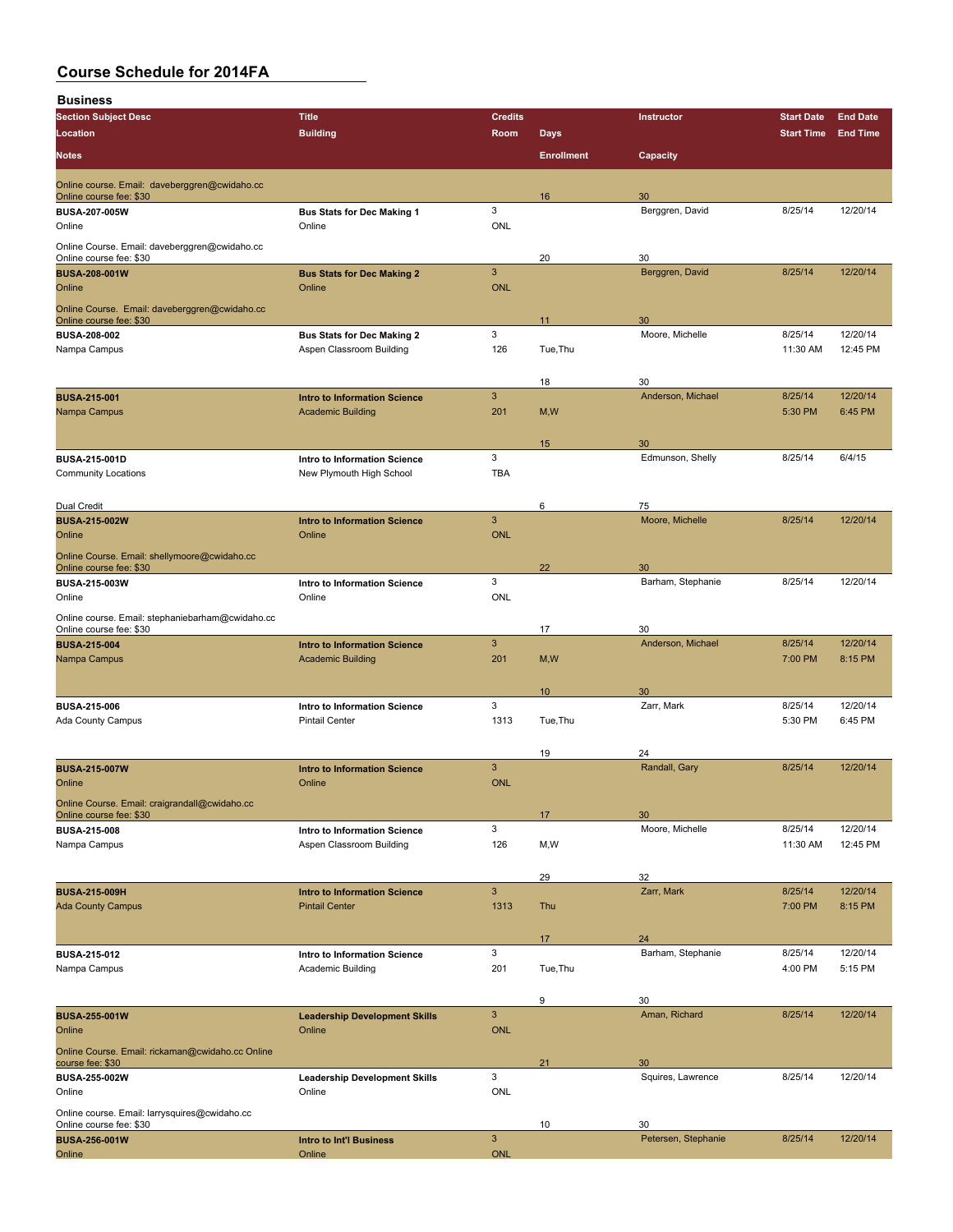**Business Section Subject Desc Title Credits Instructor Start Date End Date Location Building Room Days Start Time End Time Notes Enrollment Capacity** Online Course. Email: stephaniepetersen.@cwidaho.cc Course Fee: \$30 **11** 30 nm = 30 11 30 nm = 30 11 30 12 30 12 30 12 30 12 30 12 30 12 30 12 30 12 30 12 30 12 30 12 30 12 30 12 30 12 30 12 30 12 30 12 30 12 30 12 30 12 30 12 30 12 30 12 30 12 **BUSA-265-001 Legal Environment** 3 Welker, Joseph 8/25/14 12/20/14 Nampa Campus **Aspen Classroom Building** 102 M, W 102 M, W 11:30 AM 12:45 PM 26 32<br>
Harvey, John **BUSA-265-002W Legal Environment** 3 Harvey, John 8/25/14 12/20/14 Online **Online Online Online Community of Community** Online **Online** Online Community of Community Online Online of Community of Community of Community of Community of Community of Community of Community of Community of Co Online Course. Email: johnharvey@cwidaho.cc Online course fee: \$30 25 30 **BUSA-265-003 Legal Environment** 3 Michaelson, Kerry 8/25/14 12/20/14 Nampa Campus Academic Building 322 W 7:00 PM 9:45 PM 11 32 **BUSA-265-004 Legal Environment** 3 Kroll, Ken 8/25/14 12/20/14 Aspen Classroom Building 19 32 **BUSA-265-006W Legal Environment** 3 Harvey, John 8/25/14 12/20/14 Online Online ONL

Online course. Email: johnharvey@cwidaho.cc Online course fee: \$30 21 30

### **Certified Dental Assisting**

| <b>Section Subject Desc</b>              | <b>Title</b>                                                          | <b>Credits</b> |                   | Instructor      | <b>Start Date</b>   | <b>End Date</b>     |
|------------------------------------------|-----------------------------------------------------------------------|----------------|-------------------|-----------------|---------------------|---------------------|
| Location                                 | <b>Building</b>                                                       | Room           | <b>Days</b>       |                 | <b>Start Time</b>   | <b>End Time</b>     |
| <b>Notes</b>                             |                                                                       |                | <b>Enrollment</b> | Capacity        |                     |                     |
| <b>DENT 100-001</b>                      | <b>Dental Assisting Anatomy</b>                                       | $\mathbf{1}$   |                   | Laursen, Elaine | 8/25/14             | 12/20/14            |
| <b>Ada County Campus</b>                 | <b>Quail Court Building</b>                                           | 2210           | Tue               |                 | 8:30 AM             | 9:20 AM             |
|                                          |                                                                       |                |                   |                 |                     |                     |
|                                          |                                                                       |                | 6                 | 24              |                     |                     |
| DENT-100-001                             | <b>Dental Assisting Anatomy</b>                                       | $\mathbf{1}$   |                   | Satake, Monica  | 8/25/14             | 12/20/14            |
| Ada County Campus                        | <b>Quail Court Building</b>                                           | 2210           | Tue               |                 | 8:30 AM             | 9:20 AM             |
|                                          |                                                                       |                |                   |                 |                     |                     |
|                                          |                                                                       |                | 6                 | 24              |                     |                     |
| <b>DENT 101-001</b>                      | <b>Dental Materials &amp; Procedures</b>                              | 3              |                   | Laursen, Elaine | 8/25/14             | 12/20/14            |
| <b>Ada County Campus</b>                 | <b>Quail Court Building</b>                                           | 1100           | Tue               |                 | 10:30 AM            | 11:20 AM            |
|                                          |                                                                       |                | $\mathbf{0}$      | 12              |                     |                     |
| Special Course Fee \$175<br>DENT-101-001 | <b>Dental Materials &amp; Procedures</b>                              | 3              |                   | Satake, Monica  | 8/25/14             | 12/20/14            |
| Ada County Campus                        | <b>Quail Court Building</b>                                           | 1100           | Tue               |                 | 10:30 AM            | 11:20 AM            |
|                                          |                                                                       |                |                   |                 |                     |                     |
| Special Course Fee \$175                 |                                                                       |                | 0                 | 12              |                     |                     |
| <b>DENT 101-002</b>                      | <b>Dental Materials &amp; Procedures</b>                              | $\overline{3}$ |                   | Laursen, Elaine | 8/25/14             | 12/20/14            |
| <b>Ada County Campus</b>                 | <b>Quail Court Building</b>                                           | 1100           | Thu               |                 | 10:30 AM            | 11:20 AM            |
|                                          |                                                                       |                |                   |                 |                     |                     |
| Special Course Fee \$175                 |                                                                       |                | 11                | 12              |                     |                     |
| DENT-101-002                             | <b>Dental Materials &amp; Procedures</b>                              | 3              |                   | Satake, Monica  | 8/25/14             | 12/20/14            |
| <b>Ada County Campus</b>                 | <b>Quail Court Building</b>                                           | 1100           | Thu               |                 | 10:30 AM            | 11:20 AM            |
|                                          |                                                                       |                |                   |                 |                     |                     |
| Special Course Fee \$175                 |                                                                       |                | 11                | 12              |                     |                     |
| <b>DENT-101L-001</b>                     | <b>Dental Matris &amp; Procdrs Lab</b>                                | $\mathbf{0}$   |                   | Laursen, Elaine | 8/25/14             | 12/20/14            |
| <b>Ada County Campus</b>                 | <b>Quail Court Building</b>                                           | 1100           | Tue               |                 | 12:30 PM            | 4:30 PM             |
|                                          |                                                                       |                |                   |                 |                     |                     |
|                                          |                                                                       |                | $\pmb{0}$         | 12              |                     |                     |
| DENT-101L-001                            | <b>Dental Matris &amp; Procdrs Lab</b><br><b>Quail Court Building</b> | 0<br>1100      | Tue               | Satake, Monica  | 8/25/14<br>12:30 PM | 12/20/14<br>4:30 PM |
| Ada County Campus                        |                                                                       |                |                   |                 |                     |                     |
|                                          |                                                                       |                | 0                 | 12              |                     |                     |
| <b>DENT 101L 002</b>                     | <b>Dental Matris &amp; Procdrs Lab</b>                                | $\mathbf{0}$   |                   | Laursen, Elaine | 8/25/14             | 12/20/14            |
| <b>Ada County Campus</b>                 | <b>Quail Court Building</b>                                           | 1100           | Thu               |                 | 12:30 PM            | 4:30 PM             |
|                                          |                                                                       |                |                   |                 |                     |                     |
|                                          |                                                                       |                | 11                | 12              |                     |                     |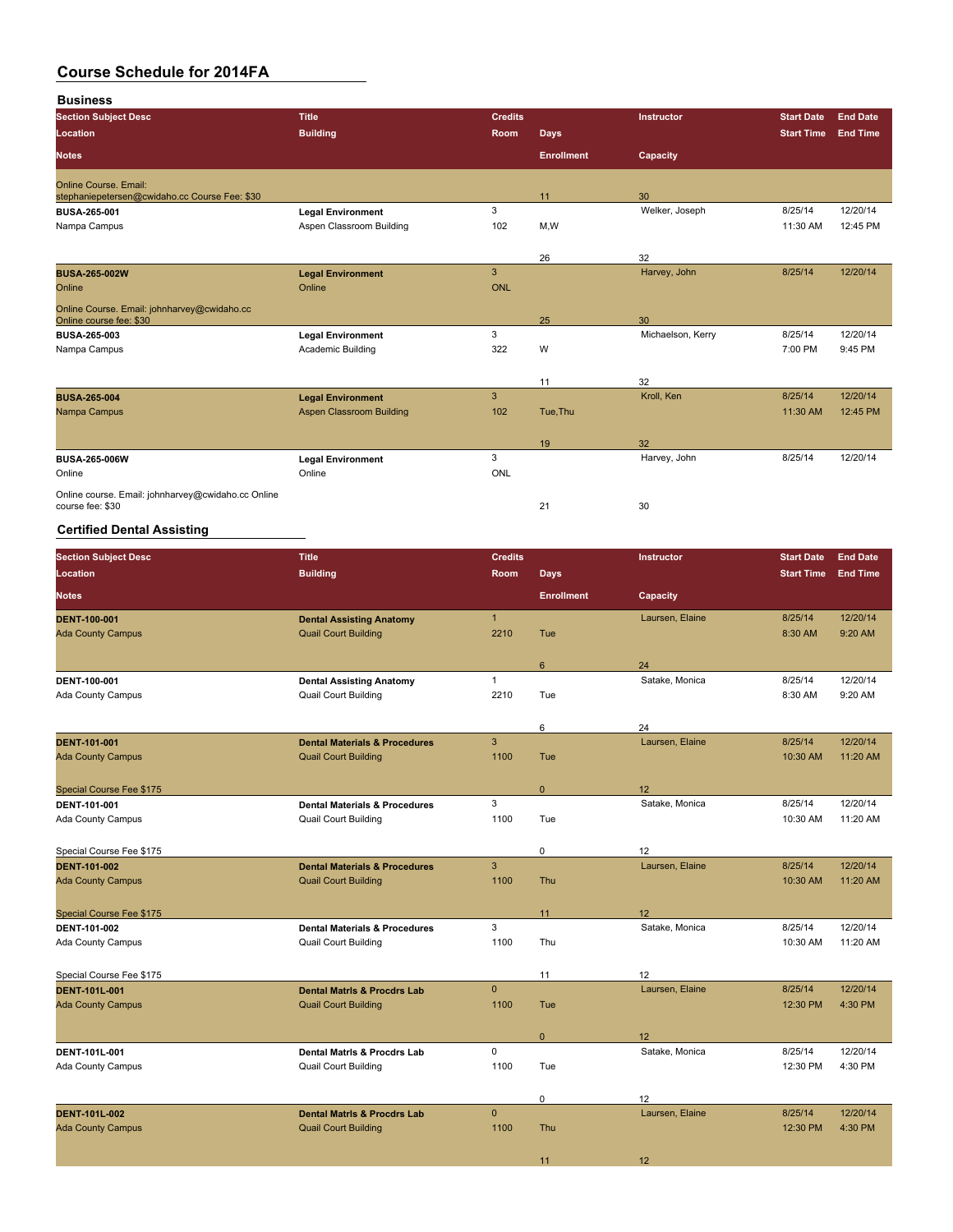| <b>Certified Dental Assisting</b>                 |                                     |                |                   |                       |                   |                      |
|---------------------------------------------------|-------------------------------------|----------------|-------------------|-----------------------|-------------------|----------------------|
| <b>Section Subject Desc</b>                       | <b>Title</b>                        | <b>Credits</b> |                   | Instructor            | <b>Start Date</b> | <b>End Date</b>      |
| Location                                          | <b>Building</b>                     | Room           | <b>Days</b>       |                       | <b>Start Time</b> | <b>End Time</b>      |
| <b>Notes</b>                                      |                                     |                | <b>Enrollment</b> | Capacity              |                   |                      |
| DENT 101L-002                                     | Dental Matris & Procdrs Lab         | $\mathsf 0$    |                   | Satake, Monica        | 8/25/14           | 12/20/14             |
| Ada County Campus                                 | Quail Court Building                | 1100           | Thu               |                       | 12:30 PM          | 4:30 PM              |
|                                                   |                                     |                |                   |                       |                   |                      |
|                                                   |                                     |                | 11                | 12                    |                   |                      |
| DENT-102-001                                      | <b>Dental Clinical Skills 1</b>     | $\overline{2}$ |                   | Laursen, Elaine       | 8/25/14           | 12/20/14             |
| <b>Ada County Campus</b>                          | <b>Quail Court Building</b>         | 1100           | M                 |                       | 9:30 AM           | 10:20 AM             |
| Special course fee \$225                          |                                     |                | 11                | 12                    |                   |                      |
| DENT-102-001                                      | <b>Dental Clinical Skills 1</b>     | $\overline{2}$ |                   | Satake, Monica        | 8/25/14           | 12/20/14             |
| Ada County Campus                                 | <b>Quail Court Building</b>         | 1100           | М                 |                       | 9:30 AM           | 10:20 AM             |
|                                                   |                                     |                |                   |                       |                   |                      |
| Special course fee \$225                          |                                     | $\overline{2}$ | 11                | 12                    |                   |                      |
| <b>DENT 102-002</b>                               | <b>Dental Clinical Skills 1</b>     | 1100           | W                 | Laursen, Elaine       | 8/25/14           | 12/20/14<br>11:20 AM |
| <b>Ada County Campus</b>                          | <b>Quail Court Building</b>         |                |                   |                       | 10:30 AM          |                      |
| Special course fee: \$225                         |                                     |                | $\mathbf 0$       | 12                    |                   |                      |
| DENT-102-002                                      | <b>Dental Clinical Skills 1</b>     | $\overline{2}$ |                   | Satake, Monica        | 8/25/14           | 12/20/14             |
| Ada County Campus                                 | <b>Quail Court Building</b>         | 1100           | W                 |                       | 10:30 AM          | 11:20 AM             |
|                                                   |                                     |                |                   |                       |                   |                      |
| Special course fee: \$225<br><b>DENT-102L-001</b> | <b>Dental Clinical Skills 1 Lab</b> | $\mathbf{0}$   | 0                 | 12<br>Laursen, Elaine | 8/25/14           | 12/20/14             |
| <b>Ada County Campus</b>                          | <b>Quail Court Building</b>         | 1100           | M                 |                       | 11:30 AM          | 2:30 PM              |
|                                                   |                                     |                |                   |                       |                   |                      |
|                                                   |                                     |                | 11                | 12                    |                   |                      |
| DENT-102L-001                                     | Dental Clinical Skills 1 Lab        | 0              |                   | Satake, Monica        | 8/25/14           | 12/20/14             |
| Ada County Campus                                 | Quail Court Building                | 1100           | М                 |                       | 11:30 AM          | 2:30 PM              |
|                                                   |                                     |                | 11                | 12                    |                   |                      |
| <b>DENT 102L-002</b>                              | <b>Dental Clinical Skills 1 Lab</b> | $\mathbf{0}$   |                   | Laursen, Elaine       | 8/25/14           | 12/20/14             |
| <b>Ada County Campus</b>                          | <b>Quail Court Building</b>         | 1100           | W                 |                       | 12:30 PM          | 3:30 PM              |
|                                                   |                                     |                |                   |                       |                   |                      |
|                                                   | Dental Clinical Skills 1 Lab        | 0              | $\mathbf 0$       | 12<br>Satake, Monica  | 8/25/14           | 12/20/14             |
| DENT-102L-002<br>Ada County Campus                | Quail Court Building                | 1100           | W                 |                       | 12:30 PM          | 3:30 PM              |
|                                                   |                                     |                |                   |                       |                   |                      |
|                                                   |                                     |                | 0                 | 12                    |                   |                      |
| <b>DENT-104-001</b>                               | <b>Dental Radiography</b>           | $\mathbf{3}$   |                   | Laursen, Elaine       | 8/25/14           | 12/20/14             |
| <b>Ada County Campus</b>                          | <b>Quail Court Building</b>         | 2210           | M                 |                       | 7:30 AM           | 9:10 AM              |
|                                                   |                                     |                | 11                | 24                    |                   |                      |
| DENT-104L-001                                     | Dental Radiography Lab              | 0              |                   | Laursen, Elaine       | 8/25/14           | 12/20/14             |
| Ada County Campus                                 | Quail Court Building                | 1100           | Tue               |                       | 11:30 AM          | 3:30 PM              |
|                                                   |                                     |                |                   |                       |                   |                      |
| <b>DENT-104L-002</b>                              | <b>Dental Radiography Lab</b>       | $\pmb{0}$      | 6                 | 6<br>Laursen, Elaine  | 8/25/14           | 12/20/14             |
| <b>Ada County Campus</b>                          | <b>Quail Court Building</b>         | 1100           | Thu               |                       | 11:00 AM          | 3:00 PM              |
|                                                   |                                     |                |                   |                       |                   |                      |
|                                                   |                                     |                | $\mathbf{0}$      | 6                     |                   |                      |
| DENT-104L-003                                     | <b>Dental Radiography Lab</b>       | 0              |                   | Laursen, Elaine       | 8/25/14           | 12/20/14             |
| Ada County Campus                                 | <b>Quail Court Building</b>         | 1100           | W                 |                       | 11:00 AM          | 3:00 PM              |
|                                                   |                                     |                | 5                 | 6                     |                   |                      |
| <b>DENT-104L-004</b>                              | <b>Dental Radiography Lab</b>       | $\mathbf{0}$   |                   | Laursen, Elaine       | 8/25/14           | 12/20/14             |
| <b>Ada County Campus</b>                          | <b>Quail Court Building</b>         | 1100           | M                 |                       | 10:00 AM          | 2:00 PM              |
|                                                   |                                     |                |                   |                       |                   |                      |
| DENT-108-001                                      | <b>Dental Office Management</b>     | $\mathbf{1}$   | $\mathbf{0}$      | 6<br>Laursen, Elaine  | 8/25/14           | 12/20/14             |
| Ada County Campus                                 | <b>Pintail Center</b>               | 1205           | Tue               |                       | 7:30 AM           | 8:20 AM              |
|                                                   |                                     |                |                   |                       |                   |                      |
|                                                   |                                     |                | 5                 | 20                    |                   |                      |
| <b>DENT-108-001</b>                               | <b>Dental Office Management</b>     | $\mathbf{1}$   |                   | Satake, Monica        | 8/25/14           | 12/20/14             |
| <b>Ada County Campus</b>                          | <b>Pintail Center</b>               | 1205           | Tue               |                       | 7:30 AM           | 8:20 AM              |
|                                                   |                                     |                | 5                 | 20                    |                   |                      |
|                                                   |                                     |                |                   |                       |                   |                      |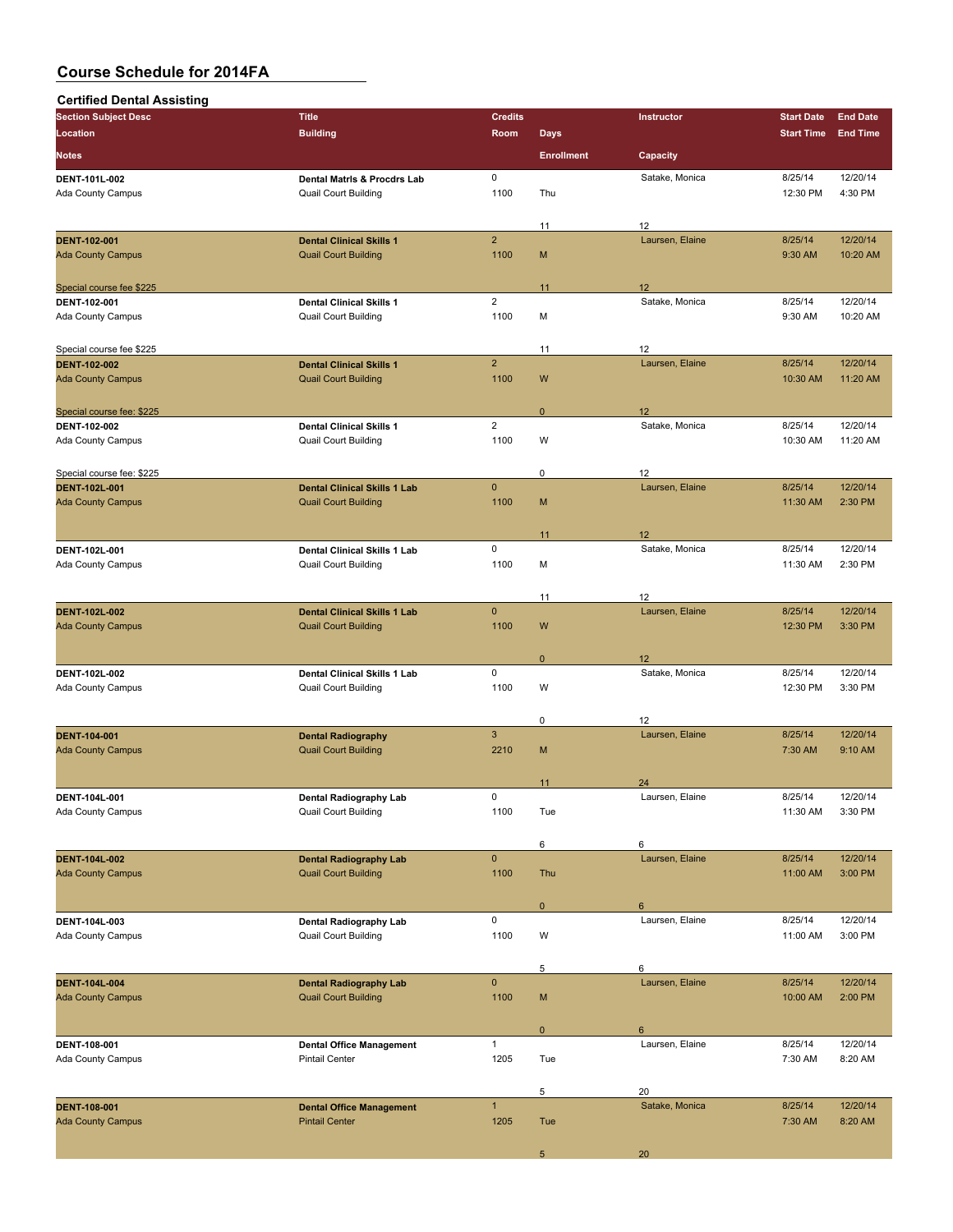| <b>Certified Dental Assisting</b> |                                           |                |                   |                   |                   |                 |
|-----------------------------------|-------------------------------------------|----------------|-------------------|-------------------|-------------------|-----------------|
| <b>Section Subject Desc</b>       | <b>Title</b>                              | <b>Credits</b> |                   | <b>Instructor</b> | <b>Start Date</b> | <b>End Date</b> |
| <b>Location</b>                   | <b>Building</b>                           | Room           | <b>Days</b>       |                   | <b>Start Time</b> | <b>End Time</b> |
| <b>Notes</b>                      |                                           |                | <b>Enrollment</b> | Capacity          |                   |                 |
| DENT-109-001                      | Public Health & Dental Hygiene            | $\mathbf{1}$   |                   | Laursen, Elaine   | 8/25/14           | 12/20/14        |
| Ada County Campus                 | <b>Quail Court Building</b>               | 2210           | Tue               |                   | 9:30 AM           | 10:20 AM        |
|                                   |                                           |                | 11                | 24                |                   |                 |
| <b>DENT 109 001</b>               | <b>Public Health &amp; Dental Hygiene</b> | $\mathbf{1}$   |                   | Satake, Monica    | 8/25/14           | 12/20/14        |
| <b>Ada County Campus</b>          | <b>Quail Court Building</b>               | 2210           | Tue               |                   | 9:30 AM           | 10:20 AM        |
|                                   |                                           |                | 11                | 24                |                   |                 |
| DENT-150-001                      | <b>Intro to Dental Assisting</b>          | $\mathbf{1}$   |                   | Laursen, Elaine   | 8/25/14           | 9/27/14         |
| Ada County Campus                 | <b>Quail Court Building</b>               | 2210           | W                 |                   | 7:30 AM           | 10:00 AM        |
|                                   |                                           |                | 5                 | 24                |                   |                 |
| <b>DENT 150 001</b>               | <b>Intro to Dental Assisting</b>          | $\mathbf{1}$   |                   | Satake, Monica    | 8/25/14           | 9/27/14         |
| <b>Ada County Campus</b>          | <b>Quail Court Building</b>               | 2210           | W                 |                   | 7:30 AM           | 10:00 AM        |
|                                   |                                           |                | 5                 | 24                |                   |                 |
| DENT-151-001                      | Dental Theory 1                           | 3              |                   | Laursen, Elaine   | 8/25/14           | 12/20/14        |
| Ada County Campus                 | <b>Quail Court Building</b>               | 2210           | Thu               |                   | 7:30 AM           | 10:00 AM        |
|                                   |                                           |                | 11                | 24                |                   |                 |
| <b>DENT 152 001</b>               | <b>Dental Theory 2</b>                    | $\overline{2}$ |                   | Laursen, Elaine   | 9/29/14           | 12/20/14        |
| <b>Ada County Campus</b>          | <b>Quail Court Building</b>               | 2210           | W                 |                   | 7:30 AM           | 10:00 AM        |
|                                   |                                           |                | 11                | 24                |                   |                 |
| <b>DENT 152 001</b>               | Dental Theory 2                           | $\overline{2}$ |                   | Satake, Monica    | 9/29/14           | 12/20/14        |
| Ada County Campus                 | <b>Quail Court Building</b>               | 2210           | W                 |                   | 7:30 AM           | 10:00 AM        |
|                                   |                                           |                | 11                | 24                |                   |                 |
| <b>DENT 225 001</b>               | <b>Adv Dental Assisting Practic 1</b>     | $6\phantom{a}$ |                   | Laursen, Elaine   | 8/25/14           | 12/20/14        |
| <b>Community Locations</b>        | <b>Community Location</b>                 | <b>CMTY</b>    |                   |                   |                   |                 |
|                                   |                                           |                | $\overline{4}$    | 12                |                   |                 |

| <b>Section Subject Desc</b>                                                                                             | <b>Title</b>                      | <b>Credits</b>          |                   | <b>Instructor</b> | <b>Start Date</b> | <b>End Date</b> |
|-------------------------------------------------------------------------------------------------------------------------|-----------------------------------|-------------------------|-------------------|-------------------|-------------------|-----------------|
| Location                                                                                                                | <b>Building</b>                   | <b>Room</b>             | <b>Days</b>       |                   | <b>Start Time</b> | <b>End Time</b> |
| <b>Notes</b>                                                                                                            |                                   |                         | <b>Enrollment</b> | Capacity          |                   |                 |
| CHEM-100-001                                                                                                            | <b>Chemistry in Everyday Life</b> | $\overline{\mathbf{4}}$ |                   | Hess, Bryan       | 8/25/14           | 12/20/14        |
| Nampa Campus                                                                                                            | <b>Academic Building</b>          | 106                     | Tue.Thu           |                   | 8:30 AM           | 9:45 AM         |
| Corequisite: CHEM 100L Special course fee: \$15                                                                         |                                   |                         | 26                | 48                |                   |                 |
| CHEM-100-001D                                                                                                           | <b>Chemistry in Everyday Life</b> | $\overline{4}$          |                   | Thompson, Maaike  | 8/25/14           | 1/16/15         |
| <b>Community Locations</b>                                                                                              | Frank Church High School          | <b>TBA</b>              |                   |                   |                   |                 |
| <b>Dual Credit</b>                                                                                                      |                                   |                         | 5                 | 75                |                   |                 |
| CHEM-100-002                                                                                                            | <b>Chemistry in Everyday Life</b> | $\overline{\mathbf{4}}$ |                   | Flock, Rebecca    | 8/25/14           | 12/20/14        |
| Nampa Campus                                                                                                            | <b>Academic Building</b>          | 106                     | M,W               |                   | 10:00 AM          | 11:15 AM        |
| Corequisite: CHEM 100L Special course fee: \$15                                                                         |                                   |                         | 20                | 24                |                   |                 |
| CHEM-100-002D                                                                                                           | <b>Chemistry in Everyday Life</b> | $\overline{4}$          |                   | Brown, Kristi     | 8/25/14           | 1/16/15         |
| <b>Community Locations</b>                                                                                              | Mountain View High School         | <b>TBA</b>              |                   |                   |                   |                 |
| <b>Dual Credit</b>                                                                                                      |                                   |                         | $\mathbf 0$       | 75                |                   |                 |
| <b>CHEM 100 003D</b>                                                                                                    | <b>Chemistry in Everyday Life</b> | $\overline{4}$          |                   | Sparks, Jack      | 8/25/14           | 1/16/15         |
| <b>Community Locations</b>                                                                                              | Kuna High School                  | <b>TBA</b>              |                   |                   |                   |                 |
| <b>Dual Credit</b>                                                                                                      |                                   |                         |                   | 75                |                   |                 |
| CHEM-100-003H                                                                                                           | <b>Chemistry in Everyday Life</b> | $\overline{4}$          |                   | Flock, Rebecca    | 8/25/14           | 12/20/14        |
| Nampa Campus<br>Lecture online- lab in class. Coreq: CHEM 100L 00<br>Email: rebeccaflock@cwidaho.cc Special course fee: | Online                            | ONL                     |                   | 24                |                   |                 |
| \$55<br><b>CHEM-100-004D</b>                                                                                            | <b>Chemistry in Everyday Life</b> | $\overline{4}$          | 10                | Stegmaier, John   | 8/25/14           | 6/4/15          |
| <b>Community Locations</b>                                                                                              | <b>Mountain View High School</b>  | <b>TBA</b>              |                   |                   |                   |                 |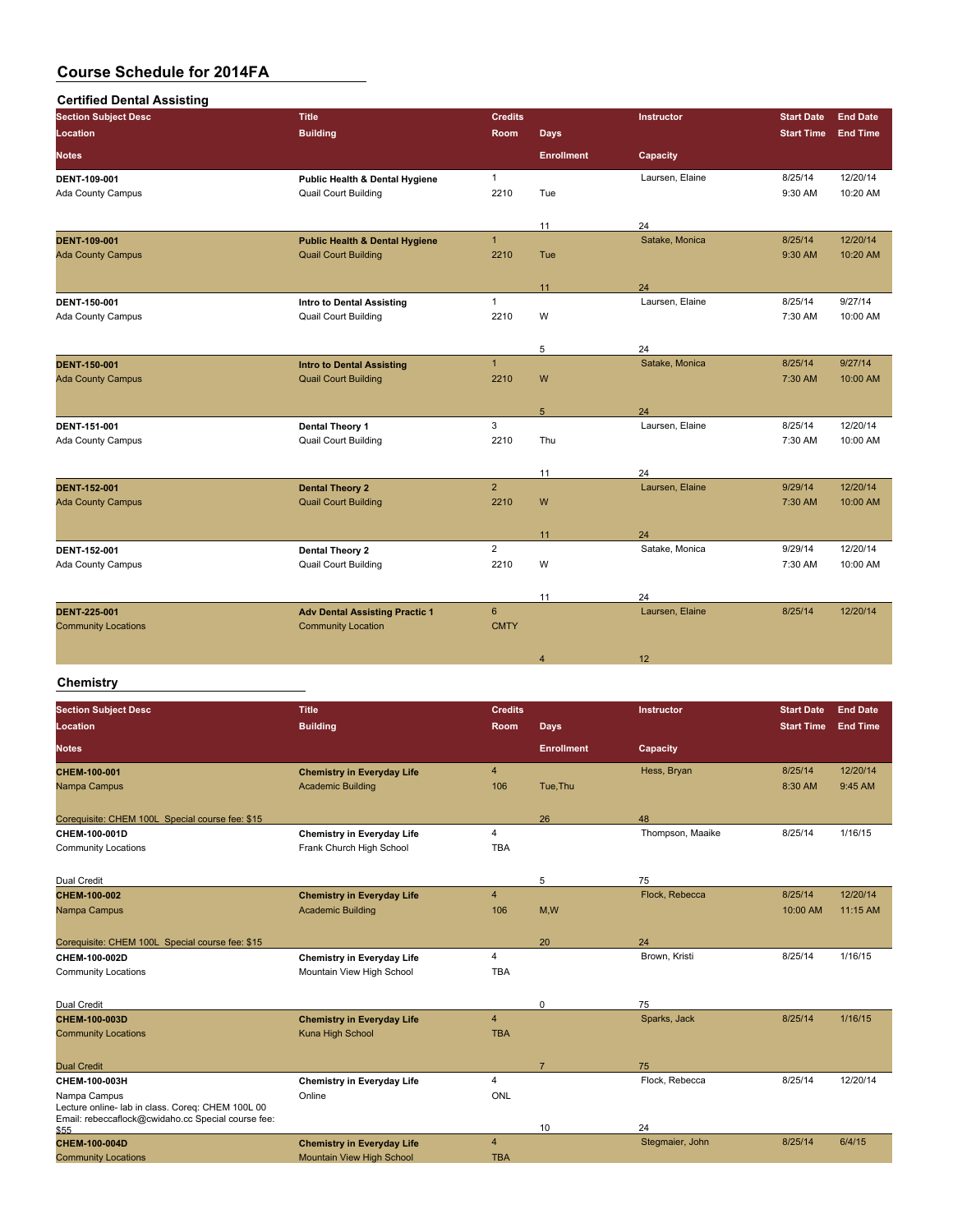| unennsuy                                        |                                                            |                         |                   |                       |                   |                 |
|-------------------------------------------------|------------------------------------------------------------|-------------------------|-------------------|-----------------------|-------------------|-----------------|
| <b>Section Subject Desc</b>                     | <b>Title</b>                                               | <b>Credits</b>          |                   | Instructor            | <b>Start Date</b> | <b>End Date</b> |
| Location                                        | <b>Building</b>                                            | Room                    | <b>Days</b>       |                       | <b>Start Time</b> | <b>End Time</b> |
| <b>Notes</b>                                    |                                                            |                         | <b>Enrollment</b> | Capacity              |                   |                 |
|                                                 |                                                            |                         |                   |                       |                   |                 |
| <b>Dual Credit</b>                              |                                                            |                         | $\overline{2}$    | 75                    |                   |                 |
| CHEM-100-005D                                   | <b>Chemistry in Everyday Life</b>                          | $\overline{4}$          |                   | Anderson, Christopher | 8/25/14           | 6/4/15          |
| <b>Community Locations</b>                      | Nampa High School                                          | <b>TBA</b>              |                   |                       |                   |                 |
| Dual Credit                                     |                                                            |                         | $\overline{7}$    | 75                    |                   |                 |
| CHEM-100-006D                                   | <b>Chemistry in Everyday Life</b>                          | $\overline{\mathbf{4}}$ |                   | Murgel, Christine     | 8/25/14           | 1/16/15         |
| <b>Community Locations</b>                      | Initial Point High School                                  | <b>TBA</b>              |                   |                       |                   |                 |
|                                                 |                                                            |                         |                   |                       |                   |                 |
| <b>Dual Credit</b>                              |                                                            | 0                       | 12                | 75<br>Hess, Bryan     | 8/25/14           | 12/20/14        |
| CHEM-100L-001<br>Nampa Campus                   | Chemistry in Everyday Life Lab<br><b>Academic Building</b> | 216                     | Tue               |                       | 10:00 AM          | 11:45 AM        |
| Corequisite: CHEM 100                           |                                                            |                         | 15                | 24                    |                   |                 |
| CHEM-100L-001D                                  | <b>Chemistry in Everyday Life Lab</b>                      | $\pmb{0}$               |                   | Thompson, Maaike      | 8/25/14           | 1/16/15         |
| <b>Community Locations</b>                      | Frank Church High School                                   | <b>TBA</b>              |                   |                       |                   |                 |
| <b>Dual Credit</b>                              |                                                            |                         | 5                 | 75                    |                   |                 |
| CHEM-100L-002D                                  | Chemistry in Everyday Life Lab                             | 0                       |                   | Brown, Kristi         | 8/25/14           | 1/16/15         |
| <b>Community Locations</b>                      | Mountain View High School                                  | <b>TBA</b>              |                   |                       |                   |                 |
| Dual Credit                                     |                                                            |                         | 0                 | 75                    |                   |                 |
| CHEM-100L-003D                                  |                                                            | $\mathbf 0$             |                   | Sparks, Jack          | 8/25/14           | 1/16/15         |
| <b>Community Locations</b>                      | <b>Chemistry in Everyday Life Lab</b><br>Kuna High School  | <b>TBA</b>              |                   |                       |                   |                 |
|                                                 |                                                            |                         |                   |                       |                   |                 |
| <b>Dual Credit</b>                              |                                                            |                         | $\overline{7}$    | 75                    |                   |                 |
| CHEM-100L-003H                                  | Chemistry in Everyday Life Lab                             | $\mathsf 0$             |                   | Flock, Rebecca        | 8/25/14           | 12/20/14        |
| Nampa Campus                                    | Academic Building                                          | 216                     | W                 |                       | 3:00 PM           | 4:45 PM         |
| Corequisite: CHEM 100 003H                      |                                                            |                         | 10                | 24                    |                   |                 |
| CHEM-100L-004                                   | <b>Chemistry in Everyday Life Lab</b>                      | $\mathbf 0$             |                   | Hess, Bryan           | 8/25/14           | 12/20/14        |
| Nampa Campus                                    | <b>Academic Building</b>                                   | 216                     | Thu               |                       | 10:00 AM          | 11:45 AM        |
| Corequisite: CHEM 100                           |                                                            |                         | 20                | 24                    |                   |                 |
| CHEM-100L-004D                                  | Chemistry in Everyday Life Lab                             | $\mathsf 0$             |                   | Stegmaier, John       | 8/25/14           | 6/4/15          |
| <b>Community Locations</b>                      | Mountain View High School                                  | <b>TBA</b>              |                   |                       |                   |                 |
| Dual Credit                                     |                                                            |                         | $\overline{2}$    | 75                    |                   |                 |
| CHEM-100L-005                                   | <b>Chemistry in Everyday Life Lab</b>                      | $\mathbf 0$             |                   | Flock, Rebecca        | 8/25/14           | 12/20/14        |
| Nampa Campus                                    | <b>Academic Building</b>                                   | 216                     | M                 |                       | 3:00 PM           | 4:45 PM         |
| Corequisite: CHEM 100                           |                                                            |                         | 14                | 24                    |                   |                 |
| CHEM-100L-005D                                  | Chemistry in Everyday Life Lab                             | 0                       |                   | Anderson, Christopher | 8/25/14           | 6/4/15          |
| <b>Community Locations</b>                      | Nampa High School                                          | <b>TBA</b>              |                   |                       |                   |                 |
| Dual Credit                                     |                                                            |                         | $\overline{7}$    | 75                    |                   |                 |
| CHEM-100L-006D                                  | <b>Chemistry in Everyday Life Lab</b>                      | $\mathbf 0$             |                   | Murgel, Christine     | 8/25/14           | 1/16/15         |
| <b>Community Locations</b>                      | Initial Point High School                                  | <b>TBA</b>              |                   |                       |                   |                 |
| <b>Dual Credit</b>                              |                                                            |                         | 12                | 75                    |                   |                 |
| CHEM-101-001                                    | Intro to Chemistry                                         | $\overline{\mathbf{4}}$ |                   | Hess, Bryan           | 8/25/14           | 12/20/14        |
| Nampa Campus                                    | Academic Building                                          | 116                     | M,W               |                       | 8:30 AM           | 9:45 AM         |
| Corequisite: CHEM 101L Special course fee: \$25 |                                                            |                         | 39                | 48                    |                   |                 |
| CHEM-101-001D                                   | <b>Intro to Chemistry</b>                                  | $\overline{\mathbf{4}}$ |                   | Groothuis, Kathleen   | 8/25/14           | 6/4/15          |
| <b>Community Locations</b>                      | Columbia High School                                       | <b>TBA</b>              |                   |                       |                   |                 |
| <b>Dual Credit</b>                              |                                                            |                         | 9                 | 75                    |                   |                 |
| CHEM-101-002                                    | Intro to Chemistry                                         | $\overline{\mathbf{4}}$ |                   | Hess, Bryan           | 8/25/14           | 12/20/14        |
| Nampa Campus                                    | <b>Academic Building</b>                                   | 320                     | Tue, Thu          |                       | 7:00 AM           | 8:15 AM         |
| Corequisite: CHEM 101L Special course fee: \$25 |                                                            |                         | 27                | 48                    |                   |                 |
| CHEM-101-002D                                   | <b>Intro to Chemistry</b>                                  | $\overline{\mathbf{4}}$ |                   | Rawlins, Chad         | 8/25/14           | 6/4/15          |
| <b>Community Locations</b>                      | <b>Melba High School</b>                                   | <b>TBA</b>              |                   |                       |                   |                 |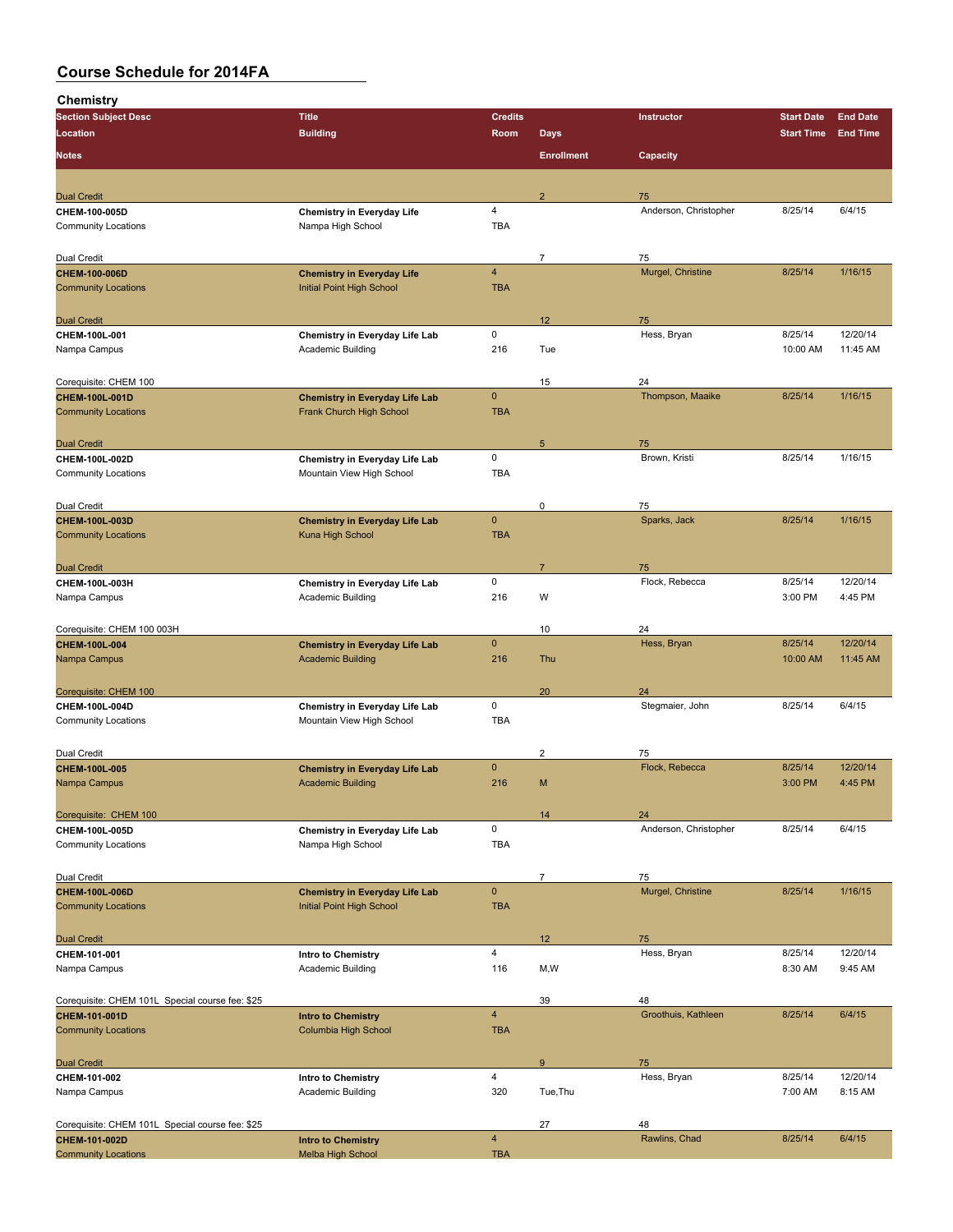| .<br><b>Section Subject Desc</b>                | <b>Title</b>                       | <b>Credits</b>          |                   | Instructor            | <b>Start Date</b> | <b>End Date</b> |
|-------------------------------------------------|------------------------------------|-------------------------|-------------------|-----------------------|-------------------|-----------------|
| Location                                        | <b>Building</b>                    | Room                    | <b>Days</b>       |                       | <b>Start Time</b> | <b>End Time</b> |
|                                                 |                                    |                         |                   |                       |                   |                 |
| <b>Notes</b>                                    |                                    |                         | <b>Enrollment</b> | Capacity              |                   |                 |
|                                                 |                                    |                         |                   |                       |                   |                 |
| <b>Dual Credit</b>                              |                                    |                         | 20                | 75                    |                   |                 |
| CHEM-101-003                                    | Intro to Chemistry                 | $\overline{4}$          |                   | Kusterer, James       | 8/25/14           | 12/20/14        |
| Nampa Campus                                    | Academic Building                  | 102E                    | Tue, Thu          |                       | 5:30 PM           | 6:45 PM         |
|                                                 |                                    |                         |                   |                       |                   |                 |
| Corequisite: CHEM 101L Special course fee: \$25 |                                    |                         | 44                | 48                    |                   |                 |
| CHEM-101-003D                                   | <b>Intro to Chemistry</b>          | $\overline{4}$          |                   | Stegmaier, John       | 8/25/14           | 6/4/15          |
| <b>Community Locations</b>                      | Mountain View High School          | <b>TBA</b>              |                   |                       |                   |                 |
|                                                 |                                    |                         |                   |                       |                   |                 |
| <b>Dual Credit</b>                              |                                    |                         | 25                | 75                    |                   |                 |
| CHEM-101-004                                    | Intro to Chemistry                 | $\overline{4}$          |                   | Shaskus, John         | 8/25/14           | 12/20/14        |
| Nampa Campus                                    | Academic Building                  | 102E                    | M,W               |                       | 1:00 PM           | 2:15 PM         |
|                                                 |                                    |                         |                   |                       |                   |                 |
| Corequisite: CHEM 101L Special course fee: \$25 |                                    |                         | 34                | 48                    |                   |                 |
| CHEM-101-004D                                   | <b>Intro to Chemistry</b>          | $\overline{4}$          |                   | Anderson, Christopher | 8/25/14           | 6/4/15          |
| <b>Community Locations</b>                      | Nampa High School                  | <b>TBA</b>              |                   |                       |                   |                 |
|                                                 |                                    |                         |                   |                       |                   |                 |
| <b>Dual Credit</b>                              |                                    |                         | 23                | 75                    |                   |                 |
| CHEM-101-005                                    | Intro to Chemistry                 | $\overline{4}$          |                   | Shaskus, John         | 8/25/14           | 12/20/14        |
| Nampa Campus                                    | Academic Building                  | 105                     | <b>SAT</b>        |                       | 9:00 AM           | 11:45 AM        |
|                                                 |                                    |                         |                   |                       |                   |                 |
| Corequisite: CHEM 101L Special course fee: \$25 |                                    |                         | 13                | 24                    |                   |                 |
| CHEM-101-005D                                   | <b>Intro to Chemistry</b>          | $\overline{4}$          |                   | Church, Jeffery       | 8/25/14           | 6/4/15          |
| <b>Community Locations</b>                      | New Plymouth High School           | <b>TBA</b>              |                   |                       |                   |                 |
|                                                 |                                    |                         |                   |                       |                   |                 |
| <b>Dual Credit</b>                              |                                    |                         | 12                | 75                    |                   |                 |
| CHEM-101-006D                                   | Intro to Chemistry                 | 4                       |                   | Ketterling, Judy      | 8/25/14           | 6/4/15          |
| <b>Community Locations</b>                      | Notus High School                  | <b>TBA</b>              |                   |                       |                   |                 |
|                                                 |                                    |                         |                   |                       |                   |                 |
| Dual Credit                                     |                                    |                         | 17                | 75                    |                   |                 |
| CHEM-101-007D                                   | <b>Intro to Chemistry</b>          | $\overline{\mathbf{4}}$ |                   | Barr, Bill            | 8/25/14           | 6/4/15          |
| <b>Community Locations</b>                      | <b>Skyview High School</b>         | <b>TBA</b>              |                   |                       |                   |                 |
|                                                 |                                    |                         |                   |                       |                   |                 |
| <b>Dual Credit</b>                              |                                    |                         | 43                | 75                    |                   |                 |
| CHEM-101-008D                                   | Intro to Chemistry                 | 4                       |                   | Hanson, Annette       | 8/25/14           | 6/4/15          |
| <b>Community Locations</b>                      | Timberline High School             | <b>TBA</b>              |                   |                       |                   |                 |
|                                                 |                                    |                         |                   |                       |                   |                 |
| Dual Credit                                     |                                    |                         | 7                 | 75                    |                   |                 |
| CHEM-101-009D                                   | <b>Intro to Chemistry</b>          | $\overline{4}$          |                   | Odell, James          | 8/25/14           | 6/4/15          |
| <b>Community Locations</b>                      | Vallivue High School               | <b>TBA</b>              |                   |                       |                   |                 |
|                                                 |                                    |                         |                   |                       |                   |                 |
| <b>Dual Credit</b>                              |                                    |                         | 23                | 75                    |                   |                 |
| CHEM-101-010D                                   | Intro to Chemistry                 | $\overline{4}$          |                   | Warren, Brian         | 8/25/14           | 6/4/15          |
| <b>Community Locations</b>                      | Vallivue High School               | <b>TBA</b>              |                   |                       |                   |                 |
|                                                 |                                    |                         |                   |                       |                   |                 |
| Dual Credit                                     |                                    |                         | 47                | 75                    |                   |                 |
| CHEM-101-011D                                   | <b>Intro to Chemistry</b>          | $\overline{4}$          |                   | Olsen, Tawny          | 8/25/14           | 6/4/15          |
| <b>Community Locations</b>                      | <b>Victory Charter High School</b> | <b>TBA</b>              |                   |                       |                   |                 |
|                                                 |                                    |                         |                   |                       |                   |                 |
| <b>Dual Credit</b>                              |                                    |                         | 26                | 75                    |                   |                 |
| CHEM-101-012D                                   | <b>Intro to Chemistry</b>          | $\overline{4}$          |                   | Bruner, Mark          | 8/25/14           | 6/4/15          |
| <b>Community Locations</b>                      | Payette High School                | <b>TBA</b>              |                   |                       |                   |                 |
|                                                 |                                    |                         |                   |                       |                   |                 |
| Dual Credit                                     |                                    |                         | 6                 | 75                    |                   |                 |
| CHEM-101L-001D                                  | <b>Intro to Chemistry Lab</b>      | $\mathbf 0$             |                   | Groothuis, Kathleen   | 8/25/14           | 6/4/15          |
| <b>Community Locations</b>                      | Columbia High School               | <b>TBA</b>              |                   |                       |                   |                 |
|                                                 |                                    |                         |                   |                       |                   |                 |
| <b>Dual Credit</b>                              |                                    |                         | 9                 | 75                    |                   |                 |
| CHEM-101L-002                                   | Intro to Chemistry Lab             | 0                       |                   | Shaskus, John         | 8/25/14           | 12/20/14        |
| Nampa Campus                                    | <b>Academic Building</b>           | 216                     | <b>SAT</b>        |                       | 12:00 PM          | 2:45 PM         |
|                                                 |                                    |                         |                   |                       |                   |                 |
| Corequisite: CHEM 101                           |                                    |                         | 15                | 24                    |                   |                 |
| CHEM-101L-002D                                  | <b>Intro to Chemistry Lab</b>      | $\mathbf 0$             |                   | Rawlins, Chad         | 8/25/14           | 6/4/15          |
| <b>Community Locations</b>                      | Melba High School                  | <b>TBA</b>              |                   |                       |                   |                 |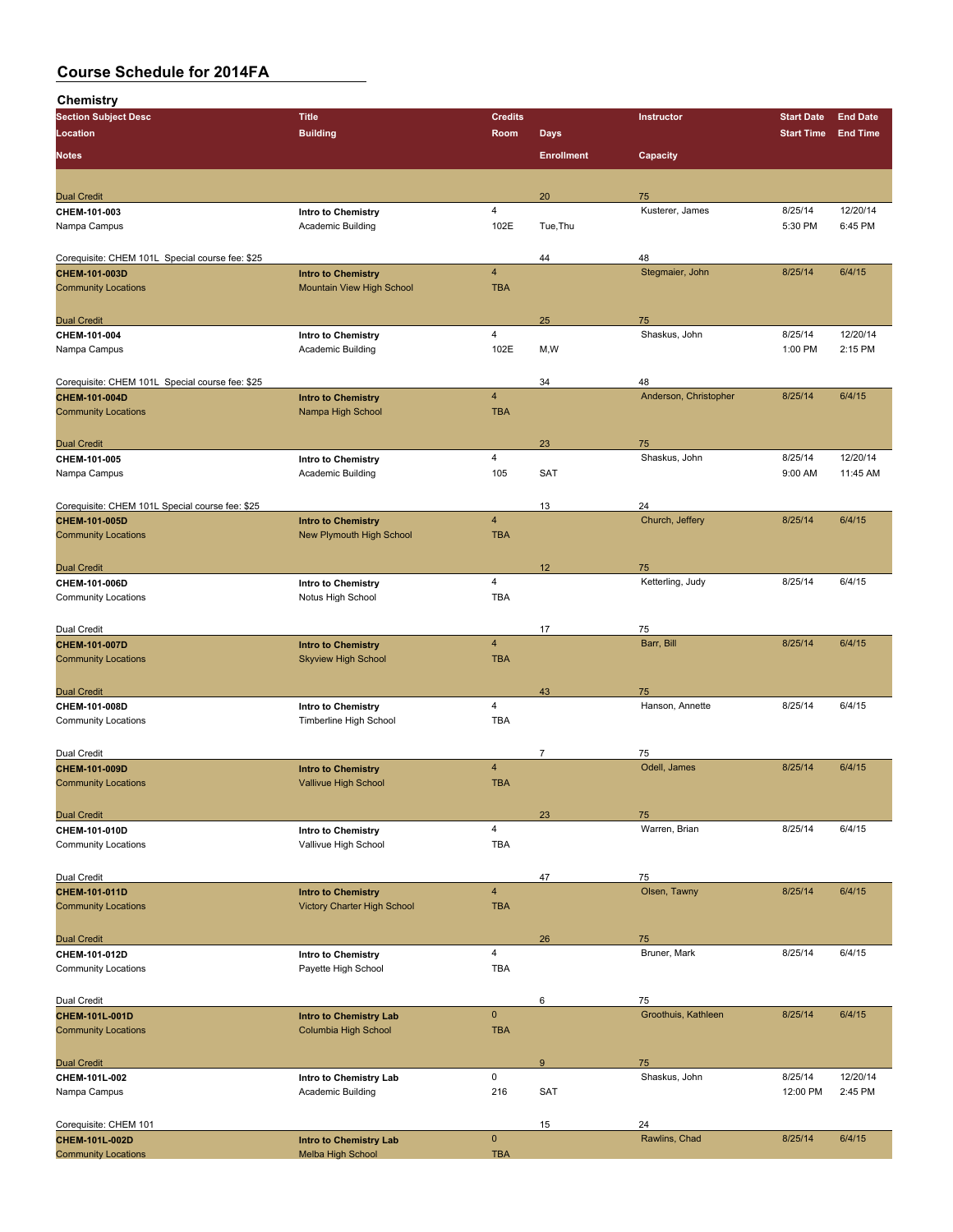| <b>Section Subject Desc</b>                  | <b>Title</b>                                                     | <b>Credits</b> |                   | Instructor                   | <b>Start Date</b> | <b>End Date</b> |
|----------------------------------------------|------------------------------------------------------------------|----------------|-------------------|------------------------------|-------------------|-----------------|
| Location                                     | <b>Building</b>                                                  | Room           | <b>Days</b>       |                              | <b>Start Time</b> | <b>End Time</b> |
|                                              |                                                                  |                |                   |                              |                   |                 |
| <b>Notes</b>                                 |                                                                  |                | <b>Enrollment</b> | Capacity                     |                   |                 |
|                                              |                                                                  |                |                   |                              |                   |                 |
| <b>Dual Credit</b>                           |                                                                  |                | 20                | 75                           |                   |                 |
| CHEM-101L-003                                | Intro to Chemistry Lab                                           | $\mathsf 0$    |                   | Chevreau, Andre              | 8/25/14           | 12/20/14        |
| Nampa Campus                                 | Academic Building                                                | 216            | Tue               |                              | 1:00 PM           | 3:45 PM         |
|                                              |                                                                  |                |                   |                              |                   |                 |
| Corequisite: CHEM 101                        |                                                                  |                | 23                | 24                           |                   |                 |
| CHEM-101L-003D                               | <b>Intro to Chemistry Lab</b>                                    | $\mathbf{0}$   |                   | Stegmaier, John              | 8/25/14           | 6/4/15          |
| <b>Community Locations</b>                   | Mountain View High School                                        | <b>TBA</b>     |                   |                              |                   |                 |
|                                              |                                                                  |                |                   |                              |                   |                 |
| <b>Dual Credit</b>                           |                                                                  |                | 25                | 75                           |                   |                 |
| CHEM-101L-004D                               | Intro to Chemistry Lab                                           | $\mathsf 0$    |                   | Anderson, Christopher        | 8/25/14           | 6/4/15          |
| <b>Community Locations</b>                   | Nampa High School                                                | <b>TBA</b>     |                   |                              |                   |                 |
|                                              |                                                                  |                |                   |                              |                   |                 |
| Dual Credit                                  |                                                                  | $\mathbf 0$    | 23                | 75<br>Church, Jeffery        |                   | 6/4/15          |
| CHEM-101L-005D<br><b>Community Locations</b> | <b>Intro to Chemistry Lab</b><br><b>New Plymouth High School</b> | <b>TBA</b>     |                   |                              | 8/25/14           |                 |
|                                              |                                                                  |                |                   |                              |                   |                 |
|                                              |                                                                  |                |                   |                              |                   |                 |
| <b>Dual Credit</b><br>CHEM-101L-006          |                                                                  | $\mathbf 0$    | 12                | 75<br>Lakshminarayan, Ganesh | 8/25/14           | 12/20/14        |
| Nampa Campus                                 | Intro to Chemistry Lab<br>Academic Building                      | 216            | W                 |                              | 7:00 AM           | 9:45 AM         |
|                                              |                                                                  |                |                   |                              |                   |                 |
| Corequisite: CHEM 101                        |                                                                  |                | 14                | 24                           |                   |                 |
| CHEM-101L-006D                               | <b>Intro to Chemistry Lab</b>                                    | $\mathbf{0}$   |                   | Ketterling, Judy             | 8/25/14           | 6/4/15          |
| <b>Community Locations</b>                   | <b>Notus High School</b>                                         | <b>TBA</b>     |                   |                              |                   |                 |
|                                              |                                                                  |                |                   |                              |                   |                 |
| <b>Dual Credit</b>                           |                                                                  |                | 17                | 75                           |                   |                 |
| CHEM-101L-007                                | Intro to Chemistry Lab                                           | $\mathsf 0$    |                   | Cox, Carole                  | 8/25/14           | 12/20/14        |
| Nampa Campus                                 | Academic Building                                                | 216            | Tue               |                              | 7:00 PM           | 9:45 PM         |
|                                              |                                                                  |                |                   |                              |                   |                 |
| Corequisite: CHEM 101                        |                                                                  |                | 22                | 24                           |                   |                 |
| CHEM-101L-007D                               | <b>Intro to Chemistry Lab</b>                                    | $\mathbf{0}$   |                   | Staff-CWI, General           | 8/25/14           | 6/4/15          |
| <b>Community Locations</b>                   | <b>Skyview High School</b>                                       | <b>TBA</b>     |                   |                              |                   |                 |
|                                              |                                                                  |                |                   |                              |                   |                 |
| <b>Dual Credit</b>                           |                                                                  |                | 43                | 75                           |                   |                 |
| CHEM-101L-008                                | Intro to Chemistry Lab                                           | 0              |                   | Lakshminarayan, Ganesh       | 8/25/14           | 12/20/14        |
| Nampa Campus                                 | Academic Building                                                | 216            | М                 |                              | 7:00 AM           | 9:45 AM         |
|                                              |                                                                  |                |                   |                              |                   |                 |
| Corequisite: CHEM 101                        |                                                                  |                | 9                 | 24                           |                   |                 |
| CHEM-101L-008D                               | <b>Intro to Chemistry Lab</b>                                    | $\mathbf{0}$   |                   | Hanson, Annette              | 8/25/14           | 6/4/15          |
| <b>Community Locations</b>                   | <b>Timberline High School</b>                                    | <b>TBA</b>     |                   |                              |                   |                 |
|                                              |                                                                  |                |                   |                              |                   |                 |
| <b>Dual Credit</b>                           |                                                                  |                | $\overline{7}$    | 75                           |                   |                 |
| CHEM-101L-009D                               | Intro to Chemistry Lab                                           | $\mathsf 0$    |                   | Odell, James                 | 8/25/14           | 6/4/15          |
| <b>Community Locations</b>                   | Vallivue High School                                             | <b>TBA</b>     |                   |                              |                   |                 |
|                                              |                                                                  |                |                   |                              |                   |                 |
| Dual Credit                                  |                                                                  |                | 23                | 75                           |                   |                 |
| CHEM-101L-010                                | <b>Intro to Chemistry Lab</b>                                    | $\pmb{0}$      |                   | McClain, Brian               | 8/25/14           | 12/20/14        |
| Nampa Campus                                 | <b>Academic Building</b>                                         | 216            | Thu               |                              | 1:00 PM           | 3:45 PM         |
|                                              |                                                                  |                |                   |                              |                   |                 |
| Corequisite: CHEM 101                        |                                                                  |                | 22                | 24                           |                   |                 |
| CHEM-101L-010D                               | Intro to Chemistry Lab                                           | 0              |                   | Warren, Brian                | 8/25/14           | 6/4/15          |
| <b>Community Locations</b>                   | Vallivue High School                                             | TBA            |                   |                              |                   |                 |
|                                              |                                                                  |                |                   |                              |                   |                 |
| Dual Credit                                  |                                                                  |                | 47                | 75                           |                   |                 |
| CHEM-101L-011                                | <b>Intro to Chemistry Lab</b>                                    | $\pmb{0}$      |                   | Shaskus, John                | 8/25/14           | 12/20/14        |
| Nampa Campus                                 | <b>Academic Building</b>                                         | 216            | F                 |                              | 1:00 PM           | 3:45 PM         |
|                                              |                                                                  |                |                   |                              |                   |                 |
| Corequisite: CHEM 101                        |                                                                  | $\mathsf 0$    | 15                | 24<br>Olsen, Tawny           | 8/25/14           | 6/4/15          |
| CHEM-101L-011D<br><b>Community Locations</b> | Intro to Chemistry Lab<br>Victory Charter High School            | <b>TBA</b>     |                   |                              |                   |                 |
|                                              |                                                                  |                |                   |                              |                   |                 |
|                                              |                                                                  |                |                   |                              |                   |                 |
| Dual Credit<br>CHEM-101L-012                 | <b>Intro to Chemistry Lab</b>                                    | $\pmb{0}$      | 26                | 75<br>Shaskus, John          | 8/25/14           | 12/20/14        |
| Nampa Campus                                 | <b>Academic Building</b>                                         | 216            | М                 |                              | 10:00 AM          | 12:45 PM        |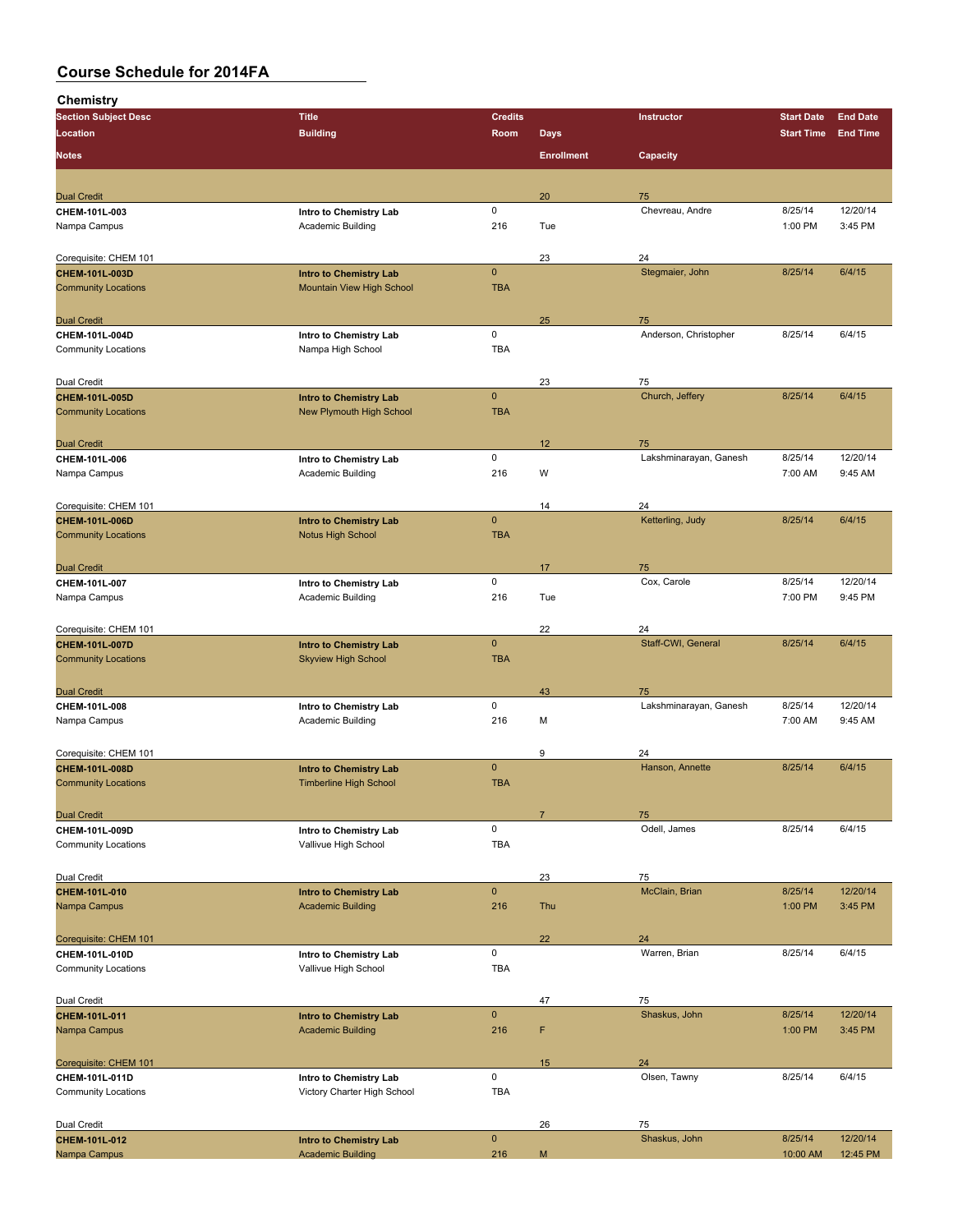| <b>Section Subject Desc</b>                     | <b>Title</b>                              | <b>Credits</b>  |                   | Instructor             | <b>Start Date</b> | <b>End Date</b> |
|-------------------------------------------------|-------------------------------------------|-----------------|-------------------|------------------------|-------------------|-----------------|
| Location                                        | <b>Building</b>                           | Room            | <b>Days</b>       |                        | <b>Start Time</b> | <b>End Time</b> |
|                                                 |                                           |                 |                   |                        |                   |                 |
| <b>Notes</b>                                    |                                           |                 | <b>Enrollment</b> | Capacity               |                   |                 |
|                                                 |                                           |                 |                   |                        |                   |                 |
| Corequisite: CHEM 101                           |                                           |                 | 19                | 24                     |                   |                 |
| CHEM-101L-012D                                  | Intro to Chemistry Lab                    | 0               |                   | Bruner, Mark           | 8/25/14           | 6/4/15          |
| <b>Community Locations</b>                      | Payette High School                       | <b>TBA</b>      |                   |                        |                   |                 |
|                                                 |                                           |                 |                   |                        |                   |                 |
| Dual Credit                                     |                                           |                 | 6                 | 75                     |                   |                 |
| <b>CHEM 101L 013</b>                            | <b>Intro to Chemistry Lab</b>             | $\mathbf 0$     |                   | Shaskus, John          | 8/25/14           | 12/20/14        |
| Nampa Campus                                    | <b>Academic Building</b>                  | 216             | W                 |                        | 10:00 AM          | 12:45 PM        |
|                                                 |                                           |                 |                   |                        |                   |                 |
| Corequisite: CHEM 101                           |                                           |                 | 22                | 24                     |                   |                 |
| CHEM-102-001                                    | Essen of Organic & Biochem                | 5               |                   | Flock, Rebecca         | 8/25/14           | 12/20/14        |
| Nampa Campus                                    | Academic Building                         | 106             | Tue, Thu          |                        | 1:00 PM           | 2:45 PM         |
|                                                 |                                           |                 |                   |                        |                   |                 |
| Corequisite: CHEM 102L Special course fee: \$15 |                                           |                 | 21                | 48                     |                   |                 |
| CHEM-102-002                                    | <b>Essen of Organic &amp; Biochem</b>     | $\overline{5}$  |                   | Kusterer, James        | 8/25/14           | 12/20/14        |
| Nampa Campus                                    | <b>Academic Building</b>                  | 102E            | Tue, Thu          |                        | 7:00 PM           | 8:45 PM         |
|                                                 |                                           |                 |                   |                        |                   |                 |
| Corequisite: CHEM 102L Special Course Fee: \$15 |                                           |                 | 34                | 48                     |                   |                 |
| CHEM-102L-001                                   | Essen of Organic & Biochem Lab            | 0               |                   | Flock, Rebecca         | 8/25/14           | 12/20/14        |
| Nampa Campus                                    | Academic Building                         | 319             | Tue               |                        | 9:00 AM           | 11:45 AM        |
|                                                 |                                           |                 |                   |                        |                   |                 |
|                                                 |                                           |                 |                   | 24                     |                   |                 |
| Corequisite: CHEM 102<br>CHEM-102L-002          | <b>Essen of Organic &amp; Biochem Lab</b> | $\mathbf 0$     | 18                | Lakshminarayan, Ganesh | 8/25/14           | 12/20/14        |
|                                                 |                                           | 319             | Thu               |                        | 4:00 PM           | 6:45 PM         |
| Nampa Campus                                    | <b>Academic Building</b>                  |                 |                   |                        |                   |                 |
|                                                 |                                           |                 |                   |                        |                   |                 |
| Corequisite: CHEM 102                           |                                           |                 | 20                | 24                     |                   |                 |
| CHEM-102L-003                                   | Essen of Organic & Biochem Lab            | 0               |                   | Chevreau, Andre        | 8/25/14           | 12/20/14        |
| Nampa Campus                                    | <b>Academic Building</b>                  | 319             | Thu               |                        | 9:00 AM           | 11:45 AM        |
|                                                 |                                           |                 |                   |                        |                   |                 |
| Corequisite: CHEM 102                           |                                           |                 | 6                 | 24                     |                   |                 |
| CHEM-102L-004                                   | <b>Essen of Organic &amp; Biochem Lab</b> | $\mathbf{0}$    |                   | Cox, Carole            | 8/25/14           | 12/20/14        |
| Nampa Campus                                    | <b>Academic Building</b>                  | 319             | W                 |                        | 7:00 PM           | 9:45 PM         |
|                                                 |                                           |                 |                   |                        |                   |                 |
| Corequisite: CHEM 102                           |                                           |                 | 11                | 24                     |                   |                 |
| CHEM-111-001                                    | Prin of Chemistry 1                       | 5               |                   | McClain, Brian         | 8/25/14           | 12/20/14        |
| Nampa Campus                                    | Academic Building                         | 102E            | M, W, F           |                        | 2:30 PM           | 3:45 PM         |
|                                                 |                                           |                 |                   |                        |                   |                 |
| Corequisite: CHEM 111L Special course fee: \$15 |                                           |                 | 26                | 48                     |                   |                 |
| CHEM-111-001D                                   | <b>Prin of Chemistry 1</b>                | $5\phantom{.0}$ |                   | Fisher, Michael        | 8/25/14           | 6/4/15          |
| <b>Community Locations</b>                      | Kuna High School                          | <b>TBA</b>      |                   |                        |                   |                 |
|                                                 |                                           |                 |                   |                        |                   |                 |
| <b>Dual Credit</b>                              |                                           |                 | $9\,$             | 75                     |                   |                 |
| CHEM-111-002                                    | Prin of Chemistry 1                       | 5               |                   | McClain, Brian         | 8/25/14           | 12/20/14        |
| Nampa Campus                                    | Academic Building                         | 102E            | Tue, Thu, F       |                        | 4:00 PM           | 5:15 PM         |
|                                                 |                                           |                 |                   |                        |                   |                 |
| Corequisite: CHEM 111L Special course fee: \$15 |                                           |                 | 27                | 48                     |                   |                 |
| CHEM-111-002D                                   | <b>Prin of Chemistry 1</b>                | $5\phantom{.0}$ |                   | Stegmaier, John        | 8/25/14           | 6/4/15          |
| <b>Community Locations</b>                      | Mountain View High School                 | <b>TBA</b>      |                   |                        |                   |                 |
|                                                 |                                           |                 |                   |                        |                   |                 |
| <b>Dual Credit</b>                              |                                           |                 | $\mathbf{1}$      | 75                     |                   |                 |
| CHEM-111L-001                                   | Principles of Chem 1 Lab                  | 0               |                   | Carter, Ray            | 8/25/14           | 12/20/14        |
| Nampa Campus                                    | Academic Building                         | 319             | М                 |                        | 10:00 AM          | 12:45 PM        |
|                                                 |                                           |                 |                   |                        |                   |                 |
| Corequisite: CHEM 111                           |                                           |                 | 13                | 24                     |                   |                 |
| CHEM-111L-001D                                  | <b>Principles of Chem 1 Lab</b>           | $\pmb{0}$       |                   | Fisher, Michael        | 8/25/14           | 6/4/15          |
| <b>Community Locations</b>                      | Kuna High School                          | <b>TBA</b>      |                   |                        |                   |                 |
|                                                 |                                           |                 |                   |                        |                   |                 |
| <b>Dual Credit</b>                              |                                           |                 | $\boldsymbol{9}$  | 75                     |                   |                 |
| CHEM-111L-002                                   | Principles of Chem 1 Lab                  | 0               |                   | McClain, Brian         | 8/25/14           | 12/20/14        |
| Nampa Campus                                    | Academic Building                         | 319             | W                 |                        | 10:00 AM          | 12:45 PM        |
|                                                 |                                           |                 |                   |                        |                   |                 |
|                                                 |                                           |                 |                   |                        |                   |                 |
| Corequisite: CHEM 111                           |                                           | $\mathbf 0$     | 14                | 24<br>Stegmaier, John  |                   |                 |
| CHEM-111L-002D                                  | <b>Principles of Chem 1 Lab</b>           |                 |                   |                        | 8/25/14           | 6/4/15          |
| <b>Community Locations</b>                      | Mountain View High School                 | <b>TBA</b>      |                   |                        |                   |                 |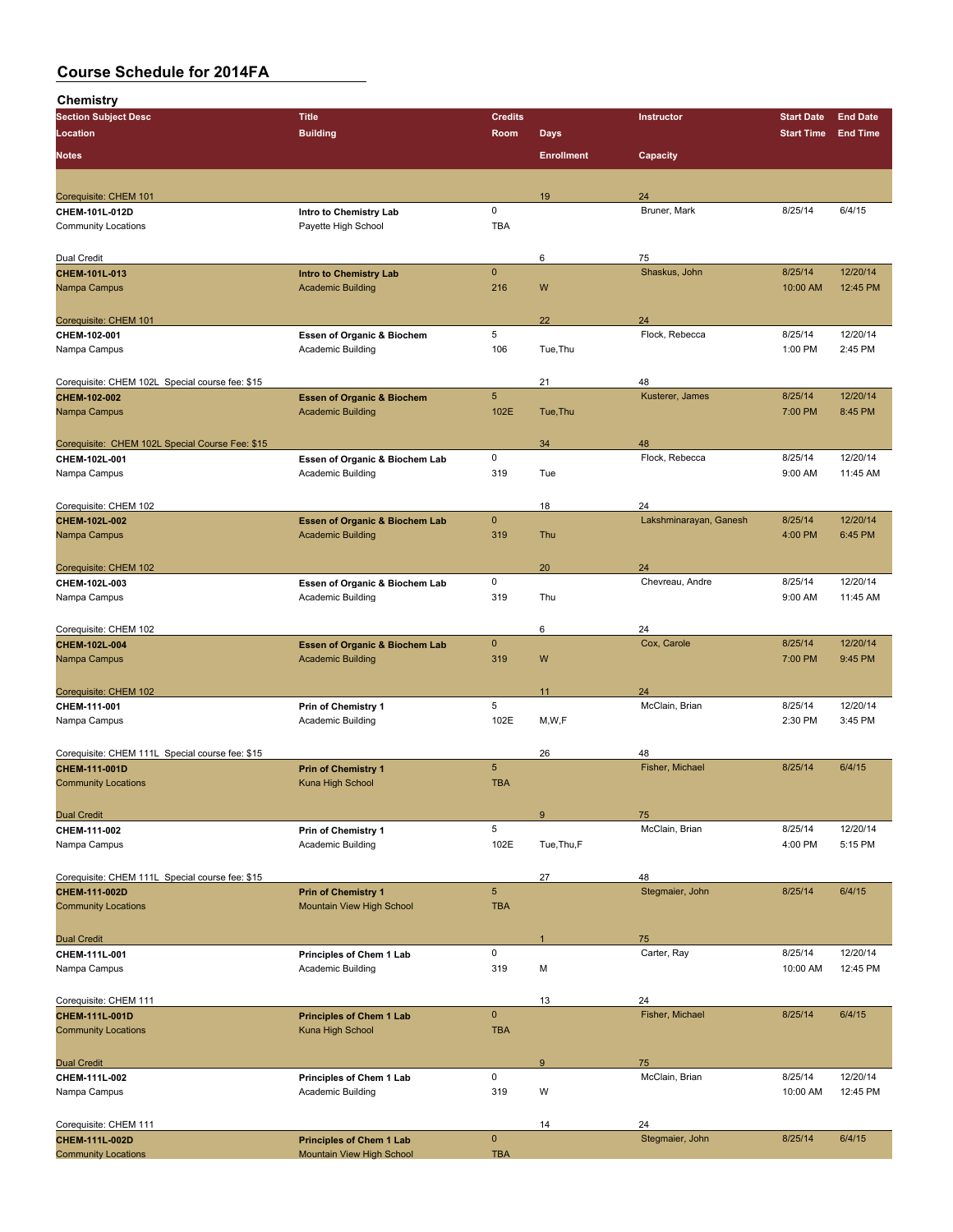| Chemistry                                       |                                  |                |                   |                        |                   |                 |
|-------------------------------------------------|----------------------------------|----------------|-------------------|------------------------|-------------------|-----------------|
| <b>Section Subject Desc</b>                     | <b>Title</b>                     | <b>Credits</b> |                   | Instructor             | <b>Start Date</b> | <b>End Date</b> |
| Location                                        | <b>Building</b>                  | Room           | <b>Days</b>       |                        | <b>Start Time</b> | <b>End Time</b> |
| <b>Notes</b>                                    |                                  |                | <b>Enrollment</b> | Capacity               |                   |                 |
|                                                 |                                  |                |                   |                        |                   |                 |
| <b>Dual Credit</b>                              |                                  |                | $\overline{1}$    | 75                     |                   |                 |
| CHEM-111L-003                                   | Principles of Chem 1 Lab         | $\mathbf 0$    |                   | McClain, Brian         | 8/25/14           | 12/20/14        |
| Nampa Campus                                    | Academic Building                | 319            | Tue               |                        | 1:00 PM           | 3:45 PM         |
| Corequisite: CHEM 111                           |                                  |                |                   | 24                     |                   |                 |
| CHEM-111L-004                                   | <b>Principles of Chem 1 Lab</b>  | $\mathbf{0}$   | 16                | Lakshminarayan, Ganesh | 8/25/14           | 12/20/14        |
| Nampa Campus                                    | <b>Academic Building</b>         | 319            | Thu               |                        | 1:00 PM           | 3:45 PM         |
|                                                 |                                  |                |                   |                        |                   |                 |
| Corequisite: CHEM 111                           |                                  |                | 11                | 24                     |                   |                 |
| CHEM-112-001                                    | <b>Principles of Chem 2</b>      | 5              |                   | Hess, Bryan            | 8/25/14           | 12/20/14        |
| Nampa Campus                                    | Academic Building                | 119            | Tue, Thu          |                        | 5:30 PM           | 6:45 PM         |
|                                                 |                                  |                |                   |                        |                   |                 |
| Corequisite: CHEM 112L Special course fee: \$15 |                                  | $\mathbf{0}$   | 14                | 24<br>Fisher, Michael  |                   | 12/20/14        |
| <b>CHEM-112L-001</b>                            | <b>Principles of Chem 2 Lab</b>  |                |                   |                        | 8/25/14           |                 |
| Nampa Campus                                    | <b>Academic Building</b>         | 319            | Tue, Thu          |                        | 7:00 PM           | 9:45 PM         |
| Corequisite: CHEM 112                           |                                  |                | 17                | 24                     |                   |                 |
| CHEM-190-001                                    | <b>Math Skills for Chemistry</b> | $\mathbf{1}$   |                   | Shaskus, John          | 8/25/14           | 12/20/14        |
| Nampa Campus                                    | Academic Building                | 106            | F                 |                        | 9:00 AM           | 10:40 AM        |
| 8 Week Course Corequisite: CHEM 101 or CHEM     |                                  |                |                   |                        |                   |                 |
| 111                                             |                                  |                | 11                | 32                     |                   |                 |
| CHEM-298-001                                    | <b>Organic Chemistry 1</b>       | $\overline{4}$ |                   | Lakshminarayan, Ganesh | 8/25/14           | 12/20/14        |
| Nampa Campus                                    | <b>Academic Building</b>         | 320            | M,W,F             |                        | 10:00 AM          | 11:15 AM        |
| Corequisite: CHEM 298L Special course fee: \$25 |                                  |                | 9                 | 24                     |                   |                 |
| CHEM-298L-001                                   | <b>Organic Chemistry 1 Lab</b>   | $\mathsf 0$    |                   | Lakshminarayan, Ganesh | 8/25/14           | 12/20/14        |
| Nampa Campus                                    | Academic Building                | 319            | F                 |                        | 1:00 PM           | 3:45 PM         |
| Corequisite: CHEM 298                           |                                  |                | 9                 | 24                     |                   |                 |
|                                                 |                                  |                |                   |                        |                   |                 |

### **Cisco Network & Security Tech**

| <b>Section Subject Desc</b>                                                     | <b>Title</b>                       | <b>Credits</b> |                   | Instructor    | <b>Start Date</b> | <b>End Date</b> |
|---------------------------------------------------------------------------------|------------------------------------|----------------|-------------------|---------------|-------------------|-----------------|
| <b>Location</b>                                                                 | <b>Building</b>                    | Room           | <b>Days</b>       |               | <b>Start Time</b> | <b>End Time</b> |
| <b>Notes</b>                                                                    |                                    |                | <b>Enrollment</b> | Capacity      |                   |                 |
| <b>CNST 120 001H</b>                                                            | <b>PC Hardware and Software</b>    | $\overline{4}$ |                   | Herz, Jason   | 8/25/14           | 12/20/14        |
| <b>Ada County Campus</b>                                                        | <b>Pintail Center</b>              | 1332           | F                 |               | 1:00 PM           | 5:00 PM         |
| For Internetworking & Comm Tech Majors only This<br>course has online component |                                    |                | 17                | 20            |                   |                 |
| CNST 123-001                                                                    | <b>Network Fundamentals</b>        | 4              |                   | Herz, Jason   | 8/25/14           | 10/17/14        |
| Ada County Campus                                                               | <b>Pintail Center</b>              | 1332           | M.Tue.W.Thu       |               | 1:00 PM           | 5:00 PM         |
| For Internetworking & Comm Tech Majors only<br>Special Course fee \$15          |                                    |                | 16                | 20            |                   |                 |
| <b>CNST 125 001</b>                                                             | <b>Basic Routing and Switching</b> | $\overline{4}$ |                   | Herz, Jason   | 10/20/14          | 12/20/14        |
| <b>Ada County Campus</b>                                                        | <b>Pintail Center</b>              | 1332           | M, Tue, W, Thu    |               | 1:00 PM           | 5:00 PM         |
|                                                                                 |                                    |                |                   |               |                   |                 |
| For Internetworking & Comm Tech Majors Only                                     |                                    |                | 13                | 20            |                   |                 |
| CNST 231-001                                                                    | <b>Network Security</b>            | $\overline{4}$ |                   | Kirkendall, K | 8/25/14           | 9/26/14         |
| Ada County Campus                                                               | <b>Pintail Center</b>              | 1332           | M,Tue,W,Thu,F     |               | 5:30 PM           | 9:30 PM         |
|                                                                                 |                                    |                |                   |               |                   |                 |
|                                                                                 |                                    |                | 12                | 20            |                   |                 |
| CNST-233-001                                                                    | <b>Wireless Technology</b>         | $\overline{4}$ |                   | Kirkendall, K | 9/29/14           | 10/31/14        |
| <b>Ada County Campus</b>                                                        | <b>Pintail Center</b>              | 1332           | M, Tue, W, Thu, F |               | 5:30 PM           | 9:30 PM         |
|                                                                                 |                                    |                |                   |               |                   |                 |
|                                                                                 |                                    |                | 12                | 20            |                   |                 |
| CNST 235-001                                                                    | <b>Introduction to VoIP</b>        | $\overline{4}$ |                   | Kirkendall, K | 11/3/14           | 12/20/14        |
| Ada County Campus                                                               | <b>Pintail Center</b>              | 1332           | M,Tue,W,Thu,F     |               | 5:30 PM           | 9:30 PM         |
|                                                                                 |                                    |                |                   |               |                   |                 |
|                                                                                 |                                    |                | 11                | 20            |                   |                 |
|                                                                                 |                                    |                |                   |               |                   |                 |

### **Communication**

| <b>Section Subject Desc</b> | <b>Title</b> | <b>Credits</b> | Instructor | Start Date . | <b>End Date</b> |
|-----------------------------|--------------|----------------|------------|--------------|-----------------|
|                             |              |                |            |              |                 |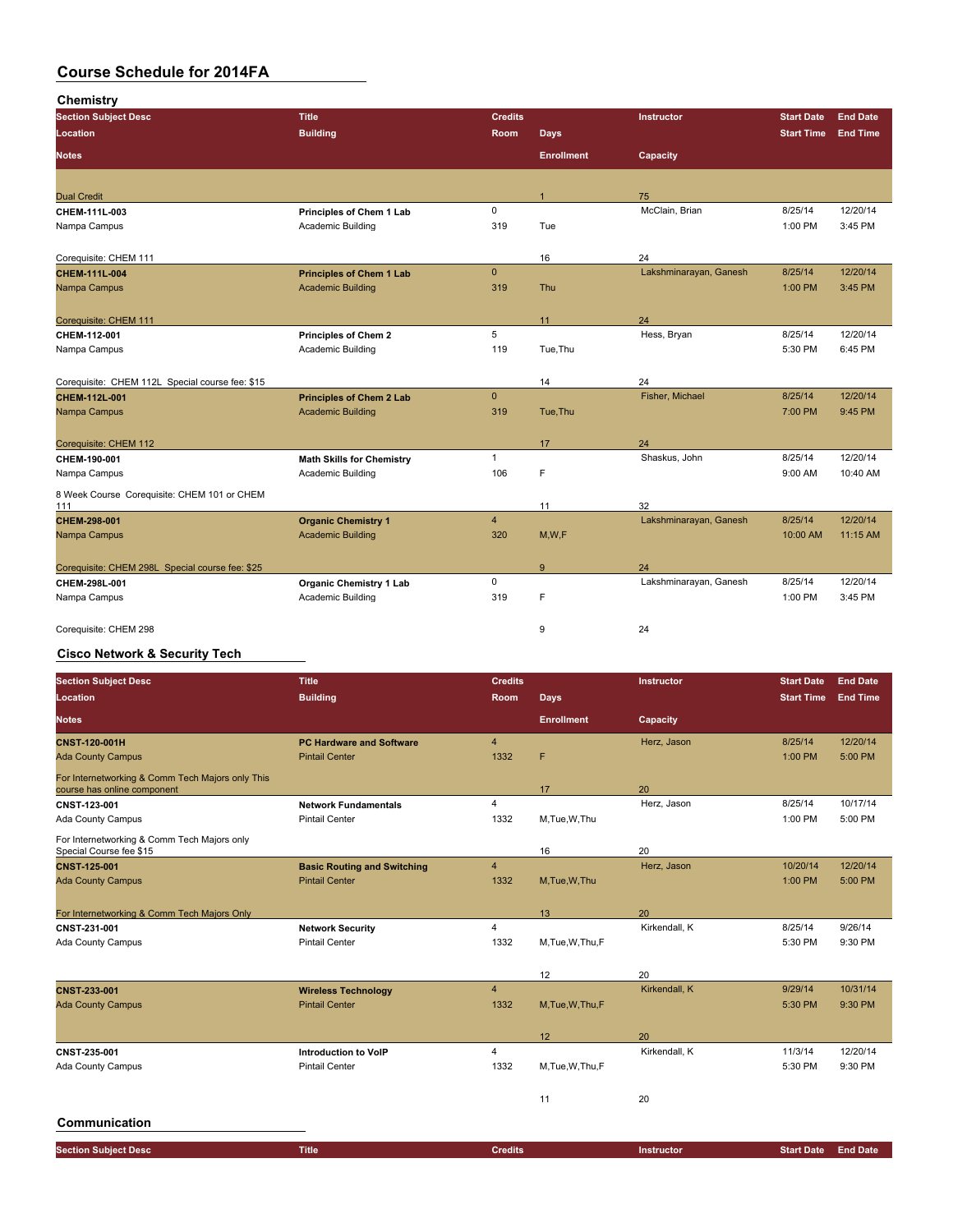| Communication                                 |                                                            |                           |                   |                          |                            |                      |
|-----------------------------------------------|------------------------------------------------------------|---------------------------|-------------------|--------------------------|----------------------------|----------------------|
| Location                                      | <b>Building</b>                                            | Room                      | <b>Days</b>       |                          | <b>Start Time End Time</b> |                      |
| <b>Notes</b>                                  |                                                            |                           | <b>Enrollment</b> | Capacity                 |                            |                      |
|                                               |                                                            |                           |                   |                          |                            |                      |
| COMM-101-002<br><b>Ada County Campus</b>      | <b>Fund of Oral Communication</b><br><b>Pintail Center</b> | 3<br>1318                 | Tue.Thu           | Reese, Randall           | 8/25/14<br>10:00 AM        | 12/20/14<br>11:15 AM |
|                                               |                                                            |                           |                   |                          |                            |                      |
|                                               |                                                            |                           | 21                | 30                       |                            |                      |
| COMM-101-002D                                 | <b>Fund of Oral Communication</b>                          | 3                         |                   | Moehlmann, Melody        | 8/25/14                    | 1/16/15              |
| <b>Community Locations</b>                    | Cole Valley Christian High Sch                             | <b>TBA</b>                |                   |                          |                            |                      |
|                                               |                                                            |                           |                   |                          |                            |                      |
| Dual Credit                                   |                                                            |                           | 12                | 75                       |                            |                      |
| <b>COMM-101-003D</b>                          | <b>Fund of Oral Communication</b>                          | 3                         |                   | Van Diepen, Kristen      | 8/25/14                    | 1/16/15              |
| <b>Community Locations</b>                    | Idaho Digital Learning Academy                             | <b>TBA</b>                |                   |                          |                            |                      |
|                                               |                                                            |                           |                   |                          |                            |                      |
| <b>Dual Credit</b><br>COMM-101-003DW          | <b>Fund of Oral Communication</b>                          | 3                         | 17                | 75<br>Rowing, Johnny     | 8/25/14                    | 12/20/14             |
| Online                                        | Online                                                     | <b>ONL</b>                |                   |                          |                            |                      |
|                                               |                                                            |                           |                   |                          |                            |                      |
| Online Course. Email: johnnyrowing@cwidaho.cc |                                                            |                           | 4                 | 5                        |                            |                      |
| COMM-101-003W                                 | <b>Fund of Oral Communication</b>                          | 3                         |                   | Rowing, Johnny           | 8/25/14                    | 12/20/14             |
| Online                                        | Online                                                     | <b>ONL</b>                |                   |                          |                            |                      |
| Online course. Email: johnnyrowing@cwidaho.cc |                                                            |                           |                   |                          |                            |                      |
| Special Course Fee \$30                       |                                                            |                           | 12                | 25                       |                            |                      |
| COMM-101-004                                  | <b>Fund of Oral Communication</b>                          | 3                         |                   | Gatfield, James          | 8/25/14                    | 12/20/14             |
| Nampa Campus                                  | Academic Building                                          | 309                       | Tue, Thu          |                          | 11:30 AM                   | 12:45 PM             |
|                                               |                                                            |                           |                   |                          |                            |                      |
| <b>COMM-101-004D</b>                          | <b>Fund of Oral Communication</b>                          | 3                         | 26                | 30<br>Pickard, David     | 8/25/14                    | 1/16/15              |
| <b>Community Locations</b>                    | <b>McCall-Donnelly High School</b>                         | <b>TBA</b>                |                   |                          |                            |                      |
|                                               |                                                            |                           |                   |                          |                            |                      |
| <b>Dual Credit</b>                            |                                                            |                           | 18                | 75                       |                            |                      |
| COMM-101-005D                                 | <b>Fund of Oral Communication</b>                          | 3                         |                   | Keithley, Cheryl         | 8/25/14                    | 1/16/15              |
| <b>Community Locations</b>                    | Middleton High School                                      | <b>TBA</b>                |                   |                          |                            |                      |
|                                               |                                                            |                           |                   |                          |                            |                      |
| Dual Credit                                   |                                                            |                           | 16                | 75                       |                            |                      |
| COMM-101-005W                                 | <b>Fund of Oral Communication</b>                          | 3                         |                   | Daniel, Gary             | 8/25/14                    | 12/20/14             |
| Online                                        | Online                                                     | <b>ONL</b>                |                   |                          |                            |                      |
| Online course. Email: garydaniel@cwidaho.cc   |                                                            |                           |                   |                          |                            |                      |
| Special Course Fee \$30<br>COMM-101-006       | <b>Fund of Oral Communication</b>                          | 3                         | 20                | 30<br>Reese, Randall     | 8/25/14                    | 12/20/14             |
| Ada County Campus                             | <b>Pintail Center</b>                                      | 1302                      | M,W               |                          | 11:30 AM                   | 12:45 PM             |
|                                               |                                                            |                           |                   |                          |                            |                      |
|                                               |                                                            |                           | 26                | 30                       |                            |                      |
| <b>COMM-101-006D</b>                          | <b>Fund of Oral Communication</b>                          | 3                         |                   | Wright, Alicia           | 8/25/14                    | 1/16/15              |
| <b>Community Locations</b>                    | Middleton High School                                      | <b>TBA</b>                |                   |                          |                            |                      |
|                                               |                                                            |                           |                   |                          |                            |                      |
| <b>Dual Credit</b>                            |                                                            |                           | $\overline{7}$    | 75                       |                            |                      |
| COMM-101-007D                                 | <b>Fund of Oral Communication</b>                          | 3                         |                   | Madrid-Harris, Pierrette | 8/25/14                    | 1/16/15              |
| <b>Community Locations</b>                    | New Plymouth High School                                   | <b>TBA</b>                |                   |                          |                            |                      |
| Dual Credit                                   |                                                            |                           | 10                | 75                       |                            |                      |
| COMM-101-007W                                 | <b>Fund of Oral Communication</b>                          | 3                         |                   | Mahoney, Michelle        | 8/25/14                    | 12/20/14             |
| Online                                        | Online                                                     | <b>ONL</b>                |                   |                          |                            |                      |
| Online course. Email: robinrausch@cwidaho.cc  |                                                            |                           |                   |                          |                            |                      |
| Special Course Fee \$30                       |                                                            |                           | 12                | 30                       |                            |                      |
| COMM-101-008D                                 | <b>Fund of Oral Communication</b>                          | 3                         |                   | Vilord, Christine        | 8/25/14                    | 1/16/15              |
| <b>Community Locations</b>                    | Notus High School                                          | <b>TBA</b>                |                   |                          |                            |                      |
|                                               |                                                            |                           |                   |                          |                            |                      |
| Dual Credit                                   |                                                            |                           | 8                 | 75                       |                            |                      |
| COMM-101-010<br><b>Ada County Campus</b>      | <b>Fund of Oral Communication</b><br><b>Pintail Center</b> | 3<br>1211                 | M, W              | Daniel, Gary             | 8/25/14<br>8:30 PM         | 12/20/14<br>9:45 PM  |
|                                               |                                                            |                           |                   |                          |                            |                      |
|                                               |                                                            |                           | 19                | 24                       |                            |                      |
| COMM-101-010D                                 | <b>Fund of Oral Communication</b>                          | $\ensuremath{\mathsf{3}}$ |                   | Kojima, Herbert          | 8/25/14                    | 1/16/15              |
| <b>Community Locations</b>                    | Eagle High School                                          | <b>TBA</b>                |                   |                          |                            |                      |
|                                               |                                                            |                           |                   |                          |                            |                      |
| Dual Credit                                   |                                                            |                           | 5                 | 75                       |                            |                      |
| COMM-101-011                                  | <b>Fund of Oral Communication</b>                          | $\mathbf{3}$              |                   | Harris, Lacey            | 8/25/14                    | 12/20/14             |
| <b>Ada County Campus</b>                      | <b>Pintail Center</b>                                      | 1208                      | Tue, Thu          |                          | 7:00 AM                    | 8:15 AM              |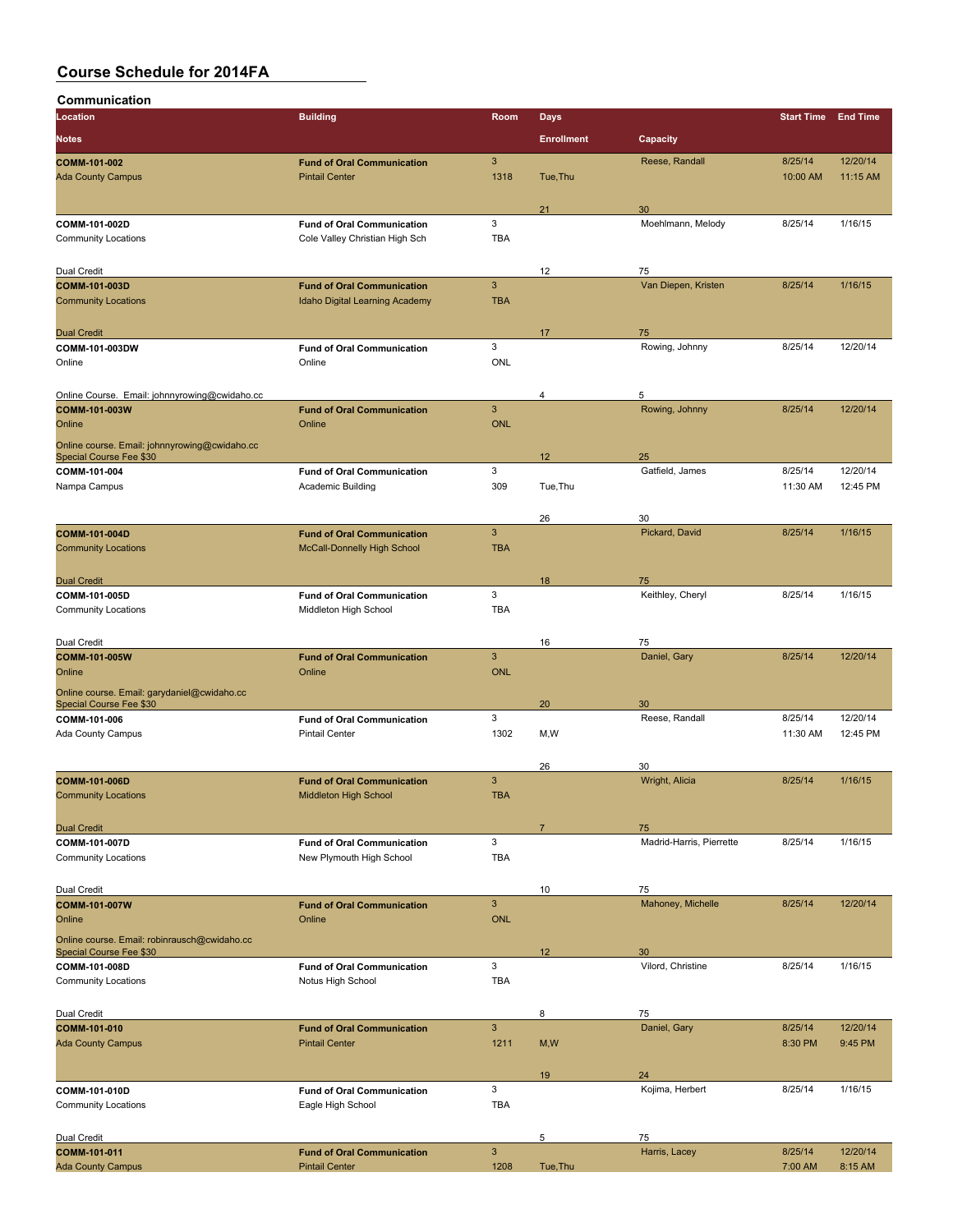**Communication**

| <b>Section Subject Desc</b>                                                | <b>Title</b>                                                     | <b>Credits</b>            |                   | Instructor           | <b>Start Date</b> | <b>End Date</b> |
|----------------------------------------------------------------------------|------------------------------------------------------------------|---------------------------|-------------------|----------------------|-------------------|-----------------|
| Location                                                                   | <b>Building</b>                                                  | Room                      | <b>Days</b>       |                      | <b>Start Time</b> | <b>End Time</b> |
|                                                                            |                                                                  |                           | <b>Enrollment</b> |                      |                   |                 |
| <b>Notes</b>                                                               |                                                                  |                           |                   | Capacity             |                   |                 |
|                                                                            |                                                                  |                           |                   |                      |                   |                 |
|                                                                            |                                                                  |                           | 17                | 30                   |                   |                 |
| COMM-101-013W                                                              | <b>Fund of Oral Communication</b><br>Online                      | 3<br><b>ONL</b>           |                   | Vanderboegh, Matthew | 8/25/14           | 12/20/14        |
| Online                                                                     |                                                                  |                           |                   |                      |                   |                 |
| Online course. Email: mattvanderboegh@cwidaho.cc<br>Online course fee \$30 |                                                                  |                           | 27                | 30                   |                   |                 |
| COMM-101-014                                                               | <b>Fund of Oral Communication</b>                                | $\mathbf{3}$              |                   | Reese, Randall       | 8/25/14           | 12/20/14        |
| <b>Ada County Campus</b>                                                   | <b>Pintail Center</b>                                            | 1318                      | Tue, Thu          |                      | 8:30 AM           | 9:45 AM         |
|                                                                            |                                                                  |                           |                   |                      |                   |                 |
|                                                                            |                                                                  |                           | 23                | 30                   |                   |                 |
| COMM-101-015                                                               | <b>Fund of Oral Communication</b>                                | 3                         |                   | Daniel, Gary         | 8/25/14           | 12/20/14        |
| Ada County Campus                                                          | <b>Pintail Center</b>                                            | 1211                      | M,W               |                      | 7:00 PM           | 8:15 PM         |
|                                                                            |                                                                  |                           |                   |                      |                   |                 |
|                                                                            |                                                                  |                           | 20                | 24                   |                   |                 |
| COMM-101-016W                                                              | <b>Fund of Oral Communication</b>                                | $\mathbf{3}$              |                   | Vanderboegh, Matthew | 8/25/14           | 12/20/14        |
| Online                                                                     | Online                                                           | <b>ONL</b>                |                   |                      |                   |                 |
| Online course. Email: mattvanderboegh@cwidaho.cc                           |                                                                  |                           |                   |                      |                   |                 |
| Online course fee \$30                                                     | <b>Fund of Oral Communication</b>                                | 3                         | 18                | 30<br>Kunz, Teresa   | 8/25/14           | 12/20/14        |
| COMM-101-017<br>Ada County Campus                                          | <b>Pintail Center</b>                                            | 1208                      | F                 |                      | 11:00 AM          | 1:45 PM         |
|                                                                            |                                                                  |                           |                   |                      |                   |                 |
|                                                                            |                                                                  |                           | 21                | 30                   |                   |                 |
| <b>COMM-101-018H</b>                                                       | <b>Fund of Oral Communication</b>                                | $\mathbf{3}$              |                   | Hudson, Megan        | 8/25/14           | 12/20/14        |
| Nampa Campus                                                               | <b>Academic Building</b>                                         | 106                       | M                 |                      | 8:30 PM           | 9:45 PM         |
|                                                                            |                                                                  |                           |                   |                      |                   |                 |
| <b>Hybrid course</b>                                                       |                                                                  |                           | 20                | 30                   |                   |                 |
| COMM-101-019H                                                              | <b>Fund of Oral Communication</b>                                | 3                         |                   | Bennett, Michelle    | 8/25/14           | 12/20/14        |
| Ada County Campus                                                          | <b>Pintail Center</b>                                            | 1208                      | М                 |                      | 5:30 PM           | 6:45 PM         |
|                                                                            |                                                                  |                           |                   |                      |                   |                 |
| Hybrid course                                                              |                                                                  |                           | 21                | 30                   |                   |                 |
| COMM-101-020                                                               | <b>Fund of Oral Communication</b>                                | 3                         |                   | Van Diepen, Kristen  | 8/25/14           | 12/20/14        |
| Nampa Campus                                                               | <b>Academic Building</b>                                         | 119                       | Tue, Thu          |                      | 8:30 AM           | 9:45 AM         |
|                                                                            |                                                                  |                           |                   |                      |                   |                 |
| COMM-101-022W                                                              | <b>Fund of Oral Communication</b>                                | 3                         | 24                | 30<br>Rausch, Robin  | 8/25/14           | 12/20/14        |
| Online                                                                     | Online                                                           | <b>ONL</b>                |                   |                      |                   |                 |
| Online course. Email: robinrausch@cwidaho.cc                               |                                                                  |                           |                   |                      |                   |                 |
| Special Course Fee \$30                                                    |                                                                  |                           | 25                | 30                   |                   |                 |
| COMM-101-023                                                               | <b>Fund of Oral Communication</b>                                | $\mathbf{3}$              |                   | Kunz, Teresa         | 8/25/14           | 12/20/14        |
| Nampa Campus                                                               | <b>Micron Center for PTE</b>                                     | 1210                      | Tue, Thu          |                      | 11:30 AM          | 12:45 PM        |
|                                                                            |                                                                  |                           |                   |                      |                   |                 |
|                                                                            |                                                                  |                           | 19                | 26                   |                   |                 |
| COMM-101-024                                                               | <b>Fund of Oral Communication</b>                                | 3                         |                   | Weedon, Russell      | 8/25/14           | 12/20/14        |
| Nampa Campus                                                               | Aspen Classroom Building                                         | 106                       | M,W               |                      | 7:00 AM           | 8:15 AM         |
|                                                                            |                                                                  |                           |                   |                      |                   |                 |
|                                                                            |                                                                  | $\overline{3}$            | 27                | 30                   | 8/25/14           | 12/20/14        |
| COMM-101-025<br>Nampa Campus                                               | <b>Fund of Oral Communication</b><br><b>Academic Building</b>    | 116                       | Tue, Thu          | Rowing, Johnny       | 7:00 AM           | 8:15 AM         |
|                                                                            |                                                                  |                           |                   |                      |                   |                 |
|                                                                            |                                                                  |                           | 26                | 30                   |                   |                 |
| COMM-101-026                                                               | <b>Fund of Oral Communication</b>                                | 3                         |                   | Forrester, Vandye    | 8/25/14           | 12/20/14        |
| Nampa Campus                                                               | Micron Center for PTE                                            | 1201                      | M,W               |                      | 4:00 PM           | 5:15 PM         |
|                                                                            |                                                                  |                           |                   |                      |                   |                 |
|                                                                            |                                                                  |                           | 22                | 30                   |                   |                 |
| COMM-101-027                                                               | <b>Fund of Oral Communication</b>                                | $\ensuremath{\mathsf{3}}$ |                   | Mahoney, Michelle    | 8/25/14           | 12/20/14        |
| <b>Ada County Campus</b>                                                   | <b>Quail Court Building</b>                                      | 2209                      | M, W              |                      | 2:30 PM           | 3:45 PM         |
|                                                                            |                                                                  |                           |                   |                      |                   |                 |
|                                                                            |                                                                  |                           | 25                | 30                   |                   |                 |
| COMM-101-028W                                                              | <b>Fund of Oral Communication</b>                                | 3                         |                   | Lung, Janice         | 8/25/14           | 12/20/14        |
| Online                                                                     | Online                                                           | <b>ONL</b>                |                   |                      |                   |                 |
| Online course. Email: janicelung@cwidaho.cc Special                        |                                                                  |                           |                   |                      |                   |                 |
| Course Fee \$30                                                            |                                                                  | $\overline{3}$            | 17                | 30<br>Reese, Randall | 8/25/14           | 12/20/14        |
| COMM-101-029H<br><b>Ada County Campus</b>                                  | <b>Fund of Oral Communication</b><br><b>Quail Court Building</b> | 2210                      | Tue               |                      | 2:30 PM           | 3:45 PM         |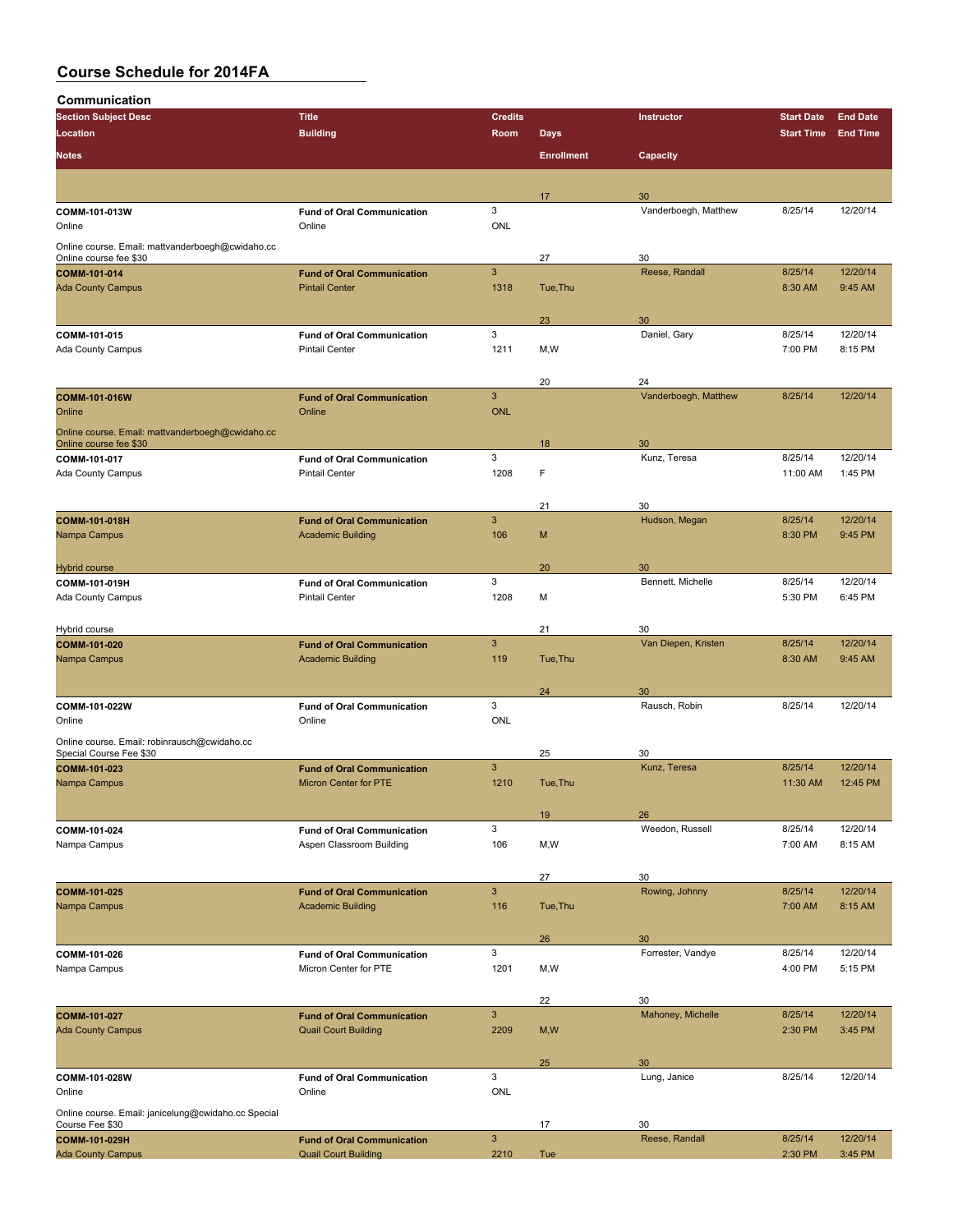| Communication                                                                |                                   |                |                                  |                            |                                                                                                                                                                                                                                                                                                                            |                 |
|------------------------------------------------------------------------------|-----------------------------------|----------------|----------------------------------|----------------------------|----------------------------------------------------------------------------------------------------------------------------------------------------------------------------------------------------------------------------------------------------------------------------------------------------------------------------|-----------------|
| <b>Section Subject Desc</b>                                                  | <b>Title</b>                      | <b>Credits</b> |                                  | Instructor                 | <b>Start Date</b>                                                                                                                                                                                                                                                                                                          | <b>End Date</b> |
| Location<br><b>Notes</b>                                                     | <b>Building</b>                   | Room           | <b>Days</b><br><b>Enrollment</b> | Capacity                   |                                                                                                                                                                                                                                                                                                                            | <b>End Time</b> |
|                                                                              |                                   |                |                                  |                            |                                                                                                                                                                                                                                                                                                                            |                 |
| <b>Hybrid course</b>                                                         |                                   |                | 30                               | 30                         |                                                                                                                                                                                                                                                                                                                            |                 |
| COMM-101-030                                                                 | <b>Fund of Oral Communication</b> | 3              |                                  | Gatfield, James            | 8/25/14                                                                                                                                                                                                                                                                                                                    | 12/20/14        |
| Nampa Campus                                                                 | Academic Building                 | 116            | M, W                             |                            |                                                                                                                                                                                                                                                                                                                            | 2:15 PM         |
|                                                                              |                                   |                | 25                               | 30                         | <b>Start Time</b><br>1:00 PM<br>8/25/14<br>8/25/14<br>8/25/14<br>4:00 PM<br>8/25/14<br>5:30 PM<br>8/25/14<br>1:00 PM<br>8/25/14<br>7:00 PM<br>8/25/14<br>8:30 AM<br>8/25/14<br>8:00 AM<br>8/25/14<br>8:30 AM<br>8/25/14<br>8/25/14<br>7:00 PM<br>8/25/14<br>8:00 AM<br>8/25/14<br>5:30 PM<br>8/25/14<br>8/25/14<br>2:30 PM |                 |
| <b>COMM-101-031DW</b>                                                        | <b>Fund of Oral Communication</b> | 3              |                                  | Mahoney, Michelle          |                                                                                                                                                                                                                                                                                                                            | 12/20/14        |
| Online                                                                       | Online                            | <b>ONL</b>     |                                  |                            |                                                                                                                                                                                                                                                                                                                            |                 |
| Online course. Email: michellemahoney@cwidaho.cc<br>Special Course Fee: \$30 |                                   |                | 3                                | 3                          |                                                                                                                                                                                                                                                                                                                            |                 |
| COMM-101-031W                                                                | <b>Fund of Oral Communication</b> | 3              |                                  | Mahoney, Michelle          |                                                                                                                                                                                                                                                                                                                            | 12/20/14        |
| Online                                                                       | Online                            | ONL            |                                  |                            |                                                                                                                                                                                                                                                                                                                            |                 |
| Online course. Email: michellemahoney@cwidaho.cc<br>Special Course Fee \$30  |                                   |                | 17                               | 27                         |                                                                                                                                                                                                                                                                                                                            |                 |
| COMM-101-032                                                                 | <b>Fund of Oral Communication</b> | $\mathbf{3}$   |                                  | Van Diepen, Kristen        |                                                                                                                                                                                                                                                                                                                            | 12/20/14        |
| <b>Ada County Campus</b>                                                     | <b>Pintail Center</b>             | 1230           | Tue, Thu                         |                            |                                                                                                                                                                                                                                                                                                                            | 5:15 PM         |
|                                                                              |                                   |                | 17                               | 20                         |                                                                                                                                                                                                                                                                                                                            |                 |
| COMM-101-033                                                                 | <b>Fund of Oral Communication</b> | 3              |                                  | Gatfield, James            |                                                                                                                                                                                                                                                                                                                            | 12/20/14        |
| Nampa Campus                                                                 | Academic Building                 | 116            | M, W                             |                            |                                                                                                                                                                                                                                                                                                                            | 6:45 PM         |
|                                                                              |                                   |                | 26                               | 30                         |                                                                                                                                                                                                                                                                                                                            |                 |
| COMM-101-035                                                                 | <b>Fund of Oral Communication</b> | $\mathbf{3}$   |                                  | Mahoney, Michelle          |                                                                                                                                                                                                                                                                                                                            | 12/20/14        |
| <b>Ada County Campus</b>                                                     | <b>Mallard Place Building</b>     | 1114           | M, W                             |                            |                                                                                                                                                                                                                                                                                                                            | 2:15 PM         |
|                                                                              |                                   |                | 22                               | 24                         |                                                                                                                                                                                                                                                                                                                            |                 |
| COMM-101-038                                                                 | <b>Fund of Oral Communication</b> | 3              |                                  | Camp, Roya                 |                                                                                                                                                                                                                                                                                                                            | 12/20/14        |
| <b>Ada County Campus</b>                                                     | <b>Pintail Center</b>             | 1206           | Tue, Thu                         |                            |                                                                                                                                                                                                                                                                                                                            | 8:15 PM         |
|                                                                              |                                   |                | 27                               | 30                         |                                                                                                                                                                                                                                                                                                                            |                 |
| COMM-101-039                                                                 | <b>Fund of Oral Communication</b> | $\mathbf{3}$   |                                  | Lundy, Jonathon            |                                                                                                                                                                                                                                                                                                                            | 12/20/14        |
| <b>Canyon County Center</b>                                                  | <b>Canyon County Center</b>       | 233            | Tue, Thu                         |                            |                                                                                                                                                                                                                                                                                                                            | 9:45 AM         |
|                                                                              |                                   |                | 24                               | 30                         |                                                                                                                                                                                                                                                                                                                            |                 |
| COMM-101-041                                                                 | <b>Fund of Oral Communication</b> | 3              |                                  | Lundy, Jonathon            |                                                                                                                                                                                                                                                                                                                            | 12/20/14        |
| Canyon County Center                                                         | Canyon County Center              | 236            | F                                |                            |                                                                                                                                                                                                                                                                                                                            | 10:45 AM        |
|                                                                              |                                   |                | 23                               | 30                         |                                                                                                                                                                                                                                                                                                                            |                 |
| COMM-101-042                                                                 | <b>Fund of Oral Communication</b> | 3              |                                  | Estell, Pamela             |                                                                                                                                                                                                                                                                                                                            | 12/20/14        |
| <b>Canyon County Center</b>                                                  | <b>Canyon County Center</b>       | 235            | M, W                             |                            |                                                                                                                                                                                                                                                                                                                            | 9:45 AM         |
|                                                                              |                                   |                | 24                               | 30                         |                                                                                                                                                                                                                                                                                                                            |                 |
| COMM-101-044W                                                                | <b>Fund of Oral Communication</b> | 3              |                                  | Fyock, Hilda               |                                                                                                                                                                                                                                                                                                                            | 12/20/14        |
| Online                                                                       | Online                            | <b>ONL</b>     |                                  |                            |                                                                                                                                                                                                                                                                                                                            |                 |
| Online course. Email: hildafyock@cwidaho.cc Special<br>Course Fee \$30       |                                   |                | 15                               | 30                         |                                                                                                                                                                                                                                                                                                                            |                 |
| <b>COMM-101-046H</b>                                                         | <b>Fund of Oral Communication</b> | $\mathbf{3}$   |                                  | Anderson-Trimboli, Shannon |                                                                                                                                                                                                                                                                                                                            | 12/20/14        |
| Nampa Campus                                                                 | <b>Academic Building</b>          | 106            | M                                |                            |                                                                                                                                                                                                                                                                                                                            | 8:15 PM         |
| Hybrid course - has an online component. Email:<br>hildafyock@cwidaho.cc     |                                   |                | 23                               | 30                         |                                                                                                                                                                                                                                                                                                                            |                 |
| COMM-101-047                                                                 | <b>Fund of Oral Communication</b> | 3              |                                  | Weedon, Russell            |                                                                                                                                                                                                                                                                                                                            | 12/20/14        |
| Nampa Campus                                                                 | Academic Building                 | 116            | <b>SAT</b>                       |                            |                                                                                                                                                                                                                                                                                                                            | 10:45 AM        |
|                                                                              |                                   |                | 23                               | 30                         |                                                                                                                                                                                                                                                                                                                            |                 |
| COMM-101-048                                                                 | <b>Fund of Oral Communication</b> | $\mathbf{3}$   |                                  | Gatfield, James            |                                                                                                                                                                                                                                                                                                                            | 12/20/14        |
| Nampa Campus                                                                 | <b>Academic Building</b>          | 325            | Tue, Thu                         |                            |                                                                                                                                                                                                                                                                                                                            | 6:45 PM         |
|                                                                              |                                   |                | 28                               | 30                         |                                                                                                                                                                                                                                                                                                                            |                 |
| COMM-101-049W                                                                | <b>Fund of Oral Communication</b> | 3              |                                  | Rausch, Robin              |                                                                                                                                                                                                                                                                                                                            | 12/20/14        |
| Online                                                                       | Online                            | ONL            |                                  |                            |                                                                                                                                                                                                                                                                                                                            |                 |
| Online course. Email: robinrausch@cwidaho.cc<br>Online course fee \$30       |                                   |                | 21                               | 30                         |                                                                                                                                                                                                                                                                                                                            |                 |
| COMM-101-051H                                                                | <b>Fund of Oral Communication</b> | $\mathbf{3}$   |                                  | Poston, James              |                                                                                                                                                                                                                                                                                                                            | 12/20/14        |
| Nampa Campus                                                                 | <b>Aspen Classroom Building</b>   | 102            | W                                |                            |                                                                                                                                                                                                                                                                                                                            | 3:45 PM         |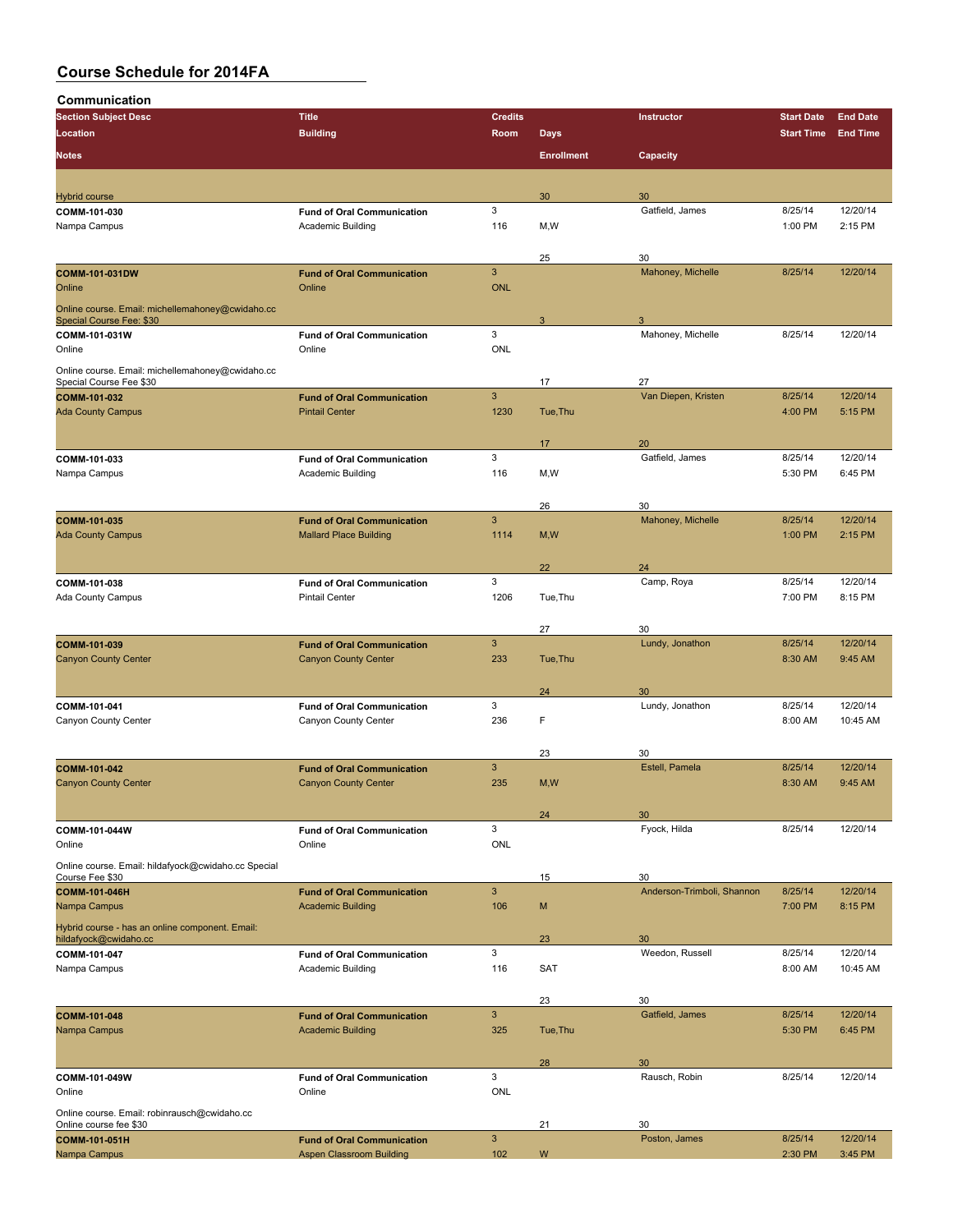| Communication                                                                |                                                    |                     |                   |                            |                    |                     |
|------------------------------------------------------------------------------|----------------------------------------------------|---------------------|-------------------|----------------------------|--------------------|---------------------|
| <b>Section Subject Desc</b>                                                  | <b>Title</b>                                       | <b>Credits</b>      |                   | <b>Instructor</b>          | <b>Start Date</b>  | <b>End Date</b>     |
| Location                                                                     | <b>Building</b>                                    | Room                | <b>Days</b>       |                            | <b>Start Time</b>  | <b>End Time</b>     |
| <b>Notes</b>                                                                 |                                                    |                     | <b>Enrollment</b> | Capacity                   |                    |                     |
|                                                                              |                                                    |                     |                   |                            |                    |                     |
| <b>Hybrid course</b><br>COMM-101-052                                         | <b>Fund of Oral Communication</b>                  | 3                   | 24                | 30<br>Vanderboegh, Matthew | 8/25/14            | 12/20/14            |
| Nampa Campus                                                                 | Academic Building                                  | 119                 | F                 |                            | 8:00 AM            | 10:45 AM            |
|                                                                              |                                                    |                     |                   |                            |                    |                     |
|                                                                              |                                                    |                     | 27                | 30                         |                    |                     |
| <b>COMM-101-054</b>                                                          | <b>Fund of Oral Communication</b>                  | $\mathbf{3}$        |                   | Lung, Janice               | 8/25/14            | 12/20/14            |
| <b>Ada County Campus</b>                                                     | <b>Pintail Center</b>                              | 1206                | F                 |                            | 11:00 AM           | 1:45 PM             |
|                                                                              |                                                    |                     |                   |                            |                    |                     |
|                                                                              |                                                    |                     | 23                | 30                         |                    |                     |
| COMM-101-057W<br>Online                                                      | <b>Fund of Oral Communication</b><br>Online        | 3<br>ONL            |                   | Lung, Janice               | 8/25/14            | 12/20/14            |
|                                                                              |                                                    |                     |                   |                            |                    |                     |
| Online course. Email: janicelung@cwidaho.cc Special<br>Course Fee \$30       |                                                    |                     | 18                | 30                         |                    |                     |
| COMM-101-058                                                                 | <b>Fund of Oral Communication</b>                  | $\mathbf{3}$        |                   | Forrester, Vandye          | 8/25/14            | 12/20/14            |
| <b>Canyon County Center</b>                                                  | <b>Canyon County Center</b>                        | 233                 | M, W              |                            | 11:30 AM           | 12:45 PM            |
|                                                                              |                                                    |                     |                   |                            |                    |                     |
|                                                                              |                                                    |                     | 24                | 30                         |                    |                     |
| COMM-101-060                                                                 | <b>Fund of Oral Communication</b>                  | 3                   |                   | Vanderboegh, Matthew       | 8/25/14            | 12/20/14            |
| Nampa Campus                                                                 | Aspen Classroom Building                           | 106                 | Tue.Thu           |                            | 10:00 AM           | 11:15 AM            |
|                                                                              |                                                    |                     |                   |                            |                    |                     |
| COMM-101-061                                                                 | <b>Fund of Oral Communication</b>                  | $\mathbf{3}$        | 26                | 30<br>Van Diepen, Kristen  | 8/25/14            | 12/20/14            |
| Nampa Campus                                                                 | <b>Aspen Classroom Building</b>                    | 101                 | Tue, Thu          |                            | 7:00 AM            | 8:15 AM             |
|                                                                              |                                                    |                     |                   |                            |                    |                     |
|                                                                              |                                                    |                     | 20                | 30                         |                    |                     |
| COMM-101-900                                                                 | <b>Fund of Oral Communication</b>                  | 3                   |                   | Poston, James              | 8/25/14            | 12/20/14            |
| <b>Community Locations</b>                                                   | Micron Technology - BOISE                          | 128B                | Tue               |                            | 6:00 PM            | 9:00 PM             |
| Micron Technology in Boise. Security clearance<br>req'd. Contact Paula Smith |                                                    |                     |                   |                            |                    |                     |
| (paulasmith@micron.com)                                                      |                                                    |                     | 13                | 20                         |                    |                     |
| COMM-102-001                                                                 | <b>Interpersonal Communication</b>                 | $\mathbf{3}$        |                   | Harris, Lacey              | 8/25/14            | 12/20/14            |
| Nampa Campus                                                                 | <b>Micron Center for PTE</b>                       | 1210                | Tue               |                            | 5:30 PM            | 8:15 PM             |
|                                                                              |                                                    |                     | 25                | 30                         |                    |                     |
| COMM-102-002                                                                 | <b>Interpersonal Communication</b>                 | 3                   |                   | Harris, Lacey              | 8/25/14            | 12/20/14            |
| <b>Ada County Campus</b>                                                     | <b>Pintail Center</b>                              | 1208                | M, W              |                            | 7:00 AM            | 8:15 AM             |
|                                                                              |                                                    |                     |                   |                            |                    |                     |
|                                                                              |                                                    |                     | 16                | 20                         |                    |                     |
| COMM-105-001                                                                 | Intercollegiate Speech&debate                      | 3                   |                   | Rowing, Johnny             | 8/25/14            | 12/20/14            |
| Nampa Campus                                                                 | <b>Academic Building</b>                           | 116                 | Tue, Thu          |                            | 1:00 PM            | 3:45 PM             |
|                                                                              |                                                    |                     |                   |                            |                    |                     |
| Special course fee \$100                                                     |                                                    |                     | 11                | 18                         |                    |                     |
| COMM-105-002<br>Nampa Campus                                                 | Intercollegiate Speech&debate<br>Academic Building | $\mathbf{3}$<br>119 | Tue, Thu          | Gatfield, James            | 8/25/14<br>1:00 PM | 12/20/14<br>3:45 PM |
|                                                                              |                                                    |                     |                   |                            |                    |                     |
| Special course fee \$100                                                     |                                                    |                     | 14                | 18                         |                    |                     |
| COMM-140-002                                                                 | <b>Digital Communication</b>                       | $\mathbf{3}$        |                   | Gatfield, James            | 8/25/14            | 12/20/14            |
| Nampa Campus                                                                 | <b>Academic Building</b>                           | 116                 | M, W              |                            | 2:30 PM            | 3:45 PM             |
|                                                                              |                                                    |                     |                   |                            |                    |                     |
|                                                                              |                                                    |                     | 14                | 30                         |                    |                     |
| COMM-171-001                                                                 | Intro to Mass Communication                        | 3                   |                   | Reese, Randall             | 8/25/14            | 12/20/14            |
| <b>Ada County Campus</b>                                                     | <b>Pintail Center</b>                              | 1302                | M,W               |                            | 10:00 AM           | 11:15 AM            |
|                                                                              |                                                    |                     |                   |                            |                    |                     |
|                                                                              |                                                    | $\mathbf{3}$        | 16                | 30<br>Mahoney, Michelle    | 8/25/14            | 12/20/14            |
| COMM-171-002W<br>Online                                                      | <b>Intro to Mass Communication</b><br>Online       | <b>ONL</b>          |                   |                            |                    |                     |
|                                                                              |                                                    |                     |                   |                            |                    |                     |
| Online Course. Email: michellemahoney@cwidaho.cc<br>Special Course Fee: \$30 |                                                    |                     | 20                | 35                         |                    |                     |
| COMM-199-001                                                                 | ST: Media Story Telling                            | 3                   |                   | Mahoney, Michelle          | 8/25/14            | 12/20/14            |
| <b>Ada County Campus</b>                                                     | <b>Pintail Center</b>                              | 1313                | Tue, Thu          |                            | 10:00 AM           | 11:15 AM            |
|                                                                              |                                                    |                     |                   |                            |                    |                     |
|                                                                              |                                                    |                     | 12                | 20                         |                    |                     |
| COMM-199-002                                                                 | ST: Intro to Soc Sci Research                      | $\mathbf{3}$        |                   | Fellows, Michelle          | 8/25/14            | 12/20/14            |
| <b>Ada County Campus</b>                                                     | <b>Mallard Place Building</b>                      | 1114                | Tue, Thu          |                            | 1:00 PM            | 2:15 PM             |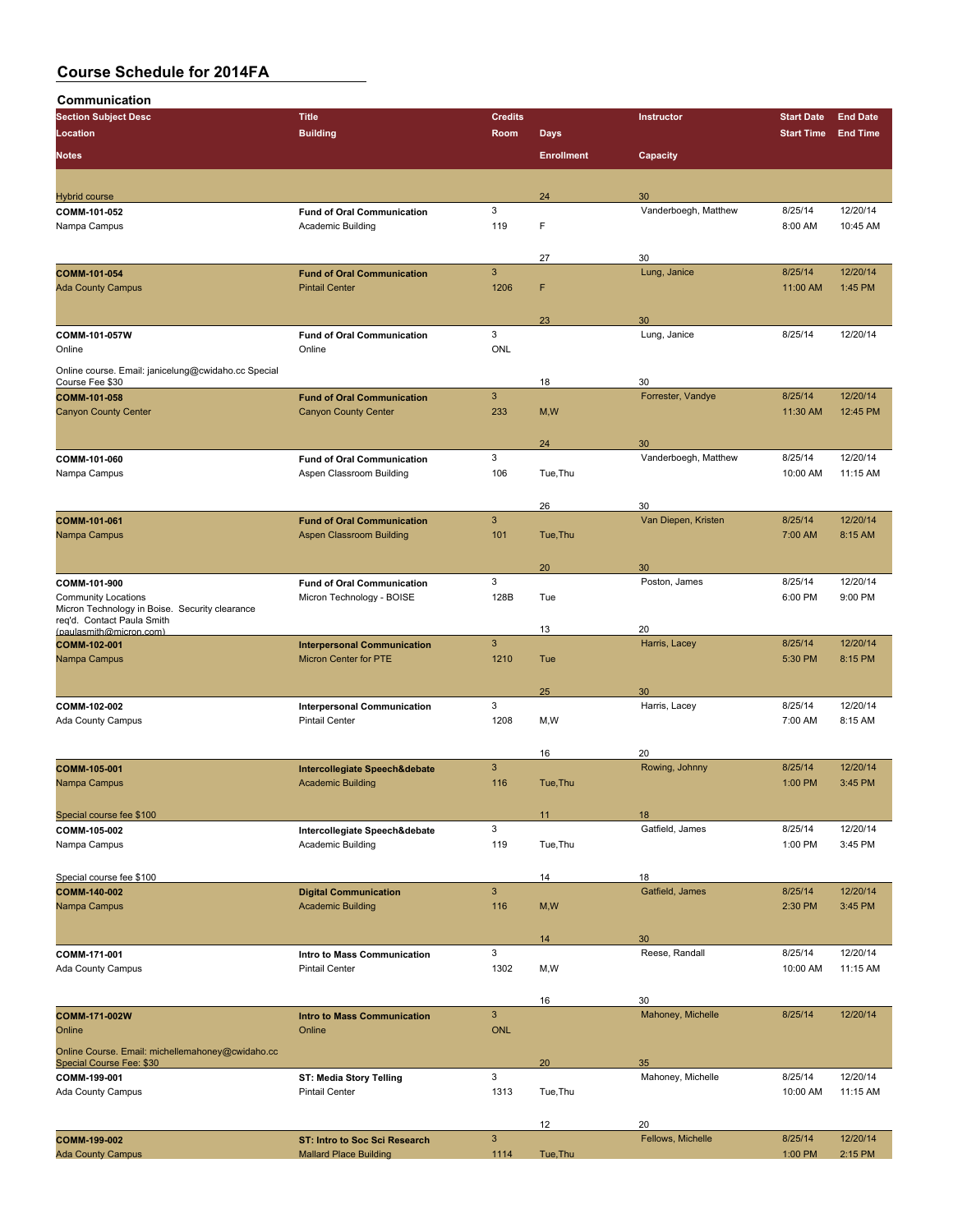| Communication<br><b>Section Subject Desc</b>        | <b>Title</b>                            | <b>Credits</b> |                   | Instructor        | <b>Start Date</b> | <b>End Date</b> |
|-----------------------------------------------------|-----------------------------------------|----------------|-------------------|-------------------|-------------------|-----------------|
| Location                                            | <b>Building</b>                         | Room           | <b>Days</b>       |                   | <b>Start Time</b> | <b>End Time</b> |
|                                                     |                                         |                |                   |                   |                   |                 |
| <b>Notes</b>                                        |                                         |                | <b>Enrollment</b> | Capacity          |                   |                 |
| Cross-listed as ANTH 199, PSYC 199, and SOCY<br>199 |                                         |                | $\mathbf{1}$      | $6\phantom{1}6$   |                   |                 |
| COMM 201-001                                        | <b>Business &amp; Prof Speaking</b>     | 3              |                   | Rowing, Johnny    | 8/25/14           | 12/20/14        |
| Nampa Campus                                        | Academic Building                       | 201            | Tue, Thu          |                   | 5:30 PM           | 6:45 PM         |
|                                                     |                                         |                | 20                | 30                |                   |                 |
| COMM-209-001                                        | <b>Critical Thinking &amp; Argument</b> | 3              |                   | Reese, Randall    | 8/25/14           | 12/20/14        |
| <b>Ada County Campus</b>                            | <b>Pintail Center</b>                   | 1320           | M                 |                   | 5:30 PM           | 8:15 PM         |
|                                                     |                                         |                | 16                | 30                |                   |                 |
| COMM-209-001D                                       | <b>Critical Thinking &amp; Argument</b> | 3              |                   | Drew, Kristen     | 8/25/14           | 1/16/15         |
| <b>Community Locations</b>                          | Vallivue High School                    | <b>TBA</b>     |                   |                   |                   |                 |
| Dual Credit                                         |                                         |                | 16                | 75                |                   |                 |
| <b>COMM-209-002</b>                                 | <b>Critical Thinking &amp; Argument</b> | $\overline{3}$ |                   | Rowing, Johnny    | 8/25/14           | 12/20/14        |
| Nampa Campus                                        | <b>Academic Building</b>                | 201            | Tue, Thu          |                   | 10:00 AM          | 11:15 AM        |
|                                                     |                                         |                | 17                | 30                |                   |                 |
| COMM-220-001                                        | <b>Intercultural Communication</b>      | 3              |                   | Rowing, Johnny    | 8/25/14           | 12/20/14        |
| Nampa Campus                                        | Academic Building                       | 325            | M,W               |                   | 1:00 PM           | 2:15 PM         |
| Hybrid course. Course has online component          |                                         |                | 16                | 30                |                   |                 |
| COMM 280-001H                                       | <b>Communication Portfolio</b>          | $\mathbf{1}$   |                   | Bennett, Michelle | 8/25/14           | 12/20/14        |
| <b>Ada County Campus</b>                            | <b>Pintail Center</b>                   | 1320           | W                 |                   | 5:30 PM           | 6:20 PM         |
| Hybrid course. Course has online component          |                                         |                | 3                 | 30                |                   |                 |
| COMM 293-001                                        | <b>Communication Internship</b>         | 3              |                   | Mahoney, Michelle | 8/25/14           | 12/20/14        |
| <b>Community Locations</b>                          | <b>Community Location</b>               | <b>CMTY</b>    |                   |                   |                   |                 |
|                                                     |                                         |                | 3                 | 5                 |                   |                 |

### **Computer Info Sys Applications**

| <b>Section Subject Desc</b> | <b>Title</b>                       | <b>Credits</b> |                   | Instructor        | <b>Start Date</b> | <b>End Date</b> |
|-----------------------------|------------------------------------|----------------|-------------------|-------------------|-------------------|-----------------|
| Location                    | <b>Building</b>                    | Room           | Days              |                   | <b>Start Time</b> | <b>End Time</b> |
| <b>Notes</b>                |                                    |                | <b>Enrollment</b> | Capacity          |                   |                 |
| <b>CISA 001 001</b>         | <b>Introductory Computing</b>      | $\mathbf{1}$   |                   | Duley, Alanna     | 9/29/14           | 10/31/14        |
| Nampa Campus                | <b>Academic Building</b>           | 201            | M,W               |                   | 2:30 PM           | 3:45 PM         |
| 5 week course.              |                                    |                | $5\phantom{.0}$   | 20                |                   |                 |
| CISA-101-001D               | <b>Computer Literacy Skill Dev</b> | 3              |                   | Thoren, Rachelle  | 8/25/14           | 1/16/15         |
| <b>Community Locations</b>  | Cole Valley Christian High Sch     | <b>TBA</b>     |                   |                   |                   |                 |
| Dual Credit                 |                                    |                | 6                 | 75                |                   |                 |
| <b>CISA 101 002</b>         | <b>Computer Literacy Skill Dev</b> | 3              |                   | Mulder, Alexander | 8/25/14           | 12/20/14        |
| Nampa Campus                | Aspen Classroom Building           | 126            | M,W               |                   | 8:30 AM           | 9:45 AM         |
|                             |                                    |                | 29                | 36                |                   |                 |
| CISA 101 003                | <b>Computer Literacy Skill Dev</b> | 3              |                   | Mulder, Alexander | 8/25/14           | 12/20/14        |
| Nampa Campus                | Aspen Classroom Building           | 126            | Tue, Thu          |                   | 8:30 AM           | 9:45 AM         |
|                             |                                    |                | 23                | 36                |                   |                 |
| CISA 101-004                | <b>Computer Literacy Skill Dev</b> | $\mathbf{3}$   |                   | Mulder, Alexander | 8/25/14           | 12/20/14        |
| Nampa Campus                | <b>Aspen Classroom Building</b>    | 126            | Tue, Thu          |                   | 2:30 PM           | 3:45 PM         |
|                             |                                    |                | 28                | 36                |                   |                 |
| CISA 101 005                | <b>Computer Literacy Skill Dev</b> | 3              |                   | Mulder, Alexander | 8/25/14           | 12/20/14        |
| Nampa Campus                | Aspen Classroom Building           | 126            | M,W               |                   | 2:30 PM           | 3:45 PM         |
|                             |                                    |                |                   |                   |                   |                 |
|                             |                                    |                | 27                | 36                |                   |                 |
| <b>CISA 101 006</b>         | <b>Computer Literacy Skill Dev</b> | $\mathbf{3}$   |                   | Duley, Alanna     | 8/25/14           | 12/20/14        |
| Nampa Campus                | <b>Academic Building</b>           | 201            | M,W               |                   | 8:30 PM           | 9:45 PM         |
|                             |                                    |                | 18                | 30                |                   |                 |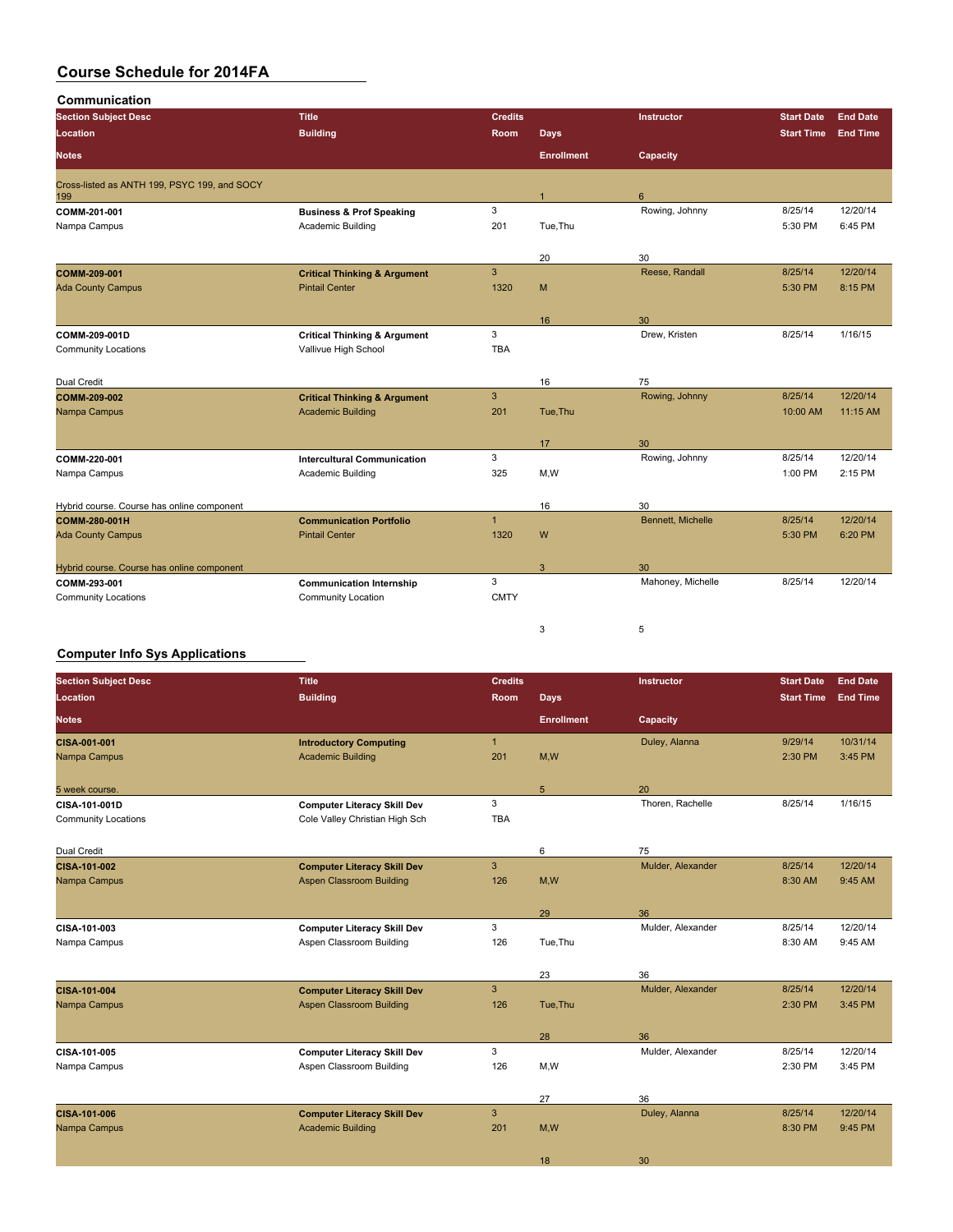| <b>Computer Info Sys Applications</b>                                    |                                                             |                            |                   |                       |                     |                      |
|--------------------------------------------------------------------------|-------------------------------------------------------------|----------------------------|-------------------|-----------------------|---------------------|----------------------|
| <b>Section Subject Desc</b>                                              | <b>Title</b>                                                | <b>Credits</b>             |                   | Instructor            | <b>Start Date</b>   | <b>End Date</b>      |
| Location                                                                 | <b>Building</b>                                             | Room                       | <b>Days</b>       |                       | <b>Start Time</b>   | <b>End Time</b>      |
| <b>Notes</b>                                                             |                                                             |                            | <b>Enrollment</b> | Capacity              |                     |                      |
|                                                                          |                                                             |                            |                   |                       |                     |                      |
| CISA-101-007H                                                            | <b>Computer Literacy Skill Dev</b>                          | 3                          |                   | Straub, Scott         | 8/25/14             | 12/20/14             |
| <b>Ada County Campus</b>                                                 | <b>Pintail Center</b>                                       | 1307                       | Thu               |                       | 2:30 PM             | 3:45 PM              |
|                                                                          |                                                             |                            |                   |                       |                     |                      |
| H-Hybrid. This course has an online component.                           |                                                             | $\mathbf{3}$               | 15                | 22<br>Rensink, Kevin  | 8/25/14             | 12/20/14             |
| CISA-101-008<br><b>Ada County Campus</b>                                 | <b>Computer Literacy Skill Dev</b><br><b>Pintail Center</b> | 1307                       | <b>SAT</b>        |                       | 11:00 AM            | 1:45 PM              |
|                                                                          |                                                             |                            |                   |                       |                     |                      |
|                                                                          |                                                             |                            | 19                | 22                    |                     |                      |
| CISA-101-009                                                             | <b>Computer Literacy Skill Dev</b>                          | 3                          |                   | Mulder, Alexander     | 8/25/14             | 12/20/14             |
| Nampa Campus                                                             | Aspen Classroom Building                                    | 126                        | F                 |                       | 8:00 AM             | 10:45 AM             |
|                                                                          |                                                             |                            |                   |                       |                     |                      |
|                                                                          |                                                             |                            | 14                | 36                    |                     |                      |
| CISA-101-012                                                             | <b>Computer Literacy Skill Dev</b>                          | $\mathbf{3}$               |                   | Mulder, Alexander     | 8/25/14             | 12/20/14             |
| Nampa Campus                                                             | <b>Aspen Classroom Building</b>                             | 126                        | Tue, Thu          |                       | 1:00 PM             | 2:15 PM              |
|                                                                          |                                                             |                            |                   |                       |                     |                      |
|                                                                          |                                                             | 3                          | 30                | 36                    |                     |                      |
| CISA-101-014H<br>Ada County Campus                                       | <b>Computer Literacy Skill Dev</b><br><b>Pintail Center</b> | 1307                       | Tue               | Straub, Scott         | 8/25/14<br>2:30 PM  | 12/20/14<br>3:45 PM  |
|                                                                          |                                                             |                            |                   |                       |                     |                      |
| H-Hybrid. This course has an online component.                           |                                                             |                            | 15                | 22                    |                     |                      |
| CISA-101-017W                                                            | <b>Computer Literacy Skill Dev</b>                          | $\mathbf{3}$               |                   | <b>Billing, Carol</b> | 8/25/14             | 12/20/14             |
| Online                                                                   | Online                                                      | <b>ONL</b>                 |                   |                       |                     |                      |
| Online course. Email: carolbilling@cwidaho.cc                            |                                                             |                            |                   |                       |                     |                      |
| Online course fee: \$30                                                  |                                                             |                            | 23                | 30                    |                     |                      |
| CISA-101-019W                                                            | <b>Computer Literacy Skill Dev</b>                          | 3                          |                   | Billing, Carol        | 8/25/14             | 12/20/14             |
| Online                                                                   | Online                                                      | <b>ONL</b>                 |                   |                       |                     |                      |
| Online course. Email: carolbilling@cwidaho.cc                            |                                                             |                            |                   |                       |                     |                      |
| Online course fee: \$30                                                  |                                                             |                            | 20                | 30                    |                     |                      |
| CISA-101-022W                                                            | <b>Computer Literacy Skill Dev</b>                          | $\mathbf{3}$               |                   | Straub, Scott         | 8/25/14             | 12/20/14             |
| Online                                                                   | Online                                                      | <b>ONL</b>                 |                   |                       |                     |                      |
| Online course. Email: scottstraub@cwidaho.cc                             |                                                             |                            |                   |                       |                     |                      |
| Online course fee: \$30<br>CISA-101-023W                                 | <b>Computer Literacy Skill Dev</b>                          | 3                          | 20                | 30<br>Straub, Scott   | 8/25/14             | 12/20/14             |
| Online                                                                   | Online                                                      | <b>ONL</b>                 |                   |                       |                     |                      |
|                                                                          |                                                             |                            |                   |                       |                     |                      |
| Online course. Email: scottstraub@cwidaho.cc<br>Online course fee: \$30  |                                                             |                            | 16                | 30                    |                     |                      |
| CISA-101-024W                                                            | <b>Computer Literacy Skill Dev</b>                          | $\mathbf{3}$               |                   | Straub, Scott         | 8/25/14             | 12/20/14             |
| Online                                                                   | Online                                                      | <b>ONL</b>                 |                   |                       |                     |                      |
| Online course. Email: scottstraub@cwidaho.cc                             |                                                             |                            |                   |                       |                     |                      |
| Online course fee: \$30                                                  |                                                             |                            | 15                | 30                    |                     |                      |
| CISA-101-025W                                                            | <b>Computer Literacy Skill Dev</b>                          | 3                          |                   | Straub, Scott         | 8/25/14             | 12/20/14             |
| Online                                                                   | Online                                                      | ONL                        |                   |                       |                     |                      |
| Online course.Email: scottstraub@cwidaho.cc_Online                       |                                                             |                            |                   |                       |                     |                      |
| course fee: \$30                                                         |                                                             |                            | 16                | 30                    |                     |                      |
| CISA-101-029<br><b>Ada County Campus</b>                                 | <b>Computer Literacy Skill Dev</b><br><b>Pintail Center</b> | $\mathbf{3}$<br>1307       | Tue, Thu          | Rensink, Kevin        | 8/25/14<br>11:30 AM | 12/20/14<br>12:45 PM |
|                                                                          |                                                             |                            |                   |                       |                     |                      |
|                                                                          |                                                             |                            | 19                | 22                    |                     |                      |
| CISA-101-030H                                                            | <b>Computer Literacy Skill Dev</b>                          | 3                          |                   | Sadikovic, Belma      | 8/25/14             | 12/20/14             |
| Ada County Campus                                                        | <b>Pintail Center</b>                                       | 1307                       | W                 |                       | 7:00 PM             | 8:15 PM              |
|                                                                          |                                                             |                            |                   |                       |                     |                      |
| H-Hybrid. This course has an online component.                           |                                                             |                            | 16                | 22                    |                     |                      |
| CISA-101-031                                                             | <b>Computer Literacy Skill Dev</b>                          | $\mathbf{3}$               |                   | Mulder, Alexander     | 8/25/14             | 12/20/14             |
| Nampa Campus                                                             | <b>Aspen Classroom Building</b>                             | 126                        | M, W              |                       | 1:00 PM             | 2:15 PM              |
|                                                                          |                                                             |                            |                   |                       |                     |                      |
|                                                                          |                                                             |                            | 30                | 36                    |                     |                      |
| CISA-101-032H                                                            | <b>Computer Literacy Skill Dev</b>                          | 3                          |                   | Sadikovic, Belma      | 8/25/14             | 12/20/14             |
| Ada County Campus                                                        | <b>Pintail Center</b>                                       | 1307                       | м                 |                       | 7:00 PM             | 8:15 PM              |
|                                                                          |                                                             |                            |                   |                       |                     |                      |
| H-Hybrid. This course has an online component.                           |                                                             |                            | 19                | 22                    |                     |                      |
| CISA-101-035W<br>Online                                                  | <b>Computer Literacy Skill Dev</b><br>Online                | $\mathbf{3}$<br><b>ONL</b> |                   | <b>Billing, Carol</b> | 8/25/14             | 12/20/14             |
|                                                                          |                                                             |                            |                   |                       |                     |                      |
| Online course. Email: carolbilling@cwidaho.cc<br>Online course fee: \$30 |                                                             |                            | 20                | 30                    |                     |                      |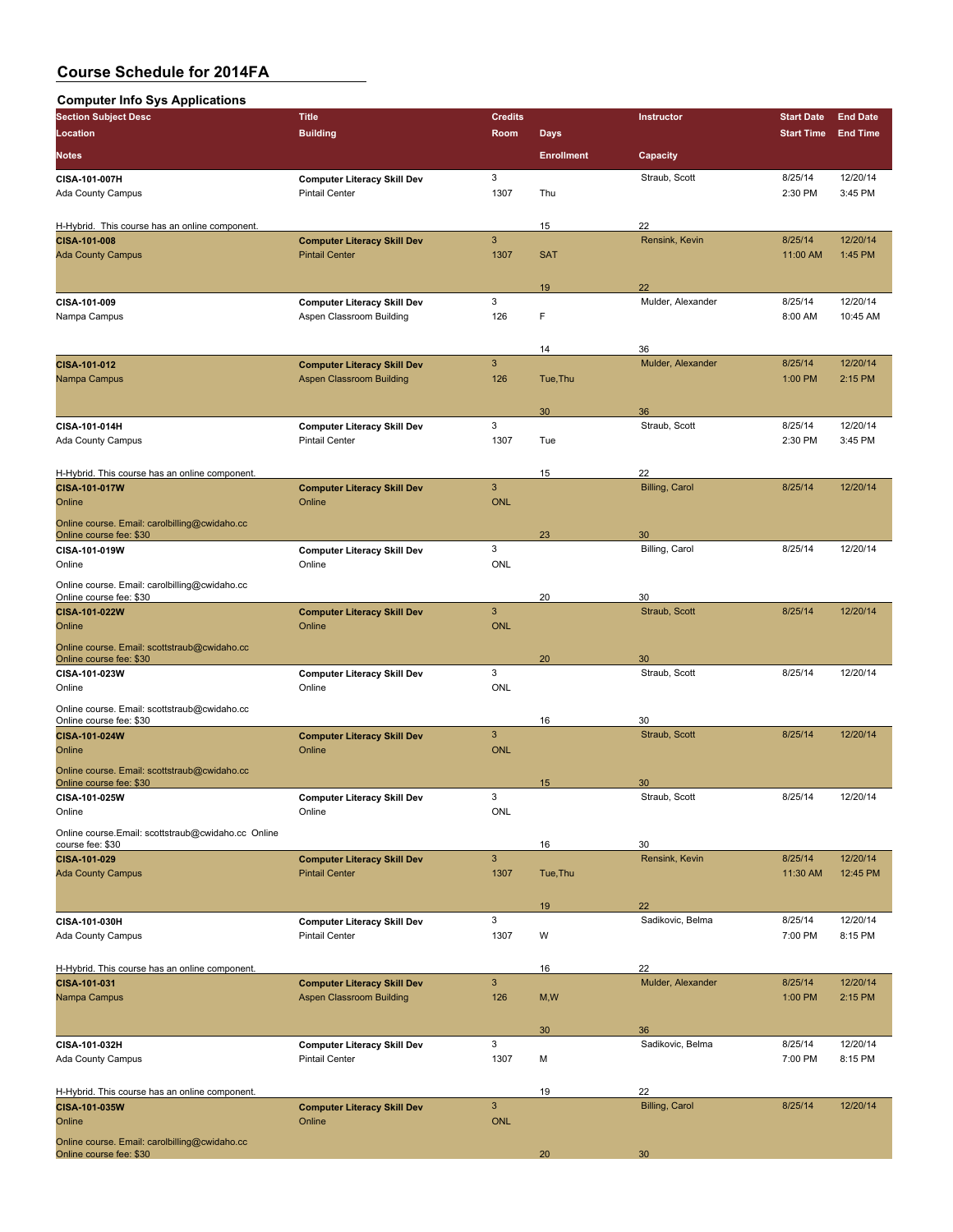| <b>Computer Info Sys Applications</b>                                                            |                                     |                |                   |                      |                   |                 |
|--------------------------------------------------------------------------------------------------|-------------------------------------|----------------|-------------------|----------------------|-------------------|-----------------|
| <b>Section Subject Desc</b>                                                                      | <b>Title</b>                        | <b>Credits</b> |                   | Instructor           | <b>Start Date</b> | <b>End Date</b> |
| <b>Location</b>                                                                                  | <b>Building</b>                     | Room           | Days              |                      | <b>Start Time</b> | <b>End Time</b> |
| <b>Notes</b>                                                                                     |                                     |                | <b>Enrollment</b> | Capacity             |                   |                 |
| CISA-101-037                                                                                     | <b>Computer Literacy Skill Dev</b>  | 3              |                   | Duley, Alanna        | 8/25/14           | 12/20/14        |
| Ada County Campus                                                                                | <b>Pintail Center</b>               | 1307           | Tue, Thu          |                      | 4:00 PM           | 5:15 PM         |
|                                                                                                  |                                     |                | 20                | 22                   |                   |                 |
| <b>CISA 115 001W</b>                                                                             | <b>Introduction to Spreadsheets</b> | $\mathbf{1}$   |                   | Lund, Jenni          | 8/25/14           | 9/26/14         |
| Online                                                                                           | Online                              | <b>ONL</b>     |                   |                      |                   |                 |
| 5 Week course. Online course. email:<br>jenlund@cwidaho.cc Online course fee: \$10               |                                     |                | 19                | 30                   |                   |                 |
| CISA-116-001W                                                                                    | <b>Spreadsheet Applications</b>     | 3              |                   | Duley, Alanna        | 8/25/14           | 12/20/14        |
| Online                                                                                           | Online                              | <b>ONL</b>     |                   |                      |                   |                 |
| Online course. Email: lanaduley@cwidaho.cc Online<br>course fee: \$10                            |                                     |                | 15                | 30                   |                   |                 |
| CISA-126-001W                                                                                    | <b>Database Applications</b>        | $\overline{2}$ |                   | Daugharthy, Marianne | 8/25/14           | 12/20/14        |
| Online<br>Online                                                                                 | Online                              | <b>ONL</b>     |                   |                      |                   |                 |
| course.Email:mariannedaugharthy@cwidaho.cc<br>Online course fee: \$10                            |                                     |                | 10                | 30                   |                   |                 |
| CISA-135-001W                                                                                    | Intro to Presentation Software      | $\mathbf{1}$   |                   | Daugharthy, Marianne | 11/3/14           | 12/13/14        |
| Online<br>5 week course. Online course. Email:                                                   | Online                              | <b>ONL</b>     |                   |                      |                   |                 |
| mariannedaugharthy@cwidaho.cc Online course fee:<br>\$10                                         |                                     |                | 8                 | 30                   |                   |                 |
| CISA-141-001W                                                                                    | <b>Intro to Word Processing</b>     | $\overline{1}$ |                   | Daugharthy, Marianne | 9/29/14           | 10/31/14        |
| Online                                                                                           | Online                              | <b>ONL</b>     |                   |                      |                   |                 |
| 5 week course. Online course, Email:<br>mariannedaugharthy@cwidaho.cc Online course fee:<br>\$10 |                                     |                | 11                | 30                   |                   |                 |
| CISA-142-001W                                                                                    | <b>Document Processing</b>          | 3              |                   | Rensink, Kevin       | 8/25/14           | 12/20/14        |
| Online                                                                                           | Online                              | <b>ONL</b>     |                   |                      |                   |                 |
| Online course. Email: kevinrensink@cwidaho.cc                                                    |                                     |                |                   |                      |                   |                 |
| Online course fee: \$10                                                                          |                                     |                | 9                 | 30                   |                   |                 |

### **Computer Support Specialist**

| <b>Section Subject Desc</b>                                            | <b>Title</b>                                                 | <b>Credits</b>          |                   | Instructor           | <b>Start Date</b> | <b>End Date</b> |
|------------------------------------------------------------------------|--------------------------------------------------------------|-------------------------|-------------------|----------------------|-------------------|-----------------|
| Location                                                               | <b>Building</b>                                              | <b>Room</b>             | <b>Days</b>       |                      | <b>Start Time</b> | <b>End Time</b> |
| <b>Notes</b>                                                           |                                                              |                         | <b>Enrollment</b> | Capacity             |                   |                 |
| CSSP 103 001                                                           | <b>Customer Service for Help Desk</b>                        | $\overline{2}$          |                   | Dunbar, Donald       | 8/25/14           | 12/20/14        |
| <b>Ada County Campus</b>                                               | <b>Pintail Center</b>                                        | 1425                    | Tue, Thu          |                      | 12:10 PM          | 1:00 PM         |
| For Computer Support Specialist Majors only                            |                                                              |                         | 18                | 19                   |                   |                 |
| CSSP-104-001                                                           | <b>Technical Fundamentals</b>                                | $\overline{4}$          |                   | Dunbar, Donald       | 8/25/14           | 9/26/14         |
| Ada County Campus                                                      | <b>Pintail Center</b>                                        | 1425                    | M, Tue, W, Thu, F |                      | 8:00 AM           | 12:00 PM        |
| For Computer Support Specialist Majors only Special                    |                                                              |                         |                   |                      |                   |                 |
| Course Fee \$45                                                        |                                                              | $\overline{4}$          | 18                | 18<br>Dunbar, Donald | 9/29/14           | 10/31/14        |
| <b>CSSP 106 001</b>                                                    | <b>Surv Peripheral Technologies</b><br><b>Pintail Center</b> | 1425                    |                   |                      |                   | 12:00 PM        |
| <b>Ada County Campus</b>                                               |                                                              |                         | M, Tue, W, Thu, F |                      | 8:00 AM           |                 |
| For Computer Support Specialist Majors only Special<br>Course Fee \$10 |                                                              |                         | 18                | 18                   |                   |                 |
| CSSP-108-001                                                           | <b>Adv Peripheral Technologies</b>                           | $\overline{4}$          |                   | Dunbar, Donald       | 11/3/14           | 12/20/14        |
| Ada County Campus                                                      | <b>Pintail Center</b>                                        | 1425                    | M,Tue,W,Thu,F     |                      | 8:00 AM           | 12:00 PM        |
| For Computer Support Specialist Majors only                            |                                                              |                         | 17                | 18                   |                   |                 |
| <b>CSSP 210 001</b>                                                    | <b>Principles of Networking</b>                              | $\overline{4}$          |                   | Anderson, Bartt      | 8/25/14           | 9/26/14         |
| <b>Ada County Campus</b>                                               | <b>Pintail Center</b>                                        | 1406                    | M, Tue, W, Thu, F |                      | 8:00 AM           | 12:00 PM        |
|                                                                        |                                                              |                         |                   |                      |                   |                 |
| Special Course Fee: \$89                                               |                                                              |                         | 16                | 18                   |                   |                 |
| CSSP-212-001                                                           | <b>Advanced Networking</b>                                   | 4                       |                   | Anderson, Bartt      | 9/29/14           | 10/31/14        |
| Ada County Campus                                                      | <b>Pintail Center</b>                                        | 1406                    | M, Tue, W, Thu, F |                      | 8:00 AM           | 12:00 PM        |
|                                                                        |                                                              |                         | 16                | 18                   |                   |                 |
| <b>CSSP 214-001</b>                                                    | <b>Network Troubleshooting</b>                               | $\overline{\mathbf{4}}$ |                   | Anderson, Bartt      | 11/3/14           | 12/20/14        |
| <b>Ada County Campus</b>                                               | <b>Pintail Center</b>                                        | 1406                    | M.Tue.W.Thu.F     |                      | 8:00 AM           | 12:00 PM        |
|                                                                        |                                                              |                         |                   |                      |                   |                 |
|                                                                        |                                                              |                         | 16                | 18                   |                   |                 |
|                                                                        |                                                              |                         |                   |                      |                   |                 |

**Criminal Justice**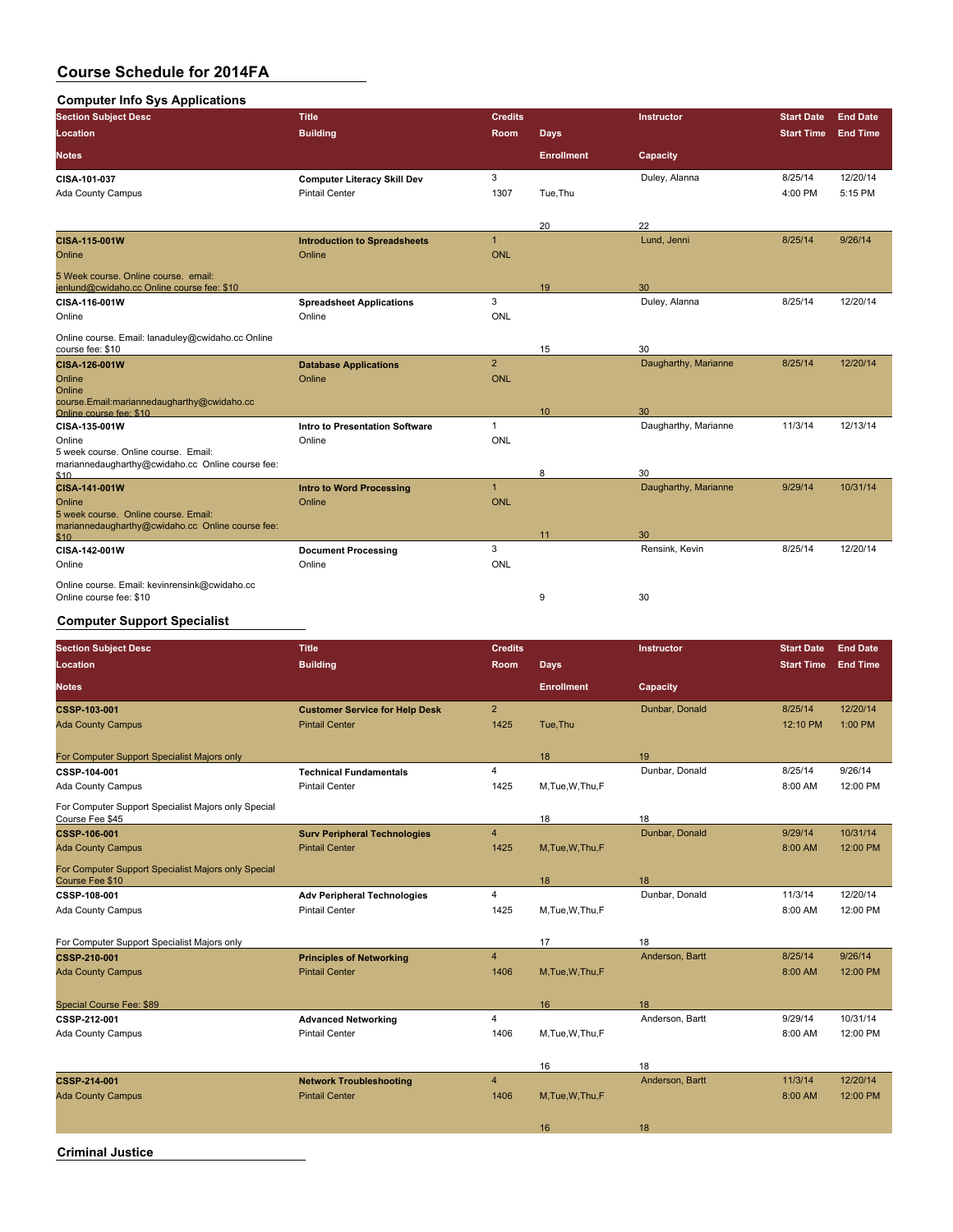| <b>Criminal Justice</b>                                                     |                                  |                 |                   |                           |                   |                 |
|-----------------------------------------------------------------------------|----------------------------------|-----------------|-------------------|---------------------------|-------------------|-----------------|
| <b>Section Subject Desc</b>                                                 | <b>Title</b>                     | <b>Credits</b>  |                   | Instructor                | <b>Start Date</b> | <b>End Date</b> |
| Location                                                                    | <b>Building</b>                  | Room            | <b>Days</b>       |                           | <b>Start Time</b> | <b>End Time</b> |
| <b>Notes</b>                                                                |                                  |                 | <b>Enrollment</b> | Capacity                  |                   |                 |
| CRIJ-101-001H                                                               | <b>Intro to Criminal Justice</b> | $\mathbf{3}$    |                   | Breach, Stephanie         | 8/25/14           | 12/20/14        |
| Nampa Campus                                                                | <b>Academic Building</b>         | 325             | Tue               |                           | 10:00 AM          | 11:15 AM        |
|                                                                             |                                  |                 |                   |                           |                   |                 |
| Hybrid Course - has online component                                        |                                  |                 | 26                | 40                        |                   |                 |
| CRIJ-101-002W                                                               | Intro to Criminal Justice        | 3               |                   | Breach, Stephanie         | 8/25/14           | 12/20/14        |
| Online                                                                      | Online                           | ONL             |                   |                           |                   |                 |
|                                                                             |                                  |                 |                   |                           |                   |                 |
| Online course. Email: stephaniebreach@cwidaho.cc<br>Special Course Fee \$30 |                                  |                 | 29                | 35                        |                   |                 |
| CRIJ-101-003W                                                               | <b>Intro to Criminal Justice</b> | $\mathbf{3}$    |                   | Breach, Stephanie         | 8/25/14           | 12/20/14        |
| Online                                                                      | Online                           | <b>ONL</b>      |                   |                           |                   |                 |
|                                                                             |                                  |                 |                   |                           |                   |                 |
| Online course. Email: stephaniebreach@cwidaho.cc<br>Special Course Fee \$30 |                                  |                 | 26                | 35                        |                   |                 |
| CRIJ-101-004                                                                | Intro to Criminal Justice        | 3               |                   | Forsman, LeRoy            | 8/25/14           | 12/20/14        |
| Ada County Campus                                                           | <b>Pintail Center</b>            | 1318            | Tue, Thu          |                           | 4:00 PM           | 5:15 PM         |
|                                                                             |                                  |                 |                   |                           |                   |                 |
|                                                                             |                                  |                 | 19                | 30                        |                   |                 |
| CRIJ-101-005                                                                | <b>Intro to Criminal Justice</b> | $\overline{3}$  |                   | Forsman, LeRoy            | 8/25/14           | 12/20/14        |
| <b>Ada County Campus</b>                                                    | <b>Pintail Center</b>            | 1318            | Tue, Thu          |                           | 1:00 PM           | 2:15 PM         |
|                                                                             |                                  |                 |                   |                           |                   |                 |
|                                                                             |                                  |                 | 32                | 36                        |                   |                 |
| CRIJ-101-007W                                                               | <b>Intro to Criminal Justice</b> | 3               |                   | Brechwald, Matthew        | 8/25/14           | 12/20/14        |
| Online                                                                      | Online                           | <b>ONL</b>      |                   |                           |                   |                 |
| Online course. Email: mattbrechwald@cwidaho.cc                              |                                  |                 |                   |                           |                   |                 |
| Special Course Fee: \$30                                                    |                                  |                 | 30                | 36                        |                   |                 |
| CRIJ-102-001                                                                | <b>Intro to Police</b>           | $\mathbf{3}$    |                   | Forsman, LeRoy            | 8/25/14           | 12/20/14        |
| <b>Ada County Campus</b>                                                    | <b>Pintail Center</b>            | 1204            | Tue, Thu          |                           | 2:30 PM           | 3:45 PM         |
|                                                                             |                                  |                 |                   |                           |                   |                 |
|                                                                             |                                  |                 | 26                | 30                        |                   |                 |
| CRIJ-102-003                                                                | Intro to Police                  | 3               |                   | Forsman, LeRoy            | 8/25/14           | 12/20/14        |
| Nampa Campus                                                                | <b>Academic Building</b>         | 119             | M, W              |                           | 11:30 AM          | 12:45 PM        |
|                                                                             |                                  |                 |                   |                           |                   |                 |
|                                                                             |                                  |                 | 31                | 36                        |                   |                 |
| CRIJ-102-004W<br>Online                                                     | <b>Intro to Police</b><br>Online | 3<br><b>ONL</b> |                   | <b>Brechwald, Matthew</b> | 8/25/14           | 12/20/14        |
|                                                                             |                                  |                 |                   |                           |                   |                 |
| Online course. Email: mattbrechwald@cwidaho.cc                              |                                  |                 |                   |                           |                   |                 |
| Special Course Fee \$30<br>CRIJ-102-005W                                    | <b>Intro to Police</b>           | 3               | 27                | 35<br>Brechwald, Matthew  | 8/25/14           | 12/20/14        |
| Online                                                                      | Online                           | <b>ONL</b>      |                   |                           |                   |                 |
|                                                                             |                                  |                 |                   |                           |                   |                 |
| Online course. Email: mattbrechwald@cwidaho.cc<br>Special Course Fee \$30   |                                  |                 | 14                | 36                        |                   |                 |
| CRIJ-103-002W                                                               | Intro to Law & Justice           | $\mathbf{3}$    |                   | Huskey, Molly             | 8/25/14           | 12/20/14        |
| Online                                                                      | Online                           | <b>ONL</b>      |                   |                           |                   |                 |
|                                                                             |                                  |                 |                   |                           |                   |                 |
| Online course. Email: mollyhuskey@cwidaho.cc<br>Special Course Fee \$30     |                                  |                 | 28                | 35                        |                   |                 |
| CRIJ-103-003                                                                | Intro to Law & Justice           | 3               |                   | Breach, Stephanie         | 8/25/14           | 12/20/14        |
| Nampa Campus                                                                | <b>Academic Building</b>         | 309             | Tue, Thu          |                           | 1:00 PM           | 2:15 PM         |
|                                                                             |                                  |                 |                   |                           |                   |                 |
|                                                                             |                                  |                 | 30                | 40                        |                   |                 |
| CRIJ-103-004W                                                               | Intro to Law & Justice           | $\mathbf{3}$    |                   | Huskey, Molly             | 8/25/14           | 12/20/14        |

|                                              |                        |            | 3U       | 40.                      |         |          |
|----------------------------------------------|------------------------|------------|----------|--------------------------|---------|----------|
| <b>CRIJ-103-004W</b>                         | Intro to Law & Justice | 3          |          | Huskey, Molly            | 8/25/14 | 12/20/14 |
| Online                                       | Online                 | <b>ONL</b> |          |                          |         |          |
| Online course. Email: mollyhuskey@cwidaho.cc |                        |            |          |                          |         |          |
| Online course fee \$30                       |                        |            | 27       | 35                       |         |          |
| CRIJ-103-005H                                | Intro to Law & Justice | 3          |          | Topmiller, Christopher   | 8/25/14 | 12/20/14 |
| Nampa Campus                                 | Academic Building      | 105        | Tue      |                          | 5:30 PM | 6:45 PM  |
|                                              |                        |            |          |                          |         |          |
|                                              |                        |            |          |                          |         |          |
| Hybrid course-has online component           |                        |            | 36       | 40                       |         |          |
| CRIJ-103-007                                 | Intro to Law & Justice | 3          |          | Hudson-Venable, Marianne | 8/25/14 | 12/20/14 |
| <b>Ada County Campus</b>                     | <b>Pintail Center</b>  | 1230       | Tue, Thu |                          | 7:00 AM | 8:15 AM  |
|                                              |                        |            |          |                          |         |          |
|                                              |                        |            | 14       | 20                       |         |          |
| CRIJ-103-009                                 | Intro to Law & Justice | 3          |          | Forsman, LeRoy           | 8/25/14 | 12/20/14 |
| Nampa Campus                                 | Academic Building      | 325        | M,W      |                          | 2:30 PM | 3:45 PM  |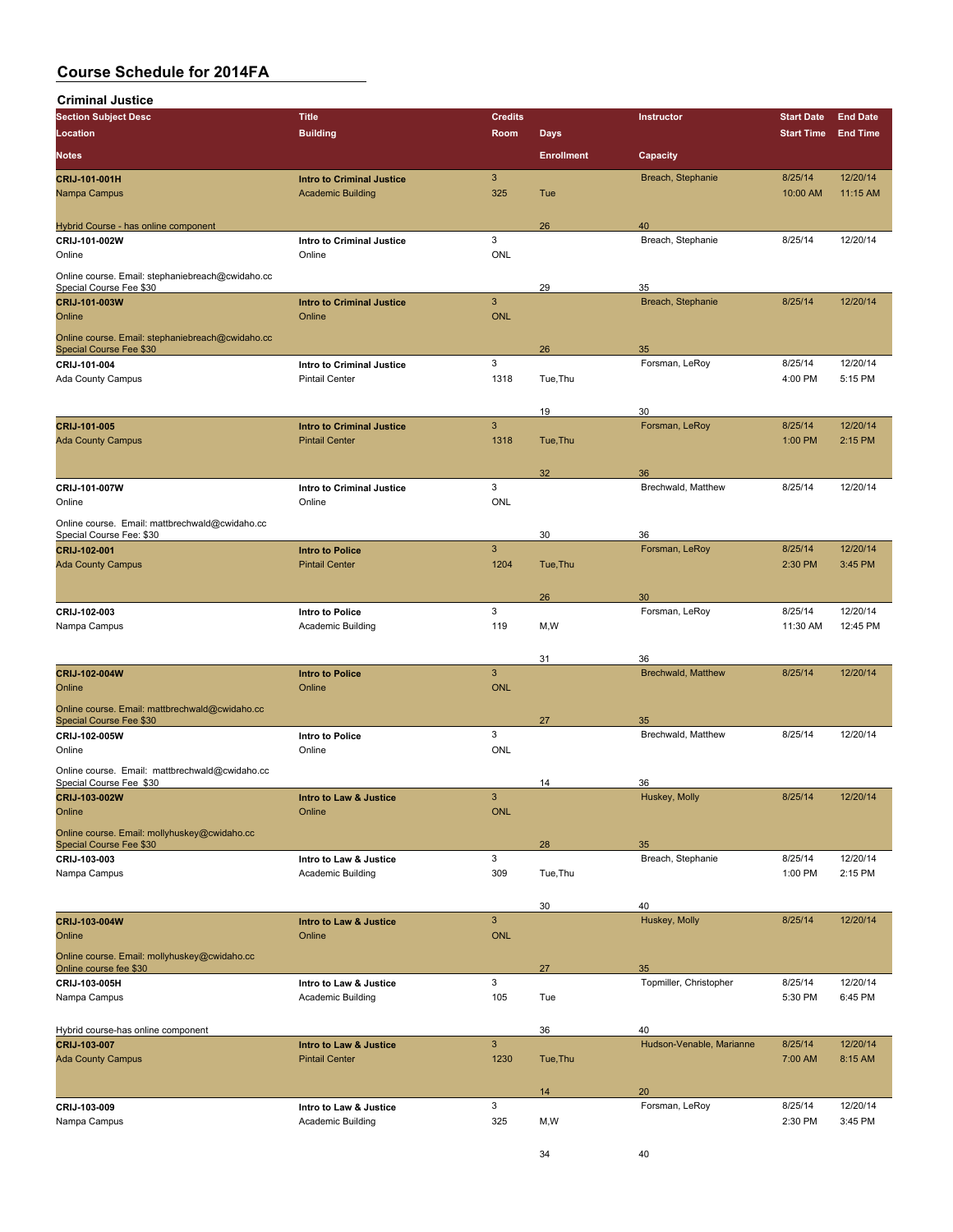**Criminal Justice**

| <b>Section Subject Desc</b>                                                                            | <b>Title</b>                              | <b>Credits</b> |                   | <b>Instructor</b>      | <b>Start Date</b> | <b>End Date</b> |
|--------------------------------------------------------------------------------------------------------|-------------------------------------------|----------------|-------------------|------------------------|-------------------|-----------------|
| Location                                                                                               | <b>Building</b>                           | <b>Room</b>    | <b>Days</b>       |                        | <b>Start Time</b> | <b>End Time</b> |
| <b>Notes</b>                                                                                           |                                           |                | <b>Enrollment</b> | Capacity               |                   |                 |
| CRIJ-104-001W                                                                                          | <b>Intro to Corrections</b>               | 3              |                   | Evans, Shane           | 8/25/14           | 12/20/14        |
| Online                                                                                                 | Online                                    | <b>ONL</b>     |                   |                        |                   |                 |
| Online course. Email: shaneevans@cwidaho.cc<br>Special Course Fee \$30                                 |                                           |                | 23                | 33                     |                   |                 |
| CRIJ-104-002H                                                                                          | <b>Intro to Corrections</b>               | 3              |                   | Breach, Stephanie      | 8/25/14           | 12/20/14        |
| Nampa Campus                                                                                           | Academic Building                         | 325            | Thu               |                        | 10:00 AM          | 11:15 AM        |
| Hybrid course- has online component                                                                    |                                           |                | 23                | 33                     |                   |                 |
| CRIJ-104-003                                                                                           | <b>Intro to Corrections</b>               | 3              |                   | Evans, Shane           | 8/25/14           | 12/20/14        |
| <b>Ada County Campus</b>                                                                               | <b>Pintail Center</b>                     | 1208           | W                 |                        | 7:00 PM           | 9:45 PM         |
|                                                                                                        |                                           |                |                   |                        |                   |                 |
|                                                                                                        |                                           |                | 25                | 30                     |                   |                 |
| CRIJ 275 001H                                                                                          | <b>Criminal Evidence Law</b>              | 3              |                   | Topmiller, Christopher | 8/25/14           | 12/20/14        |
| Nampa Campus                                                                                           | Academic Building                         | 105            | Tue               |                        | 7:00 PM           | 8:15 PM         |
| Hybrid course- has online component                                                                    |                                           |                | 20                | 32                     |                   |                 |
| CRIJ-275-002W                                                                                          | <b>Criminal Evidence Law</b>              | $\overline{3}$ |                   | Schafer, Nicole        | 8/25/14           | 12/20/14        |
| Online                                                                                                 | Online                                    | <b>ONL</b>     |                   |                        |                   |                 |
| Online course. Email: nicoleschafer@cwidaho.cc<br>Online course fee \$30                               |                                           |                | 29                | 32                     |                   |                 |
| CRIJ 276-001H                                                                                          | Law of Arrest Search & Seizure            | 3              |                   | Schafer, Nicole        | 8/25/14           | 12/20/14        |
| Nampa Campus                                                                                           | Academic Building                         | 105            | Tue               |                        | 8:30 PM           | 9:45 PM         |
|                                                                                                        |                                           |                |                   |                        |                   |                 |
| Hybrid course- has online component                                                                    |                                           |                | 28                | 32                     |                   |                 |
| CRIJ-276-002W                                                                                          | <b>Law of Arrest Search &amp; Seizure</b> | 3              |                   | Schafer, Nicole        | 8/25/14           | 12/20/14        |
| Online                                                                                                 | Online                                    | <b>ONL</b>     |                   |                        |                   |                 |
| Online course. Email: nicoleschafer@cwidaho.cc<br>Special Course Fee \$30                              |                                           |                | 30                | 32                     |                   |                 |
| CRIJ 293-001W                                                                                          | <b>Criminal Justice Internship</b>        | 3              |                   | Forsman, LeRoy         | 8/25/14           | 12/20/14        |
| Online                                                                                                 | Online                                    | <b>ONL</b>     |                   |                        |                   |                 |
| Online course. Email: leroyforsman@cwidaho.cc<br>Online course fee \$30 Instructor Permission required |                                           |                | $\mathbf{1}$      | $\mathbf{1}$           |                   |                 |

### **Culinary Arts**

| <b>Section Subject Desc</b>                                                                                                | <b>Title</b>                          | Credits                 |                   | <b>Instructor</b>           | <b>Start Date</b> | <b>End Date</b> |
|----------------------------------------------------------------------------------------------------------------------------|---------------------------------------|-------------------------|-------------------|-----------------------------|-------------------|-----------------|
| Location                                                                                                                   | <b>Building</b>                       | <b>Room</b>             | <b>Days</b>       |                             | <b>Start Time</b> | <b>End Time</b> |
| <b>Notes</b>                                                                                                               |                                       |                         | <b>Enrollment</b> | Capacity                    |                   |                 |
| <b>CULI 100 001</b>                                                                                                        | <b>Study Skills &amp; Career Prep</b> | $\overline{1}$          |                   | Duncan, Nicholas            | 8/25/14           | 9/26/14         |
| <b>CWI at BSU</b><br>Restricted: Culinary Arts majors and Baking & Pastry<br>Arts only. Restricted: Current students only. | <b>Culinary Arts</b>                  | 104                     | M, W, F           |                             | 2:30 PM           | 3:20 PM         |
| Registration completed using add/drop form.                                                                                |                                       |                         | 5                 | 24                          |                   |                 |
| CULI-106-001                                                                                                               | <b>Baking 1</b>                       | $\overline{4}$          |                   | McDonald, Jacqueline        | 8/25/14           | 10/31/14        |
| CWI at BSU                                                                                                                 | Academic and Career Services          | 219                     | M                 |                             | 7:00 AM           | 9:50 AM         |
| Restricted: Culinary Arts majors and Baking & Pastry                                                                       |                                       |                         |                   |                             |                   |                 |
| Arts only. Special course fee: \$40                                                                                        |                                       |                         | 8                 | 12                          |                   |                 |
| CULI-106-001                                                                                                               | <b>Baking 1</b>                       | $\overline{4}$          |                   | McDonald, Jacqueline        | 8/25/14           | 10/31/14        |
| <b>CWI at BSU</b>                                                                                                          | <b>Culinary Arts</b>                  | 117                     | Tue, Thu          |                             | 7:00 AM           | $9:50$ AM       |
| Restricted: Culinary Arts majors and Baking & Pastry<br>Arts only. Special course fee: \$40                                |                                       |                         | 8                 | 12                          |                   |                 |
|                                                                                                                            |                                       | $\overline{\mathbf{4}}$ |                   | McDonald, Jacqueline        | 8/25/14           | 10/31/14        |
| CULI-106-002                                                                                                               | <b>Baking 1</b>                       |                         |                   |                             |                   |                 |
| CWI at BSU                                                                                                                 | Academic and Career Services          | 219                     | M                 |                             | 7:00 AM           | 9:50 AM         |
| Restricted: Culinary Arts majors and Baking & Pastry<br>Arts only. Special course fee: \$40                                |                                       |                         | 5                 | 12                          |                   |                 |
| <b>CULI 106 002</b>                                                                                                        | <b>Baking 1</b>                       | $\overline{4}$          |                   | McDonald, Jacqueline        | 8/25/14           | 10/31/14        |
| <b>CWI at BSU</b>                                                                                                          | <b>Culinary Arts</b>                  | 117                     | W,F               |                             | 7:00 AM           | 9:50 AM         |
| Restricted: Culinary Arts majors and Baking & Pastry<br>Arts only. Special course fee: \$40                                |                                       |                         | 5                 | 12                          |                   |                 |
| CULI-107-001                                                                                                               | <b>Guest Relations and Service</b>    | $\overline{2}$          |                   | Holten Baird, Nicole        | 8/25/14           | 9/27/14         |
| CWI at BSU                                                                                                                 | <b>Culinary Arts</b>                  | 102                     | Tue, W, Thu, F    |                             | 10:45 AM          | 1:35 PM         |
| Restricted: Culinary Arts majors and Baking & Pastry<br>Arts only. Special course fee: \$30.00.                            |                                       |                         | 4                 | 4                           |                   |                 |
| <b>CULI 107 002</b>                                                                                                        | <b>Guest Relations and Service</b>    | $\overline{2}$          |                   | <b>Holten Baird, Nicole</b> | 9/29/14           | 11/1/14         |
| <b>CWI at BSU</b>                                                                                                          | <b>Culinary Arts</b>                  | 102                     | Tue.W.Thu.F       |                             | 10:45 AM          | 1:35 PM         |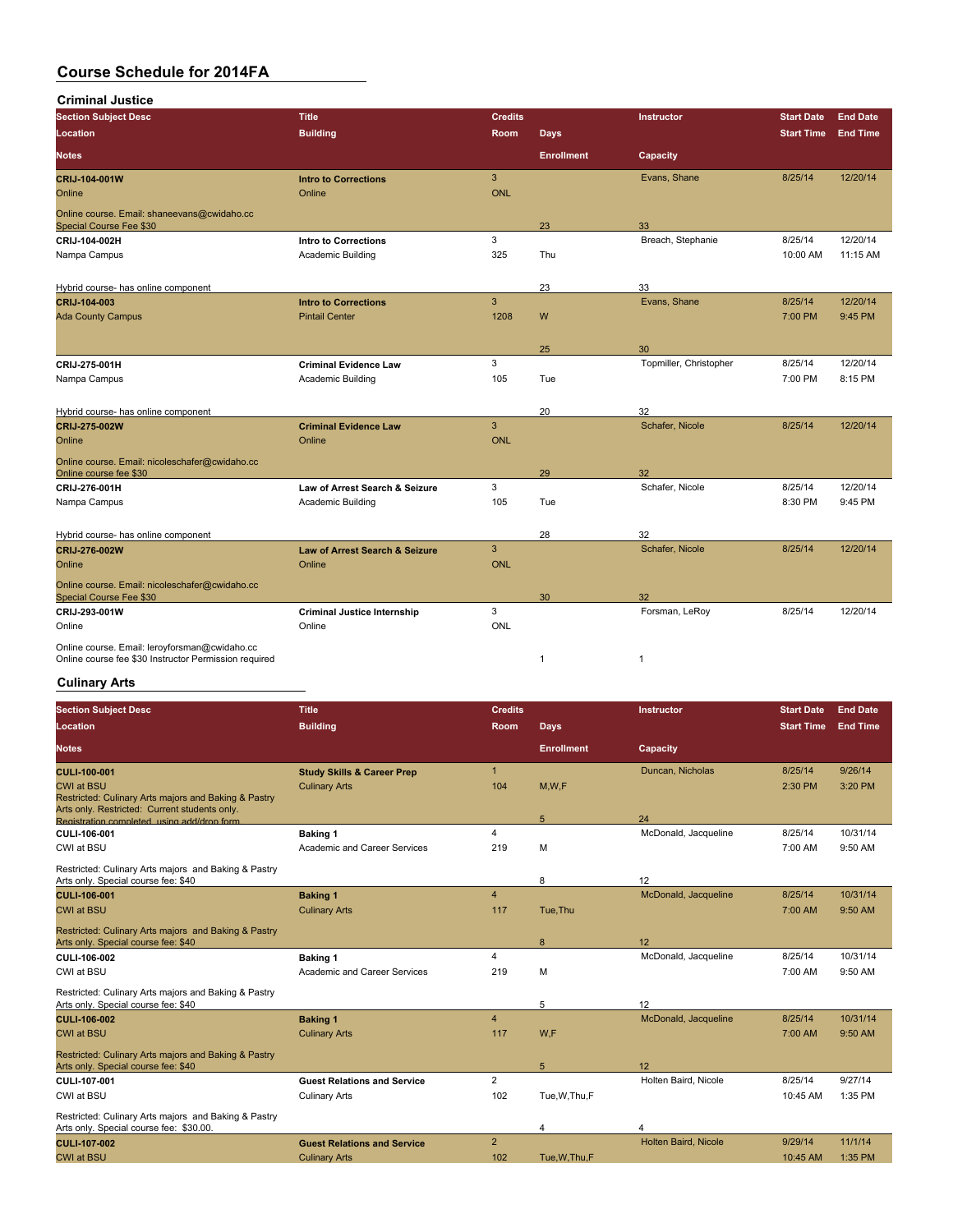| <b>Culinary Arts</b>                                                                           |                                                            |                         |                           |                                    |                                        |                                    |
|------------------------------------------------------------------------------------------------|------------------------------------------------------------|-------------------------|---------------------------|------------------------------------|----------------------------------------|------------------------------------|
| <b>Section Subject Desc</b><br>Location                                                        | <b>Title</b><br><b>Building</b>                            | <b>Credits</b><br>Room  |                           | Instructor                         | <b>Start Date</b><br><b>Start Time</b> | <b>End Date</b><br><b>End Time</b> |
| <b>Notes</b>                                                                                   |                                                            |                         | Days<br><b>Enrollment</b> | Capacity                           |                                        |                                    |
|                                                                                                |                                                            |                         |                           |                                    |                                        |                                    |
| Restricted: Culinary Arts majors and Baking & Pastry<br>Arts only. Special course fee: \$30.00 |                                                            |                         | $\overline{4}$            | 4                                  |                                        |                                    |
| CULI-107-003<br>CWI at BSU                                                                     | <b>Guest Relations and Service</b><br><b>Culinary Arts</b> | $\overline{2}$<br>102   | Tue, W, Thu, F            | Holten Baird, Nicole               | 11/3/14<br>10:45 AM                    | 12/20/14<br>1:35 PM                |
| Restricted: Culinary Arts majors and Baking & Pastry<br>Arts only. Special course fee: \$30.00 |                                                            |                         | 3                         | 4                                  |                                        |                                    |
| <b>CULI-110-001</b>                                                                            | <b>Bakery Production Lab</b>                               | $\overline{2}$          |                           | Myers, Karen                       | 8/25/14                                | 9/27/14                            |
| <b>CWI at BSU</b>                                                                              | <b>Culinary Arts</b>                                       | 117                     | Tue, W, Thu, F            |                                    | 10:30 AM                               | 1:20 PM                            |
| Restricted: Culinary Arts majors and Baking & Pastry<br>Arts only. Special course fee: \$40    |                                                            |                         | $\overline{2}$            | $\overline{7}$                     |                                        |                                    |
| CULI-110-002<br>CWI at BSU                                                                     | <b>Bakery Production Lab</b><br><b>Culinary Arts</b>       | $\overline{2}$<br>117   | Tue, W, Thu, F            | Myers, Karen                       | 9/29/14<br>10:30 AM                    | 11/1/14<br>1:20 PM                 |
| Restricted: Culinary Arts majors and Baking & Pastry                                           |                                                            |                         |                           |                                    |                                        |                                    |
| Arts only. Special course fee: \$40<br><b>CULI 110 003</b>                                     | <b>Bakery Production Lab</b>                               | $\overline{2}$          | 3                         | $\overline{7}$<br>Myers, Karen     | 11/3/14                                | 12/20/14                           |
| <b>CWI at BSU</b>                                                                              | <b>Culinary Arts</b>                                       | 117                     | Tue, W, Thu, F            |                                    | 10:30 AM                               | 1:20 PM                            |
| Restricted: Culinary ARts majors and Baking & Pastry<br>Arts only. Special course fee: \$40    |                                                            |                         | 5                         |                                    |                                        |                                    |
| CULI-112-001                                                                                   | <b>Introductory Hot Foods</b>                              | 3                       |                           | Duncan, Nicholas                   | 8/25/14                                | 9/26/14                            |
| CWI at BSU                                                                                     | Academic and Career Services                               | 219                     | M,Tue                     |                                    | 2:30 PM                                | 5:20 PM                            |
| Restricted: Culinary Arts majors and Baking & Pastry<br>Arts only. Special course fee: \$40    |                                                            |                         | 11                        | 12                                 |                                        |                                    |
| CULI-112-001<br><b>CWI at BSU</b>                                                              | <b>Introductory Hot Foods</b><br><b>Culinary Arts</b>      | 3<br>119                | W.Thu,F                   | Duncan, Nicholas                   | 8/25/14<br>2:30 PM                     | 9/26/14<br>4:20 PM                 |
| Restricted: Culinary Arts majors and Baking & Pastry                                           |                                                            |                         |                           |                                    |                                        |                                    |
| Arts only. Special course fee: \$40<br>CULI-112-002                                            | <b>Introductory Hot Foods</b>                              | 3                       | 11                        | 12<br>Duncan, Nicholas             | 8/25/14                                | 9/26/14                            |
| CWI at BSU                                                                                     | Academic and Career Services                               | 219                     | M,Tue                     |                                    | 2:30 PM                                | 5:20 PM                            |
| Restricted: Culinary Arts majors and Baking & Pastry<br>Arts only. Special course fee: \$40    |                                                            |                         | $\overline{2}$            | 12                                 |                                        |                                    |
| <b>CULI-112-002</b>                                                                            | <b>Introductory Hot Foods</b>                              | 3                       |                           | Duncan, Nicholas                   | 8/25/14                                | 9/26/14                            |
| <b>CWI at BSU</b>                                                                              | <b>Culinary Arts</b>                                       | 119                     | W, Thu, F                 |                                    | 4:30 PM                                | 6:20 PM                            |
| Restricted: Culinary Arts majors and Baking & Pastry<br>Arts only. Special course fee: \$40    |                                                            |                         | $\overline{2}$            | 12                                 |                                        |                                    |
| CULI-121-001                                                                                   | <b>Production Lab</b>                                      | $\overline{2}$          |                           | Duncan, Nicholas                   | 8/25/14                                | 9/26/14                            |
| CWI at BSU                                                                                     | <b>Culinary Arts</b>                                       | 119                     | Tue, W, Thu, F            |                                    | 10:30 AM                               | 1:20 PM                            |
| Restricted: Culinary Arts majors and Baking & Pastry<br>Arts only. Special course fee: \$40    |                                                            |                         | $\overline{4}$            | 7                                  |                                        |                                    |
| <b>CULI-121-002</b><br><b>CWI at BSU</b>                                                       | <b>Production Lab</b><br><b>Culinary Arts</b>              | $\overline{2}$<br>119   | Tue, W, Thu, F            | Duncan, Nicholas                   | 9/29/14<br>10:30 AM                    | 11/1/14<br>1:20 PM                 |
| Restricted: Culinary Arts majors and Baking & Pastry                                           |                                                            |                         |                           |                                    |                                        |                                    |
| Arts only. Special course fee: \$40<br>CULI-121-003                                            | <b>Production Lab</b>                                      | $\overline{\mathbf{c}}$ | 5                         | $\overline{7}$<br>Duncan, Nicholas | 11/3/14                                | 12/20/14                           |
| CWI at BSU                                                                                     | <b>Culinary Arts</b>                                       | 119                     | Tue, W, Thu, F            |                                    | 10:30 AM                               | 1:20 PM                            |
| Restricted: Culinary Arts majors and Baking & Pastry<br>Arts only. Special course fee: \$40    |                                                            |                         | 5                         | $\overline{7}$                     |                                        |                                    |
| <b>CULI-125-001</b>                                                                            | <b>Center of the Plate</b>                                 | 3                       |                           | Steely, Kelly                      | 8/25/14                                | 9/26/14                            |
| <b>CWI at BSU</b>                                                                              | <b>Culinary Arts</b>                                       | 119                     | M, Tue, W, Thu            |                                    | 7:00 AM                                | 9:50 AM                            |
| Restricted: Culinary Arts majors and Baking & Pastry<br>Arts only. Special course fee: \$40    |                                                            |                         | 13                        | 18                                 |                                        |                                    |
| CULI-126-001                                                                                   | <b>Food Systems and Strategies</b>                         | $\overline{2}$          |                           | Myers, Karen                       | 8/25/14                                | 12/20/14                           |
| CWI at BSU                                                                                     | Academic and Career Services                               | 219                     | М                         |                                    | 10:30 AM                               | 1:20 PM                            |
| Restricted: Culinary Arts majors and Baking & Pastry<br>Arts only. Special course fee: \$40    |                                                            |                         | 14                        | 14                                 |                                        |                                    |
| CULI-128-001<br><b>CWI at BSU</b>                                                              | <b>Global Cuisine</b><br><b>Culinary Arts</b>              | $\overline{2}$<br>104   | Tue                       | Holten Baird, Nicole               | 8/25/14<br>7:00 AM                     | 9/27/14<br>9:50 AM                 |
| Restricted: Culinary Arts majors and Baking & Pastry                                           |                                                            |                         |                           |                                    |                                        |                                    |
| Arts only. Special course fee: \$40                                                            |                                                            | $\overline{2}$          | $\overline{2}$            | 14<br>Holten Baird, Nicole         | 8/25/14                                | 9/27/14                            |
| CULI-128-001<br>CWI at BSU                                                                     | <b>Global Cuisine</b><br><b>Culinary Arts</b>              | 119                     | Thu,F                     |                                    | 7:00 AM                                | 9:50 AM                            |
| Restricted: Culinary Arts majors and Baking & Pastry                                           |                                                            |                         | $\overline{\mathbf{c}}$   | 14                                 |                                        |                                    |
| Arts only. Special course fee: \$40<br>CULI-132-001                                            | <b>Nutrition for Food Service</b>                          | $\overline{2}$          |                           | Myers, Karen                       | 11/3/14                                | 12/20/14                           |
| <b>CWI at BSU</b>                                                                              | <b>Academic and Career Services</b>                        | 219                     | Tue                       |                                    | 7:00 AM                                | 9:50 AM                            |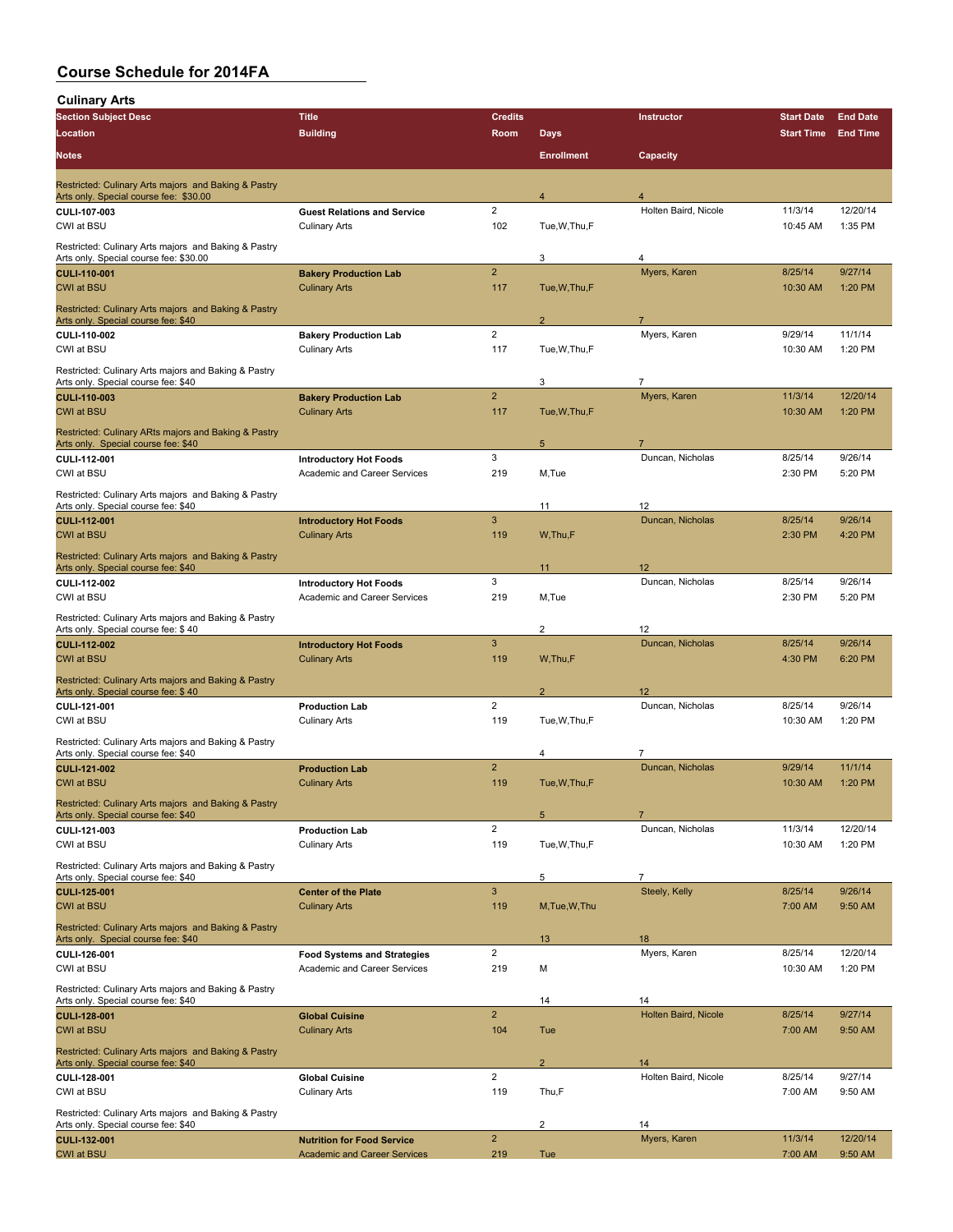| <b>Culinary Arts</b>                                                                        |                                                           |                         |                   |                             |                     |                     |
|---------------------------------------------------------------------------------------------|-----------------------------------------------------------|-------------------------|-------------------|-----------------------------|---------------------|---------------------|
| <b>Section Subject Desc</b>                                                                 | <b>Title</b>                                              | <b>Credits</b>          |                   | Instructor                  | <b>Start Date</b>   | <b>End Date</b>     |
| Location                                                                                    | <b>Building</b>                                           | Room                    | <b>Days</b>       |                             | <b>Start Time</b>   | <b>End Time</b>     |
| <b>Notes</b>                                                                                |                                                           |                         | <b>Enrollment</b> | Capacity                    |                     |                     |
| Restricted: Culinary Arts majors and Baking & Pastry                                        |                                                           |                         |                   |                             |                     |                     |
| Arts only. Special course fee: \$40                                                         |                                                           |                         | 3                 | 14                          |                     |                     |
| CULI-132-001<br>CWI at BSU                                                                  | <b>Nutrition for Food Service</b><br><b>Culinary Arts</b> | 2<br>119                | Thu,F             | Myers, Karen                | 11/3/14<br>7:00 AM  | 12/20/14<br>9:50 AM |
| Restricted: Culinary Arts majors and Baking & Pastry                                        |                                                           |                         |                   |                             |                     |                     |
| Arts only. Special course fee: \$40                                                         |                                                           |                         | 3                 | 14                          |                     |                     |
| <b>CULI-132-001</b>                                                                         | <b>Nutrition for Food Service</b>                         | $\overline{2}$          |                   | Ward, Carol                 | 11/3/14             | 12/20/14            |
| <b>CWI at BSU</b>                                                                           | <b>Academic and Career Services</b>                       | 219                     | Tue               |                             | 7:00 AM             | 9:50 AM             |
| Restricted: Culinary Arts majors and Baking & Pastry<br>Arts only. Special course fee: \$40 |                                                           |                         | 3                 | 14                          |                     |                     |
| CULI-132-001                                                                                | <b>Nutrition for Food Service</b>                         | $\overline{\mathbf{c}}$ |                   | Ward, Carol                 | 11/3/14             | 12/20/14            |
| CWI at BSU                                                                                  | <b>Culinary Arts</b>                                      | 119                     | Thu,F             |                             | 7:00 AM             | 9:50 AM             |
| Restricted: Culinary Arts majors and Baking & Pastry                                        |                                                           |                         |                   |                             |                     |                     |
| Arts only. Special course fee: \$40<br><b>CULI 205 001</b>                                  | <b>Business Operations</b>                                | $\mathbf{3}$            | 3                 | 14<br>Duncan, Nicholas      | 9/29/14             | 12/20/14            |
| <b>CWI at BSU</b>                                                                           | <b>Academic and Career Services</b>                       | 219                     | Tue, Thu          |                             | 2:30 PM             | 4:40 PM             |
| Restricted: Culinary Arts majors and Baking & Pastry                                        |                                                           |                         |                   |                             |                     |                     |
| Arts only.                                                                                  |                                                           | 2                       | 23                | 25<br>McDonald, Jacqueline  |                     | 12/20/14            |
| CULI-206-001<br>CWI at BSU                                                                  | <b>Patisserie</b><br><b>Culinary Arts</b>                 | 104                     | М                 |                             | 11/3/14<br>7:00 AM  | 9:50 AM             |
| Restricted: Culinary Arts majors and Baking & Pastry                                        |                                                           |                         |                   |                             |                     |                     |
| Arts only. Special course fee: \$40                                                         |                                                           |                         | 13                | 12                          |                     |                     |
| <b>CULI-206-001</b>                                                                         | <b>Patisserie</b>                                         | $\overline{2}$          |                   | McDonald, Jacqueline        | 11/3/14             | 12/20/14            |
| <b>CWI at BSU</b>                                                                           | <b>Culinary Arts</b>                                      | 117                     | Tue, Thu          |                             | 7:00 AM             | 9:50 AM             |
| Restricted: Culinary Arts majors and Baking & Pastry<br>Arts only. Special course fee: \$40 |                                                           |                         | 13                | 12                          |                     |                     |
| CULI-206-002                                                                                | <b>Patisserie</b>                                         | $\overline{c}$          |                   | McDonald, Jacqueline        | 11/3/14             | 12/20/14            |
| CWI at BSU                                                                                  | <b>Culinary Arts</b>                                      | 104                     | M                 |                             | 7:00 AM             | 9:50 AM             |
| Restricted: Culinary Arts majors and Baking & Pastry                                        |                                                           |                         |                   |                             |                     |                     |
| Arts only. Special course fee: \$40<br><b>CULI-206-002</b>                                  | <b>Patisserie</b>                                         | $\overline{2}$          | 6                 | 12<br>McDonald, Jacqueline  | 11/3/14             | 12/20/14            |
| <b>CWI at BSU</b>                                                                           | <b>Culinary Arts</b>                                      | 117                     | W,F               |                             | 7:00 AM             | 9:50 AM             |
| Restricted: Culinary Arts majors and Baking & Pastry                                        |                                                           |                         |                   |                             |                     |                     |
| Arts only. Special course fee: \$40                                                         |                                                           | 2                       | 6                 | 12<br>Duncan, Nicholas      | 8/25/14             | 12/20/14            |
| CULI-208-001<br>CWI at BSU                                                                  | <b>Beverage Management</b><br><b>Culinary Arts</b>        | 104                     | М                 |                             | 10:00 AM            | 11:50 AM            |
| Restricted: Culinary Arts majors only. Special course                                       |                                                           |                         |                   |                             |                     |                     |
| fee: \$30                                                                                   |                                                           |                         | 4                 | 12                          |                     |                     |
| <b>CULI-209-001</b>                                                                         | <b>Hospitality Purchasing</b><br><b>Culinary Arts</b>     | $\mathbf{1}$            |                   | <b>Holten Baird, Nicole</b> | 8/25/14             | 9/27/14<br>5:20 PM  |
| <b>CWI at BSU</b>                                                                           |                                                           | 101                     | М                 |                             | 2:30 PM             |                     |
| Restricted: Culinary Arts majors and Baking & Pastry<br>Arts only.                          |                                                           |                         | 13                | 20                          |                     |                     |
| CULI-211-001                                                                                | <b>Advanced Production Lab</b>                            | 3                       |                   | Steely, Kelly               | 8/25/14             | 9/27/14             |
| CWI at BSU                                                                                  | <b>Culinary Arts</b>                                      | 119                     | M                 |                             | 12:00 PM            | 1:50 PM             |
| Restricted: Culinary Arts majors only                                                       |                                                           |                         | $\mathbf 2$       | 5                           |                     |                     |
| <b>CULI-211-001</b>                                                                         | <b>Advanced Production Lab</b>                            | $\mathbf{3}$            |                   | Steely, Kelly               | 8/25/14             | 9/27/14             |
| <b>CWI at BSU</b>                                                                           | <b>Culinary Arts</b>                                      | 119                     | Tue, W, Thu, F    |                             | 10:00 AM            | 1:50 PM             |
|                                                                                             |                                                           |                         |                   |                             |                     |                     |
| Restricted: Culinary Arts majors only<br>CULI 211-002                                       | <b>Advanced Production Lab</b>                            | 3                       | $\overline{2}$    | 5<br>Steely, Kelly          | 9/29/14             | 11/1/14             |
| CWI at BSU                                                                                  | <b>Culinary Arts</b>                                      | 119                     | М                 |                             | 12:00 PM            | 1:50 PM             |
|                                                                                             |                                                           |                         |                   |                             |                     |                     |
| Restricted: Culinary Arts majors only.                                                      |                                                           |                         | 0                 | 5                           |                     |                     |
| <b>CULI-211-002</b><br><b>CWI at BSU</b>                                                    | <b>Advanced Production Lab</b><br><b>Culinary Arts</b>    | $\mathbf{3}$<br>119     | Tue, W, Thu, F    | Steely, Kelly               | 9/29/14<br>10:00 AM | 11/1/14<br>1:50 PM  |
|                                                                                             |                                                           |                         |                   |                             |                     |                     |
| Restricted: Culinary Arts majors only.                                                      |                                                           |                         | $\mathbf 0$       | 5                           |                     |                     |
| CULI 211-003                                                                                | <b>Advanced Production Lab</b>                            | 3                       |                   | Steely, Kelly               | 11/3/14             | 12/20/14            |
| CWI at BSU                                                                                  | <b>Culinary Arts</b>                                      | 119                     | М                 |                             | 12:00 PM            | 1:50 PM             |
| Restricted: Culinary Arts majors only.                                                      |                                                           |                         | 0                 | 5                           |                     |                     |
| CULI-211-003                                                                                | <b>Advanced Production Lab</b>                            | $\mathbf{3}$            |                   | Steely, Kelly               | 11/3/14             | 12/20/14            |
| <b>CWI at BSU</b>                                                                           | <b>Culinary Arts</b>                                      | 119                     | Tue, W, Thu, F    |                             | 10:00 AM            | 1:50 PM             |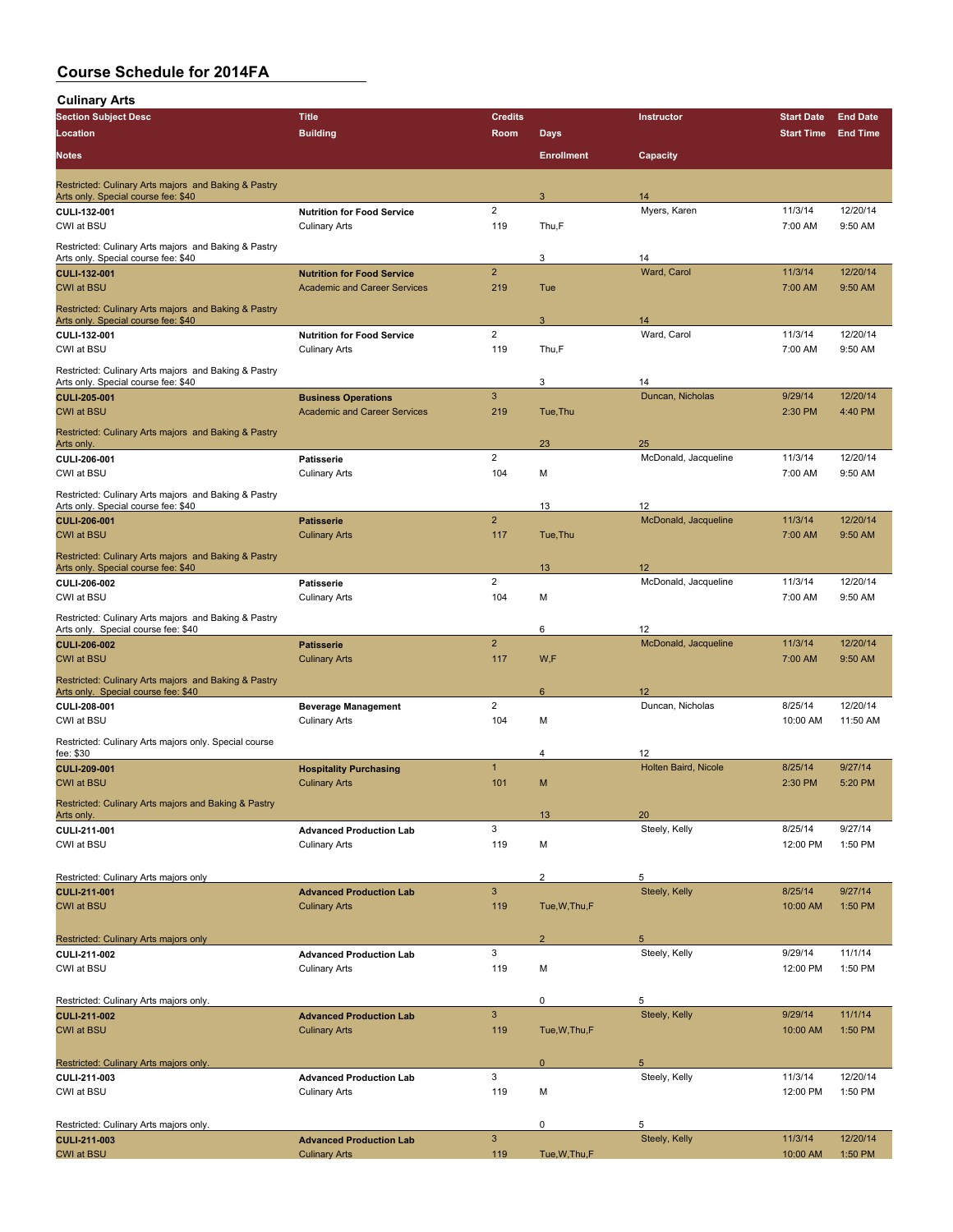| <b>Culinary Arts</b>                                                                        |                                                       |                |                   |                      |                   |                 |
|---------------------------------------------------------------------------------------------|-------------------------------------------------------|----------------|-------------------|----------------------|-------------------|-----------------|
| <b>Section Subject Desc</b>                                                                 | <b>Title</b>                                          | <b>Credits</b> |                   | Instructor           | <b>Start Date</b> | <b>End Date</b> |
| Location                                                                                    | <b>Building</b>                                       | Room           | <b>Days</b>       |                      | <b>Start Time</b> | <b>End Time</b> |
| <b>Notes</b>                                                                                |                                                       |                | <b>Enrollment</b> | Capacity             |                   |                 |
|                                                                                             |                                                       |                |                   |                      |                   |                 |
| Restricted: Culinary Arts majors only.                                                      |                                                       |                | $\mathbf{0}$      | 5                    |                   |                 |
| CULI-216-001                                                                                | <b>Garde Manger</b>                                   | $\overline{2}$ |                   | Holten Baird, Nicole | 9/29/14           | 10/31/14        |
| CWI at BSU                                                                                  | <b>Culinary Arts</b>                                  | 104            | M                 |                      | 7:00 AM           | 9:50 AM         |
| Restricted: Culinary Arts majors and Baking & Pastry<br>Arts only. Special course fee: \$40 |                                                       |                | 9                 | 12                   |                   |                 |
| <b>CULI-216-001</b>                                                                         | <b>Garde Manger</b>                                   | $\overline{2}$ |                   | Holten Baird, Nicole | 9/29/14           | 10/31/14        |
| <b>CWI at BSU</b>                                                                           | <b>Culinary Arts</b>                                  | 119            | Tue, Thu          |                      | 7:00 AM           | 9:50 AM         |
| Restricted: Culinary Arts majors and Baking & Pastry<br>Arts only. Special course fee: \$40 |                                                       |                | 9                 | 12                   |                   |                 |
| CULI-216-002                                                                                | <b>Garde Manger</b>                                   | $\overline{2}$ |                   | Holten Baird, Nicole | 9/29/14           | 10/31/14        |
| CWI at BSU                                                                                  | <b>Culinary Arts</b>                                  | 104            | M                 |                      | 7:00 AM           | 9:50 AM         |
| Restricted: Culinary Arts majors and Baking & Pastry                                        |                                                       |                |                   |                      |                   |                 |
| Arts only. Special course fee: \$40                                                         |                                                       |                | 3                 | 12                   |                   |                 |
| CULI-216-002                                                                                | <b>Garde Manger</b>                                   | $\overline{2}$ |                   | Holten Baird, Nicole | 9/29/14           | 10/31/14        |
| <b>CWI at BSU</b>                                                                           | <b>Culinary Arts</b>                                  | 119            | W,F               |                      | 7:00 AM           | 9:50 AM         |
| Restricted: Culinary Arts majors and Baking & Pastry<br>Arts only. Special course fee: \$40 |                                                       |                | 3                 | 12                   |                   |                 |
| CULI-220-001                                                                                | <b>Supervisory Development</b>                        | $\overline{2}$ |                   | Holten Baird, Nicole | 9/29/14           | 12/20/14        |
| CWI at BSU                                                                                  | <b>Culinary Arts</b>                                  | 104            | M                 |                      | 2:30 PM           | 5:20 PM         |
| Restricted: Culinary Arts & Baking & Pastry Arts<br>majors only.                            |                                                       |                | 6                 | 12                   |                   |                 |
| <b>CULI 225 001</b>                                                                         | <b>Culinary Arts Showcase</b>                         | $\mathbf{3}$   |                   | Steely, Kelly        | 8/25/14           | 12/20/14        |
| <b>CWI at BSU</b>                                                                           | <b>Academic and Career Services</b>                   | 219            | W                 |                      | 2:30 PM           | 3:50 PM         |
|                                                                                             |                                                       |                |                   |                      |                   |                 |
| Restricted: Culinary Arts majors only.                                                      |                                                       |                | $\overline{4}$    | 12                   |                   |                 |
| CULI-225-001                                                                                | <b>Culinary Arts Showcase</b>                         | 3              |                   | Steely, Kelly        | 8/25/14           | 12/20/14        |
| CWI at BSU                                                                                  | <b>Culinary Arts</b>                                  | 102            | <b>SAT</b>        |                      | 10:00 AM          | 10:00 PM        |
|                                                                                             |                                                       |                |                   |                      |                   |                 |
| Restricted: Culinary Arts majors only.                                                      |                                                       | 3              | 4                 | 12<br>Steely, Kelly  | 8/25/14           | 12/20/14        |
| <b>CULI 225-001</b><br><b>CWI at BSU</b>                                                    | <b>Culinary Arts Showcase</b><br><b>Culinary Arts</b> | 102            | W                 |                      | 2:30 PM           | 10:00 PM        |
|                                                                                             |                                                       |                |                   |                      |                   |                 |
| Restricted: Culinary Arts majors only.                                                      |                                                       |                | 4                 | 12                   |                   |                 |
| CULI-293-001                                                                                | <b>Culinary Internship</b>                            | $\overline{4}$ |                   | Steely, Kelly        | 8/25/14           | 12/20/14        |
| <b>Community Locations</b>                                                                  | <b>Community Location</b>                             | <b>CMTY</b>    |                   |                      |                   |                 |
|                                                                                             |                                                       |                |                   |                      |                   |                 |
| Restricted: Culinary Arts majors only.                                                      |                                                       |                | 3                 | 12                   |                   |                 |
| CULI-294-001                                                                                | <b>Culinary Externship</b>                            | $\overline{2}$ |                   | Steely, Kelly        | 8/25/14           | 12/20/14        |
| <b>Community Locations</b>                                                                  | <b>Community Location</b>                             | <b>CMTY</b>    |                   |                      |                   |                 |
|                                                                                             |                                                       |                | $\mathbf{0}$      | 12                   |                   |                 |
| Restricted: Culinary Arts only.                                                             |                                                       |                |                   |                      |                   |                 |

### **Drafting Tech**

| <b>Section Subject Desc</b> | <b>Title</b>                            | <b>Credits</b> |                   | Instructor        | <b>Start Date</b> | <b>End Date</b> |
|-----------------------------|-----------------------------------------|----------------|-------------------|-------------------|-------------------|-----------------|
| Location                    | <b>Building</b>                         | Room           | <b>Days</b>       |                   | <b>Start Time</b> | <b>End Time</b> |
| <b>Notes</b>                |                                         |                | <b>Enrollment</b> | Capacity          |                   |                 |
| DRFT-100-001                | <b>Material &amp; Process Manufact.</b> | 3              |                   | Steinbronn, Diane | 8/25/14           | 12/20/14        |
| Nampa Campus                | Micron Center for PTE                   | 2131           | M, W, F           |                   | 1:00 PM           | 1:50 PM         |
|                             |                                         |                | 12                | 24                |                   |                 |
| DRFT 101-001                | <b>Drafting Basics</b>                  | $\overline{2}$ |                   | Steinbronn, Diane | 8/25/14           | 12/20/14        |
| Nampa Campus                | Micron Center for PTE                   | 2130           | M                 |                   | 8:00 AM           | 9:50 AM         |
|                             |                                         |                | 12                | 24                |                   |                 |
| <b>DRFT 101-001</b>         | <b>Drafting Basics</b>                  | $\overline{2}$ |                   | Steinbronn, Diane | 8/25/14           | 12/20/14        |
| Nampa Campus                | Micron Center for PTE                   | 2131           | M                 |                   | 8:00 AM           | 9:50 AM         |
|                             |                                         |                | 12                | 24                |                   |                 |
| DRFT 101L 001               | <b>Drafting Basics Lab</b>              | 3              |                   | Steinbronn, Diane | 8/25/14           | 12/20/14        |
| Nampa Campus                | Micron Center for PTE                   | 2130           | Tue, W, Thu, F    |                   | 8:00 AM           | 9:50 AM         |
|                             |                                         |                | 12                | 24                |                   |                 |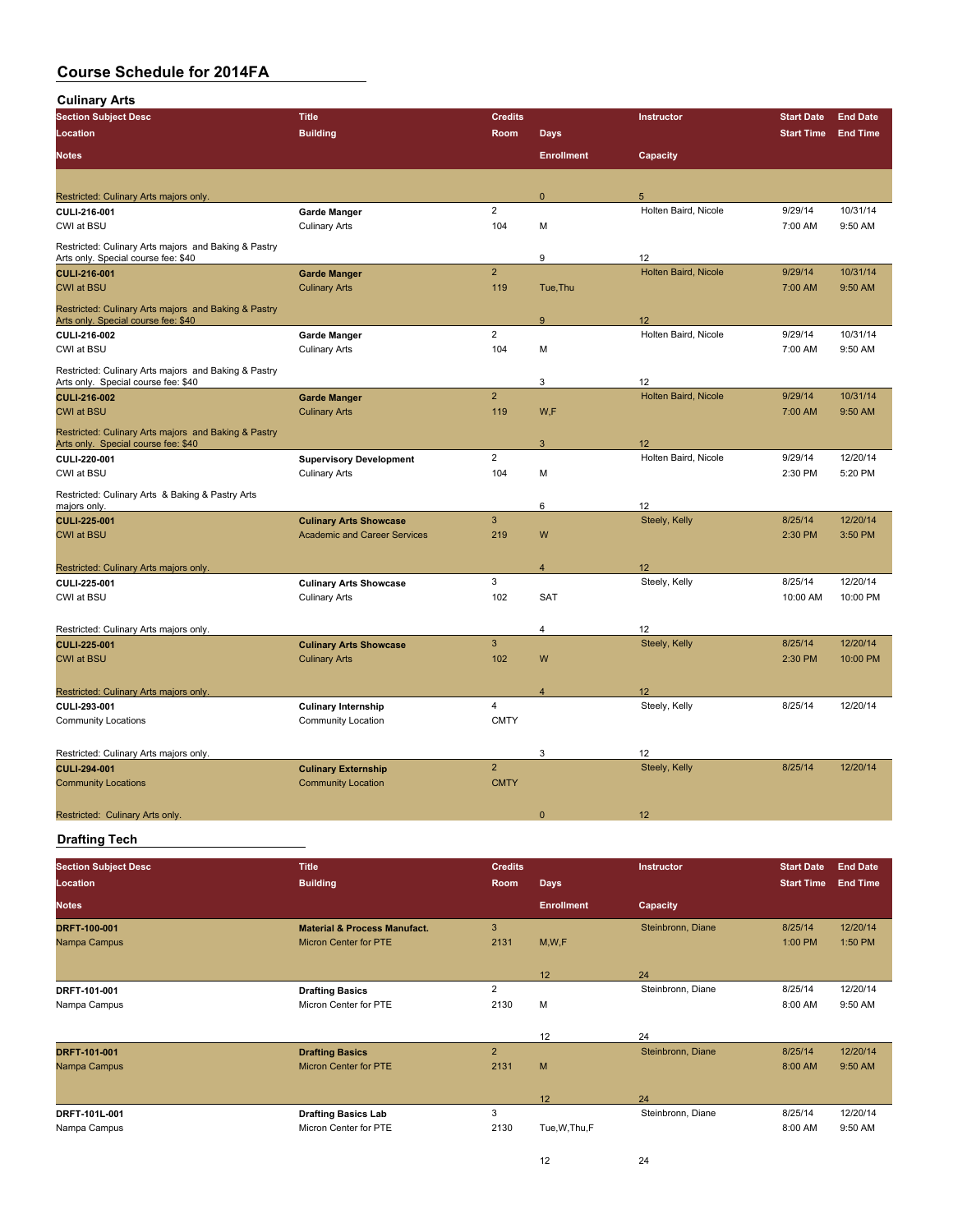| <b>Drafting Tech</b>          |                                                                    |                        |                   |                     |                     |                      |
|-------------------------------|--------------------------------------------------------------------|------------------------|-------------------|---------------------|---------------------|----------------------|
| <b>Section Subject Desc</b>   | <b>Title</b>                                                       | <b>Credits</b>         |                   | Instructor          | <b>Start Date</b>   | <b>End Date</b>      |
| Location                      | <b>Building</b>                                                    | Room                   | <b>Days</b>       |                     | <b>Start Time</b>   | <b>End Time</b>      |
| <b>Notes</b>                  |                                                                    |                        | <b>Enrollment</b> | Capacity            |                     |                      |
| DRFT 101L 001                 | <b>Drafting Basics Lab</b>                                         | $\overline{3}$         |                   | Steinbronn, Diane   | 8/25/14             | 12/20/14             |
| Nampa Campus                  | <b>Micron Center for PTE</b>                                       | 2131                   | Tue, W, Thu, F    |                     | 8:00 AM             | 9:50 AM              |
|                               |                                                                    |                        |                   | 24                  |                     |                      |
| DRFT 109-001                  | <b>Introduction to AutoCAD</b>                                     | $\mathbf{1}$           | 12                | Steinbronn, Diane   | 8/25/14             | 12/20/14             |
| Nampa Campus                  | Micron Center for PTE                                              | 2131                   | M                 |                     | 10:00 AM            | 10:50 AM             |
|                               |                                                                    |                        |                   |                     |                     |                      |
|                               |                                                                    |                        | 13                | 24                  |                     |                      |
| DRFT-109L-001<br>Nampa Campus | <b>Introduction to AutoCAD Lab</b><br><b>Micron Center for PTE</b> | $\overline{2}$<br>2131 | Tue, W, Thu, F    | Steinbronn, Diane   | 8/25/14<br>10:00 AM | 12/20/14<br>10:50 AM |
|                               |                                                                    |                        |                   |                     |                     |                      |
|                               |                                                                    |                        | 13                | 24                  |                     |                      |
| DRFT-139-001                  | <b>Applied Math for Drafting</b>                                   | 3                      |                   | Green, Robert       | 8/25/14             | 12/20/14             |
| Nampa Campus                  | Micron Center for PTE                                              | 2130                   | M,W,F             |                     | 2:00 PM             | 2:50 PM              |
|                               |                                                                    |                        |                   |                     |                     |                      |
|                               |                                                                    | $\overline{2}$         | 11                | 24<br>Green, Robert | 8/25/14             | 12/20/14             |
| DRFT 201-001<br>Nampa Campus  | <b>Civil Drafting and Math</b><br>Micron Center for PTE            | 2124                   | M                 |                     | 10:00 AM            | 11:50 AM             |
|                               |                                                                    |                        |                   |                     |                     |                      |
|                               |                                                                    |                        | 16                | 24                  |                     |                      |
| DRFT 201L 001                 | <b>Civil Drafting Lab</b>                                          | $\overline{4}$         |                   | Green, Robert       | 8/25/14             | 12/20/14             |
| Nampa Campus                  | Micron Center for PTE                                              | 2124                   | Tue, W, Thu, F    |                     | 10:00 AM            | 11:50 AM             |
|                               |                                                                    |                        |                   |                     |                     |                      |
| DRFT 203-001                  | <b>Machine Drafting &amp; Design</b>                               | $\mathbf{1}$           | 16                | 24<br>Green, Robert | 8/25/14             | 12/20/14             |
| Nampa Campus                  | Micron Center for PTE                                              | 2124                   | M                 |                     | 8:00 AM             | 9:50 AM              |
|                               |                                                                    |                        |                   |                     |                     |                      |
|                               |                                                                    |                        | 17                | 24                  |                     |                      |
| DRFT 203L-001                 | <b>Machine Drafting &amp; Design Lab</b>                           | 3                      |                   | Green, Robert       | 8/25/14             | 12/20/14             |
| Nampa Campus                  | Micron Center for PTE                                              | 2124                   | Tue, W, Thu, F    |                     | 8:00 AM             | 9:50 AM              |
|                               |                                                                    |                        | 17                | 24                  |                     |                      |
| DRFT 209-001                  | <b>Advanced AutoCAD in 3D</b>                                      | $\mathbf{1}$           |                   | Steinbronn, Diane   | 8/25/14             | 12/20/14             |
| Nampa Campus                  | Micron Center for PTE                                              | 2124                   | M                 |                     | 12:00 PM            | 12:50 PM             |
|                               |                                                                    |                        |                   |                     |                     |                      |
|                               |                                                                    |                        | 17                | 24                  |                     |                      |
| DRFT-209L-001                 | Advanced AutoCAD in 3D Lab                                         | $\overline{2}$         |                   | Steinbronn, Diane   | 8/25/14             | 12/20/14             |
| Nampa Campus                  | Micron Center for PTE                                              | 2124                   | Tue, W, Thu, F    |                     | 12:00 PM            | 12:50 PM             |
|                               |                                                                    |                        | 17                | 24                  |                     |                      |

### **Early Childhood Education**

| <b>Section Subject Desc</b>                                                                  | <b>Title</b>                            | <b>Credits</b> |                   | <b>Instructor</b> | <b>Start Date</b> | <b>End Date</b> |
|----------------------------------------------------------------------------------------------|-----------------------------------------|----------------|-------------------|-------------------|-------------------|-----------------|
|                                                                                              |                                         |                |                   |                   |                   |                 |
| Location                                                                                     | <b>Building</b>                         | <b>Room</b>    | <b>Days</b>       |                   | <b>Start Time</b> | <b>End Time</b> |
| <b>Notes</b>                                                                                 |                                         |                | <b>Enrollment</b> | Capacity          |                   |                 |
| ECED 100 001                                                                                 | <b>Foundations of Early Child Ed</b>    | $\overline{2}$ |                   | Lauer, Sherri     | 8/25/14           | 12/20/14        |
| Nampa Campus                                                                                 | Multipurpose Classroom Bldg             | 205            | M                 |                   | 6:00 PM           | 7:50 PM         |
| Prereq: Compass Writing Score of 70 or ENGL 101                                              |                                         |                | 13                | 16                |                   |                 |
| ECED-101-001                                                                                 | <b>Child Development &amp; Guidance</b> | $\overline{2}$ |                   | Britton, Jean     | 8/25/14           | 12/20/14        |
| Nampa Campus                                                                                 | Multipurpose Classroom Bldg             | 205            | Tue               |                   | 6:00 PM           | 7:50 PM         |
| Prereg/Coreg: ECED 100                                                                       |                                         |                | 17                | 20                |                   |                 |
| <b>ECED 105 001</b>                                                                          | <b>Teaching Young Children 1</b>        | $\overline{4}$ |                   | Noonan, Elizabeth | 8/25/14           | 12/20/14        |
| Nampa Campus                                                                                 | Multipurpose Classroom Bldg             | 101            | M                 |                   | $1:00$ PM         | $2:00$ PM       |
| Prereg/Coreg: ECED 100. Instructor permission<br>required. Includes 6 hours weekly practicum |                                         |                | $\overline{2}$    | 5                 |                   |                 |
| ECED-105-001                                                                                 | <b>Teaching Young Children 1</b>        | 4              |                   | Noonan, Elizabeth | 8/25/14           | 12/20/14        |
| Nampa Campus                                                                                 | Multipurpose Classroom Bldg             | 101            | M,W               |                   | 8:45 AM           | 12:00 PM        |
| Prereq/Coreq: ECED 100. Instructor permission<br>required. Includes 6 hours weekly practicum |                                         |                | $\overline{2}$    | 5                 |                   |                 |
| ECED-105-002                                                                                 | <b>Teaching Young Children 1</b>        | 4              |                   | Britton, Jean     | 8/25/14           | 12/20/14        |
| Nampa Campus                                                                                 | Multipurpose Classroom Bldg             | 205            | Thu               |                   | 4:00 PM           | 5:50 PM         |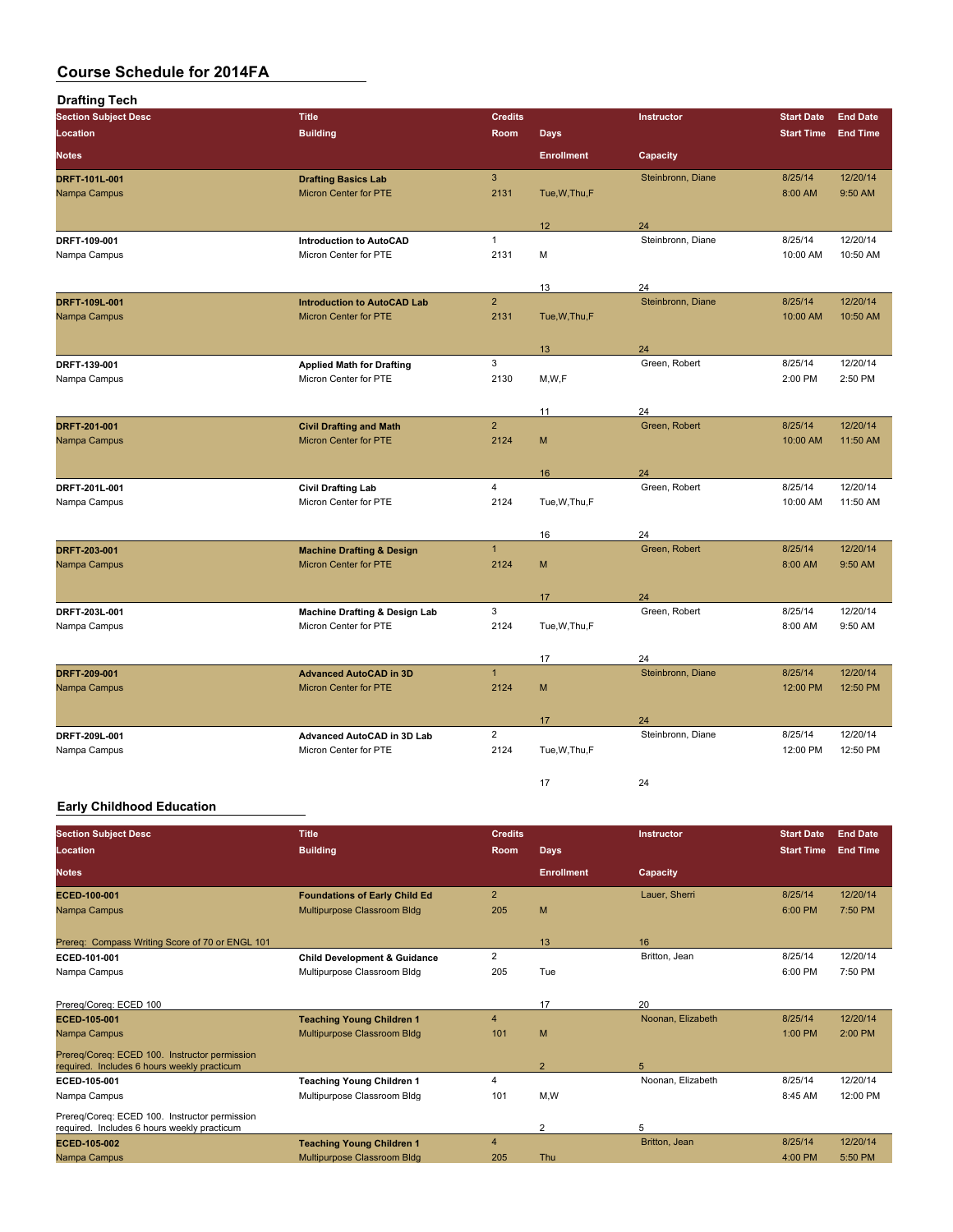| <b>Section Subject Desc</b>                                                                          | <b>Title</b>                                                  | <b>Credits</b> |                   | Instructor             | <b>Start Date</b> | <b>End Date</b> |
|------------------------------------------------------------------------------------------------------|---------------------------------------------------------------|----------------|-------------------|------------------------|-------------------|-----------------|
| <b>Location</b>                                                                                      | <b>Building</b>                                               | Room           | <b>Days</b>       |                        | <b>Start Time</b> | <b>End Time</b> |
| <b>Notes</b>                                                                                         |                                                               |                | <b>Enrollment</b> | Capacity               |                   |                 |
| Preq/Coreq: ECED 100. Instructor permission                                                          |                                                               |                |                   |                        |                   |                 |
| required Includes 6 hours of weekly practicum                                                        |                                                               | $\overline{4}$ | $\overline{2}$    | 5<br>Noonan, Elizabeth | 8/25/14           | 12/20/14        |
| ECED-106-001<br>Nampa Campus                                                                         | <b>Teaching Young Children 2</b>                              | 101            | M, W              |                        | 8:45 AM           | 12:00 PM        |
|                                                                                                      | Multipurpose Classroom Bldg                                   |                |                   |                        |                   |                 |
| Prereq/Coreq: ECED 100. Instructor permission<br>required. Inlcudes 6 hours weekly practicum         |                                                               |                | $\overline{2}$    | 5                      |                   |                 |
| ECED-106-001                                                                                         | <b>Teaching Young Children 2</b>                              | $\overline{4}$ |                   | Noonan, Elizabeth      | 8/25/14           | 12/20/14        |
| Nampa Campus                                                                                         | Multipurpose Classroom Bldg                                   | 205            | M                 |                        | 1:00 PM           | 2:00 PM         |
| Prereq/Coreq: ECED 100. Instructor permission<br>required. Inlcudes 6 hours weekly practicum         |                                                               |                | $\overline{2}$    | 5                      |                   |                 |
| ECED-106-002                                                                                         | <b>Teaching Young Children 2</b>                              | $\overline{4}$ |                   | Britton, Jean          | 8/25/14           | 12/20/14        |
| Nampa Campus                                                                                         | Multipurpose Classroom Bldg                                   | 205            | Thu               |                        | 4:00 PM           | 5:50 PM         |
| Prereq/Coreq: ECED 100. Instructor permission                                                        |                                                               |                |                   |                        |                   |                 |
| required Includes 6 hours weekly practicum                                                           |                                                               | $\mathbf{3}$   | 7                 | 5<br>Noonan, Elizabeth | 8/25/14           | 12/20/14        |
| ECED-141-001<br>Nampa Campus                                                                         | Health, Safety & Nutr Children<br>Multipurpose Classroom Bldg | 205            | Tue               |                        | 3:00 PM           | 5:30 PM         |
|                                                                                                      |                                                               |                |                   |                        |                   |                 |
| Preg/Coreg: ECED 100                                                                                 |                                                               |                | $\overline{7}$    | 20                     |                   |                 |
| ECED-171-001                                                                                         | <b>Curriculum of the Young Child</b>                          | 3              |                   | Britton, Jean          | 8/25/14           | 12/20/14        |
| Nampa Campus                                                                                         | Multipurpose Classroom Bldg                                   | 205            | W                 |                        | 6:00 PM           | 8:30 PM         |
|                                                                                                      |                                                               |                |                   |                        |                   |                 |
| Prereq/coreq: ECED 100                                                                               |                                                               |                | 18                | 20                     |                   |                 |
| ECED-199A-001                                                                                        | <b>Seminar</b>                                                | $\overline{1}$ |                   | Britton, Jean          | 8/25/14           | 12/20/14        |
| <b>Community Locations</b>                                                                           | <b>Community Location</b>                                     | <b>CMTY</b>    |                   |                        |                   |                 |
|                                                                                                      |                                                               |                |                   |                        |                   |                 |
| Instructor Permission required. Email:<br>jeanbritton@cwidaho.cc                                     |                                                               |                | $\mathbf 0$       | 5                      |                   |                 |
| ECED-202-001H                                                                                        | <b>Child Growth &amp; Development</b>                         | $\overline{4}$ |                   | Noonan, Elizabeth      | 8/25/14           | 12/20/14        |
| Nampa Campus                                                                                         | Multipurpose Classroom Bldg                                   | 205            | Thu               |                        | 6:00 PM           | 8:30 PM         |
|                                                                                                      |                                                               |                |                   |                        |                   |                 |
| Prereq: ECED 100. Hybrid course - 1 hour of online<br>component.                                     |                                                               |                | 21                | 21                     |                   |                 |
| <b>ECED 203-001</b>                                                                                  | <b>Early Childhood Ed Practicum</b>                           | 6              |                   | Lauer, Sherri          | 8/25/14           | 12/20/14        |
| Nampa Campus                                                                                         | Multipurpose Classroom Bldg                                   | 101            | Thu               |                        | 12:00 PM          | 4:00 PM         |
|                                                                                                      |                                                               |                |                   |                        |                   |                 |
| Prereq: ECED 101, 106, 141, 171, 173, 183, 184<br>Instr permission required. Special course fee \$20 |                                                               |                | 3                 | $\epsilon$             |                   |                 |
| ECED-203-001                                                                                         | Early Childhood Ed Practicum                                  | 6              |                   | Lauer, Sherri          | 8/25/14           | 12/20/14        |
| Nampa Campus                                                                                         | Multipurpose Classroom Bldg                                   | 101            | Tue, W            |                        | 12:00 PM          | 3:30 PM         |
| Prereq: ECED 101, 106, 141, 171, 173, 183, 184                                                       |                                                               |                |                   |                        |                   |                 |
| Instr permission required. Special course fee \$20                                                   |                                                               |                | 3                 | 6                      |                   |                 |
| ECED-203-002W                                                                                        | <b>Early Childhood Ed Practicum</b>                           | 6              |                   | Lauer, Sherri          | 8/25/14           | 12/20/14        |
| Online                                                                                               | Online                                                        | <b>ONL</b>     |                   |                        |                   |                 |
| Online course. Prereq: ECED 101, 106, 141, 171,<br>173, 183, 184 Instructor Permission Required.     |                                                               |                |                   |                        |                   |                 |
| Special course fee \$20 includes 10 hours of                                                         |                                                               |                | $\sqrt{3}$        | 6                      |                   |                 |
| ECED-258-001                                                                                         | Prog for School Age Children                                  | $\overline{2}$ |                   | Britton, Jean          | 8/25/14           | 12/20/14        |
| Nampa Campus                                                                                         | Multipurpose Classroom Bldg                                   | 205            | М                 |                        | 3:30 PM           | 5:20 PM         |
|                                                                                                      |                                                               |                |                   |                        |                   |                 |
| Prereg: ECED 100                                                                                     |                                                               |                | 17                | 17                     |                   |                 |
|                                                                                                      |                                                               |                |                   |                        |                   |                 |

#### **Economics**

| <b>Section Subject Desc</b> | <b>Title</b>                        | <b>Credits</b> |                   | <b>Instructor</b> | <b>Start Date</b> | <b>End Date</b> |
|-----------------------------|-------------------------------------|----------------|-------------------|-------------------|-------------------|-----------------|
| Location                    | <b>Building</b>                     | Room           | <b>Days</b>       |                   | <b>Start Time</b> | <b>End Time</b> |
| <b>Notes</b>                |                                     |                | <b>Enrollment</b> | Capacity          |                   |                 |
| <b>ECON 201 001</b>         | <b>Principles of Macroeconomics</b> | 3              |                   | Ackerman, Stephen | 8/25/14           | 12/20/14        |
| Nampa Campus                | Aspen Classroom Building            | 104            | Tue, Thu          |                   | 10:00 AM          | 11:15 AM        |
|                             |                                     |                |                   |                   |                   |                 |
|                             |                                     |                | 29                | 40                |                   |                 |
| <b>ECON 201 001D</b>        | <b>Principles of Macroeconomics</b> | 3              |                   | Jones, DeeAnn     | 8/25/14           | 1/16/15         |
| <b>Community Locations</b>  | Vallivue High School                | <b>TBA</b>     |                   |                   |                   |                 |
|                             |                                     |                |                   |                   |                   |                 |
| Dual Credit                 |                                     |                | 31                | 75                |                   |                 |
| <b>ECON 201 002</b>         | <b>Principles of Macroeconomics</b> | 3              |                   | Ackerman, Stephen | 8/25/14           | 12/20/14        |
| Nampa Campus                | Aspen Classroom Building            | 106            | M,W               |                   | 2:30 PM           | 3:45 PM         |
|                             |                                     |                |                   |                   |                   |                 |
|                             |                                     |                | 31                | 40                |                   |                 |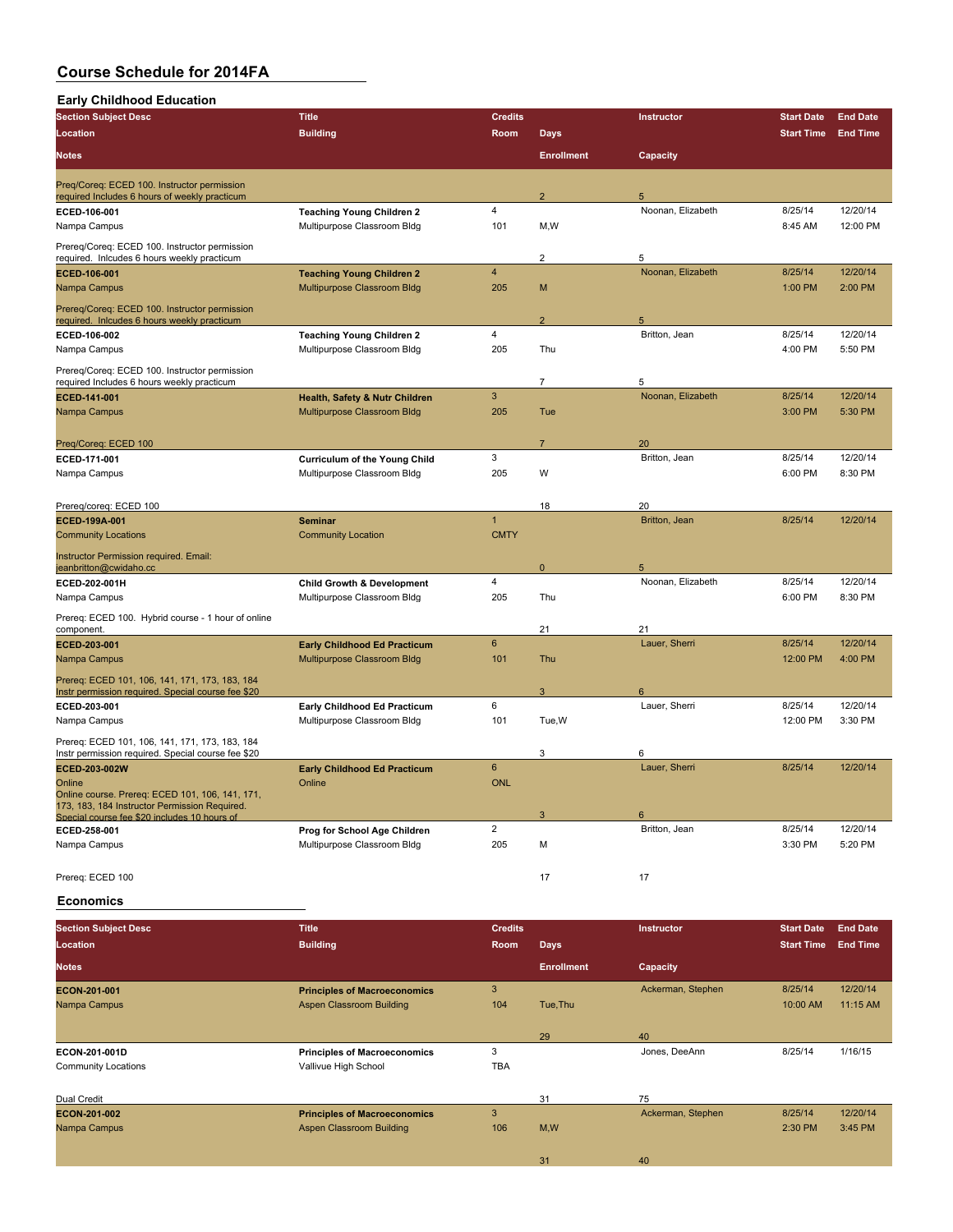| <b>Economics</b>                                                     |                                                                        |                |                   |                         |                    |                     |
|----------------------------------------------------------------------|------------------------------------------------------------------------|----------------|-------------------|-------------------------|--------------------|---------------------|
| <b>Section Subject Desc</b>                                          | <b>Title</b>                                                           | <b>Credits</b> |                   | Instructor              | <b>Start Date</b>  | <b>End Date</b>     |
| Location                                                             | <b>Building</b>                                                        | <b>Room</b>    | <b>Days</b>       |                         | <b>Start Time</b>  | <b>End Time</b>     |
| <b>Notes</b>                                                         |                                                                        |                | <b>Enrollment</b> | Capacity                |                    |                     |
| ECON-201-002D                                                        | <b>Principles of Macroeconomics</b>                                    | 3              |                   | Schimmelpfennig, Kevin  | 8/25/14            | 1/16/15             |
| <b>Community Locations</b>                                           | Vallivue High School                                                   | <b>TBA</b>     |                   |                         |                    |                     |
|                                                                      |                                                                        |                |                   |                         |                    |                     |
| Dual Credit                                                          |                                                                        |                | 26                | 75                      |                    |                     |
| ECON-201-003                                                         | <b>Principles of Macroeconomics</b>                                    | $\mathbf{3}$   |                   | Wrigley, DJ             | 8/25/14            | 12/20/14            |
| Nampa Campus                                                         | <b>Academic Building</b>                                               | 105            | Thu               |                         | 7:00 PM            | 9:45 PM             |
|                                                                      |                                                                        |                | 17                | 40                      |                    |                     |
| ECON-201-004W                                                        | <b>Principles of Macroeconomics</b>                                    | 3              |                   | Root, Skye              | 8/25/14            | 12/20/14            |
| Online                                                               | Online                                                                 | <b>ONL</b>     |                   |                         |                    |                     |
| Online course. Email: skyeroot@cwidaho.cc Online                     |                                                                        |                |                   |                         |                    |                     |
| course fee: \$30                                                     |                                                                        |                | 24                | 30                      |                    |                     |
| <b>ECON-201-005</b><br><b>Ada County Campus</b>                      | <b>Principles of Macroeconomics</b><br><b>Pintail Center</b>           | 3<br>1204      | Tue, Thu          | Cox, Kim                | 8/25/14<br>4:00 PM | 12/20/14<br>5:15 PM |
|                                                                      |                                                                        |                |                   |                         |                    |                     |
|                                                                      |                                                                        |                | 23                | 24                      |                    |                     |
| ECON-201-006W                                                        | <b>Principles of Macroeconomics</b>                                    | 3              |                   | Kerns, Shelby           | 8/25/14            | 12/20/14            |
| Online                                                               | Online                                                                 | <b>ONL</b>     |                   |                         |                    |                     |
| Online Course. Email: shelbykerns@cwidaho.cc                         |                                                                        |                |                   |                         |                    |                     |
| Online course fee: \$30                                              |                                                                        | 3              | 24                | 30<br>Ackerman, Stephen | 8/25/14            | 12/20/14            |
| <b>ECON-201-007</b><br>Nampa Campus                                  | <b>Principles of Macroeconomics</b><br><b>Aspen Classroom Building</b> | 106            | M, W              |                         | 4:00 PM            | 5:15 PM             |
|                                                                      |                                                                        |                |                   |                         |                    |                     |
|                                                                      |                                                                        |                | 9                 | 40                      |                    |                     |
| ECON-201-009W                                                        | <b>Principles of Macroeconomics</b>                                    | 3              |                   | Root, Skye              | 8/25/14            | 12/20/14            |
| Online                                                               | Online                                                                 | <b>ONL</b>     |                   |                         |                    |                     |
| Online course. Email: skyeroot@cwidaho.cc Online                     |                                                                        |                |                   |                         |                    |                     |
| course fee: \$30<br><b>ECON-201-010W</b>                             | <b>Principles of Macroeconomics</b>                                    | $\mathbf{3}$   | 21                | 30<br>Kerns, Shelby     | 8/25/14            | 12/20/14            |
| Online                                                               | Online                                                                 | <b>ONL</b>     |                   |                         |                    |                     |
| Online Course. Email: shelbykerns@cwidaho.cc                         |                                                                        |                |                   |                         |                    |                     |
| Online course fee: \$30                                              |                                                                        |                | 24                | 30                      |                    |                     |
| ECON-201-011                                                         | <b>Principles of Macroeconomics</b>                                    | 3              |                   | Wrigley, DJ             | 8/25/14            | 12/20/14            |
| Ada County Campus                                                    | <b>Pintail Center</b>                                                  | 1320           | Tue               |                         | 7:00 PM            | 9:45 PM             |
|                                                                      |                                                                        |                | 26                | 30                      |                    |                     |
| <b>ECON 201 012W</b>                                                 | <b>Principles of Macroeconomics</b>                                    | 3              |                   | Root, Skye              | 8/25/14            | 12/20/14            |
| Online                                                               | Online                                                                 | <b>ONL</b>     |                   |                         |                    |                     |
| Online Course. Email: skyeroot@cwidaho.cc Online                     |                                                                        |                |                   |                         |                    |                     |
| course fee: \$30                                                     |                                                                        |                | 17                | 30                      |                    |                     |
| ECON-202-001                                                         | <b>Principles of Microeconomics</b>                                    | 3              |                   | Ackerman, Stephen       | 8/25/14            | 12/20/14            |
| Nampa Campus                                                         | Aspen Classroom Building                                               | 104            | Tue, Thu          |                         | 2:30 PM            | 3:45 PM             |
|                                                                      |                                                                        |                | 28                | 40                      |                    |                     |
| <b>ECON 202 002</b>                                                  | <b>Principles of Microeconomics</b>                                    | $\mathbf{3}$   |                   | Nordstrom, John         | 8/25/14            | 12/20/14            |
| Nampa Campus                                                         | Multipurpose Classroom Bldg                                            | 205            | M, W              |                         | 11:30 AM           | 12:45 PM            |
|                                                                      |                                                                        |                |                   |                         |                    |                     |
|                                                                      |                                                                        |                | 24                | 26                      |                    |                     |
| ECON-202-003<br>Nampa Campus                                         | <b>Principles of Microeconomics</b><br>Aspen Classroom Building        | 3<br>106       | M, W              | Ackerman, Stephen       | 8/25/14<br>1:00 PM | 12/20/14<br>2:15 PM |
|                                                                      |                                                                        |                |                   |                         |                    |                     |
|                                                                      |                                                                        |                | 26                | 40                      |                    |                     |
| ECON-202-004                                                         | <b>Principles of Microeconomics</b>                                    | $\mathbf{3}$   |                   | Cox, Kim                | 8/25/14            | 12/20/14            |
| <b>Ada County Campus</b>                                             | <b>Pintail Center</b>                                                  | 1204           | Tue, Thu          |                         | 5:30 PM            | 6:45 PM             |
|                                                                      |                                                                        |                |                   |                         |                    |                     |
|                                                                      |                                                                        | 3              | 22                | 30                      |                    |                     |
| ECON-202-007W<br>Online                                              | <b>Principles of Microeconomics</b><br>Online                          | <b>ONL</b>     |                   | Ronk, Megan             | 8/25/14            | 12/20/14            |
|                                                                      |                                                                        |                |                   |                         |                    |                     |
| Online course. Email: meganronk@cwidaho.cc<br>Online course fee \$30 |                                                                        |                | 24                | 30                      |                    |                     |
| ECON-202-009W                                                        | <b>Principles of Microeconomics</b>                                    | $\mathbf{3}$   |                   | Ronk, Megan             | 8/25/14            | 12/20/14            |
| Online                                                               | Online                                                                 | <b>ONL</b>     |                   |                         |                    |                     |
| Online Course. Email: meganronk@cwidaho.cc                           |                                                                        |                |                   |                         |                    |                     |
| Online course fee: \$30                                              |                                                                        |                | 24                | 30                      |                    |                     |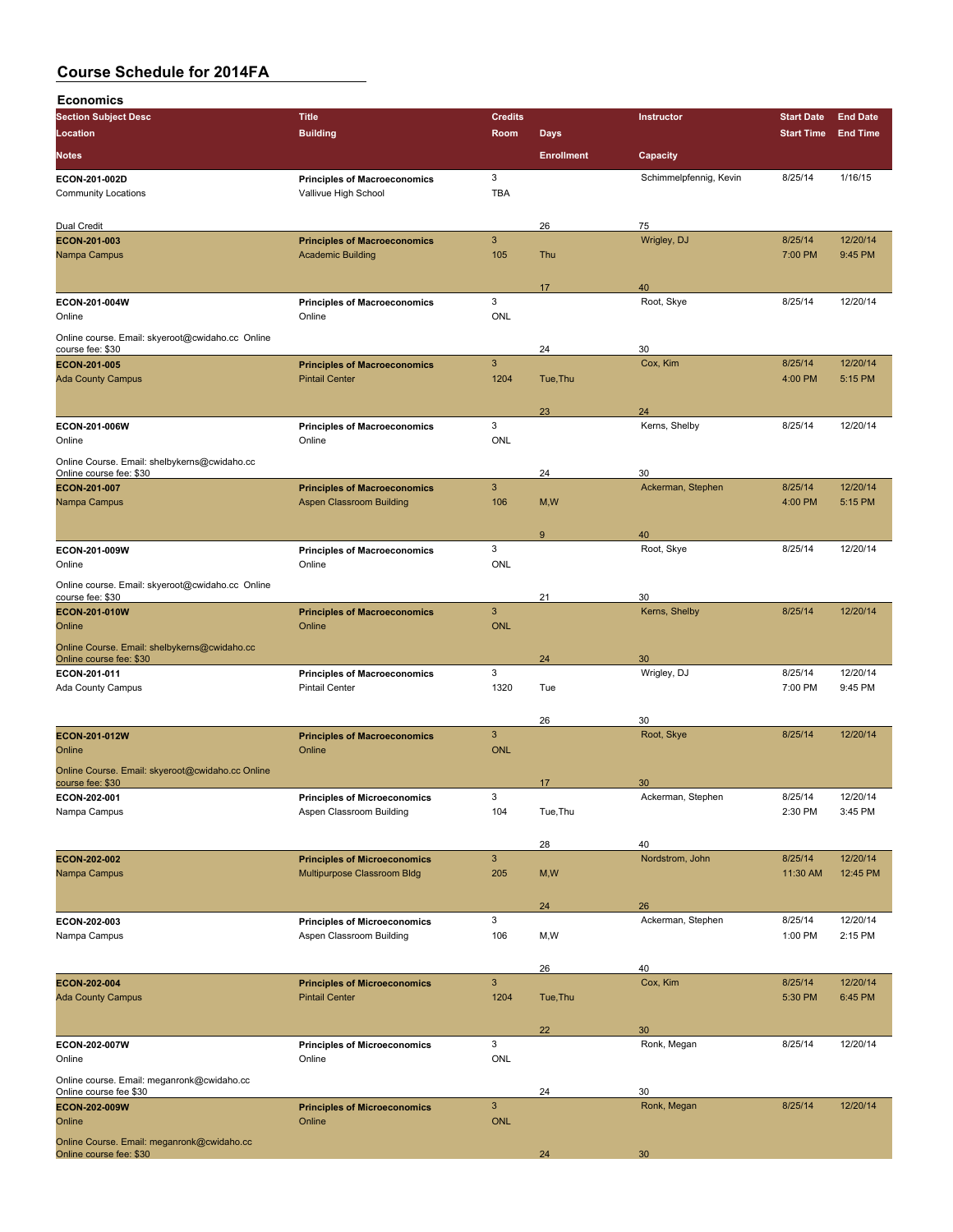**Economics**

| <b>Section Subject Desc</b>                                           | Title                                         | <b>Credits</b>  |                   | Instructor  | <b>Start Date</b> | <b>End Date</b> |
|-----------------------------------------------------------------------|-----------------------------------------------|-----------------|-------------------|-------------|-------------------|-----------------|
| Location                                                              | <b>Building</b>                               | Room            | <b>Days</b>       |             | <b>Start Time</b> | <b>End Time</b> |
| <b>Notes</b>                                                          |                                               |                 | <b>Enrollment</b> | Capacity    |                   |                 |
| <b>ECON-202-010W</b><br>Online                                        | <b>Principles of Microeconomics</b><br>Online | 3<br><b>ONL</b> |                   | Ronk, Megan | 8/25/14           | 12/20/14        |
| Online Course. Email: meganronk@cwidaho.cc<br>Online course fee: \$30 |                                               |                 | 18                | 30          |                   |                 |

### **Education**

| <b>Location</b><br><b>Building</b><br>Room<br><b>Days</b><br><b>Start Time</b><br><b>Enrollment</b><br><b>Notes</b><br>Capacity<br>$\mathbf{1}$<br>12/20/14<br>Rapley, Douglas<br>8/25/14<br><b>Step 1: Inquiry Approach Teach</b><br>EDUC-101-001<br>Multipurpose Classroom Bldg<br>205<br>1:50 PM<br>Nampa Campus<br>Thu<br>1:00 PM<br>20<br>$\overline{7}$<br>Rapley, Douglas<br>8/25/14<br>1<br>EDUC-102-001<br>Step 2: Inquiry-Basd Lssn Dsgn<br>Nampa Campus<br>Multipurpose Classroom Bldg<br>205<br>Thu<br>2:30 PM<br>20<br>3<br>$\mathbf{1}$<br>Huskey, Gayla<br>8/25/14<br>EDUC-110-001W<br><b>Peer Tutor Training</b><br>Online<br>Online<br><b>ONL</b><br>Online course 1st 8 weeks Email: @cwidaho.cc<br>Online course fee: \$10<br>21<br>30<br>3<br>Billing, Carol<br>8/25/14<br>12/20/14<br>EDUC-201-001<br><b>Foundations of Education</b><br>Aspen Classroom Building<br>102<br>1:00 PM<br>2:15 PM<br>Nampa Campus<br>Tue, Thu<br>25<br>30<br>3<br>8/25/14<br>EDUC-201-002W<br>Lund, Jenni<br><b>Foundations of Education</b><br>Online<br>Online<br><b>ONL</b><br>Online course. Email: carolbilling@cwidaho.cc<br>30<br>Online course fee: \$30<br>27<br>$\mathbf{1}$<br>Stirm, Heidi<br>8/25/14<br>1/16/15<br>EDUC-202-001D<br><b>Field Experience</b><br><b>TBA</b><br><b>Community Locations</b><br>Melba High School<br>Dual Credit<br>4<br>75<br>$\mathbf{1}$<br><b>Billing, Carol</b><br>8/25/14<br>EDUC-202-001W<br><b>Field Experience</b><br><b>ONL</b><br>Online<br>Online<br>Online course. Email: carolbilling@cwidaho.cc Online<br>20<br>course fee: \$10<br>19<br>$\mathbf{1}$<br>8/25/14<br>Billing, Carol<br>EDUC-202-002W<br><b>Field Experience</b><br>Online<br>ONL<br>Online<br>Online course. Email: carolbilling@cwidaho.cc Online<br>16<br>20<br>course fee: \$10<br>$\mathbf{1}$<br><b>Billing, Carol</b><br>8/25/14<br>12/20/14<br>EDUC-202-003<br><b>Field Experience</b><br>2:30 PM<br>Nampa Campus<br><b>Aspen Classroom Building</b><br>102<br>Tue<br>19<br>20<br>3<br>Billing, Carol<br>8/25/14<br>EDUC 204-001<br>Families, Commut & Culture<br>Nampa Campus<br>Aspen Classroom Building<br>101<br>11:30 AM<br>Tue, Thu<br>30<br>15<br>3<br>Sadikovic, Belma<br>8/25/14<br>12/20/14<br>EDUC-204-002W<br><b>Families, Commut &amp; Culture</b><br>Online<br>Online<br><b>ONL</b><br>Online course. Email: belmasadikovic@cwidaho.cc<br>Special Course Fee \$30<br>18<br>30<br>3<br>Jensen, Katherine<br>8/25/14<br>EDUC-205-001W<br>Develop/Individual Differences<br><b>ONL</b><br>Online<br>Online<br>Online course. Email: kaejensen@cwidaho.cc<br>24<br>30<br>Special Course Fee \$30<br>$\sqrt{3}$<br><b>EDUC 215 001W</b><br>Straub, Scott<br>8/25/14<br><b>Educational Technology</b><br>Online<br><b>ONL</b><br>Online | <b>Section Subject Desc</b> | <b>Title</b> | <b>Credits</b> | Instructor | <b>Start Date</b> | <b>End Date</b> |
|---------------------------------------------------------------------------------------------------------------------------------------------------------------------------------------------------------------------------------------------------------------------------------------------------------------------------------------------------------------------------------------------------------------------------------------------------------------------------------------------------------------------------------------------------------------------------------------------------------------------------------------------------------------------------------------------------------------------------------------------------------------------------------------------------------------------------------------------------------------------------------------------------------------------------------------------------------------------------------------------------------------------------------------------------------------------------------------------------------------------------------------------------------------------------------------------------------------------------------------------------------------------------------------------------------------------------------------------------------------------------------------------------------------------------------------------------------------------------------------------------------------------------------------------------------------------------------------------------------------------------------------------------------------------------------------------------------------------------------------------------------------------------------------------------------------------------------------------------------------------------------------------------------------------------------------------------------------------------------------------------------------------------------------------------------------------------------------------------------------------------------------------------------------------------------------------------------------------------------------------------------------------------------------------------------------------------------------------------------------------------------------------------------------------------------------------------------------------------------------------------------------------------------------------------------------------------------------------------------------------------------------------------------------------------------------------------------------------------------------------------------------------------------|-----------------------------|--------------|----------------|------------|-------------------|-----------------|
|                                                                                                                                                                                                                                                                                                                                                                                                                                                                                                                                                                                                                                                                                                                                                                                                                                                                                                                                                                                                                                                                                                                                                                                                                                                                                                                                                                                                                                                                                                                                                                                                                                                                                                                                                                                                                                                                                                                                                                                                                                                                                                                                                                                                                                                                                                                                                                                                                                                                                                                                                                                                                                                                                                                                                                                 |                             |              |                |            |                   | <b>End Time</b> |
|                                                                                                                                                                                                                                                                                                                                                                                                                                                                                                                                                                                                                                                                                                                                                                                                                                                                                                                                                                                                                                                                                                                                                                                                                                                                                                                                                                                                                                                                                                                                                                                                                                                                                                                                                                                                                                                                                                                                                                                                                                                                                                                                                                                                                                                                                                                                                                                                                                                                                                                                                                                                                                                                                                                                                                                 |                             |              |                |            |                   |                 |
|                                                                                                                                                                                                                                                                                                                                                                                                                                                                                                                                                                                                                                                                                                                                                                                                                                                                                                                                                                                                                                                                                                                                                                                                                                                                                                                                                                                                                                                                                                                                                                                                                                                                                                                                                                                                                                                                                                                                                                                                                                                                                                                                                                                                                                                                                                                                                                                                                                                                                                                                                                                                                                                                                                                                                                                 |                             |              |                |            |                   |                 |
|                                                                                                                                                                                                                                                                                                                                                                                                                                                                                                                                                                                                                                                                                                                                                                                                                                                                                                                                                                                                                                                                                                                                                                                                                                                                                                                                                                                                                                                                                                                                                                                                                                                                                                                                                                                                                                                                                                                                                                                                                                                                                                                                                                                                                                                                                                                                                                                                                                                                                                                                                                                                                                                                                                                                                                                 |                             |              |                |            |                   |                 |
|                                                                                                                                                                                                                                                                                                                                                                                                                                                                                                                                                                                                                                                                                                                                                                                                                                                                                                                                                                                                                                                                                                                                                                                                                                                                                                                                                                                                                                                                                                                                                                                                                                                                                                                                                                                                                                                                                                                                                                                                                                                                                                                                                                                                                                                                                                                                                                                                                                                                                                                                                                                                                                                                                                                                                                                 |                             |              |                |            |                   |                 |
|                                                                                                                                                                                                                                                                                                                                                                                                                                                                                                                                                                                                                                                                                                                                                                                                                                                                                                                                                                                                                                                                                                                                                                                                                                                                                                                                                                                                                                                                                                                                                                                                                                                                                                                                                                                                                                                                                                                                                                                                                                                                                                                                                                                                                                                                                                                                                                                                                                                                                                                                                                                                                                                                                                                                                                                 |                             |              |                |            |                   |                 |
|                                                                                                                                                                                                                                                                                                                                                                                                                                                                                                                                                                                                                                                                                                                                                                                                                                                                                                                                                                                                                                                                                                                                                                                                                                                                                                                                                                                                                                                                                                                                                                                                                                                                                                                                                                                                                                                                                                                                                                                                                                                                                                                                                                                                                                                                                                                                                                                                                                                                                                                                                                                                                                                                                                                                                                                 |                             |              |                |            |                   | 12/20/14        |
|                                                                                                                                                                                                                                                                                                                                                                                                                                                                                                                                                                                                                                                                                                                                                                                                                                                                                                                                                                                                                                                                                                                                                                                                                                                                                                                                                                                                                                                                                                                                                                                                                                                                                                                                                                                                                                                                                                                                                                                                                                                                                                                                                                                                                                                                                                                                                                                                                                                                                                                                                                                                                                                                                                                                                                                 |                             |              |                |            |                   | 3:20 PM         |
|                                                                                                                                                                                                                                                                                                                                                                                                                                                                                                                                                                                                                                                                                                                                                                                                                                                                                                                                                                                                                                                                                                                                                                                                                                                                                                                                                                                                                                                                                                                                                                                                                                                                                                                                                                                                                                                                                                                                                                                                                                                                                                                                                                                                                                                                                                                                                                                                                                                                                                                                                                                                                                                                                                                                                                                 |                             |              |                |            |                   |                 |
|                                                                                                                                                                                                                                                                                                                                                                                                                                                                                                                                                                                                                                                                                                                                                                                                                                                                                                                                                                                                                                                                                                                                                                                                                                                                                                                                                                                                                                                                                                                                                                                                                                                                                                                                                                                                                                                                                                                                                                                                                                                                                                                                                                                                                                                                                                                                                                                                                                                                                                                                                                                                                                                                                                                                                                                 |                             |              |                |            |                   |                 |
|                                                                                                                                                                                                                                                                                                                                                                                                                                                                                                                                                                                                                                                                                                                                                                                                                                                                                                                                                                                                                                                                                                                                                                                                                                                                                                                                                                                                                                                                                                                                                                                                                                                                                                                                                                                                                                                                                                                                                                                                                                                                                                                                                                                                                                                                                                                                                                                                                                                                                                                                                                                                                                                                                                                                                                                 |                             |              |                |            |                   | 10/17/14        |
|                                                                                                                                                                                                                                                                                                                                                                                                                                                                                                                                                                                                                                                                                                                                                                                                                                                                                                                                                                                                                                                                                                                                                                                                                                                                                                                                                                                                                                                                                                                                                                                                                                                                                                                                                                                                                                                                                                                                                                                                                                                                                                                                                                                                                                                                                                                                                                                                                                                                                                                                                                                                                                                                                                                                                                                 |                             |              |                |            |                   |                 |
|                                                                                                                                                                                                                                                                                                                                                                                                                                                                                                                                                                                                                                                                                                                                                                                                                                                                                                                                                                                                                                                                                                                                                                                                                                                                                                                                                                                                                                                                                                                                                                                                                                                                                                                                                                                                                                                                                                                                                                                                                                                                                                                                                                                                                                                                                                                                                                                                                                                                                                                                                                                                                                                                                                                                                                                 |                             |              |                |            |                   |                 |
|                                                                                                                                                                                                                                                                                                                                                                                                                                                                                                                                                                                                                                                                                                                                                                                                                                                                                                                                                                                                                                                                                                                                                                                                                                                                                                                                                                                                                                                                                                                                                                                                                                                                                                                                                                                                                                                                                                                                                                                                                                                                                                                                                                                                                                                                                                                                                                                                                                                                                                                                                                                                                                                                                                                                                                                 |                             |              |                |            |                   |                 |
|                                                                                                                                                                                                                                                                                                                                                                                                                                                                                                                                                                                                                                                                                                                                                                                                                                                                                                                                                                                                                                                                                                                                                                                                                                                                                                                                                                                                                                                                                                                                                                                                                                                                                                                                                                                                                                                                                                                                                                                                                                                                                                                                                                                                                                                                                                                                                                                                                                                                                                                                                                                                                                                                                                                                                                                 |                             |              |                |            |                   |                 |
|                                                                                                                                                                                                                                                                                                                                                                                                                                                                                                                                                                                                                                                                                                                                                                                                                                                                                                                                                                                                                                                                                                                                                                                                                                                                                                                                                                                                                                                                                                                                                                                                                                                                                                                                                                                                                                                                                                                                                                                                                                                                                                                                                                                                                                                                                                                                                                                                                                                                                                                                                                                                                                                                                                                                                                                 |                             |              |                |            |                   |                 |
|                                                                                                                                                                                                                                                                                                                                                                                                                                                                                                                                                                                                                                                                                                                                                                                                                                                                                                                                                                                                                                                                                                                                                                                                                                                                                                                                                                                                                                                                                                                                                                                                                                                                                                                                                                                                                                                                                                                                                                                                                                                                                                                                                                                                                                                                                                                                                                                                                                                                                                                                                                                                                                                                                                                                                                                 |                             |              |                |            |                   |                 |
|                                                                                                                                                                                                                                                                                                                                                                                                                                                                                                                                                                                                                                                                                                                                                                                                                                                                                                                                                                                                                                                                                                                                                                                                                                                                                                                                                                                                                                                                                                                                                                                                                                                                                                                                                                                                                                                                                                                                                                                                                                                                                                                                                                                                                                                                                                                                                                                                                                                                                                                                                                                                                                                                                                                                                                                 |                             |              |                |            |                   | 12/20/14        |
|                                                                                                                                                                                                                                                                                                                                                                                                                                                                                                                                                                                                                                                                                                                                                                                                                                                                                                                                                                                                                                                                                                                                                                                                                                                                                                                                                                                                                                                                                                                                                                                                                                                                                                                                                                                                                                                                                                                                                                                                                                                                                                                                                                                                                                                                                                                                                                                                                                                                                                                                                                                                                                                                                                                                                                                 |                             |              |                |            |                   |                 |
|                                                                                                                                                                                                                                                                                                                                                                                                                                                                                                                                                                                                                                                                                                                                                                                                                                                                                                                                                                                                                                                                                                                                                                                                                                                                                                                                                                                                                                                                                                                                                                                                                                                                                                                                                                                                                                                                                                                                                                                                                                                                                                                                                                                                                                                                                                                                                                                                                                                                                                                                                                                                                                                                                                                                                                                 |                             |              |                |            |                   |                 |
|                                                                                                                                                                                                                                                                                                                                                                                                                                                                                                                                                                                                                                                                                                                                                                                                                                                                                                                                                                                                                                                                                                                                                                                                                                                                                                                                                                                                                                                                                                                                                                                                                                                                                                                                                                                                                                                                                                                                                                                                                                                                                                                                                                                                                                                                                                                                                                                                                                                                                                                                                                                                                                                                                                                                                                                 |                             |              |                |            |                   |                 |
|                                                                                                                                                                                                                                                                                                                                                                                                                                                                                                                                                                                                                                                                                                                                                                                                                                                                                                                                                                                                                                                                                                                                                                                                                                                                                                                                                                                                                                                                                                                                                                                                                                                                                                                                                                                                                                                                                                                                                                                                                                                                                                                                                                                                                                                                                                                                                                                                                                                                                                                                                                                                                                                                                                                                                                                 |                             |              |                |            |                   |                 |
|                                                                                                                                                                                                                                                                                                                                                                                                                                                                                                                                                                                                                                                                                                                                                                                                                                                                                                                                                                                                                                                                                                                                                                                                                                                                                                                                                                                                                                                                                                                                                                                                                                                                                                                                                                                                                                                                                                                                                                                                                                                                                                                                                                                                                                                                                                                                                                                                                                                                                                                                                                                                                                                                                                                                                                                 |                             |              |                |            |                   |                 |
|                                                                                                                                                                                                                                                                                                                                                                                                                                                                                                                                                                                                                                                                                                                                                                                                                                                                                                                                                                                                                                                                                                                                                                                                                                                                                                                                                                                                                                                                                                                                                                                                                                                                                                                                                                                                                                                                                                                                                                                                                                                                                                                                                                                                                                                                                                                                                                                                                                                                                                                                                                                                                                                                                                                                                                                 |                             |              |                |            |                   |                 |
|                                                                                                                                                                                                                                                                                                                                                                                                                                                                                                                                                                                                                                                                                                                                                                                                                                                                                                                                                                                                                                                                                                                                                                                                                                                                                                                                                                                                                                                                                                                                                                                                                                                                                                                                                                                                                                                                                                                                                                                                                                                                                                                                                                                                                                                                                                                                                                                                                                                                                                                                                                                                                                                                                                                                                                                 |                             |              |                |            |                   | 12/20/14        |
|                                                                                                                                                                                                                                                                                                                                                                                                                                                                                                                                                                                                                                                                                                                                                                                                                                                                                                                                                                                                                                                                                                                                                                                                                                                                                                                                                                                                                                                                                                                                                                                                                                                                                                                                                                                                                                                                                                                                                                                                                                                                                                                                                                                                                                                                                                                                                                                                                                                                                                                                                                                                                                                                                                                                                                                 |                             |              |                |            |                   |                 |
|                                                                                                                                                                                                                                                                                                                                                                                                                                                                                                                                                                                                                                                                                                                                                                                                                                                                                                                                                                                                                                                                                                                                                                                                                                                                                                                                                                                                                                                                                                                                                                                                                                                                                                                                                                                                                                                                                                                                                                                                                                                                                                                                                                                                                                                                                                                                                                                                                                                                                                                                                                                                                                                                                                                                                                                 |                             |              |                |            |                   |                 |
|                                                                                                                                                                                                                                                                                                                                                                                                                                                                                                                                                                                                                                                                                                                                                                                                                                                                                                                                                                                                                                                                                                                                                                                                                                                                                                                                                                                                                                                                                                                                                                                                                                                                                                                                                                                                                                                                                                                                                                                                                                                                                                                                                                                                                                                                                                                                                                                                                                                                                                                                                                                                                                                                                                                                                                                 |                             |              |                |            |                   |                 |
|                                                                                                                                                                                                                                                                                                                                                                                                                                                                                                                                                                                                                                                                                                                                                                                                                                                                                                                                                                                                                                                                                                                                                                                                                                                                                                                                                                                                                                                                                                                                                                                                                                                                                                                                                                                                                                                                                                                                                                                                                                                                                                                                                                                                                                                                                                                                                                                                                                                                                                                                                                                                                                                                                                                                                                                 |                             |              |                |            |                   | 12/20/14        |
|                                                                                                                                                                                                                                                                                                                                                                                                                                                                                                                                                                                                                                                                                                                                                                                                                                                                                                                                                                                                                                                                                                                                                                                                                                                                                                                                                                                                                                                                                                                                                                                                                                                                                                                                                                                                                                                                                                                                                                                                                                                                                                                                                                                                                                                                                                                                                                                                                                                                                                                                                                                                                                                                                                                                                                                 |                             |              |                |            |                   |                 |
|                                                                                                                                                                                                                                                                                                                                                                                                                                                                                                                                                                                                                                                                                                                                                                                                                                                                                                                                                                                                                                                                                                                                                                                                                                                                                                                                                                                                                                                                                                                                                                                                                                                                                                                                                                                                                                                                                                                                                                                                                                                                                                                                                                                                                                                                                                                                                                                                                                                                                                                                                                                                                                                                                                                                                                                 |                             |              |                |            |                   |                 |
|                                                                                                                                                                                                                                                                                                                                                                                                                                                                                                                                                                                                                                                                                                                                                                                                                                                                                                                                                                                                                                                                                                                                                                                                                                                                                                                                                                                                                                                                                                                                                                                                                                                                                                                                                                                                                                                                                                                                                                                                                                                                                                                                                                                                                                                                                                                                                                                                                                                                                                                                                                                                                                                                                                                                                                                 |                             |              |                |            |                   |                 |
|                                                                                                                                                                                                                                                                                                                                                                                                                                                                                                                                                                                                                                                                                                                                                                                                                                                                                                                                                                                                                                                                                                                                                                                                                                                                                                                                                                                                                                                                                                                                                                                                                                                                                                                                                                                                                                                                                                                                                                                                                                                                                                                                                                                                                                                                                                                                                                                                                                                                                                                                                                                                                                                                                                                                                                                 |                             |              |                |            |                   | 3:20 PM         |
|                                                                                                                                                                                                                                                                                                                                                                                                                                                                                                                                                                                                                                                                                                                                                                                                                                                                                                                                                                                                                                                                                                                                                                                                                                                                                                                                                                                                                                                                                                                                                                                                                                                                                                                                                                                                                                                                                                                                                                                                                                                                                                                                                                                                                                                                                                                                                                                                                                                                                                                                                                                                                                                                                                                                                                                 |                             |              |                |            |                   |                 |
|                                                                                                                                                                                                                                                                                                                                                                                                                                                                                                                                                                                                                                                                                                                                                                                                                                                                                                                                                                                                                                                                                                                                                                                                                                                                                                                                                                                                                                                                                                                                                                                                                                                                                                                                                                                                                                                                                                                                                                                                                                                                                                                                                                                                                                                                                                                                                                                                                                                                                                                                                                                                                                                                                                                                                                                 |                             |              |                |            |                   |                 |
|                                                                                                                                                                                                                                                                                                                                                                                                                                                                                                                                                                                                                                                                                                                                                                                                                                                                                                                                                                                                                                                                                                                                                                                                                                                                                                                                                                                                                                                                                                                                                                                                                                                                                                                                                                                                                                                                                                                                                                                                                                                                                                                                                                                                                                                                                                                                                                                                                                                                                                                                                                                                                                                                                                                                                                                 |                             |              |                |            |                   | 12/20/14        |
|                                                                                                                                                                                                                                                                                                                                                                                                                                                                                                                                                                                                                                                                                                                                                                                                                                                                                                                                                                                                                                                                                                                                                                                                                                                                                                                                                                                                                                                                                                                                                                                                                                                                                                                                                                                                                                                                                                                                                                                                                                                                                                                                                                                                                                                                                                                                                                                                                                                                                                                                                                                                                                                                                                                                                                                 |                             |              |                |            |                   | 12:45 PM        |
|                                                                                                                                                                                                                                                                                                                                                                                                                                                                                                                                                                                                                                                                                                                                                                                                                                                                                                                                                                                                                                                                                                                                                                                                                                                                                                                                                                                                                                                                                                                                                                                                                                                                                                                                                                                                                                                                                                                                                                                                                                                                                                                                                                                                                                                                                                                                                                                                                                                                                                                                                                                                                                                                                                                                                                                 |                             |              |                |            |                   |                 |
|                                                                                                                                                                                                                                                                                                                                                                                                                                                                                                                                                                                                                                                                                                                                                                                                                                                                                                                                                                                                                                                                                                                                                                                                                                                                                                                                                                                                                                                                                                                                                                                                                                                                                                                                                                                                                                                                                                                                                                                                                                                                                                                                                                                                                                                                                                                                                                                                                                                                                                                                                                                                                                                                                                                                                                                 |                             |              |                |            |                   |                 |
|                                                                                                                                                                                                                                                                                                                                                                                                                                                                                                                                                                                                                                                                                                                                                                                                                                                                                                                                                                                                                                                                                                                                                                                                                                                                                                                                                                                                                                                                                                                                                                                                                                                                                                                                                                                                                                                                                                                                                                                                                                                                                                                                                                                                                                                                                                                                                                                                                                                                                                                                                                                                                                                                                                                                                                                 |                             |              |                |            |                   |                 |
|                                                                                                                                                                                                                                                                                                                                                                                                                                                                                                                                                                                                                                                                                                                                                                                                                                                                                                                                                                                                                                                                                                                                                                                                                                                                                                                                                                                                                                                                                                                                                                                                                                                                                                                                                                                                                                                                                                                                                                                                                                                                                                                                                                                                                                                                                                                                                                                                                                                                                                                                                                                                                                                                                                                                                                                 |                             |              |                |            |                   |                 |
|                                                                                                                                                                                                                                                                                                                                                                                                                                                                                                                                                                                                                                                                                                                                                                                                                                                                                                                                                                                                                                                                                                                                                                                                                                                                                                                                                                                                                                                                                                                                                                                                                                                                                                                                                                                                                                                                                                                                                                                                                                                                                                                                                                                                                                                                                                                                                                                                                                                                                                                                                                                                                                                                                                                                                                                 |                             |              |                |            |                   |                 |
|                                                                                                                                                                                                                                                                                                                                                                                                                                                                                                                                                                                                                                                                                                                                                                                                                                                                                                                                                                                                                                                                                                                                                                                                                                                                                                                                                                                                                                                                                                                                                                                                                                                                                                                                                                                                                                                                                                                                                                                                                                                                                                                                                                                                                                                                                                                                                                                                                                                                                                                                                                                                                                                                                                                                                                                 |                             |              |                |            |                   | 12/20/14        |
|                                                                                                                                                                                                                                                                                                                                                                                                                                                                                                                                                                                                                                                                                                                                                                                                                                                                                                                                                                                                                                                                                                                                                                                                                                                                                                                                                                                                                                                                                                                                                                                                                                                                                                                                                                                                                                                                                                                                                                                                                                                                                                                                                                                                                                                                                                                                                                                                                                                                                                                                                                                                                                                                                                                                                                                 |                             |              |                |            |                   |                 |
|                                                                                                                                                                                                                                                                                                                                                                                                                                                                                                                                                                                                                                                                                                                                                                                                                                                                                                                                                                                                                                                                                                                                                                                                                                                                                                                                                                                                                                                                                                                                                                                                                                                                                                                                                                                                                                                                                                                                                                                                                                                                                                                                                                                                                                                                                                                                                                                                                                                                                                                                                                                                                                                                                                                                                                                 |                             |              |                |            |                   |                 |
|                                                                                                                                                                                                                                                                                                                                                                                                                                                                                                                                                                                                                                                                                                                                                                                                                                                                                                                                                                                                                                                                                                                                                                                                                                                                                                                                                                                                                                                                                                                                                                                                                                                                                                                                                                                                                                                                                                                                                                                                                                                                                                                                                                                                                                                                                                                                                                                                                                                                                                                                                                                                                                                                                                                                                                                 |                             |              |                |            |                   |                 |
|                                                                                                                                                                                                                                                                                                                                                                                                                                                                                                                                                                                                                                                                                                                                                                                                                                                                                                                                                                                                                                                                                                                                                                                                                                                                                                                                                                                                                                                                                                                                                                                                                                                                                                                                                                                                                                                                                                                                                                                                                                                                                                                                                                                                                                                                                                                                                                                                                                                                                                                                                                                                                                                                                                                                                                                 |                             |              |                |            |                   | 12/20/14        |
|                                                                                                                                                                                                                                                                                                                                                                                                                                                                                                                                                                                                                                                                                                                                                                                                                                                                                                                                                                                                                                                                                                                                                                                                                                                                                                                                                                                                                                                                                                                                                                                                                                                                                                                                                                                                                                                                                                                                                                                                                                                                                                                                                                                                                                                                                                                                                                                                                                                                                                                                                                                                                                                                                                                                                                                 |                             |              |                |            |                   |                 |
| Online course. Email: scottstraub@cwidaho.cc Online                                                                                                                                                                                                                                                                                                                                                                                                                                                                                                                                                                                                                                                                                                                                                                                                                                                                                                                                                                                                                                                                                                                                                                                                                                                                                                                                                                                                                                                                                                                                                                                                                                                                                                                                                                                                                                                                                                                                                                                                                                                                                                                                                                                                                                                                                                                                                                                                                                                                                                                                                                                                                                                                                                                             |                             |              |                |            |                   |                 |
| 30<br>course fee: \$30<br>26<br>Jensen, Katherine<br>1<br>8/25/14                                                                                                                                                                                                                                                                                                                                                                                                                                                                                                                                                                                                                                                                                                                                                                                                                                                                                                                                                                                                                                                                                                                                                                                                                                                                                                                                                                                                                                                                                                                                                                                                                                                                                                                                                                                                                                                                                                                                                                                                                                                                                                                                                                                                                                                                                                                                                                                                                                                                                                                                                                                                                                                                                                               |                             |              |                |            |                   | 12/20/14        |
| EDUC-290-001W<br><b>Education Exit Seminar</b><br>Online<br><b>ONL</b><br>Online                                                                                                                                                                                                                                                                                                                                                                                                                                                                                                                                                                                                                                                                                                                                                                                                                                                                                                                                                                                                                                                                                                                                                                                                                                                                                                                                                                                                                                                                                                                                                                                                                                                                                                                                                                                                                                                                                                                                                                                                                                                                                                                                                                                                                                                                                                                                                                                                                                                                                                                                                                                                                                                                                                |                             |              |                |            |                   |                 |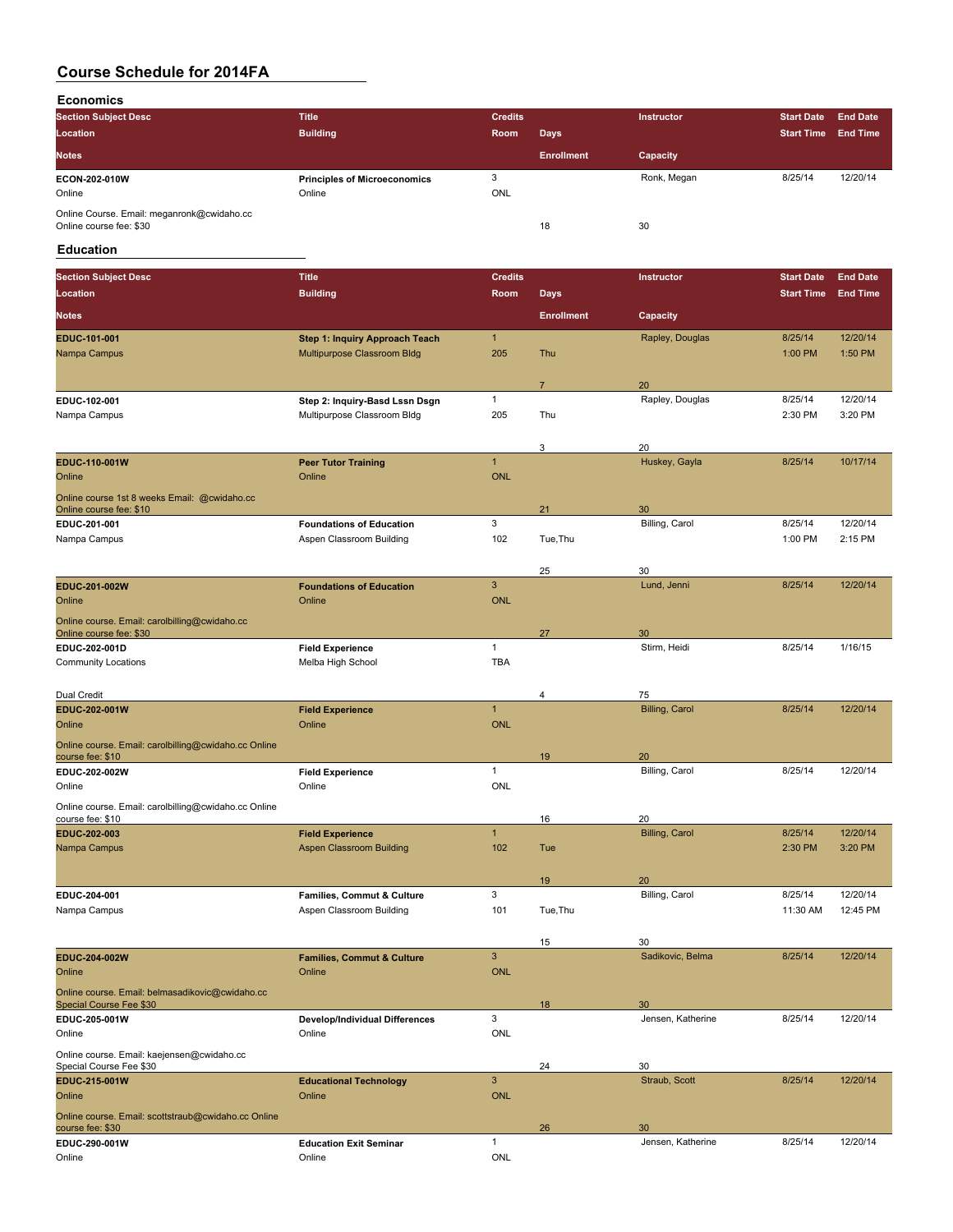**Education**

| <b>Section Subject Desc</b>                                           | <b>Title</b>    | <b>Credits</b> |                   | <b>Instructor</b> | <b>Start Date</b> | <b>End Date</b> |
|-----------------------------------------------------------------------|-----------------|----------------|-------------------|-------------------|-------------------|-----------------|
| Location                                                              | <b>Building</b> | Room           | Days              |                   | <b>Start Time</b> | <b>End Time</b> |
| <b>Notes</b>                                                          |                 |                | <b>Enrollment</b> | Capacity          |                   |                 |
| Online course. Email: kaejensen@cwidaho.cc Online<br>course fee: \$10 |                 |                |                   | 30                |                   |                 |

### **Electronics Technology**

| <b>Section Subject Desc</b>                                                   | <b>Title</b>                                          | <b>Credits</b> |                   | Instructor            | <b>Start Date</b> | <b>End Date</b>      |
|-------------------------------------------------------------------------------|-------------------------------------------------------|----------------|-------------------|-----------------------|-------------------|----------------------|
| Location                                                                      | <b>Building</b>                                       | Room           | <b>Days</b>       |                       | <b>Start Time</b> | <b>End Time</b>      |
| <b>Notes</b>                                                                  |                                                       |                | <b>Enrollment</b> | Capacity              |                   |                      |
| ELTC 115-001                                                                  |                                                       | 3              |                   | Hudson, Michael       | 8/25/14           | 12/20/14             |
| Nampa Campus                                                                  | <b>Appl Math for Elect 1</b><br>Micron Center for PTE | 2138           | M, W, F           |                       | 8:00 AM           | 8:50 AM              |
|                                                                               |                                                       |                |                   |                       |                   |                      |
|                                                                               |                                                       | 3              | 11                | 18<br>Hudson, Michael | 8/25/14           |                      |
| ELTC-120-001<br>Nampa Campus                                                  | <b>DC Electronics Theory</b><br>Micron Center for PTE | 2138           | F                 |                       | 9:00 AM           | 10/18/14<br>11:50 AM |
|                                                                               |                                                       |                |                   |                       |                   |                      |
|                                                                               |                                                       |                | 15                | 18                    |                   |                      |
| ELTC 120-001                                                                  | <b>DC Electronics Theory</b>                          | 3              |                   | Hudson, Michael       | 8/25/14           | 10/18/14             |
| Nampa Campus                                                                  | <b>Micron Center for PTE</b>                          | 2138           | M, W, Thu         |                       | 9:00 AM           | 9:50 AM              |
|                                                                               |                                                       |                | 15                | 18                    |                   |                      |
| ELTC-120-900                                                                  | <b>DC Electronics Theory</b>                          | 3              |                   | Scuka, Michael        | 8/25/14           | 12/20/14             |
| <b>Community Locations</b>                                                    | Micron Technology - BOISE                             | 127C           | M,Tue             |                       | 7:30 AM           | 9:00 AM              |
| Micron Technology in Boise. Security clearance<br>req'd. Contact Paula Smith  |                                                       |                |                   |                       |                   |                      |
| (paulasmith@micron.com)                                                       |                                                       |                | 13                | 12                    |                   |                      |
| ELTC-120L-001                                                                 | <b>DC Electronics Lab</b>                             | $\overline{2}$ |                   | Hudson, Michael       | 8/25/14           | 10/18/14             |
| Nampa Campus                                                                  | <b>Micron Center for PTE</b>                          | 2138           | M, W, Thu         |                       | 10:00 AM          | 12:20 PM             |
| Special course fee: \$50                                                      |                                                       |                | 15                | 18                    |                   |                      |
| ELTC-120L-900                                                                 | <b>DC Electronics Lab</b>                             | $\overline{2}$ |                   | Scuka, Michael        | 8/25/14           | 12/20/14             |
| <b>Community Locations</b>                                                    | Micron Technology - BOISE                             | 127C           | M,Tue             |                       | 9:00 AM           | 12:00 PM             |
| Special course fee: \$50 Micron Technology in Boise.                          |                                                       |                |                   |                       |                   |                      |
| Security clearance reg'd. Contact Paula Smith                                 |                                                       |                |                   |                       |                   |                      |
| paulasmith@micron.com)                                                        |                                                       | $\mathbf{3}$   | 13                | 12                    |                   |                      |
| ELTC-130-001                                                                  | <b>AC Electronics Theory</b>                          |                |                   | Hudson, Michael       | 10/20/14          | 12/20/14             |
| Nampa Campus                                                                  | <b>Micron Center for PTE</b>                          | 2138           | F                 |                       | 9:00 AM           | 11:50 AM             |
|                                                                               |                                                       |                | 14                | 18                    |                   |                      |
| ELTC-130-001                                                                  | <b>AC Electronics Theory</b>                          | 3              |                   | Hudson, Michael       | 10/20/14          | 12/20/14             |
| Nampa Campus                                                                  | Micron Center for PTE                                 | 2138           | M,W,Thu           |                       | 9:00 AM           | 9:50 AM              |
|                                                                               |                                                       |                |                   |                       |                   |                      |
|                                                                               |                                                       |                | 14                | 18                    |                   |                      |
| ELTC-130L-001                                                                 | <b>AC Electronics Lab</b>                             | $\overline{2}$ |                   | Hudson, Michael       | 10/20/14          | 12/20/14             |
| Nampa Campus                                                                  | <b>Micron Center for PTE</b>                          | 2138           | M, W, Thu         |                       | 10:00 AM          | 12:20 PM             |
| Special course fee: \$35                                                      |                                                       |                | 14                | 18                    |                   |                      |
| ELTC-135-001                                                                  | Hand Tool Basic & Wrkplce Sfty                        | $\mathbf{1}$   |                   | Sherrange, Andrew     | 8/25/14           | 10/18/14             |
| Nampa Campus                                                                  | Micron Center for PTE                                 | 2143           | W                 |                       | 1:30 PM           | 3:20 PM              |
|                                                                               |                                                       |                |                   |                       |                   |                      |
| Special Course Fee \$10                                                       |                                                       |                | 15                | 18                    |                   |                      |
| <b>ELTC 135 900</b>                                                           | <b>Hand Tool Basic &amp; Wrkplce Sfty</b>             | $\mathbf{1}$   |                   | Scuka, Michael        | 8/25/14           | 10/18/14             |
| <b>Community Locations</b>                                                    | Micron Technology - BOISE                             | 127C           | Tue               |                       | 1:30 PM           | 3:20 PM              |
| Micron Technology in Boise. Security clearance                                |                                                       |                |                   |                       |                   |                      |
| reg'd. Contact Paula Smith<br>(paulasmith@micron.com) Special Course Fee \$10 |                                                       |                | 8                 | 12                    |                   |                      |
| ELTC-140-001                                                                  | <b>Analog Electronics</b>                             | 3              |                   | Palagi, Vincent       | 8/25/14           | 10/18/14             |
| Nampa Campus                                                                  | Micron Center for PTE                                 | 2132           | F                 |                       | 8:00 AM           | 9:50 AM              |
|                                                                               |                                                       |                |                   |                       |                   |                      |
|                                                                               |                                                       |                | 8                 | 18                    |                   |                      |
| ELTC 140-001                                                                  | <b>Analog Electronics</b>                             | $\sqrt{3}$     |                   | Palagi, Vincent       | 8/25/14           | 10/18/14             |
| Nampa Campus                                                                  | <b>Micron Center for PTE</b>                          | 2132           | M, Tue, W, Thu    |                       | 8:00 AM           | 8:50 AM              |
|                                                                               |                                                       |                |                   |                       |                   |                      |
|                                                                               |                                                       |                | 8                 | 18                    |                   |                      |
| ELTC-140-900                                                                  | <b>Analog Electronics</b>                             | 3              |                   | Scuka, Michael        | 8/25/14           | 12/20/14             |
| <b>Community Locations</b>                                                    | Micron Technology - BOISE                             | 127C           | Thu,F             |                       | 7:30 AM           | 9:00 AM              |
| Micron Technology in Boise. Security clearance<br>req'd. Contact Paula Smith  |                                                       |                |                   |                       |                   |                      |
| (paulasmith@micron.com)                                                       |                                                       |                | $\overline{7}$    | 12                    |                   |                      |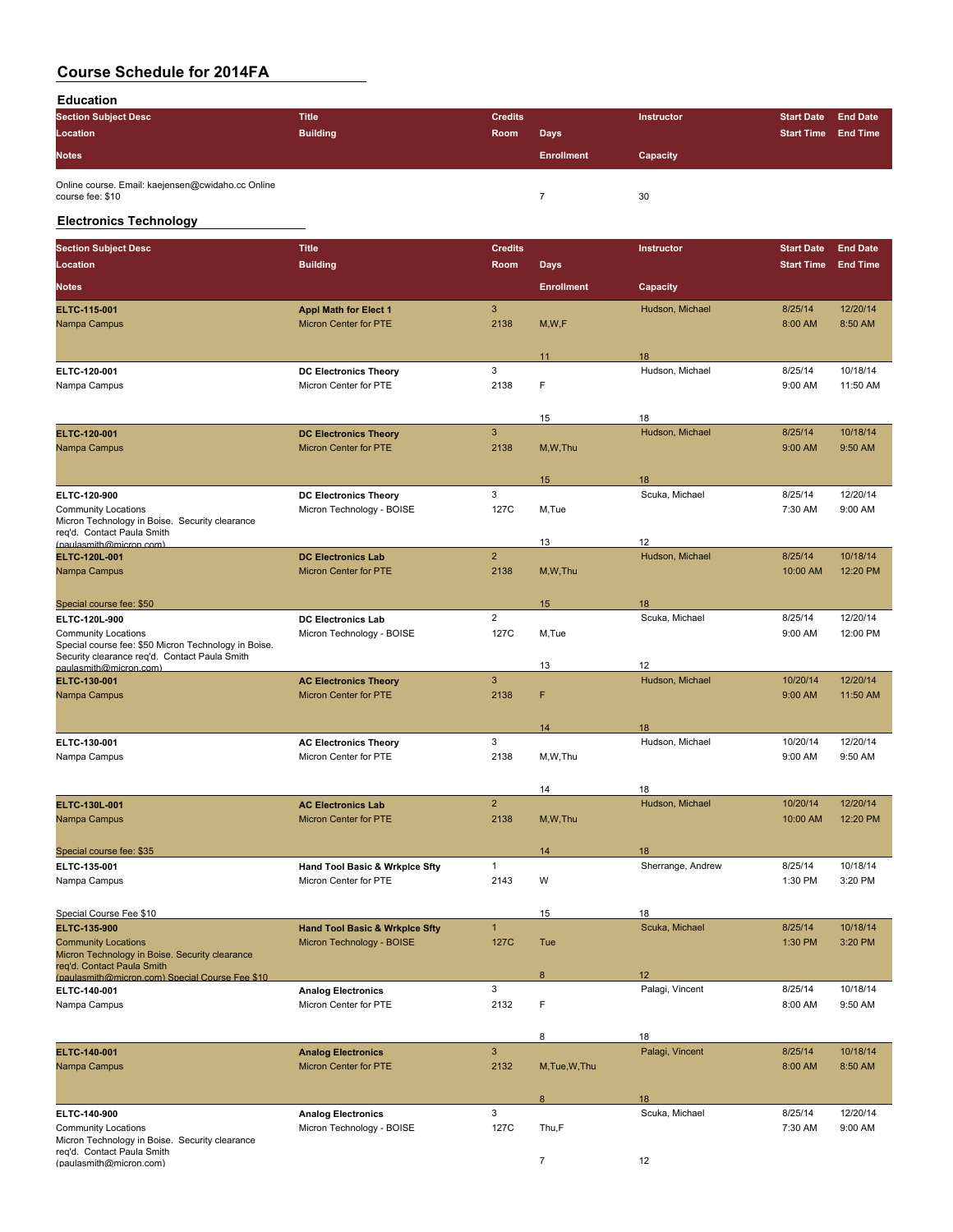| <b>Electronics Technology</b>                                                                         |                                                                           |                |                   |                       |                   |                 |
|-------------------------------------------------------------------------------------------------------|---------------------------------------------------------------------------|----------------|-------------------|-----------------------|-------------------|-----------------|
| <b>Section Subject Desc</b>                                                                           | <b>Title</b>                                                              | <b>Credits</b> |                   | Instructor            | <b>Start Date</b> | <b>End Date</b> |
| Location                                                                                              | <b>Building</b>                                                           | Room           | <b>Days</b>       |                       | <b>Start Time</b> | <b>End Time</b> |
| <b>Notes</b>                                                                                          |                                                                           |                | <b>Enrollment</b> | Capacity              |                   |                 |
| ELTC-140L-001                                                                                         | <b>Analog Electronics Lab</b>                                             | $\overline{2}$ |                   | Palagi, Vincent       | 8/25/14           | 10/18/14        |
| Nampa Campus                                                                                          | Micron Center for PTE                                                     | 2132           | M, Tue, W, Thu    |                       | 9:00 AM           | 10:50 AM        |
|                                                                                                       |                                                                           |                |                   |                       |                   |                 |
| Special course fee: \$45                                                                              |                                                                           |                | 8                 | 18                    |                   |                 |
| ELTC-140L-900                                                                                         | <b>Analog Electronics Lab</b>                                             | $\overline{2}$ |                   | Scuka, Michael        | 8/25/14           | 12/20/14        |
| <b>Community Locations</b>                                                                            | Micron Technology - BOISE                                                 | 127C           | Thu,F             |                       | 9:00 AM           | 12:00 PM        |
| Special course fee: \$45 Micron Technology in Boise.<br>Security clearance req'd. Contact Paula Smith |                                                                           |                |                   |                       |                   |                 |
| (paulasmith@micron.com)                                                                               |                                                                           |                | $\overline{7}$    | 12                    |                   |                 |
| ELTC 150-001                                                                                          | <b>Digital Electronics</b>                                                | 3              |                   | Douglas, Mikel        | 10/20/14          | 12/20/14        |
| Nampa Campus                                                                                          | <b>Micron Center for PTE</b>                                              | 2133           | F                 |                       | 8:00 AM           | 9:50 AM         |
|                                                                                                       |                                                                           |                |                   |                       |                   |                 |
|                                                                                                       |                                                                           |                | 9                 | 18                    |                   |                 |
| ELTC-150-001                                                                                          | <b>Digital Electronics</b>                                                | 3              |                   | Douglas, Mikel        | 10/20/14          | 12/20/14        |
| Nampa Campus                                                                                          | Micron Center for PTE                                                     | 2133           | M,Tue,W,Thu       |                       | 8:00 AM           | 8:50 AM         |
|                                                                                                       |                                                                           |                |                   |                       |                   |                 |
|                                                                                                       |                                                                           |                | 9                 | 18                    |                   |                 |
| ELTC-150L-001                                                                                         | <b>Digital Electronics Lab</b>                                            | $\overline{2}$ |                   | Douglas, Mikel        | 10/20/14          | 12/20/14        |
| Nampa Campus                                                                                          | <b>Micron Center for PTE</b>                                              | 2133           | M, Tue, W, Thu    |                       | 9:00 AM           | 10:50 AM        |
|                                                                                                       |                                                                           |                |                   |                       |                   |                 |
| Special course fee: \$30                                                                              |                                                                           | $\overline{2}$ | 9                 | 18<br>Palagi, Vincent | 8/25/14           | 12/20/14        |
| ELTC-195-001<br>Nampa Campus                                                                          | <b>Comp Programming &amp; Networking</b><br>Micron Center for PTE         | 2132           | Thu               |                       | 1:00 PM           | 2:50 PM         |
|                                                                                                       |                                                                           |                |                   |                       |                   |                 |
|                                                                                                       |                                                                           |                | 11                | 18                    |                   |                 |
| ELTC-200-001                                                                                          | <b>Programmable Logic Controllers</b>                                     | $\overline{2}$ |                   | Douglas, Mikel        | 8/25/14           | 10/18/14        |
| Nampa Campus                                                                                          | <b>Micron Center for PTE</b>                                              | 2133           | M, Tue            |                       | 8:00 AM           | 9:50 AM         |
|                                                                                                       |                                                                           |                |                   |                       |                   |                 |
|                                                                                                       |                                                                           |                | 11                | 15                    |                   |                 |
| ELTC-200L-001                                                                                         | Program Logic Controllers Lab                                             | 1              |                   | Douglas, Mikel        | 8/25/14           | 10/18/14        |
| Nampa Campus                                                                                          | Micron Center for PTE                                                     | 2133           | M,Tue             |                       | 10:00 AM          | 11:50 AM        |
|                                                                                                       |                                                                           |                |                   |                       |                   |                 |
| Special course fee: \$10                                                                              |                                                                           |                | 11                | 15                    |                   |                 |
| ELTC 210-001                                                                                          | <b>Microprocessor Systems</b>                                             | $\overline{2}$ |                   | Palagi, Vincent       | 10/20/14          | 12/20/14        |
| Nampa Campus                                                                                          | Micron Center for PTE                                                     | 2132           | M, Tue            |                       | 8:00 AM           | 9:50 AM         |
|                                                                                                       |                                                                           |                |                   |                       |                   |                 |
|                                                                                                       |                                                                           |                | 11                | 15                    |                   |                 |
| ELTC 210L-001                                                                                         | <b>Microprocessor Systems Lab</b>                                         | $\mathbf{1}$   |                   | Palagi, Vincent       | 10/20/14          | 12/20/14        |
| Nampa Campus                                                                                          | Micron Center for PTE                                                     | 2132           | M,Tue             |                       | 10:00 AM          | 11:50 AM        |
|                                                                                                       |                                                                           |                |                   |                       |                   |                 |
| Special course fee: \$270                                                                             |                                                                           |                | 12                | 15                    |                   |                 |
| ELTC-220-001                                                                                          | <b>Sensors &amp; Electronic Controls</b>                                  | 3              |                   | Sherrange, Andrew     | 8/25/14           | 12/20/14        |
| Nampa Campus                                                                                          | Micron Center for PTE                                                     | 2143           | Thu,F             |                       | 8:00 AM           | 9:50 AM         |
|                                                                                                       |                                                                           |                |                   |                       |                   |                 |
|                                                                                                       |                                                                           |                | 13 <sup>°</sup>   | 18                    |                   |                 |
| ELTC-220L-001                                                                                         | Sensors & Elect Controls Lab                                              | $\mathbf{1}$   |                   | Sherrange, Andrew     | 8/25/14           | 12/20/14        |
| Nampa Campus                                                                                          | Micron Center for PTE                                                     | 2143           | Thu,F             |                       | 10:00 AM          | 11:50 AM        |
|                                                                                                       |                                                                           |                |                   |                       |                   |                 |
| Special course fee: \$10<br>ELTC 230 001                                                              |                                                                           | $\overline{2}$ | 14                | 18<br>Palagi, Vincent | 8/25/14           | 12/20/14        |
| Nampa Campus                                                                                          | <b>Robotics Fluid Power &amp; Automtn</b><br><b>Micron Center for PTE</b> | 2132           | M, Tue            |                       | 1:00 PM           | 1:50 PM         |
|                                                                                                       |                                                                           |                |                   |                       |                   |                 |
|                                                                                                       |                                                                           |                | 12                | 15                    |                   |                 |
| ELTC-230L-001                                                                                         | Robotics, Fluid Power, Auto Lb                                            | $\overline{2}$ |                   | Palagi, Vincent       | 8/25/14           | 12/20/14        |
| Nampa Campus                                                                                          | Micron Center for PTE                                                     | 2132           | M,Tue             |                       | 2:00 PM           | 3:50 PM         |
|                                                                                                       |                                                                           |                |                   |                       |                   |                 |
| Special course fee: \$10                                                                              |                                                                           |                | 12                | 15                    |                   |                 |
| ELTC-240-001                                                                                          | <b>Modulation &amp; Transmission Tech</b>                                 | $\overline{2}$ |                   | Sherrange, Andrew     | 8/25/14           | 10/18/14        |
| Nampa Campus                                                                                          | Micron Center for PTE                                                     | 2143           | M, Tue            |                       | 8:00 AM           | 9:50 AM         |
|                                                                                                       |                                                                           |                |                   |                       |                   |                 |
|                                                                                                       |                                                                           |                | 11                | 18                    |                   |                 |
| ELTC-240L-001                                                                                         | <b>Modulation and Trans Tech Lab</b>                                      | $\mathbf{1}$   |                   | Sherrange, Andrew     | 8/25/14           | 10/18/14        |
| Nampa Campus                                                                                          | Micron Center for PTE                                                     | 2143           | M,Tue             |                       | 10:00 AM          | 11:50 AM        |
|                                                                                                       |                                                                           |                |                   |                       |                   |                 |
| Special course fee: \$30                                                                              |                                                                           |                | 11                | 18                    |                   |                 |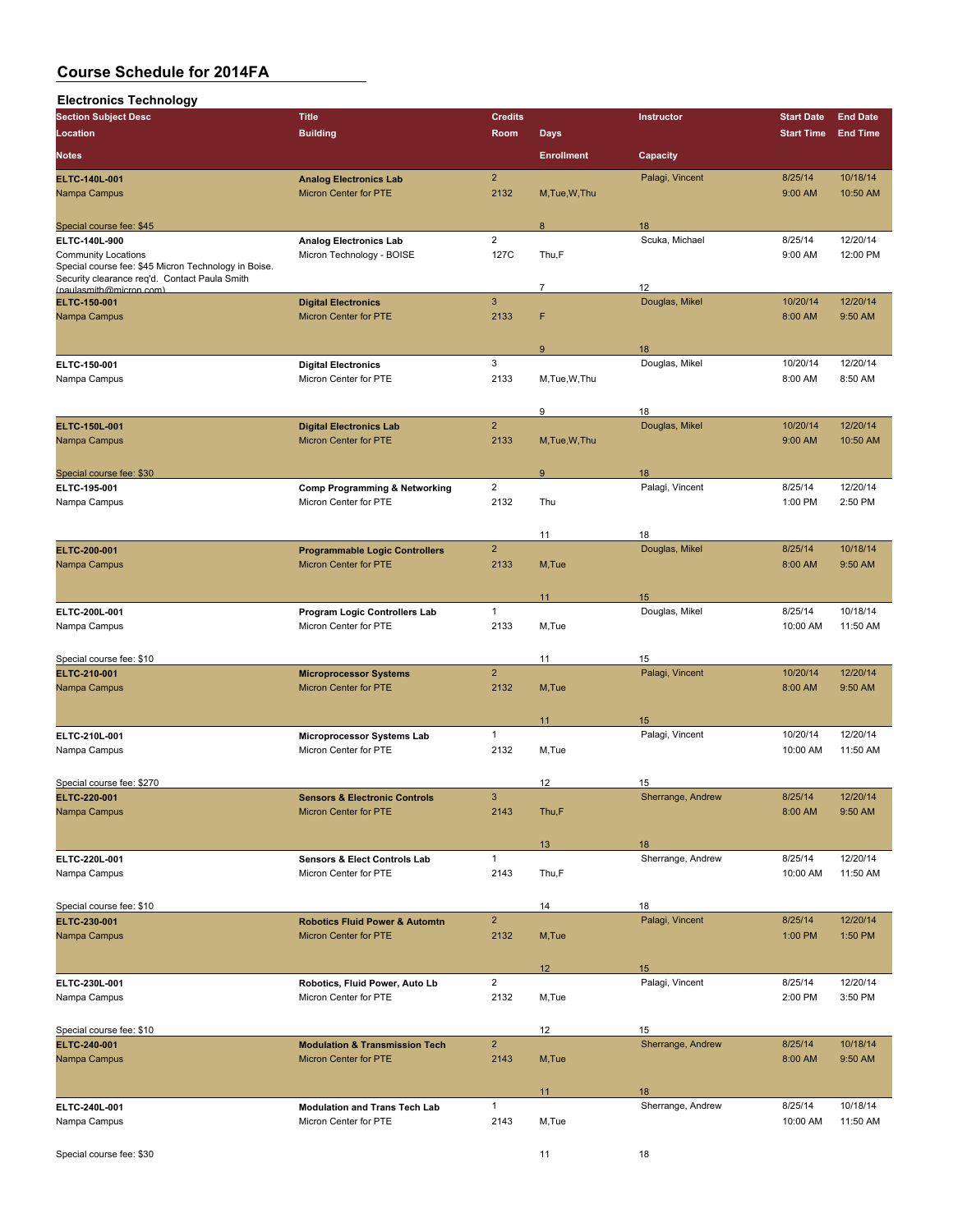| <b>Electronics Technology</b>                                              |                                    |                |                   |                   |                   |                 |
|----------------------------------------------------------------------------|------------------------------------|----------------|-------------------|-------------------|-------------------|-----------------|
| <b>Section Subject Desc</b>                                                | <b>Title</b>                       | <b>Credits</b> |                   | Instructor        | <b>Start Date</b> | End Date        |
| Location                                                                   | <b>Building</b>                    | <b>Room</b>    | <b>Days</b>       |                   | <b>Start Time</b> | <b>End Time</b> |
| Notes                                                                      |                                    |                | <b>Enrollment</b> | Capacity          |                   |                 |
| <b>ELTC 245-001</b>                                                        | <b>Wireless Comm Networks</b>      | $\overline{2}$ |                   | Sherrange, Andrew | 10/20/14          | 12/20/14        |
| Nampa Campus                                                               | <b>Micron Center for PTE</b>       | 2143           | M,Tue             |                   | 8:00 AM           | 9:50 AM         |
|                                                                            |                                    |                | 12                | 18                |                   |                 |
| ELTC-245L-001                                                              | <b>Wireless Comm Network Lab</b>   | $\mathbf{1}$   |                   | Sherrange, Andrew | 10/20/14          | 12/20/14        |
| Nampa Campus                                                               | Micron Center for PTE              | 2143           | M,Tue             |                   | 10:00 AM          | 11:50 AM        |
| Special course fee: \$10                                                   |                                    |                | 12                | 18                |                   |                 |
| <b>ELTC 250 001W</b>                                                       | <b>Industry Certification</b>      | $\overline{1}$ |                   | Douglas, Mikel    | 8/25/14           | 12/20/14        |
| Online                                                                     | Online                             | <b>ONL</b>     |                   |                   |                   |                 |
| Online Course. Email: mikeldouglas@cwidaho.cc<br>Special course fee: \$163 |                                    |                | 9                 | 20                |                   |                 |
| ELTC 280 001                                                               | <b>Renewable Energy Technology</b> | 3              |                   | Douglas, Mikel    | 8/25/14           | 10/18/14        |
| Nampa Campus                                                               | Micron Center for PTE              | 2133           | M,W               |                   | 1:30 PM           | 3:20 PM         |
|                                                                            |                                    |                | 10                | 18                |                   |                 |
| <b>ELTC 280L 001</b>                                                       | <b>Renewable Energy Tech Lab</b>   | $\overline{1}$ |                   | Douglas, Mikel    | 10/20/14          | 12/20/14        |
| Nampa Campus                                                               | <b>Micron Center for PTE</b>       | 2133           | M,W               |                   | 1:30 PM           | 3:20 PM         |
| Special course fee: \$10                                                   |                                    |                | 10                | 18                |                   |                 |
| ELTC 290 001                                                               | <b>Applied Mechatronics</b>        | $\overline{2}$ |                   | Sherrange, Andrew | 8/25/14           | 12/20/14        |
| Nampa Campus                                                               | Micron Center for PTE              | 2143           | W                 |                   | 11:30 AM          | 1:20 PM         |
| Special course fee: \$10                                                   |                                    |                | 10                | 16                |                   |                 |

## **Engineering**

| <b>Section Subject Desc</b> | <b>Title</b>                       | <b>Credits</b> |                   | <b>Instructor</b> | <b>Start Date</b> | <b>End Date</b> |
|-----------------------------|------------------------------------|----------------|-------------------|-------------------|-------------------|-----------------|
| Location                    | <b>Building</b>                    | Room           | <b>Days</b>       |                   | <b>Start Time</b> | <b>End Time</b> |
| <b>Notes</b>                |                                    |                | <b>Enrollment</b> | Capacity          |                   |                 |
| <b>ENGI 120 002</b>         | <b>Introduction to Engineering</b> | $\overline{2}$ |                   | Pack, Willard     | 8/25/14           | 12/20/14        |
| Nampa Campus                | <b>Academic Building</b>           | 309            | Tue, Thu          |                   | 10:00 AM          | 10:50 AM        |
|                             |                                    |                |                   |                   |                   |                 |
|                             |                                    |                | 23                | 32                |                   |                 |

## **English**

| <b>Section Subject Desc</b> | <b>Title</b>                    | <b>Credits</b> |                   | Instructor               | <b>Start Date</b> | <b>End Date</b> |
|-----------------------------|---------------------------------|----------------|-------------------|--------------------------|-------------------|-----------------|
| Location                    | <b>Building</b>                 | Room           | <b>Days</b>       |                          | <b>Start Time</b> | <b>End Time</b> |
| <b>Notes</b>                |                                 |                | <b>Enrollment</b> | Capacity                 |                   |                 |
| <b>ENGL 100-001</b>         | <b>English Composition Plus</b> | $\overline{2}$ |                   | Collins, Malia           | 8/25/14           | 12/20/14        |
| Nampa Campus                | <b>Academic Building</b>        | 303            | Tue, Thu          |                          | 10:00 AM          | 10:50 AM        |
|                             |                                 |                | 8                 | 11                       |                   |                 |
| ENGL-100-002                | <b>English Composition Plus</b> | $\overline{2}$ |                   | Purvis Aldrich, Jennifer | 8/25/14           | 12/20/14        |
| Nampa Campus                | Academic Building               | 303            | Tue, Thu          |                          | 11:30 AM          | 12:20 PM        |
|                             |                                 |                |                   |                          |                   |                 |
|                             |                                 |                | 10                | 11                       |                   |                 |
| <b>ENGL-100-003</b>         | <b>English Composition Plus</b> | $\overline{2}$ |                   | Ascuena, Andrea          | 8/25/14           | 12/20/14        |
| Nampa Campus                | <b>Academic Building</b>        | 303            | Tue, Thu          |                          | 8:30 AM           | 9:20 AM         |
|                             |                                 |                | 9                 | 11                       |                   |                 |
| ENGL 100-004                | <b>English Composition Plus</b> | $\overline{2}$ |                   | Nicholas, David          | 8/25/14           | 12/20/14        |
| Ada County Campus           | <b>Pintail Center</b>           | 1230           | M,W               |                          | 1:00 PM           | 1:50 PM         |
|                             |                                 |                |                   |                          |                   |                 |
|                             |                                 |                | 6                 | 10                       |                   |                 |
| <b>ENGL 100 005</b>         | <b>English Composition Plus</b> | $\overline{2}$ |                   | Draney, Jenica           | 8/25/14           | 12/20/14        |
| <b>Ada County Campus</b>    | <b>Pintail Center</b>           | 1206           | M,W               |                          | 2:30 PM           | 3:20 PM         |
|                             |                                 |                | 8                 | 11                       |                   |                 |
| ENGL 100-006                | <b>English Composition Plus</b> | $\overline{2}$ |                   | Newberry, Christina      | 8/25/14           | 12/20/14        |
| Ada County Campus           | <b>Pintail Center</b>           | 1208           | M,W               |                          | 11:30 AM          | 12:20 PM        |
|                             |                                 |                |                   |                          |                   |                 |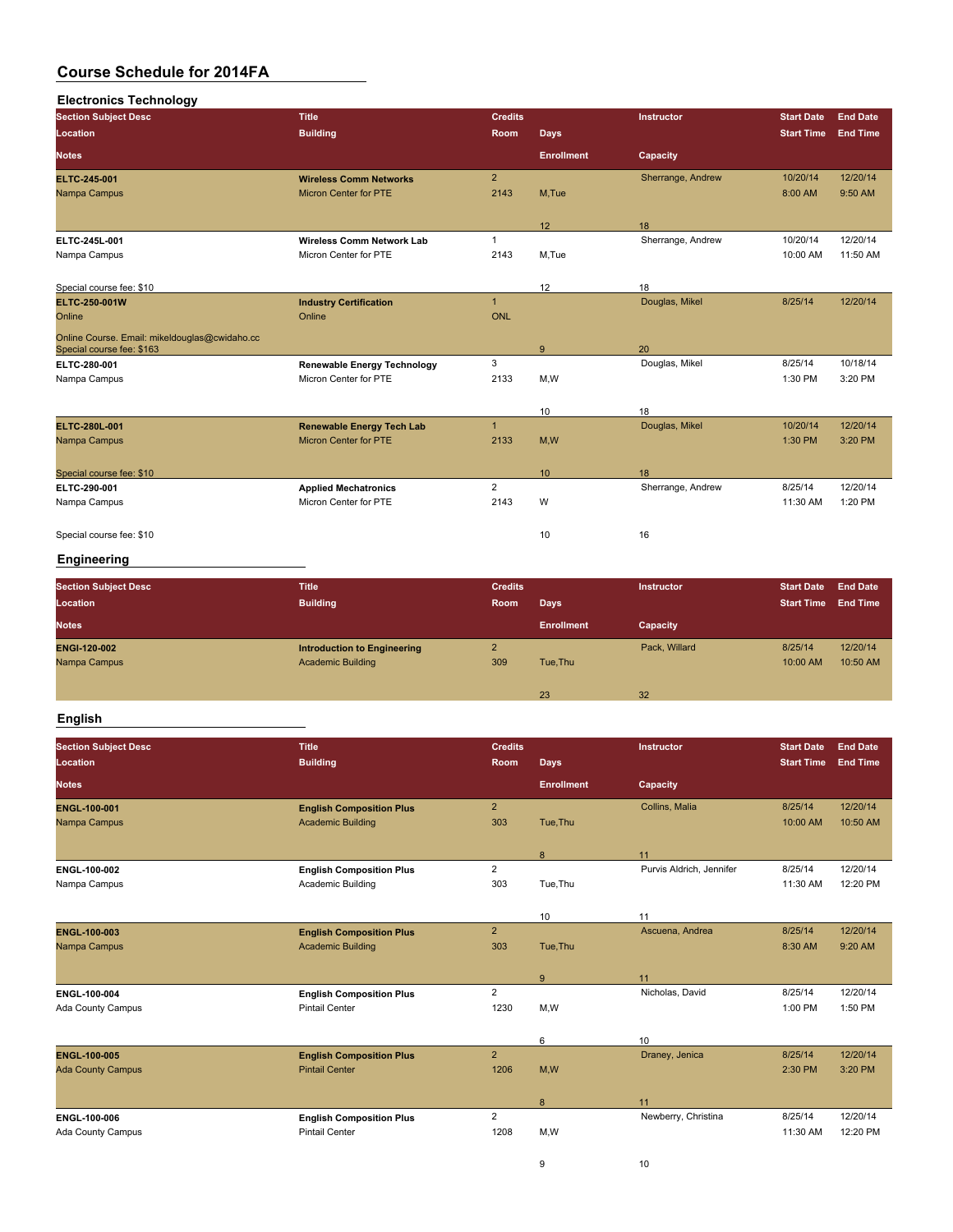| <b>English</b>                           |                                                             |                         |                   |                           |                     |                      |
|------------------------------------------|-------------------------------------------------------------|-------------------------|-------------------|---------------------------|---------------------|----------------------|
| <b>Section Subject Desc</b>              | <b>Title</b>                                                | <b>Credits</b>          |                   | Instructor                | <b>Start Date</b>   | <b>End Date</b>      |
| Location                                 | <b>Building</b>                                             | Room                    | <b>Days</b>       |                           | <b>Start Time</b>   | <b>End Time</b>      |
| <b>Notes</b>                             |                                                             |                         | <b>Enrollment</b> | Capacity                  |                     |                      |
| <b>ENGL 100 007</b>                      | <b>English Composition Plus</b>                             | $\overline{2}$          |                   | Purvis Aldrich, Jennifer  | 8/25/14             | 12/20/14             |
| Nampa Campus                             | <b>Academic Building</b>                                    | 303                     | M, W              |                           | 11:30 AM            | 12:20 PM             |
|                                          |                                                             |                         | 9                 | 11                        |                     |                      |
| ENGL-100-008                             | <b>English Composition Plus</b>                             | $\overline{2}$          |                   | Salsedo, Phyllis          | 8/25/14             | 12/20/14             |
| Nampa Campus                             | Academic Building                                           | 303                     | M,W               |                           | 10:00 AM            | 10:50 AM             |
|                                          |                                                             |                         |                   |                           |                     |                      |
| ENGL-100-009                             | <b>English Composition Plus</b>                             | $\overline{2}$          | 9                 | 11<br>Collins, Malia      | 8/25/14             | 12/20/14             |
| Nampa Campus                             | <b>Academic Building</b>                                    | 303                     | M, W              |                           | 8:30 AM             | 9:20 AM              |
|                                          |                                                             |                         |                   |                           |                     |                      |
| ENGL-100-010                             | <b>English Composition Plus</b>                             | $\overline{2}$          | $\overline{7}$    | 11<br>Nicholas, David     | 8/25/14             | 12/20/14             |
| Ada County Campus                        | <b>Pintail Center</b>                                       | 1230                    | M,W               |                           | 10:00 AM            | 10:50 AM             |
|                                          |                                                             |                         |                   |                           |                     |                      |
|                                          |                                                             |                         | 6                 | 10                        |                     |                      |
| ENGL-100-011<br><b>Ada County Campus</b> | <b>English Composition Plus</b><br><b>Pintail Center</b>    | $\overline{2}$<br>1208  | Tue, Thu          | Newberry, Christina       | 8/25/14<br>11:30 AM | 12/20/14<br>12:20 PM |
|                                          |                                                             |                         |                   |                           |                     |                      |
|                                          |                                                             |                         | 8                 | 10                        |                     |                      |
| ENGL 100 012<br>Ada County Campus        | <b>English Composition Plus</b><br><b>Pintail Center</b>    | $\overline{2}$<br>1206  | Tue, Thu          | Draney, Jenica            | 8/25/14<br>10:00 AM | 12/20/14<br>10:50 AM |
|                                          |                                                             |                         |                   |                           |                     |                      |
|                                          |                                                             |                         | 12                | 11                        |                     |                      |
| ENGL-100-013                             | <b>English Composition Plus</b>                             | $\overline{2}$          |                   | Ascuena, Andrea           | 8/25/14             | 12/20/14             |
| Nampa Campus                             | <b>Academic Building</b>                                    | 303                     | Tue, Thu          |                           | 1:00 PM             | 1:50 PM              |
|                                          |                                                             |                         | 9                 | 11                        |                     |                      |
| ENGL-100-014                             | <b>English Composition Plus</b>                             | $\overline{2}$          |                   | Purvis Aldrich, Jennifer  | 8/25/14             | 12/20/14             |
| Nampa Campus                             | Academic Building                                           | 303                     | M,W               |                           | 2:30 PM             | 3:20 PM              |
|                                          |                                                             |                         | 8                 | 11                        |                     |                      |
| ENGL-100-015                             | <b>English Composition Plus</b>                             | $\overline{2}$          |                   | Collins, Malia            | 8/25/14             | 12/20/14             |
| Nampa Campus                             | <b>Academic Building</b>                                    | 303                     | M, W              |                           | 1:00 PM             | 1:50 PM              |
|                                          |                                                             |                         |                   |                           |                     |                      |
| ENGL 100-016                             | <b>English Composition Plus</b>                             | $\overline{2}$          | 8                 | 11<br>Salsedo, Phyllis    | 8/25/14             | 12/20/14             |
| Ada County Campus                        | <b>Pintail Center</b>                                       | 1208                    | Tue, Thu          |                           | 1:00 PM             | 1:50 PM              |
|                                          |                                                             |                         |                   |                           |                     |                      |
| ENGL-100-017                             | <b>English Composition Plus</b>                             | $\overline{2}$          | 8                 | 11<br>Newberry, Christina | 8/25/14             | 12/20/14             |
| <b>Ada County Campus</b>                 | <b>Pintail Center</b>                                       | 1302                    | Tue, Thu          |                           | 2:30 PM             | 3:20 PM              |
|                                          |                                                             |                         |                   |                           |                     |                      |
|                                          |                                                             | $\overline{c}$          | 10 <sup>°</sup>   | 10<br>Ray-Karpen, Ruth    | 8/25/14             | 12/20/14             |
| ENGL-100-018<br>Nampa Campus             | <b>English Composition Plus</b><br>Aspen Classroom Building | 102                     | Tue, Thu          |                           | 4:00 PM             | 4:50 PM              |
|                                          |                                                             |                         |                   |                           |                     |                      |
|                                          |                                                             |                         | $\overline{7}$    | 11                        |                     |                      |
| ENGL-100-019<br>Nampa Campus             | <b>English Composition Plus</b><br><b>Academic Building</b> | $\overline{2}$<br>303   | Tue, Thu          | Ray-Karpen, Ruth          | 8/25/14<br>7:00 PM  | 12/20/14<br>7:50 PM  |
|                                          |                                                             |                         |                   |                           |                     |                      |
|                                          |                                                             |                         | 10 <sub>1</sub>   | 11                        |                     |                      |
| ENGL-100-020                             | <b>English Composition Plus</b>                             | $\overline{\mathbf{c}}$ |                   | Della Badia, Carl         | 8/25/14             | 12/20/14             |
| Ada County Campus                        | <b>Pintail Center</b>                                       | 1230                    | M,W               |                           | 5:30 PM             | 6:20 PM              |
|                                          |                                                             |                         | 11                | 11                        |                     |                      |
| ENGL-100-021                             | <b>English Composition Plus</b>                             | $\overline{2}$          |                   | Lefavour, Nicole          | 8/25/14             | 12/20/14             |
| Nampa Campus                             | <b>Aspen Classroom Building</b>                             | 104                     | Tue, Thu          |                           | 11:30 AM            | 12:20 PM             |
|                                          |                                                             |                         | $\overline{7}$    | 12                        |                     |                      |
| ENGL-100-025                             | <b>English Composition Plus</b>                             | $\overline{2}$          |                   | Scott, David              | 8/25/14             | 12/20/14             |
| Nampa Campus                             | Academic Building                                           | 303                     | Tue, Thu          |                           | 2:30 PM             | 3:20 PM              |
|                                          |                                                             |                         |                   |                           |                     |                      |

11 11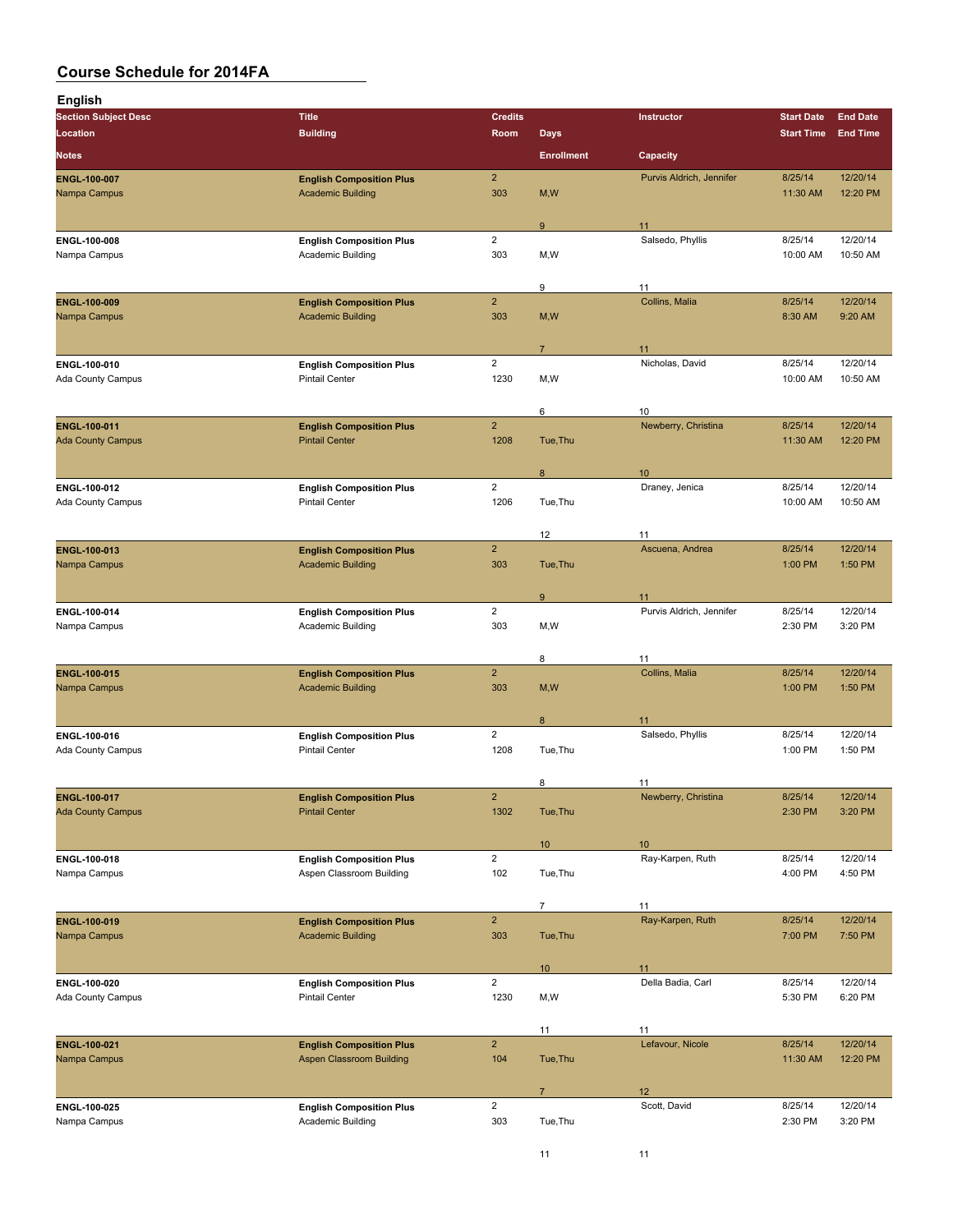| English                                  |                                                                  |                         |                   |                       |                    |                     |
|------------------------------------------|------------------------------------------------------------------|-------------------------|-------------------|-----------------------|--------------------|---------------------|
| <b>Section Subject Desc</b>              | <b>Title</b>                                                     | <b>Credits</b>          |                   | Instructor            | <b>Start Date</b>  | <b>End Date</b>     |
| Location                                 | <b>Building</b>                                                  | Room                    | <b>Days</b>       |                       | <b>Start Time</b>  | <b>End Time</b>     |
| <b>Notes</b>                             |                                                                  |                         | <b>Enrollment</b> | Capacity              |                    |                     |
| ENGL-100-035                             | <b>English Composition Plus</b>                                  | $\overline{2}$          |                   | Kuchta, Lana          | 8/25/14            | 12/20/14            |
| <b>Canyon County Center</b>              | <b>Canyon County Center</b>                                      | 230                     | Tue, Thu          |                       | 10:00 AM           | 10:50 AM            |
|                                          |                                                                  |                         | 6                 | 11                    |                    |                     |
| ENGL 100-038                             | <b>English Composition Plus</b>                                  | $\overline{2}$          |                   | Wolford, Abigail      | 8/25/14            | 12/20/14            |
| Ada County Campus                        | <b>Pintail Center</b>                                            | 1211                    | <b>SAT</b>        |                       | 11:00 AM           | 12:40 PM            |
|                                          |                                                                  |                         |                   |                       |                    |                     |
| <b>ENGL-100-045</b>                      | <b>English Composition Plus</b>                                  | $\overline{2}$          | 7                 | 10<br>Berg, Paul      | 8/25/14            | 12/20/14            |
| <b>Ada County Campus</b>                 | <b>Pintail Center</b>                                            | 1206                    | M, W              |                       | 11:30 AM           | 12:20 PM            |
|                                          |                                                                  |                         |                   |                       |                    |                     |
| ENGL 100 047                             | <b>English Composition Plus</b>                                  | $\overline{2}$          | 10 <sup>°</sup>   | 10<br>Beautrow, Lynne | 8/25/14            | 12/20/14            |
| Nampa Campus                             | Academic Building                                                | 303                     | Tue, Thu          |                       | 4:00 PM            | 4:50 PM             |
|                                          |                                                                  |                         |                   |                       |                    |                     |
| ENGL-100-048                             | <b>English Composition Plus</b>                                  | $\overline{2}$          | 8                 | 10<br>Scott, David    | 8/25/14            | 12/20/14            |
| Nampa Campus                             | <b>Academic Building</b>                                         | 303                     | Tue, Thu          |                       | 5:30 PM            | 6:20 PM             |
|                                          |                                                                  |                         |                   |                       |                    |                     |
| ENGL-100-051                             |                                                                  | $\overline{2}$          | 8                 | 11<br>Kuchta, Lana    | 8/25/14            | 12/20/14            |
| Canyon County Center                     | <b>English Composition Plus</b><br>Canyon County Center          | 235                     | Tue, Thu          |                       | 1:00 PM            | 1:50 PM             |
|                                          |                                                                  |                         |                   |                       |                    |                     |
|                                          |                                                                  |                         | $\overline{7}$    | 11                    |                    |                     |
| ENGL-100-052<br><b>Ada County Campus</b> | <b>English Composition Plus</b><br><b>Mallard Place Building</b> | $\overline{2}$<br>1111  | M, W              | Ottey, John           | 8/25/14<br>4:00 PM | 12/20/14<br>4:50 PM |
|                                          |                                                                  |                         |                   |                       |                    |                     |
|                                          |                                                                  |                         | 8                 | 10 <sup>°</sup>       |                    |                     |
| ENGL-100-053<br>Nampa Campus             | <b>English Composition Plus</b><br>Academic Building             | $\overline{2}$<br>303   | M,W               | Berg, Paul            | 8/25/14<br>4:00 PM | 12/20/14<br>4:50 PM |
|                                          |                                                                  |                         |                   |                       |                    |                     |
|                                          |                                                                  |                         | $\overline{7}$    | 10                    |                    |                     |
| ENGL-100-054<br>Nampa Campus             | <b>English Composition Plus</b><br><b>Academic Building</b>      | $\overline{2}$<br>303   | M, W              | Fowler, Bret          | 8/25/14<br>5:30 PM | 12/20/14<br>6:20 PM |
|                                          |                                                                  |                         |                   |                       |                    |                     |
|                                          |                                                                  |                         | 10 <sup>°</sup>   | 11                    |                    |                     |
| ENGL-100-055                             | <b>English Composition Plus</b>                                  | $\overline{2}$<br>303   | M,W               | Fowler, Bret          | 8/25/14<br>8:30 PM | 12/20/14<br>9:20 PM |
| Nampa Campus                             | Academic Building                                                |                         |                   |                       |                    |                     |
|                                          |                                                                  |                         | 5                 | 11                    |                    |                     |
| ENGL-100-057                             | <b>English Composition Plus</b>                                  | $\overline{2}$          |                   | Scripps, John         | 8/25/14            | 12/20/14            |
| <b>Ada County Campus</b>                 | <b>Pintail Center</b>                                            | 1230                    | M, W              |                       | 4:00 PM            | 4:50 PM             |
|                                          |                                                                  |                         | 9                 | 10                    |                    |                     |
| ENGL-100-058                             | <b>English Composition Plus</b>                                  | $\overline{2}$          |                   | Ottey, John           | 8/25/14            | 12/20/14            |
| Ada County Campus                        | <b>Pintail Center</b>                                            | 1230                    | M,W               |                       | 7:00 PM            | 7:50 PM             |
|                                          |                                                                  |                         | 8                 | 10                    |                    |                     |
| ENGL-100-059                             | <b>English Composition Plus</b>                                  | $\overline{2}$          |                   | Draney, Jenica        | 8/25/14            | 12/20/14            |
| <b>Ada County Campus</b>                 | <b>Pintail Center</b>                                            | 1208                    | Tue, Thu          |                       | 4:00 PM            | 4:50 PM             |
|                                          |                                                                  |                         | 10 <sup>°</sup>   | 11                    |                    |                     |
| ENGL-100-061                             | <b>English Composition Plus</b>                                  | $\overline{2}$          |                   | Oyarzabal, Andrea     | 8/25/14            | 12/20/14            |
| Ada County Campus                        | <b>Pintail Center</b>                                            | 1230                    | Tue, Thu          |                       | 8:30 PM            | 9:20 PM             |
|                                          |                                                                  |                         | 8                 | 10                    |                    |                     |
| ENGL-100-063                             | <b>English Composition Plus</b>                                  | $\overline{2}$          |                   | Michaelson, Mark      | 8/25/14            | 12/20/14            |
| Nampa Campus                             | <b>Academic Building</b>                                         | 303                     | M, W              |                       | 7:00 PM            | 7:50 PM             |
|                                          |                                                                  |                         |                   |                       |                    |                     |
| ENGL 100-066                             | <b>English Composition Plus</b>                                  | $\overline{\mathbf{c}}$ | $5\phantom{.0}$   | 10<br>Collins, Malia  | 8/25/14            | 12/20/14            |
| Ada County Campus                        | <b>Pintail Center</b>                                            | 1230                    | Tue, Thu          |                       | 7:00 PM            | 7:50 PM             |
|                                          |                                                                  |                         |                   |                       |                    |                     |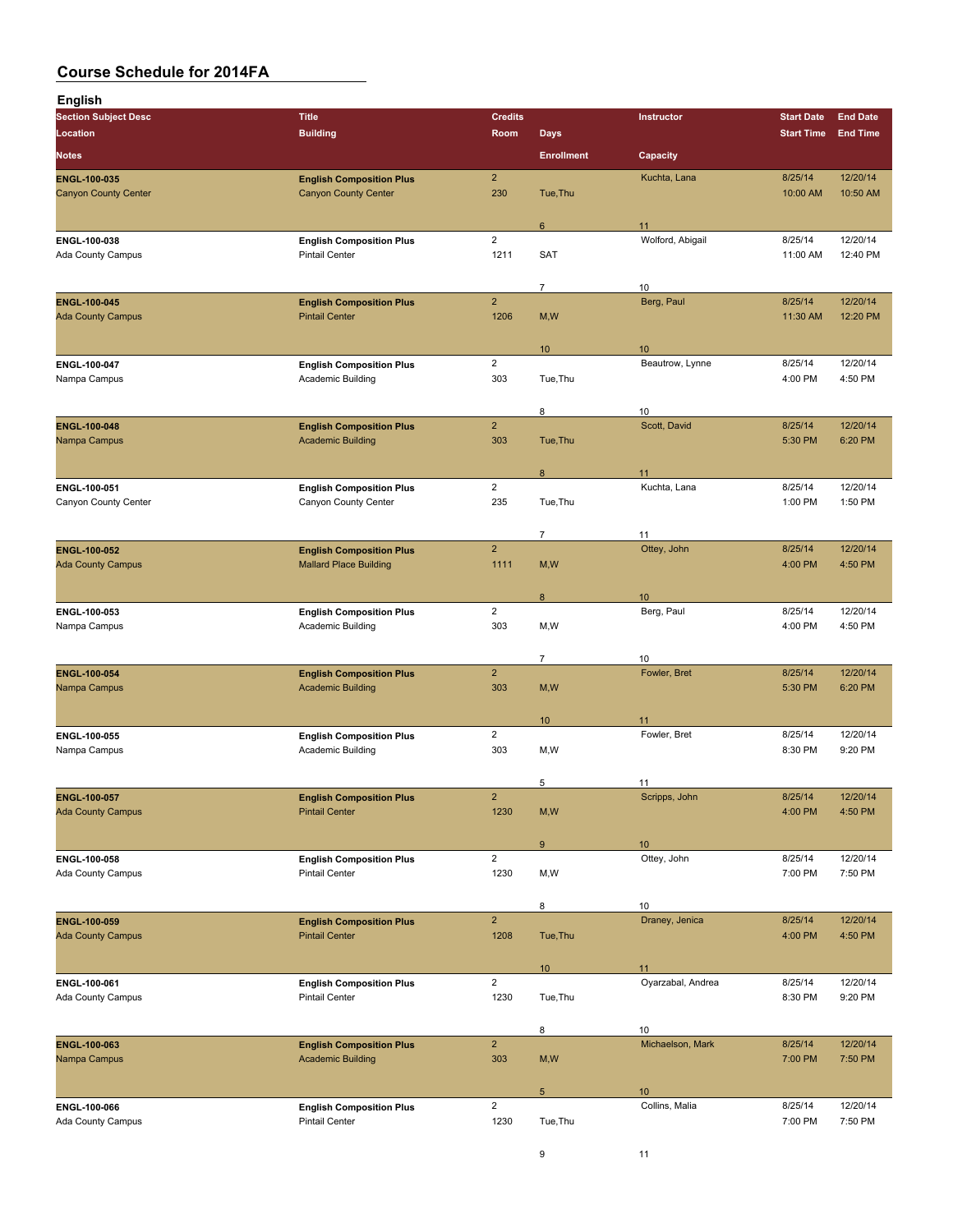| <b>English</b>                              |                                                               |                            |                   |                                |                     |                      |
|---------------------------------------------|---------------------------------------------------------------|----------------------------|-------------------|--------------------------------|---------------------|----------------------|
| <b>Section Subject Desc</b>                 | <b>Title</b>                                                  | <b>Credits</b>             |                   | Instructor                     | <b>Start Date</b>   | <b>End Date</b>      |
| Location                                    | <b>Building</b>                                               | Room                       | <b>Days</b>       |                                | <b>Start Time</b>   | <b>End Time</b>      |
| <b>Notes</b>                                |                                                               |                            | <b>Enrollment</b> | Capacity                       |                     |                      |
| <b>ENGL-100-068</b>                         | <b>English Composition Plus</b>                               | $\overline{2}$             |                   | Lefavour, Nicole               | 8/25/14             | 12/20/14             |
| <b>Ada County Campus</b>                    | <b>Pintail Center</b>                                         | 1230                       | Tue, Thu          |                                | 5:30 PM             | 6:20 PM              |
|                                             |                                                               |                            | 9                 | 10                             |                     |                      |
| ENGL-100-069                                | <b>English Composition Plus</b>                               | $\overline{2}$             |                   | Strickland, Sandie             | 8/25/14             | 12/20/14             |
| Nampa Campus                                | Micron Center for PTE                                         | 1210                       | M,W               |                                | 2:30 PM             | 3:20 PM              |
|                                             |                                                               |                            | 8                 | 11                             |                     |                      |
| ENGL-100-070                                | <b>English Composition Plus</b>                               | $\overline{2}$             |                   | Collins, Malia                 | 8/25/14             | 12/20/14             |
| Nampa Campus                                | Multipurpose Classroom Bldg                                   | 205                        | Tue, Thu          |                                | 12:00 PM            | 12:50 PM             |
|                                             |                                                               |                            |                   |                                |                     |                      |
| ENGL 101-001                                | <b>English Composition 1</b>                                  | 3                          | 8                 | 11<br>Collins, Malia           | 8/25/14             | 12/20/14             |
| Nampa Campus                                | Academic Building                                             | 301                        | Tue, Thu          |                                | 8:30 AM             | 9:45 AM              |
|                                             |                                                               |                            |                   |                                |                     |                      |
| <b>ENGL-101-001D</b>                        | <b>English Composition 1</b>                                  | $\mathbf{3}$               | 14                | 14<br>White, Traci             | 8/25/14             | 1/16/15              |
| <b>Community Locations</b>                  | <b>Caldwell High School</b>                                   | <b>TBA</b>                 |                   |                                |                     |                      |
|                                             |                                                               |                            |                   |                                |                     |                      |
| <b>Dual Credit</b><br>ENGL-101-002          |                                                               | 3                          | 17                | 75<br>Purvis Aldrich, Jennifer | 8/25/14             | 12/20/14             |
| Nampa Campus                                | <b>English Composition 1</b><br>Academic Building             | 301                        | Tue, Thu          |                                | 10:00 AM            | 11:15 AM             |
|                                             |                                                               |                            |                   |                                |                     |                      |
|                                             |                                                               |                            | 11                | 14                             |                     |                      |
| ENGL-101-002D<br><b>Community Locations</b> | <b>English Composition 1</b><br>Central Academy High School   | $\mathbf{3}$<br><b>TBA</b> |                   | Knife, David                   | 8/25/14             | 6/4/15               |
|                                             |                                                               |                            |                   |                                |                     |                      |
| <b>Dual Credit</b>                          |                                                               |                            | 8                 | 75                             |                     |                      |
| ENGL-101-003<br>Nampa Campus                | <b>English Composition 1</b><br>Academic Building             | 3<br>301                   | Tue, Thu          | Ascuena, Andrea                | 8/25/14<br>7:00 AM  | 12/20/14<br>8:15 AM  |
|                                             |                                                               |                            |                   |                                |                     |                      |
|                                             |                                                               |                            | 11                | 14                             |                     |                      |
| ENGL-101-003D<br><b>Community Locations</b> | <b>English Composition 1</b><br><b>Clark Fork High School</b> | 3<br><b>TBA</b>            |                   | Palmer, Rebecca                | 8/25/14             | 1/16/15              |
|                                             |                                                               |                            |                   |                                |                     |                      |
| <b>Dual Credit</b>                          |                                                               |                            | 3                 | 75                             |                     |                      |
| ENGL 101-004                                | <b>English Composition 1</b><br><b>Pintail Center</b>         | 3<br>1211                  | M,W               | Nicholas, David                | 8/25/14<br>11:30 AM | 12/20/14<br>12:45 PM |
| Ada County Campus                           |                                                               |                            |                   |                                |                     |                      |
|                                             |                                                               |                            | 12                | 14                             |                     |                      |
| ENGL-101-004D                               | <b>English Composition 1</b>                                  | 3                          |                   | Gatfield, Erin                 | 8/25/14             | 1/16/15              |
| <b>Community Locations</b>                  | <b>COMPASS Charter High School</b>                            | <b>TBA</b>                 |                   |                                |                     |                      |
| <b>Dual Credit</b>                          |                                                               |                            | 20                | 75                             |                     |                      |
| ENGL-101-005                                | <b>English Composition 1</b>                                  | 3                          |                   | Draney, Jenica                 | 8/25/14             | 12/20/14             |
| Ada County Campus                           | <b>Pintail Center</b>                                         | 1302                       | M,W               |                                | 1:00 PM             | 2:15 PM              |
|                                             |                                                               |                            | 14                | 14                             |                     |                      |
| ENGL-101-005D                               | <b>English Composition 1</b>                                  | $\mathbf{3}$               |                   | Peterson-Spell, Michelle       | 8/25/14             | 1/16/15              |
| <b>Community Locations</b>                  | Frank Church High School                                      | <b>TBA</b>                 |                   |                                |                     |                      |
| <b>Dual Credit</b>                          |                                                               |                            | 26                | 75                             |                     |                      |
| ENGL-101-006                                | <b>English Composition 1</b>                                  | 3                          |                   | Newberry, Christina            | 8/25/14             | 12/20/14             |
| Ada County Campus                           | <b>Pintail Center</b>                                         | 1206                       | M,W               |                                | 10:00 AM            | 11:15 AM             |
|                                             |                                                               |                            | 14                | 14                             |                     |                      |
| ENGL-101-006D                               | <b>English Composition 1</b>                                  | $\mathbf{3}$               |                   | Vandyk, Jenn                   | 8/25/14             | 1/16/15              |
| <b>Community Locations</b>                  | Garden Valley High School                                     | <b>TBA</b>                 |                   |                                |                     |                      |
|                                             |                                                               |                            |                   |                                |                     |                      |
| <b>Dual Credit</b><br>ENGL-101-007          | <b>English Composition 1</b>                                  | 3                          | 16                | 75<br>Purvis Aldrich, Jennifer | 8/25/14             | 12/20/14             |
| Nampa Campus                                | Academic Building                                             | 301                        | M,W               |                                | 10:00 AM            | 11:15 AM             |
|                                             |                                                               |                            |                   |                                |                     |                      |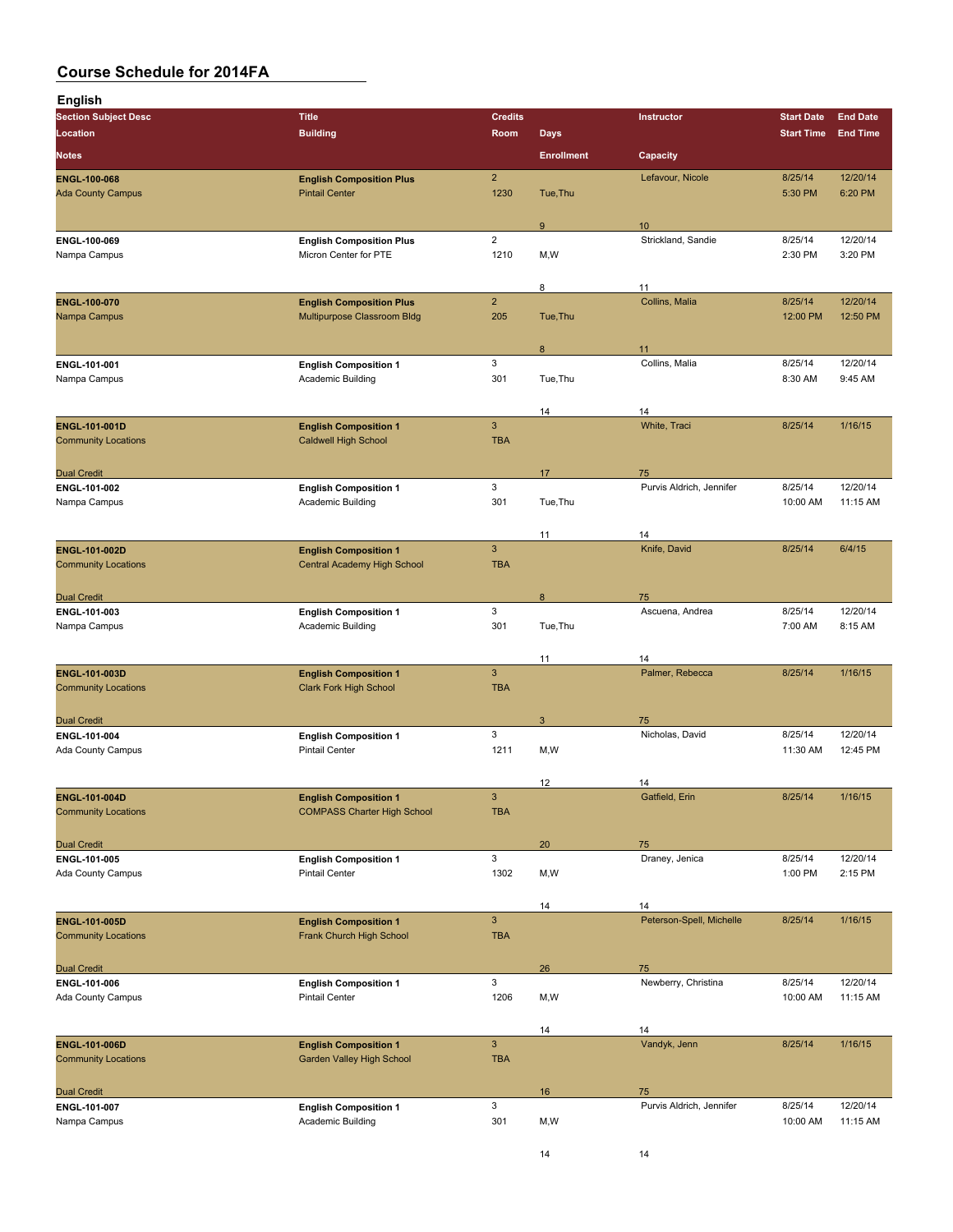| <b>English</b>                              |                                                                |                            |                   |                          |                     |                      |
|---------------------------------------------|----------------------------------------------------------------|----------------------------|-------------------|--------------------------|---------------------|----------------------|
| <b>Section Subject Desc</b>                 | <b>Title</b>                                                   | <b>Credits</b>             |                   | Instructor               | <b>Start Date</b>   | <b>End Date</b>      |
| Location                                    | <b>Building</b>                                                | Room                       | <b>Days</b>       |                          | <b>Start Time</b>   | <b>End Time</b>      |
| <b>Notes</b>                                |                                                                |                            | <b>Enrollment</b> | Capacity                 |                     |                      |
| ENGL-101-007D                               | <b>English Composition 1</b>                                   | $\mathbf{3}$               |                   | Von Der Ehe, Karl        | 8/25/14             | 1/16/15              |
| <b>Community Locations</b>                  | Meridian Technical Charter Hs                                  | <b>TBA</b>                 |                   |                          |                     |                      |
|                                             |                                                                |                            |                   |                          |                     |                      |
| <b>Dual Credit</b><br>ENGL 101-008          | <b>English Composition 1</b>                                   | 3                          | 20                | 75<br>Salsedo, Phyllis   | 8/25/14             | 12/20/14             |
| Nampa Campus                                | <b>Academic Building</b>                                       | 301                        | M, W              |                          | 8:30 AM             | 9:45 AM              |
|                                             |                                                                |                            |                   |                          |                     |                      |
|                                             |                                                                |                            | 9                 | 14                       |                     |                      |
| ENGL-101-008D<br><b>Community Locations</b> | <b>English Composition 1</b><br>North Valley Academy           | $\mathbf{3}$<br><b>TBA</b> |                   | Davidson, Maaike         | 8/25/14             | 1/16/15              |
|                                             |                                                                |                            |                   |                          |                     |                      |
| <b>Dual Credit</b>                          |                                                                |                            | 11                | 75                       |                     |                      |
| ENGL-101-009                                | <b>English Composition 1</b>                                   | 3                          |                   | Collins, Malia           | 8/25/14             | 12/20/14             |
| Nampa Campus                                | Academic Building                                              | 301                        | M, W              |                          | 7:00 AM             | 8:15 AM              |
|                                             |                                                                |                            | 10                | 14                       |                     |                      |
| ENGL-101-009D                               | <b>English Composition 1</b>                                   | $\mathsf 3$                |                   | Dykas, Jane              | 8/25/14             | 1/16/15              |
| <b>Community Locations</b>                  | Parma High School                                              | <b>TBA</b>                 |                   |                          |                     |                      |
|                                             |                                                                |                            |                   |                          |                     |                      |
| <b>Dual Credit</b><br>ENGL-101-010          | <b>English Composition 1</b>                                   | 3                          | $\pmb{0}$         | 75<br>Nicholas, David    | 8/25/14             | 12/20/14             |
| Ada County Campus                           | <b>Pintail Center</b>                                          | 1211                       | M, W              |                          | 8:30 AM             | 9:45 AM              |
|                                             |                                                                |                            |                   |                          |                     |                      |
|                                             |                                                                | $\mathbf{3}$               | 9                 | 14                       |                     |                      |
| ENGL-101-011<br><b>Ada County Campus</b>    | <b>English Composition 1</b><br><b>Pintail Center</b>          | 1211                       | Tue, Thu          | Newberry, Christina      | 8/25/14<br>10:00 AM | 12/20/14<br>11:15 AM |
|                                             |                                                                |                            |                   |                          |                     |                      |
|                                             |                                                                |                            | 11                | 14                       |                     |                      |
| ENGL-101-011D                               | <b>English Composition 1</b>                                   | 3                          |                   | Connors, Scott           | 8/25/14             | 1/16/15              |
| <b>Community Locations</b>                  | Rocky Mountain High School                                     | <b>TBA</b>                 |                   |                          |                     |                      |
| Dual Credit                                 |                                                                |                            | 0                 | 75                       |                     |                      |
| ENGL-101-012                                | <b>English Composition 1</b>                                   | $\mathbf{3}$               |                   | Draney, Jenica           | 8/25/14             | 12/20/14             |
| <b>Ada County Campus</b>                    | <b>Pintail Center</b>                                          | 1206                       | Tue, Thu          |                          | 8:30 AM             | 9:45 AM              |
|                                             |                                                                |                            |                   |                          |                     |                      |
| ENGL-101-012D                               | <b>English Composition 1</b>                                   | 3                          | 11                | 14<br>Berry, Julie       | 8/25/14             | 1/16/15              |
| <b>Community Locations</b>                  | Silver Creek High School                                       | <b>TBA</b>                 |                   |                          |                     |                      |
|                                             |                                                                |                            |                   |                          |                     |                      |
| <b>Dual Credit</b>                          |                                                                | $\mathbf{3}$               | 4                 | 75                       | 8/25/14             |                      |
| ENGL-101-013<br>Nampa Campus                | <b>English Composition 1</b><br><b>Academic Building</b>       | 301                        | Tue, Thu          | Ascuena, Andrea          | 11:30 AM            | 12/20/14<br>12:45 PM |
|                                             |                                                                |                            |                   |                          |                     |                      |
|                                             |                                                                |                            | 12                | 14                       |                     |                      |
| ENGL-101-013D<br><b>Community Locations</b> | <b>English Composition 1</b><br>Canyon Springs Alternative Sch | 3<br>TBA                   |                   | Drechsel, Stephanie      | 8/25/14             | 6/4/15               |
|                                             |                                                                |                            |                   |                          |                     |                      |
| Dual Credit                                 |                                                                |                            | 13                | 75                       |                     |                      |
| ENGL-101-014                                | <b>English Composition 1</b>                                   | $\mathbf{3}$               |                   | Purvis Aldrich, Jennifer | 8/25/14             | 12/20/14             |
| Nampa Campus                                | <b>Academic Building</b>                                       | 301                        | M, W              |                          | 1:00 PM             | 2:15 PM              |
|                                             |                                                                |                            | 15                | 14                       |                     |                      |
| ENGL-101-015                                | <b>English Composition 1</b>                                   | 3                          |                   | Collins, Malia           | 8/25/14             | 12/20/14             |
| Nampa Campus                                | Academic Building                                              | 301                        | M,W               |                          | 11:30 AM            | 12:45 PM             |
|                                             |                                                                |                            |                   |                          |                     |                      |
|                                             |                                                                | $\mathbf{3}$               | 10                | 14<br>Gonser, Sally      | 8/25/14             | 6/4/15               |
| ENGL-101-015D<br><b>Community Locations</b> | <b>English Composition 1</b><br>Homedale High School           | <b>TBA</b>                 |                   |                          |                     |                      |
|                                             |                                                                |                            |                   |                          |                     |                      |
| <b>Dual Credit</b>                          |                                                                |                            | 19                | 75                       |                     |                      |
| ENGL 101-016<br>Ada County Campus           | <b>English Composition 1</b><br><b>Pintail Center</b>          | $\mathbf{3}$<br>1211       | Tue, Thu          | Salsedo, Phyllis         | 8/25/14<br>11:30 AM | 12/20/14<br>12:45 PM |
|                                             |                                                                |                            |                   |                          |                     |                      |

11 14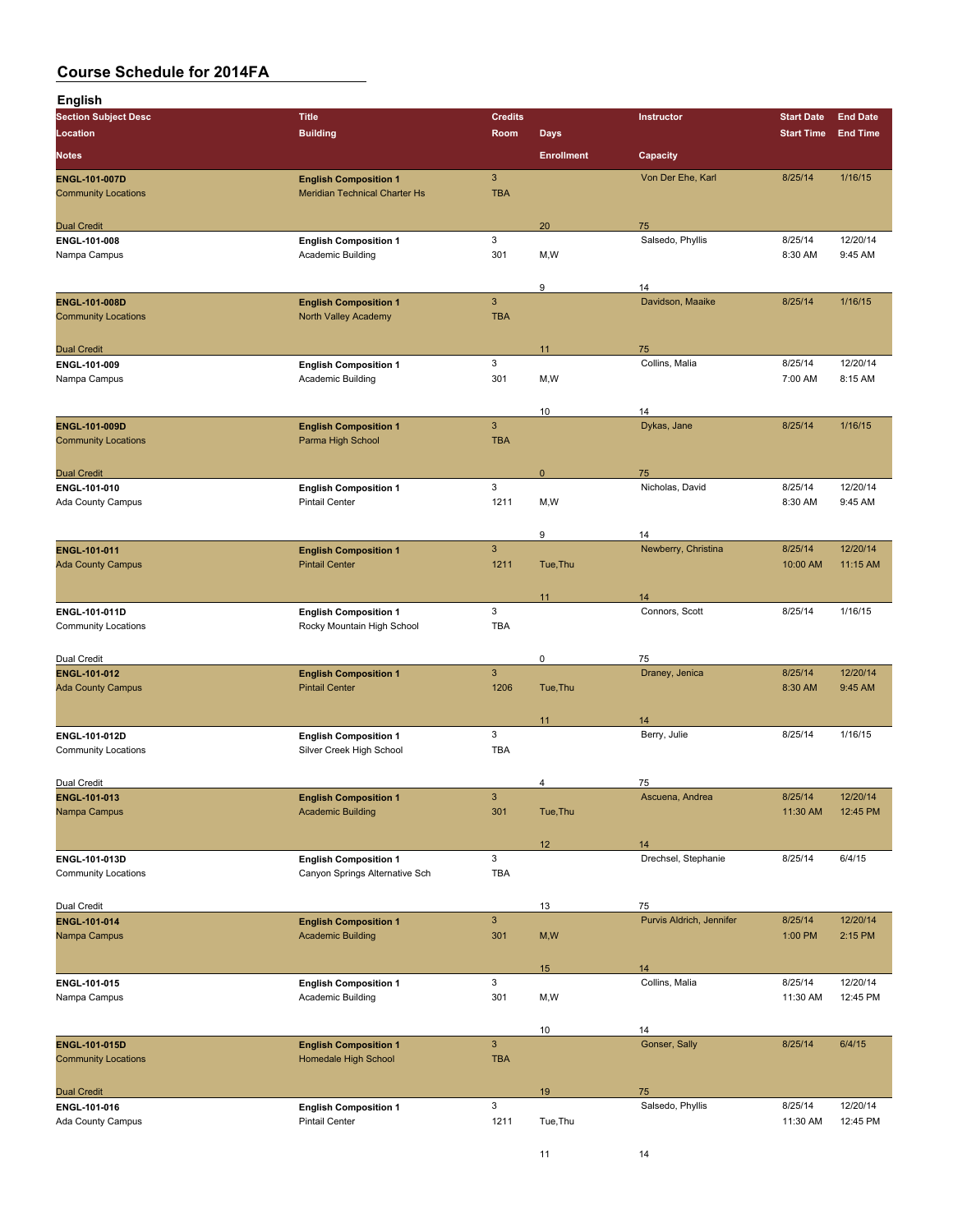| <b>English</b>                                                         |                                                                 |                 |                   |                         |                    |                     |
|------------------------------------------------------------------------|-----------------------------------------------------------------|-----------------|-------------------|-------------------------|--------------------|---------------------|
| <b>Section Subject Desc</b>                                            | <b>Title</b>                                                    | <b>Credits</b>  |                   | Instructor              | <b>Start Date</b>  | <b>End Date</b>     |
| Location                                                               | <b>Building</b>                                                 | Room            | <b>Days</b>       |                         | <b>Start Time</b>  | <b>End Time</b>     |
| <b>Notes</b>                                                           |                                                                 |                 | <b>Enrollment</b> | Capacity                |                    |                     |
| <b>ENGL-101-016D</b>                                                   | <b>English Composition 1</b>                                    | 3               |                   | Lee, Thomas             | 8/25/14            | 6/4/15              |
| <b>Community Locations</b>                                             | Homedale High School                                            | <b>TBA</b>      |                   |                         |                    |                     |
| <b>Dual Credit</b>                                                     |                                                                 |                 | 13                | 75                      |                    |                     |
| ENGL 101-017                                                           | <b>English Composition 1</b>                                    | 3               |                   | Newberry, Christina     | 8/25/14            | 12/20/14            |
| Ada County Campus                                                      | <b>Pintail Center</b>                                           | 1302            | Tue, Thu          |                         | 1:00 PM            | 2:15 PM             |
|                                                                        |                                                                 |                 |                   |                         |                    |                     |
| ENGL-101-017D                                                          | <b>English Composition 1</b>                                    | 3               | 8                 | 14<br>Whipple, Susan    | 8/25/14            | 6/4/15              |
| <b>Community Locations</b>                                             | Iconnect                                                        | <b>TBA</b>      |                   |                         |                    |                     |
|                                                                        |                                                                 |                 |                   |                         |                    |                     |
| <b>Dual Credit</b>                                                     |                                                                 |                 | $\overline{4}$    | 75                      |                    |                     |
| ENGL-101-018                                                           | <b>English Composition 1</b>                                    | 3               |                   | Ray-Karpen, Ruth        | 8/25/14            | 12/20/14            |
| Nampa Campus                                                           | Aspen Classroom Building                                        | 108             | Tue, Thu          |                         | 2:30 PM            | 3:45 PM             |
|                                                                        |                                                                 |                 | 15                | 14                      |                    |                     |
| <b>ENGL-101-018D</b>                                                   | <b>English Composition 1</b>                                    | $\mathbf{3}$    |                   | Hutton, Tamara          | 8/25/14            | 6/4/15              |
| <b>Community Locations</b>                                             | <b>Idaho Virtual Academy</b>                                    | <b>TBA</b>      |                   |                         |                    |                     |
|                                                                        |                                                                 |                 |                   |                         |                    |                     |
| <b>Dual Credit</b>                                                     |                                                                 |                 | 22                | 75                      |                    |                     |
| ENGL-101-019<br>Nampa Campus                                           | <b>English Composition 1</b><br>Academic Building               | 3<br>301        | Tue, Thu          | Ray-Karpen, Ruth        | 8/25/14<br>5:30 PM | 12/20/14<br>6:45 PM |
|                                                                        |                                                                 |                 |                   |                         |                    |                     |
|                                                                        |                                                                 |                 | 15                | 14                      |                    |                     |
| <b>ENGL-101-019D</b>                                                   | <b>English Composition 1</b>                                    | 3               |                   | Hutton, Tamara          | 8/25/14            | 1/16/15             |
| <b>Community Locations</b>                                             | Idaho Digital Learning Academy                                  | <b>TBA</b>      |                   |                         |                    |                     |
|                                                                        |                                                                 |                 |                   |                         |                    |                     |
| <b>Dual Credit</b><br>ENGL-101-020                                     |                                                                 | 3               | 30                | 75<br>Della Badia, Carl | 8/25/14            | 12/20/14            |
| Ada County Campus                                                      | <b>English Composition 1</b><br><b>Pintail Center</b>           | 1211            | M,W               |                         | 4:00 PM            | 5:15 PM             |
|                                                                        |                                                                 |                 |                   |                         |                    |                     |
|                                                                        |                                                                 |                 | 11                | 14                      |                    |                     |
| ENGL-101-020D                                                          | <b>English Composition 1</b>                                    | 3               |                   | Schmidt, Tobias         | 8/25/14            | 6/4/15              |
| <b>Community Locations</b>                                             | Liberty Charter High School                                     | <b>TBA</b>      |                   |                         |                    |                     |
|                                                                        |                                                                 |                 | 26                | 75                      |                    |                     |
| <b>Dual Credit</b><br>ENGL-101-021                                     | <b>English Composition 1</b>                                    | 3               |                   | Lefavour, Nicole        | 8/25/14            | 12/20/14            |
| Nampa Campus                                                           | Aspen Classroom Building                                        | 108             | Tue, Thu          |                         | 10:00 AM           | 11:15 AM            |
|                                                                        |                                                                 |                 |                   |                         |                    |                     |
|                                                                        |                                                                 |                 | 14                | 14                      |                    |                     |
| ENGL-101-022D<br><b>Community Locations</b>                            | <b>English Composition 1</b><br><b>New Plymouth High School</b> | 3<br><b>TBA</b> |                   | Murillo, Erin           | 8/25/14            | 6/4/15              |
|                                                                        |                                                                 |                 |                   |                         |                    |                     |
| <b>Dual Credit</b>                                                     |                                                                 |                 | 25                | 75                      |                    |                     |
| ENGL-101-023D                                                          | <b>English Composition 1</b>                                    | 3               |                   | Felshaw, Matthew        | 8/25/14            | 6/4/15              |
| <b>Community Locations</b>                                             | Notus High School                                               | TBA             |                   |                         |                    |                     |
|                                                                        |                                                                 |                 |                   |                         |                    |                     |
| Dual Credit<br>ENGL-101-023W                                           | <b>English Composition 1</b>                                    | $\mathbf{3}$    | 14                | 75<br>Fehrer, Amanda    | 8/25/14            | 12/20/14            |
| Online                                                                 | Online                                                          | <b>ONL</b>      |                   |                         |                    |                     |
| Online course. Email: amandafehrer@cwidaho.cc                          |                                                                 |                 |                   |                         |                    |                     |
| Special course fee: \$30                                               |                                                                 |                 | 13                | 24                      |                    |                     |
| ENGL-101-024D                                                          | <b>English Composition 1</b>                                    | 3               |                   | Mitchell, Rebecca       | 8/25/14            | 6/4/15              |
| <b>Community Locations</b>                                             | Vision Charter High School                                      | <b>TBA</b>      |                   |                         |                    |                     |
|                                                                        |                                                                 |                 | 20                |                         |                    |                     |
| Dual Credit<br><b>ENGL-101-024DW</b>                                   | <b>English Composition 1</b>                                    | $\mathbf{3}$    |                   | 75<br>Roehr, Elizabeth  | 8/25/14            | 12/20/14            |
| Online                                                                 | Online                                                          | <b>ONL</b>      |                   |                         |                    |                     |
| Online course. Email: tinaroehr@cwidaho.cc Special                     |                                                                 |                 |                   |                         |                    |                     |
| course fee: \$30                                                       |                                                                 |                 | $\overline{2}$    | 4                       |                    |                     |
| ENGL-101-024W                                                          | <b>English Composition 1</b>                                    | 3               |                   | Roehr, Elizabeth        | 8/25/14            | 12/20/14            |
| Online                                                                 | Online                                                          | ONL             |                   |                         |                    |                     |
| Online course. Email: tinaroehr@cwidaho.cc Special<br>course fee: \$30 |                                                                 |                 | 13                | 20                      |                    |                     |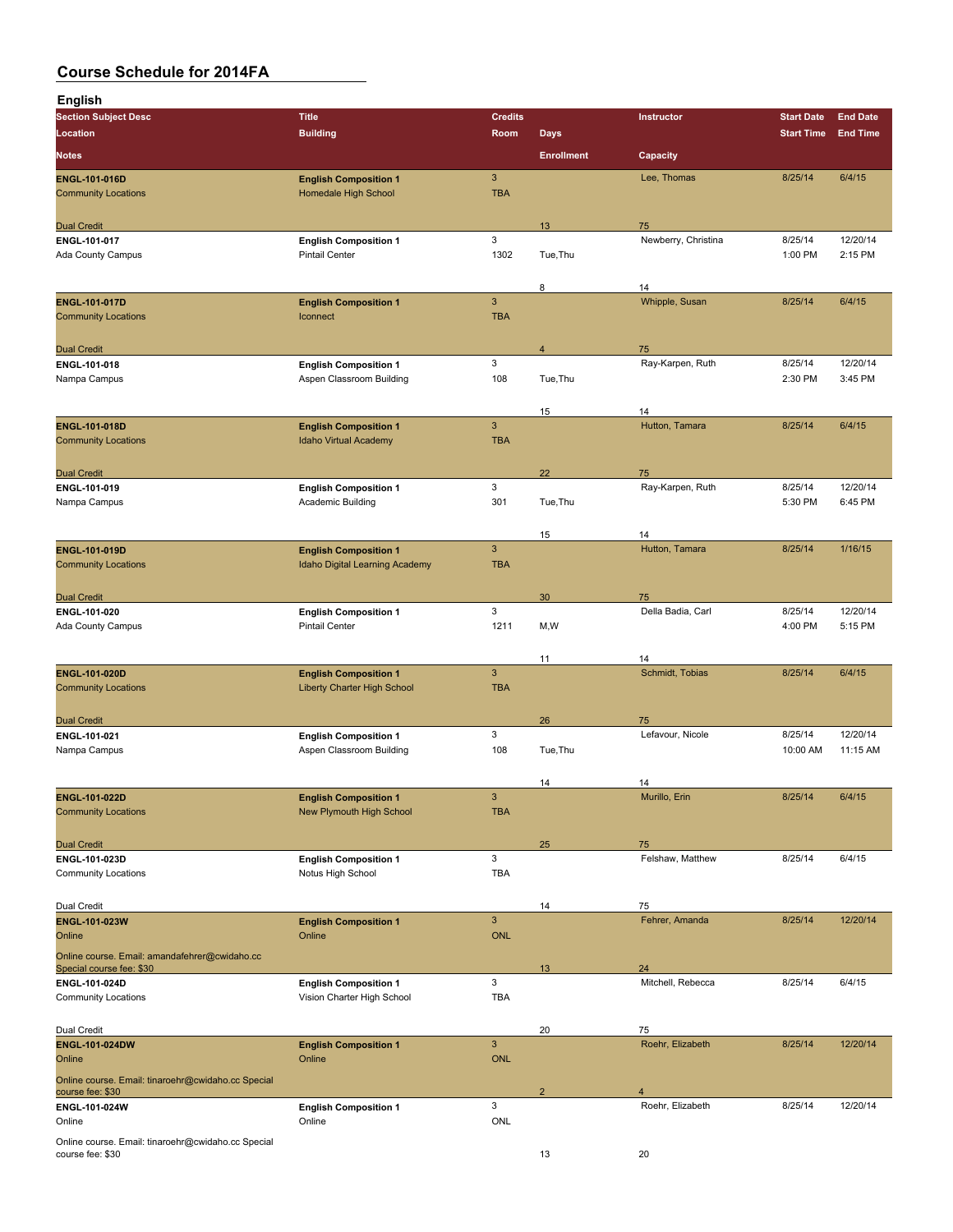# **Co**<br>Eng

| <b>Course Schedule for 2014FA</b> |  |  |
|-----------------------------------|--|--|
|                                   |  |  |
| English                           |  |  |

| <b>Section Subject Desc</b>                                                | <b>Title</b>                                                | <b>Credits</b>            |                   | Instructor            | <b>Start Date</b>  | <b>End Date</b>     |
|----------------------------------------------------------------------------|-------------------------------------------------------------|---------------------------|-------------------|-----------------------|--------------------|---------------------|
| <b>Location</b>                                                            | <b>Building</b>                                             | Room                      | Days              |                       | <b>Start Time</b>  | <b>End Time</b>     |
| <b>Notes</b>                                                               |                                                             |                           | <b>Enrollment</b> | Capacity              |                    |                     |
| <b>ENGL 101 025</b>                                                        | <b>English Composition 1</b>                                | $\mathbf{3}$              |                   | Scott, David          | 8/25/14            | 12/20/14            |
| Nampa Campus                                                               | <b>Academic Building</b>                                    | 301                       | Tue, Thu          |                       | 1:00 PM            | 2:15 PM             |
|                                                                            |                                                             |                           |                   |                       |                    |                     |
|                                                                            |                                                             |                           | 11                | 14                    |                    |                     |
| ENGL-101-026W<br>Online                                                    | <b>English Composition 1</b><br>Online                      | 3<br><b>ONL</b>           |                   | Bowen, Kathryn        | 8/25/14            | 12/20/14            |
|                                                                            |                                                             |                           |                   |                       |                    |                     |
| Online course. Email: kathrynbowen@cwidaho.cc<br>Special course fee: \$30  |                                                             |                           | 20                | 24                    |                    |                     |
| <b>ENGL-101-027W</b>                                                       | <b>English Composition 1</b>                                | $\sqrt{3}$                |                   | Fehrer, Amanda        | 8/25/14            | 12/20/14            |
| Online                                                                     | Online                                                      | <b>ONL</b>                |                   |                       |                    |                     |
| Online course. Email: amandafehrer@cwidaho.cc                              |                                                             |                           |                   | 24                    |                    |                     |
| Special course fee: \$30<br>ENGL-101-028W                                  | <b>English Composition 1</b>                                | 3                         | 13                | Roehr, Elizabeth      | 8/25/14            | 12/20/14            |
| Online                                                                     | Online                                                      | <b>ONL</b>                |                   |                       |                    |                     |
| Online course. Email: tinaroehr@cwidaho.cc Special                         |                                                             |                           |                   |                       |                    |                     |
| course fee: \$30                                                           |                                                             |                           | 15                | 24                    |                    |                     |
| ENGL-101-029W                                                              | <b>English Composition 1</b>                                | 3                         |                   | Roehr, Elizabeth      | 8/25/14            | 12/20/14            |
| Online                                                                     | Online                                                      | <b>ONL</b>                |                   |                       |                    |                     |
| Online course. Email: tinaroehr@cwidaho.cc Special<br>course fee: \$30     |                                                             |                           | 18                | 24                    |                    |                     |
| ENGL-101-030W                                                              | <b>English Composition 1</b>                                | 3                         |                   | Feeley, Melanie       | 8/25/14            | 12/20/14            |
| Online                                                                     | Online                                                      | ONL                       |                   |                       |                    |                     |
| Online course. Email: @cwidaho.cc Online course                            |                                                             |                           |                   |                       |                    |                     |
| fee \$30                                                                   |                                                             |                           | 11                | 24                    |                    |                     |
| ENGL 101-035<br><b>Canyon County Center</b>                                | <b>English Composition 1</b><br><b>Canyon County Center</b> | $\mathbf{3}$<br>230       | Tue, Thu          | Kuchta, Lana          | 8/25/14<br>8:30 AM | 12/20/14<br>9:45 AM |
|                                                                            |                                                             |                           |                   |                       |                    |                     |
|                                                                            |                                                             |                           | 12                | 14                    |                    |                     |
| ENGL-101-038                                                               | <b>English Composition 1</b>                                | 3                         |                   | Wolford, Abigail      | 8/25/14            | 12/20/14            |
| Ada County Campus                                                          | <b>Pintail Center</b>                                       | 1230                      | F                 |                       | 11:00 AM           | 1:45 PM             |
|                                                                            |                                                             |                           |                   |                       |                    |                     |
| ENGL-101-039W                                                              | <b>English Composition 1</b>                                | $\ensuremath{\mathsf{3}}$ | 11                | 14<br>Feeley, Melanie | 8/25/14            | 12/20/14            |
| Online                                                                     | Online                                                      | <b>ONL</b>                |                   |                       |                    |                     |
| Online course. Email: melaniefeeley@cwidaho.cc                             |                                                             |                           |                   |                       |                    |                     |
| Special course fee: \$30                                                   |                                                             |                           | 15                | 24                    |                    |                     |
| ENGL-101-040W                                                              | <b>English Composition 1</b>                                | 3                         |                   | Feeley, Melanie       | 8/25/14            | 12/20/14            |
| Online                                                                     | Online                                                      | ONL                       |                   |                       |                    |                     |
| Online course. Email: melaniefeeley@cwidaho.cc<br>Special course fee: \$30 |                                                             |                           | 21                | 24                    |                    |                     |
| ENGL-101-042W                                                              | <b>English Composition 1</b>                                | $\mathbf{3}$              |                   | Coonrod, Fredrick     | 8/25/14            | 12/20/14            |
| Online                                                                     | Online                                                      | <b>ONL</b>                |                   |                       |                    |                     |
| Online course. Email: rickcoonrod@cwidaho.cc                               |                                                             |                           |                   |                       |                    |                     |
| Special course fee: \$30                                                   |                                                             |                           | 18                | 24                    |                    |                     |
| ENGL-101-044W<br>Online                                                    | <b>English Composition 1</b><br>Online                      | 3<br>ONL                  |                   | Feeley, Melanie       | 8/25/14            | 12/20/14            |
|                                                                            |                                                             |                           |                   |                       |                    |                     |
| Online course. Email:melaniefeeley@cwidaho.cc<br>Online course fee \$30    |                                                             |                           | 14                | 24                    |                    |                     |
| <b>ENGL 101 045</b>                                                        | <b>English Composition 1</b>                                | $\overline{3}$            |                   | Berg, Paul            | 8/25/14            | 12/20/14            |
| <b>Ada County Campus</b>                                                   | <b>Pintail Center</b>                                       | 1320                      | M,W               |                       | 10:00 AM           | 11:15 AM            |
|                                                                            |                                                             |                           |                   |                       |                    |                     |
| ENGL-101-046W                                                              |                                                             | 3                         | 13                | 14<br>Kyle, Catherine | 8/25/14            | 12/20/14            |
| Online                                                                     | <b>English Composition 1</b><br>Online                      | ONL                       |                   |                       |                    |                     |
| Online course. Email: catherinekyle@cwidaho.cc                             |                                                             |                           |                   |                       |                    |                     |
| Online course fee \$30                                                     |                                                             |                           | 17                | 24                    |                    |                     |
| ENGL 101-047                                                               | <b>English Composition 1</b>                                | $\sqrt{3}$                |                   | Beautrow, Lynne       | 8/25/14            | 12/20/14            |
| Nampa Campus                                                               | <b>Academic Building</b>                                    | 301                       | Tue, Thu          |                       | 2:30 PM            | 3:45 PM             |
|                                                                            |                                                             |                           | 9                 |                       |                    |                     |
| ENGL-101-048                                                               | <b>English Composition 1</b>                                | 3                         |                   | 14<br>Scott, David    | 8/25/14            | 12/20/14            |
| Nampa Campus                                                               | Academic Building                                           | 301                       | Tue, Thu          |                       | 4:00 PM            | 5:15 PM             |
|                                                                            |                                                             |                           |                   |                       |                    |                     |
|                                                                            |                                                             |                           | 13                | 14                    |                    |                     |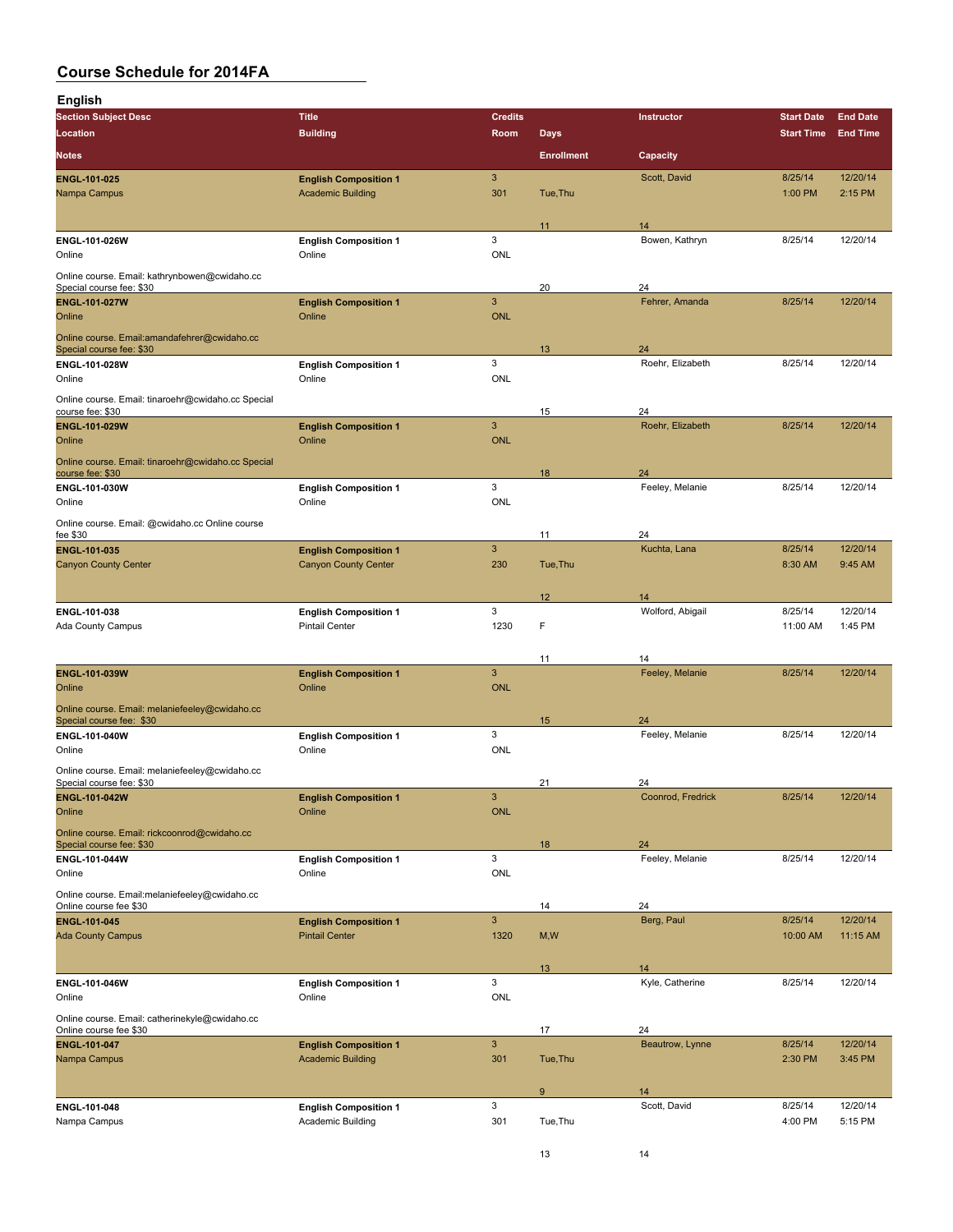| English                                         |                                                       |                      |                   |                        |                    |                     |
|-------------------------------------------------|-------------------------------------------------------|----------------------|-------------------|------------------------|--------------------|---------------------|
| <b>Section Subject Desc</b>                     | <b>Title</b>                                          | <b>Credits</b>       |                   | Instructor             | <b>Start Date</b>  | <b>End Date</b>     |
| Location                                        | <b>Building</b>                                       | Room                 | <b>Days</b>       |                        | <b>Start Time</b>  | <b>End Time</b>     |
| <b>Notes</b>                                    |                                                       |                      | <b>Enrollment</b> | Capacity               |                    |                     |
| ENGL-101-049                                    | <b>English Composition 1</b>                          | 3                    |                   | Della Badia, Carl      | 8/25/14            | 12/20/14            |
| Nampa Campus                                    | <b>Academic Building</b>                              | 119                  | Tue, Thu          |                        | 7:00 PM            | 8:15 PM             |
|                                                 |                                                       |                      | 20                | 24                     |                    |                     |
| ENGL-101-051                                    | <b>English Composition 1</b>                          | 3                    |                   | Kuchta, Lana           | 8/25/14            | 12/20/14            |
| Canyon County Center                            | Canyon County Center                                  | 235                  | Tue, Thu          |                        | 11:30 AM           | 12:45 PM            |
|                                                 |                                                       |                      | 13                | 14                     |                    |                     |
| ENGL-101-052                                    | <b>English Composition 1</b>                          | 3                    |                   | Ottey, John            | 8/25/14            | 12/20/14            |
| <b>Ada County Campus</b>                        | <b>Mallard Place Building</b>                         | 1111                 | M, W              |                        | 2:30 PM            | 3:45 PM             |
|                                                 |                                                       |                      |                   |                        |                    |                     |
| ENGL-101-053                                    | <b>English Composition 1</b>                          | 3                    | 12                | 14<br>Berg, Paul       | 8/25/14            | 12/20/14            |
| Nampa Campus                                    | Academic Building                                     | 301                  | M,W               |                        | 2:30 PM            | 3:45 PM             |
|                                                 |                                                       |                      |                   |                        |                    |                     |
| <b>ENGL 101-054</b>                             | <b>English Composition 1</b>                          | $\mathbf{3}$         | 10                | 14<br>Fowler, Bret     | 8/25/14            | 12/20/14            |
| Nampa Campus                                    | <b>Academic Building</b>                              | 301                  | M, W              |                        | 4:00 PM            | 5:15 PM             |
|                                                 |                                                       |                      |                   |                        |                    |                     |
|                                                 |                                                       |                      | 8                 | 14                     |                    |                     |
| ENGL-101-055<br>Nampa Campus                    | <b>English Composition 1</b><br>Academic Building     | 3<br>301             | M,W               | Fowler, Bret           | 8/25/14<br>7:00 PM | 12/20/14<br>8:15 PM |
|                                                 |                                                       |                      |                   |                        |                    |                     |
|                                                 |                                                       |                      | 13                | 14                     |                    |                     |
| <b>ENGL 101 057</b><br><b>Ada County Campus</b> | <b>English Composition 1</b><br><b>Pintail Center</b> | $\mathbf{3}$<br>1211 | M, W              | Scripps, John          | 8/25/14<br>2:30 PM | 12/20/14<br>3:45 PM |
|                                                 |                                                       |                      |                   |                        |                    |                     |
|                                                 |                                                       |                      | 8                 | 14                     |                    |                     |
| ENGL 101 058                                    | <b>English Composition 1</b>                          | 3                    |                   | Ottey, John            | 8/25/14            | 12/20/14            |
| Ada County Campus                               | <b>Pintail Center</b>                                 | 1211                 | M,W               |                        | 5:30 PM            | 6:45 PM             |
|                                                 |                                                       |                      | 14                | 14                     |                    |                     |
| ENGL-101-059                                    | <b>English Composition 1</b>                          | 3                    |                   | Draney, Jenica         | 8/25/14            | 12/20/14            |
| <b>Ada County Campus</b>                        | <b>Pintail Center</b>                                 | 1206                 | Tue, Thu          |                        | 2:30 PM            | 3:45 PM             |
|                                                 |                                                       |                      | 12 <sup>2</sup>   | 14                     |                    |                     |
| ENGL-101-061                                    | <b>English Composition 1</b>                          | 3                    |                   | Oyarzabal, Andrea      | 8/25/14            | 12/20/14            |
| Ada County Campus                               | <b>Pintail Center</b>                                 | 1211                 | Tue, Thu          |                        | 7:00 PM            | 8:15 PM             |
|                                                 |                                                       |                      | 10                | 14                     |                    |                     |
| ENGL-101-062W                                   | <b>English Composition 1</b>                          | $\mathbf{3}$         |                   | Kyle, Catherine        | 8/25/14            | 12/20/14            |
| Online                                          | Online                                                | <b>ONL</b>           |                   |                        |                    |                     |
| Online course. Email: catherinekyle@cwidaho.cc  |                                                       |                      |                   |                        |                    |                     |
| Online course fee: \$30<br>ENGL 101-063         | <b>English Composition 1</b>                          | 3                    | 19                | 24<br>Michaelson, Mark | 8/25/14            | 12/20/14            |
| Nampa Campus                                    | Academic Building                                     | 301                  | M,W               |                        | 5:30 PM            | 6:45 PM             |
|                                                 |                                                       |                      |                   |                        |                    |                     |
| ENGL-101-066                                    | <b>English Composition 1</b>                          | $\mathbf{3}$         | 9                 | 14<br>Collins, Malia   | 8/25/14            | 12/20/14            |
| <b>Ada County Campus</b>                        | <b>Pintail Center</b>                                 | 1211                 | Tue, Thu          |                        | 5:30 PM            | 6:45 PM             |
|                                                 |                                                       |                      |                   |                        |                    |                     |
|                                                 |                                                       | 3                    | 13                | 14<br>Lefavour, Nicole | 8/25/14            | 12/20/14            |
| ENGL-101-068<br>Ada County Campus               | <b>English Composition 1</b><br><b>Pintail Center</b> | 1211                 | Tue, Thu          |                        | 4:00 PM            | 5:15 PM             |
|                                                 |                                                       |                      |                   |                        |                    |                     |
|                                                 |                                                       |                      | 11                | 14                     |                    |                     |
| ENGL-101-069<br>Nampa Campus                    | <b>English Composition 1</b><br>Micron Center for PTE | $\mathbf{3}$<br>1210 | M, W              | Strickland, Sandie     | 8/25/14<br>1:00 PM | 12/20/14<br>2:15 PM |
|                                                 |                                                       |                      |                   |                        |                    |                     |
|                                                 |                                                       |                      | 8                 | 14                     |                    |                     |
| ENGL 101-070                                    | <b>English Composition 1</b>                          | 3                    |                   | Collins, Malia         | 8/25/14            | 12/20/14            |
| Nampa Campus                                    | Aspen Classroom Building                              | 127                  | Tue, Thu          |                        | 1:00 PM            | 2:15 PM             |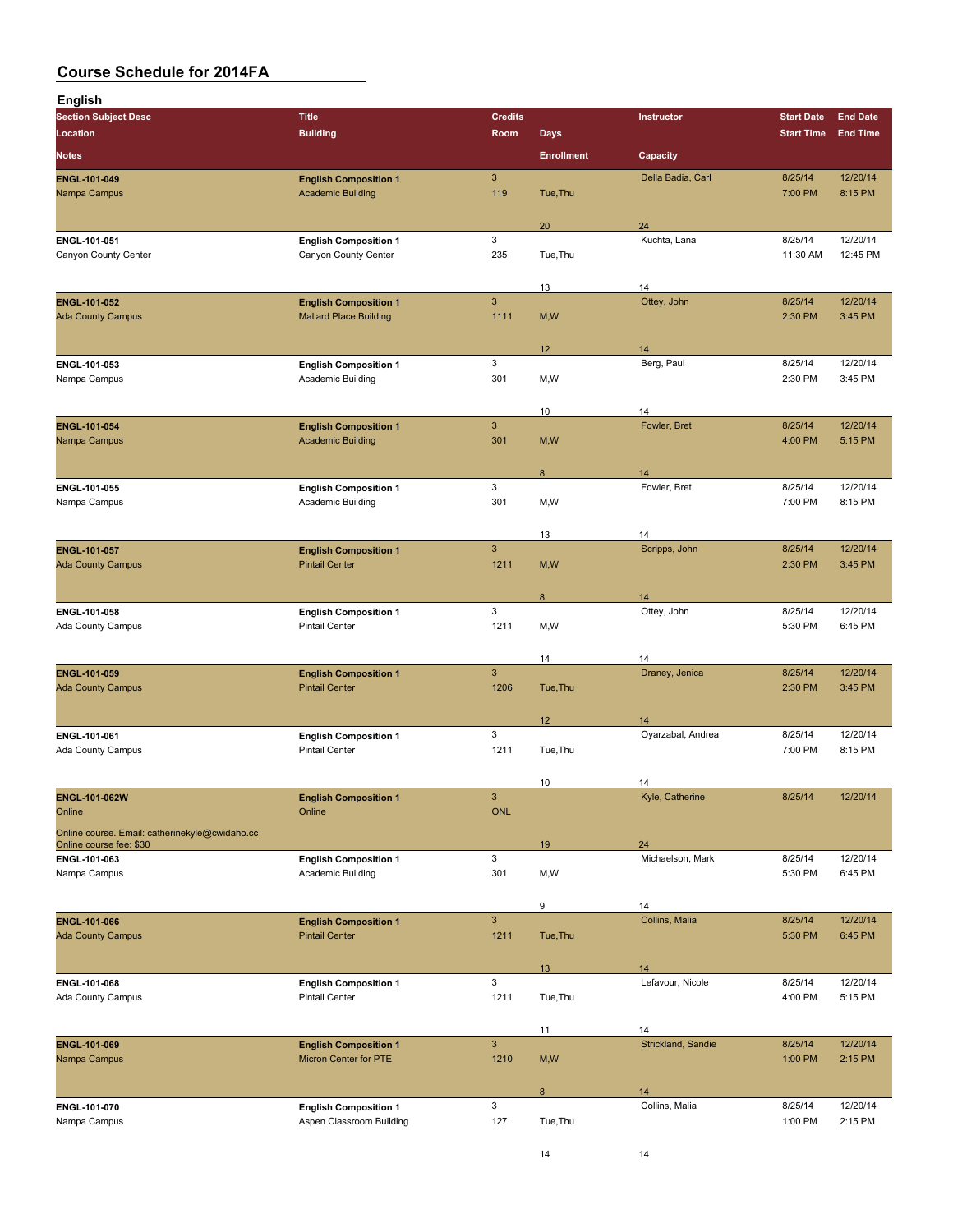| <b>English</b>                                                               |                                                          |                           |                   |                                |                     |                      |
|------------------------------------------------------------------------------|----------------------------------------------------------|---------------------------|-------------------|--------------------------------|---------------------|----------------------|
| <b>Section Subject Desc</b>                                                  | <b>Title</b>                                             | <b>Credits</b>            |                   | Instructor                     | <b>Start Date</b>   | <b>End Date</b>      |
| Location                                                                     | <b>Building</b>                                          | Room                      | <b>Days</b>       |                                | <b>Start Time</b>   | <b>End Time</b>      |
| <b>Notes</b>                                                                 |                                                          |                           | <b>Enrollment</b> | Capacity                       |                     |                      |
| <b>ENGL 101 071</b>                                                          | <b>English Composition 1</b>                             | $\mathbf{3}$              |                   | Gladd, Joel                    | 8/25/14             | 12/20/14             |
| <b>Canyon County Center</b>                                                  | <b>Canyon County Center</b>                              | 252                       | M, W              |                                | 2:30 PM             | 3:45 PM              |
|                                                                              |                                                          |                           | 19                | 24                             |                     |                      |
| ENGL-101-900                                                                 | <b>English Composition 1</b>                             | 3                         |                   | Terry, Michael                 | 8/25/14             | 12/20/14             |
| <b>Community Locations</b><br>Micron Technology in Boise. Security clearance | Micron Technology - BOISE                                | 127A                      | Thu               |                                | 6:00 PM             | 9:00 PM              |
| req'd. Contact Paula Smith                                                   |                                                          |                           | 20                | 24                             |                     |                      |
| (paulasmith@micron.com)<br>ENGL-101P-001                                     | <b>English Composition 1</b>                             | $\mathbf{3}$              |                   | Collins, Malia                 | 8/25/14             | 12/20/14             |
| Nampa Campus                                                                 | <b>Academic Building</b>                                 | 301                       | Tue, Thu          |                                | 8:30 AM             | 9:45 AM              |
|                                                                              |                                                          |                           |                   |                                |                     |                      |
| ENGL-101P-002                                                                | <b>English Composition 1</b>                             | 3                         | 8                 | 11<br>Purvis Aldrich, Jennifer | 8/25/14             | 12/20/14             |
| Nampa Campus                                                                 | Academic Building                                        | 301                       | Tue, Thu          |                                | 10:00 AM            | 11:15 AM             |
|                                                                              |                                                          |                           |                   |                                |                     |                      |
| ENGL-101P-003                                                                | <b>English Composition 1</b>                             | $\mathsf 3$               | 10                | 11<br>Ascuena, Andrea          | 8/25/14             | 12/20/14             |
| Nampa Campus                                                                 | <b>Academic Building</b>                                 | 301                       | Tue, Thu          |                                | 7:00 AM             | 8:15 AM              |
|                                                                              |                                                          |                           |                   |                                |                     |                      |
| ENGL-101P-004                                                                | <b>English Composition 1</b>                             | 3                         | 9                 | 11<br>Nicholas, David          | 8/25/14             | 12/20/14             |
| Ada County Campus                                                            | <b>Pintail Center</b>                                    | 1211                      | M, W              |                                | 11:30 AM            | 12:45 PM             |
|                                                                              |                                                          |                           |                   |                                |                     |                      |
|                                                                              |                                                          | $\mathbf{3}$              | 6                 | 10                             |                     |                      |
| <b>ENGL-101P-005</b><br><b>Ada County Campus</b>                             | <b>English Composition 1</b><br><b>Pintail Center</b>    | 1302                      | M, W              | Draney, Jenica                 | 8/25/14<br>1:00 PM  | 12/20/14<br>2:15 PM  |
|                                                                              |                                                          |                           |                   |                                |                     |                      |
|                                                                              |                                                          |                           | 8                 | 11                             |                     |                      |
| ENGL-101P-006<br>Ada County Campus                                           | <b>English Composition 1</b><br><b>Pintail Center</b>    | 3<br>1206                 | M, W              | Newberry, Christina            | 8/25/14<br>10:00 AM | 12/20/14<br>11:15 AM |
|                                                                              |                                                          |                           |                   |                                |                     |                      |
|                                                                              |                                                          |                           | 9                 | 10                             |                     |                      |
| ENGL-101P-007<br>Nampa Campus                                                | <b>English Composition 1</b><br><b>Academic Building</b> | $\mathbf{3}$<br>301       | M, W              | Purvis Aldrich, Jennifer       | 8/25/14<br>10:00 AM | 12/20/14<br>11:15 AM |
|                                                                              |                                                          |                           |                   |                                |                     |                      |
|                                                                              |                                                          |                           | 9                 | 11                             |                     |                      |
| ENGL-101P-008                                                                | <b>English Composition 1</b>                             | 3                         |                   | Salsedo, Phyllis               | 8/25/14             | 12/20/14             |
| Nampa Campus                                                                 | Academic Building                                        | 301                       | M, W              |                                | 8:30 AM             | 9:45 AM              |
|                                                                              |                                                          |                           | 9                 | 11                             |                     |                      |
| ENGL-101P-009                                                                | <b>English Composition 1</b>                             | $\mathbf{3}$              |                   | Collins, Malia                 | 8/25/14             | 12/20/14             |
| Nampa Campus                                                                 | <b>Academic Building</b>                                 | 301                       | M, W              |                                | 7:00 AM             | 8:15 AM              |
|                                                                              |                                                          |                           | $\overline{7}$    | 11                             |                     |                      |
| ENGL-101P-010                                                                | <b>English Composition 1</b>                             | 3                         |                   | Nicholas, David                | 8/25/14             | 12/20/14             |
| Ada County Campus                                                            | Pintail Center                                           | 1211                      | M,W               |                                | 8:30 AM             | 9:45 AM              |
|                                                                              |                                                          |                           | 6                 | 10                             |                     |                      |
| ENGL-101P-011                                                                | <b>English Composition 1</b>                             | $\mathsf 3$               |                   | Newberry, Christina            | 8/25/14             | 12/20/14             |
| <b>Ada County Campus</b>                                                     | <b>Pintail Center</b>                                    | 1211                      | Tue, Thu          |                                | 10:00 AM            | 11:15 AM             |
|                                                                              |                                                          |                           | 8                 | 10                             |                     |                      |
| ENGL-101P-012                                                                | <b>English Composition 1</b>                             | 3                         |                   | Draney, Jenica                 | 8/25/14             | 12/20/14             |
| Ada County Campus                                                            | <b>Pintail Center</b>                                    | 1206                      | Tue, Thu          |                                | 8:30 AM             | 9:45 AM              |
|                                                                              |                                                          |                           |                   |                                |                     |                      |
| ENGL-101P-013                                                                | <b>English Composition 1</b>                             | $\mathbf{3}$              | 10                | 11<br>Ascuena, Andrea          | 8/25/14             | 12/20/14             |
| Nampa Campus                                                                 | <b>Academic Building</b>                                 | 301                       | Tue, Thu          |                                | 11:30 AM            | 12:45 PM             |
|                                                                              |                                                          |                           |                   |                                |                     |                      |
| ENGL-101P-014                                                                | <b>English Composition 1</b>                             | $\ensuremath{\mathsf{3}}$ | 9                 | 11<br>Purvis Aldrich, Jennifer | 8/25/14             | 12/20/14             |
| Nampa Campus                                                                 | Academic Building                                        | 301                       | M,W               |                                | 1:00 PM             | 2:15 PM              |
|                                                                              |                                                          |                           |                   |                                |                     |                      |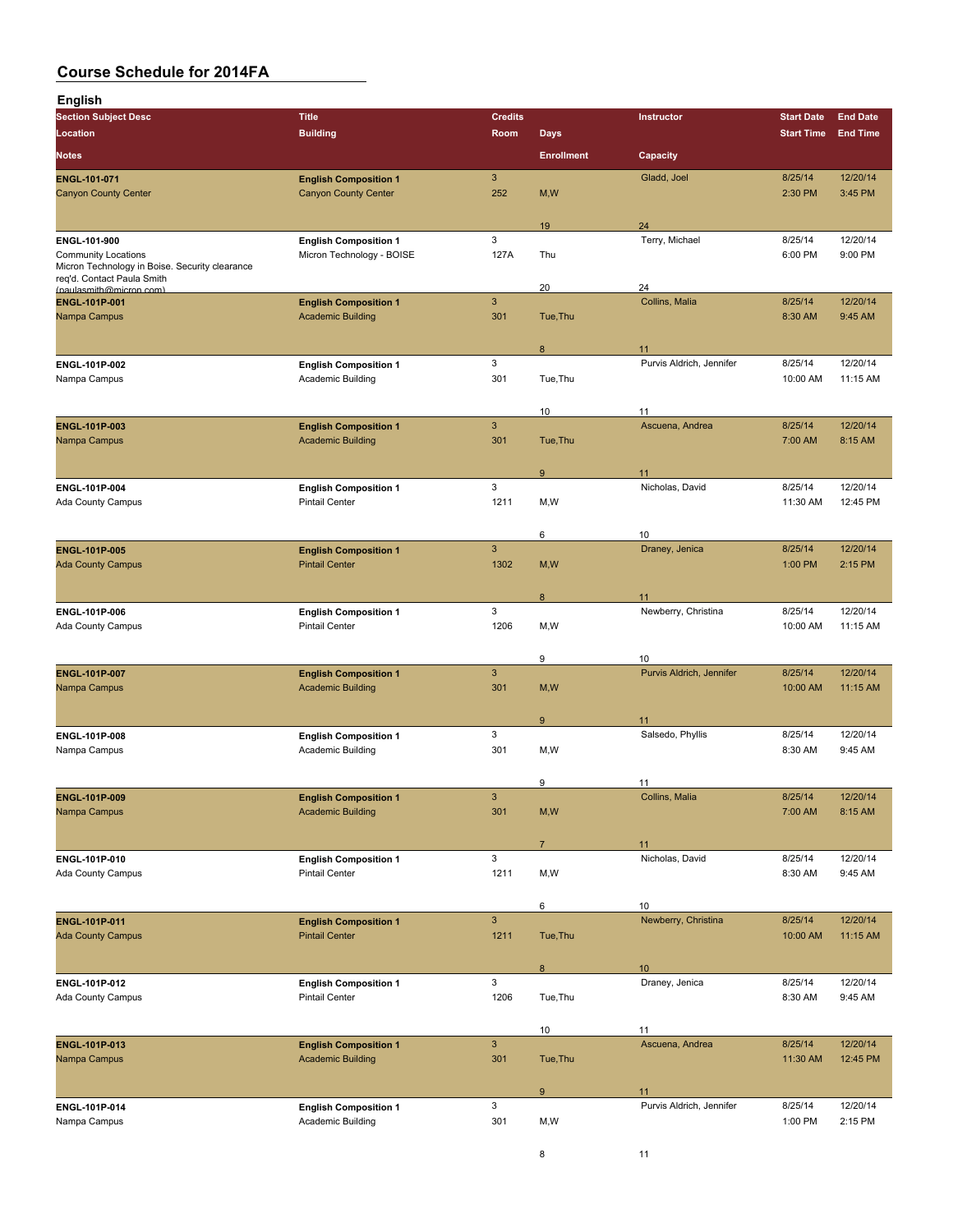| <b>English</b>                            |                                                       |                |                   |                         |                     |                      |
|-------------------------------------------|-------------------------------------------------------|----------------|-------------------|-------------------------|---------------------|----------------------|
| <b>Section Subject Desc</b>               | <b>Title</b>                                          | <b>Credits</b> |                   | Instructor              | <b>Start Date</b>   | <b>End Date</b>      |
| Location                                  | <b>Building</b>                                       | Room           | <b>Days</b>       |                         | <b>Start Time</b>   | <b>End Time</b>      |
| <b>Notes</b>                              |                                                       |                | <b>Enrollment</b> | Capacity                |                     |                      |
| ENGL-101P-015                             | <b>English Composition 1</b>                          | $\mathbf{3}$   |                   | Collins, Malia          | 8/25/14             | 12/20/14             |
| Nampa Campus                              | <b>Academic Building</b>                              | 301            | M,W               |                         | 11:30 AM            | 12:45 PM             |
|                                           |                                                       |                |                   |                         |                     |                      |
|                                           |                                                       | $\mathbf{3}$   | 8                 | 11<br>Salsedo, Phyllis  | 8/25/14             | 12/20/14             |
| ENGL-101P-016<br><b>Ada County Campus</b> | <b>English Composition 1</b><br><b>Pintail Center</b> | 1211           | Tue, Thu          |                         | 11:30 AM            | 12:45 PM             |
|                                           |                                                       |                |                   |                         |                     |                      |
|                                           |                                                       |                | 8                 | 11                      |                     |                      |
| ENGL-101P-017                             | <b>English Composition 1</b>                          | $\mathbf{3}$   |                   | Newberry, Christina     | 8/25/14             | 12/20/14             |
| <b>Ada County Campus</b>                  | <b>Pintail Center</b>                                 | 1302           | Tue, Thu          |                         | 1:00 PM             | 2:15 PM              |
|                                           |                                                       |                | 8                 | 10                      |                     |                      |
| ENGL-101P-018                             | <b>English Composition 1</b>                          | 3              |                   | Ray-Karpen, Ruth        | 8/25/14             | 12/20/14             |
| Nampa Campus                              | Aspen Classroom Building                              | 108            | Tue, Thu          |                         | 2:30 PM             | 3:45 PM              |
|                                           |                                                       |                | $\overline{7}$    | 11                      |                     |                      |
| ENGL-101P-019                             | <b>English Composition 1</b>                          | $\mathbf{3}$   |                   | Ray-Karpen, Ruth        | 8/25/14             | 12/20/14             |
| Nampa Campus                              | <b>Academic Building</b>                              | 301            | Tue, Thu          |                         | 5:30 PM             | 6:45 PM              |
|                                           |                                                       |                |                   |                         |                     |                      |
|                                           |                                                       | 3              | 10 <sup>°</sup>   | 11<br>Della Badia, Carl |                     |                      |
| ENGL-101P-020<br><b>Ada County Campus</b> | <b>English Composition 1</b><br><b>Pintail Center</b> | 1211           | M, W              |                         | 8/25/14<br>4:00 PM  | 12/20/14<br>5:15 PM  |
|                                           |                                                       |                |                   |                         |                     |                      |
|                                           |                                                       |                | 11                | 11                      |                     |                      |
| ENGL-101P-021                             | <b>English Composition 1</b>                          | $\mathbf{3}$   |                   | Lefavour, Nicole        | 8/25/14             | 12/20/14             |
| Nampa Campus                              | <b>Aspen Classroom Building</b>                       | 108            | Tue, Thu          |                         | 10:00 AM            | 11:15 AM             |
|                                           |                                                       |                | $\overline{7}$    | 12                      |                     |                      |
| ENGL-101P-025                             | <b>English Composition 1</b>                          | 3              |                   | Scott, David            | 8/25/14             | 12/20/14             |
| Nampa Campus                              | Academic Building                                     | 301            | Tue, Thu          |                         | 1:00 PM             | 2:15 PM              |
|                                           |                                                       |                |                   |                         |                     |                      |
| <b>ENGL-101P-035</b>                      | <b>English Composition 1</b>                          | $\mathbf{3}$   | 11                | 11<br>Kuchta, Lana      | 8/25/14             | 12/20/14             |
| <b>Canyon County Center</b>               | <b>Canyon County Center</b>                           | 230            | Tue, Thu          |                         | 8:30 AM             | 9:45 AM              |
|                                           |                                                       |                |                   |                         |                     |                      |
|                                           |                                                       | $\mathbf{3}$   | 6                 | 11<br>Wolford, Abigail  | 8/25/14             | 12/20/14             |
| ENGL-101P-038<br><b>Ada County Campus</b> | <b>English Composition 1</b><br><b>Pintail Center</b> | 1230           | F                 |                         | 11:00 AM            | 1:45 PM              |
|                                           |                                                       |                |                   |                         |                     |                      |
|                                           |                                                       |                | 7                 | 10                      |                     |                      |
| ENGL-101P-045                             | <b>English Composition 1</b>                          | $\mathsf 3$    |                   | Berg, Paul              | 8/25/14<br>10:00 AM | 12/20/14<br>11:15 AM |
| <b>Ada County Campus</b>                  | <b>Pintail Center</b>                                 | 1320           | M,W               |                         |                     |                      |
|                                           |                                                       |                | 10 <sup>°</sup>   | 10                      |                     |                      |
| ENGL-101P-047                             | <b>English Composition 1</b>                          | $\mathbf{3}$   |                   | Beautrow, Lynne         | 8/25/14             | 12/20/14             |
| Nampa Campus                              | Academic Building                                     | 301            | Tue, Thu          |                         | 2:30 PM             | 3:45 PM              |
|                                           |                                                       |                | 8                 | 10                      |                     |                      |
| ENGL-101P-048                             | <b>English Composition 1</b>                          | $\mathbf{3}$   |                   | Scott, David            | 8/25/14             | 12/20/14             |
| Nampa Campus                              | <b>Academic Building</b>                              | 301            | Tue, Thu          |                         | 4:00 PM             | 5:15 PM              |
|                                           |                                                       |                |                   |                         |                     |                      |
|                                           | <b>English Composition 1</b>                          | 3              | 8                 | 11<br>Kuchta, Lana      | 8/25/14             | 12/20/14             |
| ENGL-101P-051<br>Canyon County Center     | Canyon County Center                                  | 237            | Tue, Thu          |                         | 11:30 AM            | 12:45 PM             |
|                                           |                                                       |                |                   |                         |                     |                      |
|                                           |                                                       |                | $\overline{7}$    | 11                      |                     |                      |
| ENGL-101P-052                             | <b>English Composition 1</b>                          | $\mathbf{3}$   |                   | Ottey, John             | 8/25/14             | 12/20/14             |
| <b>Ada County Campus</b>                  | <b>Mallard Place Building</b>                         | 1111           | M,W               |                         | 2:30 PM             | 3:45 PM              |
|                                           |                                                       |                | 8                 | 10                      |                     |                      |
| ENGL-101P-053                             | <b>English Composition 1</b>                          | $\mathbf{3}$   |                   | Berg, Paul              | 8/25/14             | 12/20/14             |
| Nampa Campus                              | Academic Building                                     | 301            | M,W               |                         | 2:30 PM             | 3:45 PM              |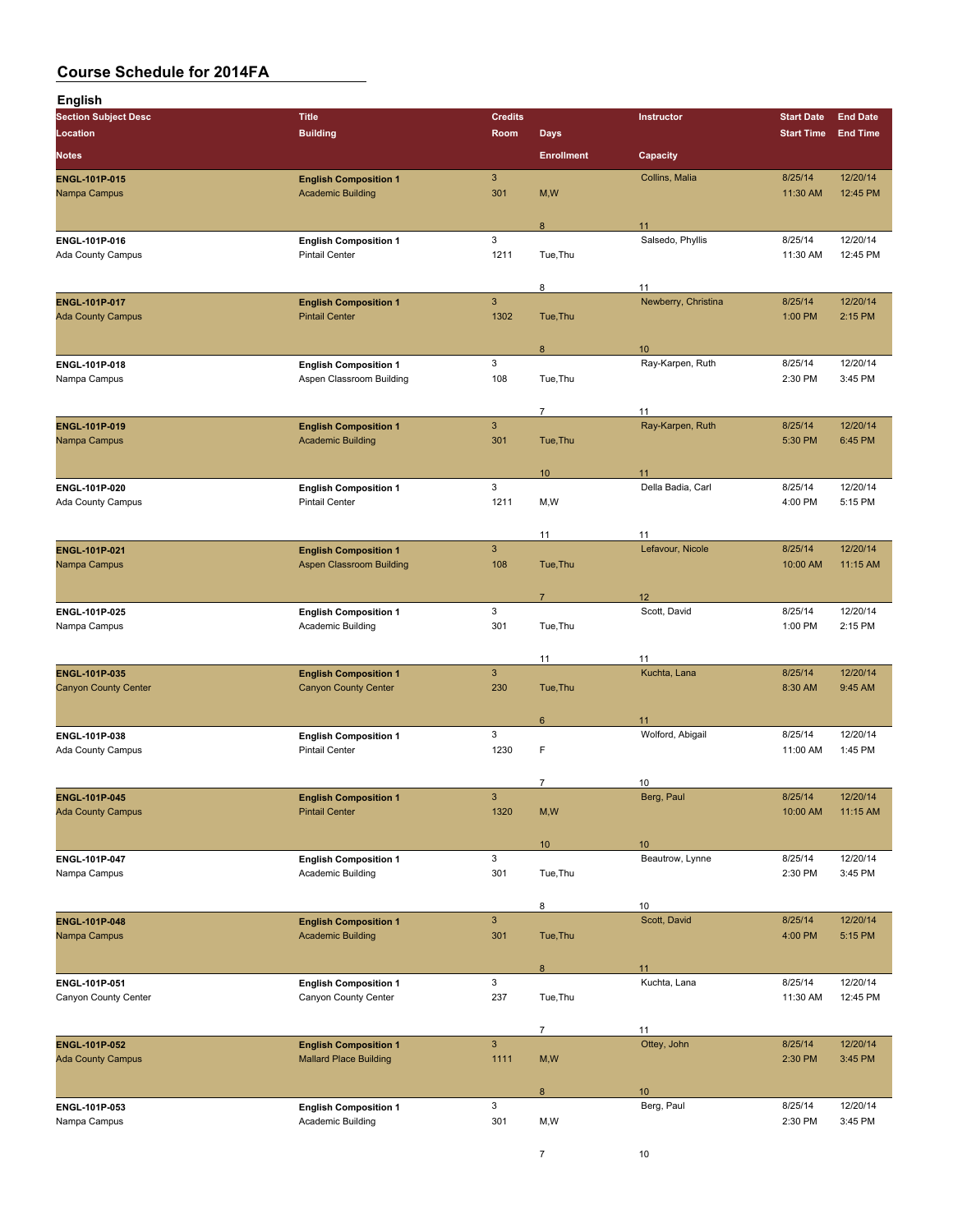| English                                                                       |                                                          |                            |                   |                           |                    |                     |
|-------------------------------------------------------------------------------|----------------------------------------------------------|----------------------------|-------------------|---------------------------|--------------------|---------------------|
| <b>Section Subject Desc</b>                                                   | <b>Title</b>                                             | <b>Credits</b>             |                   | Instructor                | <b>Start Date</b>  | <b>End Date</b>     |
| Location                                                                      | <b>Building</b>                                          | Room                       | <b>Days</b>       |                           | <b>Start Time</b>  | <b>End Time</b>     |
| <b>Notes</b>                                                                  |                                                          |                            | <b>Enrollment</b> | Capacity                  |                    |                     |
| <b>ENGL-101P-054</b>                                                          | <b>English Composition 1</b>                             | 3                          |                   | Fowler, Bret              | 8/25/14            | 12/20/14            |
| Nampa Campus                                                                  | <b>Academic Building</b>                                 | 301                        | M, W              |                           | 4:00 PM            | 5:15 PM             |
|                                                                               |                                                          |                            | 10 <sup>°</sup>   | 11                        |                    |                     |
| ENGL-101P-055                                                                 | <b>English Composition 1</b>                             | 3                          |                   | Fowler, Bret              | 8/25/14            | 12/20/14            |
| Nampa Campus                                                                  | Academic Building                                        | 301                        | M,W               |                           | 7:00 PM            | 8:15 PM             |
|                                                                               |                                                          |                            | 5                 | 11                        |                    |                     |
| ENGL-101P-057                                                                 | <b>English Composition 1</b>                             | $\mathbf{3}$               |                   | Scripps, John             | 8/25/14            | 12/20/14            |
| <b>Ada County Campus</b>                                                      | <b>Pintail Center</b>                                    | 1211                       | M, W              |                           | 2:30 PM            | 3:45 PM             |
|                                                                               |                                                          |                            |                   |                           |                    |                     |
| ENGL-101P-058                                                                 | <b>English Composition 1</b>                             | 3                          | 9                 | 10<br>Ottey, John         | 8/25/14            | 12/20/14            |
| Ada County Campus                                                             | <b>Pintail Center</b>                                    | 1211                       | M,W               |                           | 5:30 PM            | 6:45 PM             |
|                                                                               |                                                          |                            |                   |                           |                    |                     |
| <b>ENGL-101P-059</b>                                                          | <b>English Composition 1</b>                             | $\mathbf{3}$               | 8                 | 10<br>Draney, Jenica      | 8/25/14            | 12/20/14            |
| <b>Ada County Campus</b>                                                      | <b>Pintail Center</b>                                    | 1206                       | Tue, Thu          |                           | 2:30 PM            | 3:45 PM             |
|                                                                               |                                                          |                            |                   |                           |                    |                     |
|                                                                               |                                                          |                            | 10 <sup>°</sup>   | 11                        |                    |                     |
| ENGL-101P-061<br>Ada County Campus                                            | <b>English Composition 1</b><br><b>Pintail Center</b>    | 3<br>1211                  | Tue, Thu          | Oyarzabal, Andrea         | 8/25/14<br>7:00 PM | 12/20/14<br>8:15 PM |
|                                                                               |                                                          |                            |                   |                           |                    |                     |
|                                                                               |                                                          |                            | 8                 | 10                        |                    |                     |
| ENGL-101P-063                                                                 | <b>English Composition 1</b><br><b>Academic Building</b> | 3<br>301                   |                   | Michaelson, Mark          | 8/25/14<br>5:30 PM | 12/20/14<br>6:45 PM |
| Nampa Campus                                                                  |                                                          |                            | M, W              |                           |                    |                     |
|                                                                               |                                                          |                            | $5\phantom{.0}$   | 10 <sup>1</sup>           |                    |                     |
| ENGL-101P-066                                                                 | <b>English Composition 1</b>                             | 3                          |                   | Collins, Malia            | 8/25/14            | 12/20/14            |
| Ada County Campus                                                             | <b>Pintail Center</b>                                    | 1211                       | Tue, Thu          |                           | 5:30 PM            | 6:45 PM             |
|                                                                               |                                                          |                            | 8                 | 11                        |                    |                     |
| <b>ENGL-101P-068</b>                                                          | <b>English Composition 1</b>                             | 3                          |                   | Lefavour, Nicole          | 8/25/14            | 12/20/14            |
| <b>Ada County Campus</b>                                                      | <b>Pintail Center</b>                                    | 1211                       | Tue, Thu          |                           | 4:00 PM            | 5:15 PM             |
|                                                                               |                                                          |                            | 8                 | 10                        |                    |                     |
| ENGL-101P-069                                                                 | <b>English Composition 1</b>                             | 3                          |                   | Strickland, Sandie        | 8/25/14            | 12/20/14            |
| Nampa Campus                                                                  | Micron Center for PTE                                    | 1210                       | M,W               |                           | 1:00 PM            | 2:15 PM             |
|                                                                               |                                                          |                            |                   |                           |                    |                     |
| ENGL-101P-070                                                                 | <b>English Composition 1</b>                             | 3                          | 8                 | 11<br>Collins, Malia      | 8/25/14            | 12/20/14            |
| Nampa Campus                                                                  | <b>Aspen Classroom Building</b>                          | 127                        | Tue, Thu          |                           | 1:00 PM            | 2:15 PM             |
|                                                                               |                                                          |                            |                   |                           |                    |                     |
| ENGL-102-001DW                                                                | <b>English Composition 2</b>                             | 3                          | 8                 | 11<br>Newberry, Christina | 8/25/14            | 12/20/14            |
| Online                                                                        | Online                                                   | ONL                        |                   |                           |                    |                     |
| Online course. email: meagannewberry@cwidaho.cc                               |                                                          |                            |                   |                           |                    |                     |
| Special course fee: \$30                                                      |                                                          |                            | 5                 | 5                         |                    |                     |
| ENGL-102-001W<br>Online                                                       | <b>English Composition 2</b><br>Online                   | $\mathbf{3}$<br><b>ONL</b> |                   | Newberry, Christina       | 8/25/14            | 12/20/14            |
| Online course. Email: meagannewberry@cwidaho.cc                               |                                                          |                            |                   |                           |                    |                     |
| Special course fee: \$30                                                      |                                                          |                            | 17                | 19                        |                    |                     |
| ENGL-102-002W<br>Online                                                       | <b>English Composition 2</b><br>Online                   | 3<br>ONL                   |                   | Strickland, Sandie        | 8/25/14            | 12/20/14            |
|                                                                               |                                                          |                            |                   |                           |                    |                     |
| Online course. Email: sandiestrickland@cwidaho.cc<br>Special Course Fee: \$30 |                                                          |                            | 16                | 24                        |                    |                     |
| ENGL-102-003W                                                                 | <b>English Composition 2</b>                             | $\mathbf{3}$               |                   | Braley-Smith, Ann         | 8/25/14            | 12/20/14            |
| Online                                                                        | Online                                                   | <b>ONL</b>                 |                   |                           |                    |                     |
| Online Course. Email: annbraley-smith@cwidaho.cc<br>Special Course Fee: \$30  |                                                          |                            | 17                | 24                        |                    |                     |
| ENGL-102-004                                                                  | <b>English Composition 2</b>                             | 3                          |                   | Webster, Kerri            | 8/25/14            | 12/20/14            |
| Ada County Campus                                                             | <b>Pintail Center</b>                                    | 1211                       | M,W               |                           | 1:00 PM            | 2:15 PM             |
|                                                                               |                                                          |                            | 20                | 24                        |                    |                     |
|                                                                               |                                                          |                            |                   |                           |                    |                     |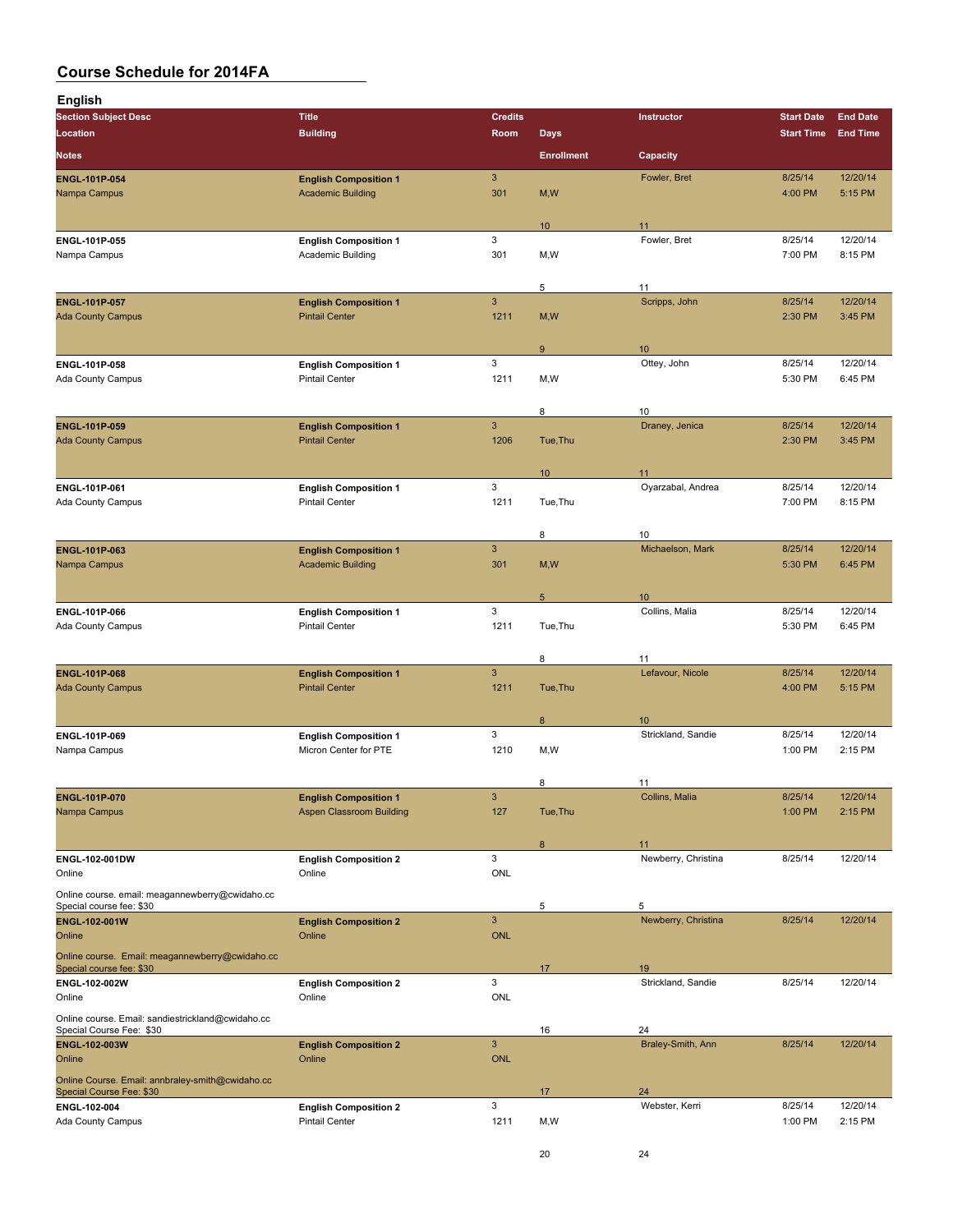| <b>English</b>                                                               |                                                       |                            |                   |                       |                    |                     |
|------------------------------------------------------------------------------|-------------------------------------------------------|----------------------------|-------------------|-----------------------|--------------------|---------------------|
| <b>Section Subject Desc</b>                                                  | <b>Title</b>                                          | <b>Credits</b>             |                   | Instructor            | <b>Start Date</b>  | <b>End Date</b>     |
| Location                                                                     | <b>Building</b>                                       | Room                       | <b>Days</b>       |                       | <b>Start Time</b>  | <b>End Time</b>     |
| <b>Notes</b>                                                                 |                                                       |                            | <b>Enrollment</b> | Capacity              |                    |                     |
| ENGL-102-005                                                                 | <b>English Composition 2</b>                          | 3                          |                   | Nordstrom, Amy        | 8/25/14            | 12/20/14            |
| Nampa Campus                                                                 | Micron Center for PTE                                 | 2130                       | Tue, Thu          |                       | 4:00 PM            | 5:15 PM             |
|                                                                              |                                                       |                            | 16                | 24                    |                    |                     |
| ENGL-102-006W                                                                | <b>English Composition 2</b>                          | 3                          |                   | Strickland, Sandie    | 8/25/14            | 12/20/14            |
| Online                                                                       | Online                                                | ONL                        |                   |                       |                    |                     |
| Online course: Email:sandiestrickland@cwidaho.cc                             |                                                       |                            |                   | 24                    |                    |                     |
| Special Course Fee: \$30<br><b>ENGL 102 007</b>                              | <b>English Composition 2</b>                          | $\mathbf{3}$               | 16                | Jewkes, Leslie        | 8/25/14            | 12/20/14            |
| Nampa Campus                                                                 | <b>Academic Building</b>                              | 322                        | Tue, Thu          |                       | 2:30 PM            | 3:45 PM             |
|                                                                              |                                                       |                            |                   |                       |                    |                     |
| ENGL-102-008                                                                 | <b>English Composition 2</b>                          | 3                          | 18                | 24<br>Jewkes, Leslie  | 8/25/14            | 12/20/14            |
| Nampa Campus                                                                 | Academic Building                                     | 116                        | Tue, Thu          |                       | 11:30 AM           | 12:45 PM            |
|                                                                              |                                                       |                            |                   |                       |                    |                     |
|                                                                              |                                                       |                            | 15                | 24                    | 8/25/14            |                     |
| ENGL-102-009DW<br>Online                                                     | <b>English Composition 2</b><br>Online                | $\sqrt{3}$<br><b>ONL</b>   |                   | Crumrine, Stephen     |                    | 12/20/14            |
| Online course. Email: stephencrumrine@cwidaho.cc                             |                                                       |                            |                   |                       |                    |                     |
| Special course fee: \$30                                                     |                                                       |                            | $\overline{4}$    | $\overline{4}$        |                    |                     |
| ENGL-102-009W<br>Online                                                      | <b>English Composition 2</b><br>Online                | 3<br>ONL                   |                   | Crumrine, Stephen     | 8/25/14            | 12/20/14            |
|                                                                              |                                                       |                            |                   |                       |                    |                     |
| Online course. Email: stephencrumrine@cwidaho.cc<br>Special course fee: \$30 |                                                       |                            | 14                | 20                    |                    |                     |
| <b>ENGL 102 012W</b>                                                         | <b>English Composition 2</b>                          | $\mathbf{3}$               |                   | Pettitt, William      | 8/25/14            | 12/20/14            |
| Online                                                                       | Online                                                | <b>ONL</b>                 |                   |                       |                    |                     |
| Online course. Email: billpettit@cwidaho.cc Special<br>course fee: \$30      |                                                       |                            | 18                | 24                    |                    |                     |
| ENGL-102-013W                                                                | <b>English Composition 2</b>                          | 3                          |                   | Pettitt, William      | 8/25/14            | 12/20/14            |
| Online                                                                       | Online                                                | <b>ONL</b>                 |                   |                       |                    |                     |
| Online course. Email: billpettitt@cwidaho.cc Special<br>course fee: \$30     |                                                       |                            | 15                | 24                    |                    |                     |
| <b>ENGL 102-014W</b>                                                         | <b>English Composition 2</b>                          | $\mathbf{3}$               |                   | Lowry, Jennifer       | 8/25/14            | 12/20/14            |
| Online                                                                       | Online                                                | ONL                        |                   |                       |                    |                     |
| Online course. Email: jennylowry@cwidaho.cc                                  |                                                       |                            |                   |                       |                    |                     |
| Special course fee: \$30<br>ENGL-102-015W                                    | <b>English Composition 2</b>                          | 3                          | 16                | 24<br>Lowry, Jennifer | 8/25/14            | 12/20/14            |
| Online                                                                       | Online                                                | <b>ONL</b>                 |                   |                       |                    |                     |
| Online course.Email: jennylowry@cwidaho.cc Special                           |                                                       |                            |                   |                       |                    |                     |
| course fee: \$30                                                             |                                                       |                            | 16                | 24                    |                    |                     |
| ENGL-102-016W<br>Online                                                      | <b>English Composition 2</b><br>Online                | $\mathbf{3}$<br><b>ONL</b> |                   | Pettitt, William      | 8/25/14            | 12/20/14            |
| Online course. Email: billpettitt@cwidaho.cc Special                         |                                                       |                            |                   |                       |                    |                     |
| course fee: \$30                                                             |                                                       |                            | 15                | 24                    |                    |                     |
| ENGL-102-017<br>Ada County Campus                                            | <b>English Composition 2</b><br><b>Pintail Center</b> | 3<br>1206                  | Tue, Thu          | Davis, Timothy        | 8/25/14<br>5:30 PM | 12/20/14<br>6:45 PM |
|                                                                              |                                                       |                            |                   |                       |                    |                     |
|                                                                              |                                                       |                            | 23                | 24                    |                    |                     |
| ENGL-102-018                                                                 | <b>English Composition 2</b>                          | $\mathbf{3}$               |                   | Davis, Timothy        | 8/25/14            | 12/20/14            |
| <b>Ada County Campus</b>                                                     | <b>Pintail Center</b>                                 | 1206                       | Tue, Thu          |                       | 4:00 PM            | 5:15 PM             |
|                                                                              |                                                       |                            | 20                | 24                    |                    |                     |
| ENGL-102-019                                                                 | <b>English Composition 2</b>                          | 3                          |                   | Roseburg, Sandra      | 8/25/14            | 12/20/14            |
| Nampa Campus                                                                 | Academic Building                                     | 116                        | M, W              |                       | 7:00 AM            | 8:15 AM             |
|                                                                              |                                                       |                            | 19                | 24                    |                    |                     |
| ENGL-102-021W                                                                | <b>English Composition 2</b>                          | $\mathbf{3}$               |                   | Samuelson, Richard    | 8/25/14            | 12/20/14            |
| Online                                                                       | Online                                                | <b>ONL</b>                 |                   |                       |                    |                     |
| Online crse. Email: richardsamuelson@cwidaho.cc                              |                                                       |                            |                   |                       |                    |                     |
| Special Course Fee \$30<br>ENGL-102-022                                      | <b>English Composition 2</b>                          | 3                          | 16                | 24<br>Gladd, Joel     | 8/25/14            | 12/20/14            |
| Ada County Campus                                                            | <b>Pintail Center</b>                                 | 1302                       | Tue, Thu          |                       | 5:30 PM            | 6:45 PM             |
|                                                                              |                                                       |                            |                   |                       |                    |                     |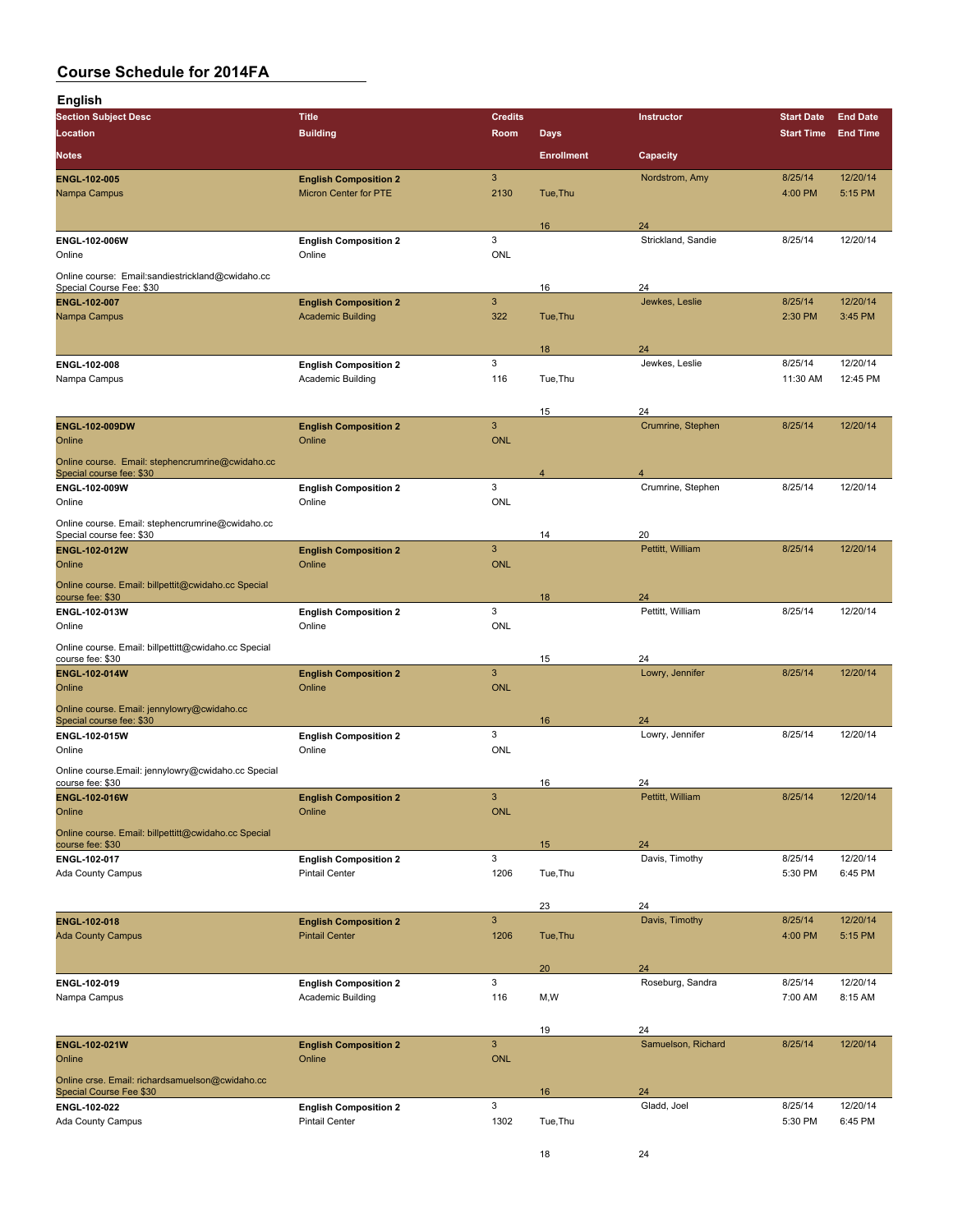| <b>English</b>                                                               |                                                                 |                                  |                   |                        |                     |                      |
|------------------------------------------------------------------------------|-----------------------------------------------------------------|----------------------------------|-------------------|------------------------|---------------------|----------------------|
| <b>Section Subject Desc</b>                                                  | <b>Title</b>                                                    | <b>Credits</b>                   |                   | <b>Instructor</b>      | <b>Start Date</b>   | <b>End Date</b>      |
| Location                                                                     | <b>Building</b>                                                 | Room                             | <b>Days</b>       |                        | <b>Start Time</b>   | <b>End Time</b>      |
| <b>Notes</b>                                                                 |                                                                 |                                  | <b>Enrollment</b> | Capacity               |                     |                      |
| ENGL-102-023                                                                 | <b>English Composition 2</b>                                    | $\mathbf{3}$                     |                   | Jones, Jesse           | 8/25/14             | 12/20/14             |
| Nampa Campus                                                                 | Aspen Classroom Building                                        | 108                              | M, W              |                        | 4:00 PM             | 5:15 PM              |
|                                                                              |                                                                 |                                  |                   |                        |                     |                      |
| ENGL 102-024                                                                 | <b>English Composition 2</b>                                    | 3                                | 20                | 24<br>Moorman, Matthew | 8/25/14             | 12/20/14             |
| Nampa Campus                                                                 | Aspen Classroom Building                                        | 108                              | M, W              |                        | 2:30 PM             | 3:45 PM              |
|                                                                              |                                                                 |                                  |                   |                        |                     |                      |
|                                                                              |                                                                 |                                  | 20                | 24                     |                     |                      |
| ENGL-102-026                                                                 | <b>English Composition 2</b>                                    | $\mathbf{3}$                     |                   | Darrington, Chad       | 8/25/14             | 12/20/14             |
| <b>Ada County Campus</b>                                                     | <b>Pintail Center</b>                                           | 1206                             | M                 |                        | 7:00 PM             | 9:45 PM              |
|                                                                              |                                                                 |                                  | 16                | 24                     |                     |                      |
| ENGL-102-027W                                                                | <b>English Composition 2</b>                                    | 3                                |                   | Braley-Smith, Ann      | 8/25/14             | 12/20/14             |
| Online                                                                       | Online                                                          | ONL                              |                   |                        |                     |                      |
| Online course. Email: annbraley-smith@cwidaho.cc<br>Special course fee: \$30 |                                                                 |                                  | 15                | 24                     |                     |                      |
| ENGL-102-030                                                                 | <b>English Composition 2</b>                                    | $\mathsf 3$                      |                   | Roseburg, Sandra       | 8/25/14             | 12/20/14             |
| <b>Ada County Campus</b>                                                     | <b>Pintail Center</b>                                           | 1302                             | <b>SAT</b>        |                        | 2:00 PM             | 4:45 PM              |
|                                                                              |                                                                 |                                  |                   |                        |                     |                      |
|                                                                              |                                                                 |                                  | 16                | 24                     |                     |                      |
| ENGL-102-031                                                                 | <b>English Composition 2</b>                                    | 3                                |                   | Gladd, Joel            | 8/25/14             | 12/20/14             |
| Ada County Campus                                                            | <b>Pintail Center</b>                                           | 1302                             | Tue, Thu          |                        | 8:30 PM             | 9:45 PM              |
|                                                                              |                                                                 |                                  | 18                | 24                     |                     |                      |
| ENGL-102-032                                                                 | <b>English Composition 2</b>                                    | $\mathbf{3}$                     |                   | Davis, Timothy         | 8/25/14             | 12/20/14             |
| Nampa Campus                                                                 | <b>Academic Building</b>                                        | 325                              | Tue, Thu          |                        | 8:30 AM             | 9:45 AM              |
|                                                                              |                                                                 |                                  |                   |                        |                     |                      |
|                                                                              |                                                                 |                                  | 21                | 24                     |                     |                      |
| ENGL 102-033<br>Ada County Campus                                            | <b>English Composition 2</b><br><b>Pintail Center</b>           | 3<br>1318                        | F                 | Blacketter, Ryan       | 8/25/14<br>11:00 AM | 12/20/14<br>1:45 PM  |
|                                                                              |                                                                 |                                  |                   |                        |                     |                      |
|                                                                              |                                                                 |                                  | 21                | 24                     |                     |                      |
| ENGL-102-034                                                                 | <b>English Composition 2</b>                                    | $\mathbf{3}$                     |                   | Heald, Denise          | 8/25/14             | 12/20/14             |
| Nampa Campus                                                                 | <b>Aspen Classroom Building</b>                                 | 108                              | Tue, Thu          |                        | 11:30 AM            | 12:45 PM             |
|                                                                              |                                                                 |                                  | 15                | 24                     |                     |                      |
| ENGL 102-035                                                                 | <b>English Composition 2</b>                                    | 3                                |                   | Webster, Kerri         | 8/25/14             | 12/20/14             |
| Canyon County Center                                                         | Canyon County Center                                            | 233                              | Tue, Thu          |                        | 2:30 PM             | 3:45 PM              |
|                                                                              |                                                                 |                                  |                   |                        |                     |                      |
|                                                                              |                                                                 |                                  | 21                | 24                     |                     |                      |
| ENGL-102-036                                                                 | <b>English Composition 2</b>                                    | $\mathbf 3$                      |                   | Webster, Kerri         | 8/25/14             | 12/20/14             |
| Nampa Campus                                                                 | <b>Academic Building</b>                                        | 119                              | Tue, Thu          |                        | 10:00 AM            | 11:15 AM             |
|                                                                              |                                                                 |                                  | 22                | 24                     |                     |                      |
| ENGL-102-037                                                                 | <b>English Composition 2</b>                                    | 3                                |                   | Heald, Denise          | 8/25/14             | 12/20/14             |
| Nampa Campus                                                                 | Aspen Classroom Building                                        | 106                              | Tue, Thu          |                        | 8:30 AM             | 9:45 AM              |
|                                                                              |                                                                 |                                  |                   |                        |                     |                      |
|                                                                              |                                                                 |                                  | 16                | 24                     |                     |                      |
| ENGL-102-040<br>Nampa Campus                                                 | <b>English Composition 2</b><br><b>Aspen Classroom Building</b> | $\ensuremath{\mathsf{3}}$<br>104 | M, W              | Moorman, Matthew       | 8/25/14<br>11:30 AM | 12/20/14<br>12:45 PM |
|                                                                              |                                                                 |                                  |                   |                        |                     |                      |
|                                                                              |                                                                 |                                  | 21                | 24                     |                     |                      |
| ENGL-102-042                                                                 | <b>English Composition 2</b>                                    | $\mathbf{3}$                     |                   | Jones, Jesse           | 8/25/14             | 12/20/14             |
| Nampa Campus                                                                 | Academic Building                                               | 119                              | M,W               |                        | 5:30 PM             | 6:45 PM              |
|                                                                              |                                                                 |                                  |                   |                        |                     |                      |
| ENGL-102-048                                                                 | <b>English Composition 2</b>                                    | $\mathbf{3}$                     | 17                | 24<br>Davis, Timothy   | 8/25/14             | 12/20/14             |
| Nampa Campus                                                                 | <b>Academic Building</b>                                        | 105                              | M, W              |                        | 11:30 AM            | 12:45 PM             |
|                                                                              |                                                                 |                                  |                   |                        |                     |                      |
|                                                                              |                                                                 |                                  | 18                | 24                     |                     |                      |
| ENGL-102-051                                                                 | <b>English Composition 2</b>                                    | 3                                |                   | Nordstrom, Amy         | 8/25/14             | 12/20/14             |
| Nampa Campus                                                                 | Academic Building                                               | 309                              | F                 |                        | 2:00 PM             | 4:45 PM              |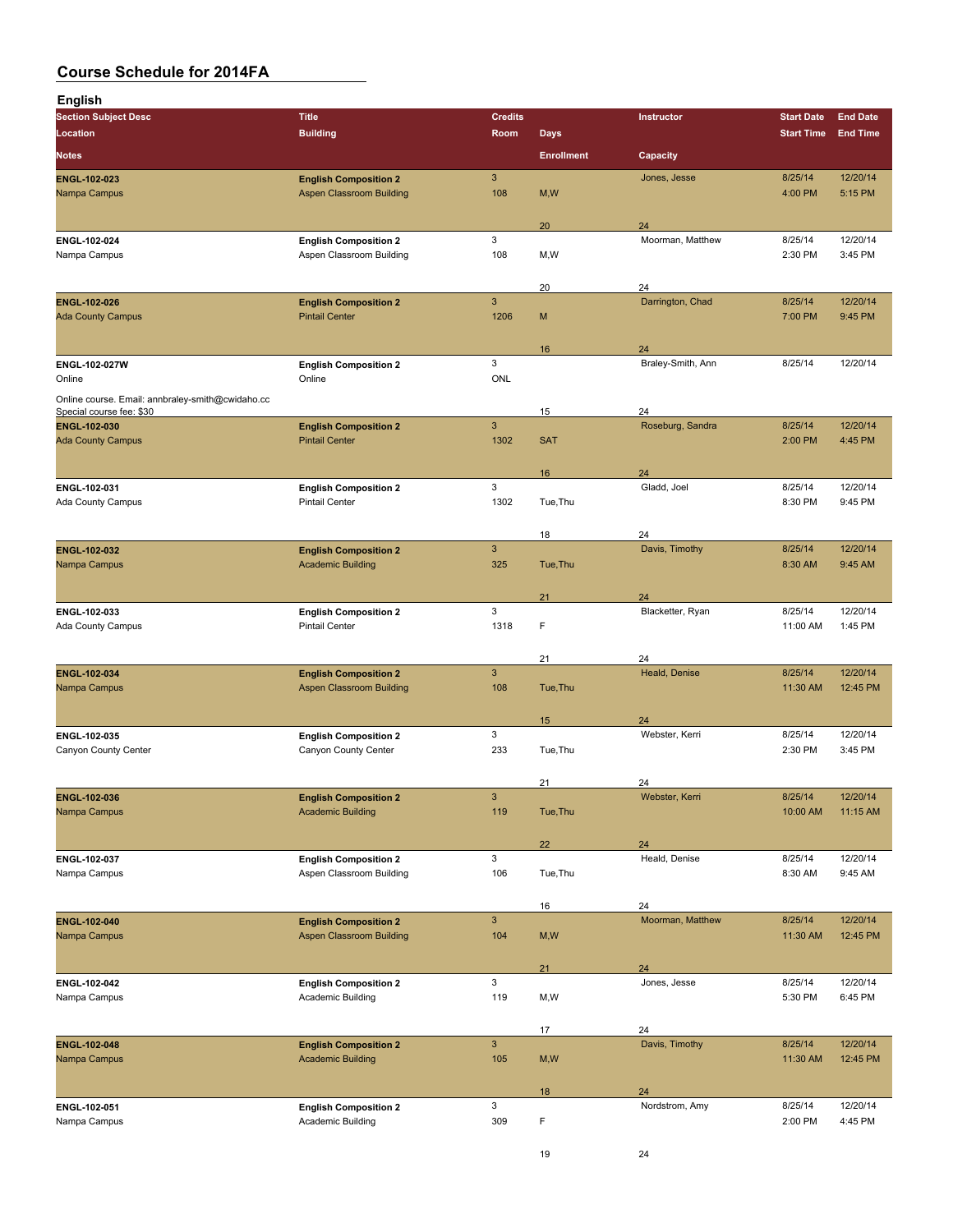| <b>English</b>                                        |                                   |                |                   |                    |                   |                 |
|-------------------------------------------------------|-----------------------------------|----------------|-------------------|--------------------|-------------------|-----------------|
| <b>Section Subject Desc</b>                           | <b>Title</b>                      | <b>Credits</b> |                   | <b>Instructor</b>  | <b>Start Date</b> | <b>End Date</b> |
| Location                                              | <b>Building</b>                   | Room           | <b>Days</b>       |                    | <b>Start Time</b> | <b>End Time</b> |
|                                                       |                                   |                |                   |                    |                   |                 |
| Notes                                                 |                                   |                | <b>Enrollment</b> | Capacity           |                   |                 |
| ENGL-102-052                                          | <b>English Composition 2</b>      | 3              |                   | Blacketter, Ryan   | 8/25/14           | 12/20/14        |
| <b>Ada County Campus</b>                              | <b>Pintail Center</b>             | 1320           | Tue, Thu          |                    | 1:00 PM           | 2:15 PM         |
|                                                       |                                   |                |                   |                    |                   |                 |
|                                                       |                                   |                | 16                | 24                 |                   |                 |
| ENGL-102-053                                          | <b>English Composition 2</b>      | 3              |                   | Knight, Frances    | 8/25/14           | 12/20/14        |
| Nampa Campus                                          | Academic Building                 | 325            | W                 |                    | 7:00 PM           | 9:45 PM         |
|                                                       |                                   |                |                   |                    |                   |                 |
|                                                       |                                   |                | 13                | 24                 |                   |                 |
| ENGL-102-055                                          | <b>English Composition 2</b>      | 3              |                   | Exline, Eric       | 8/25/14           | 12/20/14        |
| Nampa Campus                                          | <b>Academic Building</b>          | 106            | M, W              |                    | 5:30 PM           | 6:45 PM         |
|                                                       |                                   |                |                   |                    |                   |                 |
|                                                       |                                   |                | 23                | 24                 |                   |                 |
| ENGL-102-056                                          | <b>English Composition 2</b>      | 3              |                   | Heald, Denise      | 8/25/14           | 12/20/14        |
| Nampa Campus                                          | Academic Building                 | 119            | Tue, Thu          |                    | 7:00 AM           | 8:15 AM         |
|                                                       |                                   |                |                   |                    |                   |                 |
|                                                       |                                   |                |                   |                    |                   |                 |
|                                                       |                                   |                | 20                | 24                 |                   |                 |
| <b>ENGL 102 057</b>                                   | <b>English Composition 2</b>      | 3              |                   | Moorman, Matthew   | 8/25/14           | 12/20/14        |
| Nampa Campus                                          | <b>Aspen Classroom Building</b>   | 102            | M, W              |                    | 1:00 PM           | 2:15 PM         |
|                                                       |                                   |                |                   |                    |                   |                 |
|                                                       |                                   |                | 19                | 24                 |                   |                 |
| ENGL-102-061                                          | <b>English Composition 2</b>      | 3              |                   | Roseburg, Sandra   | 8/25/14           | 12/20/14        |
| Nampa Campus                                          | Aspen Classroom Building          | 104            | M,W               |                    | 8:30 AM           | 9:45 AM         |
|                                                       |                                   |                |                   |                    |                   |                 |
|                                                       |                                   |                | 21                | 24                 |                   |                 |
| ENGL-102-900                                          | <b>English Composition 2</b>      | $\mathbf{3}$   |                   | Terry, Michael     | 8/25/14           | 12/20/14        |
| <b>Community Locations</b>                            | Micron Technology - BOISE         | 127A           | Tue               |                    | 6:00 PM           | 9:00 PM         |
| Micron Technology in Boise. Security clearance        |                                   |                |                   |                    |                   |                 |
| req'd. Contact Paula Smith<br>(paulasmith@micron.com) |                                   |                | 18                | 20                 |                   |                 |
| ENGL-126-001W                                         | Film & Literature                 | 3              |                   | McMorrow, Sharon   | 8/25/14           | 12/20/14        |
| Online                                                | Online                            | <b>ONL</b>     |                   |                    |                   |                 |
| Online course. Email: sharonmcmorrow@cwidaho.cc       |                                   |                |                   |                    |                   |                 |
| Online course fee \$30                                |                                   |                | 27                | 30                 |                   |                 |
| <b>ENGL 175 001D</b>                                  | <b>Introduction to Literature</b> | $\mathbf{3}$   |                   | Wingert, Catherine | 8/25/14           | 1/16/15         |
| <b>Community Locations</b>                            | <b>Meridian Academy</b>           | <b>TBA</b>     |                   |                    |                   |                 |
|                                                       |                                   |                |                   |                    |                   |                 |
| <b>Dual Credit</b>                                    |                                   |                | $\mathbf 0$       | 75                 |                   |                 |
| ENGL 175 001W                                         | <b>Introduction to Literature</b> | 3              |                   | Della Badia, Carl  | 8/25/14           | 12/20/14        |
| Online                                                | Online                            | <b>ONL</b>     |                   |                    |                   |                 |
|                                                       |                                   |                |                   |                    |                   |                 |
| Online course. Email: carldellabadia@cwidaho.cc       |                                   |                | 10                | 27                 |                   |                 |
| Special course fee \$30                               | Introduction to Literature        | $\mathsf 3$    |                   | Tanberg, Michelle  | 8/25/14           | 1/16/15         |
| <b>ENGL-175-002D</b><br><b>Community Locations</b>    | Parkview High School              | <b>TBA</b>     |                   |                    |                   |                 |
|                                                       |                                   |                |                   |                    |                   |                 |
|                                                       |                                   |                |                   |                    |                   |                 |
| <b>Dual Credit</b>                                    |                                   |                | 3                 | 75                 |                   |                 |
| ENGL-175-003D                                         | <b>Introduction to Literature</b> | 3              |                   | Crawford, Kamille  | 8/25/14           | 1/16/15         |
| <b>Community Locations</b>                            | Vallivue Academy                  | TBA            |                   |                    |                   |                 |
|                                                       |                                   |                |                   |                    |                   |                 |
| Dual Credit                                           |                                   |                | 0                 | 75                 |                   |                 |
| ENGL-175-004D                                         | <b>Introduction to Literature</b> | $\mathbf{3}$   |                   | Gamble, Douglas    | 8/25/14           | 6/4/15          |
| <b>Community Locations</b>                            | Cole Valley Christian High Sch    | <b>TBA</b>     |                   |                    |                   |                 |
|                                                       |                                   |                |                   |                    |                   |                 |
| <b>Dual Credit</b>                                    |                                   |                | 12 <sup>2</sup>   | 75                 |                   |                 |
| ENGL-175-005D                                         | <b>Introduction to Literature</b> | 3              |                   | Freeman, Lenore    | 8/25/14           | 6/4/15          |
| <b>Community Locations</b>                            | Marsing High School               | <b>TBA</b>     |                   |                    |                   |                 |
|                                                       |                                   |                |                   |                    |                   |                 |
| Dual Credit                                           |                                   |                | $\overline{7}$    | 75                 |                   |                 |
| ENGL-175-006D                                         | <b>Introduction to Literature</b> | $\mathbf{3}$   |                   | Bastian, Tara      | 8/25/14           | 6/4/15          |
| <b>Community Locations</b>                            | <b>Melba High School</b>          | <b>TBA</b>     |                   |                    |                   |                 |
|                                                       |                                   |                |                   |                    |                   |                 |
| <b>Dual Credit</b>                                    |                                   |                | 8                 | 75                 |                   |                 |
| ENGL-175-007D                                         | <b>Introduction to Literature</b> | 3              |                   | Edwards, Matthew   | 8/25/14           | 6/4/15          |
| <b>Community Locations</b>                            | Mountain View High School         | <b>TBA</b>     |                   |                    |                   |                 |
|                                                       |                                   |                |                   |                    |                   |                 |
|                                                       |                                   |                |                   |                    |                   |                 |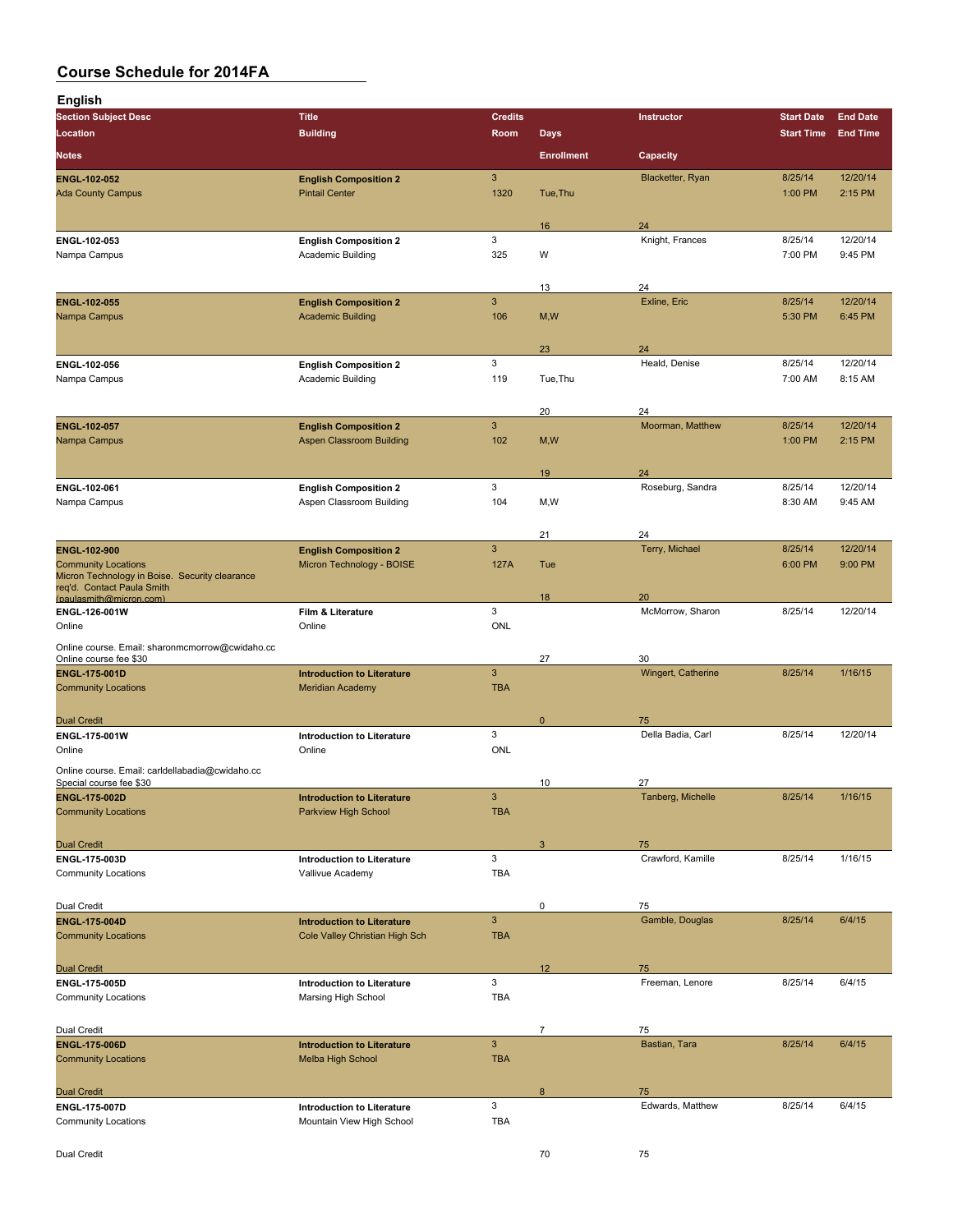| <b>English</b>                                                             |                                                                         |                                         |                   |                       |                     |                      |
|----------------------------------------------------------------------------|-------------------------------------------------------------------------|-----------------------------------------|-------------------|-----------------------|---------------------|----------------------|
| <b>Section Subject Desc</b>                                                | <b>Title</b>                                                            | <b>Credits</b>                          |                   | Instructor            | <b>Start Date</b>   | <b>End Date</b>      |
| Location                                                                   | <b>Building</b>                                                         | Room                                    | <b>Days</b>       |                       | <b>Start Time</b>   | <b>End Time</b>      |
| <b>Notes</b>                                                               |                                                                         |                                         | <b>Enrollment</b> | Capacity              |                     |                      |
| <b>ENGL-175-008D</b><br><b>Community Locations</b>                         | <b>Introduction to Literature</b><br><b>New Plymouth High School</b>    | 3<br><b>TBA</b>                         |                   | Murillo, Erin         | 8/25/14             | 6/4/15               |
| <b>Dual Credit</b>                                                         |                                                                         |                                         | 11                | 75                    |                     |                      |
| ENGL-175-009D<br><b>Community Locations</b>                                | <b>Introduction to Literature</b><br>Notus High School                  | 3<br><b>TBA</b>                         |                   | Felshaw, Matthew      | 8/25/14             | 6/4/15               |
| Dual Credit                                                                |                                                                         |                                         | 6                 | 75                    |                     |                      |
| <b>ENGL 175 010D</b><br><b>Community Locations</b>                         | <b>Introduction to Literature</b><br>Rocky Mountain High School         | 3<br><b>TBA</b>                         |                   | Fisher, Katherine     | 8/25/14             | 6/4/15               |
| <b>Dual Credit</b>                                                         |                                                                         | 3                                       | 65                | 75                    |                     |                      |
| ENGL-175-011D<br><b>Community Locations</b>                                | <b>Introduction to Literature</b><br>Skyview High School                | <b>TBA</b>                              |                   | Stout, Albert         | 8/25/14             | 6/4/15               |
| Dual Credit                                                                |                                                                         |                                         | 6                 | 75                    |                     |                      |
| <b>ENGL-175-013D</b><br><b>Community Locations</b>                         | <b>Introduction to Literature</b><br>Rocky Mountain High School         | $\sqrt{3}$<br><b>TBA</b>                |                   | Nichols, Melissa      | 8/25/14             | 6/4/15               |
| <b>Dual Credit</b>                                                         |                                                                         |                                         | $\pmb{0}$         | 75                    |                     |                      |
| ENGL 175 014D<br><b>Community Locations</b>                                | <b>Introduction to Literature</b><br>Parma High School                  | 3<br><b>TBA</b>                         |                   | Dykas, Jane           | 8/25/14             | 6/4/15               |
| Dual Credit                                                                |                                                                         |                                         | 37                | 75                    |                     |                      |
| <b>ENGL-175-015D</b><br><b>Community Locations</b>                         | <b>Introduction to Literature</b><br><b>Liberty Charter High School</b> | $\mathbf{3}$<br><b>TBA</b>              |                   | Schmidt, Tobias       | 8/25/14             | 12/20/14             |
| <b>Dual Credit</b>                                                         |                                                                         |                                         | 9                 | 75                    |                     |                      |
| ENGL-201-001<br>Nampa Campus                                               | <b>Intermediate Expository Comp</b><br>Academic Building                | 3<br>322                                | M,W               | Coonrod, Fredrick     | 8/25/14<br>11:30 AM | 12/20/14<br>12:45 PM |
|                                                                            |                                                                         |                                         | 17                | 24                    |                     |                      |
| ENGL-201-002W<br>Online                                                    | <b>Intermediate Expository Comp</b><br>Online                           | 3<br><b>ONL</b>                         |                   | Jewkes, Leslie        | 8/25/14             | 12/20/14             |
| Online course. Email: lesliejewkes@cwidaho.cc<br>Special course fee \$30   |                                                                         |                                         | 8                 | 24                    |                     |                      |
| ENGL 202-001D<br><b>Community Locations</b>                                | <b>Technical Communication</b><br>Middleton High School                 | 3<br><b>TBA</b>                         |                   | Keithley, Cheryl      | 8/25/14             | 1/16/15              |
| Dual Credit                                                                |                                                                         |                                         | 28                | 75                    |                     |                      |
| ENGL-202-001W<br>Online                                                    | <b>Technical Communication</b><br>Online                                | $\sqrt{3}$<br><b>ONL</b>                |                   | Ascuena, Andrea       | 8/25/14             | 12/20/14             |
| Online course. Email: andreaascuena@cwidaho.cc<br>Special course fee: \$30 |                                                                         |                                         | 23                | 27                    |                     |                      |
| ENGL-202-002W<br>Online                                                    | <b>Technical Communication</b><br>Online                                | 3<br>ONL                                |                   | Ascuena, Andrea       | 8/25/14             | 12/20/14             |
| Online course. Email: andreaascuena@cwidaho.cc                             |                                                                         |                                         | 24                | 27                    |                     |                      |
| Special course fee: \$30<br>ENGL-204-001W<br>Online                        | <b>Introduction to Poetry</b><br>Online                                 | $\sqrt{3}$<br><b>ONL</b>                |                   | Jewkes, Leslie        | 8/25/14             | 12/20/14             |
| Online course. Email: lesliejewkes@cwidaho.cc<br>Special Course Fee \$30   |                                                                         |                                         | 25                | 27                    |                     |                      |
| ENGL 211-001<br>Ada County Campus                                          | Intro to Literary Analysis<br><b>Pintail Center</b>                     | 3<br>1320                               | Tue, Thu          | Nicholas, David       | 8/25/14<br>11:30 AM | 12/20/14<br>12:45 PM |
| ENGL-211-002W<br>Online                                                    | <b>Intro to Literary Analysis</b><br>Online                             | $\ensuremath{\mathsf{3}}$<br><b>ONL</b> | 8                 | 27<br>Nicholas, David | 8/25/14             | 12/20/14             |
| Online course. Email: davidnicholas@cwidaho.cc<br>Special Course Fee \$30  |                                                                         |                                         | 10                | 25                    |                     |                      |
| ENGL-215-001W<br>Online                                                    | <b>Survey of World Mythology</b><br>Online                              | 3<br>ONL                                |                   | Hughes, Stewart       | 8/25/14             | 12/20/14             |
| Online course. Email: collinhughes@cwidaho.cc<br>Special Course Fee: \$30  |                                                                         |                                         | 19                | 27                    |                     |                      |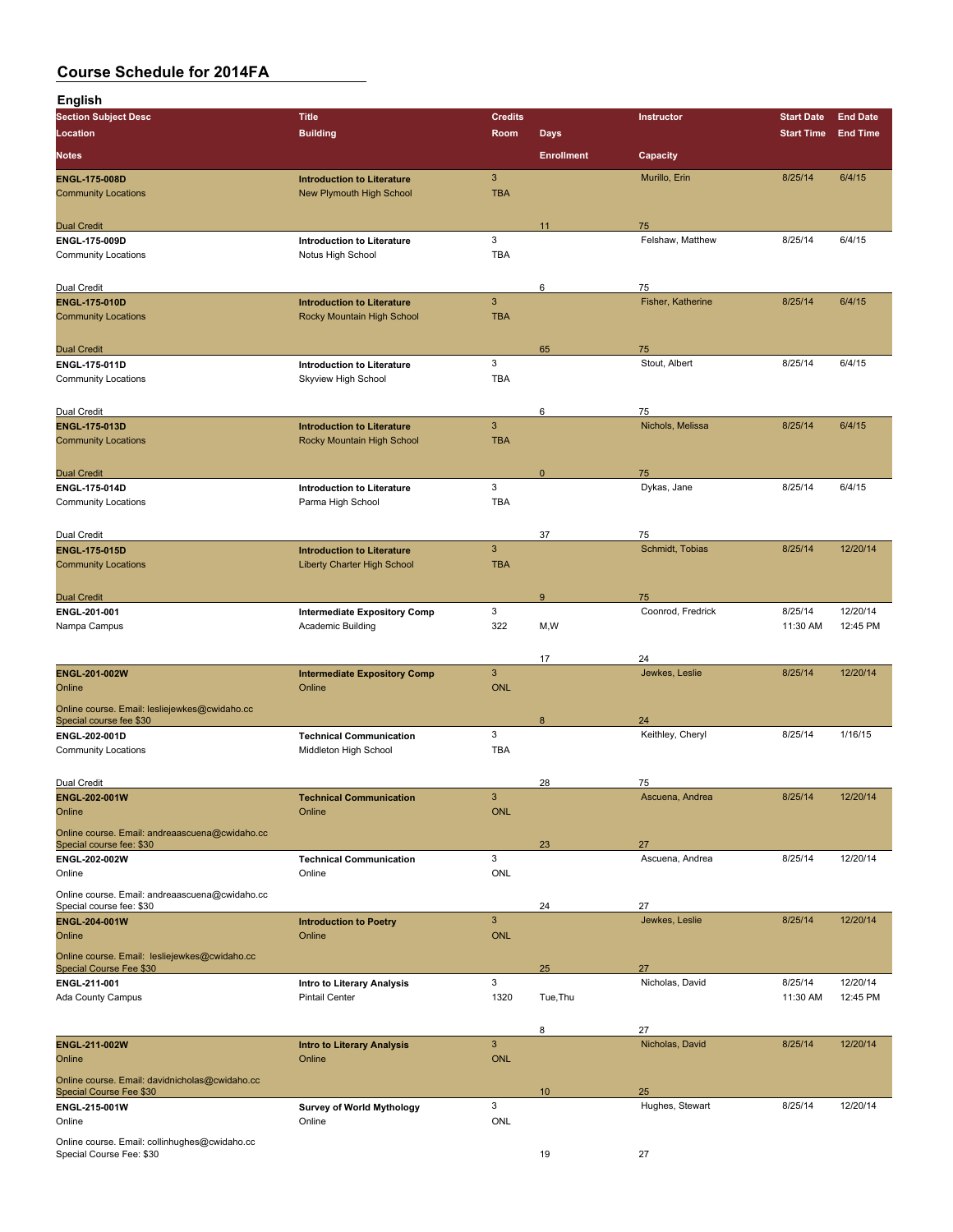| <b>English</b>                                                           |                                       |                |                   |                   |                   |                 |
|--------------------------------------------------------------------------|---------------------------------------|----------------|-------------------|-------------------|-------------------|-----------------|
| <b>Section Subject Desc</b>                                              | <b>Title</b>                          | <b>Credits</b> |                   | <b>Instructor</b> | <b>Start Date</b> | <b>End Date</b> |
| Location                                                                 | <b>Building</b>                       | <b>Room</b>    | <b>Days</b>       |                   | <b>Start Time</b> | <b>End Time</b> |
| <b>Notes</b>                                                             |                                       |                | <b>Enrollment</b> | Capacity          |                   |                 |
| <b>ENGL 257 001W</b>                                                     | <b>Surv of Western World Lit 1</b>    | $\overline{3}$ |                   | Hughes, Stewart   | 8/25/14           | 12/20/14        |
| Online                                                                   | Online                                | <b>ONL</b>     |                   |                   |                   |                 |
| Online course. Email: collinhughes@cwidaho.cc<br>Online course fee \$30  |                                       |                | 17                | 27                |                   |                 |
| ENGL 267-001                                                             | Survey of English Literature 1        | 3              |                   | Jewkes, Leslie    | 8/25/14           | 12/20/14        |
| Nampa Campus                                                             | Academic Building                     | 102E           | Tue, Thu          |                   | 10:00 AM          | 11:15 AM        |
|                                                                          |                                       |                | 13                | 30                |                   |                 |
| ENGL-267-001D                                                            | <b>Survey of English Literature 1</b> | $\overline{3}$ |                   | Gatfield, Erin    | 8/25/14           | 1/16/15         |
| <b>Community Locations</b>                                               | <b>COMPASS Charter High School</b>    | <b>TBA</b>     |                   |                   |                   |                 |
|                                                                          |                                       |                |                   |                   |                   |                 |
| <b>Dual Credit</b>                                                       |                                       |                | 17                | 75                |                   |                 |
| ENGL-267-002W                                                            | Survey of English Literature 1        | 3              |                   | Wolford, Abigail  | 8/25/14           | 12/20/14        |
| Online                                                                   | Online                                | <b>ONL</b>     |                   |                   |                   |                 |
| Online course. Email: abbywolford@cwidaho.cc<br>Special Course Fee \$30  |                                       |                | 21                | 27                |                   |                 |
| <b>ENGL 277 001</b>                                                      | <b>Survey of American Lit 1</b>       | $\overline{3}$ |                   | Moorman, Matthew  | 8/25/14           | 12/20/14        |
| Nampa Campus                                                             | <b>Micron Center for PTE</b>          | 2130           | Tue, Thu          |                   | 5:30 PM           | 6:45 PM         |
|                                                                          |                                       |                |                   | 28                |                   |                 |
| ENGL 291-002W                                                            | <b>Creative Writing Poetry</b>        | 3              | 14                | Wolford, Abigail  | 8/25/14           | 12/20/14        |
| Online                                                                   | Online                                | <b>ONL</b>     |                   |                   |                   |                 |
| Online course. Email: abbywolford@cwidaho.cc                             |                                       |                |                   |                   |                   |                 |
| Online Course Fee \$30                                                   |                                       |                | 16                | 22                |                   |                 |
| <b>ENGL-292-001W</b>                                                     | <b>Creative Writing Fiction</b>       | 3              |                   | Nicholas, David   | 8/25/14           | 12/20/14        |
| Online                                                                   | Online                                | <b>ONL</b>     |                   |                   |                   |                 |
| Online course. Email: davenicholas@cwidaho.cc<br>Special Course Fee \$30 |                                       |                | 10                | 22                |                   |                 |
| ENGL 292-003                                                             | <b>Creative Writing Fiction</b>       | 3              |                   | Blacketter, Ryan  | 8/25/14           | 12/20/14        |
| <b>Ada County Campus</b>                                                 | <b>Pintail Center</b>                 | 1302           | F                 |                   | 2:00 PM           | 4:45 PM         |
|                                                                          |                                       |                |                   |                   |                   |                 |
|                                                                          |                                       |                | 15                | 22                |                   |                 |

### **English As a Second Language**

| <b>Section Subject Desc</b><br>Location | <b>Title</b><br><b>Building</b>    | <b>Credits</b><br>Room | <b>Days</b>       | <b>Instructor</b> | <b>Start Date</b><br><b>Start Time</b> | <b>End Date</b><br><b>End Time</b> |
|-----------------------------------------|------------------------------------|------------------------|-------------------|-------------------|----------------------------------------|------------------------------------|
| <b>Notes</b>                            |                                    |                        | <b>Enrollment</b> | Capacity          |                                        |                                    |
| <b>ENGS-103-001</b>                     | <b>ESL Reading &amp; Writing 2</b> | 3                      |                   | Draney, Jenica    | 8/25/14                                | 12/20/14                           |
| <b>Ada County Campus</b>                | <b>Pintail Center</b>              | 1230                   | Tue, Thu          |                   | 11:30 AM                               | 12:45 PM                           |
|                                         |                                    |                        | 17                | 20                |                                        |                                    |
| ENGS-104-001                            | <b>ESL Reading &amp; Writing 3</b> | 3                      |                   | Draney, Jenica    | 8/25/14                                | 12/20/14                           |
| Ada County Campus                       | <b>Pintail Center</b>              | 1206                   | Tue, Thu          |                   | 1:00 PM                                | 2:15 PM                            |
|                                         |                                    |                        | 18                | 24                |                                        |                                    |

### **Finance**

| <b>Section Subject Desc</b>                   | <b>Title</b>                 | <b>Credits</b> |                   | <b>Instructor</b>      | <b>Start Date</b> | <b>End Date</b> |
|-----------------------------------------------|------------------------------|----------------|-------------------|------------------------|-------------------|-----------------|
| Location                                      | <b>Building</b>              | Room           | <b>Days</b>       |                        | <b>Start Time</b> | <b>End Time</b> |
| <b>Notes</b>                                  |                              |                | <b>Enrollment</b> | Capacity               |                   |                 |
| <b>FINA 102 001D</b>                          | <b>Personal Finance</b>      | 3              |                   | Knee, Chad             | 8/25/14           | 1/16/15         |
| <b>Community Locations</b>                    | <b>Middleton High School</b> | <b>TBA</b>     |                   |                        |                   |                 |
|                                               |                              |                |                   |                        |                   |                 |
| <b>Dual Credit</b>                            |                              |                | 27                | 75                     |                   |                 |
| <b>FINA-102-001W</b>                          | <b>Personal Finance</b>      | 3              |                   | Batali, Jorene         | 8/25/14           | 12/20/14        |
| Online                                        | Online                       | <b>ONL</b>     |                   |                        |                   |                 |
| Online course. Email: jorenebatali@cwidaho.cc |                              |                |                   |                        |                   |                 |
| Online course fee: \$30                       |                              |                | 22                | 30                     |                   |                 |
| <b>FINA-102-002D</b>                          | <b>Personal Finance</b>      | 3              |                   | Schimmelpfennig, Kevin | 8/25/14           | 1/16/15         |
| <b>Community Locations</b>                    | Vallivue High School         | <b>TBA</b>     |                   |                        |                   |                 |
|                                               |                              |                |                   |                        |                   |                 |
| <b>Dual Credit</b>                            |                              |                | 3                 | 75                     |                   |                 |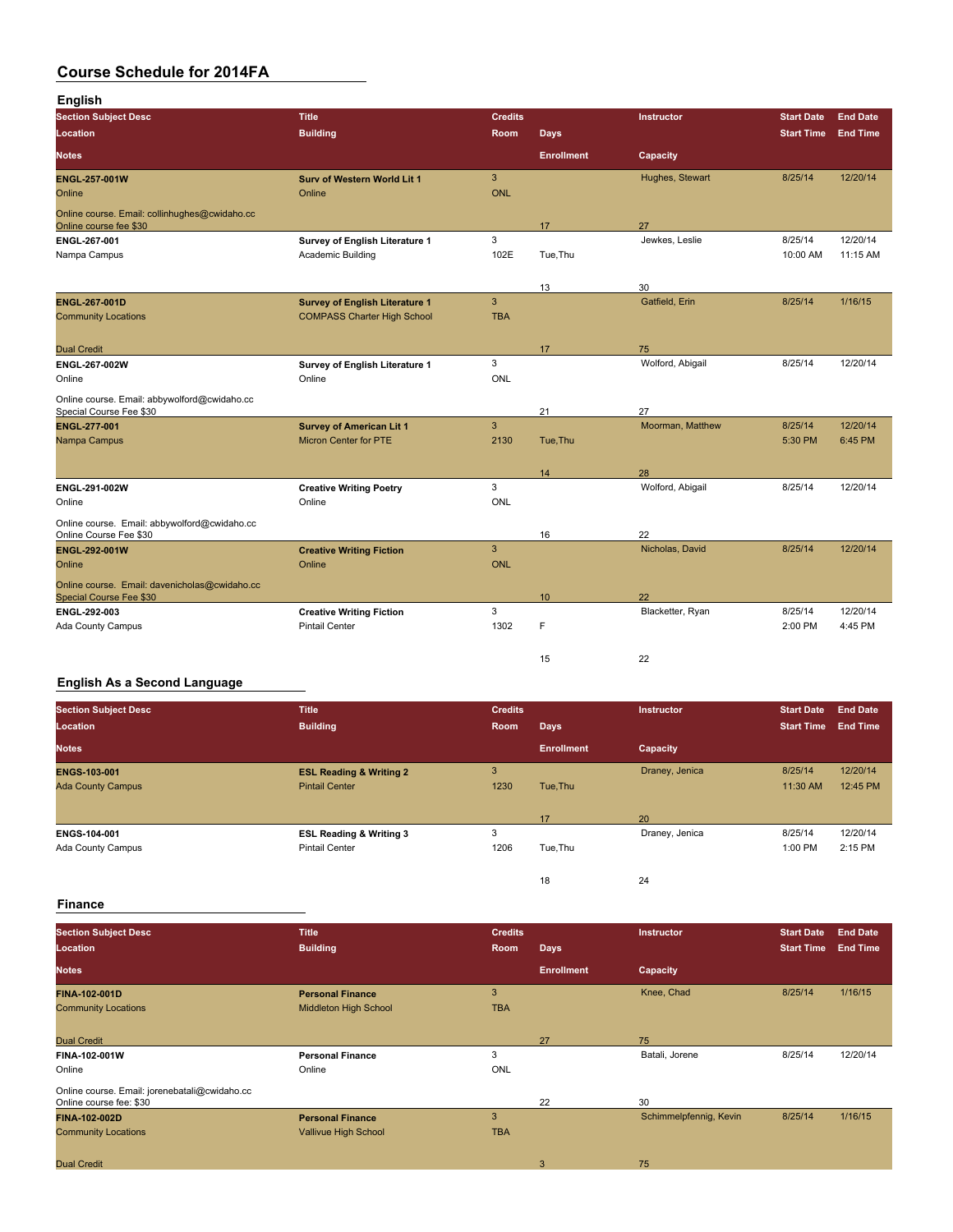| Finance                                                                   |                                  |                |                   |                 |                   |                 |
|---------------------------------------------------------------------------|----------------------------------|----------------|-------------------|-----------------|-------------------|-----------------|
| <b>Section Subject Desc</b>                                               | <b>Title</b>                     | <b>Credits</b> |                   | Instructor      | <b>Start Date</b> | <b>End Date</b> |
| Location                                                                  | <b>Building</b>                  | Room           | <b>Days</b>       |                 | <b>Start Time</b> | <b>End Time</b> |
| Notes                                                                     |                                  |                | <b>Enrollment</b> | Capacity        |                   |                 |
| FINA-102-002W                                                             | <b>Personal Finance</b>          | 3              |                   | Smith, Courtney | 8/25/14           | 12/20/14        |
| Online                                                                    | Online                           | ONL            |                   |                 |                   |                 |
| Online course. Email: courtneysmith@cwidaho.cc<br>Online course fee: \$30 |                                  |                | 13                | 30              |                   |                 |
| <b>FINA-102-003D</b>                                                      | <b>Personal Finance</b>          | $\overline{3}$ |                   | Reece, Daniel   | 8/25/14           | 6/4/15          |
| <b>Community Locations</b>                                                | Cole Valley Christian High Sch   | <b>TBA</b>     |                   |                 |                   |                 |
| <b>Dual Credit</b>                                                        |                                  |                | 12                | 75              |                   |                 |
| FINA 102 004D                                                             | <b>Personal Finance</b>          | 3              |                   | Cleaver, Carl   | 8/25/14           | 6/4/15          |
| <b>Community Locations</b>                                                | Middleton High School            | <b>TBA</b>     |                   |                 |                   |                 |
| Dual Credit                                                               |                                  |                | -1                | 75              |                   |                 |
| FINA-102-004W                                                             | <b>Personal Finance</b>          | $\mathbf{3}$   |                   | Batali, Jorene  | 8/25/14           | 12/20/14        |
| Online                                                                    | Online                           | <b>ONL</b>     |                   |                 |                   |                 |
| Online course. Email: jorenebatali@cwidaho.cc<br>Online course fee: \$30  |                                  |                | 18                | 30              |                   |                 |
| FINA-102-005                                                              | <b>Personal Finance</b>          | 3              |                   | Johansen, Carol | 8/25/14           | 12/20/14        |
| Nampa Campus                                                              | Aspen Classroom Building         | 127            | Tue, Thu          |                 | 8:30 AM           | 9:45 AM         |
|                                                                           |                                  |                | 22                | 30              |                   |                 |
| FINA-102-005D                                                             | <b>Personal Finance</b>          | $\mathbf{3}$   |                   | Edmunson, Clete | 8/25/14           | 6/4/15          |
| <b>Community Locations</b>                                                | <b>New Plymouth High School</b>  | <b>TBA</b>     |                   |                 |                   |                 |
| <b>Dual Credit</b>                                                        |                                  |                | 39                | 75              |                   |                 |
| <b>FINA 102 007</b>                                                       | <b>Personal Finance</b>          | 3              |                   | Smith, Courtney | 8/25/14           | 12/20/14        |
| Ada County Campus                                                         | <b>Pintail Center</b>            | 1204           | Tue               |                 | 7:00 PM           | 9:45 PM         |
|                                                                           |                                  |                | 17                | 30              |                   |                 |
| FINA-102-008                                                              | <b>Personal Finance</b>          | 3              |                   | Johansen, Carol | 8/25/14           | 12/20/14        |
| <b>Ada County Campus</b>                                                  | <b>Pintail Center</b>            | 1320           | M, W              |                 | 8:30 AM           | 9:45 AM         |
|                                                                           |                                  |                | 12                | 30              |                   |                 |
| FINA-209-001W                                                             | <b>Fundamentals of Investing</b> | 3              |                   | Welker, Joseph  | 8/25/14           | 12/20/14        |
| Online                                                                    | Online                           | <b>ONL</b>     |                   |                 |                   |                 |
| Online course. Email: joewelker@cwidaho.cc Special<br>Course Fee \$30     |                                  |                | $\overline{7}$    | 30              |                   |                 |
|                                                                           |                                  |                |                   |                 |                   |                 |

### **Fire Service Tech**

| <b>Section Subject Desc</b>           | <b>Title</b>                    | <b>Credits</b> |                   | <b>Instructor</b> | <b>Start Date</b> | <b>End Date</b> |
|---------------------------------------|---------------------------------|----------------|-------------------|-------------------|-------------------|-----------------|
| Location                              | <b>Building</b>                 | Room           | Days              |                   | <b>Start Time</b> | <b>End Time</b> |
| <b>Notes</b>                          |                                 |                | <b>Enrollment</b> | Capacity          |                   |                 |
| <b>FIRE 100-001</b>                   | <b>Fire Training Technology</b> | 48             |                   | Neal, Andrew      | 8/25/14           | 12/20/14        |
| <b>Community Locations</b>            | <b>Community Location</b>       | <b>CMTY</b>    |                   |                   |                   |                 |
|                                       |                                 |                |                   |                   |                   |                 |
| <b>Instructor Permission required</b> |                                 |                |                   | $\overline{2}$    |                   |                 |

**French**

| <b>Section Subject Desc</b>                                                    | <b>Title</b>               | <b>Credits</b> |                   | <b>Instructor</b>  | <b>Start Date</b> | <b>End Date</b> |
|--------------------------------------------------------------------------------|----------------------------|----------------|-------------------|--------------------|-------------------|-----------------|
| Location                                                                       | <b>Building</b>            | Room           | <b>Days</b>       |                    | <b>Start Time</b> | <b>End Time</b> |
| <b>Notes</b>                                                                   |                            |                | <b>Enrollment</b> | Capacity           |                   |                 |
| <b>FREN-101-001D</b>                                                           | <b>Elementary French 1</b> | 4              |                   | Staff-CWI, General | 8/25/14           | 6/4/15          |
| <b>Community Locations</b>                                                     | Vallivue High School       | <b>TBA</b>     |                   |                    |                   |                 |
| <b>Dual Credit</b>                                                             |                            |                | $\Omega$          | 75                 |                   |                 |
| FREN-101-001W                                                                  | <b>Elementary French 1</b> | 4              |                   | Smith, Monica      | 8/25/14           | 12/20/14        |
| Online                                                                         | Online                     | <b>ONL</b>     |                   |                    |                   |                 |
| Online course. Email: monicasmith@cwidaho.cc<br>Special Course Fee \$40        |                            |                | 14                | 27                 |                   |                 |
| <b>FREN-101-003W</b>                                                           | <b>Elementary French 1</b> | $\overline{4}$ |                   | Smith, Monica      | 8/25/14           | 12/20/14        |
| Online                                                                         | Online                     | <b>ONL</b>     |                   |                    |                   |                 |
| Online course. Email: monicasmith@cwidaho.cc<br><b>Special Course Fee \$40</b> |                            |                | 16                | 27                 |                   |                 |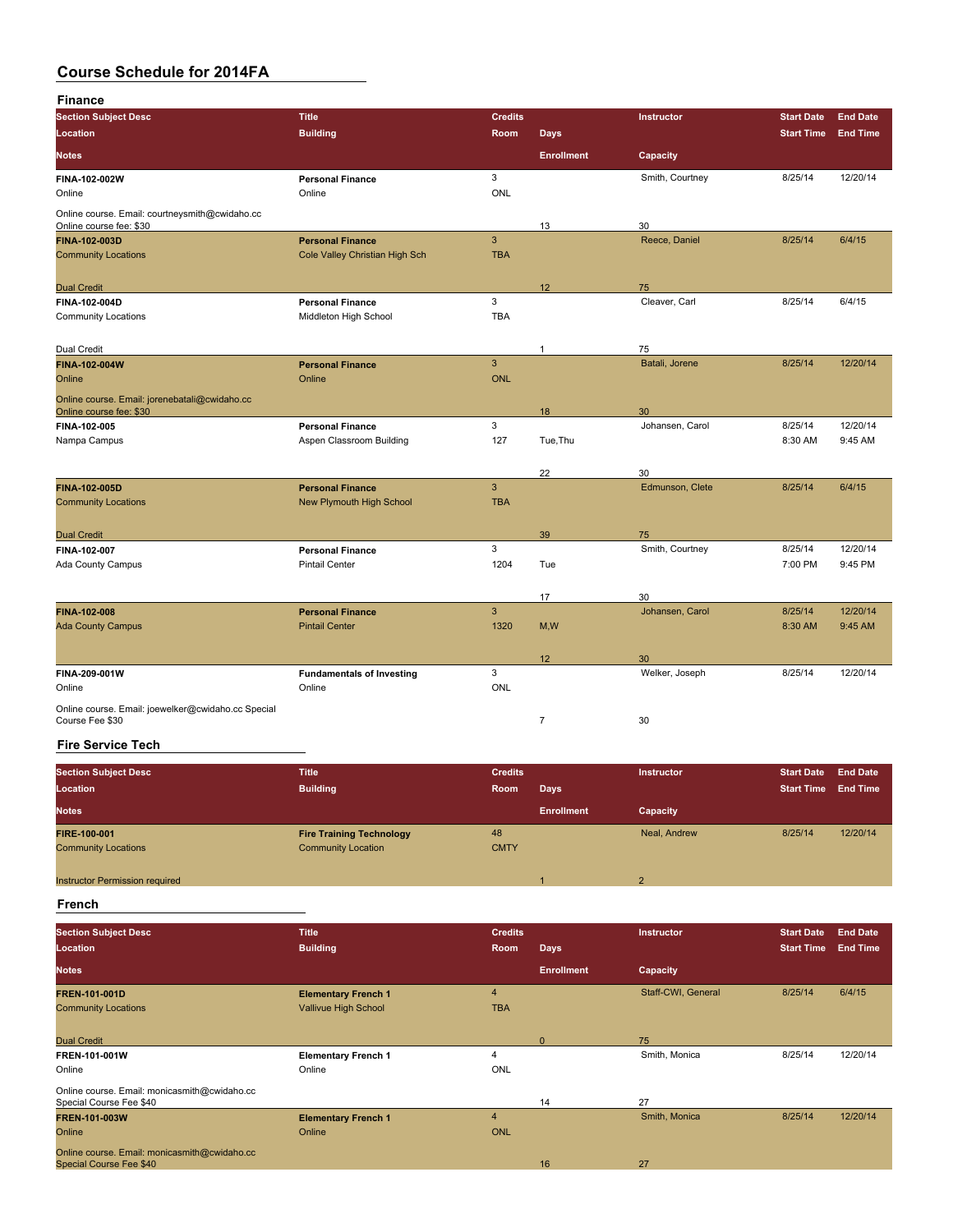| French                                                                                             |                                                           |                         |                   |                       |                     |                      |
|----------------------------------------------------------------------------------------------------|-----------------------------------------------------------|-------------------------|-------------------|-----------------------|---------------------|----------------------|
| <b>Section Subject Desc</b>                                                                        | <b>Title</b>                                              | <b>Credits</b>          |                   | Instructor            | <b>Start Date</b>   | <b>End Date</b>      |
| Location                                                                                           | <b>Building</b>                                           | Room                    | <b>Days</b>       |                       | <b>Start Time</b>   | <b>End Time</b>      |
| <b>Notes</b>                                                                                       |                                                           |                         | <b>Enrollment</b> | Capacity              |                     |                      |
| FREN 101-004<br>Nampa Campus                                                                       | <b>Elementary French 1</b><br>Multipurpose Classroom Bldg | 4<br>205                | Tue, Thu          | Hatton, Amy           | 8/25/14<br>10:00 AM | 12/20/14<br>11:50 AM |
|                                                                                                    |                                                           |                         |                   |                       |                     |                      |
| FREN-101-005                                                                                       | <b>Elementary French 1</b>                                | 4                       | 17                | 26<br>Horning, Andrew | 8/25/14             | 12/20/14             |
| <b>Ada County Campus</b>                                                                           | <b>Pintail Center</b>                                     | 1318                    | M, W              |                       | 5:00 PM             | 6:50 PM              |
|                                                                                                    |                                                           |                         | 20                | 27                    |                     |                      |
| FREN-102-001D<br><b>Community Locations</b>                                                        | <b>Elementary French 2</b><br>Vallivue High School        | 4<br><b>TBA</b>         |                   | Staff-CWI, General    | 8/25/14             | 6/4/15               |
| Dual Credit                                                                                        |                                                           |                         | 0                 | 75                    |                     |                      |
| FREN-102-001W<br>Online                                                                            | <b>Elementary French 2</b><br>Online                      | 4<br><b>ONL</b>         |                   | Horning, Andrew       | 8/25/14             | 12/20/14             |
| Online course. Email: andrewhorning@cwidaho.cc<br>Special Course Fee: \$40                         |                                                           |                         | 11                | 27                    |                     |                      |
| Geography                                                                                          |                                                           |                         |                   |                       |                     |                      |
| <b>Section Subject Desc</b>                                                                        | <b>Title</b>                                              | <b>Credits</b>          |                   | <b>Instructor</b>     | <b>Start Date</b>   | <b>End Date</b>      |
| Location                                                                                           | <b>Building</b>                                           | Room                    | <b>Days</b>       |                       | <b>Start Time</b>   | <b>End Time</b>      |
| <b>Notes</b>                                                                                       |                                                           |                         | <b>Enrollment</b> | Capacity              |                     |                      |
| GEOG-100-001W                                                                                      | <b>Physical Geography</b>                                 | $\overline{4}$          |                   | Webber, Beau          | 8/25/14             | 12/20/14             |
| Online                                                                                             | Online                                                    | <b>ONL</b>              |                   |                       |                     |                      |
| Online course. Email: beauwebber@cwidaho.cc<br>Online course fee \$40                              |                                                           |                         | 32                | 35                    |                     |                      |
| GEOG-100-002W<br>Online                                                                            | <b>Physical Geography</b><br>Online                       | 4<br><b>ONL</b>         |                   | Webber, Beau          | 8/25/14             | 12/20/14             |
| Online course. Email: beauwebber@cwidaho.cc                                                        |                                                           |                         |                   |                       |                     |                      |
| Onlin course fee \$40<br>GEOG-100-003W                                                             | <b>Physical Geography</b>                                 | $\overline{\mathbf{4}}$ | 30                | 35<br>Ferney, Natalya | 8/25/14             | 12/20/14             |
| Online                                                                                             | Online                                                    | <b>ONL</b>              |                   |                       |                     |                      |
| Online cousre. Email: natashaferney@cwidaho.cc                                                     |                                                           |                         |                   |                       |                     |                      |
| Online course fee \$40<br>GEOG-100-004W                                                            | <b>Physical Geography</b>                                 | 4                       | 31                | 35<br>Krouse, Bryan   | 8/25/14             | 12/20/14             |
| Online                                                                                             | Online                                                    | <b>ONL</b>              |                   |                       |                     |                      |
| Online course. Email: bryankrouse@cwidaho.cc                                                       |                                                           |                         |                   |                       |                     |                      |
| Online course fee \$40<br>GEOG 100-005H                                                            | <b>Physical Geography</b>                                 | 4                       | 31                | 35<br>Krouse, Bryan   | 8/25/14             | 12/20/14             |
| Online                                                                                             | Online                                                    | <b>ONL</b>              |                   |                       |                     |                      |
| Hybrid: Lecture is online. Lab in class. Email:<br>bryankrouse@cwidaho.cc Special course fee: \$40 |                                                           |                         |                   | 30                    |                     |                      |
| GEOG-100L-001W                                                                                     | <b>Physical Geography Lab</b>                             | 0                       | 18                | Webber, Beau          | 8/25/14             | 12/20/14             |
| Online                                                                                             | Online                                                    | ONL                     |                   |                       |                     |                      |
|                                                                                                    |                                                           |                         |                   |                       |                     |                      |
| Online course. Email: beauwebber@cwidaho.cc<br>GEOG-100L-002W                                      | <b>Physical Geography Lab</b>                             | $\pmb{0}$               | 31                | 35<br>Webber, Beau    | 8/25/14             | 12/20/14             |
| Online                                                                                             | Online                                                    | <b>ONL</b>              |                   |                       |                     |                      |
|                                                                                                    |                                                           |                         |                   |                       |                     |                      |
| Online course. Email: beauwebber@cwidaho.cc<br>GEOG-100L-003W                                      | <b>Physical Geography Lab</b>                             | 0                       | 30                | 35<br>Ferney, Natalya | 8/25/14             | 12/20/14             |
| Online                                                                                             | Online                                                    | ONL                     |                   |                       |                     |                      |
|                                                                                                    |                                                           |                         |                   |                       |                     |                      |
| Online course. Email: natashaferney@cwidaho.cc<br>GEOG-100L-004W                                   | <b>Physical Geography Lab</b>                             | $\pmb{0}$               | 31                | 35<br>Krouse, Bryan   | 8/25/14             | 12/20/14             |
| Online                                                                                             | Online                                                    | <b>ONL</b>              |                   |                       |                     |                      |
|                                                                                                    |                                                           |                         |                   |                       |                     |                      |
| Online course. Email: bryankrouse@cwidaho.cc                                                       |                                                           | 0                       | 32                | 35<br>Krouse, Bryan   | 8/25/14             | 12/20/14             |
| GEOG-100L-005H<br>Nampa Campus                                                                     | <b>Physical Geography Lab</b><br>Academic Building        | 201                     | Thu               |                       | 8:00 AM             | 9:50 AM              |
|                                                                                                    |                                                           |                         |                   |                       |                     |                      |
| Hybrid course. Email: bryankrouse@cwidaho.cc                                                       |                                                           |                         | 18                | 30                    |                     |                      |
| GEOG-102-001H<br>Nampa Campus                                                                      | <b>Cultural Geography</b><br><b>Academic Building</b>     | $\mathbf{3}$<br>322     | Tue               | Ferney, Natalya       | 8/25/14<br>7:00 PM  | 12/20/14<br>8:15 PM  |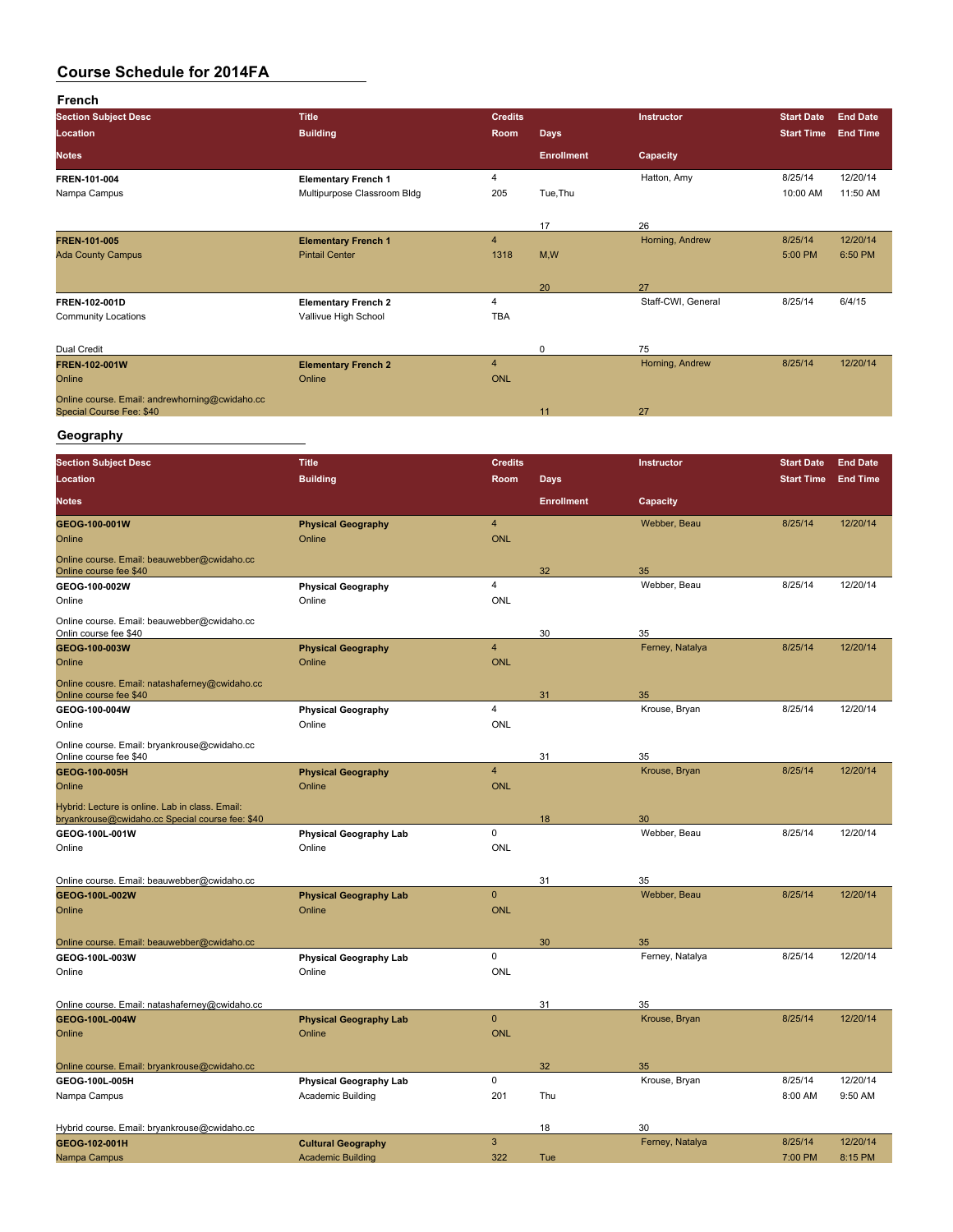**Geography**

| .                                   |                 |                |                   |                   |                            |  |
|-------------------------------------|-----------------|----------------|-------------------|-------------------|----------------------------|--|
| <b>Section Subject Desc</b>         | <b>Title</b>    | <b>Credits</b> |                   | <b>Instructor</b> | Start Date End Date        |  |
| Location                            | <b>Building</b> | Room           | Days              |                   | <b>Start Time End Time</b> |  |
| <b>Notes</b>                        |                 |                | <b>Enrollment</b> | Capacity          |                            |  |
|                                     |                 |                |                   |                   |                            |  |
| Hybrid course- has online component |                 |                | 28                | 35                |                            |  |
|                                     |                 |                |                   |                   |                            |  |

### **Geology**

| <b>Section Subject Desc</b>                     | <b>Title</b>                                       | <b>Credits</b>          |                   | Instructor             | <b>Start Date</b>  | <b>End Date</b>     |
|-------------------------------------------------|----------------------------------------------------|-------------------------|-------------------|------------------------|--------------------|---------------------|
| Location                                        | <b>Building</b>                                    | Room                    | <b>Days</b>       |                        | <b>Start Time</b>  | <b>End Time</b>     |
| <b>Notes</b>                                    |                                                    |                         | <b>Enrollment</b> | Capacity               |                    |                     |
| GEOL 101-001                                    | <b>Physical Geology</b>                            | $\overline{4}$          |                   | Sundell, Ander         | 8/25/14            | 12/20/14            |
| Nampa Campus                                    | <b>Academic Building</b>                           | 102E                    | M,W               |                        | 4:00 PM            | 5:15 PM             |
|                                                 |                                                    |                         |                   |                        |                    |                     |
| Corequisite: GEOL 101L Special course fee: \$30 |                                                    |                         | 43                | 54                     |                    |                     |
| GEOL-101-001D                                   | <b>Physical Geology</b>                            | $\overline{\mathbf{4}}$ |                   | Tucker, Wendy          | 8/25/14            | 6/4/15              |
| <b>Community Locations</b>                      | Mountain View High School                          | <b>TBA</b>              |                   |                        |                    |                     |
|                                                 |                                                    |                         |                   |                        |                    |                     |
| Dual Credit                                     |                                                    |                         | 15                | 75                     |                    |                     |
| GEOL-101-002                                    | <b>Physical Geology</b>                            | $\overline{4}$          |                   | Sundell, Ander         | 8/25/14            | 12/20/14            |
| Nampa Campus                                    | <b>Academic Building</b>                           | 102E                    | M, W              |                        | 11:30 AM           | 12:45 PM            |
| Corequisite: GEOL 101L Special course fee: \$30 |                                                    |                         | 44                | 54                     |                    |                     |
| GEOL 101L-001                                   | <b>Physical Geology Lab</b>                        | $\mathsf 0$             |                   | Sundell, Ander         | 8/25/14            | 12/20/14            |
| Nampa Campus                                    | Academic Building                                  | 220                     | W                 |                        | 1:00 PM            | 2:45 PM             |
|                                                 |                                                    |                         |                   |                        |                    |                     |
| Corequisite: GEOL 101                           |                                                    |                         | 23                | 27                     |                    |                     |
| GEOL-101L-001D                                  | <b>Physical Geology Lab</b>                        | $\mathbf 0$             |                   | Staff-CWI, General     | 8/25/14            | 6/4/15              |
| <b>Community Locations</b>                      | Mountain View High School                          | <b>TBA</b>              |                   |                        |                    |                     |
|                                                 |                                                    |                         |                   |                        |                    |                     |
| <b>Dual Credit</b>                              |                                                    |                         | 12                | 75                     |                    |                     |
| GEOL-101L-002                                   | <b>Physical Geology Lab</b>                        | 0                       |                   | Sundell, Ander         | 8/25/14            | 12/20/14            |
| Nampa Campus                                    | Academic Building                                  | 220                     | Thu               |                        | 12:00 PM           | 1:45 PM             |
|                                                 |                                                    |                         |                   |                        |                    |                     |
| Corequisite: GEOL 101                           |                                                    | $\mathbf{0}$            | 24                | 27<br>McCutcheon, Ryan | 8/25/14            | 12/20/14            |
| GEOL-101L-003                                   | <b>Physical Geology Lab</b>                        | 220                     | W                 |                        |                    |                     |
| Nampa Campus                                    | <b>Academic Building</b>                           |                         |                   |                        | 5:30 PM            | 7:15 PM             |
| Corequisite: GEOL 101                           |                                                    |                         | 21                | 27                     |                    |                     |
| GEOL-101L-006                                   | <b>Physical Geology Lab</b>                        | 0                       |                   | Pack, Willard          | 8/25/14            | 12/20/14            |
| Nampa Campus                                    | Academic Building                                  | 220                     | Tue               |                        | 2:00 PM            | 3:45 PM             |
|                                                 |                                                    |                         |                   |                        |                    |                     |
| Corequisite: GEOL 101                           |                                                    |                         | 19                | 27                     |                    |                     |
| GEOL-102-001                                    | <b>Historical Geology</b>                          | $\overline{4}$          |                   | Simon, Danielle        | 8/25/14            | 12/20/14            |
| Nampa Campus                                    | <b>Academic Building</b>                           | 325                     | Tue, Thu          |                        | 4:00 PM            | 5:15 PM             |
|                                                 |                                                    |                         |                   |                        |                    |                     |
| Corequisite: GEOL 102L Special course fee: \$15 |                                                    | $\mathsf 0$             | $9\,$             | 30                     |                    |                     |
| GEOL-102L-001<br>Nampa Campus                   | <b>Historical Geology Lab</b><br>Academic Building | 220                     | Thu               | Sundell, Ander         | 8/25/14<br>2:00 PM | 12/20/14<br>3:45 PM |
|                                                 |                                                    |                         |                   |                        |                    |                     |
| Corequisite: GEOL 102                           |                                                    |                         | 10                | 30                     |                    |                     |
| GEOL-104-001                                    | <b>Natural Disasters &amp; Env Geol</b>            | $\overline{4}$          |                   | Simon, Danielle        | 8/25/14            | 12/20/14            |
| <b>Ada County Campus</b>                        | <b>Pintail Center</b>                              | 1313                    | M, W              |                        | 8:30 AM            | 9:45 AM             |
|                                                 |                                                    |                         |                   |                        |                    |                     |
| Corequisite: GEOL 104L Special course fee: \$10 |                                                    |                         | 16                | 24                     |                    |                     |
| GEOL-104-002                                    | <b>Natural Disasters &amp; Env Geol</b>            | 4                       |                   | Simon, Danielle        | 8/25/14            | 12/20/14            |
| Nampa Campus                                    | Academic Building                                  | 106                     | Tue, Thu          |                        | 5:30 PM            | 6:45 PM             |
|                                                 |                                                    |                         |                   |                        |                    |                     |
| Corequisite: GEOL 104L Special course fee: \$10 |                                                    | $\mathbf 0$             | 27                | 30                     |                    |                     |
| GEOL 104L 001                                   | <b>Nat Disasters &amp; Env Geol Lab</b>            |                         |                   | McCutcheon, Ryan       | 8/25/14            | 12/20/14            |
| <b>Ada County Campus</b>                        | <b>Pintail Center</b>                              | 1313                    | W                 |                        | 10:00 AM           | 11:45 AM            |
| Corequisite: GEOL 104                           |                                                    |                         | 16                | 24                     |                    |                     |
| GEOL-104L-002                                   | Nat Disasters & Env Geol Lab                       | 0                       |                   | Hopkins, Candice       | 8/25/14            | 12/20/14            |
| Nampa Campus                                    | Academic Building                                  | 220                     | Thu               |                        | 7:00 PM            | 8:45 PM             |
|                                                 |                                                    |                         |                   |                        |                    |                     |
| Corequisite: GEOL 104                           |                                                    |                         | 27                | 30                     |                    |                     |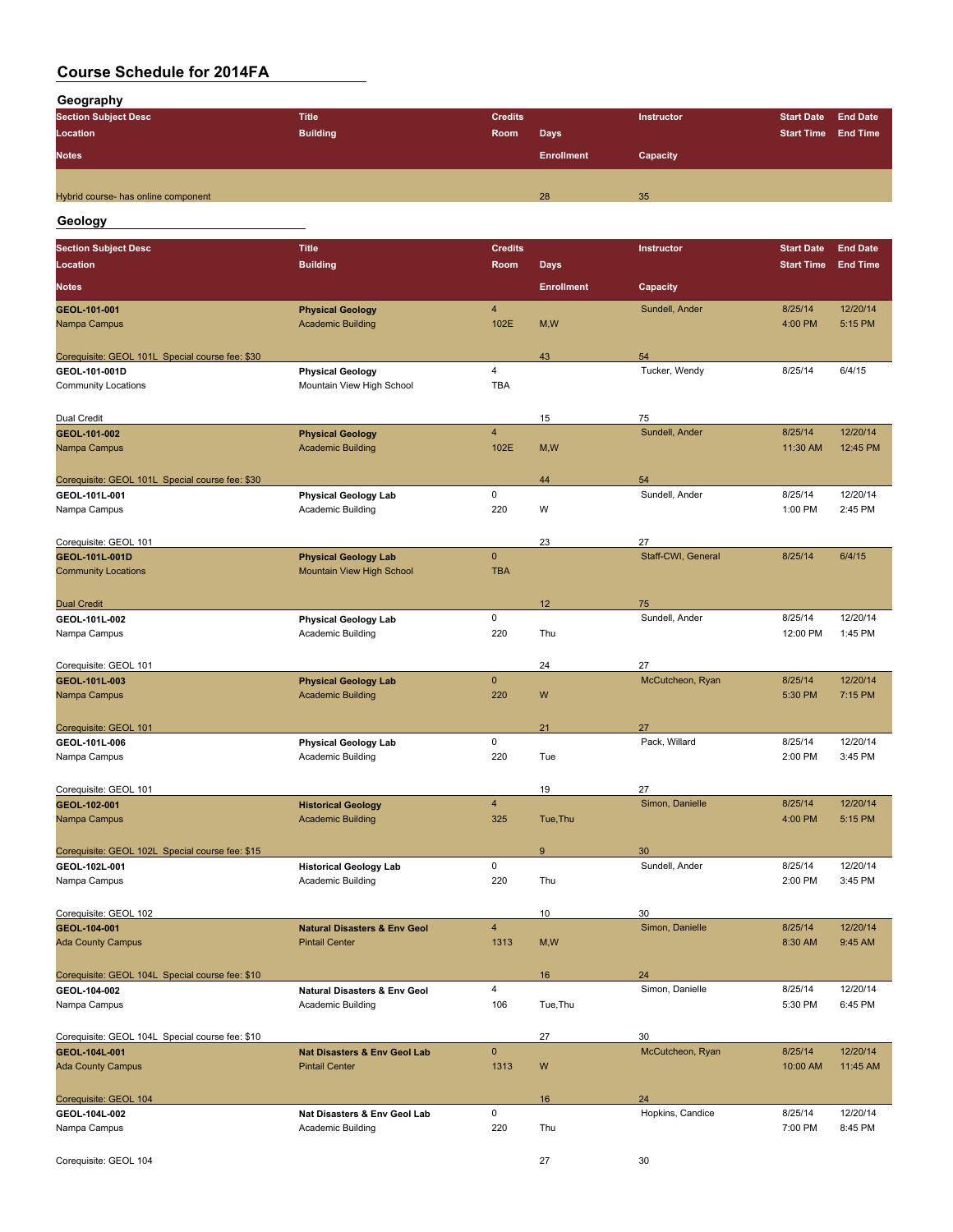**Geology**

| ---<br><b>Section Subject Desc</b>                           | <b>Title</b>             | <b>Credits</b> |                   | <b>Instructor</b> | <b>Start Date</b> | <b>End Date</b> |
|--------------------------------------------------------------|--------------------------|----------------|-------------------|-------------------|-------------------|-----------------|
| <b>Location</b>                                              | <b>Building</b>          | Room           | Days.             |                   | <b>Start Time</b> | <b>End Time</b> |
| <b>Notes</b>                                                 |                          |                | <b>Enrollment</b> | Capacity          |                   |                 |
| GEOL 275 001                                                 | <b>Field Geology</b>     |                |                   | Sundell, Ander    | 8/25/14           | 12/20/14        |
| Nampa Campus                                                 | <b>Academic Building</b> | 201            | F                 |                   | 1:00 PM           | 5:00 PM         |
| Prereq: Permission of Instructor Special course fee:<br>\$10 |                          |                | 13                | 24                |                   |                 |

## **Heavy Duty Truck Technician**

| <b>Section Subject Desc</b>                                          | <b>Title</b>                                   | <b>Credits</b>          |                   | Instructor           | <b>Start Date</b> | <b>End Date</b> |
|----------------------------------------------------------------------|------------------------------------------------|-------------------------|-------------------|----------------------|-------------------|-----------------|
| Location                                                             | <b>Building</b>                                | Room                    | <b>Days</b>       |                      | <b>Start Time</b> | <b>End Time</b> |
| <b>Notes</b>                                                         |                                                |                         | <b>Enrollment</b> | Capacity             |                   |                 |
| <b>TTEC-100-001</b>                                                  | <b>Shop Practices</b>                          | $\overline{4}$          |                   | Church, Donald       | 8/25/14           | 9/27/14         |
| Nampa Campus                                                         | Micron Center for PTE                          | 1802                    | F                 |                      | 10:00 AM          | 4:00 PM         |
| Heavy Duty Truck Technician Students Only. Course                    |                                                |                         |                   |                      |                   |                 |
| <u> Fee: \$10</u>                                                    |                                                | $\overline{\mathbf{4}}$ | 17                | 18<br>Church, Donald | 8/25/14           | 9/27/14         |
| <b>TTEC 100-001</b><br>Nampa Campus                                  | <b>Shop Practices</b><br>Micron Center for PTE | 1802                    | M, Tue, W, Thu    |                      | 10:00 AM          | 1:00 PM         |
| Heavy Duty Truck Technician Students Only. Course<br>Fee: \$10       |                                                |                         | 17                | 18                   |                   |                 |
| <b>TTEC-100-001</b>                                                  | <b>Shop Practices</b>                          | $\overline{4}$          |                   | Church, Donald       | 8/25/14           | 9/27/14         |
| Nampa Campus                                                         | Micron Center for PTE                          | 1804                    | M, Tue, W, Thu, F |                      | 10:00 AM          | 4:00 PM         |
| Heavy Duty Truck Technician Students Only. Course<br>Fee: \$10       |                                                |                         | 17                | 18                   |                   |                 |
| TTEC-100-001                                                         | <b>Shop Practices</b>                          | 4                       |                   | Rayburn, Steven      | 8/25/14           | 9/27/14         |
| Nampa Campus                                                         | Micron Center for PTE                          | 1802                    | F                 |                      | 10:00 AM          | 4:00 PM         |
| Heavy Duty Truck Technician Students Only. Course<br>Fee: \$10       |                                                |                         | 17                | 18                   |                   |                 |
| <b>TTEC 100 001</b>                                                  | <b>Shop Practices</b>                          | $\overline{4}$          |                   | Rayburn, Steven      | 8/25/14           | 9/27/14         |
| Nampa Campus                                                         | Micron Center for PTE                          | 1802                    | M, Tue, W, Thu    |                      | 10:00 AM          | 1:00 PM         |
| Heavy Duty Truck Technician Students Only. Course<br>Fee: \$10       |                                                |                         | 17                | 18                   |                   |                 |
| TTEC-100-001                                                         | <b>Shop Practices</b>                          | 4                       |                   | Rayburn, Steven      | 8/25/14           | 9/27/14         |
| Nampa Campus                                                         | Micron Center for PTE                          | 1804                    | M, Tue, W, Thu, F |                      | 10:00 AM          | 4:00 PM         |
| Heavy Duty Truck Technician Students Only. Course<br>Fee: \$10       |                                                |                         | 17                | 18                   |                   |                 |
| <b>TTEC-105-001</b>                                                  | <b>Electrical Systems</b>                      | $\overline{4}$          |                   | Beal, Alex           | 9/29/14           | 11/1/14         |
| Nampa Campus                                                         | <b>Micron Center for PTE</b>                   | 1802                    | F                 |                      | 10:00 AM          | 4:00 PM         |
| Heavy Duty Truck Technician Students Only Course<br>Fee \$10         |                                                |                         | 16                | 18                   |                   |                 |
| TTEC 105-001                                                         | <b>Electrical Systems</b>                      | 4                       |                   | Beal, Alex           | 9/29/14           | 11/1/14         |
| Nampa Campus                                                         | Micron Center for PTE                          | 1802                    | M, Tue, W, Thu    |                      | 10:00 AM          | 1:00 PM         |
| Heavy Duty Truck Technician Students Only Course<br>Fee \$10         |                                                |                         | 16                | 18                   |                   |                 |
| <b>TTEC-105-001</b>                                                  | <b>Electrical Systems</b>                      | $\overline{4}$          |                   | Beal, Alex           | 9/29/14           | 11/1/14         |
| Nampa Campus                                                         | <b>Micron Center for PTE</b>                   | 1804                    | M, Tue, W, Thu, F |                      | 10:00 AM          | 4:00 PM         |
| Heavy Duty Truck Technician Students Only Course<br>Fee \$10         |                                                |                         | 16                | 18                   |                   |                 |
| TTEC-110-001                                                         | <b>Engines/Engine Controls</b>                 | 4                       |                   | Church, Donald       | 11/3/14           | 12/20/14        |
| Nampa Campus                                                         | Micron Center for PTE                          | 1802                    | F                 |                      | 10:00 AM          | 4:00 PM         |
| Heavy Duty Truck Technician Students Only                            |                                                |                         | 16                | 18                   |                   |                 |
| <b>TTEC-110-001</b>                                                  | <b>Engines/Engine Controls</b>                 | $\overline{4}$          |                   | Church, Donald       | 11/3/14           | 12/20/14        |
| Nampa Campus                                                         | Micron Center for PTE                          | 1802                    | M, Tue, W, Thu    |                      | 10:00 AM          | 1:00 PM         |
| Heavy Duty Truck Technician Students Only                            |                                                |                         | 16                | 18                   |                   |                 |
| TTEC-110-001                                                         | <b>Engines/Engine Controls</b>                 | $\overline{4}$          |                   | Church, Donald       | 11/3/14           | 12/20/14        |
| Nampa Campus                                                         | Micron Center for PTE                          | 1804                    | M, Tue, W, Thu, F |                      | 10:00 AM          | 4:00 PM         |
| Heavy Duty Truck Technician Students Only                            |                                                |                         | 16                | 18                   |                   |                 |
| <b>TTEC-220-001</b>                                                  | <b>Advanced Electrical Systems</b>             | $\overline{4}$          |                   | Rayburn, Steven      | 8/25/14           | 9/27/14         |
| Nampa Campus                                                         | Micron Center for PTE                          | 1802                    | F                 |                      | 8:00 AM           | 2:00 PM         |
| Heavy Duty Truck Technician Students Only Special<br>course fee \$10 |                                                |                         | 9                 | 16                   |                   |                 |
| TTEC 220-001                                                         | <b>Advanced Electrical Systems</b>             | $\overline{\mathbf{4}}$ |                   | Rayburn, Steven      | 8/25/14           | 9/27/14         |
| Nampa Campus                                                         | Micron Center for PTE                          | 1802                    | M, Tue, W, Thu    |                      | 8:00 AM           | 10:00 AM        |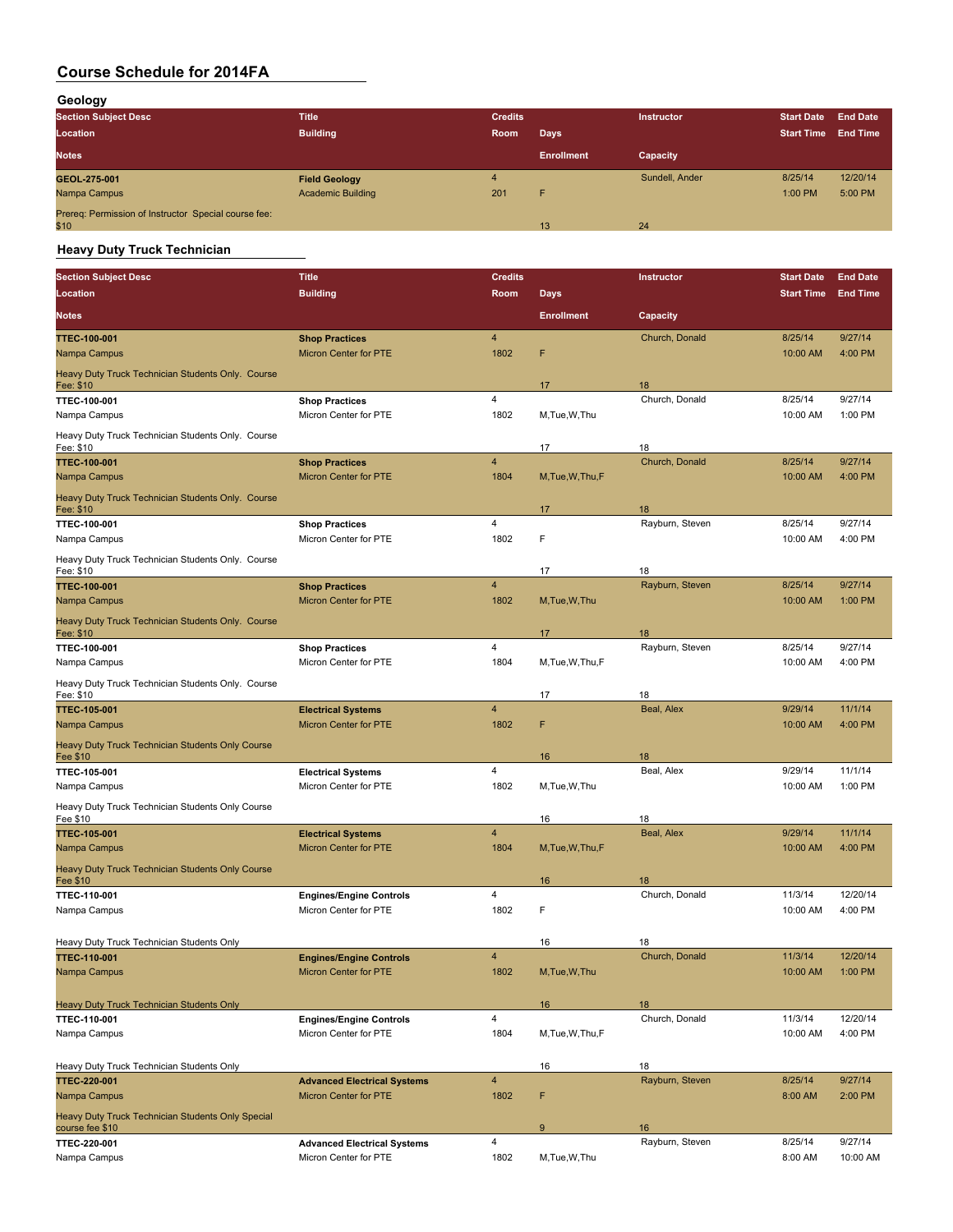### **Heavy Duty Truck Technician**

| <b>Section Subject Desc</b>                                          | <b>Title</b>                            | <b>Credits</b> |                   | <b>Instructor</b> | <b>Start Date</b> | <b>End Date</b> |
|----------------------------------------------------------------------|-----------------------------------------|----------------|-------------------|-------------------|-------------------|-----------------|
| Location                                                             | <b>Building</b>                         | <b>Room</b>    | <b>Days</b>       |                   | <b>Start Time</b> | <b>End Time</b> |
| Notes                                                                |                                         |                | <b>Enrollment</b> | Capacity          |                   |                 |
| Heavy Duty Truck Technician Students Only Special<br>course fee \$10 |                                         |                | 9                 | 16                |                   |                 |
| <b>TTEC 220 001</b>                                                  | <b>Advanced Electrical Systems</b>      | 4              |                   | Rayburn, Steven   | 8/25/14           | 9/27/14         |
| Nampa Campus                                                         | <b>Micron Center for PTE</b>            | 1804           | M, Tue, W, Thu, F |                   | 8:00 AM           | 2:00 PM         |
| Heavy Duty Truck Technician Students Only Special<br>course fee \$10 |                                         |                | 9                 | 16                |                   |                 |
| <b>TTEC 230-001</b>                                                  | <b>Adv Engines/Eng Controls</b>         | $\overline{4}$ |                   | Church, Donald    | 9/29/14           | 11/1/14         |
| Nampa Campus                                                         | Micron Center for PTE                   | 1802           | F                 |                   | 8:00 AM           | 2:00 PM         |
| Heavy Duty Truck Technician Students Only Special<br>course fee \$10 |                                         |                | 9                 | 16                |                   |                 |
| <b>TTEC 230 001</b>                                                  | <b>Adv Engines/Eng Controls</b>         | 4              |                   | Church, Donald    | 9/29/14           | 11/1/14         |
| Nampa Campus                                                         | <b>Micron Center for PTE</b>            | 1802           | M.Tue, W.Thu      |                   | 8:00 AM           | 10:00 AM        |
| Heavy Duty Truck Technician Students Only Special<br>course fee \$10 |                                         |                | 9                 | 16                |                   |                 |
| <b>TTEC-230-001</b>                                                  | <b>Adv Engines/Eng Controls</b>         | 4              |                   | Church, Donald    | 9/29/14           | 11/1/14         |
| Nampa Campus                                                         | Micron Center for PTE                   | 1804           | M,Tue,W,Thu,F     |                   | 8:00 AM           | 2:00 PM         |
| Heavy Duty Truck Technician Students Only Special<br>course fee \$10 |                                         |                | 9                 | 16                |                   |                 |
| <b>TTEC 240 001</b>                                                  | <b>Adv Drivetrains/Steer &amp; Susp</b> | 4              |                   | Rayburn, Steven   | 11/3/14           | 12/20/14        |
| Nampa Campus                                                         | <b>Micron Center for PTE</b>            | 1802           | F                 |                   | 8:00 AM           | 2:00 PM         |
| Heavy Duty Truck Technician Students Only                            |                                         |                | 9                 | 16                |                   |                 |
| <b>TTEC 240-001</b>                                                  | Adv Drivetrains/Steer & Susp            | 4              |                   | Rayburn, Steven   | 11/3/14           | 12/20/14        |
| Nampa Campus                                                         | Micron Center for PTE                   | 1802           | M.Tue.W.Thu       |                   | 8:00 AM           | 10:00 AM        |
| Heavy Duty Truck Technician Students Only                            |                                         |                | 9                 | 16                |                   |                 |
| <b>TTEC 240 001</b>                                                  | <b>Adv Drivetrains/Steer &amp; Susp</b> | 4              |                   | Rayburn, Steven   | 11/3/14           | 12/20/14        |
| Nampa Campus                                                         | <b>Micron Center for PTE</b>            | 1804           | M.Tue, W.Thu, F   |                   | 8:00 AM           | 2:00 PM         |
| <b>Heavy Duty Truck Technician Students Only</b>                     |                                         |                | 9                 | 16                |                   |                 |

## **Heavy Equipment Technician**

| <b>Section Subject Desc</b>                                          | <b>Title</b>                 | <b>Credits</b> |                   | Instructor      | <b>Start Date</b> | <b>End Date</b> |
|----------------------------------------------------------------------|------------------------------|----------------|-------------------|-----------------|-------------------|-----------------|
| Location                                                             | <b>Building</b>              | Room           | <b>Days</b>       |                 | <b>Start Time</b> | <b>End Time</b> |
| <b>Notes</b>                                                         |                              |                | <b>Enrollment</b> | Capacity        |                   |                 |
| <b>HTEC 100-001</b>                                                  | <b>Shop Practices</b>        | $\overline{4}$ |                   | Flores, Andrew  | 8/25/14           | 9/27/14         |
| Nampa Campus                                                         | <b>Micron Center for PTE</b> | 1801           | F                 |                 | 10:00 AM          | 4:00 PM         |
| Heavy Equipment Technician students only Special<br>course fee: \$10 |                              |                | 17                | 18              |                   |                 |
| <b>HTEC 100-001</b>                                                  | <b>Shop Practices</b>        | $\overline{4}$ |                   | Flores, Andrew  | 8/25/14           | 9/27/14         |
| Nampa Campus                                                         | Micron Center for PTE        | 1801           | M.Tue.W.Thu       |                 | 10:00 AM          | $1:00$ PM       |
| Heavy Equipment Technician students only Special<br>course fee: \$10 |                              |                | 17                | 18              |                   |                 |
| <b>HTEC 100-001</b>                                                  | <b>Shop Practices</b>        | $\overline{4}$ |                   | Flores, Andrew  | 8/25/14           | 9/27/14         |
| Nampa Campus                                                         | Micron Center for PTE        | 1803           | M, Tue, W, Thu, F |                 | 10:00 AM          | 4:00 PM         |
| Heavy Equipment Technician students only Special<br>course fee: \$10 |                              |                | 17                | 18              |                   |                 |
| <b>HTEC-100-001</b>                                                  | <b>Shop Practices</b>        | $\overline{4}$ |                   | Rayburn, Steven | 8/25/14           | 9/27/14         |
| Nampa Campus                                                         | Micron Center for PTE        | 1801           | F                 |                 | 10:00 AM          | 4:00 PM         |
| Heavy Equipment Technician students only Special<br>course fee: \$10 |                              |                | 17                | 18              |                   |                 |
| <b>HTEC 100-001</b>                                                  | <b>Shop Practices</b>        | $\overline{4}$ |                   | Rayburn, Steven | 8/25/14           | 9/27/14         |
| Nampa Campus                                                         | <b>Micron Center for PTE</b> | 1801           | M,Tue,W,Thu       |                 | 10:00 AM          | 1:00 PM         |
| Heavy Equipment Technician students only Special<br>course fee: \$10 |                              |                | 17                | 18              |                   |                 |
| <b>HTEC-100-001</b>                                                  | <b>Shop Practices</b>        | $\overline{4}$ |                   | Rayburn, Steven | 8/25/14           | 9/27/14         |
| Nampa Campus                                                         | Micron Center for PTE        | 1803           | M, Tue, W, Thu, F |                 | 10:00 AM          | $4:00$ PM       |
| Heavy Equipment Technician students only Special<br>course fee: \$10 |                              |                | 17                | 18              |                   |                 |
| <b>HTEC 105 001</b>                                                  | <b>Electrical Systems</b>    | $\overline{4}$ |                   | Beal, Alex      | 11/3/14           | 12/20/14        |
| Nampa Campus                                                         | <b>Micron Center for PTE</b> | 1801           | F                 |                 | 10:00 AM          | 4:00 PM         |
| Heavy Equipment Technician students only Special<br>course fee \$10  |                              |                | 17                | 18              |                   |                 |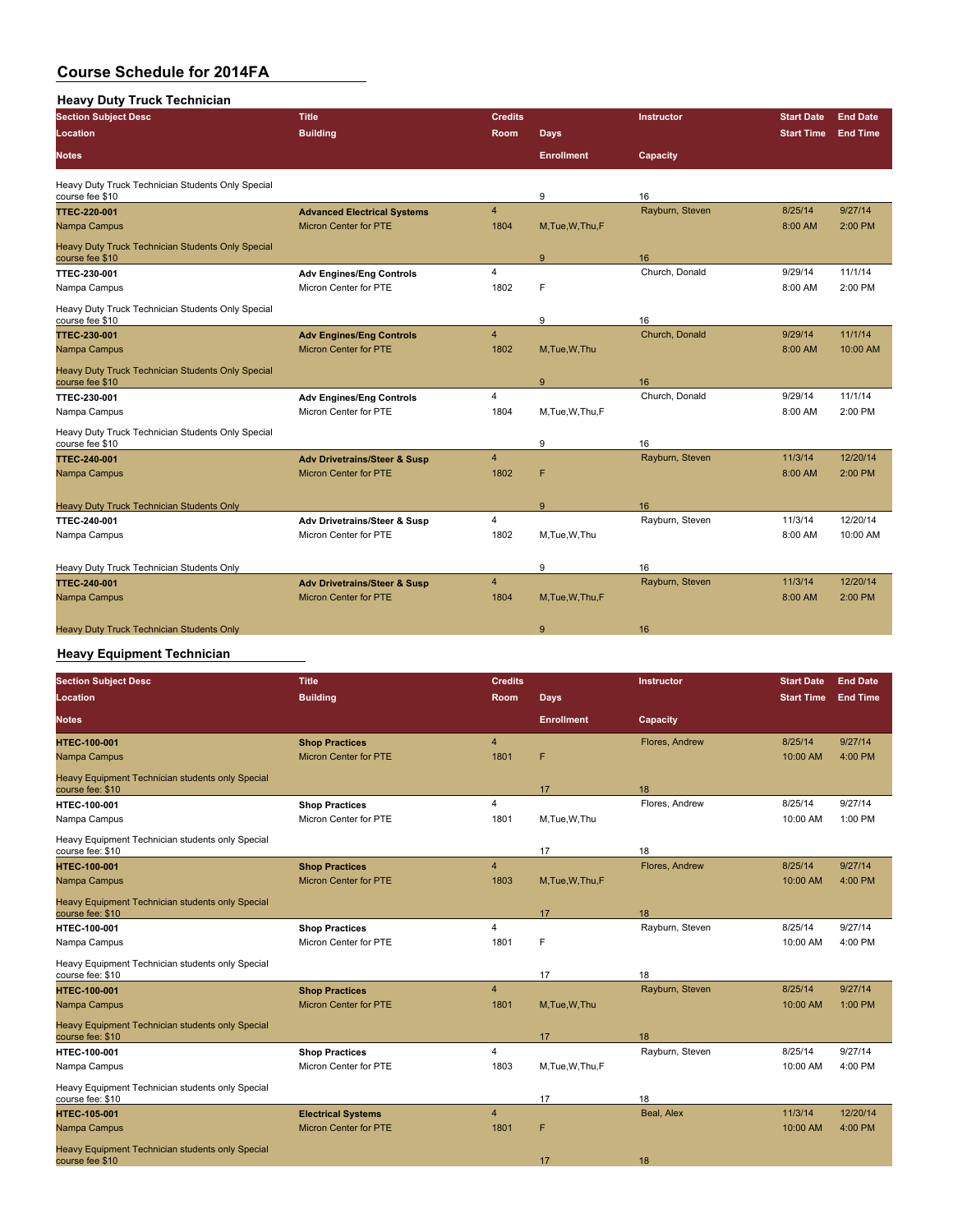| <b>Heavy Equipment Technician</b>                                   |                                                    |                         |                   |                 |                   |                 |
|---------------------------------------------------------------------|----------------------------------------------------|-------------------------|-------------------|-----------------|-------------------|-----------------|
| <b>Section Subject Desc</b>                                         | <b>Title</b>                                       | <b>Credits</b>          |                   | Instructor      | <b>Start Date</b> | <b>End Date</b> |
| Location                                                            | <b>Building</b>                                    | Room                    | <b>Days</b>       |                 | <b>Start Time</b> | <b>End Time</b> |
| <b>Notes</b>                                                        |                                                    |                         | <b>Enrollment</b> | Capacity        |                   |                 |
|                                                                     |                                                    | $\overline{4}$          |                   | Beal, Alex      | 11/3/14           | 12/20/14        |
| HTEC-105-001<br>Nampa Campus                                        | <b>Electrical Systems</b><br>Micron Center for PTE | 1801                    | M,Tue,W,Thu       |                 | 10:00 AM          | 1:00 PM         |
| Heavy Equipment Technician students only Special<br>course fee \$10 |                                                    |                         | 17                | 18              |                   |                 |
| <b>HTEC-105-001</b>                                                 | <b>Electrical Systems</b>                          | $\overline{\mathbf{4}}$ |                   | Beal, Alex      | 11/3/14           | 12/20/14        |
| Nampa Campus                                                        | Micron Center for PTE                              | 1803                    | M, Tue, W, Thu, F |                 | 10:00 AM          | 4:00 PM         |
| Heavy Equipment Technician students only Special<br>course fee \$10 |                                                    |                         | 17                | 18              |                   |                 |
| HTEC-110-001                                                        | <b>Engines/Engine Controls</b>                     | 4                       |                   | Flores, Andrew  | 9/29/14           | 11/1/14         |
| Nampa Campus                                                        | Micron Center for PTE                              | 1801                    | F                 |                 | 10:00 AM          | 4:00 PM         |
| Heavy Equipment Technician students only                            |                                                    |                         | 17                | 18              |                   |                 |
| <b>HTEC-110-001</b>                                                 | <b>Engines/Engine Controls</b>                     | $\overline{4}$          |                   | Flores, Andrew  | 9/29/14           | 11/1/14         |
| Nampa Campus                                                        | <b>Micron Center for PTE</b>                       | 1801                    | M, Tue, W, Thu    |                 | 10:00 AM          | 1:00 PM         |
| Heavy Equipment Technician students only                            |                                                    |                         | 17                | 18              |                   |                 |
| <b>HTEC-110-001</b>                                                 | <b>Engines/Engine Controls</b>                     | 4                       |                   | Flores, Andrew  | 9/29/14           | 11/1/14         |
| Nampa Campus                                                        | Micron Center for PTE                              | 1803                    | M.Tue.W.Thu.F     |                 | 10:00 AM          | 4:00 PM         |
| Heavy Equipment Technician students only                            |                                                    |                         | 17                | 18              |                   |                 |
| <b>HTEC-220-001</b>                                                 | <b>Advanced Electrical Systems</b>                 | $\overline{4}$          |                   | Beal, Alex      | 8/25/14           | 9/27/14         |
| Nampa Campus                                                        | <b>Micron Center for PTE</b>                       | 1801                    | F                 |                 | 8:00 AM           | 2:00 PM         |
| Heavy Equipment Technician Students only                            |                                                    |                         | 12                | 16              |                   |                 |
| HTEC-220-001                                                        | <b>Advanced Electrical Systems</b>                 | 4                       |                   | Beal, Alex      | 8/25/14           | 9/27/14         |
| Nampa Campus                                                        | Micron Center for PTE                              | 1801                    | M,Tue,W,Thu       |                 | 8:00 AM           | 10:00 AM        |
| Heavy Equipment Technician Students only                            |                                                    |                         | 12                | 16              |                   |                 |
| <b>HTEC-220-001</b>                                                 | <b>Advanced Electrical Systems</b>                 | $\overline{4}$          |                   | Beal, Alex      | 8/25/14           | 9/27/14         |
| Nampa Campus                                                        | <b>Micron Center for PTE</b>                       | 1803                    | M, Tue, W, Thu, F |                 | 8:00 AM           | 2:00 PM         |
| <b>Heavy Equipment Technician Students only</b>                     |                                                    |                         | 12                | 16              |                   |                 |
| <b>HTEC 230-001</b>                                                 | <b>Adv Engines/Engine Controls</b>                 | 4                       |                   | Rayburn, Steven | 9/29/14           | 11/1/14         |
| Nampa Campus                                                        | Micron Center for PTE                              | 1801                    | F                 |                 | 8:00 AM           | 2:00 PM         |
| Heavy Equipment Technician Students Only                            |                                                    |                         | 13                | 16              |                   |                 |
| <b>HTEC-230-001</b>                                                 | <b>Adv Engines/Engine Controls</b>                 | $\overline{4}$          |                   | Rayburn, Steven | 9/29/14           | 11/1/14         |
| Nampa Campus                                                        | Micron Center for PTE                              | 1801                    | M, Tue, W, Thu    |                 | 8:00 AM           | 10:00 AM        |
| <b>Heavy Equipment Technician Students Only</b>                     |                                                    |                         | 13                | 16              |                   |                 |
| HTEC-230-001                                                        | <b>Adv Engines/Engine Controls</b>                 | 4                       |                   | Rayburn, Steven | 9/29/14           | 11/1/14         |
| Nampa Campus                                                        | Micron Center for PTE                              | 1803                    | M, Tue, W, Thu, F |                 | 8:00 AM           | 2:00 PM         |
| Heavy Equipment Technician Students Only                            |                                                    |                         | 13                | 16              |                   |                 |
| <b>HTEC-240-001</b>                                                 | <b>Advanced Powertrain</b>                         | $\overline{4}$          |                   | Flores, Andrew  | 11/3/14           | 12/20/14        |
| Nampa Campus                                                        | Micron Center for PTE                              | 1801                    | F                 |                 | 8:00 AM           | 2:00 PM         |
| <b>Heavy Equipment Technician Students Only</b>                     |                                                    |                         | 12 <sup>2</sup>   | 16              |                   |                 |
| <b>HTEC 240-001</b>                                                 | <b>Advanced Powertrain</b>                         | 4                       |                   | Flores, Andrew  | 11/3/14           | 12/20/14        |
| Nampa Campus                                                        | Micron Center for PTE                              | 1801                    | M,Tue,W,Thu       |                 | 8:00 AM           | 10:00 AM        |
| Heavy Equipment Technician Students Only                            |                                                    |                         | 12                | 16              |                   |                 |
| <b>HTEC-240-001</b>                                                 | <b>Advanced Powertrain</b>                         | $\overline{4}$          |                   | Flores, Andrew  | 11/3/14           | 12/20/14        |
| Nampa Campus                                                        | Micron Center for PTE                              | 1803                    | M, Tue, W, Thu, F |                 | 8:00 AM           | 2:00 PM         |
| Heavy Equipment Technician Students Only                            |                                                    |                         | 12                | 16              |                   |                 |
|                                                                     |                                                    |                         |                   |                 |                   |                 |

**History**

| <b>Section Subject Desc</b> | <b>Title</b>                  | <b>Credits</b> |                   | <b>Instructor</b> | <b>Start Date</b> | <b>End Date</b> |
|-----------------------------|-------------------------------|----------------|-------------------|-------------------|-------------------|-----------------|
| Location                    | <b>Building</b>               | Room           | Days              |                   | <b>Start Time</b> | <b>End Time</b> |
| <b>Notes</b>                |                               |                | <b>Enrollment</b> | Capacity          |                   |                 |
| <b>HIST 101-001D</b>        | <b>Western Civilization 1</b> |                |                   | McDonald, David   | 8/25/14           | 1/16/15         |
| <b>Community Locations</b>  | Columbia High School          | <b>TBA</b>     |                   |                   |                   |                 |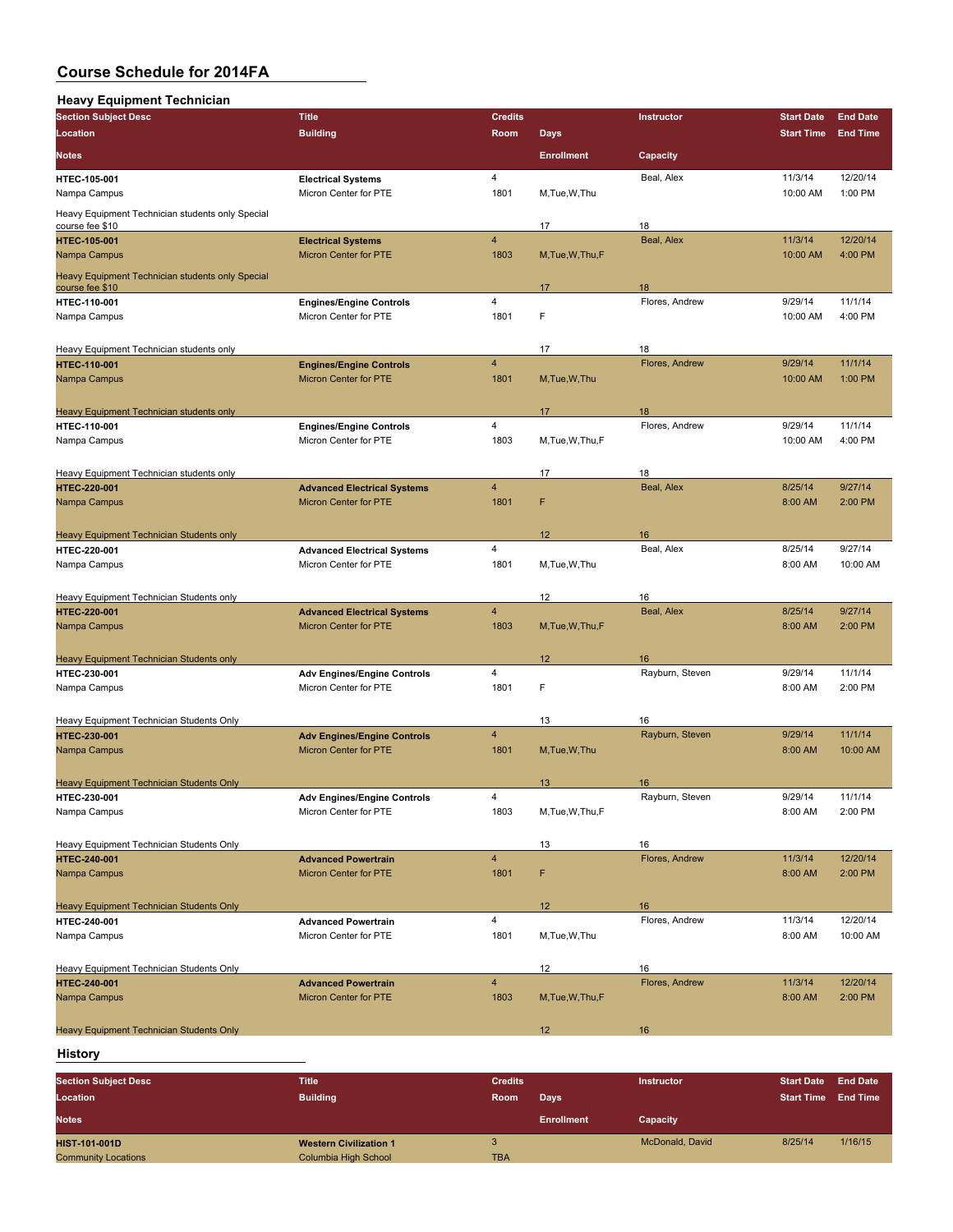**History**

| <br><b>Section Subject Desc</b>                                                   | <b>Title</b>                                       | <b>Credits</b>            |                   | Instructor            | <b>Start Date</b>   | <b>End Date</b>      |
|-----------------------------------------------------------------------------------|----------------------------------------------------|---------------------------|-------------------|-----------------------|---------------------|----------------------|
| Location                                                                          | <b>Building</b>                                    | Room                      | <b>Days</b>       |                       | <b>Start Time</b>   | <b>End Time</b>      |
|                                                                                   |                                                    |                           |                   |                       |                     |                      |
| <b>Notes</b>                                                                      |                                                    |                           | <b>Enrollment</b> | Capacity              |                     |                      |
|                                                                                   |                                                    |                           |                   |                       |                     |                      |
| <b>Dual Credit</b>                                                                |                                                    |                           | 31                | 75                    |                     |                      |
| HIST-101-001H                                                                     | <b>Western Civilization 1</b>                      | 3                         |                   | Jayne, Reginald       | 8/25/14             | 12/20/14             |
| Nampa Campus                                                                      | <b>Academic Building</b>                           | 106                       | М                 |                       | 1:00 PM             | 2:15 PM              |
|                                                                                   |                                                    |                           |                   |                       |                     |                      |
| Hybrid. There is an Online component.                                             |                                                    |                           | 25                | 45                    |                     |                      |
| <b>HIST-101-002D</b>                                                              | <b>Western Civilization 1</b>                      | $\mathbf{3}$              |                   | Tarchione, Travis     | 8/25/14             | 1/16/15              |
| <b>Community Locations</b>                                                        | <b>Idaho Digital Learning Academy</b>              | <b>TBA</b>                |                   |                       |                     |                      |
|                                                                                   |                                                    |                           |                   |                       |                     |                      |
| <b>Dual Credit</b>                                                                |                                                    |                           | $\mathbf 0$       | 75                    |                     |                      |
| HIST-101-003D                                                                     | <b>Western Civilization 1</b>                      | 3                         |                   | Dobkins, Sarah        | 8/25/14             | 1/16/15              |
| <b>Community Locations</b>                                                        | Liberty Charter High School                        | <b>TBA</b>                |                   |                       |                     |                      |
|                                                                                   |                                                    |                           |                   |                       |                     |                      |
| Dual Credit                                                                       |                                                    | $\mathbf{3}$              | 21                | 75<br>Cowger, Alicia  | 8/25/14             | 12/20/14             |
| <b>HIST-101-003W</b><br>Online                                                    | <b>Western Civilization 1</b><br>Online            | <b>ONL</b>                |                   |                       |                     |                      |
|                                                                                   |                                                    |                           |                   |                       |                     |                      |
| Online course. Email: aliciacowger@cwidaho.cc<br>Online course fee \$30           |                                                    |                           | 19                | 35                    |                     |                      |
| HIST-101-004D                                                                     | <b>Western Civilization 1</b>                      | 3                         |                   | Scheffler, Kurt       | 8/25/14             | 1/16/15              |
| <b>Community Locations</b>                                                        | Vision Charter High School                         | <b>TBA</b>                |                   |                       |                     |                      |
|                                                                                   |                                                    |                           |                   |                       |                     |                      |
| Dual Credit                                                                       |                                                    |                           | 15                | 75                    |                     |                      |
| <b>HIST-101-004W</b>                                                              | <b>Western Civilization 1</b>                      | $\mathbf{3}$              |                   | Miller, Rosemary      | 8/25/14             | 12/20/14             |
| Online                                                                            | Online                                             | <b>ONL</b>                |                   |                       |                     |                      |
|                                                                                   |                                                    |                           |                   |                       |                     |                      |
| Online course. Email: rosemarymiller@cwidaho.cc<br><b>Special Course Fee \$30</b> |                                                    |                           | 31                | 35                    |                     |                      |
| HIST-101-005D                                                                     | <b>Western Civilization 1</b>                      | 3                         |                   | Herring, Dixie        | 8/25/14             | 1/16/15              |
| <b>Community Locations</b>                                                        | Cole Valley Christian High Sch                     | <b>TBA</b>                |                   |                       |                     |                      |
|                                                                                   |                                                    |                           |                   |                       |                     |                      |
| Dual Credit                                                                       |                                                    |                           | 24                | 75                    |                     |                      |
| <b>HIST-101-005H</b>                                                              | <b>Western Civilization 1</b>                      | $\mathbf{3}$              |                   | Jayne, Reginald       | 8/25/14             | 12/20/14             |
| Nampa Campus                                                                      | <b>Academic Building</b>                           | 218                       | M                 |                       | 11:30 AM            | 12:45 PM             |
|                                                                                   |                                                    |                           |                   |                       |                     |                      |
| Hybrid: There is an Online component to this class.                               |                                                    |                           | 23                | 32                    |                     |                      |
| HIST-101-006                                                                      | <b>Western Civilization 1</b>                      | 3                         |                   | Baxter, Kathryn       | 8/25/14             | 12/20/14             |
| Ada County Campus                                                                 | <b>Pintail Center</b>                              | 1320                      | W                 |                       | 7:00 PM             | 9:45 PM              |
|                                                                                   |                                                    |                           |                   |                       |                     |                      |
|                                                                                   |                                                    |                           | 24                | 30                    |                     |                      |
| <b>HIST-101-006D</b>                                                              | <b>Western Civilization 1</b>                      | $\mathbf{3}$              |                   | Edmunson, Clete       | 8/25/14             | 6/4/15               |
| <b>Community Locations</b>                                                        | <b>New Plymouth High School</b>                    | <b>TBA</b>                |                   |                       |                     |                      |
|                                                                                   |                                                    |                           |                   |                       |                     |                      |
| <b>Dual Credit</b>                                                                |                                                    |                           | 9                 | 75                    |                     |                      |
| HIST-101-008                                                                      | <b>Western Civilization 1</b><br>Academic Building | 3<br>116                  |                   | Jayne, Reginald       | 8/25/14<br>10:00 AM | 12/20/14<br>11:15 AM |
| Nampa Campus                                                                      |                                                    |                           | M,W               |                       |                     |                      |
|                                                                                   |                                                    |                           |                   |                       |                     |                      |
| <b>HIST-101-009W</b>                                                              | <b>Western Civilization 1</b>                      | $\ensuremath{\mathsf{3}}$ | 40                | 45<br>Scheffler, Kurt | 8/25/14             | 12/20/14             |
| Online                                                                            | Online                                             | <b>ONL</b>                |                   |                       |                     |                      |
|                                                                                   |                                                    |                           |                   |                       |                     |                      |
| Online course. Email: kurtscheffler@cwidaho.cc<br>Special Course Fee \$30         |                                                    |                           | 28                | 35                    |                     |                      |
| HIST-101-011                                                                      | <b>Western Civilization 1</b>                      | 3                         |                   | Neberman, Jeffrey     | 8/25/14             | 12/20/14             |
| Ada County Campus                                                                 | <b>Pintail Center</b>                              | 1206                      | M,W               |                       | 7:00 AM             | 8:15 AM              |
|                                                                                   |                                                    |                           |                   |                       |                     |                      |
|                                                                                   |                                                    |                           | 22                | 30                    |                     |                      |
| HIST-102-001                                                                      | <b>Western Civilization 2</b>                      | $\mathbf{3}$              |                   | Miszczenko, Wladimir  | 8/25/14             | 12/20/14             |
| <b>Ada County Campus</b>                                                          | <b>Pintail Center</b>                              | 1204                      | M, W              |                       | 1:00 PM             | 2:15 PM              |
|                                                                                   |                                                    |                           |                   |                       |                     |                      |
|                                                                                   |                                                    |                           | 23                | 30                    |                     |                      |
| HIST-102-002W                                                                     | <b>Western Civilization 2</b>                      | 3                         |                   | Miszczenko, Wladimir  | 8/25/14             | 12/20/14             |
| Online                                                                            | Online                                             | ONL                       |                   |                       |                     |                      |
| Online course. Email: waltermiszczenko@cwidaho.cc                                 |                                                    |                           |                   |                       |                     |                      |
| Online course fee \$30                                                            |                                                    |                           | 32                | 35                    |                     |                      |
| <b>HIST-102-003</b>                                                               | <b>Western Civilization 2</b>                      | $\ensuremath{\mathsf{3}}$ |                   | Reed, Jeffrey         | 8/25/14             | 12/20/14             |
| Nampa Campus                                                                      | <b>Academic Building</b>                           | 105                       | Tue, Thu          |                       | 10:00 AM            | 11:15 AM             |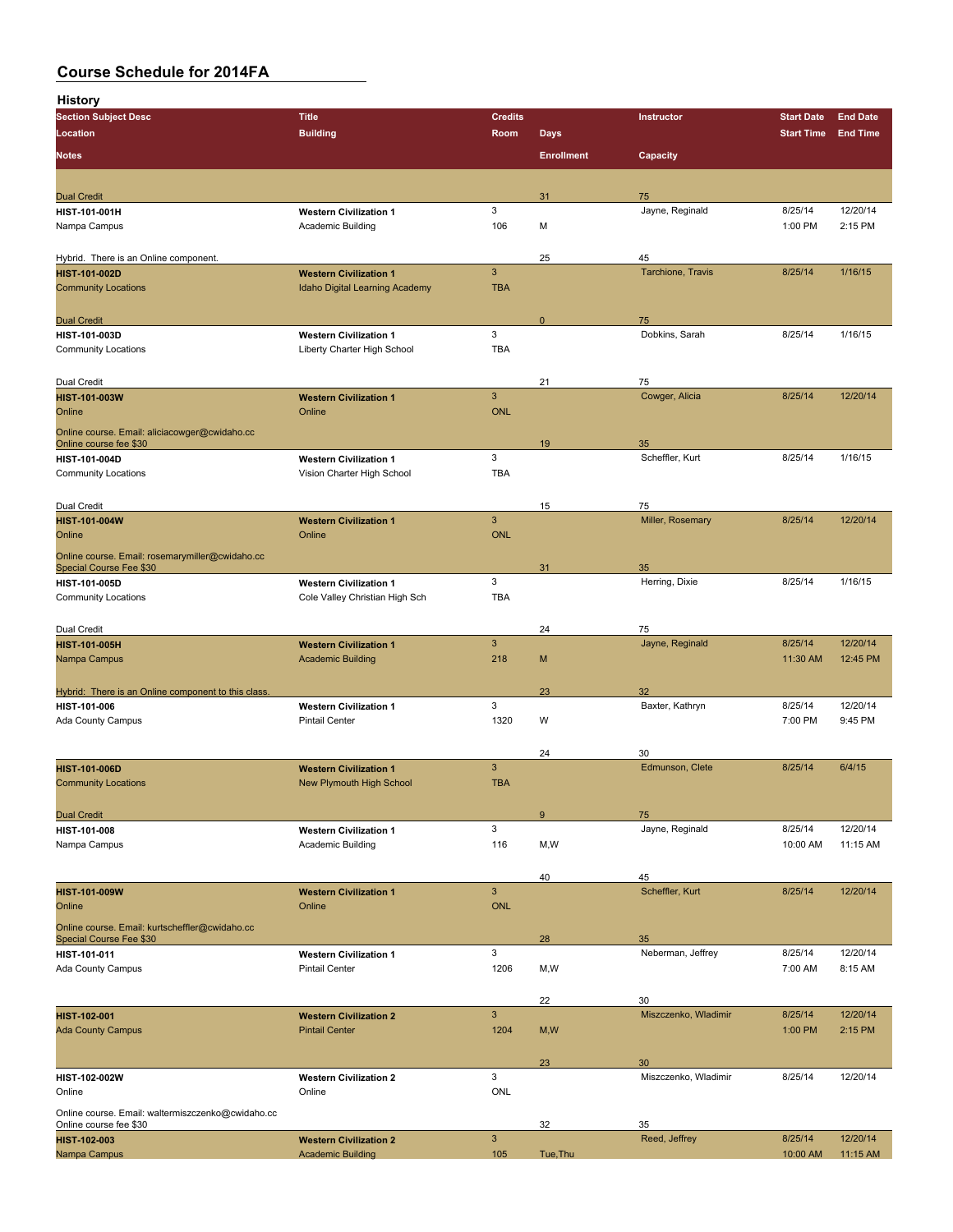**History**

| <b>Section Subject Desc</b>                                            | <b>Title</b>                             | <b>Credits</b>  |                   | Instructor            | <b>Start Date</b> | <b>End Date</b> |
|------------------------------------------------------------------------|------------------------------------------|-----------------|-------------------|-----------------------|-------------------|-----------------|
| Location                                                               | <b>Building</b>                          | Room            | <b>Days</b>       |                       | <b>Start Time</b> | <b>End Time</b> |
|                                                                        |                                          |                 |                   |                       |                   |                 |
| <b>Notes</b>                                                           |                                          |                 | <b>Enrollment</b> | Capacity              |                   |                 |
|                                                                        |                                          |                 |                   |                       |                   |                 |
|                                                                        |                                          |                 | 32                | 40                    |                   |                 |
| HIST-111-001                                                           | <b>United States History 1</b>           | 3               |                   | Miszczenko, Wladimir  | 8/25/14           | 12/20/14        |
| <b>Ada County Campus</b>                                               | <b>Pintail Center</b>                    | 1320            | M, W              |                       | 2:30 PM           | 3:45 PM         |
|                                                                        |                                          |                 |                   |                       |                   |                 |
|                                                                        |                                          |                 | 19                | 20                    |                   |                 |
| <b>HIST-111-001D</b>                                                   | <b>United States History 1</b>           | $\mathbf{3}$    |                   | Doering, Robert       | 8/25/14           | 1/16/15         |
| <b>Community Locations</b>                                             | Columbia High School                     | <b>TBA</b>      |                   |                       |                   |                 |
|                                                                        |                                          |                 |                   |                       |                   |                 |
| <b>Dual Credit</b>                                                     |                                          |                 | 10                | 75                    |                   |                 |
| HIST-111-002                                                           | <b>United States History 1</b>           | 3               |                   | Neberman, Jeffrey     | 8/25/14           | 12/20/14        |
| Nampa Campus                                                           | Academic Building                        | 102E            | M                 |                       | 7:00 PM           | 9:45 PM         |
|                                                                        |                                          |                 |                   |                       |                   |                 |
|                                                                        |                                          |                 | 36                | 45                    |                   |                 |
| <b>HIST-111-002D</b>                                                   | <b>United States History 1</b>           | $\mathbf{3}$    |                   | Jacob, Frederic       | 8/25/14           | 1/16/15         |
| <b>Community Locations</b>                                             | <b>COMPASS Charter High School</b>       | <b>TBA</b>      |                   |                       |                   |                 |
|                                                                        |                                          |                 |                   |                       |                   |                 |
| <b>Dual Credit</b>                                                     |                                          |                 | 20                | 75                    |                   |                 |
| HIST-111-003                                                           | <b>United States History 1</b>           | 3               |                   | Cowger, Alicia        | 8/25/14           | 12/20/14        |
| Nampa Campus                                                           | Academic Building                        | 102E            | Tue, Thu          |                       | 11:30 AM          | 12:45 PM        |
|                                                                        |                                          |                 |                   |                       |                   |                 |
|                                                                        |                                          |                 | 34                | 45                    |                   |                 |
| <b>HIST-111-003D</b>                                                   | <b>United States History 1</b>           | $\mathbf{3}$    |                   | Parker, Nicholas      | 8/25/14           | 1/16/15         |
| <b>Community Locations</b>                                             | Eagle Academy                            | <b>TBA</b>      |                   |                       |                   |                 |
|                                                                        |                                          |                 |                   |                       |                   |                 |
| <b>Dual Credit</b>                                                     |                                          |                 | $\mathbf{0}$      | 75                    |                   |                 |
| HIST-111-004D                                                          | <b>United States History 1</b>           | 3               |                   | Whipple, Susan        | 8/25/14           | 1/16/15         |
| <b>Community Locations</b>                                             | Iconnect                                 | <b>TBA</b>      |                   |                       |                   |                 |
|                                                                        |                                          |                 |                   |                       |                   |                 |
| Dual Credit                                                            |                                          |                 | 0                 | 75                    |                   |                 |
| <b>HIST-111-004DW</b>                                                  | <b>United States History 1</b>           | $\mathbf{3}$    |                   | Miszczenko, Wladimir  | 8/25/14           | 12/20/14        |
| Online                                                                 | Online                                   | <b>ONL</b>      |                   |                       |                   |                 |
| Online course. Email: waltermiszczenko@cwidaho.cc                      |                                          |                 |                   |                       |                   |                 |
| Online course free: \$30                                               |                                          |                 | 3                 | 4                     |                   |                 |
| HIST-111-004W                                                          | United States History 1                  | 3<br><b>ONL</b> |                   | Miszczenko, Wladimir  | 8/25/14           | 12/20/14        |
| Online                                                                 | Online                                   |                 |                   |                       |                   |                 |
| Online course. Email: waltermiszczenko@cwidaho.cc                      |                                          |                 |                   |                       |                   |                 |
| Online course fee \$30                                                 |                                          | $\mathbf{3}$    | 23                | 31                    |                   | 1/16/15         |
| <b>HIST-111-005D</b>                                                   | <b>United States History 1</b>           | <b>TBA</b>      |                   | Bodrero, Lance        | 8/25/14           |                 |
| <b>Community Locations</b>                                             | Idaho Digital Learning Academy           |                 |                   |                       |                   |                 |
|                                                                        |                                          |                 |                   |                       |                   |                 |
| <b>Dual Credit</b>                                                     |                                          | 3               | $\overline{1}$    | 75<br>Vanegas, Edward | 8/25/14           | 12/20/14        |
| HIST-111-005W<br>Online                                                | <b>United States History 1</b><br>Online | <b>ONL</b>      |                   |                       |                   |                 |
|                                                                        |                                          |                 |                   |                       |                   |                 |
| Online course. Email: tedvanegas@cwidaho.cc                            |                                          |                 |                   |                       |                   |                 |
| Special Course Fee \$30<br><b>HIST-111-006D</b>                        | <b>United States History 1</b>           | $\mathsf 3$     | 28                | 35<br>Dobkins, Sarah  | 8/25/14           | 1/16/15         |
| <b>Community Locations</b>                                             | Liberty Charter High School              | <b>TBA</b>      |                   |                       |                   |                 |
|                                                                        |                                          |                 |                   |                       |                   |                 |
|                                                                        |                                          |                 | 18                | 75                    |                   |                 |
| <b>Dual Credit</b><br><b>HIST-111-007D</b>                             | <b>United States History 1</b>           | 3               |                   | Scheffler, Kurt       | 8/25/14           | 1/16/15         |
| <b>Community Locations</b>                                             | Vision Charter High School               | TBA             |                   |                       |                   |                 |
|                                                                        |                                          |                 |                   |                       |                   |                 |
| Dual Credit                                                            |                                          |                 | 18                | 75                    |                   |                 |
| <b>HIST-111-008D</b>                                                   | <b>United States History 1</b>           | $\mathsf 3$     |                   | Herring, Dixie        | 8/25/14           | 6/4/15          |
| <b>Community Locations</b>                                             | Cole Valley Christian High Sch           | <b>TBA</b>      |                   |                       |                   |                 |
|                                                                        |                                          |                 |                   |                       |                   |                 |
| <b>Dual Credit</b>                                                     |                                          |                 | 27                | 75                    |                   |                 |
| HIST-111-008W                                                          | <b>United States History 1</b>           | 3               |                   | Forsch, Eric          | 8/25/14           | 12/20/14        |
| Online                                                                 | Online                                   | ONL             |                   |                       |                   |                 |
|                                                                        |                                          |                 |                   |                       |                   |                 |
| Online course. Email: ericforsch@cwidaho.cc Special<br>Course Fee \$30 |                                          |                 | 25                | 35                    |                   |                 |
| <b>HIST-111-010D</b>                                                   | <b>United States History 1</b>           | $\mathsf 3$     |                   | Lincoln, Larry        | 8/25/14           | 6/4/15          |
| <b>Community Locations</b>                                             | Melba High School                        | <b>TBA</b>      |                   |                       |                   |                 |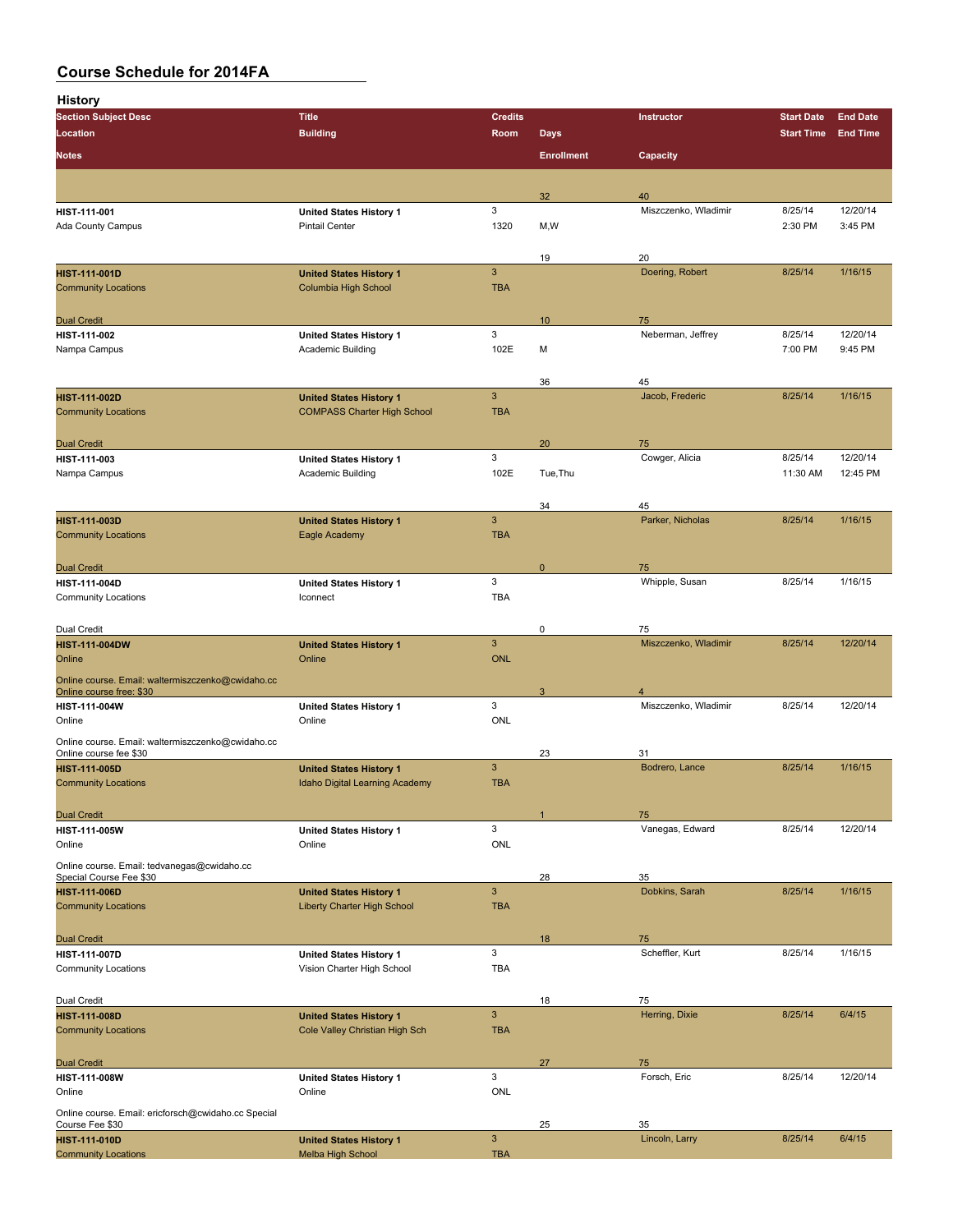| <b>History</b>                                                               |                                |                |                   |                       |                   |                 |
|------------------------------------------------------------------------------|--------------------------------|----------------|-------------------|-----------------------|-------------------|-----------------|
| <b>Section Subject Desc</b>                                                  | <b>Title</b>                   | <b>Credits</b> |                   | Instructor            | <b>Start Date</b> | <b>End Date</b> |
| Location                                                                     | <b>Building</b>                | Room           | <b>Days</b>       |                       | <b>Start Time</b> | <b>End Time</b> |
|                                                                              |                                |                |                   |                       |                   |                 |
| <b>Notes</b>                                                                 |                                |                | <b>Enrollment</b> | Capacity              |                   |                 |
|                                                                              |                                |                |                   |                       |                   |                 |
| <b>Dual Credit</b>                                                           |                                |                | 20                | 75                    |                   |                 |
| HIST-111-011D                                                                | <b>United States History 1</b> | 3              |                   | Dean, Lewis           | 8/25/14           | 6/4/15          |
| <b>Community Locations</b>                                                   | Middleton High School          | <b>TBA</b>     |                   |                       |                   |                 |
|                                                                              |                                |                |                   |                       |                   |                 |
| Dual Credit                                                                  |                                |                | 26                | 75                    |                   |                 |
| <b>HIST 111 012D</b>                                                         | <b>United States History 1</b> | $\mathbf{3}$   |                   | Dildine, Derin        | 8/25/14           | 6/4/15          |
| <b>Community Locations</b>                                                   | Middleton High School          | <b>TBA</b>     |                   |                       |                   |                 |
|                                                                              |                                |                |                   |                       |                   |                 |
| <b>Dual Credit</b>                                                           |                                |                | 3                 | 75                    |                   |                 |
| <b>HIST 111 013D</b>                                                         | <b>United States History 1</b> | 3              |                   | Knee, Chad            | 8/25/14           | 6/4/15          |
| <b>Community Locations</b>                                                   | Middleton High School          | <b>TBA</b>     |                   |                       |                   |                 |
|                                                                              |                                |                |                   |                       |                   |                 |
| Dual Credit                                                                  |                                |                | 3                 | 75                    |                   |                 |
| <b>HIST 111 014D</b>                                                         | <b>United States History 1</b> | 3              |                   | Thornton, Lori        | 8/25/14           | 6/4/15          |
| <b>Community Locations</b>                                                   | Middleton High School          | <b>TBA</b>     |                   |                       |                   |                 |
|                                                                              |                                |                |                   |                       |                   |                 |
| <b>Dual Credit</b>                                                           |                                |                | $\mathbf 0$       | 75                    |                   |                 |
| HIST-111-015D                                                                | <b>United States History 1</b> | 3              |                   | Cooke, Kelly          | 8/25/14           | 6/4/15          |
| <b>Community Locations</b>                                                   | Middleton High School          | <b>TBA</b>     |                   |                       |                   |                 |
|                                                                              |                                |                |                   |                       |                   |                 |
| Dual Credit                                                                  |                                |                | 10                | 75                    |                   |                 |
| <b>HIST-112-001</b>                                                          | <b>United States History 2</b> | $\mathbf{3}$   |                   | Miszczenko, Wladimir  | 8/25/14           | 12/20/14        |
| <b>Ada County Campus</b>                                                     | <b>Pintail Center</b>          | 1206           | Tue, Thu          |                       | 11:30 AM          | 12:45 PM        |
|                                                                              |                                |                |                   |                       |                   |                 |
|                                                                              |                                |                | 24                | 30                    |                   |                 |
| HIST-112-001D                                                                | <b>United States History 2</b> | 3              |                   | Martin, Jinny         | 8/25/14           | 1/16/15         |
| <b>Community Locations</b>                                                   | Vallivue Academy               | <b>TBA</b>     |                   |                       |                   |                 |
|                                                                              |                                |                |                   |                       |                   |                 |
| Dual Credit                                                                  |                                |                | 13                | 75                    |                   |                 |
| <b>HIST-112-002D</b>                                                         | <b>United States History 2</b> | 3              |                   | Harris, Mari          | 8/25/14           | 6/4/15          |
| <b>Community Locations</b>                                                   | Vallivue High School           | <b>TBA</b>     |                   |                       |                   |                 |
|                                                                              |                                |                |                   |                       |                   |                 |
| <b>Dual Credit</b>                                                           |                                |                | 37                | 75                    |                   |                 |
| HIST-112-003D                                                                | <b>United States History 2</b> | 3              |                   | Thompson, Christopher | 8/25/14           | 6/4/15          |
| <b>Community Locations</b>                                                   | Gooding High School            | <b>TBA</b>     |                   |                       |                   |                 |
|                                                                              |                                |                |                   |                       |                   |                 |
| Dual Credit                                                                  |                                |                | 11                | 75                    |                   |                 |
| <b>HIST-112-003W</b>                                                         | <b>United States History 2</b> | 3              |                   | Miszczenko, Wladimir  | 8/25/14           | 12/20/14        |
| Online                                                                       | Online                         | <b>ONL</b>     |                   |                       |                   |                 |
|                                                                              |                                |                |                   |                       |                   |                 |
| Online course. Email: waltermiszczenko@cwidaho.cc<br>Special Course Fee \$30 |                                |                | 31                | 35                    |                   |                 |
| HIST-112-004                                                                 | <b>United States History 2</b> | 3              |                   | Miller, Rosemary      | 8/25/14           | 12/20/14        |
| Nampa Campus                                                                 | Academic Building              | 309            | M, W              |                       | 1:00 PM           | 2:15 PM         |
|                                                                              |                                |                |                   |                       |                   |                 |
|                                                                              |                                |                | 28                | 40                    |                   |                 |
| <b>HIST-112-004D</b>                                                         | <b>United States History 2</b> | 3              |                   | Pfeifer, Edward       | 8/25/14           | 6/4/15          |
| <b>Community Locations</b>                                                   | <b>Marsing High School</b>     | <b>TBA</b>     |                   |                       |                   |                 |
|                                                                              |                                |                |                   |                       |                   |                 |
| <b>Dual Credit</b>                                                           |                                |                | 8                 | 75                    |                   |                 |
| HIST-112-005D                                                                | <b>United States History 2</b> | 3              |                   | Lincoln, Larry        | 8/25/14           | 6/4/15          |
| <b>Community Locations</b>                                                   | Melba High School              | <b>TBA</b>     |                   |                       |                   |                 |
|                                                                              |                                |                |                   |                       |                   |                 |
| Dual Credit                                                                  |                                |                | 35                | 75                    |                   |                 |
| <b>HIST-112-005W</b>                                                         | <b>United States History 2</b> | $\mathbf{3}$   |                   | Harris, Benjamin      | 8/25/14           | 12/20/14        |
| Online                                                                       | Online                         | <b>ONL</b>     |                   |                       |                   |                 |
|                                                                              |                                |                |                   |                       |                   |                 |
| Online course. Email: benjaminharris@cwidaho.cc<br>Special Course Fee \$30   |                                |                | 22                | 35                    |                   |                 |
| <b>HIST-112-006D</b>                                                         | <b>United States History 2</b> | 3              |                   | Swygart, Bryan        | 8/25/14           | 6/4/15          |
| <b>Community Locations</b>                                                   | Middleton High School          | <b>TBA</b>     |                   |                       |                   |                 |
|                                                                              |                                |                |                   |                       |                   |                 |
|                                                                              |                                |                |                   | 75                    |                   |                 |
| Dual Credit<br><b>HIST-112-007D</b>                                          | <b>United States History 2</b> | $\mathbf{3}$   | 11                | Thornton, Lori        | 8/25/14           | 6/4/15          |
| <b>Community Locations</b>                                                   | Middleton High School          | <b>TBA</b>     |                   |                       |                   |                 |
|                                                                              |                                |                |                   |                       |                   |                 |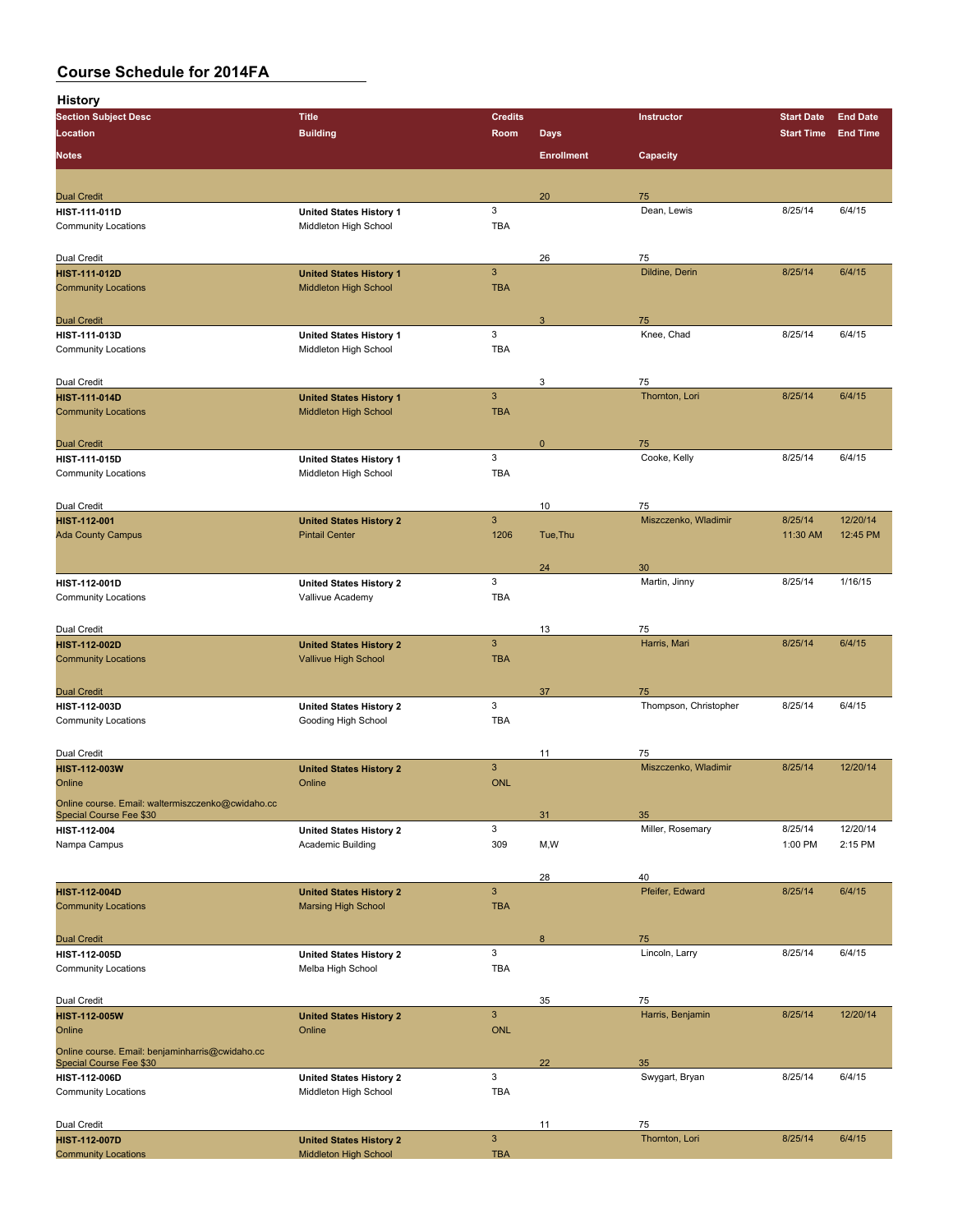| <b>History</b>              |                                    |                |                   |                       |                   |                 |
|-----------------------------|------------------------------------|----------------|-------------------|-----------------------|-------------------|-----------------|
| <b>Section Subject Desc</b> | <b>Title</b>                       | <b>Credits</b> |                   | Instructor            | <b>Start Date</b> | <b>End Date</b> |
| <b>Location</b>             | <b>Building</b>                    | Room           | <b>Days</b>       |                       | <b>Start Time</b> | <b>End Time</b> |
| <b>Notes</b>                |                                    |                | <b>Enrollment</b> | Capacity              |                   |                 |
|                             |                                    |                |                   |                       |                   |                 |
| <b>Dual Credit</b>          |                                    |                | 36                | 75                    |                   |                 |
| HIST-112-008D               | <b>United States History 2</b>     | 3              |                   | Cooke, Kelly          | 8/25/14           | 6/4/15          |
| <b>Community Locations</b>  | Middleton High School              | <b>TBA</b>     |                   |                       |                   |                 |
| Dual Credit                 |                                    |                | 15                | 75                    |                   |                 |
| <b>HIST-112-009D</b>        | <b>United States History 2</b>     | $\overline{3}$ |                   | Markle, James         | 8/25/14           | 6/4/15          |
| <b>Community Locations</b>  | Nampa High School                  | <b>TBA</b>     |                   |                       |                   |                 |
| <b>Dual Credit</b>          |                                    |                | 0                 | 75                    |                   |                 |
| <b>HIST-112-010D</b>        | <b>United States History 2</b>     | 3              |                   | Van Weerdhuizen, Mark | 8/25/14           | 6/4/15          |
| <b>Community Locations</b>  | New Plymouth High School           | <b>TBA</b>     |                   |                       |                   |                 |
|                             |                                    |                |                   |                       |                   |                 |
| Dual Credit                 |                                    |                | 25                | 75                    |                   |                 |
| <b>HIST-112-011D</b>        | <b>United States History 2</b>     | $\mathbf{3}$   |                   | Fisk, Randall         | 8/25/14           | 6/4/15          |
| <b>Community Locations</b>  | Vallivue High School               | <b>TBA</b>     |                   |                       |                   |                 |
| <b>Dual Credit</b>          |                                    |                | 11                | 75                    |                   |                 |
| <b>HIST 112 012D</b>        | <b>United States History 2</b>     | 3              |                   | Staff-CWI, General    | 8/25/14           | 6/4/15          |
| <b>Community Locations</b>  | Vallivue High School               | <b>TBA</b>     |                   |                       |                   |                 |
|                             |                                    |                |                   |                       |                   |                 |
| Dual Credit                 |                                    |                | $\overline{7}$    | 75                    |                   |                 |
| <b>HIST-112-013D</b>        | <b>United States History 2</b>     | $\overline{3}$ |                   | Hess, Kimber          | 8/25/14           | 6/4/15          |
| <b>Community Locations</b>  | Vallivue High School               | <b>TBA</b>     |                   |                       |                   |                 |
| <b>Dual Credit</b>          |                                    |                | 13                | 75                    |                   |                 |
| <b>HIST 112 014D</b>        | <b>United States History 2</b>     | 3              |                   | Squires, Brianne      | 8/25/14           | 6/4/15          |
| <b>Community Locations</b>  | Vallivue High School               | <b>TBA</b>     |                   |                       |                   |                 |
|                             |                                    |                |                   |                       |                   |                 |
| Dual Credit                 |                                    |                | 19                | 75                    |                   |                 |
| <b>HIST-112-015D</b>        | <b>United States History 2</b>     | $\mathbf{3}$   |                   | Stephens, Becky       | 8/25/14           | 6/4/15          |
| <b>Community Locations</b>  | Vallivue High School               | <b>TBA</b>     |                   |                       |                   |                 |
| <b>Dual Credit</b>          |                                    |                | 24                | 75                    |                   |                 |
| HIST-112-016D               | <b>United States History 2</b>     | 3              |                   | Thomas, Thomas        | 8/25/14           | 6/4/15          |
| <b>Community Locations</b>  | Vallivue High School               | <b>TBA</b>     |                   |                       |                   |                 |
|                             |                                    |                |                   |                       |                   |                 |
| Dual Credit                 |                                    |                | 5                 | 75                    |                   |                 |
| <b>HIST-199-001</b>         | <b>ST: The Civil War 1861-1865</b> | $\overline{3}$ |                   | Miszczenko, Wladimir  | 8/25/14           | 12/20/14        |
| <b>Ada County Campus</b>    | <b>Pintail Center</b>              | 1230           | Tue, Thu          |                       | 10:00 AM          | 11:15 AM        |
|                             |                                    |                | 11                | 20                    |                   |                 |
|                             |                                    |                |                   |                       |                   |                 |

### **Horticulture Technology**

| <b>Section Subject Desc</b> | <b>Title</b>                  | <b>Credits</b> |                   | Instructor        | <b>Start Date</b> | <b>End Date</b> |
|-----------------------------|-------------------------------|----------------|-------------------|-------------------|-------------------|-----------------|
| Location                    | <b>Building</b>               | Room           | <b>Days</b>       |                   | <b>Start Time</b> | <b>End Time</b> |
| <b>Notes</b>                |                               |                | <b>Enrollment</b> | Capacity          |                   |                 |
| <b>HRTC 105 001</b>         | <b>Floral Design</b>          | $\overline{2}$ |                   | Blackburn, Leslie | 8/25/14           | 12/20/14        |
| <b>CWI Horticulture</b>     | Guardhouse                    | 104            | Tue               |                   | 4:30 PM           | 7:20 PM         |
| Special course fee: \$30    |                               |                | 8                 | 15                |                   |                 |
| <b>HRTC-106-001</b>         | <b>Annuals and Perennials</b> | 3              |                   | Blackburn, Leslie | 8/25/14           | 12/20/14        |
| <b>CWI Horticulture</b>     | Guardhouse                    | 104            | M,W,F             |                   | 1:00 PM           | 2:40 PM         |
| Special course fee: \$10    |                               |                | 9                 | 15                |                   |                 |
| <b>HRTC-106-001</b>         | <b>Annuals and Perennials</b> | 3              |                   | Schults, Dan      | 8/25/14           | 12/20/14        |
| <b>CWI Horticulture</b>     | Guardhouse                    | 104            | M, W, F           |                   | 1:00 PM           | 2:40 PM         |
| Special course fee: \$10    |                               |                | 9                 | 15                |                   |                 |
| <b>HRTC-106-002</b>         | <b>Annuals and Perennials</b> | 3              |                   | Blackburn, Leslie | 8/25/14           | 12/20/14        |
| <b>CWI Horticulture</b>     | Guardhouse                    | 104            | M,W,F             |                   | 10:00 AM          | 11:40 AM        |
| Special course fee: \$10    |                               |                | 13                | 15                |                   |                 |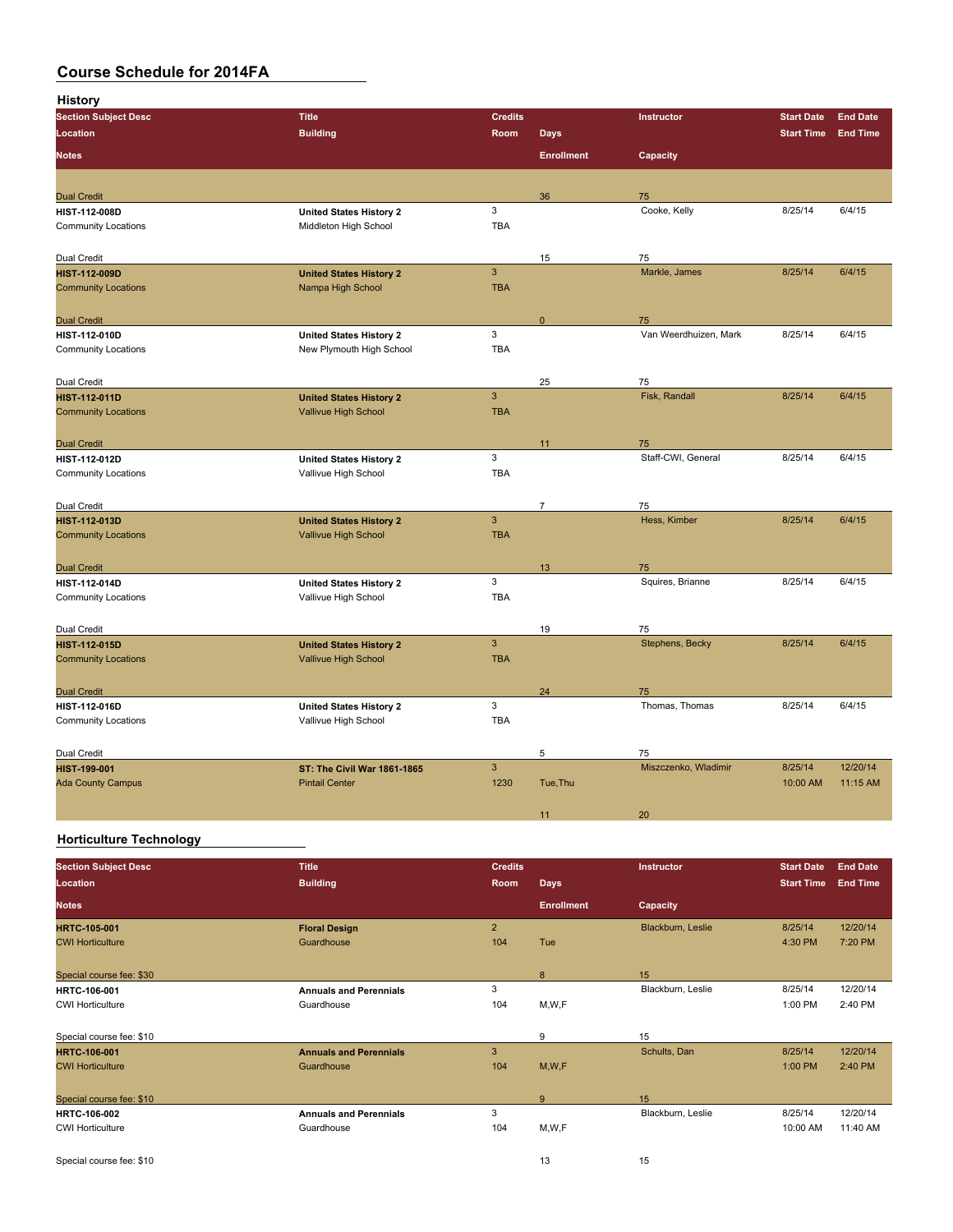| <b>Horticulture Technology</b>                  |                                             |                |                   |                         |                   |                 |
|-------------------------------------------------|---------------------------------------------|----------------|-------------------|-------------------------|-------------------|-----------------|
| <b>Section Subject Desc</b>                     | <b>Title</b>                                | <b>Credits</b> |                   | Instructor              | <b>Start Date</b> | <b>End Date</b> |
| Location                                        | <b>Building</b>                             | Room           | <b>Days</b>       |                         | <b>Start Time</b> | <b>End Time</b> |
| <b>Notes</b>                                    |                                             |                | <b>Enrollment</b> | Capacity                |                   |                 |
|                                                 |                                             | $\mathbf{3}$   |                   |                         | 8/25/14           | 12/20/14        |
| <b>HRTC-106-002</b><br><b>CWI Horticulture</b>  | <b>Annuals and Perennials</b><br>Guardhouse | 104            |                   | Schults, Dan            | 10:00 AM          | 11:40 AM        |
|                                                 |                                             |                | M, W, F           |                         |                   |                 |
|                                                 |                                             |                |                   |                         |                   |                 |
| Special course fee: \$10<br><b>HRTC-107-001</b> |                                             | 3              | 13                | 15<br>Blackburn, Leslie | 8/25/14           | 12/20/14        |
| <b>CWI Horticulture</b>                         | Landscape Management-Mainten.<br>Guardhouse | 100            | W                 |                         | 12:30 PM          | 3:20 PM         |
|                                                 |                                             |                |                   |                         |                   |                 |
|                                                 |                                             |                | 9                 | 12                      |                   |                 |
| <b>HRTC-107-001</b>                             | Landscape Management-Mainten.               | $\mathbf{3}$   |                   | Blackburn, Leslie       | 8/25/14           | 12/20/14        |
| <b>CWI Horticulture</b>                         | Guardhouse                                  | 104            | M                 |                         | 12:30 PM          | 2:20 PM         |
|                                                 |                                             |                |                   |                         |                   |                 |
|                                                 |                                             |                | 9                 | 12                      |                   |                 |
| <b>HRTC-107-001</b>                             | Landscape Management-Mainten.               | 3              |                   | Habblett, William       | 8/25/14           | 12/20/14        |
| <b>CWI Horticulture</b>                         | Guardhouse                                  | 100            | W                 |                         | 12:30 PM          | 3:20 PM         |
|                                                 |                                             |                |                   |                         |                   |                 |
|                                                 |                                             |                | 9                 | 12                      |                   |                 |
| <b>HRTC-107-001</b>                             | Landscape Management-Mainten.               | $\mathbf{3}$   |                   | Habblett, William       | 8/25/14           | 12/20/14        |
| <b>CWI Horticulture</b>                         | Guardhouse                                  | 104            | M                 |                         | 12:30 PM          | 2:20 PM         |
|                                                 |                                             |                |                   |                         |                   |                 |
|                                                 |                                             |                | 9                 | 12                      |                   |                 |
| HRTC-108-001                                    | <b>Plant Propagation &amp; Management</b>   | 3              |                   | Blackburn, Leslie       | 8/25/14           | 12/20/14        |
| <b>CWI Horticulture</b>                         | Guardhouse                                  | 104            | Tue               |                         | 12:30 PM          | 2:30 PM         |
|                                                 |                                             |                |                   |                         |                   |                 |
| Special course fee: \$25                        |                                             |                | 10                | 12                      |                   |                 |
| <b>HRTC-108-001</b>                             | <b>Plant Propagation &amp; Management</b>   | $\mathbf{3}$   |                   | Blackburn, Leslie       | 8/25/14           | 12/20/14        |
| <b>CWI Horticulture</b>                         | Guardhouse                                  | <b>NGRH</b>    | Thu               |                         | 12:30 PM          | 3:30 PM         |
|                                                 |                                             |                |                   |                         |                   |                 |
| Special course fee: \$25                        |                                             |                | 10                | 12                      |                   |                 |
| <b>HRTC 108 002</b>                             | <b>Plant Propagation &amp; Management</b>   | 3              |                   | Blackburn, Leslie       | 8/25/14           | 12/20/14        |
| <b>CWI Horticulture</b>                         | Guardhouse                                  | 104            | Tue               |                         | 12:30 PM          | 2:30 PM         |
|                                                 |                                             |                |                   |                         |                   |                 |
| Special course fee: \$25                        |                                             |                | 8                 | 12                      |                   |                 |
| <b>HRTC-108-002</b>                             | <b>Plant Propagation &amp; Management</b>   | $\mathbf{3}$   |                   | Blackburn, Leslie       | 8/25/14           | 12/20/14        |
| <b>CWI Horticulture</b>                         | Guardhouse                                  | <b>NGRH</b>    | F                 |                         | 12:00 PM          | 3:00 PM         |
|                                                 |                                             |                |                   |                         |                   |                 |
| Special course fee: \$25                        |                                             |                | 8                 | 12                      |                   |                 |
| HRTC-110-001                                    | <b>Horticulture Botany</b>                  | 3              |                   | Blackburn, Leslie       | 8/25/14           | 12/20/14        |
| <b>CWI Horticulture</b>                         | Guardhouse                                  | 104            | M, W, F           |                         | 8:00 AM           | 9:40 AM         |
|                                                 |                                             |                |                   |                         |                   |                 |
| Special course fee: \$50                        |                                             |                | 14                | 18                      |                   |                 |
| <b>HRTC-140-001</b>                             | <b>Soils and Plant Nutrition</b>            | $\mathbf{3}$   |                   | Blackburn, Leslie       | 8/25/14           | 12/20/14        |
| <b>CWI Horticulture</b>                         | Guardhouse                                  | 104            | Tue, Thu          |                         | 9:00 AM           | 11:20 AM        |
|                                                 |                                             |                |                   |                         |                   |                 |
| Special course fee: \$25<br>HRTC-140-001        | Soils and Plant Nutrition                   | 3              | 8                 | 18<br>Schults, Dan      | 8/25/14           | 12/20/14        |
| <b>CWI Horticulture</b>                         | Guardhouse                                  | 104            | Tue, Thu          |                         | 9:00 AM           | 11:20 AM        |
|                                                 |                                             |                |                   |                         |                   |                 |
| Special course fee: \$25                        |                                             |                | 8                 | 18                      |                   |                 |
| <b>HRTC-143-001</b>                             | <b>Horticulture Intern Seminar</b>          | $\mathbf{1}$   |                   | Blackburn, Leslie       | 8/25/14           | 12/20/14        |
| <b>CWI Horticulture</b>                         | Guardhouse                                  | 104            | Tue               |                         | 2:30 PM           | 3:20 PM         |
|                                                 |                                             |                |                   |                         |                   |                 |
|                                                 |                                             |                | 9                 | 20                      |                   |                 |
| HRTC-143-001                                    | Horticulture Intern Seminar                 | $\mathbf{1}$   |                   | Schults, Dan            | 8/25/14           | 12/20/14        |
| <b>CWI Horticulture</b>                         | Guardhouse                                  | 104            | Tue               |                         | 2:30 PM           | 3:20 PM         |
|                                                 |                                             |                |                   |                         |                   |                 |
|                                                 |                                             |                | 9                 | 20                      |                   |                 |
| HRTC-203-001                                    | <b>Deciduous Trees</b>                      | $\mathbf{3}$   |                   | Blackburn, Leslie       | 8/25/14           | 12/20/14        |
| <b>CWI Horticulture</b>                         | Guardhouse                                  | 001            | F                 |                         | 9:00 AM           | 9:50 AM         |
|                                                 |                                             |                |                   |                         |                   |                 |
|                                                 |                                             |                | 11                | 15                      |                   |                 |
| HRTC-203-001                                    | <b>Deciduous Trees</b>                      | 3              |                   | Blackburn, Leslie       | 8/25/14           | 12/20/14        |
| <b>CWI Horticulture</b>                         | Guardhouse                                  | 001            | M,W               |                         | 9:00 AM           | 11:00 AM        |
|                                                 |                                             |                |                   |                         |                   |                 |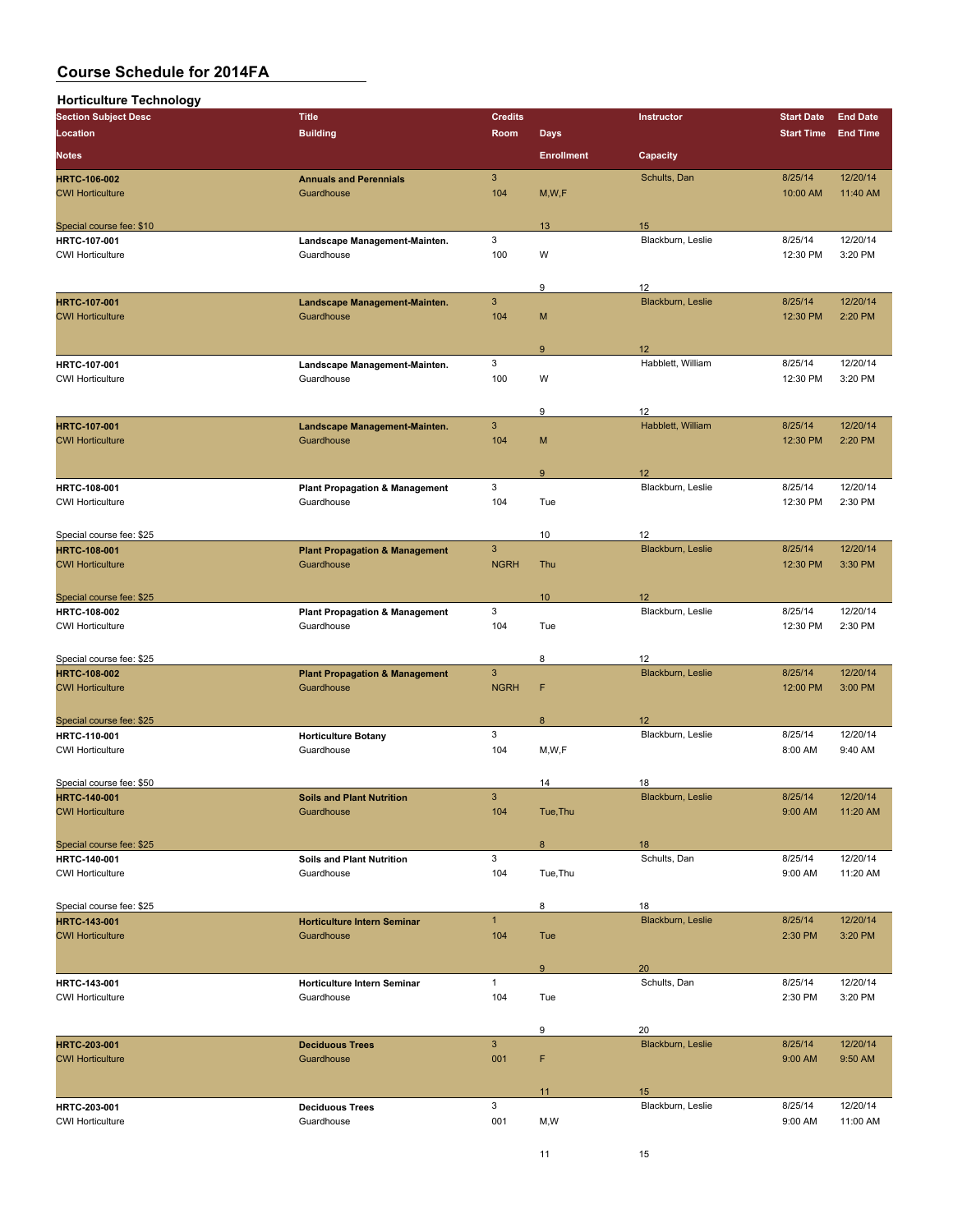| <b>Horticulture Technology</b> |                                       |                           |                   |                   |                   |                 |
|--------------------------------|---------------------------------------|---------------------------|-------------------|-------------------|-------------------|-----------------|
| <b>Section Subject Desc</b>    | <b>Title</b>                          | <b>Credits</b>            |                   | Instructor        | <b>Start Date</b> | <b>End Date</b> |
| Location                       | <b>Building</b>                       | Room                      | <b>Days</b>       |                   | <b>Start Time</b> | <b>End Time</b> |
| <b>Notes</b>                   |                                       |                           | <b>Enrollment</b> | Capacity          |                   |                 |
| <b>HRTC-203-001</b>            | <b>Deciduous Trees</b>                | $\ensuremath{\mathsf{3}}$ |                   | Habblett, William | 8/25/14           | 12/20/14        |
| <b>CWI Horticulture</b>        | Guardhouse                            | 001                       | F                 |                   | 9:00 AM           | 9:50 AM         |
|                                |                                       |                           | 11                | 15                |                   |                 |
| HRTC-203-001                   | <b>Deciduous Trees</b>                | 3                         |                   | Habblett, William | 8/25/14           | 12/20/14        |
| <b>CWI Horticulture</b>        | Guardhouse                            | 001                       | M,W               |                   | 9:00 AM           | 11:00 AM        |
|                                |                                       |                           | 11                | 15                |                   |                 |
| <b>HRTC-204-001</b>            | <b>Landscape Management-Install</b>   | $\mathbf{3}$              |                   | Blackburn, Leslie | 8/25/14           | 12/20/14        |
| <b>CWI Horticulture</b>        | Guardhouse                            | 001                       | Tue               |                   | 12:30 PM          | 2:20 PM         |
| Special course fee: \$30       |                                       |                           | $6\phantom{a}$    | 9                 |                   |                 |
| HRTC-204-001                   | Landscape Management-Install          | 3                         |                   | Blackburn, Leslie | 8/25/14           | 12/20/14        |
| <b>CWI Horticulture</b>        | Guardhouse                            | 100                       | Thu               |                   | 12:30 PM          | 3:30 PM         |
| Special course fee: \$30       |                                       |                           | 6                 | 9                 |                   |                 |
| <b>HRTC-204-001</b>            | <b>Landscape Management-Install</b>   | $\overline{3}$            |                   | Habblett, William | 8/25/14           | 12/20/14        |
| <b>CWI Horticulture</b>        | Guardhouse                            | 001                       | Tue               |                   | 12:30 PM          | 2:20 PM         |
| Special course fee: \$30       |                                       |                           | $6^{\circ}$       | 9                 |                   |                 |
| HRTC-204-001                   | Landscape Management-Install          | 3                         |                   | Habblett, William | 8/25/14           | 12/20/14        |
| <b>CWI Horticulture</b>        | Guardhouse                            | 100                       | Thu               |                   | 12:30 PM          | 3:30 PM         |
| Special course fee: \$30       |                                       |                           | 6                 | 9                 |                   |                 |
| <b>HRTC-206-001</b>            | <b>Integrated Turf &amp; Weed Mgt</b> | $\overline{3}$            |                   | Blackburn, Leslie | 8/25/14           | 12/20/14        |
| <b>CWI Horticulture</b>        | Guardhouse                            | 100                       | Tue, Thu          |                   | 9:00 AM           | 11:20 AM        |
|                                |                                       |                           | $6\phantom{a}$    | 18                |                   |                 |
| HRTC-271-001                   | <b>Individ Horticulture Projects</b>  | 3                         |                   | Blackburn, Leslie | 8/25/14           | 12/20/14        |
| <b>CWI Horticulture</b>        | Guardhouse                            | 001                       | Tue               |                   | 2:30 PM           | 5:20 PM         |
| Special course fee: \$50       |                                       |                           | $\overline{2}$    | 5                 |                   |                 |
| <b>HRTC 271-001</b>            | <b>Individ Horticulture Projects</b>  | $\overline{3}$            |                   | Habblett, William | 8/25/14           | 12/20/14        |
| <b>CWI Horticulture</b>        | Guardhouse                            | 001                       | Tue               |                   | 2:30 PM           | 5:20 PM         |
| Special course fee: \$50       |                                       |                           | $\overline{2}$    | 5                 |                   |                 |
| <b>HRTC-296-001</b>            | Is: Irrigation Cert for Indust        | $\overline{2}$            |                   | Schults, Dan      | 8/25/14           | 12/20/14        |
| <b>Community Locations</b>     | <b>Community Location</b>             | <b>CMTY</b>               |                   |                   |                   |                 |
|                                |                                       |                           | $\mathbf 0$       | 1                 |                   |                 |
| <b>HRTC-296-002</b>            | <b>Horticulture Independent Study</b> | $\overline{3}$            |                   | Schults, Dan      | 8/25/14           | 12/20/14        |
| <b>Community Locations</b>     | <b>Community Location</b>             | <b>CMTY</b>               |                   |                   |                   |                 |
|                                |                                       |                           |                   |                   |                   |                 |

**Humanities**

| <b>Section Subject Desc</b>                                              | <b>Title</b>                 | <b>Credits</b> |                   | Instructor      | <b>Start Date</b> | <b>End Date</b> |
|--------------------------------------------------------------------------|------------------------------|----------------|-------------------|-----------------|-------------------|-----------------|
| Location                                                                 | <b>Building</b>              | Room           | <b>Days</b>       |                 | <b>Start Time</b> | <b>End Time</b> |
| <b>Notes</b>                                                             |                              |                | <b>Enrollment</b> | Capacity        |                   |                 |
| <b>HUMA-101-001W</b>                                                     | <b>Intro to Humanities 1</b> | 3              |                   | Jewkes, Leslie  | 8/25/14           | 12/20/14        |
| Online                                                                   | Online                       | <b>ONL</b>     |                   |                 |                   |                 |
| Online Course. Email: lesliejewkes@cwidaho.cc<br>Special Course Fee \$30 |                              |                | 27                | 30              |                   |                 |
| <b>HUMA-101-003W</b>                                                     | Intro to Humanities 1        | 3              |                   | Hughes, Stewart | 8/25/14           | 12/20/14        |
| Online                                                                   | Online                       | <b>ONL</b>     |                   |                 |                   |                 |
| Online course. Email: collinhughes@cwidaho.cc<br>Special Course Fee \$30 |                              |                | 20                | 30              |                   |                 |
| <b>HUMA-101-004W</b>                                                     | <b>Intro to Humanities 1</b> | 3              |                   | Jewkes, Leslie  | 8/25/14           | 12/20/14        |
| Online                                                                   | Online                       | <b>ONL</b>     |                   |                 |                   |                 |
| Online course. Email: lesliejewkes@cwidaho.cc<br>Special Course Fee \$30 |                              |                | 17                | 30              |                   |                 |
| <b>HUMA-101-005W</b>                                                     | Intro to Humanities 1        | 3              |                   | Hughes, Stewart | 8/25/14           | 12/20/14        |
| Online                                                                   | Online                       | <b>ONL</b>     |                   |                 |                   |                 |

1  $\sim$  1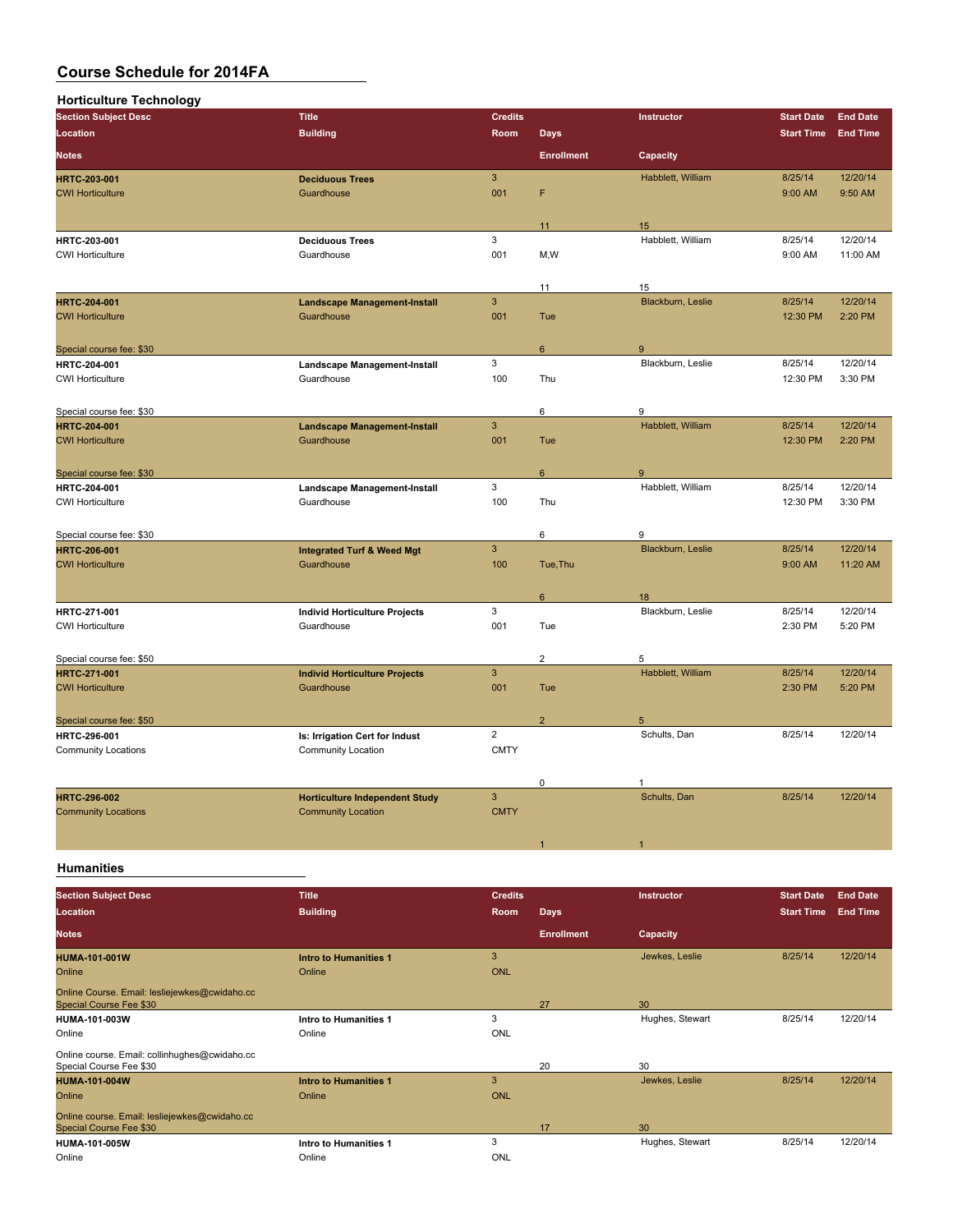**Humanities**

| <b>Section Subject Desc</b>                                              | <b>Title</b>                                             | <b>Credits</b>            |                   | Instructor            | <b>Start Date</b> | <b>End Date</b> |
|--------------------------------------------------------------------------|----------------------------------------------------------|---------------------------|-------------------|-----------------------|-------------------|-----------------|
| <b>Location</b>                                                          | <b>Building</b>                                          | Room                      | <b>Days</b>       |                       | <b>Start Time</b> | <b>End Time</b> |
| <b>Notes</b>                                                             |                                                          |                           | <b>Enrollment</b> | Capacity              |                   |                 |
|                                                                          |                                                          |                           |                   |                       |                   |                 |
| Online course. Email: collinhughes@cwidaho.cc<br>Online course fee: \$30 |                                                          |                           | 20                | 30                    |                   |                 |
| <b>HUMA-101-006</b>                                                      | <b>Intro to Humanities 1</b>                             | $\mathbf{3}$              |                   | Bonde, Deborah        | 8/25/14           | 12/20/14        |
| Nampa Campus                                                             | <b>Academic Building</b>                                 | 303                       | F                 |                       | 11:00 AM          | 1:45 PM         |
|                                                                          |                                                          |                           |                   |                       |                   |                 |
|                                                                          |                                                          |                           | 24                | 30                    |                   |                 |
| <b>HUMA-101-007W</b><br>Online                                           | Intro to Humanities 1<br>Online                          | 3<br><b>ONL</b>           |                   | Wilson, Harold        | 8/25/14           | 12/20/14        |
|                                                                          |                                                          |                           |                   |                       |                   |                 |
| Online course. Email:gregwilson@cwidaho.cc Online<br>course fee \$30     |                                                          |                           | 23                | 30                    |                   |                 |
| <b>HUMA-101-008</b>                                                      | <b>Intro to Humanities 1</b>                             | $\mathbf{3}$              |                   | Yadlin, Michal        | 8/25/14           | 12/20/14        |
| <b>Canyon County Center</b>                                              | <b>Canyon County Center</b>                              | 252                       | Tue, Thu          |                       | 11:30 AM          | 12:45 PM        |
|                                                                          |                                                          |                           |                   |                       |                   |                 |
|                                                                          |                                                          | 3                         | 17                | 30                    |                   |                 |
| HUMA-101-008W<br>Online                                                  | Intro to Humanities 1<br>Online                          | <b>ONL</b>                |                   | Bonde, Deborah        | 8/25/14           | 12/20/14        |
|                                                                          |                                                          |                           |                   |                       |                   |                 |
| Online course. Email: debbiebonde@cwidaho.cc<br>Online course fee: \$30  |                                                          |                           | 18                | 30                    |                   |                 |
| <b>HUMA-101-009</b>                                                      | <b>Intro to Humanities 1</b>                             | $\mathbf{3}$              |                   | Jones, Jesse          | 8/25/14           | 12/20/14        |
| Nampa Campus                                                             | <b>Academic Building</b>                                 | 303                       | Tue, Thu          |                       | 8:30 PM           | 9:45 PM         |
|                                                                          |                                                          |                           |                   |                       |                   |                 |
|                                                                          |                                                          |                           | 24                | 30                    |                   |                 |
| <b>HUMA-101-012</b>                                                      | Intro to Humanities 1                                    | 3                         |                   | Felton, Elizabeth     | 8/25/14           | 12/20/14        |
| Nampa Campus                                                             | Academic Building                                        | 105                       | M,W               |                       | 4:00 PM           | 5:15 PM         |
|                                                                          |                                                          |                           | 29                | 40                    |                   |                 |
| <b>HUMA-101-014</b>                                                      | <b>Intro to Humanities 1</b>                             | $\mathbf{3}$              |                   | Felton, Elizabeth     | 8/25/14           | 12/20/14        |
| Nampa Campus                                                             | <b>Academic Building</b>                                 | 105                       | M, W              |                       | 5:30 PM           | 6:45 PM         |
|                                                                          |                                                          |                           |                   |                       |                   |                 |
|                                                                          |                                                          |                           | 28                | 40                    |                   |                 |
| HUMA-101-016                                                             | Intro to Humanities 1                                    | 3                         |                   | Yadlin, Michal        | 8/25/14           | 12/20/14        |
| Ada County Campus                                                        | <b>Pintail Center</b>                                    | 1320                      | F                 |                       | 8:00 AM           | 10:45 AM        |
|                                                                          |                                                          |                           |                   |                       |                   |                 |
|                                                                          |                                                          | $\mathbf{3}$              | 19                | 30<br>Cook, Elizabeth | 8/25/14           | 12/20/14        |
| <b>HUMA-101-017</b><br><b>Ada County Campus</b>                          | <b>Intro to Humanities 1</b><br><b>Pintail Center</b>    | 1318                      | <b>SAT</b>        |                       | 11:00 AM          | 1:45 PM         |
|                                                                          |                                                          |                           |                   |                       |                   |                 |
|                                                                          |                                                          |                           | 32                | 36                    |                   |                 |
| <b>HUMA-101-018</b>                                                      | Intro to Humanities 1                                    | 3                         |                   | Yadlin, Michal        | 8/25/14           | 12/20/14        |
| Canyon County Center                                                     | Canyon County Center                                     | 233                       | Tue, Thu          |                       | 10:00 AM          | 11:15 AM        |
|                                                                          |                                                          |                           |                   |                       |                   |                 |
|                                                                          |                                                          | $\ensuremath{\mathsf{3}}$ | 21                | 36<br>Bonde, Deborah  | 8/25/14           | 12/20/14        |
| <b>HUMA-102-001</b><br>Nampa Campus                                      | <b>Intro to Humanities 2</b><br><b>Academic Building</b> | 309                       | Tue, Thu          |                       | 7:00 PM           | 8:15 PM         |
|                                                                          |                                                          |                           |                   |                       |                   |                 |
|                                                                          |                                                          |                           | 22                | 40                    |                   |                 |
| <b>HUMA-102-002W</b>                                                     | Intro to Humanities 2                                    | 3                         |                   | Hurlbert, Jarrod      | 8/25/14           | 12/20/14        |
| Online                                                                   | Online                                                   | <b>ONL</b>                |                   |                       |                   |                 |
| Online course. Email: jarrodhurlbert@cwidaho.cc                          |                                                          |                           |                   | 30                    |                   |                 |
| Course Fee \$30<br><b>HUMA-102-004W</b>                                  | <b>Intro to Humanities 2</b>                             | $\mathbf{3}$              | 22                | McMorrow, Sharon      | 8/25/14           | 12/20/14        |
| Online                                                                   | Online                                                   | <b>ONL</b>                |                   |                       |                   |                 |
| Online course. Email: sharonmcmorrow@cwidaho.cc                          |                                                          |                           |                   |                       |                   |                 |
| Special Course Fee \$30                                                  |                                                          |                           | 24                | 30                    |                   |                 |
| <b>HUMA-102-005W</b>                                                     | Intro to Humanities 2                                    | 3                         |                   | Hurlbert, Jarrod      | 8/25/14           | 12/20/14        |
| Online                                                                   | Online                                                   | <b>ONL</b>                |                   |                       |                   |                 |
| Online course. Email: jarrodhurlbert@cwidaho.cc                          |                                                          |                           |                   |                       |                   |                 |
| Course Fee \$30<br><b>HUMA-102-006</b>                                   | <b>Intro to Humanities 2</b>                             | $\mathbf{3}$              | 26                | 30<br>Bonde, Deborah  | 8/25/14           | 12/20/14        |
| <b>Ada County Campus</b>                                                 | <b>Mallard Place Building</b>                            | 1111                      | Tue, Thu          |                       | 4:00 PM           | 5:15 PM         |
|                                                                          |                                                          |                           |                   |                       |                   |                 |
|                                                                          |                                                          |                           | 26                | 32                    |                   |                 |
| <b>HUMA-199-001</b>                                                      | ST: Intro to Film Studies                                | 3                         |                   | McMorrow, Sharon      | 8/25/14           | 12/20/14        |
| Ada County Campus                                                        | <b>Pintail Center</b>                                    | 1320                      | F                 |                       | 1:00 PM           | 3:45 PM         |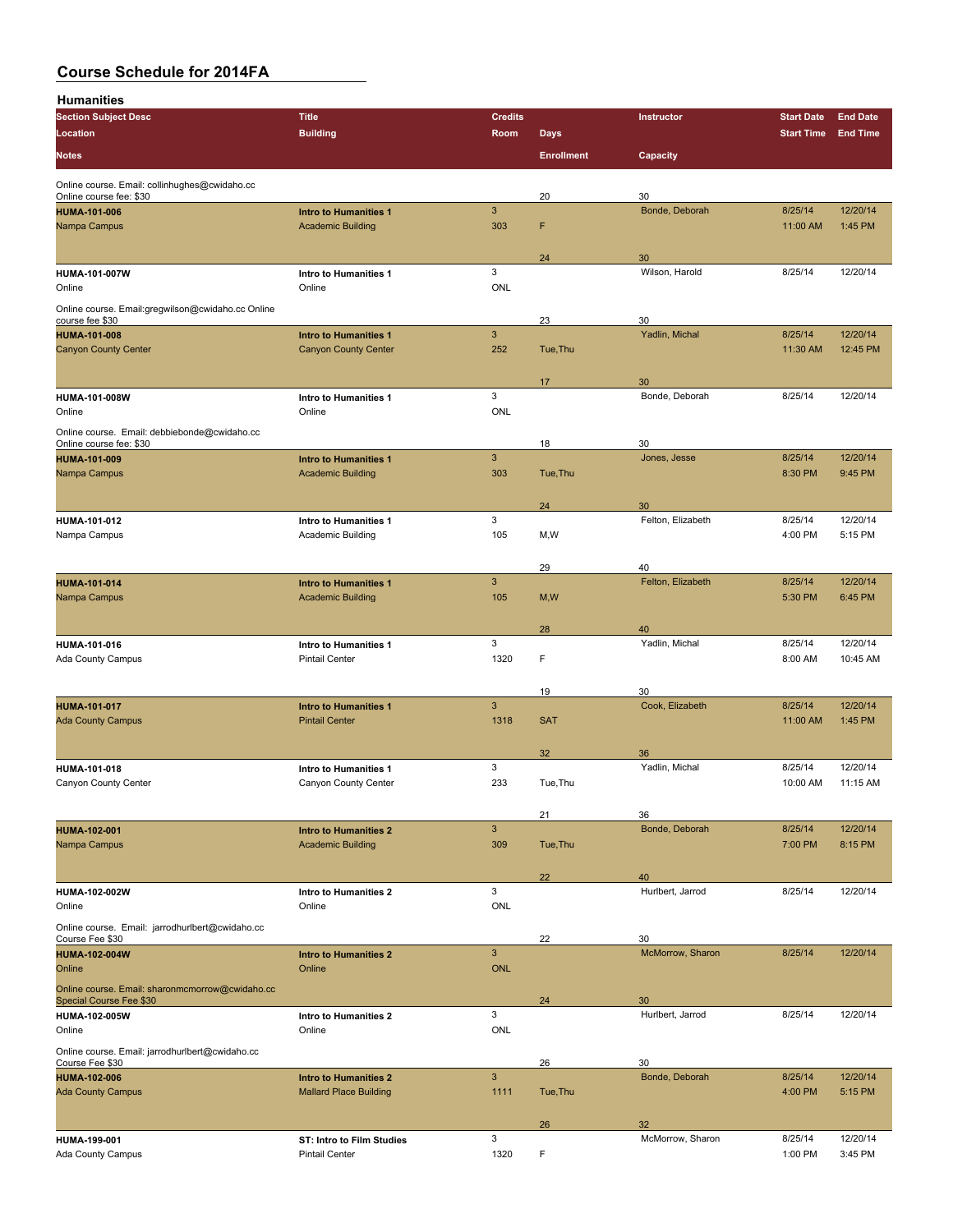**Humanities**

| <b>Section Subject Desc</b> | <b>Title</b>    | <b>Credits</b> |                   | <b>Instructor</b> | Start Date End Date |  |
|-----------------------------|-----------------|----------------|-------------------|-------------------|---------------------|--|
| Location                    | <b>Building</b> | Room           | <b>Days</b>       |                   | Start Time End Time |  |
| <b>Notes</b>                |                 |                | <b>Enrollment</b> | Capacity          |                     |  |
|                             |                 |                |                   |                   |                     |  |
|                             |                 |                | 16                | 24                |                     |  |

### **Idaho Profess Driver Training**

| <b>Section Subject Desc</b>                                 | <b>Title</b>                            | <b>Credits</b>          |                         | Instructor      | <b>Start Date</b> | <b>End Date</b> |
|-------------------------------------------------------------|-----------------------------------------|-------------------------|-------------------------|-----------------|-------------------|-----------------|
| Location                                                    | <b>Building</b>                         | Room                    | <b>Days</b>             |                 | <b>Start Time</b> | <b>End Time</b> |
| Notes                                                       |                                         |                         | <b>Enrollment</b>       | Capacity        |                   |                 |
| <b>IPDT-102-001</b>                                         | <b>Basic Knowledge Dev &amp; Theory</b> | 4                       |                         | Younger, Tracy  | 7/7/14            | 7/24/14         |
| Nampa Campus                                                | <b>Professional Truck Driving</b>       | <b>CLASS</b>            | M.Tue.W.Thu             |                 | 7:00 AM           | 5:30 PM         |
|                                                             |                                         |                         | 3                       | 12 <sup>2</sup> |                   |                 |
| IPDT-102-002                                                | <b>Basic Knowledge Dev &amp; Theory</b> | 4                       |                         | Younger, Tracy  | 7/21/14           | 11/13/14        |
| Nampa Campus                                                | Professional Truck Driving              | <b>CLASS</b>            | M,Tue                   |                 | 6:00 PM           | 9:00 PM         |
|                                                             |                                         |                         | $\overline{\mathbf{c}}$ | 12              |                   |                 |
| <b>IPDT-102-002</b>                                         | <b>Basic Knowledge Dev &amp; Theory</b> | 4                       |                         | Younger, Tracy  | 7/21/14           | 11/13/14        |
| Nampa Campus                                                | <b>Professional Truck Driving</b>       | <b>CLASS</b>            | SAT, SUN                |                 | 7:00 AM           | 5:30 PM         |
|                                                             |                                         |                         | $\overline{2}$          | 12              |                   |                 |
| IPDT-102-003                                                | <b>Basic Knowledge Dev &amp; Theory</b> | 4                       |                         | Younger, Tracy  | 7/28/14           | 8/14/14         |
| Nampa Campus                                                | Professional Truck Driving              | <b>CLASS</b>            | M,Tue,W,Thu             |                 | 7:00 AM           | 5:30 PM         |
|                                                             |                                         |                         | 3                       | 12              |                   |                 |
| <b>IPDT-102-004</b>                                         | <b>Basic Knowledge Dev &amp; Theory</b> | 4                       |                         | Younger, Tracy  | 8/18/14           | 9/4/14          |
| Nampa Campus                                                | <b>Professional Truck Driving</b>       | <b>CLASS</b>            | M, Tue, W, Thu          |                 | 7:00 AM           | 5:30 PM         |
|                                                             |                                         |                         | $\overline{2}$          | 12              |                   |                 |
| <b>IPDT-102-005</b>                                         | <b>Basic Knowledge Dev &amp; Theory</b> | 4                       |                         | Younger, Tracy  | 9/8/14            | 9/25/14         |
| Nampa Campus                                                | Professional Truck Driving              | <b>CLASS</b>            | M,Tue,W,Thu             |                 | 7:00 AM           | 5:30 PM         |
| Instructor Permission Required Special course fee:<br>\$45  |                                         |                         | $\overline{7}$          | 12              |                   |                 |
| <b>IPDT-102-006</b>                                         | <b>Basic Knowledge Dev &amp; Theory</b> | 4                       |                         | Younger, Tracy  | 9/29/14           | 10/16/14        |
| Nampa Campus                                                | <b>Professional Truck Driving</b>       | <b>CLASS</b>            | M, Tue, W, Thu          |                 | 7:00 AM           | 5:30 PM         |
| Instructor Permission Required Special course fee:<br>\$45  |                                         |                         | $\pmb{0}$               | 12              |                   |                 |
| IPDT-106-001                                                | <b>Driving Skills Development</b>       | 4                       |                         | Younger, Tracy  | 7/28/14           | 8/14/14         |
| Nampa Campus                                                | Professional Truck Driving              | <b>YARD</b>             | M, Tue, W, Thu          |                 | 7:00 AM           | 5:30 PM         |
|                                                             |                                         |                         | $\overline{c}$          | 12              |                   |                 |
| <b>IPDT-106-002</b>                                         | <b>Driving Skills Development</b>       | 4                       |                         | Younger, Tracy  | 8/2/14            | 9/20/14         |
| Nampa Campus                                                | <b>Professional Truck Driving</b>       | <b>YARD</b>             | M, Tue                  |                 | 6:00 PM           | 9:00 PM         |
|                                                             |                                         |                         | $\overline{2}$          | 12              |                   |                 |
| IPDT-106-002                                                | <b>Driving Skills Development</b>       | 4                       |                         | Younger, Tracy  | 8/2/14            | 9/20/14         |
| Nampa Campus                                                | Professional Truck Driving              | YARD                    | SAT, SUN                |                 | 7:00 AM           | 5:30 PM         |
|                                                             |                                         |                         | $\overline{\mathbf{c}}$ | 12              |                   |                 |
| <b>IPDT-106-003</b>                                         | <b>Driving Skills Development</b>       | $\overline{\mathbf{4}}$ |                         | Younger, Tracy  | 8/18/14           | 9/4/14          |
| Nampa Campus                                                | <b>Professional Truck Driving</b>       | <b>YARD</b>             | M, Tue, W, Thu          |                 | 7:00 AM           | 5:30 PM         |
|                                                             |                                         |                         | $\overline{4}$          | 12              |                   |                 |
| IPDT-106-004                                                | <b>Driving Skills Development</b>       | 4                       |                         | Younger, Tracy  | 9/8/14            | 9/25/14         |
| Nampa Campus                                                | Professional Truck Driving              | YARD                    | M,Tue,W,Thu             |                 | 7:00 AM           | 5:30 PM         |
| Instructor Permission Required Special course fee;<br>\$330 |                                         |                         | $\overline{2}$          | 12              |                   |                 |
| <b>IPDT-106-005</b>                                         | <b>Driving Skills Development</b>       | $\overline{\mathbf{4}}$ |                         | Younger, Tracy  | 9/29/14           | 10/16/14        |
| Nampa Campus                                                | <b>Professional Truck Driving</b>       | <b>YARD</b>             | M, Tue, W, Thu          |                 | 7:00 AM           | 5:30 PM         |
| Instructor Permission Required Special course fee:<br>\$330 |                                         |                         | $6\phantom{1}$          | 12              |                   |                 |
| IPDT-106-006                                                | <b>Driving Skills Development</b>       | 4                       |                         | Younger, Tracy  | 10/20/14          | 11/6/14         |
| Nampa Campus                                                | Professional Truck Driving              | YARD                    | M,Tue,W,Thu             |                 | 7:00 AM           | 5:30 PM         |
| Instructor Permission Required Special course fee:<br>\$330 |                                         |                         | 0                       | 12              |                   |                 |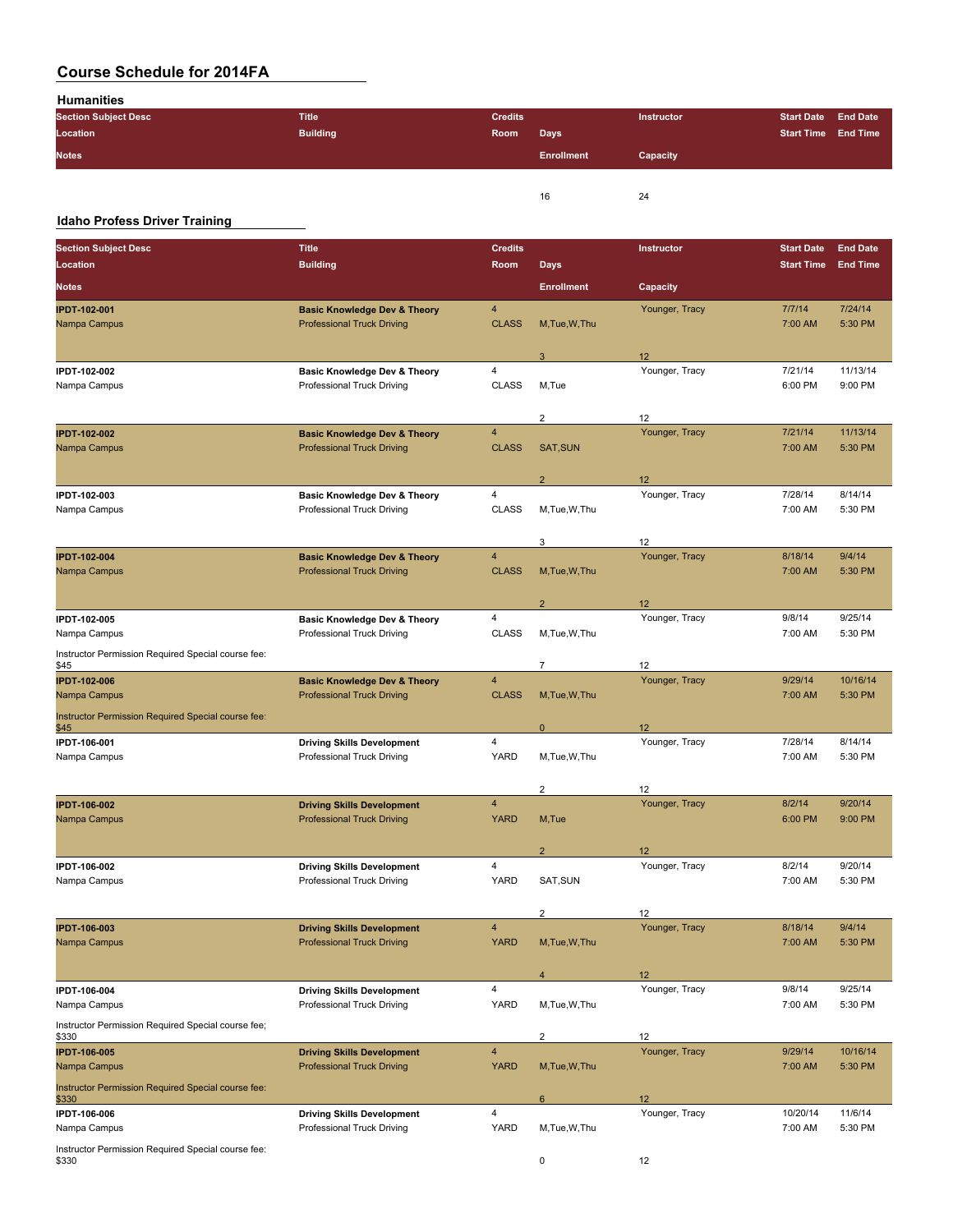| <b>Idaho Profess Driver Training</b>                        |                                                                         |                               |                         |                      |                     |                     |
|-------------------------------------------------------------|-------------------------------------------------------------------------|-------------------------------|-------------------------|----------------------|---------------------|---------------------|
| <b>Section Subject Desc</b>                                 | <b>Title</b>                                                            | <b>Credits</b>                |                         | Instructor           | <b>Start Date</b>   | <b>End Date</b>     |
| Location                                                    | <b>Building</b>                                                         | Room                          | <b>Days</b>             |                      | <b>Start Time</b>   | <b>End Time</b>     |
| <b>Notes</b>                                                |                                                                         |                               | <b>Enrollment</b>       | Capacity             |                     |                     |
| <b>IPDT-112-001</b>                                         | <b>Driving Skills Enhancement</b>                                       | $\overline{4}$                |                         | Younger, Tracy       | 8/18/14             | 9/4/14              |
| Nampa Campus                                                | <b>Professional Truck Driving</b>                                       | <b>YARD</b>                   | M, Tue, W, Thu          |                      | 7:00 AM             | 5:30 PM             |
|                                                             |                                                                         |                               |                         |                      |                     |                     |
|                                                             |                                                                         |                               | $\overline{2}$          | 12                   |                     |                     |
| IPDT-112-002                                                | <b>Driving Skills Enhancement</b>                                       | 4                             |                         | Younger, Tracy       | 9/21/14             | 11/9/14             |
| Nampa Campus                                                | Professional Truck Driving                                              | <b>YARD</b>                   | M,Tue                   |                      | 6:00 PM             | 9:00 PM             |
|                                                             |                                                                         |                               | $\overline{\mathbf{c}}$ | 12                   |                     |                     |
| <b>IPDT-112-002</b>                                         | <b>Driving Skills Enhancement</b>                                       | $\overline{4}$                |                         | Younger, Tracy       | 9/21/14             | 11/9/14             |
| Nampa Campus                                                | <b>Professional Truck Driving</b>                                       | <b>YARD</b>                   | SAT, SUN                |                      | 7:00 AM             | 5:30 PM             |
|                                                             |                                                                         |                               |                         |                      |                     |                     |
|                                                             |                                                                         |                               | $\overline{2}$          | 12                   |                     |                     |
| IPDT-112-003                                                | <b>Driving Skills Enhancement</b>                                       | 4                             |                         | Younger, Tracy       | 9/8/14              | 9/25/14             |
| Nampa Campus                                                | Professional Truck Driving                                              | <b>YARD</b>                   | M, Tue, W, Thu          |                      | 7:00 AM             | 5:30 PM             |
| Instructor Permission Required Special course fee:          |                                                                         |                               |                         |                      |                     |                     |
| \$330<br><b>IPDT-112-004</b>                                | <b>Driving Skills Enhancement</b>                                       | $\overline{4}$                | 4                       | 12<br>Younger, Tracy | 9/29/14             | 10/16/14            |
| Nampa Campus                                                | <b>Professional Truck Driving</b>                                       | <b>YARD</b>                   | M, Tue, W, Thu          |                      | 7:00 AM             | 5:30 PM             |
|                                                             |                                                                         |                               |                         |                      |                     |                     |
| Instructor Permission Required Special course fee:<br>\$330 |                                                                         |                               | $\overline{2}$          | 12                   |                     |                     |
| IPDT-112-005                                                | <b>Driving Skills Enhancement</b>                                       | 4                             |                         | Younger, Tracy       | 10/20/14            | 11/6/14             |
| Nampa Campus                                                | Professional Truck Driving                                              | <b>YARD</b>                   | M, Tue, W, Thu          |                      | 7:00 AM             | 5:30 PM             |
| Instructor Permission Required Special course fee:          |                                                                         |                               |                         |                      |                     |                     |
| \$330                                                       |                                                                         |                               | 6                       | 12                   |                     |                     |
| <b>IPDT-112-006</b><br>Nampa Campus                         | <b>Driving Skills Enhancement</b><br><b>Professional Truck Driving</b>  | $\overline{4}$<br><b>YARD</b> | M, Tue, W, Thu          | Younger, Tracy       | 11/10/14<br>7:00 AM | 11/27/14<br>5:30 PM |
|                                                             |                                                                         |                               |                         |                      |                     |                     |
| Instructor Permission Required Special course fee:<br>\$330 |                                                                         |                               | $\mathbf{0}$            | 12                   |                     |                     |
| IPDT-120-001                                                | <b>Adv Professional Truck Drvg</b>                                      | 6                             |                         | Younger, Tracy       | 9/8/14              | 10/16/14            |
| Nampa Campus                                                | Professional Truck Driving                                              | <b>CLASS</b>                  | M, Tue, W, Thu          |                      | 7:00 AM             | 5:30 PM             |
|                                                             |                                                                         |                               |                         |                      |                     |                     |
|                                                             |                                                                         |                               | $\overline{2}$          | 12                   |                     |                     |
| <b>IPDT-120-002</b><br>Nampa Campus                         | <b>Adv Professional Truck Drvg</b><br><b>Professional Truck Driving</b> | 6<br><b>CLASS</b>             | M, Tue                  | Younger, Tracy       | 11/17/14<br>6:00 PM | 1/8/15<br>9:00 PM   |
|                                                             |                                                                         |                               |                         |                      |                     |                     |
|                                                             |                                                                         |                               | $\overline{2}$          | 12                   |                     |                     |
| IPDT-120-002                                                | <b>Adv Professional Truck Drvg</b>                                      | 6                             |                         | Younger, Tracy       | 11/17/14            | 1/8/15              |
| Nampa Campus                                                | Professional Truck Driving                                              | <b>CLASS</b>                  | SAT, SUN                |                      | 7:00 AM             | 5:30 PM             |
|                                                             |                                                                         |                               |                         |                      |                     |                     |
|                                                             |                                                                         |                               | 2                       | 12                   |                     |                     |
| <b>IPDT-120-003</b><br>Nampa Campus                         | <b>Adv Professional Truck Drvg</b><br><b>Professional Truck Driving</b> | 6<br><b>YARD</b>              |                         | Younger, Tracy       | 9/29/14<br>7:00 AM  | 11/6/14<br>5:30 PM  |
|                                                             |                                                                         |                               | M, Tue, W, Thu          |                      |                     |                     |
| <b>Instructor Permission Required</b>                       |                                                                         |                               | $\overline{4}$          | 12                   |                     |                     |
| IPDT-120-004                                                | <b>Adv Professional Truck Drvg</b>                                      | 6                             |                         | Younger, Tracy       | 10/20/14            | 11/26/14            |
| Nampa Campus                                                | Professional Truck Driving                                              | <b>YARD</b>                   | M, Tue, W, Thu          |                      | 7:00 AM             | 5:30 PM             |
|                                                             |                                                                         |                               |                         |                      |                     |                     |
| Instructor Permission Required                              |                                                                         |                               | 2                       | 12                   |                     |                     |
| <b>IPDT-120-005</b>                                         | <b>Adv Professional Truck Drvg</b>                                      | 6                             |                         | Younger, Tracy       | 11/10/14            | 12/18/14            |
| Nampa Campus                                                | <b>Professional Truck Driving</b>                                       | <b>CLASS</b>                  | M, Tue, W, Thu          |                      | 7:00 AM             | 5:30 PM             |
|                                                             |                                                                         |                               | 5                       | 12                   |                     |                     |
| <b>IPDT-120-006</b>                                         | <b>Adv Professional Truck Drvg</b>                                      | 6                             |                         | Younger, Tracy       | 12/1/14             | 1/22/15             |
| Nampa Campus                                                | Professional Truck Driving                                              | <b>CLASS</b>                  | M, Tue, W, Thu          |                      | 7:00 AM             | 5:30 PM             |
|                                                             |                                                                         |                               |                         |                      |                     |                     |
|                                                             |                                                                         |                               | 0                       | 12                   |                     |                     |

### **Info Secrty & Digital Forensic**

| <b>Section Subject Desc</b> | <b>Title</b>                              | <b>Credits</b> |                   | <b>Instructor</b> | <b>Start Date</b> | <b>End Date</b> |
|-----------------------------|-------------------------------------------|----------------|-------------------|-------------------|-------------------|-----------------|
| Location                    | <b>Building</b>                           | <b>Room</b>    | Days              |                   | <b>Start Time</b> | <b>End Time</b> |
| <b>Notes</b>                |                                           |                | <b>Enrollment</b> | Capacity          |                   |                 |
| ISDF 110-001                | <b>Hardware &amp; Client Oper Systems</b> |                |                   | Otto, Linda       | 8/25/14           | 9/26/14         |
| <b>Ada County Campus</b>    | <b>Pintail Center</b>                     | 1411           | M.Tue, W.Thu, F   |                   | 7:45 AM           | 11:45 AM        |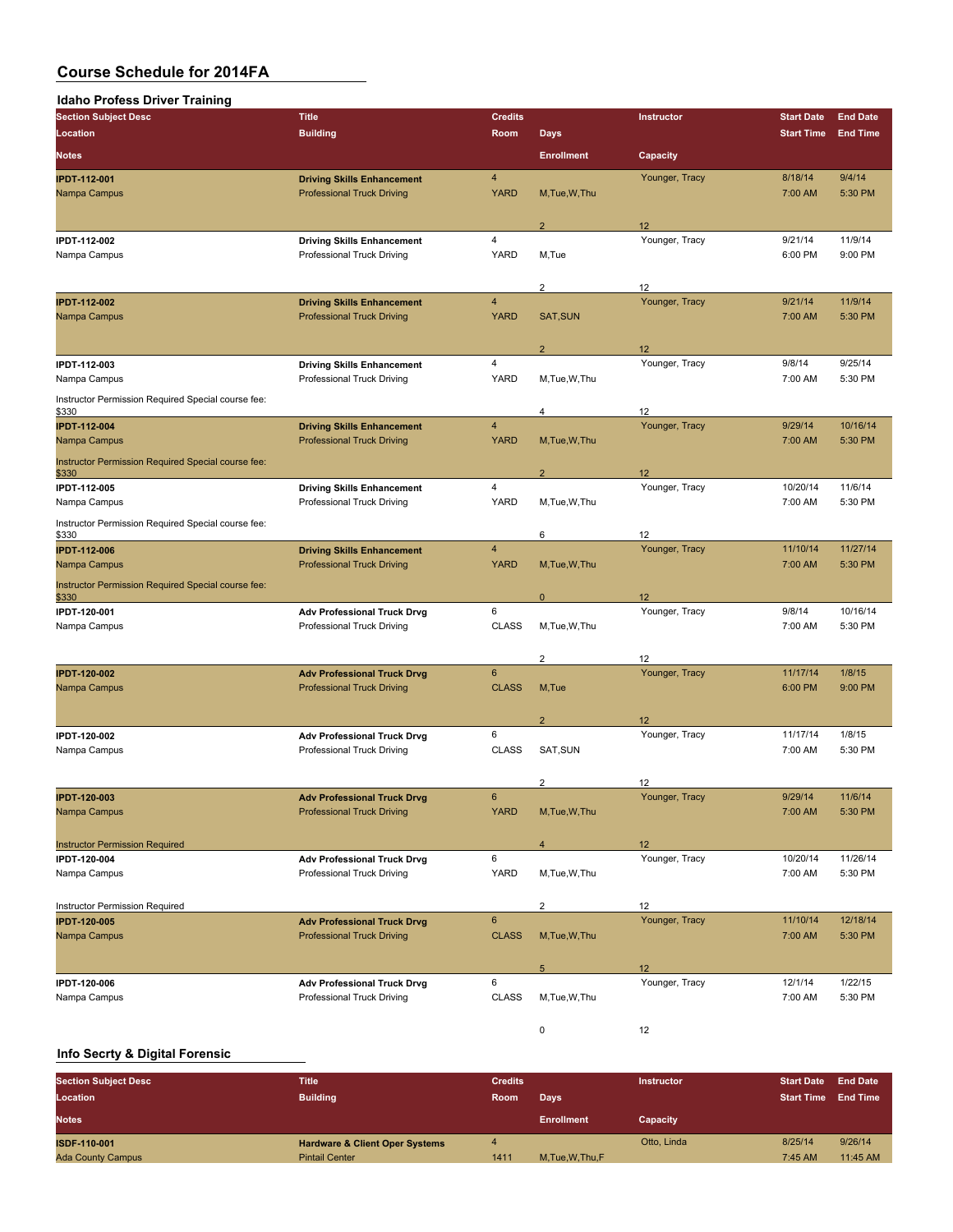### **Info Secrty & Digital Forensic**

| - - - - <b>- -</b><br><br><b>Section Subject Desc</b>           | <b>Title</b>                          | <b>Credits</b> |                   | <b>Instructor</b> | <b>Start Date</b> | <b>End Date</b> |
|-----------------------------------------------------------------|---------------------------------------|----------------|-------------------|-------------------|-------------------|-----------------|
| Location                                                        | <b>Building</b>                       | Room           | Days              |                   | <b>Start Time</b> | <b>End Time</b> |
| <b>Notes</b>                                                    |                                       |                | <b>Enrollment</b> | Capacity          |                   |                 |
| For Information Security majors only Special Course<br>Fee \$25 |                                       |                | 19                | 21                |                   |                 |
| ISDF-123-001                                                    | <b>Network Fundamentals</b>           | 4              |                   | Otto, Linda       | 9/29/14           | 10/31/14        |
| Ada County Campus                                               | <b>Pintail Center</b>                 | 1411           | M,Tue,W,Thu,F     |                   | 7:45 AM           | 11:45 AM        |
| For Information Security majors only Special Course<br>Fee \$15 |                                       |                | 20                | 21                |                   |                 |
| ISDF-125-001                                                    | <b>Basic Network Routing</b>          | $\overline{4}$ |                   | Otto, Linda       | 11/3/14           | 12/20/14        |
| <b>Ada County Campus</b>                                        | <b>Pintail Center</b>                 | 1411           | M, Tue, W, Thu, F |                   | 7:45 AM           | 11:45 AM        |
|                                                                 |                                       |                |                   |                   |                   |                 |
| For Information Security majors only                            |                                       |                | 19                | 21                |                   |                 |
| ISDF 246-001                                                    | <b>Securing Directory Serv Infras</b> | $\overline{4}$ |                   | Bowers, Donald    | 8/25/14           | 9/26/14         |
| <b>Ada County Campus</b>                                        | <b>Pintail Center</b>                 | 1411           | M,Tue,W,Thu,F     |                   | 1:30 PM           | 5:30 PM         |
|                                                                 |                                       |                |                   |                   |                   |                 |
|                                                                 |                                       |                | 18                | 21                |                   |                 |
| ISDF-248-001                                                    | <b>Fund of Network Security</b>       | $\overline{4}$ |                   | Bowers, Donald    | 9/29/14           | 10/31/14        |
| <b>Ada County Campus</b>                                        | <b>Pintail Center</b>                 | 1411           | M, Tue, W, Thu, F |                   | 1:30 PM           | 5:30 PM         |
|                                                                 |                                       |                |                   |                   |                   |                 |
|                                                                 |                                       |                | 18                | 21                |                   |                 |
| ISDF-250-001                                                    | <b>Advanced Network Security</b>      | $\overline{4}$ |                   | Bowers, Donald    | 11/3/14           | 12/20/14        |
| Ada County Campus                                               | <b>Pintail Center</b>                 | 1411           | M, Tue, W, Thu, F |                   | 1:30 PM           | 5:30 PM         |
|                                                                 |                                       |                |                   |                   |                   |                 |
|                                                                 |                                       |                | 18                | 21                |                   |                 |

### **Journalism**

| <b>Section Subject Desc</b><br>Location     | <b>Title</b><br><b>Building</b>                 | <b>Credits</b><br>Room | <b>Days</b>       | Instructor       | <b>Start Date</b><br><b>Start Time</b> | <b>End Date</b><br><b>End Time</b> |
|---------------------------------------------|-------------------------------------------------|------------------------|-------------------|------------------|----------------------------------------|------------------------------------|
| <b>Notes</b>                                |                                                 |                        | <b>Enrollment</b> | Capacity         |                                        |                                    |
| JOUR-121-001D<br><b>Community Locations</b> | <b>News Writing</b><br><b>Borah High School</b> | <b>TBA</b>             |                   | Harmon, Michelle | 8/25/14                                | 6/4/15                             |
| <b>Dual Credit</b>                          |                                                 |                        | 11                | 75               |                                        |                                    |

#### **Machine Tool Tech**

| <b>Section Subject Desc</b> | <b>Title</b>                     | <b>Credits</b>  |                   | Instructor       | <b>Start Date</b> | <b>End Date</b> |
|-----------------------------|----------------------------------|-----------------|-------------------|------------------|-------------------|-----------------|
| <b>Location</b>             | <b>Building</b>                  | Room            | Days              |                  | <b>Start Time</b> | <b>End Time</b> |
| <b>Notes</b>                |                                  |                 | <b>Enrollment</b> | Capacity         |                   |                 |
| <b>MACH-103-001</b>         | <b>Machine Shop Laboratory</b>   | $6\overline{6}$ |                   | Sperry, David    | 8/25/14           | 12/20/14        |
| Nampa Campus                | <b>Micron Center for PTE</b>     | 1501            | M.Tue.W.Thu.F     |                  | 12:00 PM          | 2:00 PM         |
| Special course fee: \$125   |                                  |                 | 16                | 18               |                   |                 |
| MACII-103-001               | <b>Machine Shop Laboratory</b>   | 6               |                   | Sperry, David    | 8/25/14           | 12/20/14        |
| Nampa Campus                | Micron Center for PTE            | 1501            | M, Tue, W, Thu, F |                  | 9:30 AM           | 11:20 AM        |
| Special course fee: \$125   |                                  |                 | 16                | 18               |                   |                 |
| <b>MACH 103-001</b>         | <b>Machine Shop Laboratory</b>   | $6\overline{6}$ |                   | Starkey, William | 8/25/14           | 12/20/14        |
| Nampa Campus                | <b>Micron Center for PTE</b>     | 1501            | M.Tue.W.Thu.F     |                  | 12:00 PM          | 2:00 PM         |
| Special course fee: \$125   |                                  |                 | 16                | 18               |                   |                 |
| MACH 103-001                | <b>Machine Shop Laboratory</b>   | 6               |                   | Starkey, William | 8/25/14           | 12/20/14        |
| Nampa Campus                | Micron Center for PTE            | 1501            | M, Tue, W, Thu, F |                  | 9:30 AM           | 11:20 AM        |
| Special course fee: \$125   |                                  |                 | 16                | 18               |                   |                 |
| MACH-126-001                | <b>Related Blueprint Reading</b> | $\overline{2}$  |                   | Sperry, David    | 8/25/14           | 12/20/14        |
| Nampa Campus                | <b>Micron Center for PTE</b>     | 1506            | Tue, Thu          |                  | 8:30 AM           | 9:20 AM         |
|                             |                                  |                 | 16                | 18               |                   |                 |
| MACH-126-001                | <b>Related Blueprint Reading</b> | $\overline{2}$  |                   | Starkey, William | 8/25/14           | 12/20/14        |
| Nampa Campus                | Micron Center for PTE            | 1506            | Tue, Thu          |                  | 8:30 AM           | 9:20 AM         |
|                             |                                  |                 | 16                | 18               |                   |                 |
| <b>MACH 143 001</b>         | <b>Related Machine Shop Math</b> | 3               |                   | Sperry, David    | 8/25/14           | 12/20/14        |
| Nampa Campus                | <b>Micron Center for PTE</b>     | 1602            | M.W.F             |                  | 8:30 AM           | 9:20 AM         |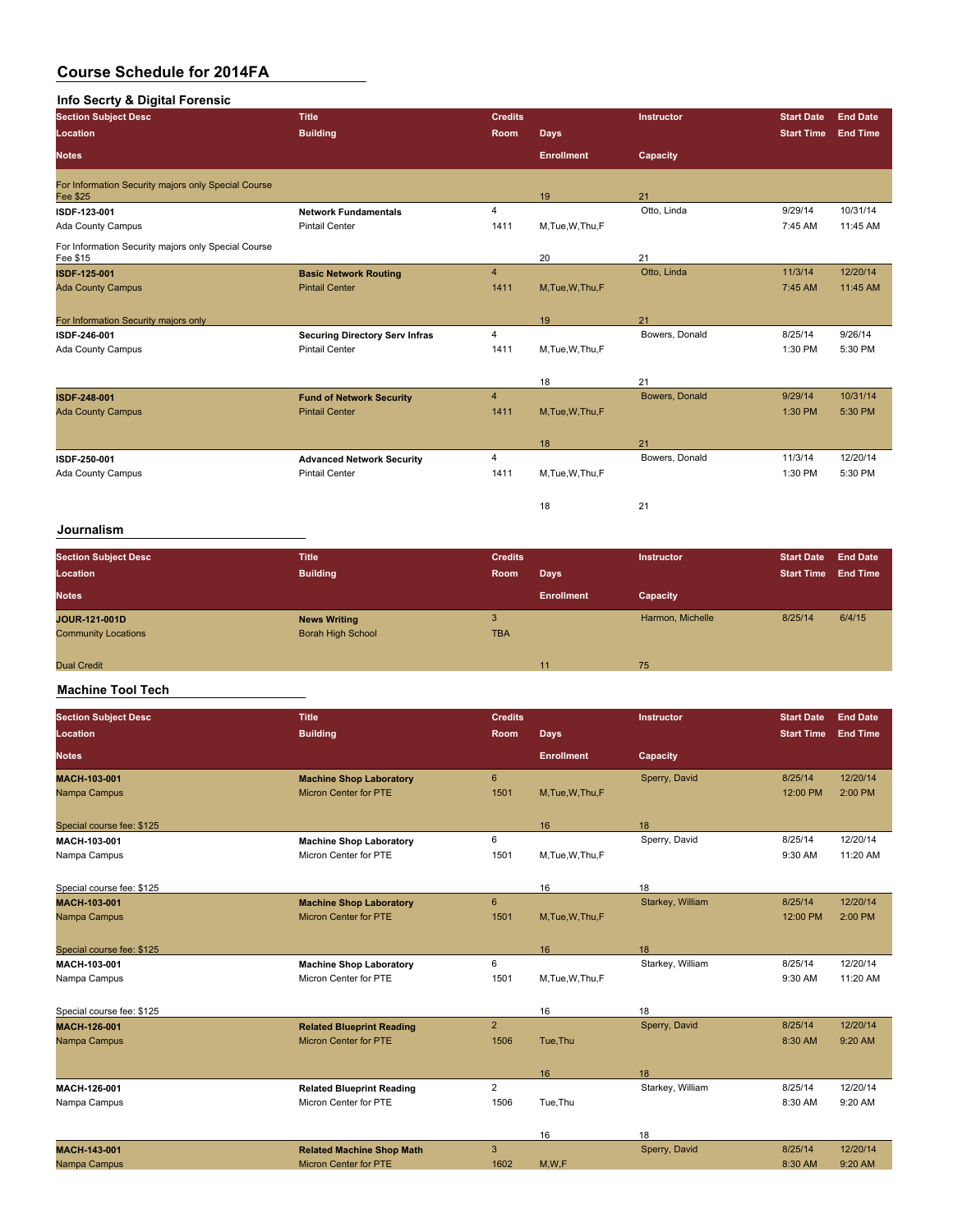| <b>Machine Tool Tech</b>     |                                                              |                |                   |                     |                   |                 |
|------------------------------|--------------------------------------------------------------|----------------|-------------------|---------------------|-------------------|-----------------|
| <b>Section Subject Desc</b>  | <b>Title</b>                                                 | <b>Credits</b> |                   | Instructor          | <b>Start Date</b> | <b>End Date</b> |
| Location                     | <b>Building</b>                                              | Room           | <b>Days</b>       |                     | <b>Start Time</b> | <b>End Time</b> |
| <b>Notes</b>                 |                                                              |                | <b>Enrollment</b> | Capacity            |                   |                 |
|                              |                                                              |                |                   |                     |                   |                 |
|                              |                                                              |                | 17                | 20                  |                   |                 |
| MACH 143-001                 | <b>Related Machine Shop Math</b>                             | 3              |                   | Starkey, William    | 8/25/14           | 12/20/14        |
| Nampa Campus                 | Micron Center for PTE                                        | 1602           | M, W, F           |                     | 8:30 AM           | 9:20 AM         |
|                              |                                                              |                |                   |                     |                   |                 |
|                              |                                                              |                | 17                | 20                  |                   |                 |
| MACH-153-001                 | <b>Machine Shop Theory</b>                                   | $\overline{3}$ |                   | Sperry, David       | 8/25/14           | 12/20/14        |
| Nampa Campus                 | <b>Micron Center for PTE</b>                                 | 1602           | M, W, F           |                     | 7:30 AM           | 8:20 AM         |
|                              |                                                              |                |                   |                     |                   |                 |
|                              |                                                              |                | 16                | 18                  |                   |                 |
| MACH 153-001                 | <b>Machine Shop Theory</b>                                   | 3              |                   | Starkey, William    | 8/25/14           | 12/20/14        |
| Nampa Campus                 | Micron Center for PTE                                        | 1602           | M, W, F           |                     | 7:30 AM           | 8:20 AM         |
|                              |                                                              |                | 16                | 18                  |                   |                 |
| MACH 203-001                 | <b>Advanced Machine Shop Lab</b>                             | $6\phantom{a}$ |                   | Sperry, David       | 8/25/14           | 12/20/14        |
| Nampa Campus                 | Micron Center for PTE                                        | 1501           | M, Tue, W, Thu, F |                     | 12:00 PM          | 2:00 PM         |
|                              |                                                              |                |                   |                     |                   |                 |
| Special course fee: \$125    |                                                              |                | 10                | 12                  |                   |                 |
| MACH-203-001                 | <b>Advanced Machine Shop Lab</b>                             | 6              |                   | Sperry, David       | 8/25/14           | 12/20/14        |
| Nampa Campus                 | Micron Center for PTE                                        | 1501           | M,W,F             |                     | 7:30 AM           | 9:20 AM         |
|                              |                                                              |                |                   |                     |                   |                 |
| Special course fee: \$125    |                                                              |                | 10                | 12                  |                   |                 |
| MACH-203-001                 | <b>Advanced Machine Shop Lab</b>                             | $6\phantom{a}$ |                   | Sperry, David       | 8/25/14           | 12/20/14        |
| Nampa Campus                 | Micron Center for PTE                                        | 1501           | Tue, Thu          |                     | 8:30 AM           | 11:20 AM        |
|                              |                                                              |                |                   |                     |                   |                 |
| Special course fee: \$125    |                                                              | $\overline{2}$ | 10                | 12<br>Sperry, David | 8/25/14           | 12/20/14        |
| MACH 211-001<br>Nampa Campus | <b>Fund of Computer Aided Draft</b><br>Micron Center for PTE | 1506           | M, W, F           |                     | 9:30 AM           | 10:20 AM        |
|                              |                                                              |                |                   |                     |                   |                 |
|                              |                                                              |                | 10                | 12                  |                   |                 |
| <b>MACH 225 001</b>          | <b>Geometric Dimensioning &amp; Tol</b>                      | $\overline{2}$ |                   | Sperry, David       | 8/25/14           | 12/20/14        |
| Nampa Campus                 | <b>Micron Center for PTE</b>                                 | 1506           | Tue, Thu          |                     | 7:30 AM           | 8:20 AM         |
|                              |                                                              |                |                   |                     |                   |                 |
|                              |                                                              |                | 10                | 12                  |                   |                 |
| MACH-253-001                 | Adv Machine Shop Theory                                      | 3              |                   | Sperry, David       | 8/25/14           | 12/20/14        |
| Nampa Campus                 | Micron Center for PTE                                        | 1506           | M, W, F           |                     | 10:30 AM          | 11:20 AM        |
|                              |                                                              |                |                   |                     |                   |                 |
|                              |                                                              |                | 10                | 12                  |                   |                 |

#### **Marketing Management**

| <b>Section Subject Desc</b>    | <b>Title</b>                              | <b>Credits</b> |                   | Instructor       | <b>Start Date</b> | <b>End Date</b> |
|--------------------------------|-------------------------------------------|----------------|-------------------|------------------|-------------------|-----------------|
| Location                       | <b>Building</b>                           | <b>Room</b>    | Days              |                  | <b>Start Time</b> | <b>End Time</b> |
| <b>Notes</b>                   |                                           |                | <b>Enrollment</b> | Capacity         |                   |                 |
| <b>MRKT-121-001</b>            | <b>Business Concepts</b>                  | 3              |                   | Walker, Robert   | 8/25/14           | 12/20/14        |
| <b>Ada County Campus</b>       | <b>Pintail Center</b>                     | 1208           | M,W               |                  | 8:30 AM           | 9:45 AM         |
|                                |                                           |                | 24                | 30               |                   |                 |
| <b>MRKT-125 001</b>            | <b>Introduction to Marketing</b>          | 3              |                   | Walker, Robert   | 8/25/14           | 12/20/14        |
| Ada County Campus              | <b>Pintail Center</b>                     | 1208           | Tue, Thu          |                  | 10:00 AM          | 11:15 AM        |
|                                |                                           |                | 26                | 30               |                   |                 |
| <b>MRKT 161-001</b>            | <b>Intro to Computer Applications</b>     | 3              |                   | Olmstead, Amanda | 8/25/14           | 12/20/14        |
| <b>Ada County Campus</b>       | <b>Pintail Center</b>                     | 1205           | Tue, Thu          |                  | 11:30 AM          | 12:45 PM        |
| <b>Special Course Fee \$10</b> |                                           |                | 14                | 20               |                   |                 |
| <b>MRKT 245 001</b>            | <b>Business Simulation &amp; Analysis</b> | 3              |                   | Walker, Robert   | 8/25/14           | 12/20/14        |
| Ada County Campus              | <b>Pintail Center</b>                     | 1203           | Tue, Thu          |                  | 1:00 PM           | 2:15 PM         |
|                                |                                           |                | 10                | 15               |                   |                 |
| <b>MRKT 257 001</b>            | <b>Principles of Management</b>           | 3              |                   | Walker, Robert   | 8/25/14           | 12/20/14        |
| <b>Ada County Campus</b>       | <b>Pintail Center</b>                     | 1208           | M,W               |                  | 1:00 PM           | 2:15 PM         |
| Special course fee: \$40       |                                           |                | 27                | 30               |                   |                 |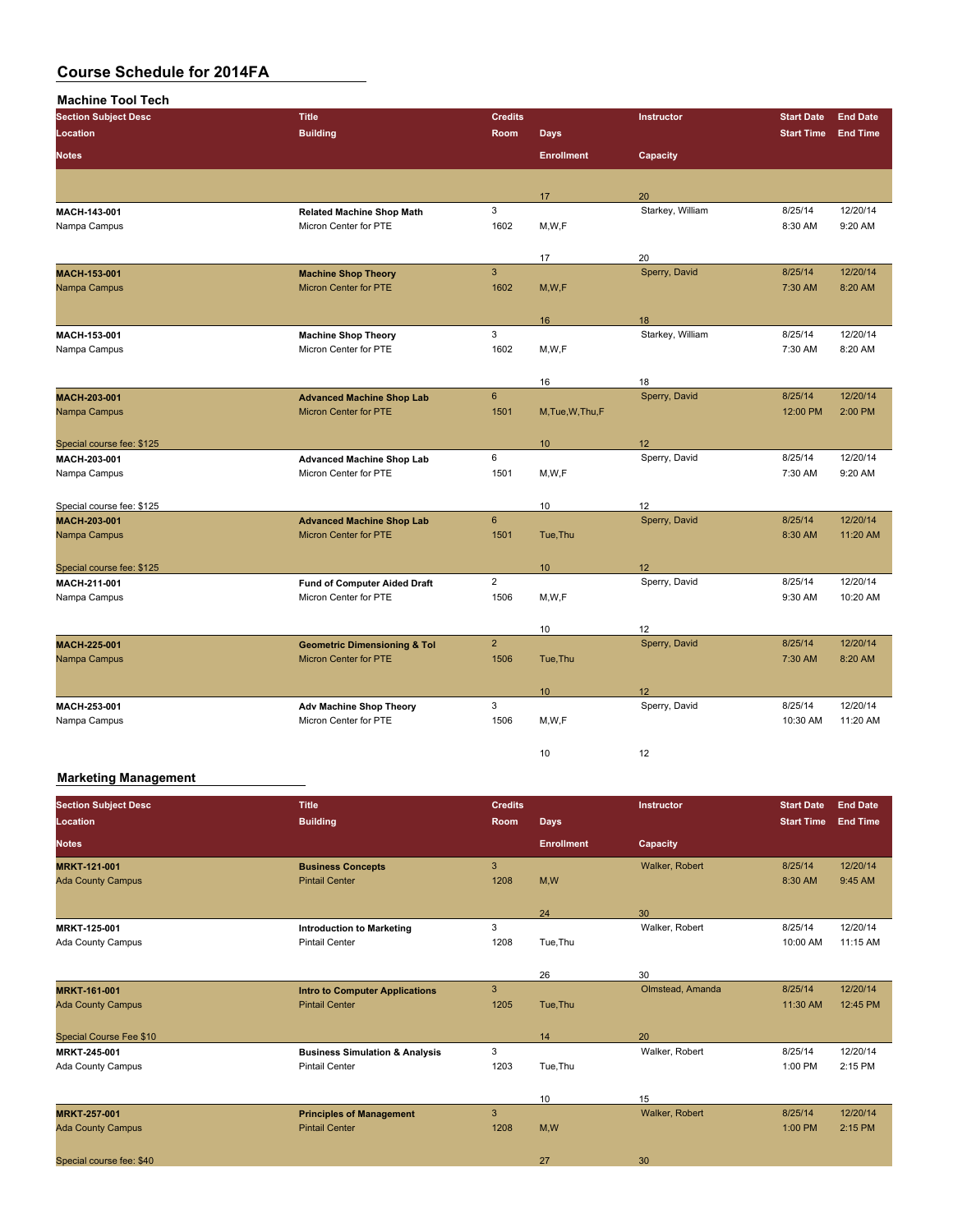| <b>Marketing Management</b>           |                                     |                |                   |                      |                   |                 |
|---------------------------------------|-------------------------------------|----------------|-------------------|----------------------|-------------------|-----------------|
| <b>Section Subject Desc</b>           | <b>Title</b>                        | <b>Credits</b> |                   | <b>Instructor</b>    | <b>Start Date</b> | <b>End Date</b> |
| <b>Location</b>                       | <b>Building</b>                     | <b>Room</b>    | Days              |                      | <b>Start Time</b> | <b>End Time</b> |
| <b>Notes</b>                          |                                     |                | <b>Enrollment</b> | Capacity             |                   |                 |
| MRKT 265 001                          | <b>Digital Publishing</b>           | 3              |                   | Friesz-Martin, Lynda | 8/25/14           | 12/20/14        |
| Ada County Campus                     | <b>Pintail Center</b>               | 1203           | M,W               |                      | 2:30 PM           | 3:45 PM         |
| Special Course Fee \$10               |                                     |                | 17                | 20                   |                   |                 |
| <b>MRKT 265 002</b>                   | <b>Digital Publishing</b>           | 3              |                   | Wallgren, Lindsey    | 8/25/14           | 12/20/14        |
| <b>Ada County Campus</b>              | <b>Pintail Center</b>               | 1203           | Tue, Thu          |                      | 11:30 AM          | 12:45 PM        |
| Special Course Fee: \$10              |                                     |                | 11                | 20                   |                   |                 |
| MRKT 267-001                          | Intro to Website Design & Main      | 3              |                   | Friesz-Martin, Lynda | 8/25/14           | 12/20/14        |
| Ada County Campus                     | <b>Pintail Center</b>               | 1203           | M,W               |                      | 4:00 PM           | 5:15 PM         |
| Special Course Fee \$10               |                                     |                | 15                | 20                   |                   |                 |
| <b>MRKT 293 001</b>                   | <b>Marketing Management Intern.</b> | 3              |                   | Walker, Robert       | 8/25/14           | 12/20/14        |
| <b>Community Locations</b>            | <b>Community Location</b>           | <b>CMTY</b>    |                   |                      |                   |                 |
| <b>Instructor Permission Required</b> |                                     |                | $\overline{2}$    | 10                   |                   |                 |
| <b>MRKT-293-002</b>                   | Marketing Management Intern.        | 4              |                   | Walker, Robert       | 8/25/14           | 12/20/14        |
| <b>Community Locations</b>            | <b>Community Location</b>           | <b>CMTY</b>    |                   |                      |                   |                 |
| <b>Instructor Permission Required</b> |                                     |                | 1                 |                      |                   |                 |

| <b>Section Subject Desc</b> | <b>Title</b>                    | <b>Credits</b> |                   | <b>Instructor</b>  | <b>Start Date</b> | <b>End Date</b> |
|-----------------------------|---------------------------------|----------------|-------------------|--------------------|-------------------|-----------------|
| Location                    | <b>Building</b>                 | Room           | <b>Days</b>       |                    | <b>Start Time</b> | <b>End Time</b> |
| <b>Notes</b>                |                                 |                | <b>Enrollment</b> | Capacity           |                   |                 |
| MATH-015-001                | Pre-Algebra                     | $\mathbf{3}$   |                   | Montgomery, Robert | 8/25/14           | 12/20/14        |
| Nampa Campus                | <b>Academic Building</b>        | 119            | M, W              |                    | 7:00 PM           | 8:15 PM         |
| Special course fee: \$91    |                                 |                | 22                | 30                 |                   |                 |
| <b>MATH 015 002</b>         | Pre-Algebra                     | 3              |                   | Collett, Kenneth   | 8/25/14           | 12/20/14        |
| Nampa Campus                | Micron Center for PTE           | 2130           | M,W               |                    | 10:00 AM          | 11:15 AM        |
| Special course fee: \$91    |                                 |                | 21                | 28                 |                   |                 |
| <b>MATH 015-005</b>         | Pre-Algebra                     | $\mathbf{3}$   |                   | Kosche, Robert     | 8/25/14           | 12/20/14        |
| Nampa Campus                | <b>Academic Building</b>        | 106            | M, W              |                    | 8:30 AM           | 9:45 AM         |
| Special course fee: \$91    |                                 |                | 23                | 30                 |                   |                 |
| MATH 015-007                | Pre-Algebra                     | 3              |                   | Harrington, Susan  | 8/25/14           | 12/20/14        |
| Nampa Campus                | Aspen Classroom Building        | 106            | Tue, Thu          |                    | 4:00 PM           | 5:15 PM         |
| Special course fee: \$91    |                                 |                | 25                | 30                 |                   |                 |
| <b>MATH 015-009</b>         | Pre-Algebra                     | $\overline{3}$ |                   | Chevreau, Andre    | 8/25/14           | 12/20/14        |
| Nampa Campus                | <b>Aspen Classroom Building</b> | 108            | Tue, Thu          |                    | 4:00 PM           | 5:15 PM         |
| Special course fee: \$91    |                                 |                | 25                | 30                 |                   |                 |
| MATH-015-010                | Pre-Algebra                     | 3              |                   | Pierce, Nancy      | 8/25/14           | 12/20/14        |
| Nampa Campus                | Aspen Classroom Building        | 102            | M,W               |                    | 7:00 AM           | 8:15 AM         |
| Special course fee: \$91    |                                 |                | 24                | 30                 |                   |                 |
| <b>MATH 015 011</b>         | Pre-Algebra                     | $\overline{3}$ |                   | Deines, Timothy    | 8/25/14           | 12/20/14        |
| Nampa Campus                | <b>Academic Building</b>        | 106            | <b>SAT</b>        |                    | 8:00 AM           | 10:45 AM        |
| Special course fee: \$91    |                                 |                | 20                | 30                 |                   |                 |
| MATH 015 013                | Pre-Algebra                     | 3              |                   | Harrington, Susan  | 8/25/14           | 12/20/14        |
| Canyon County Center        | Canyon County Center            | 236            | Tue, Thu          |                    | 1:00 PM           | 2:15 PM         |
| Special course fee: \$91    |                                 |                | 17                | 30                 |                   |                 |
| <b>MATH 015-015</b>         | Pre-Algebra                     | $\mathbf{3}$   |                   | McCue, James       | 8/25/14           | 12/20/14        |
| Nampa Campus                | <b>Aspen Classroom Building</b> | 127            | Tue, Thu          |                    | 2:30 PM           | 3:45 PM         |
| Special course fee: \$91    |                                 |                | 28                | 30                 |                   |                 |
| MATH 015-016                | Pre-Algebra                     | 3              |                   | Tustin, Wyatt      | 8/25/14           | 12/20/14        |
| Ada County Campus           | <b>Pintail Center</b>           | 1302           | M                 |                    | 7:00 PM           | 9:45 PM         |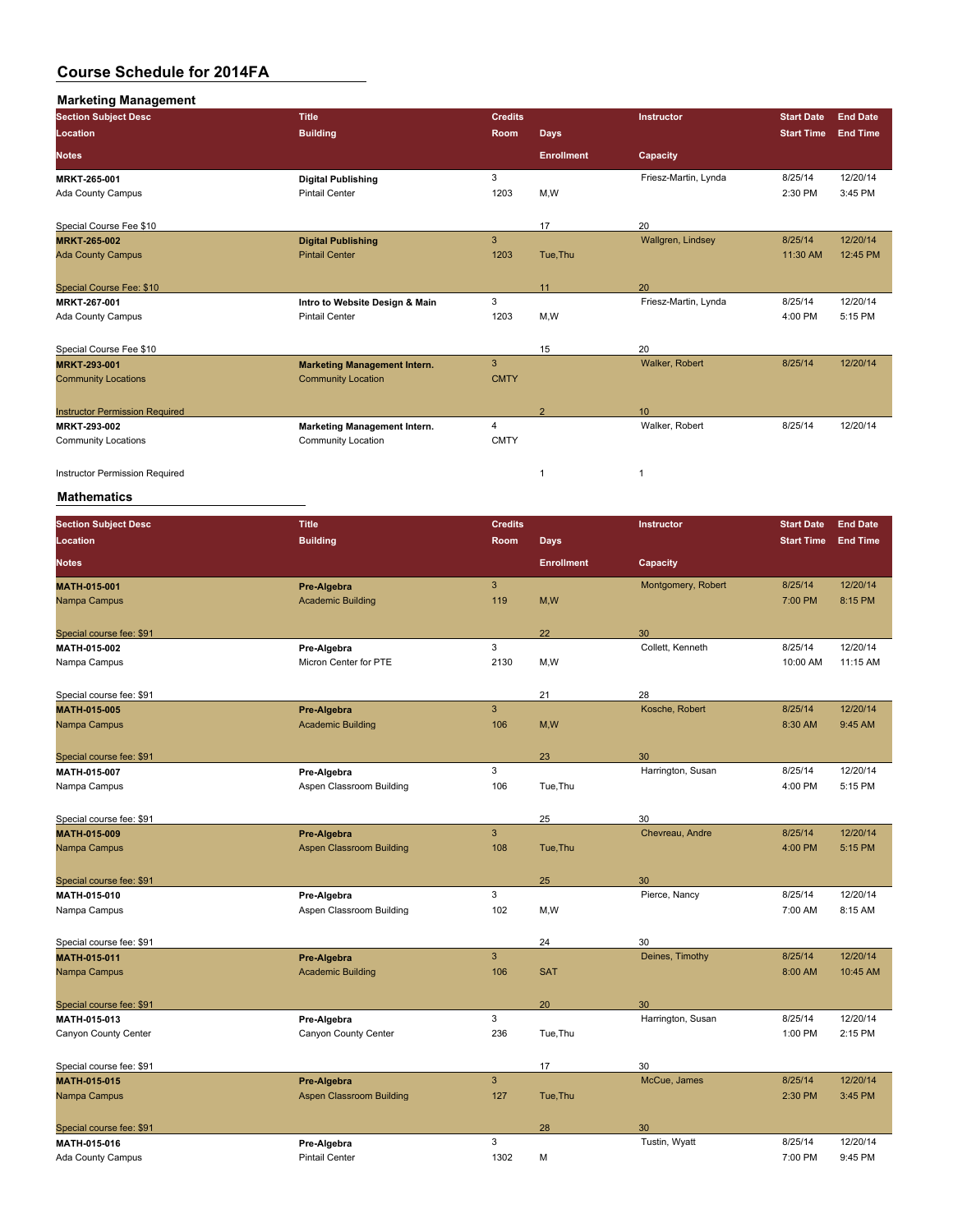| <br><b>Section Subject Desc</b>          | <b>Title</b>                         | <b>Credits</b> |                   | Instructor              | <b>Start Date</b> | <b>End Date</b> |
|------------------------------------------|--------------------------------------|----------------|-------------------|-------------------------|-------------------|-----------------|
| Location                                 | <b>Building</b>                      | Room           | <b>Days</b>       |                         | <b>Start Time</b> | <b>End Time</b> |
|                                          |                                      |                |                   |                         |                   |                 |
| <b>Notes</b>                             |                                      |                | <b>Enrollment</b> | Capacity                |                   |                 |
|                                          |                                      |                |                   |                         |                   |                 |
| Special course fee: \$91                 |                                      |                | 29                | 30                      |                   |                 |
|                                          |                                      | $\mathbf{3}$   |                   |                         |                   | 12/20/14        |
| MATH-015-017                             | Pre-Algebra                          |                |                   | Boussatta, Rachid       | 8/25/14           |                 |
| Nampa Campus                             | <b>Aspen Classroom Building</b>      | 106            | Tue, Thu          |                         | 1:00 PM           | 2:15 PM         |
|                                          |                                      |                |                   |                         |                   |                 |
| Special course fee: \$91<br>MATH 015 018 |                                      | 3              | 26                | 30<br>Harrington, Susan | 8/25/14           | 12/20/14        |
|                                          | Pre-Algebra                          |                |                   |                         |                   |                 |
| Canyon County Center                     | Canyon County Center                 | 236            | Tue, Thu          |                         | 11:30 AM          | 12:45 PM        |
|                                          |                                      |                |                   |                         |                   |                 |
| Special course fee: \$91                 |                                      |                | 23                | 30                      |                   |                 |
| MATH-015-019                             | Pre-Algebra                          | $\overline{3}$ |                   | Tustin, Wyatt           | 8/25/14           | 12/20/14        |
| <b>Ada County Campus</b>                 | <b>Pintail Center</b>                | 1302           | W                 |                         | 7:00 PM           | 9:45 PM         |
|                                          |                                      |                |                   |                         |                   |                 |
| Special course fee: \$91                 |                                      |                | 22                | 30                      |                   |                 |
| MATH-015-020                             | Pre-Algebra                          | 3              |                   | Pierce, Nancy           | 8/25/14           | 12/20/14        |
| Nampa Campus                             | Aspen Classroom Building             | 102            | M, W              |                         | 8:30 AM           | 9:45 AM         |
|                                          |                                      |                |                   |                         |                   |                 |
| Special course fee: \$91                 |                                      |                | 26                | 30                      |                   |                 |
| MATH 015-023                             | Pre-Algebra                          | $\overline{3}$ |                   | Gardunia, Brenda        | 8/25/14           | 12/20/14        |
| <b>Ada County Campus</b>                 | <b>Pintail Center</b>                | 1206           | <b>SAT</b>        |                         | 11:00 AM          | 1:45 PM         |
|                                          |                                      |                |                   |                         |                   |                 |
|                                          |                                      |                |                   |                         |                   |                 |
| Special course fee: \$91                 |                                      |                | 22                | 30                      |                   |                 |
| MATH 015-024                             | Pre-Algebra                          | 3              |                   | Pierce, Nancy           | 8/25/14           | 12/20/14        |
| Ada County Campus                        | <b>Pintail Center</b>                | 1318           | M, W              |                         | 1:00 PM           | 2:15 PM         |
|                                          |                                      |                |                   |                         |                   |                 |
| Special Course Fee: \$91                 |                                      |                | 30                | 30                      |                   |                 |
| <b>MATH 015-025</b>                      | Pre-Algebra                          | $\mathbf{3}$   |                   | Chevreau, Andre         | 8/25/14           | 12/20/14        |
| Nampa Campus                             | <b>Aspen Classroom Building</b>      | 127            | M, W              |                         | 2:30 PM           | 3:45 PM         |
|                                          |                                      |                |                   |                         |                   |                 |
| Special course fee: \$91                 |                                      |                | 21                | 30                      |                   |                 |
| MATH-015-028                             | Pre-Algebra                          | 3              |                   | Deines, Timothy         | 8/25/14           | 12/20/14        |
| Ada County Campus                        | <b>Pintail Center</b>                | 1206           | Tue, Thu          |                         | 8:30 PM           | 9:45 PM         |
|                                          |                                      |                |                   |                         |                   |                 |
| Special course fee: \$91                 |                                      |                | 28                | 30                      |                   |                 |
| MATH 015-029                             |                                      | $\overline{3}$ |                   | Gardunia, Brenda        | 8/25/14           | 12/20/14        |
| <b>Ada County Campus</b>                 | Pre-Algebra<br><b>Pintail Center</b> | 1230           | F                 |                         | 2:00 PM           | 4:45 PM         |
|                                          |                                      |                |                   |                         |                   |                 |
|                                          |                                      |                |                   |                         |                   |                 |
| Special course fee: \$91                 |                                      |                | 14                | 20                      |                   |                 |
| MATH 015-032                             | Pre-Algebra                          | 3              |                   | Montgomery, Robert      | 8/25/14           | 12/20/14        |
| Nampa Campus                             | Academic Building                    | 119            | M,W               |                         | 8:30 PM           | 9:45 PM         |
|                                          |                                      |                |                   |                         |                   |                 |
| Special course fee: \$91                 |                                      |                | 17                | 30                      |                   |                 |
| MATH 015-033                             | Pre-Algebra                          | $\mathbf{3}$   |                   | Orduno, Kathleen        | 8/25/14           | 12/20/14        |
| Nampa Campus                             | <b>Aspen Classroom Building</b>      | 101            | Tue, Thu          |                         | 1:00 PM           | 2:15 PM         |
|                                          |                                      |                |                   |                         |                   |                 |
|                                          |                                      |                | 26                | 30                      |                   |                 |
| MATH-015-034                             | Pre-Algebra                          | 3              |                   | Boussatta, Rachid       | 8/25/14           | 12/20/14        |
| Nampa Campus                             | Academic Building                    | 309            | <b>SAT</b>        |                         | 8:00 AM           | 10:45 AM        |
|                                          |                                      |                |                   |                         |                   |                 |
|                                          |                                      |                | 23                | 30                      |                   |                 |
| MATH-025-001                             | <b>Beginning Algebra</b>             | $\mathsf 3$    |                   | Collett, Kenneth        | 8/25/14           | 12/20/14        |
|                                          | Micron Center for PTE                | 2130           | Tue, Thu          |                         | 10:00 AM          | 11:15 AM        |
| Nampa Campus                             |                                      |                |                   |                         |                   |                 |
|                                          |                                      |                |                   |                         |                   |                 |
| Special course fee: \$91                 |                                      |                | 23                | 28                      |                   |                 |
| MATH 025-002                             | <b>Beginning Algebra</b>             | 3              |                   | Collett, Kenneth        | 8/25/14           | 12/20/14        |
| Nampa Campus                             | Micron Center for PTE                | 1210           | Tue, Thu          |                         | 1:00 PM           | 2:15 PM         |
|                                          |                                      |                |                   |                         |                   |                 |
| Special course fee: \$91                 |                                      |                | 21                | 26                      |                   |                 |
| MATH-025-003                             | <b>Beginning Algebra</b>             | $\mathbf{3}$   |                   | Collett, Kenneth        | 8/25/14           | 12/20/14        |
| <b>Ada County Campus</b>                 | <b>Pintail Center</b>                | 1206           | M, W              |                         | 5:30 PM           | 6:45 PM         |
|                                          |                                      |                |                   |                         |                   |                 |
| Special course fee: \$91                 |                                      |                | 19                | 30                      |                   |                 |
| MATH-025-004                             | <b>Beginning Algebra</b>             | 3              |                   | Isaacson, Kathleen      | 8/25/14           | 12/20/14        |
| Nampa Campus                             | Multipurpose Classroom Bldg          | 205            | Tue, Thu          |                         | 8:30 AM           | 9:45 AM         |
|                                          |                                      |                |                   |                         |                   |                 |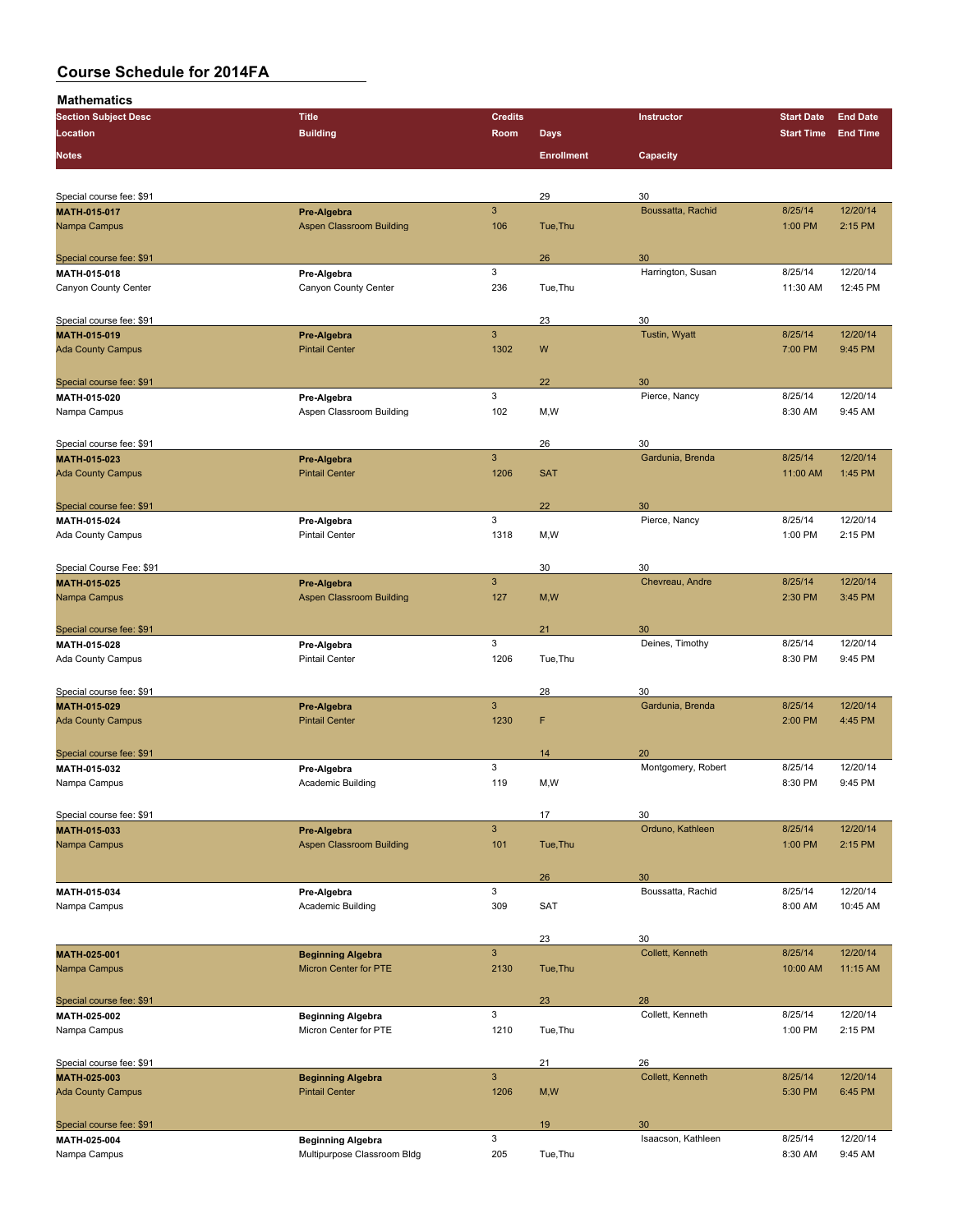| <br><b>Section Subject Desc</b>             | <b>Title</b>                                         | <b>Credits</b>                   |                   | Instructor             | <b>Start Date</b>  | <b>End Date</b>      |
|---------------------------------------------|------------------------------------------------------|----------------------------------|-------------------|------------------------|--------------------|----------------------|
| Location                                    | <b>Building</b>                                      | Room                             | <b>Days</b>       |                        | <b>Start Time</b>  | <b>End Time</b>      |
|                                             |                                                      |                                  |                   |                        |                    |                      |
| <b>Notes</b>                                |                                                      |                                  | <b>Enrollment</b> | Capacity               |                    |                      |
|                                             |                                                      |                                  |                   |                        |                    |                      |
| Special course fee: \$91                    |                                                      |                                  | 16                | 26                     |                    |                      |
| MATH-025-006                                | <b>Beginning Algebra</b>                             | 3                                |                   | McCue, James           | 8/25/14            | 12/20/14             |
| Nampa Campus                                | <b>Aspen Classroom Building</b>                      | 127                              | Tue, Thu          |                        | 10:00 AM           | 11:15 AM             |
|                                             |                                                      |                                  |                   |                        |                    |                      |
| Special course fee: \$91<br>MATH 025-008    | <b>Beginning Algebra</b>                             | 3                                | 22                | 30<br>McCue, James     | 8/25/14            | 12/20/14             |
| Nampa Campus                                | Aspen Classroom Building                             | 127                              | Tue, Thu          |                        | 11:30 AM           | 12:45 PM             |
|                                             |                                                      |                                  |                   |                        |                    |                      |
| Special course fee: \$91                    |                                                      |                                  | 23                | 30                     |                    |                      |
| MATH-025-009                                | <b>Beginning Algebra</b>                             | 3                                |                   | Carson, Catherine      | 8/25/14            | 12/20/14             |
| Nampa Campus                                | <b>Academic Building</b>                             | 106                              | Tue, Thu          |                        | 10:00 AM           | 11:15 AM             |
|                                             |                                                      |                                  |                   |                        |                    |                      |
| Special course fee: \$91                    |                                                      |                                  | 26                | 30                     |                    |                      |
| MATH 025-010                                | <b>Beginning Algebra</b>                             | 3                                |                   | Jolly, Amber           | 8/25/14            | 12/20/14             |
| Nampa Campus                                | Academic Building                                    | 320                              | Tue               |                        | 7:00 PM            | 9:45 PM              |
|                                             |                                                      |                                  |                   |                        |                    |                      |
| Special course fee: \$91                    |                                                      |                                  | 28                | 30                     |                    |                      |
| MATH-025-011                                | <b>Beginning Algebra</b>                             | $\ensuremath{\mathsf{3}}$        |                   | Casella, Tona          | 8/25/14            | 12/20/14             |
| Nampa Campus                                | <b>Academic Building</b>                             | 325                              | Tue, Thu          |                        | 7:00 AM            | 8:15 AM              |
|                                             |                                                      |                                  |                   |                        |                    |                      |
| Special course fee: \$91                    |                                                      |                                  | 23                | 30                     |                    |                      |
| MATH-025-012                                | <b>Beginning Algebra</b>                             | 3                                |                   | Pollard, Kenneth       | 8/25/14            | 12/20/14             |
| Canyon County Center                        | Canyon County Center                                 | 233                              | M,W               |                        | 10:00 AM           | 11:15 AM             |
|                                             |                                                      |                                  |                   |                        |                    |                      |
| Special course fee: \$91                    |                                                      |                                  | 17                | 30                     |                    |                      |
| MATH-025-013                                | <b>Beginning Algebra</b>                             | 3                                |                   | Kosche, Robert         | 8/25/14            | 12/20/14             |
| Nampa Campus                                | <b>Aspen Classroom Building</b>                      | 108                              | M, W              |                        | 10:00 AM           | 11:15 AM             |
|                                             |                                                      |                                  |                   |                        |                    |                      |
| Special course fee: \$91                    |                                                      |                                  | 20                | 30                     |                    |                      |
| MATH-025-014                                | <b>Beginning Algebra</b>                             | 3                                |                   | Crothers, Carol        | 8/25/14            | 12/20/14             |
| Nampa Campus                                | Academic Building                                    | 119                              | M,W               |                        | 4:00 PM            | 5:15 PM              |
|                                             |                                                      |                                  |                   |                        |                    |                      |
| Special course fee: \$91                    |                                                      |                                  | 30                | 30                     |                    |                      |
| MATH-025-015<br><b>Canyon County Center</b> | <b>Beginning Algebra</b>                             | $\ensuremath{\mathsf{3}}$<br>233 | F                 | Pollard, Kenneth       | 8/25/14<br>8:00 AM | 12/20/14<br>10:45 AM |
|                                             | <b>Canyon County Center</b>                          |                                  |                   |                        |                    |                      |
| Special course fee: \$91                    |                                                      |                                  | 20                | 30                     |                    |                      |
| MATH-025-016                                |                                                      | 3                                |                   | Pollard, Kenneth       | 8/25/14            | 12/20/14             |
| Canyon County Center                        | <b>Beginning Algebra</b><br>Canyon County Center     | 233                              | M,W               |                        | 8:30 AM            | 9:45 AM              |
|                                             |                                                      |                                  |                   |                        |                    |                      |
| Special course fee: \$91                    |                                                      |                                  | 22                | 30                     |                    |                      |
| MATH-025-017                                | <b>Beginning Algebra</b>                             | 3                                |                   | <b>Brosious, Derek</b> | 8/25/14            | 12/20/14             |
| <b>Ada County Campus</b>                    | <b>Pintail Center</b>                                | 1204                             | <b>SAT</b>        |                        | 11:00 AM           | 1:45 PM              |
|                                             |                                                      |                                  |                   |                        |                    |                      |
| Special course fee: \$91                    |                                                      |                                  | 21                | 30                     |                    |                      |
| MATH 025-018                                | <b>Beginning Algebra</b>                             | 3                                |                   | Quintana, Emiko        | 8/25/14            | 12/20/14             |
| Ada County Campus                           | <b>Pintail Center</b>                                | 1206                             | M,W               |                        | 1:00 PM            | 2:15 PM              |
|                                             |                                                      |                                  |                   |                        |                    |                      |
| Special course fee: \$91                    |                                                      |                                  | 27                | 30                     |                    |                      |
| MATH 025 019                                | <b>Beginning Algebra</b>                             | $\ensuremath{\mathsf{3}}$        |                   | Casella, Tona          | 8/25/14            | 12/20/14             |
| Nampa Campus                                | <b>Academic Building</b>                             | 309                              | Tue, Thu          |                        | 8:30 AM            | 9:45 AM              |
|                                             |                                                      |                                  |                   |                        |                    |                      |
| Special course fee: \$91                    |                                                      |                                  | 25                | 30                     |                    |                      |
| MATH 025-020                                | <b>Beginning Algebra</b>                             | 3                                |                   | Krahenbuhl, Benjamin   | 8/25/14            | 12/20/14             |
| Nampa Campus                                | Aspen Classroom Building                             | 101                              | M,W               |                        | 4:00 PM            | 5:15 PM              |
|                                             |                                                      |                                  |                   |                        |                    |                      |
| Special course fee: \$91                    |                                                      |                                  | 28                | 30                     |                    |                      |
| MATH-025-021                                | <b>Beginning Algebra</b>                             | $\ensuremath{\mathsf{3}}$        |                   | Carson, Catherine      | 8/25/14            | 12/20/14             |
| Nampa Campus                                | <b>Academic Building</b>                             | 309                              | M, W              |                        | 10:00 AM           | 11:15 AM             |
|                                             |                                                      |                                  |                   |                        |                    |                      |
| Special course fee: \$91<br>MATH-025-022    |                                                      | 3                                | 23                | 30<br>Murdock, Timothy | 8/25/14            | 12/20/14             |
| Nampa Campus                                | <b>Beginning Algebra</b><br>Aspen Classroom Building | 106                              | Tue, Thu          |                        | 2:30 PM            | 3:45 PM              |
|                                             |                                                      |                                  |                   |                        |                    |                      |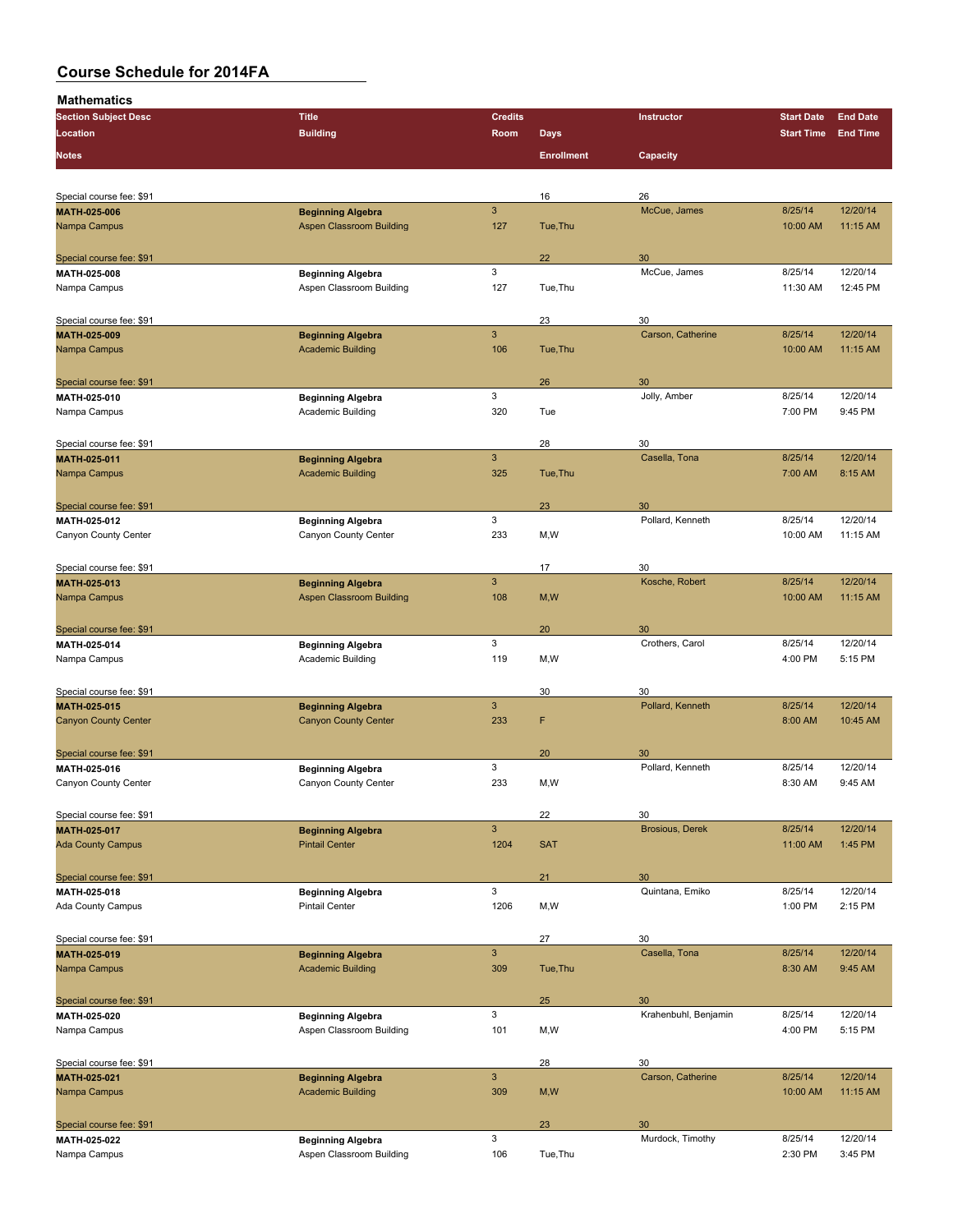| <b>Section Subject Desc</b>                                                     | <b>Title</b>                                      | <b>Credits</b> |                   | Instructor           | <b>Start Date</b>  | <b>End Date</b>     |
|---------------------------------------------------------------------------------|---------------------------------------------------|----------------|-------------------|----------------------|--------------------|---------------------|
| Location                                                                        | <b>Building</b>                                   | Room           | <b>Days</b>       |                      | <b>Start Time</b>  | <b>End Time</b>     |
|                                                                                 |                                                   |                |                   |                      |                    |                     |
| <b>Notes</b>                                                                    |                                                   |                | <b>Enrollment</b> | Capacity             |                    |                     |
|                                                                                 |                                                   |                |                   |                      |                    |                     |
| Special course fee: \$91                                                        |                                                   |                | 17                | 30                   |                    |                     |
| MATH-025-023                                                                    | <b>Beginning Algebra</b>                          | $\mathbf{3}$   |                   | Boussatta, Rachid    | 8/25/14            | 12/20/14            |
| Nampa Campus                                                                    | <b>Academic Building</b>                          | 105            | F                 |                      | 11:00 AM           | 1:45 PM             |
|                                                                                 |                                                   |                |                   |                      |                    |                     |
| Special course fee: \$91                                                        |                                                   |                | 19                | 30                   |                    |                     |
| <b>MATH 025 024</b>                                                             | <b>Beginning Algebra</b>                          | 3              |                   | Brosious, Derek      | 8/25/14            | 12/20/14            |
| Ada County Campus                                                               | <b>Pintail Center</b>                             | 1206           | F                 |                      | 8:00 AM            | 10:45 AM            |
|                                                                                 |                                                   |                |                   |                      |                    |                     |
| Special course fee: \$91                                                        |                                                   |                | 19                | 30                   |                    |                     |
| MATH 025-025                                                                    | <b>Beginning Algebra</b>                          | 3              |                   | Lloyd, Merla         | 8/25/14            | 12/20/14            |
| <b>Ada County Campus</b>                                                        | <b>Mallard Place Building</b>                     | 1108           | M, W              |                      | 7:00 AM            | 8:15 AM             |
|                                                                                 |                                                   |                |                   |                      |                    |                     |
| Special course fee: \$91                                                        |                                                   |                | 14                | 24                   |                    |                     |
| MATH-025-026                                                                    | <b>Beginning Algebra</b>                          | 3              |                   | Boussatta, Rachid    | 8/25/14            | 12/20/14            |
| Ada County Campus                                                               | <b>Pintail Center</b>                             | 1320           | Tue, Thu          |                      | 4:00 PM            | 5:15 PM             |
|                                                                                 |                                                   |                |                   |                      |                    |                     |
| Special course fee: \$91                                                        |                                                   |                | 19                | 30                   |                    |                     |
| MATH 025-027                                                                    | <b>Beginning Algebra</b>                          | $\overline{3}$ |                   | Belue, Paul          | 8/25/14            | 12/20/14            |
| <b>Ada County Campus</b>                                                        | <b>Pintail Center</b>                             | 1320           | Tue, Thu          |                      | 2:30 PM            | 3:45 PM             |
|                                                                                 |                                                   |                |                   |                      |                    |                     |
| Special course fee: \$91                                                        |                                                   |                | 15                | 30                   |                    |                     |
| MATH 025-028                                                                    | <b>Beginning Algebra</b>                          | 3              |                   | Tustin, Wyatt        | 8/25/14            | 12/20/14            |
| Ada County Campus                                                               | <b>Pintail Center</b>                             | 1320           | <b>SAT</b>        |                      | 8:00 AM            | 10:45 AM            |
|                                                                                 |                                                   |                |                   |                      |                    |                     |
| Special course fee: \$91                                                        |                                                   |                | 28                | 30                   |                    |                     |
| MATH-025-029                                                                    | <b>Beginning Algebra</b>                          | $\overline{3}$ |                   | Crothers, Carol      | 8/25/14            | 12/20/14            |
| Nampa Campus                                                                    | <b>Academic Building</b>                          | 105            | Tue, Thu          |                      | 4:00 PM            | 5:15 PM             |
|                                                                                 |                                                   |                |                   |                      |                    |                     |
| Special course fee: \$91                                                        |                                                   |                | 23                | 30                   |                    |                     |
| MATH-025-030                                                                    | <b>Beginning Algebra</b>                          | 3<br>301       |                   | Krahenbuhl, Benjamin | 8/25/14<br>7:00 PM | 12/20/14<br>8:15 PM |
| Nampa Campus                                                                    | Academic Building                                 |                | Tue, Thu          |                      |                    |                     |
|                                                                                 |                                                   |                |                   |                      |                    |                     |
| Special course fee: \$91                                                        |                                                   | $\mathbf{3}$   | 24                | 30<br>Belue, Paul    | 8/25/14            | 12/20/14            |
| MATH-025-031<br><b>Ada County Campus</b>                                        | <b>Beginning Algebra</b><br><b>Pintail Center</b> | 1320           | Tue, Thu          |                      | 8:30 AM            | 9:45 AM             |
|                                                                                 |                                                   |                |                   |                      |                    |                     |
|                                                                                 |                                                   |                |                   | 30                   |                    |                     |
| Special course fee: \$91<br>MATH 025-034                                        | <b>Beginning Algebra</b>                          | 3              | 18                | Lloyd, Merla         | 8/25/14            | 12/20/14            |
| Ada County Campus                                                               | <b>Pintail Center</b>                             | 1302           | Tue, Thu          |                      | 7:00 AM            | 8:15 AM             |
|                                                                                 |                                                   |                |                   |                      |                    |                     |
| Special course fee: \$91                                                        |                                                   |                | 17                | 30                   |                    |                     |
| MATH-025-036                                                                    | <b>Beginning Algebra</b>                          | $\mathbf{3}$   |                   | Knowles, Eric        | 8/25/14            | 12/20/14            |
| <b>Ada County Campus</b>                                                        | <b>Pintail Center</b>                             | 1208           | Tue, Thu          |                      | 2:30 PM            | 3:45 PM             |
|                                                                                 |                                                   |                |                   |                      |                    |                     |
| Special course fee: \$91                                                        |                                                   |                | 16                | 24                   |                    |                     |
| MATH 025 037                                                                    | <b>Beginning Algebra</b>                          | 3              |                   | Lam, Michael         | 8/25/14            | 12/20/14            |
| Ada County Campus                                                               | <b>Pintail Center</b>                             | 1320           | Tue, Thu          |                      | 5:30 PM            | 6:45 PM             |
|                                                                                 |                                                   |                |                   |                      |                    |                     |
| Special course fee: \$91                                                        |                                                   |                | 21                | 30                   |                    |                     |
| MATH 025-038                                                                    | <b>Beginning Algebra</b>                          | $\mathbf{3}$   |                   | Lloyd, Merla         | 8/25/14            | 12/20/14            |
| <b>Ada County Campus</b>                                                        | <b>Quail Court Building</b>                       | 2210           | Tue, Thu          |                      | 5:30 PM            | 6:45 PM             |
|                                                                                 |                                                   |                |                   |                      |                    |                     |
|                                                                                 |                                                   |                | 11                | 30                   |                    |                     |
| MATH 025-900                                                                    | <b>Beginning Algebra</b>                          | 3              |                   | Parsons, Roger       | 8/25/14            | 12/20/14            |
| <b>Community Locations</b>                                                      | Micron Technology - BOISE                         | 128B           | M,Tue             |                      | 8:30 AM            | 9:45 AM             |
| Special course fee: \$91. Micron Technology in                                  |                                                   |                |                   |                      |                    |                     |
| Boise. Security clearance req'd. Contact Paula<br>Smith (paulasmith@micron.com) |                                                   |                | 14                | 20                   |                    |                     |
| MATH-108-001                                                                    | <b>Intermediate Algebra</b>                       | $\overline{4}$ |                   | Isaacson, Kathleen   | 8/25/14            | 12/20/14            |
| Nampa Campus                                                                    | <b>Academic Building</b>                          | 201            | M, W, F           |                      | 8:30 AM            | 9:40 AM             |
|                                                                                 |                                                   |                |                   |                      |                    |                     |
|                                                                                 |                                                   |                | 22                | 30                   |                    |                     |
| MATH 108-001D                                                                   | Intermediate Algebra                              | $\overline{4}$ |                   | Vanderveen, Anne     | 8/25/14            | 1/16/15             |
| <b>Community Locations</b>                                                      | Parkview High School                              | <b>TBA</b>     |                   |                      |                    |                     |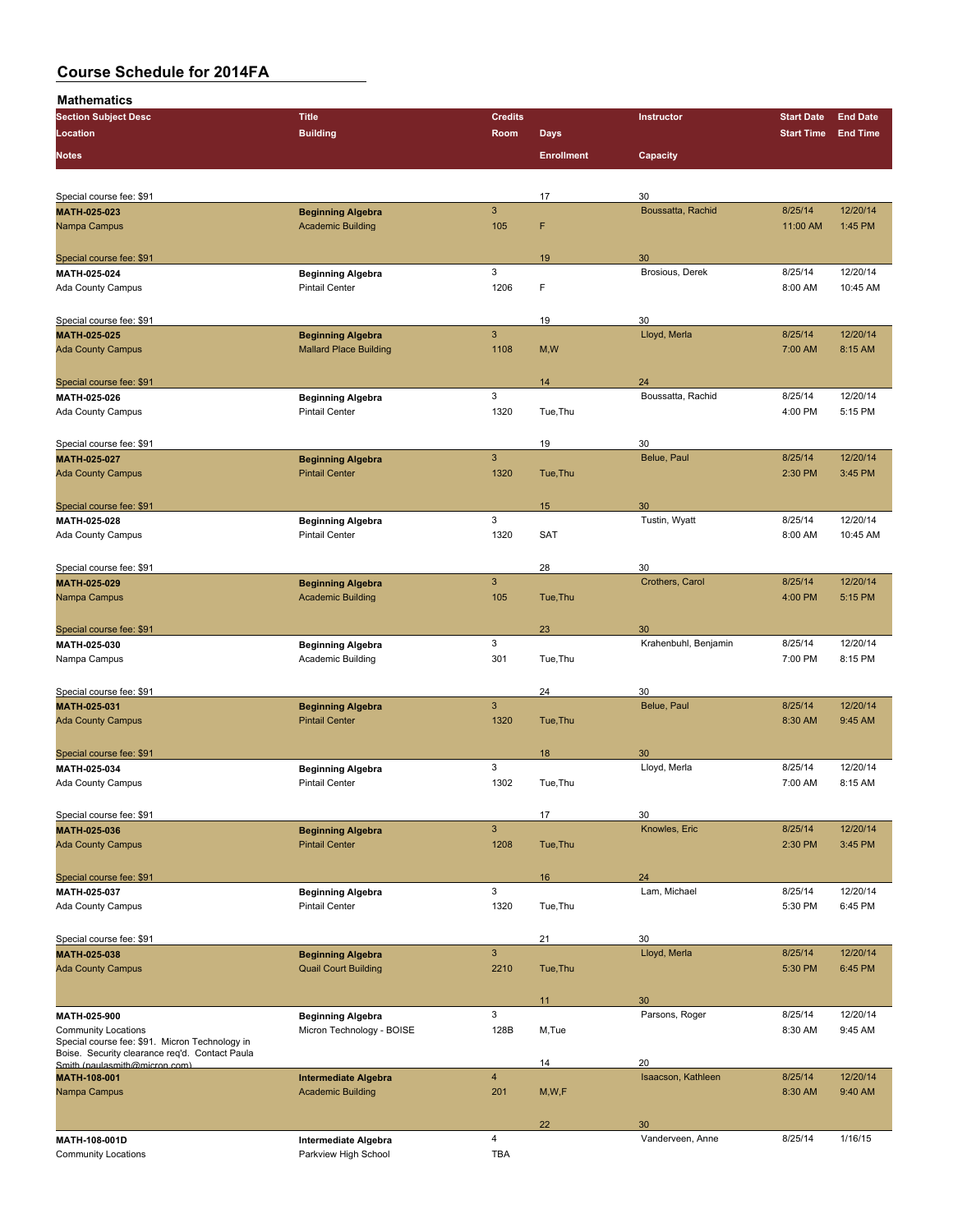| <b>Section Subject Desc</b>                      | <b>Title</b>                          | <b>Credits</b>          |                   | Instructor            | <b>Start Date</b> | <b>End Date</b> |
|--------------------------------------------------|---------------------------------------|-------------------------|-------------------|-----------------------|-------------------|-----------------|
| Location                                         | <b>Building</b>                       | Room                    | <b>Days</b>       |                       | <b>Start Time</b> | <b>End Time</b> |
| <b>Notes</b>                                     |                                       |                         | <b>Enrollment</b> | Capacity              |                   |                 |
|                                                  |                                       |                         |                   |                       |                   |                 |
| <b>Dual Credit</b>                               |                                       |                         | 3                 | 75                    |                   |                 |
| MATH-108-002                                     | <b>Intermediate Algebra</b>           | 4                       |                   | Vanorden, Alisa       | 8/25/14           | 12/20/14        |
| Nampa Campus                                     | <b>Academic Building</b>              | 116                     | M, W              |                       | 7:00 PM           | 8:50 PM         |
|                                                  |                                       |                         |                   |                       |                   |                 |
|                                                  |                                       |                         | 22                | 30                    |                   |                 |
| MATH-108-003                                     | Intermediate Algebra                  | 4                       |                   | Carson, Catherine     | 8/25/14           | 12/20/14        |
| Nampa Campus                                     | Academic Building                     | 322                     | M, W, F           |                       | 1:00 PM           | 2:10 PM         |
|                                                  |                                       |                         |                   |                       |                   |                 |
|                                                  |                                       |                         | 18                | 30                    |                   |                 |
| MATH-108-003D                                    | <b>Intermediate Algebra</b>           | $\overline{4}$          |                   | Barclay, Melanie      | 8/25/14           | 6/4/15          |
| <b>Community Locations</b>                       | <b>Caldwell High School</b>           | <b>TBA</b>              |                   |                       |                   |                 |
|                                                  |                                       |                         |                   |                       |                   |                 |
| <b>Dual Credit</b>                               |                                       |                         | 5                 | 75                    |                   |                 |
| MATH-108-004                                     | Intermediate Algebra                  | $\overline{4}$          |                   | Montgomery, Robert    | 8/25/14           | 12/20/14        |
| Nampa Campus                                     | Academic Building                     | 116                     | Tue, Thu          |                       | 8:00 PM           | 9:50 PM         |
|                                                  |                                       |                         |                   |                       |                   |                 |
|                                                  |                                       |                         | 27                | 30                    |                   |                 |
| MATH-108-004D                                    | <b>Intermediate Algebra</b>           | $\overline{4}$          |                   | Burch, Christina      | 8/25/14           | 6/4/15          |
| <b>Community Locations</b>                       | <b>Caldwell High School</b>           | <b>TBA</b>              |                   |                       |                   |                 |
|                                                  |                                       |                         |                   |                       |                   |                 |
| <b>Dual Credit</b>                               |                                       |                         | $\overline{7}$    | 75                    |                   |                 |
| MATH-108-005                                     | Intermediate Algebra                  | $\overline{4}$          |                   | Young, Mary           | 8/25/14           | 12/20/14        |
| Nampa Campus                                     | Academic Building                     | 320                     | M,W,F             |                       | 2:30 PM           | 3:40 PM         |
|                                                  |                                       |                         |                   |                       |                   |                 |
|                                                  |                                       |                         | 21                | 30                    |                   |                 |
| MATH-108-005D                                    | <b>Intermediate Algebra</b>           | $\overline{\mathbf{4}}$ |                   | OMalley, Molly        | 8/25/14           | 6/4/15          |
| <b>Community Locations</b>                       | <b>Connections Academy</b>            | <b>TBA</b>              |                   |                       |                   |                 |
|                                                  |                                       |                         |                   |                       |                   |                 |
| <b>Dual Credit</b>                               |                                       |                         | 8                 | 75                    |                   |                 |
| MATH-108-006                                     | Intermediate Algebra                  | $\overline{4}$          |                   | Deines, Timothy       | 8/25/14           | 12/20/14        |
| Ada County Campus                                | <b>Mallard Place Building</b>         | 1114                    | M,Tue,W,Thu       |                       | 4:00 PM           | 4:50 PM         |
|                                                  |                                       |                         |                   |                       |                   |                 |
|                                                  |                                       |                         | 15                | 24                    |                   |                 |
| MATH-108-006D                                    | <b>Intermediate Algebra</b>           | $\overline{\mathbf{4}}$ |                   | McMath, Kelly         | 8/25/14           | 6/4/15          |
| <b>Community Locations</b>                       | Frank Church High School              | <b>TBA</b>              |                   |                       |                   |                 |
|                                                  |                                       |                         |                   |                       |                   |                 |
| <b>Dual Credit</b>                               |                                       |                         | 8                 | 75                    |                   |                 |
| MATH-108-007                                     | Intermediate Algebra                  | $\overline{4}$          |                   | Hofhine, Paul         | 8/25/14           | 12/20/14        |
| Canyon County Center                             | Canyon County Center                  | 235                     | M,W,F             |                       | 11:30 AM          | 12:40 PM        |
|                                                  |                                       |                         |                   |                       |                   |                 |
|                                                  |                                       |                         | 15                | 30                    |                   |                 |
| MATH-108-007D                                    | <b>Intermediate Algebra</b>           | $\overline{\mathbf{4}}$ |                   | McDougall, Robert     | 8/25/14           | 6/4/15          |
| <b>Community Locations</b>                       | Vision Charter High School            | <b>TBA</b>              |                   |                       |                   |                 |
|                                                  |                                       |                         |                   |                       |                   |                 |
| <b>Dual Credit</b>                               |                                       |                         | 15                | 75                    |                   |                 |
| MATH-108-008W                                    | Intermediate Algebra                  | 4                       |                   | McKenzie, Charity     | 8/25/14           | 12/20/14        |
| Online                                           | Online                                | <b>ONL</b>              |                   |                       |                   |                 |
| Online course. Email: charitymckenzie@cwidaho.cc |                                       |                         |                   |                       |                   |                 |
| Online course fee: \$40                          |                                       |                         | 17                | 30                    |                   |                 |
| MATH-108-009                                     | <b>Intermediate Algebra</b>           | $\overline{\mathbf{4}}$ |                   | McCue, James          | 8/25/14           | 12/20/14        |
| Nampa Campus                                     | <b>Aspen Classroom Building</b>       | 127                     | M, W, F           |                       | 10:00 AM          | 11:10 AM        |
|                                                  |                                       |                         |                   |                       |                   |                 |
|                                                  |                                       | $\overline{4}$          | 24                | 30<br>McCue, James    | 8/25/14           | 12/20/14        |
| MATH-108-010                                     | Intermediate Algebra                  |                         |                   |                       |                   |                 |
| Nampa Campus                                     | Aspen Classroom Building              | 127                     | M,W,F             |                       | 11:30 AM          | 12:40 PM        |
|                                                  |                                       |                         |                   |                       |                   |                 |
|                                                  |                                       | $\overline{\mathbf{4}}$ | 22                | 30                    |                   | 12/20/14        |
| <b>MATH-108-011W</b><br>Online                   | <b>Intermediate Algebra</b><br>Online | <b>ONL</b>              |                   | McCue, James          | 8/25/14           |                 |
|                                                  |                                       |                         |                   |                       |                   |                 |
| Online Course. Email: jimmccue@cwidaho.cc Online |                                       |                         |                   |                       |                   |                 |
| course fee: \$40<br>MATH-108-012W                |                                       | $\overline{4}$          | 13                | 30<br>Quintana, Emiko | 8/25/14           | 12/20/14        |
| Online                                           | Intermediate Algebra<br>Online        | ONL                     |                   |                       |                   |                 |
|                                                  |                                       |                         |                   |                       |                   |                 |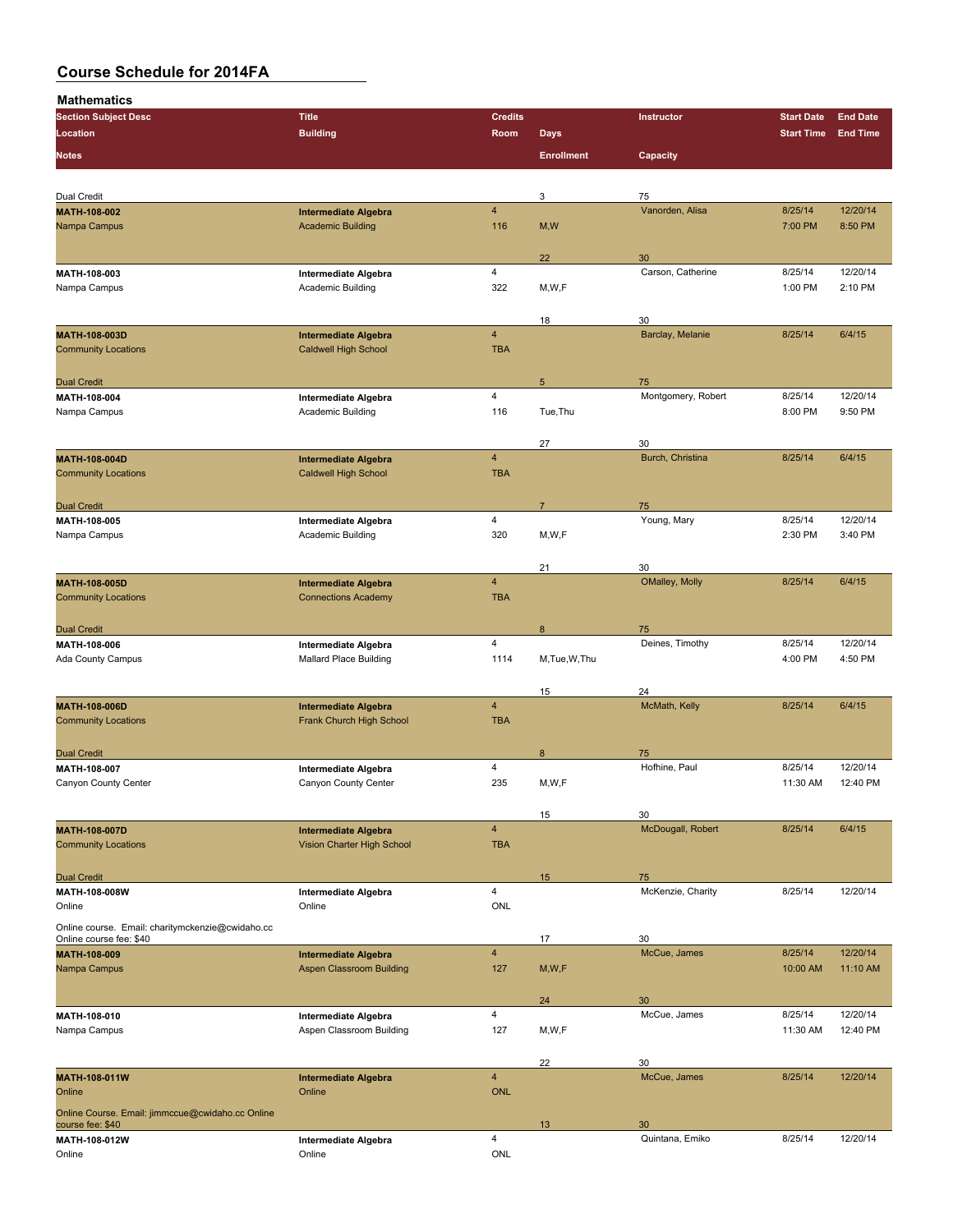| Mathematics                                                                  |                                               |                         |                   |                       |                   |                 |
|------------------------------------------------------------------------------|-----------------------------------------------|-------------------------|-------------------|-----------------------|-------------------|-----------------|
| <b>Section Subject Desc</b>                                                  | <b>Title</b>                                  | <b>Credits</b>          |                   | Instructor            | <b>Start Date</b> | <b>End Date</b> |
| Location                                                                     | <b>Building</b>                               | Room                    | <b>Days</b>       |                       | <b>Start Time</b> | <b>End Time</b> |
|                                                                              |                                               |                         |                   |                       |                   |                 |
| <b>Notes</b>                                                                 |                                               |                         | <b>Enrollment</b> | Capacity              |                   |                 |
| Online Course. Email: emikoquintana@cwidaho.cc                               |                                               |                         |                   |                       |                   |                 |
| Online course fee: \$40                                                      |                                               |                         | 21                | 30                    |                   |                 |
| MATH-108-013                                                                 | <b>Intermediate Algebra</b>                   | $\overline{\mathbf{4}}$ |                   | Knowles, Eric         | 8/25/14           | 12/20/14        |
| <b>Ada County Campus</b>                                                     | <b>Pintail Center</b>                         | 1204                    | M, W              |                       | 7:30 PM           | 9:20 PM         |
|                                                                              |                                               |                         |                   |                       |                   |                 |
|                                                                              |                                               |                         | 21                | 30                    |                   |                 |
| MATII-108-014                                                                | Intermediate Algebra                          | 4                       |                   | Hofhine, Paul         | 8/25/14           | 12/20/14        |
| Canyon County Center                                                         | Canyon County Center                          | 235                     | M, W, F           |                       | 10:00 AM          | 11:10 AM        |
|                                                                              |                                               |                         |                   |                       |                   |                 |
|                                                                              |                                               |                         | 17                | 30                    |                   |                 |
| MATH-108-015                                                                 | <b>Intermediate Algebra</b>                   | $\overline{4}$          |                   | Vanorden, Alisa       | 8/25/14           | 12/20/14        |
| Nampa Campus                                                                 | <b>Academic Building</b>                      | 119                     | <b>SAT</b>        |                       | 8:00 AM           | 11:45 AM        |
|                                                                              |                                               |                         |                   |                       |                   |                 |
|                                                                              |                                               |                         |                   |                       |                   |                 |
| MATH-108-016                                                                 |                                               | 4                       | 12                | 30<br>Quintana, Emiko | 8/25/14           | 12/20/14        |
|                                                                              | Intermediate Algebra<br><b>Pintail Center</b> | 1320                    | M, W, F           |                       | 11:30 AM          | 12:40 PM        |
| Ada County Campus                                                            |                                               |                         |                   |                       |                   |                 |
|                                                                              |                                               |                         |                   |                       |                   |                 |
|                                                                              |                                               |                         | 21                | 30                    |                   |                 |
| MATH-108-017W                                                                | <b>Intermediate Algebra</b>                   | $\overline{4}$          |                   | Krahenbuhl, Jolene    | 8/25/14           | 12/20/14        |
| Online                                                                       | Online                                        | <b>ONL</b>              |                   |                       |                   |                 |
| Online Course. Email:jolenekrahenbuhl@cwidaho.cc                             |                                               |                         |                   |                       |                   |                 |
| Online course fee: \$40                                                      |                                               |                         | 20                | 30                    |                   |                 |
| MATH-108-020W                                                                | Intermediate Algebra                          | 4                       |                   | Krahenbuhl, Jolene    | 8/25/14           | 12/20/14        |
| Online                                                                       | Online                                        | <b>ONL</b>              |                   |                       |                   |                 |
| Online Course. Email: jolenekrahenbuhl@cwidaho.cc                            |                                               |                         |                   |                       |                   |                 |
| Online course fee: \$40                                                      |                                               |                         | 21                | 30                    |                   |                 |
| MATH-108-021W                                                                | <b>Intermediate Algebra</b>                   | $\overline{\mathbf{4}}$ |                   | Wagner, Randal        | 8/25/14           | 12/20/14        |
| Online                                                                       | Online                                        | <b>ONL</b>              |                   |                       |                   |                 |
| Online course. Email: randalwagner@cwidaho.cc                                |                                               |                         |                   |                       |                   |                 |
| Online course fee: \$40                                                      |                                               |                         | 13                | 30                    |                   |                 |
| MATH-108-022                                                                 | Intermediate Algebra                          | 4                       |                   | Knowles, Eric         | 8/25/14           | 12/20/14        |
| Ada County Campus                                                            | <b>Pintail Center</b>                         | 1204                    | M, W              |                       | 5:30 PM           | 7:20 PM         |
|                                                                              |                                               |                         |                   |                       |                   |                 |
|                                                                              |                                               |                         | 19                | 30                    |                   |                 |
| MATH-108-023W                                                                | <b>Intermediate Algebra</b>                   | $\overline{\mathbf{4}}$ |                   | McKenzie, Charity     | 8/25/14           | 12/20/14        |
| Online                                                                       | Online                                        | <b>ONL</b>              |                   |                       |                   |                 |
|                                                                              |                                               |                         |                   |                       |                   |                 |
| Online course. Email: charitymckenzie@cwidaho.cc<br>Online course fee: \$40  |                                               |                         | 21                | 30                    |                   |                 |
| MATH-108-024                                                                 | Intermediate Algebra                          | 4                       |                   | Wagner, Randal        | 8/25/14           | 12/20/14        |
| Ada County Campus                                                            | <b>Pintail Center</b>                         | 1204                    | M, W, F           |                       | 7:00 AM           | 8:10 AM         |
|                                                                              |                                               |                         |                   |                       |                   |                 |
|                                                                              |                                               |                         |                   |                       |                   |                 |
|                                                                              |                                               |                         | 17                | 20                    |                   |                 |
| MATH-108-025                                                                 | <b>Intermediate Algebra</b>                   | $\overline{4}$          |                   | Horowitz, Irwin       | 8/25/14           | 12/20/14        |
| <b>Ada County Campus</b>                                                     | <b>Quail Court Building</b>                   | 2209                    | M, W, F           |                       | 11:30 AM          | 12:40 PM        |
|                                                                              |                                               |                         |                   |                       |                   |                 |
|                                                                              |                                               |                         | 18                | 30                    |                   |                 |
| MATH 108 027                                                                 | Intermediate Algebra                          | 4                       |                   | Wagner, Randal        | 8/25/14           | 12/20/14        |
| Nampa Campus                                                                 | Aspen Classroom Building                      | 102                     | M,W               |                       | 4:00 PM           | 5:50 PM         |
|                                                                              |                                               |                         |                   |                       |                   |                 |
|                                                                              |                                               |                         | 17                | 30                    |                   |                 |
| MATH-108-900                                                                 | <b>Intermediate Algebra</b>                   | $\overline{4}$          |                   | Parsons, Roger        | 8/25/14           | 12/20/14        |
| <b>Community Locations</b>                                                   | Micron Technology - BOISE                     | 128B                    | M, Tue            |                       | 3:30 PM           | 5:15 PM         |
| Micron Technology in Boise. Security clearance<br>reg'd. Contact Paula Smith |                                               |                         |                   |                       |                   |                 |
| (paulasmith@micron.com)                                                      |                                               |                         |                   | 20                    |                   |                 |
| MATH-108-901                                                                 | Intermediate Algebra                          | 4                       |                   | Gardunia, Brenda      | 8/25/14           | 12/20/14        |
| <b>Community Locations</b>                                                   | Micron Technology - BOISE                     | 128B                    | Thu,F             |                       | 8:30 AM           | 10:15 AM        |
| Micron Technology in Boise. Security clearance                               |                                               |                         |                   |                       |                   |                 |
| req'd. Contact Paula Smith<br>(paulasmith@micron.com)                        |                                               |                         | 11                | 20                    |                   |                 |
| <b>MATH-123-001</b>                                                          | <b>Math in Modern Society</b>                 | $\mathbf{3}$            |                   | Keenan, Robert        | 8/25/14           | 12/20/14        |
| <b>Ada County Campus</b>                                                     | <b>Pintail Center</b>                         | 1318                    | F                 |                       | 2:00 PM           | 4:45 PM         |
|                                                                              |                                               |                         |                   |                       |                   |                 |
|                                                                              |                                               |                         | 19                | 38                    |                   |                 |
| MATH-123-001D                                                                | <b>Math in Modern Society</b>                 | 3                       |                   | Keebaugh, Kristen     | 8/25/14           | 1/16/15         |
|                                                                              |                                               |                         |                   |                       |                   |                 |

Community Locations **Community Locations Ridgeline High School** TBA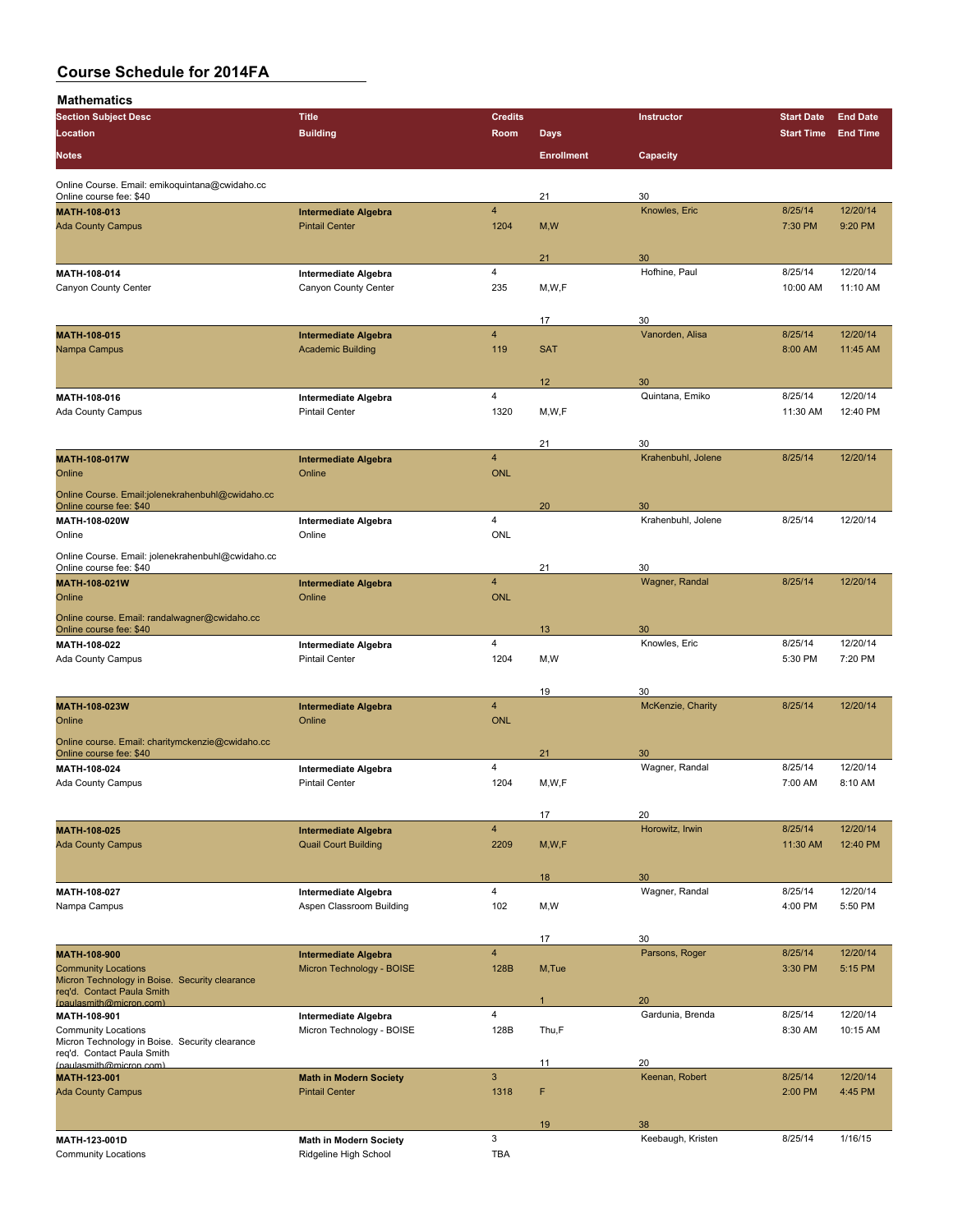| <b>Section Subject Desc</b>                                                | <b>Title</b>                                       | <b>Credits</b> |                   | Instructor         | <b>Start Date</b> | <b>End Date</b> |
|----------------------------------------------------------------------------|----------------------------------------------------|----------------|-------------------|--------------------|-------------------|-----------------|
| Location                                                                   | <b>Building</b>                                    | Room           | <b>Days</b>       |                    | <b>Start Time</b> | <b>End Time</b> |
|                                                                            |                                                    |                |                   |                    |                   |                 |
| <b>Notes</b>                                                               |                                                    |                | <b>Enrollment</b> | Capacity           |                   |                 |
|                                                                            |                                                    |                |                   |                    |                   |                 |
| Dual Credit                                                                |                                                    |                | 9                 | 75                 |                   |                 |
| MATH-123-002D                                                              | <b>Math in Modern Society</b>                      | $\mathbf{3}$   |                   | Quintana, Emiko    | 8/25/14           | 6/4/15          |
| <b>Community Locations</b>                                                 | Iconnect                                           | <b>TBA</b>     |                   |                    |                   |                 |
|                                                                            |                                                    |                |                   |                    |                   |                 |
| <b>Dual Credit</b>                                                         |                                                    |                |                   | 75                 |                   |                 |
| MATH-123-003                                                               | <b>Math in Modern Society</b>                      | 3              |                   | Cook, Kristin      | 8/25/14           | 12/20/14        |
| Nampa Campus                                                               | Academic Building                                  | 119            | M,W               |                    | 1:00 PM           | 2:15 PM         |
|                                                                            |                                                    |                |                   |                    |                   |                 |
| Special course fee: \$112                                                  |                                                    |                | 33                | 38                 |                   |                 |
| MATH 123 003D                                                              | <b>Math in Modern Society</b>                      | $\mathbf{3}$   |                   | Erickson, Duane    | 8/25/14           | 6/4/15          |
| <b>Community Locations</b>                                                 | <b>Meridian Technical Charter Hs</b>               | <b>TBA</b>     |                   |                    |                   |                 |
|                                                                            |                                                    |                |                   |                    |                   |                 |
| <b>Dual Credit</b>                                                         |                                                    |                | 5                 | 75                 |                   |                 |
| MATH-123-004                                                               | <b>Math in Modern Society</b>                      | 3              |                   | Orduno, Kathleen   | 8/25/14           | 12/20/14        |
| Nampa Campus                                                               | Micron Center for PTE                              | 2130           | Tue               |                    | 7:00 PM           | 9:45 PM         |
|                                                                            |                                                    |                |                   |                    |                   |                 |
| Special course fee: \$112                                                  |                                                    |                | 25                | 28                 |                   |                 |
| MATH 123-005                                                               | <b>Math in Modern Society</b>                      | 3              |                   | Thomas, Gary       | 8/25/14           | 12/20/14        |
| <b>Ada County Campus</b>                                                   | <b>Pintail Center</b>                              | 1318           | Tue, Thu          |                    | 5:30 PM           | 6:45 PM         |
|                                                                            |                                                    |                |                   |                    |                   |                 |
|                                                                            |                                                    |                |                   | 38                 |                   |                 |
| Special course fee: \$112<br>MATH-123-007                                  |                                                    | 3              | 31                | Cook, Kristin      | 8/25/14           | 12/20/14        |
| Nampa Campus                                                               | <b>Math in Modern Society</b><br>Academic Building | 325            | M,W               |                    | 8:30 AM           | 9:45 AM         |
|                                                                            |                                                    |                |                   |                    |                   |                 |
| Special course fee: \$112                                                  |                                                    |                | 37                | 38                 |                   |                 |
| MATH-123-009W                                                              | <b>Math in Modern Society</b>                      | $\mathbf{3}$   |                   | Kelley, Maia       | 8/25/14           | 12/20/14        |
| Online                                                                     | Online                                             | <b>ONL</b>     |                   |                    |                   |                 |
|                                                                            |                                                    |                |                   |                    |                   |                 |
| Online Course. Email: maiakelley@cwidaho.cc<br>Online course fee: \$142    |                                                    |                | 21                | 35                 |                   |                 |
| MATH-123-010W                                                              | <b>Math in Modern Society</b>                      | 3              |                   | Orduno, Kathleen   | 8/25/14           | 12/20/14        |
| Online                                                                     | Online                                             | <b>ONL</b>     |                   |                    |                   |                 |
|                                                                            |                                                    |                |                   |                    |                   |                 |
| Online Course. Email: kateorduno@cwidaho.cc<br>Online course fee: \$142    |                                                    |                | 28                | 35                 |                   |                 |
| MATH-123-011W                                                              | <b>Math in Modern Society</b>                      | $\mathbf{3}$   |                   | Quintana, Emiko    | 8/25/14           | 12/20/14        |
| Online                                                                     | Online                                             | <b>ONL</b>     |                   |                    |                   |                 |
|                                                                            |                                                    |                |                   |                    |                   |                 |
| Online Course. Email: emikoquintana@cwidaho.cc<br>Online course fee: \$142 |                                                    |                | 24                | 35                 |                   |                 |
| MATH-123-012W                                                              | <b>Math in Modern Society</b>                      | 3              |                   | Quintana, Emiko    | 8/25/14           | 12/20/14        |
| Online                                                                     | Online                                             | <b>ONL</b>     |                   |                    |                   |                 |
|                                                                            |                                                    |                |                   |                    |                   |                 |
| Online Course. Email: emikoquintana@cwidaho.cc<br>Online course fee: \$142 |                                                    |                | 26                | 35                 |                   |                 |
| MATH 123-013                                                               | <b>Math in Modern Society</b>                      | $\mathbf{3}$   |                   | Tucker, George     | 8/25/14           | 12/20/14        |
| Nampa Campus                                                               | <b>Aspen Classroom Building</b>                    | 101            | Tue, Thu          |                    | 8:30 AM           | 9:45 AM         |
|                                                                            |                                                    |                |                   |                    |                   |                 |
| Special course fee: \$112                                                  |                                                    |                | 23                | 32                 |                   |                 |
| MATH-123-014                                                               | <b>Math in Modern Society</b>                      | 3              |                   | Tucker, George     | 8/25/14           | 12/20/14        |
| Nampa Campus                                                               | Aspen Classroom Building                           | 106            | Tue, Thu          |                    | 11:30 AM          | 12:45 PM        |
|                                                                            |                                                    |                |                   |                    |                   |                 |
| Special course fee: \$112                                                  |                                                    |                | 31                | 38                 |                   |                 |
| MATH 123-015                                                               | <b>Math in Modern Society</b>                      | $\mathbf{3}$   |                   | Isom, Teresa       | 8/25/14           | 12/20/14        |
| Nampa Campus                                                               | <b>Aspen Classroom Building</b>                    | 108            | Tue, Thu          |                    | 1:00 PM           | 2:15 PM         |
|                                                                            |                                                    |                |                   |                    |                   |                 |
| Special course fee: \$112                                                  |                                                    |                | 23                | 36                 |                   |                 |
| MATH-123-016                                                               | <b>Math in Modern Society</b>                      | 3              |                   | Lloyd, Merla       | 8/25/14           | 12/20/14        |
| Ada County Campus                                                          | <b>Pintail Center</b>                              | 1208           | Tue, Thu          |                    | 8:30 AM           | 9:45 AM         |
|                                                                            |                                                    |                |                   |                    |                   |                 |
| Special course fee: \$112                                                  |                                                    |                | 16                | 24                 |                   |                 |
| MATH-130-002D                                                              | <b>Finite Math</b>                                 | $\overline{4}$ |                   | Christensen, Susan | 8/25/14           | 6/4/15          |
| <b>Community Locations</b>                                                 | <b>Renaissance Center</b>                          | <b>TBA</b>     |                   |                    |                   |                 |
|                                                                            |                                                    |                |                   |                    |                   |                 |
| <b>Dual Credit</b>                                                         |                                                    |                | 8                 | 75                 |                   |                 |
| MATH 130-003D                                                              | <b>Finite Math</b>                                 | 4              |                   | Sanders, Michelle  | 8/25/14           | 6/4/15          |
| <b>Community Locations</b>                                                 | Renaissance Center                                 | <b>TBA</b>     |                   |                    |                   |                 |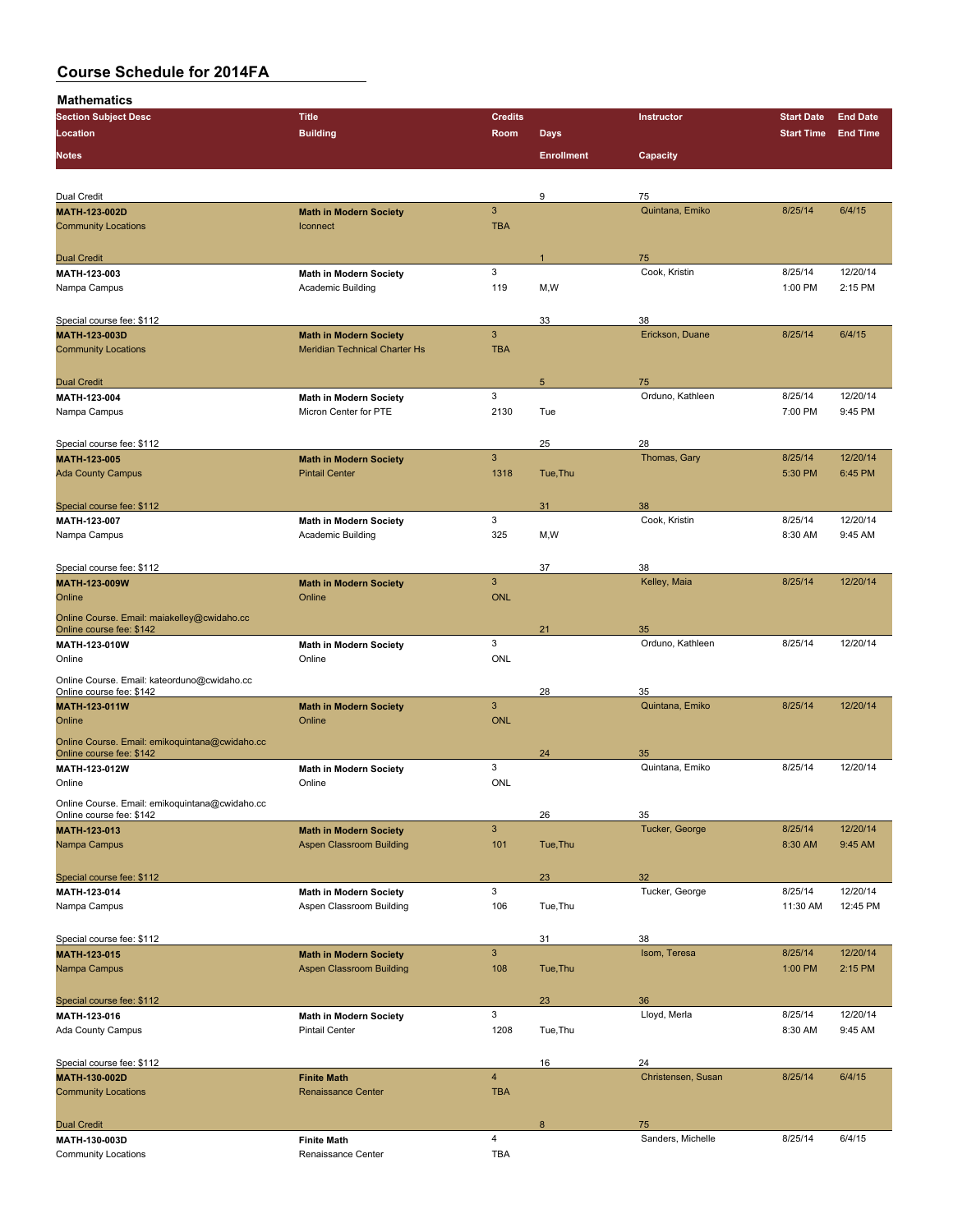| <br><b>Section Subject Desc</b>                                        | <b>Title</b>                    | <b>Credits</b> |                   | Instructor       | <b>Start Date</b> | <b>End Date</b> |
|------------------------------------------------------------------------|---------------------------------|----------------|-------------------|------------------|-------------------|-----------------|
| Location                                                               | <b>Building</b>                 | Room           | <b>Days</b>       |                  | <b>Start Time</b> | <b>End Time</b> |
|                                                                        |                                 |                |                   |                  |                   |                 |
| <b>Notes</b>                                                           |                                 |                | <b>Enrollment</b> | Capacity         |                   |                 |
|                                                                        |                                 |                |                   |                  |                   |                 |
| Dual Credit                                                            |                                 |                | 17                | 75               |                   |                 |
| <b>MATH-143-001</b>                                                    | <b>College Algebra</b>          | $\overline{3}$ |                   | Belue, Paul      | 8/25/14           | 12/20/14        |
| <b>Ada County Campus</b>                                               | <b>Pintail Center</b>           | 1302           | M, W              |                  | 8:30 AM           | 9:45 AM         |
|                                                                        |                                 |                |                   |                  |                   |                 |
| Special course fee: \$112                                              |                                 |                | 22                | 30               |                   |                 |
| MATH-143-001D                                                          | <b>College Algebra</b>          | 3              |                   | Morris, Taci     | 8/25/14           | 6/4/15          |
| <b>Community Locations</b>                                             | Middleton High School           | <b>TBA</b>     |                   |                  |                   |                 |
|                                                                        |                                 |                |                   |                  |                   |                 |
| Dual Credit                                                            |                                 |                | 1                 | 75               |                   |                 |
| MATH-143-002D                                                          | <b>College Algebra</b>          | 3              |                   | Anderson, Nicole | 8/25/14           | 1/16/15         |
| <b>Community Locations</b>                                             | Columbia High School            | <b>TBA</b>     |                   |                  |                   |                 |
|                                                                        |                                 |                |                   |                  |                   |                 |
| <b>Dual Credit</b>                                                     |                                 |                | 6                 | 75               |                   |                 |
| MATH 143 003W                                                          | <b>College Algebra</b>          | 3              |                   | Belue, Paul      | 8/25/14           | 12/20/14        |
| Online                                                                 | Online                          | <b>ONL</b>     |                   |                  |                   |                 |
|                                                                        |                                 |                |                   |                  |                   |                 |
| Online course. Email: paulbelue@cwidaho.cc Online<br>course fee: \$142 |                                 |                | 14                | 30               |                   |                 |
| <b>MATH 143 004</b>                                                    | <b>College Algebra</b>          | $\mathbf{3}$   |                   | Wagner, Laura    | 8/25/14           | 12/20/14        |
| Nampa Campus                                                           | <b>Micron Center for PTE</b>    | 1506           | M, W              |                  | 5:30 PM           | 6:45 PM         |
|                                                                        |                                 |                |                   |                  |                   |                 |
|                                                                        |                                 |                |                   |                  |                   |                 |
| Special course fee: \$112                                              |                                 | 3              | 14                | 26               | 8/25/14           |                 |
| MATH-143-004D                                                          | College Algebra                 |                |                   | Nebeker, Lisa    |                   | 1/16/15         |
| <b>Community Locations</b>                                             | Idaho Digital Learning Academy  | <b>TBA</b>     |                   |                  |                   |                 |
|                                                                        |                                 |                |                   |                  |                   |                 |
| Dual Credit                                                            |                                 | $\mathbf{3}$   | 21                | 75               |                   |                 |
| <b>MATH-143-005</b>                                                    | <b>College Algebra</b>          |                |                   | Wagner, Laura    | 8/25/14           | 12/20/14        |
| Nampa Campus                                                           | <b>Micron Center for PTE</b>    | 1506           | M, W              |                  | 4:00 PM           | 5:15 PM         |
|                                                                        |                                 |                |                   |                  |                   |                 |
| Special course fee: \$112                                              |                                 |                | 18                | 26               |                   |                 |
| MATH-143-005D                                                          | <b>College Algebra</b>          | 3              |                   | Curtis, Cathleen | 8/25/14           | 6/4/15          |
| <b>Community Locations</b>                                             | Mountain View High School       | <b>TBA</b>     |                   |                  |                   |                 |
|                                                                        |                                 |                |                   |                  |                   |                 |
| Dual Credit                                                            |                                 |                | $\mathbf{1}$      | 75               |                   |                 |
| MATH-143-006                                                           | <b>College Algebra</b>          | $\mathbf{3}$   |                   | Isom, Teresa     | 8/25/14           | 12/20/14        |
| Nampa Campus                                                           | <b>Academic Building</b>        | 325            | M, W              |                  | 5:30 PM           | 6:45 PM         |
|                                                                        |                                 |                |                   |                  |                   |                 |
| Special course fee; \$112                                              |                                 |                | 19                | 35               |                   |                 |
| MATH-143-006D                                                          | <b>College Algebra</b>          | 3              |                   | Kersey, Mary     | 8/25/14           | 1/16/15         |
| <b>Community Locations</b>                                             | Skyview High School             | <b>TBA</b>     |                   |                  |                   |                 |
|                                                                        |                                 |                |                   |                  |                   |                 |
| Dual Credit                                                            |                                 |                | 27                | 75               |                   |                 |
| MATH-143-007                                                           | <b>College Algebra</b>          | $\mathbf{3}$   |                   | Keenan, Robert   | 8/25/14           | 12/20/14        |
| Nampa Campus                                                           | <b>Aspen Classroom Building</b> | 127            | M,W               |                  | 7:00 AM           | 8:15 AM         |
|                                                                        |                                 |                |                   |                  |                   |                 |
| Special course fee: \$112                                              |                                 |                | 25                | 35               |                   |                 |
| MATH-143-007D                                                          | College Algebra                 | 3              |                   | Young, David     | 8/25/14           | 1/16/15         |
| <b>Community Locations</b>                                             | Skyview High School             | <b>TBA</b>     |                   |                  |                   |                 |
|                                                                        |                                 |                |                   |                  |                   |                 |
| Dual Credit                                                            |                                 |                | 16                | 75               |                   |                 |
| MATH-143-008                                                           | <b>College Algebra</b>          | $\mathbf{3}$   |                   | Young, Mary      | 8/25/14           | 12/20/14        |
| Nampa Campus                                                           | <b>Academic Building</b>        | 119            | M,W               |                  | 10:00 AM          | 11:15 AM        |
|                                                                        |                                 |                |                   |                  |                   |                 |
| Special course fee: \$112                                              |                                 |                | 27                | 35               |                   |                 |
| MATH-143-008D                                                          | College Algebra                 | 3              |                   | Lokteff, Erin    | 8/25/14           | 6/4/15          |
| <b>Community Locations</b>                                             | Caldwell High School            | TBA            |                   |                  |                   |                 |
|                                                                        |                                 |                |                   |                  |                   |                 |
| Dual Credit                                                            |                                 |                | 17                | 75               |                   |                 |
| MATH-143-009                                                           | <b>College Algebra</b>          | $\mathsf 3$    |                   | Murdock, Timothy | 8/25/14           | 12/20/14        |
| <b>Canyon County Center</b>                                            | <b>Canyon County Center</b>     | 236            | Tue, Thu          |                  | 10:00 AM          | 11:15 AM        |
|                                                                        |                                 |                |                   |                  |                   |                 |
| Special course fee: \$112                                              |                                 |                | 17                | 34               |                   |                 |
| MATH-143-009D                                                          | <b>College Algebra</b>          | 3              |                   | Albertson, Heidi | 8/25/14           | 6/4/15          |
| <b>Community Locations</b>                                             | Eagle High School               | TBA            |                   |                  |                   |                 |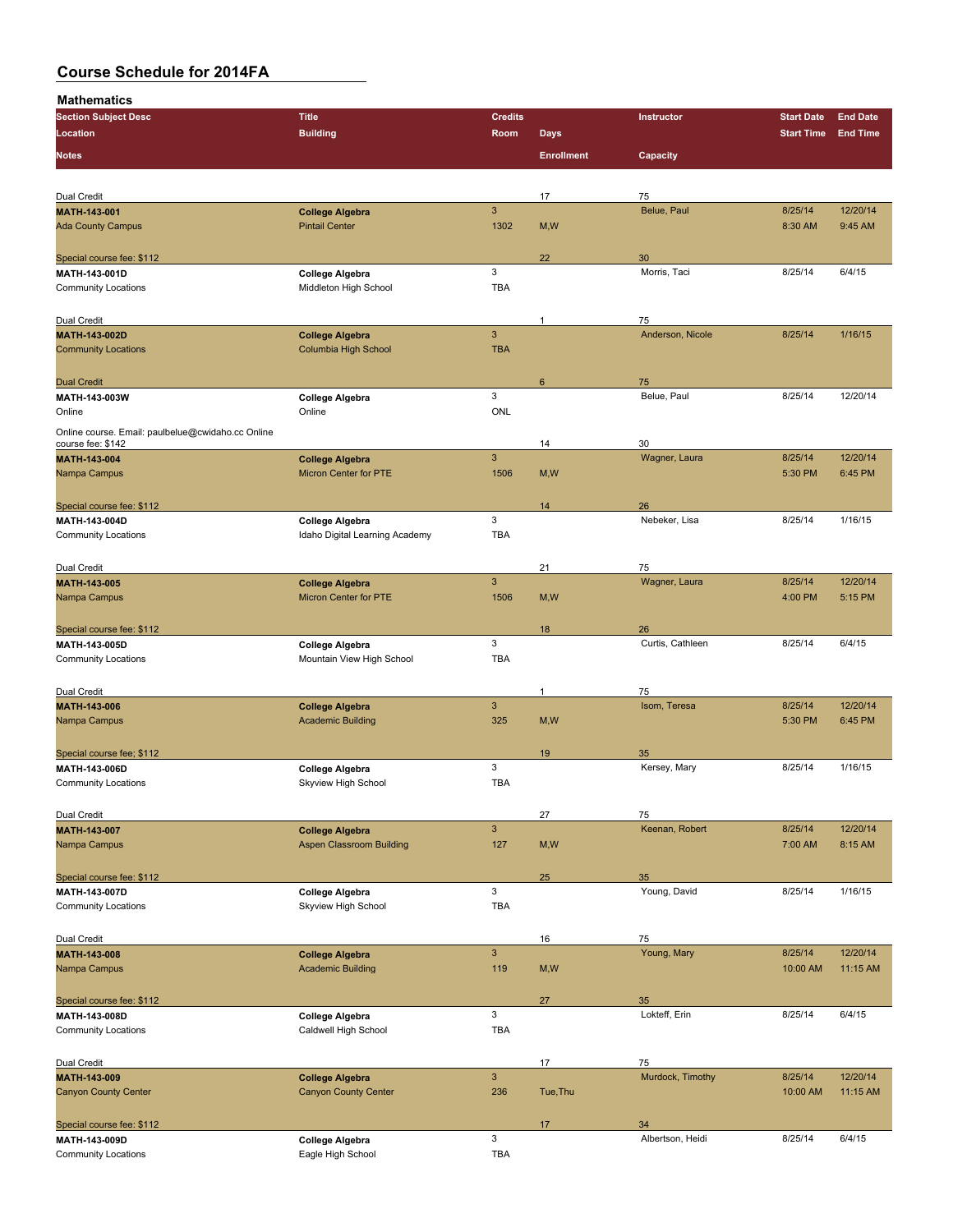| <b>Section Subject Desc</b>                 | <b>Title</b>                                   | <b>Credits</b> |                   | Instructor            | <b>Start Date</b> | <b>End Date</b> |
|---------------------------------------------|------------------------------------------------|----------------|-------------------|-----------------------|-------------------|-----------------|
| Location                                    | <b>Building</b>                                | Room           | <b>Days</b>       |                       | <b>Start Time</b> | <b>End Time</b> |
|                                             |                                                |                |                   |                       |                   |                 |
| <b>Notes</b>                                |                                                |                | <b>Enrollment</b> | Capacity              |                   |                 |
|                                             |                                                |                |                   |                       |                   |                 |
| Dual Credit                                 |                                                |                | 21                | 75                    |                   |                 |
| <b>MATH-143-010D</b>                        | <b>College Algebra</b>                         | $\mathbf{3}$   |                   | Ayala-Marshall, Maria | 8/25/14           | 6/4/15          |
| <b>Community Locations</b>                  | Eagle High School                              | <b>TBA</b>     |                   |                       |                   |                 |
|                                             |                                                |                |                   |                       |                   |                 |
| <b>Dual Credit</b>                          |                                                |                | 12                | 75                    |                   |                 |
| MATH-143-011D                               | College Algebra                                | 3              |                   | Carper, Jennifer      | 8/25/14           | 6/4/15          |
| <b>Community Locations</b>                  | Marsing High School                            | <b>TBA</b>     |                   |                       |                   |                 |
|                                             |                                                |                |                   |                       |                   |                 |
| Dual Credit                                 |                                                |                | 9                 | 75                    |                   |                 |
| MATH-143-012                                | <b>College Algebra</b>                         | $\mathbf{3}$   |                   | Keenan, Robert        | 8/25/14           | 12/20/14        |
| Nampa Campus                                | <b>Aspen Classroom Building</b>                | 127            | M, W              |                       | 8:30 AM           | 9:45 AM         |
|                                             |                                                |                |                   |                       |                   |                 |
| Special course fee: \$112                   |                                                |                | 29                | 35                    |                   |                 |
| MATH-143-012D                               | <b>College Algebra</b>                         | 3              |                   | Erickson, Duane       | 8/25/14           | 6/4/15          |
| <b>Community Locations</b>                  | Meridian Technical Charter Hs                  | <b>TBA</b>     |                   |                       |                   |                 |
|                                             |                                                |                |                   |                       |                   |                 |
| Dual Credit                                 |                                                |                | 6                 | 75                    |                   |                 |
| MATH-143-013                                | <b>College Algebra</b>                         | $\mathbf{3}$   |                   | Orduno, Kathleen      | 8/25/14           | 12/20/14        |
| <b>Ada County Campus</b>                    | <b>Pintail Center</b>                          | 1230           | M,W               |                       | 8:30 PM           | 9:45 PM         |
|                                             |                                                |                |                   |                       |                   |                 |
| Special course fee: \$112                   |                                                |                | 17                | 20                    |                   |                 |
| MATH-143-013D                               | <b>College Algebra</b>                         | 3              |                   | Mattison, Brian       | 8/25/14           | 6/4/15          |
| <b>Community Locations</b>                  | Middleton High School                          | <b>TBA</b>     |                   |                       |                   |                 |
|                                             |                                                |                |                   |                       |                   |                 |
| Dual Credit                                 |                                                |                | $\overline{c}$    | 75                    |                   |                 |
| MATH-143-014                                | <b>College Algebra</b>                         | $\mathbf{3}$   |                   | Smith, Eric           | 8/25/14           | 12/20/14        |
| <b>Ada County Campus</b>                    | <b>Pintail Center</b>                          | 1320           | Tue, Thu          |                       | 10:00 AM          | 11:15 AM        |
|                                             |                                                |                |                   |                       |                   |                 |
| Special course fee: \$112                   |                                                |                | 24                | 30                    |                   |                 |
| MATH-143-014D                               | College Algebra                                | 3              |                   | Carter, Kelly         | 8/25/14           | 6/4/15          |
| <b>Community Locations</b>                  | Mountain View High School                      | <b>TBA</b>     |                   |                       |                   |                 |
|                                             |                                                |                |                   |                       |                   |                 |
| Dual Credit                                 |                                                |                | 17                | 75                    |                   |                 |
| MATH-143-015D                               | <b>College Algebra</b>                         | $\mathbf{3}$   |                   | Peterson, Patricia    | 8/25/14           | 6/4/15          |
| <b>Community Locations</b>                  | <b>Notus High School</b>                       | <b>TBA</b>     |                   |                       |                   |                 |
|                                             |                                                |                |                   |                       |                   |                 |
|                                             |                                                |                | $\overline{7}$    |                       |                   |                 |
| <b>Dual Credit</b>                          |                                                | 3              |                   | 75<br>Jamison, Amelia | 8/25/14           | 6/4/15          |
| MATH-143-016D<br><b>Community Locations</b> | <b>College Algebra</b><br>Vallivue High School | <b>TBA</b>     |                   |                       |                   |                 |
|                                             |                                                |                |                   |                       |                   |                 |
|                                             |                                                |                |                   |                       |                   |                 |
| Dual Credit                                 |                                                |                | 19                | 75                    |                   |                 |
| MATH-143-016DW                              | <b>College Algebra</b>                         | $\mathsf 3$    |                   | Young, Mary           | 8/25/14           | 12/20/14        |
| Online                                      | Online                                         | <b>ONL</b>     |                   |                       |                   |                 |
| Online course. Email: maryyoung@cwidaho.cc  |                                                |                |                   |                       |                   |                 |
| Online course fee: \$30                     |                                                |                | $\mathbf{1}$      | $\mathbf{1}$          |                   |                 |
| MATH-143-016W                               | <b>College Algebra</b>                         | $\mathbf{3}$   |                   | Young, Mary           | 8/25/14           | 12/20/14        |
| Online                                      | Online                                         | ONL            |                   |                       |                   |                 |
| Online Course. Email: maryyoung@cwidaho.cc  |                                                |                |                   |                       |                   |                 |
| Online course fee: \$142                    |                                                |                | 16                | 29                    |                   |                 |
| <b>MATH 143 017D</b>                        | <b>College Algebra</b>                         | $\mathbf{3}$   |                   | Lanning, Diane        | 8/25/14           | 6/4/15          |
| <b>Community Locations</b>                  | Vallivue High School                           | <b>TBA</b>     |                   |                       |                   |                 |
|                                             |                                                |                |                   |                       |                   |                 |
| <b>Dual Credit</b>                          |                                                |                | 45                | 75                    |                   |                 |
| MATH-143-017W                               | <b>College Algebra</b>                         | $\mathsf 3$    |                   | Young, Mary           | 8/25/14           | 12/20/14        |
| Online                                      | Online                                         | ONL            |                   |                       |                   |                 |
| Online Course. Email: maryyoung@cwidaho.cc  |                                                |                |                   |                       |                   |                 |
| Online course fee: \$142                    |                                                |                | 20                | 30                    |                   |                 |
| MATH-143-018D                               | <b>College Algebra</b>                         | $\mathbf{3}$   |                   | Wood, Holly           | 8/25/14           | 6/4/15          |
| <b>Community Locations</b>                  | Vallivue High School                           | <b>TBA</b>     |                   |                       |                   |                 |
|                                             |                                                |                |                   |                       |                   |                 |
| <b>Dual Credit</b>                          |                                                |                | $\mathbf{0}$      | 75                    |                   |                 |
| MATH-143-018W                               | College Algebra                                | $\mathsf 3$    |                   | Young, Mary           | 8/25/14           | 12/20/14        |
| Online                                      | Online                                         | ONL            |                   |                       |                   |                 |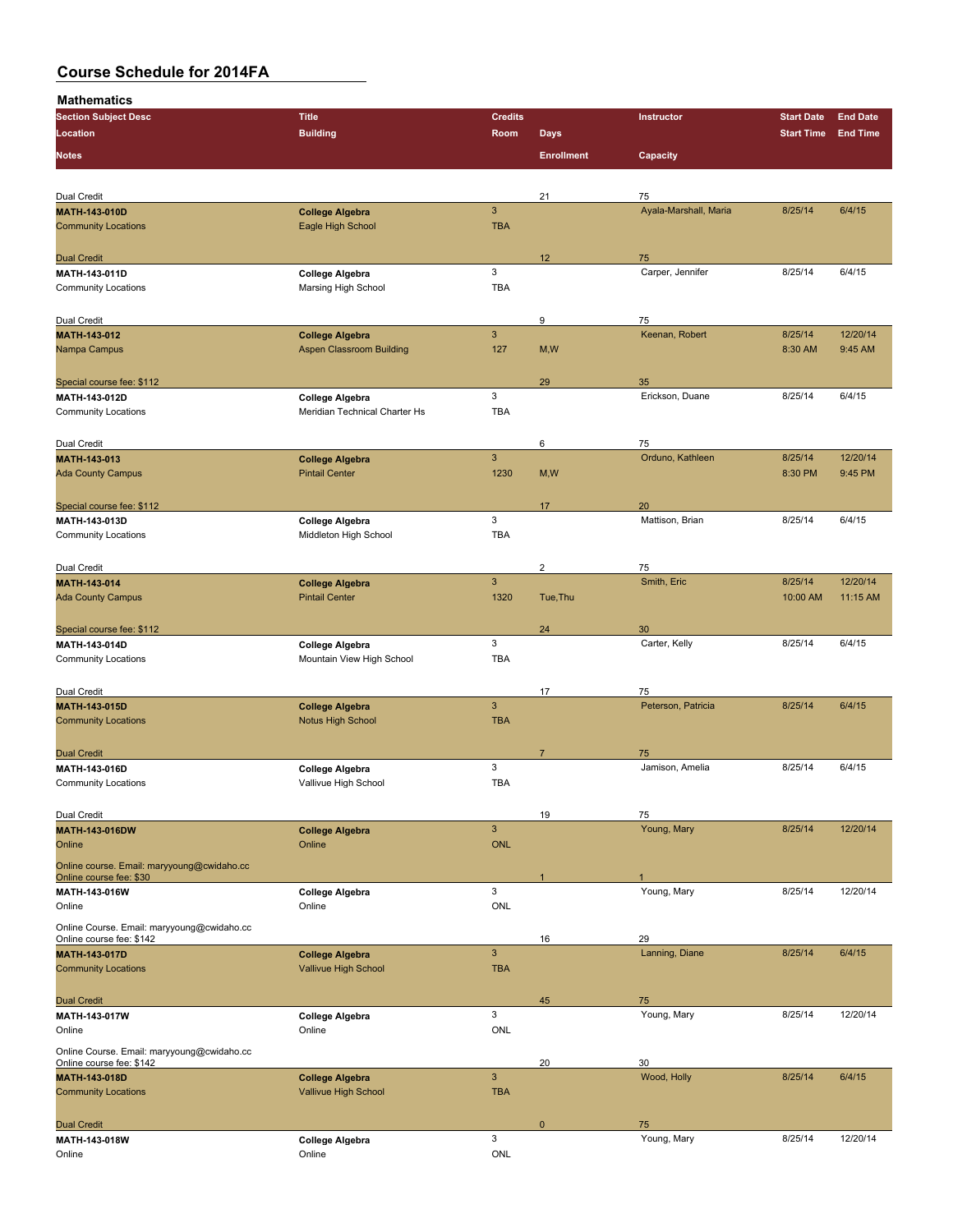| <b>Section Subject Desc</b>                                                                       | <b>Title</b>                                                 | <b>Credits</b>            |                   | Instructor               | <b>Start Date</b>  | <b>End Date</b>     |
|---------------------------------------------------------------------------------------------------|--------------------------------------------------------------|---------------------------|-------------------|--------------------------|--------------------|---------------------|
| Location                                                                                          | <b>Building</b>                                              | Room                      | <b>Days</b>       |                          | <b>Start Time</b>  | <b>End Time</b>     |
|                                                                                                   |                                                              |                           |                   |                          |                    |                     |
| <b>Notes</b>                                                                                      |                                                              |                           | <b>Enrollment</b> | Capacity                 |                    |                     |
| Online Course. Email: maryyoung@cwidaho.cc                                                        |                                                              |                           |                   |                          |                    |                     |
| Online course fee: \$142                                                                          |                                                              |                           | 12                | 30                       |                    |                     |
| <b>MATH 143 019D</b>                                                                              | <b>College Algebra</b>                                       | 3                         |                   | Gregg, Linette           | 8/25/14            | 1/16/15             |
| <b>Community Locations</b>                                                                        | <b>COMPASS Charter High School</b>                           | <b>TBA</b>                |                   |                          |                    |                     |
|                                                                                                   |                                                              |                           |                   |                          |                    |                     |
| <b>Dual Credit</b>                                                                                |                                                              |                           | 14                | 75                       |                    |                     |
| MATH-143-019W                                                                                     | <b>College Algebra</b>                                       | 3                         |                   | Cook, Kristin            | 8/25/14            | 12/20/14            |
| Online                                                                                            | Online                                                       | <b>ONL</b>                |                   |                          |                    |                     |
| Online course. Email: kristincook@cwidaho.cc Online                                               |                                                              |                           |                   |                          |                    |                     |
| course fee: \$142                                                                                 |                                                              |                           | 18                | 30                       |                    |                     |
| <b>MATH 143 020D</b>                                                                              | <b>College Algebra</b>                                       | $\ensuremath{\mathsf{3}}$ |                   | Lamm, Katie              | 8/25/14            | 6/4/15              |
| <b>Community Locations</b>                                                                        | Mountain View High School                                    | <b>TBA</b>                |                   |                          |                    |                     |
|                                                                                                   |                                                              |                           |                   |                          |                    |                     |
| <b>Dual Credit</b>                                                                                |                                                              | 3                         | 23                | 75                       |                    |                     |
| MATH-143-021<br><b>Ada County Campus</b>                                                          | College Algebra<br><b>Pintail Center</b>                     | 1320                      | M,W               | Belue, Paul              | 8/25/14<br>1:00 PM | 12/20/14<br>2:15 PM |
|                                                                                                   |                                                              |                           |                   |                          |                    |                     |
|                                                                                                   |                                                              |                           |                   |                          |                    |                     |
| Special course fee: \$112                                                                         |                                                              | $\overline{3}$            | 19                | 30<br>Ashton, James      | 8/25/14            | 1/16/15             |
| MATH-143-021D<br><b>Community Locations</b>                                                       | <b>College Algebra</b><br><b>Victory Charter High School</b> | <b>TBA</b>                |                   |                          |                    |                     |
|                                                                                                   |                                                              |                           |                   |                          |                    |                     |
| <b>Dual Credit</b>                                                                                |                                                              |                           | 24                | 75                       |                    |                     |
| MATH 143-022D                                                                                     | <b>College Algebra</b>                                       | 3                         |                   | McMath, Kelly            | 8/25/14            | 6/4/15              |
| <b>Community Locations</b>                                                                        | Frank Church High School                                     | <b>TBA</b>                |                   |                          |                    |                     |
|                                                                                                   |                                                              |                           |                   |                          |                    |                     |
| Dual Credit                                                                                       |                                                              |                           | 1                 | 75                       |                    |                     |
| MATH 143-023D                                                                                     | <b>College Algebra</b>                                       | 3                         |                   | Mattison, Brian          | 8/25/14            | 1/16/15             |
| <b>Community Locations</b>                                                                        | Middleton High School                                        | <b>TBA</b>                |                   |                          |                    |                     |
|                                                                                                   |                                                              |                           |                   |                          |                    |                     |
| Dual Credit Instructor Consent Required                                                           |                                                              |                           |                   |                          |                    |                     |
| MATH-143-024                                                                                      | <b>College Algebra</b>                                       | 3                         |                   | Isom, Teresa             | 8/25/14            | 12/20/14            |
| Nampa Campus                                                                                      | Aspen Classroom Building                                     | 104                       | M,W               |                          | 1:00 PM            | 2:15 PM             |
|                                                                                                   |                                                              |                           |                   |                          |                    |                     |
| Special course fee: \$112                                                                         |                                                              |                           | 26                | 35                       |                    |                     |
| MATH-143-025                                                                                      | <b>College Algebra</b>                                       | $\mathbf{3}$              |                   | Wagner, Laura            | 8/25/14            | 12/20/14            |
| Nampa Campus                                                                                      | <b>Academic Building</b>                                     | 218                       | <b>SAT</b>        |                          | 8:00 AM            | 10:45 AM            |
|                                                                                                   |                                                              |                           |                   |                          |                    |                     |
| Special course fee: \$112                                                                         |                                                              |                           | 17                | 32                       |                    |                     |
| MATH-143-900                                                                                      | <b>College Algebra</b>                                       | 3                         |                   | Willoughby, Amanda       | 8/25/14            | 12/20/14            |
| <b>Community Locations</b>                                                                        | Micron Technology - BOISE                                    | 128B                      | Thu,F             |                          | 1:00 PM            | 2:15 PM             |
| Special course fee: \$112. Micron Technology in<br>Boise. Security clearance req'd. Contact Paula |                                                              |                           |                   |                          |                    |                     |
| Smith (paulasmith@micron.com)                                                                     |                                                              |                           | 15                | 20                       |                    |                     |
| MATH-144-001D                                                                                     | <b>Trigonometry</b>                                          | $\overline{2}$            |                   | Carper, Jennifer         | 8/25/14            | 6/4/15              |
| <b>Community Locations</b>                                                                        | <b>Marsing High School</b>                                   | <b>TBA</b>                |                   |                          |                    |                     |
|                                                                                                   |                                                              |                           |                   |                          |                    |                     |
| <b>Dual Credit</b>                                                                                |                                                              |                           | $9\,$             | 75                       |                    |                     |
| MATH 144-002                                                                                      | <b>Trigonometry</b>                                          | $\overline{2}$            |                   | Isom, Teresa             | 8/25/14            | 12/20/14            |
| Nampa Campus                                                                                      | Aspen Classroom Building                                     | 104                       | Tue, Thu          |                          | 4:00 PM            | 4:50 PM             |
|                                                                                                   |                                                              |                           |                   |                          |                    |                     |
|                                                                                                   |                                                              | $\overline{2}$            | 19                | 35                       |                    |                     |
| MATH-144-003W<br>Online                                                                           | <b>Trigonometry</b><br>Online                                | <b>ONL</b>                |                   | Smith, Eric              | 8/25/14            | 12/20/14            |
|                                                                                                   |                                                              |                           |                   |                          |                    |                     |
| Online Course. Email: ericsmith2@cwidaho.cc                                                       |                                                              |                           |                   |                          |                    |                     |
| Online course fee: \$20                                                                           |                                                              | $\overline{2}$            | 18                | 30<br>Willoughby, Amanda | 8/25/14            | 12/20/14            |
| MATH-144-900<br><b>Community Locations</b>                                                        | <b>Trigonometry</b><br>Micron Technology - BOISE             | 128B                      | Tue               |                          | 11:00 AM           | 12:45 PM            |
| Micron Technology in Boise. Security clearance                                                    |                                                              |                           |                   |                          |                    |                     |
| req'd. Contact Paula Smith                                                                        |                                                              |                           | 8                 | 20                       |                    |                     |
| (paulasmith@micron.com)<br><b>MATH-147-001</b>                                                    | <b>Precalculus</b>                                           | $\overline{5}$            |                   | Carson, Catherine        | 8/25/14            | 12/20/14            |
| Nampa Campus                                                                                      | <b>Academic Building</b>                                     | 325                       | M, Tue, W, Thu    |                          | 11:30 AM           | 12:35 PM            |
|                                                                                                   |                                                              |                           |                   |                          |                    |                     |
| Special course fee: \$112                                                                         |                                                              |                           | 27                | 32                       |                    |                     |
| MATH 147 001D                                                                                     | Precalculus                                                  | 5                         |                   | Simpson, Jessica         | 8/25/14            | 6/4/15              |
| <b>Community Locations</b>                                                                        | Caldwell High School                                         | TBA                       |                   |                          |                    |                     |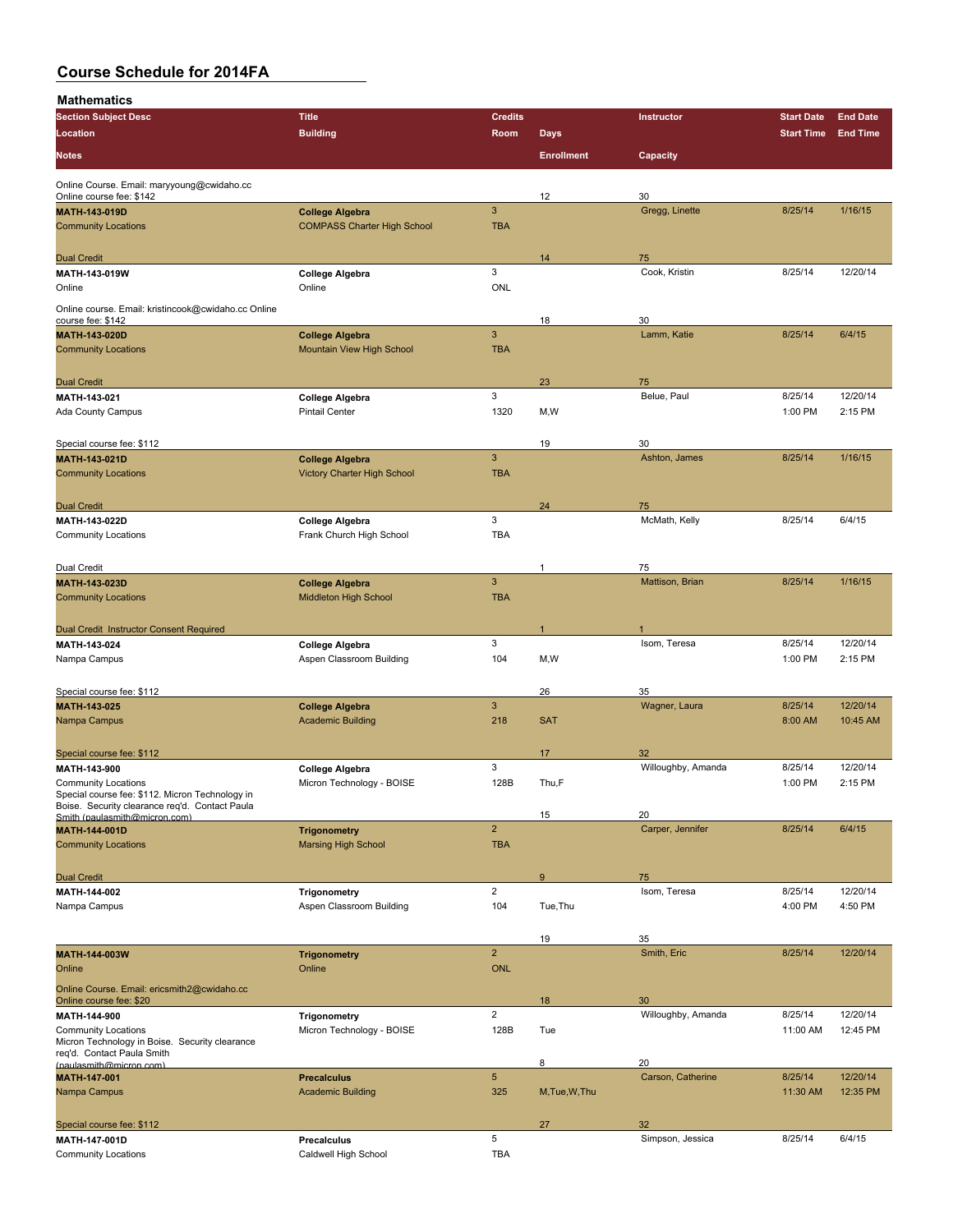| <b>Section Subject Desc</b>                        | <b>Title</b>                                   | <b>Credits</b>  |                   | Instructor                   | <b>Start Date</b> | <b>End Date</b> |
|----------------------------------------------------|------------------------------------------------|-----------------|-------------------|------------------------------|-------------------|-----------------|
| Location                                           | <b>Building</b>                                | Room            | <b>Days</b>       |                              | <b>Start Time</b> | <b>End Time</b> |
|                                                    |                                                |                 |                   |                              |                   |                 |
| Notes                                              |                                                |                 | <b>Enrollment</b> | Capacity                     |                   |                 |
|                                                    |                                                |                 |                   |                              |                   |                 |
| Dual Credit                                        |                                                |                 | 16                | 75                           |                   |                 |
| <b>MATH 147 002D</b>                               | <b>Precalculus</b>                             | $\overline{5}$  |                   | Williams, Laurel             | 8/25/14           | 6/4/15          |
| <b>Community Locations</b>                         | <b>Caldwell High School</b>                    | <b>TBA</b>      |                   |                              |                   |                 |
|                                                    |                                                |                 |                   |                              |                   |                 |
| <b>Dual Credit</b>                                 |                                                |                 | $\overline{7}$    | 75                           |                   |                 |
| MATH 147 002W                                      | <b>Precalculus</b>                             | 5               |                   | Smith, Eric                  | 8/25/14           | 12/20/14        |
| Online                                             | Online                                         | ONL             |                   |                              |                   |                 |
| Online Course. Email: ericsmith2@cwidaho.cc Online |                                                |                 |                   |                              |                   |                 |
| course fee: \$162                                  |                                                |                 | 23                | 30                           |                   |                 |
| MATH-147-004                                       | <b>Precalculus</b>                             | 5               |                   | Isaacson, Kathleen           | 8/25/14           | 12/20/14        |
| Nampa Campus                                       | <b>Academic Building</b>                       | 106             | M, Tue, W, Thu    |                              | 7:00 AM           | 8:05 AM         |
|                                                    |                                                |                 |                   |                              |                   |                 |
| Special course fee: \$112                          |                                                |                 | $\overline{7}$    | 35                           |                   |                 |
| MATH-147 004D<br><b>Community Locations</b>        | Precalculus                                    | 5<br><b>TBA</b> |                   | Krone, Muriel                | 8/25/14           | 6/4/15          |
|                                                    | Eagle High School                              |                 |                   |                              |                   |                 |
|                                                    |                                                |                 |                   |                              |                   |                 |
| Dual Credit                                        |                                                | 5               | 17                | 75<br>Bosch-Wilson, Kathleen | 8/25/14           | 6/4/15          |
| <b>MATH-147-006D</b><br><b>Community Locations</b> | <b>Precalculus</b><br><b>Melba High School</b> | <b>TBA</b>      |                   |                              |                   |                 |
|                                                    |                                                |                 |                   |                              |                   |                 |
|                                                    |                                                |                 |                   |                              |                   |                 |
| <b>Dual Credit</b><br><b>MATH 147 007D</b>         | Precalculus                                    | 5               | 23                | 75<br>Rois, Robert           | 8/25/14           | 6/4/15          |
| <b>Community Locations</b>                         | Meridian High School                           | <b>TBA</b>      |                   |                              |                   |                 |
|                                                    |                                                |                 |                   |                              |                   |                 |
| Dual Credit                                        |                                                |                 | 18                | 75                           |                   |                 |
| MATH-147-008D                                      | <b>Precalculus</b>                             | 5               |                   | Caldwell, Robert             | 8/25/14           | 6/4/15          |
| <b>Community Locations</b>                         | <b>Meridian Technical Charter Hs</b>           | <b>TBA</b>      |                   |                              |                   |                 |
|                                                    |                                                |                 |                   |                              |                   |                 |
| <b>Dual Credit</b>                                 |                                                |                 | $\overline{7}$    | 75                           |                   |                 |
| MATH-147-009D                                      | Precalculus                                    | 5               |                   | Staff-CWI, General           | 8/25/14           | 6/4/15          |
| <b>Community Locations</b>                         | Middleton High School                          | TBA             |                   |                              |                   |                 |
|                                                    |                                                |                 |                   |                              |                   |                 |
| Dual Credit                                        |                                                |                 | 5                 | 75                           |                   |                 |
| <b>MATH-147-010D</b>                               | <b>Precalculus</b>                             | 5               |                   | Mattison, Brian              | 8/25/14           | 6/4/15          |
| <b>Community Locations</b>                         | Middleton High School                          | <b>TBA</b>      |                   |                              |                   |                 |
|                                                    |                                                |                 |                   |                              |                   |                 |
| <b>Dual Credit</b>                                 |                                                |                 | 12                | 75                           |                   |                 |
| MATH-147-011D                                      | Precalculus                                    | 5               |                   | Morris, Taci                 | 8/25/14           | 6/4/15          |
| <b>Community Locations</b>                         | Middleton High School                          | <b>TBA</b>      |                   |                              |                   |                 |
|                                                    |                                                |                 |                   |                              |                   |                 |
| Dual Credit                                        |                                                |                 | 8                 | 75                           |                   |                 |
| <b>MATH 147-012D</b>                               | <b>Precalculus</b>                             | 5               |                   | Smitchger, Eric              | 8/25/14           | 6/4/15          |
| <b>Community Locations</b>                         | Mountain View High School                      | <b>TBA</b>      |                   |                              |                   |                 |
|                                                    |                                                |                 |                   |                              |                   |                 |
| <b>Dual Credit</b>                                 |                                                |                 | 36                | 75                           |                   |                 |
| MATH-147-013D                                      | Precalculus                                    | 5               |                   | Peterson, Patricia           | 8/25/14           | 6/4/15          |
| <b>Community Locations</b>                         | Notus High School                              | TBA             |                   |                              |                   |                 |
|                                                    |                                                |                 |                   |                              |                   |                 |
| Dual Credit                                        |                                                |                 | 8                 | 75                           |                   |                 |
| <b>MATH 147 014D</b>                               | <b>Precalculus</b>                             | 5               |                   | Urban-Klaehn, Jagoda         | 8/25/14           | 6/4/15          |
| <b>Community Locations</b>                         | <b>Taylor's Crossing High School</b>           | <b>TBA</b>      |                   |                              |                   |                 |
|                                                    |                                                |                 |                   |                              |                   |                 |
| <b>Dual Credit</b>                                 |                                                |                 | 3                 | 75                           |                   |                 |
| MATH-147-015D                                      | Precalculus                                    | 5               |                   | Higer, Kim                   | 8/25/14           | 6/4/15          |
| <b>Community Locations</b>                         | Thomas Jefferson High School                   | <b>TBA</b>      |                   |                              |                   |                 |
|                                                    |                                                |                 |                   |                              |                   |                 |
| Dual Credit                                        |                                                |                 | 6                 | 75                           |                   |                 |
| MATH-147-016D                                      | <b>Precalculus</b>                             | 5               |                   | Lanning, Diane               | 8/25/14           | 6/4/15          |
| <b>Community Locations</b>                         | Vallivue High School                           | <b>TBA</b>      |                   |                              |                   |                 |
|                                                    |                                                |                 |                   |                              |                   |                 |
| <b>Dual Credit</b><br>MATH-147-017D                | Precalculus                                    | 5               | 45                | 75<br>Winkelman, David       | 8/25/14           | 6/4/15          |
| <b>Community Locations</b>                         | Vallivue High School                           | <b>TBA</b>      |                   |                              |                   |                 |
|                                                    |                                                |                 |                   |                              |                   |                 |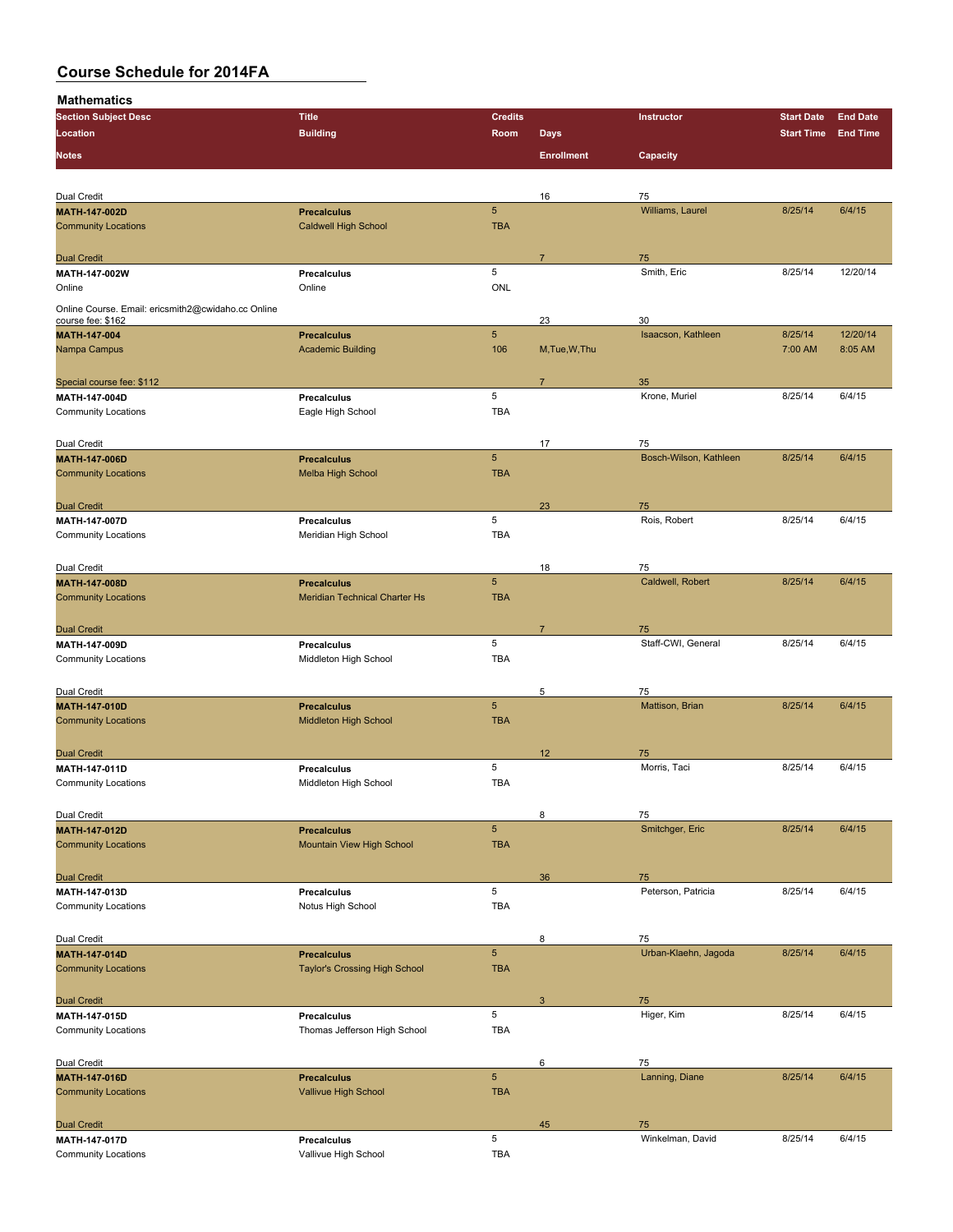| <b>Section Subject Desc</b>                       | <b>Title</b>                          | <b>Credits</b>  |                   | Instructor         | <b>Start Date</b> | <b>End Date</b> |
|---------------------------------------------------|---------------------------------------|-----------------|-------------------|--------------------|-------------------|-----------------|
| Location                                          | <b>Building</b>                       | Room            | <b>Days</b>       |                    | <b>Start Time</b> | <b>End Time</b> |
|                                                   |                                       |                 |                   |                    |                   |                 |
| <b>Notes</b>                                      |                                       |                 | <b>Enrollment</b> | Capacity           |                   |                 |
|                                                   |                                       |                 |                   |                    |                   |                 |
| Dual Credit                                       |                                       |                 | 11                | 75                 |                   |                 |
| <b>MATH-147-018D</b>                              | <b>Precalculus</b>                    | $5\phantom{.0}$ |                   | McDougall, Robert  | 8/25/14           | 6/4/15          |
| <b>Community Locations</b>                        | Vision Charter High School            | <b>TBA</b>      |                   |                    |                   |                 |
|                                                   |                                       |                 |                   |                    |                   |                 |
| <b>Dual Credit</b>                                |                                       |                 | 12                | 75                 |                   |                 |
| <b>MATH 147-019D</b>                              | <b>Precalculus</b>                    | 5               |                   | Curtis, Cathleen   | 8/25/14           | 6/4/15          |
| <b>Community Locations</b>                        | Mountain View High School             | <b>TBA</b>      |                   |                    |                   |                 |
|                                                   |                                       |                 |                   |                    |                   |                 |
| Dual Credit                                       |                                       |                 | $\overline{7}$    | 75                 |                   |                 |
| MATH-157-001                                      | <b>Math for Elementary Teachers I</b> | $\mathbf{3}$    |                   | Wagner, Laura      | 8/25/14           | 12/20/14        |
| Nampa Campus                                      | <b>Academic Building</b>              | 320             | Tue, Thu          |                    | 5:30 PM           | 6:45 PM         |
|                                                   |                                       |                 |                   |                    |                   |                 |
|                                                   |                                       |                 | 19                | 32                 |                   |                 |
| MATH-160-001D                                     | <b>Brief Calculus</b>                 | 4               |                   | Chapman, George    | 8/25/14           | 6/4/15          |
| <b>Community Locations</b>                        | Idaho Arts Charter High School        | <b>TBA</b>      |                   |                    |                   |                 |
|                                                   |                                       |                 |                   |                    |                   |                 |
| Dual Credit                                       |                                       |                 | 3                 | 75                 |                   |                 |
| MATH-160-001W                                     | <b>Brief Calculus</b>                 | $\overline{4}$  |                   | Aydelotte, Susan   | 8/25/14           | 12/20/14        |
| Online                                            | Online                                | <b>ONL</b>      |                   |                    |                   |                 |
| Online Course. Email: susanaydelotte@cwidaho.cc   |                                       |                 |                   |                    |                   |                 |
| Online course fee: \$152                          |                                       |                 | 24                | 30                 |                   |                 |
| MATH 160-002D                                     | <b>Brief Calculus</b>                 | 4               |                   | Carter, Kelly      | 8/25/14           | 6/4/15          |
| <b>Community Locations</b>                        | Mountain View High School             | <b>TBA</b>      |                   |                    |                   |                 |
|                                                   |                                       |                 |                   |                    |                   |                 |
| Dual Credit                                       |                                       |                 | 17                | 75                 |                   |                 |
| MATH-160-002W                                     | <b>Brief Calculus</b>                 | $\overline{4}$  |                   | Aydelotte, Susan   | 8/25/14           | 12/20/14        |
| Online                                            | Online                                | <b>ONL</b>      |                   |                    |                   |                 |
| Online Course. Email: susanaydelotte@cwidaho.cc   |                                       |                 |                   |                    |                   |                 |
| Online course fee: \$152                          |                                       |                 | 19                | 30                 |                   |                 |
| MATH-160-003                                      | <b>Brief Calculus</b>                 | 4               |                   | Harryman, Robert   | 8/25/14           | 12/20/14        |
| Nampa Campus                                      | Aspen Classroom Building              | 104             | Tue, Thu          |                    | 7:00 AM           | 8:50 AM         |
|                                                   |                                       |                 |                   |                    |                   |                 |
| Special course fee: \$112                         |                                       |                 | 9                 | 35                 |                   |                 |
| MATH-160-003D                                     | <b>Brief Calculus</b>                 | $\overline{4}$  |                   | Christensen, Susan | 8/25/14           | 6/4/15          |
| <b>Community Locations</b>                        | <b>Renaissance Center</b>             | <b>TBA</b>      |                   |                    |                   |                 |
|                                                   |                                       |                 |                   |                    |                   |                 |
| <b>Dual Credit</b>                                |                                       |                 | 24                | 75                 |                   |                 |
| MATH-160-006                                      | <b>Brief Calculus</b>                 | 4               |                   | Thomas, Gary       | 8/25/14           | 12/20/14        |
| Ada County Campus                                 | <b>Pintail Center</b>                 | 1208            | M, W              |                    | 2:30 PM           | 4:20 PM         |
|                                                   |                                       |                 |                   |                    |                   |                 |
| Special course fee: \$112                         |                                       |                 | 14                | 30                 |                   |                 |
| MATH-160-007H                                     | <b>Brief Calculus</b>                 | $\overline{4}$  |                   | Aydelotte, Susan   | 8/25/14           | 12/20/14        |
| Nampa Campus                                      | <b>Academic Building</b>              | 320             | Tue, Thu          |                    | 1:00 PM           | 2:15 PM         |
| Hybrid course-has online component Special course |                                       |                 |                   |                    |                   |                 |
| fee: \$112                                        |                                       |                 | 31                | 35                 |                   |                 |
| MATH 170-001                                      | Calculus 1                            | 5               |                   | Aydelotte, Susan   | 8/25/14           | 12/20/14        |
| Nampa Campus                                      | Academic Building                     | 320             | M, Tue, W, Thu, F |                    | 11:55 AM          | 12:45 PM        |
|                                                   |                                       |                 |                   |                    |                   |                 |
| Special course fee: \$112                         |                                       |                 | 30                | 35                 |                   |                 |
| MATH-170-001D                                     | <b>Calculus 1</b>                     | $5\phantom{.0}$ |                   | Anderson, Nicole   | 8/25/14           | 6/4/15          |
| <b>Community Locations</b>                        | Columbia High School                  | <b>TBA</b>      |                   |                    |                   |                 |
|                                                   |                                       |                 |                   |                    |                   |                 |
| <b>Dual Credit</b>                                |                                       |                 | $\sqrt{5}$        | 75                 |                   |                 |
| MATH-170-002                                      | Calculus 1                            | 5               |                   | Smith, Eric        | 8/25/14           | 12/20/14        |
| Ada County Campus                                 | <b>Mallard Place Building</b>         | 1112            | M, Tue, W, Thu    |                    | 2:30 PM           | 3:35 PM         |
|                                                   |                                       |                 |                   |                    |                   |                 |
| Special course fee: \$112                         |                                       |                 | 21                | 24                 |                   |                 |
| MATH-170-002D                                     | <b>Calculus 1</b>                     | $\overline{5}$  |                   | Gregg, Linette     | 8/25/14           | 6/4/15          |
| <b>Community Locations</b>                        | <b>COMPASS Charter High School</b>    | <b>TBA</b>      |                   |                    |                   |                 |
|                                                   |                                       |                 |                   |                    |                   |                 |
| <b>Dual Credit</b>                                |                                       |                 | 9                 | 75                 |                   |                 |
| MATH-170-003D                                     | Calculus 1                            | 5               |                   | Thatcher, Mark     | 8/25/14           | 6/4/15          |
| <b>Community Locations</b>                        | Homedale High School                  | TBA             |                   |                    |                   |                 |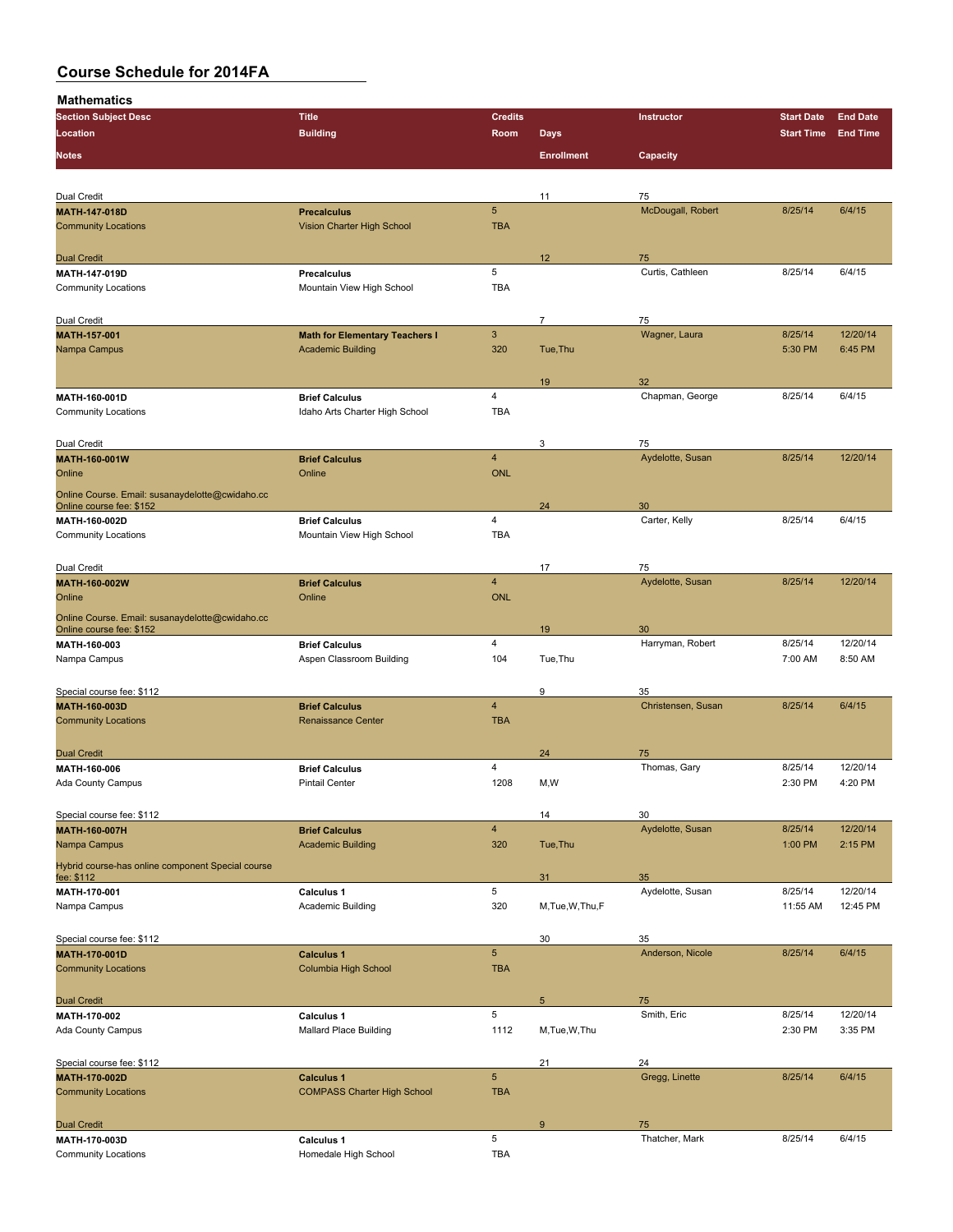| <b>Section Subject Desc</b>                                                                             | <b>Title</b>                                      | <b>Credits</b>          |                   | Instructor             | <b>Start Date</b>   | <b>End Date</b>     |
|---------------------------------------------------------------------------------------------------------|---------------------------------------------------|-------------------------|-------------------|------------------------|---------------------|---------------------|
| Location                                                                                                | <b>Building</b>                                   | Room                    | <b>Days</b>       |                        | <b>Start Time</b>   | <b>End Time</b>     |
|                                                                                                         |                                                   |                         |                   |                        |                     |                     |
| <b>Notes</b>                                                                                            |                                                   |                         | <b>Enrollment</b> | Capacity               |                     |                     |
|                                                                                                         |                                                   |                         |                   |                        |                     |                     |
| Dual Credit                                                                                             |                                                   |                         | 14                | 75                     |                     |                     |
| <b>MATH-170-004D</b>                                                                                    | <b>Calculus 1</b>                                 | $\sqrt{5}$              |                   | Sabatke, Christopher   | 8/25/14             | 6/4/15              |
| <b>Community Locations</b>                                                                              | Idaho Digital Learning Academy                    | <b>TBA</b>              |                   |                        |                     |                     |
|                                                                                                         |                                                   |                         |                   |                        |                     |                     |
| <b>Dual Credit</b>                                                                                      |                                                   |                         | 6                 | 75                     |                     |                     |
| MATII 170 005D                                                                                          | <b>Calculus 1</b>                                 | 5                       |                   | Bosch-Wilson, Kathleen | 8/25/14             | 6/4/15              |
| <b>Community Locations</b>                                                                              | Melba High School                                 | <b>TBA</b>              |                   |                        |                     |                     |
|                                                                                                         |                                                   |                         |                   |                        |                     |                     |
| Dual Credit                                                                                             |                                                   |                         | 24                | 75                     |                     |                     |
| <b>MATH 170 006D</b>                                                                                    | <b>Calculus 1</b>                                 | $\sqrt{5}$              |                   | Caldwell, Robert       | 8/25/14             | 6/4/15              |
| <b>Community Locations</b>                                                                              | Meridian Technical Charter Hs                     | <b>TBA</b>              |                   |                        |                     |                     |
|                                                                                                         |                                                   |                         |                   |                        |                     |                     |
| <b>Dual Credit</b>                                                                                      |                                                   | 5                       | 14                | 75<br>Morris, Taci     | 8/25/14             | 6/4/15              |
| <b>MATH 170 007D</b><br><b>Community Locations</b>                                                      | <b>Calculus 1</b><br>Middleton High School        | <b>TBA</b>              |                   |                        |                     |                     |
|                                                                                                         |                                                   |                         |                   |                        |                     |                     |
|                                                                                                         |                                                   |                         | 13                | 75                     |                     |                     |
| Dual Credit<br>MATH-170-008D                                                                            | <b>Calculus 1</b>                                 | $\overline{5}$          |                   | Smitchger, Eric        | 8/25/14             | 6/4/15              |
| <b>Community Locations</b>                                                                              | <b>Mountain View High School</b>                  | <b>TBA</b>              |                   |                        |                     |                     |
|                                                                                                         |                                                   |                         |                   |                        |                     |                     |
| <b>Dual Credit</b>                                                                                      |                                                   |                         | 18                | 75                     |                     |                     |
| MATH 170-009D                                                                                           | <b>Calculus 1</b>                                 | 5                       |                   | Wright, Kelsey         | 8/25/14             | 6/4/15              |
| <b>Community Locations</b>                                                                              | Notus High School                                 | <b>TBA</b>              |                   |                        |                     |                     |
|                                                                                                         |                                                   |                         |                   |                        |                     |                     |
| Dual Credit                                                                                             |                                                   |                         | 4                 | 75                     |                     |                     |
| MATH-170-010D                                                                                           | <b>Calculus 1</b>                                 | $\overline{5}$          |                   | Urban-Klaehn, Jagoda   | 8/25/14             | 6/4/15              |
| <b>Community Locations</b>                                                                              | <b>Taylor's Crossing High School</b>              | <b>TBA</b>              |                   |                        |                     |                     |
|                                                                                                         |                                                   |                         |                   |                        |                     |                     |
| <b>Dual Credit</b>                                                                                      |                                                   |                         | 3                 | 75                     |                     |                     |
| <b>MATH 170 011D</b>                                                                                    | <b>Calculus 1</b>                                 | 5                       |                   | Winkelman, David       | 8/25/14             | 6/4/15              |
| <b>Community Locations</b>                                                                              | Vallivue High School                              | <b>TBA</b>              |                   |                        |                     |                     |
|                                                                                                         |                                                   |                         |                   |                        |                     |                     |
| Dual Credit                                                                                             |                                                   |                         | 32                | 75                     |                     |                     |
| <b>MATH 170 012D</b>                                                                                    | <b>Calculus 1</b>                                 | $\sqrt{5}$              |                   | McDougall, Robert      | 8/25/14             | 6/4/15              |
| <b>Community Locations</b>                                                                              | Vision Charter High School                        | <b>TBA</b>              |                   |                        |                     |                     |
|                                                                                                         |                                                   |                         |                   |                        |                     |                     |
| <b>Dual Credit</b>                                                                                      |                                                   |                         | $\overline{4}$    | 75                     |                     |                     |
| MATH-170-900                                                                                            | <b>Calculus 1</b>                                 | 5                       |                   | Willoughby, Amanda     | 8/25/14             | 12/20/14            |
| <b>Community Locations</b>                                                                              | Micron Technology - BOISE                         | 127A                    | Thu,F             |                        | 3:00 PM             | 5:05 PM             |
| Special course fee: \$112. Micron Technology in<br>Boise. Security clearance req'd. Contact Paula Smith |                                                   |                         |                   |                        |                     |                     |
| (paulasmith@micron.com)                                                                                 |                                                   |                         | 12                | 15                     |                     |                     |
| MATH-175-001                                                                                            | <b>Calculus 2</b>                                 | $\overline{\mathbf{4}}$ |                   | Aydelotte, Susan       | 8/25/14             | 12/20/14            |
| Nampa Campus                                                                                            | <b>Academic Building</b>                          | 320                     | M, W, F           |                        | 1:00 PM             | 2:10 PM             |
|                                                                                                         |                                                   |                         |                   |                        |                     |                     |
|                                                                                                         |                                                   |                         | 24                | 35                     |                     |                     |
| MATH-175-001D                                                                                           | Calculus <sub>2</sub>                             | $\overline{4}$          |                   | Caldwell, Robert       | 8/25/14             | 6/4/15              |
| <b>Community Locations</b>                                                                              | Meridian Technical Charter Hs                     | <b>TBA</b>              |                   |                        |                     |                     |
|                                                                                                         |                                                   |                         |                   |                        |                     |                     |
| Dual Credit                                                                                             |                                                   | $\overline{\mathbf{4}}$ | 1                 | 75                     |                     |                     |
| MATH-175-900<br><b>Community Locations</b>                                                              | <b>Calculus 2</b><br>Micron Technology - BOISE    | 127A                    | M,Tue             | Maloof, Giles          | 8/25/14<br>12:00 PM | 12/20/14<br>1:45 PM |
| Micron Technology in Boise. Security clearance                                                          |                                                   |                         |                   |                        |                     |                     |
| req'd. Contact Paula Smith                                                                              |                                                   |                         |                   |                        |                     |                     |
| (paulasmith@micron.com)                                                                                 |                                                   | 3                       | 14                | 15<br>Cook, Kristin    | 8/25/14             | 12/20/14            |
| MATH-253-001<br>Nampa Campus                                                                            | <b>Elementary Statistics</b><br>Academic Building | 201                     | Tue, Thu          |                        | 2:30 PM             | 3:45 PM             |
|                                                                                                         |                                                   |                         |                   |                        |                     |                     |
|                                                                                                         |                                                   |                         | 26                | 30                     |                     |                     |
| Special course fee: \$112<br>MATH-253-001D                                                              | <b>Elementary Statistics</b>                      | $\mathbf{3}$            |                   | Wilson, Kelly          | 8/25/14             | 6/4/15              |
| <b>Community Locations</b>                                                                              | Middleton High School                             | <b>TBA</b>              |                   |                        |                     |                     |
|                                                                                                         |                                                   |                         |                   |                        |                     |                     |
| <b>Dual Credit</b>                                                                                      |                                                   |                         | 13                | 75                     |                     |                     |
| MATH-253-002                                                                                            | <b>Elementary Statistics</b>                      | 3                       |                   | Cook, Kristin          | 8/25/14             | 12/20/14            |
| Nampa Campus                                                                                            | Academic Building                                 | 201                     | M, W              |                        | 10:00 AM            | 11:15 AM            |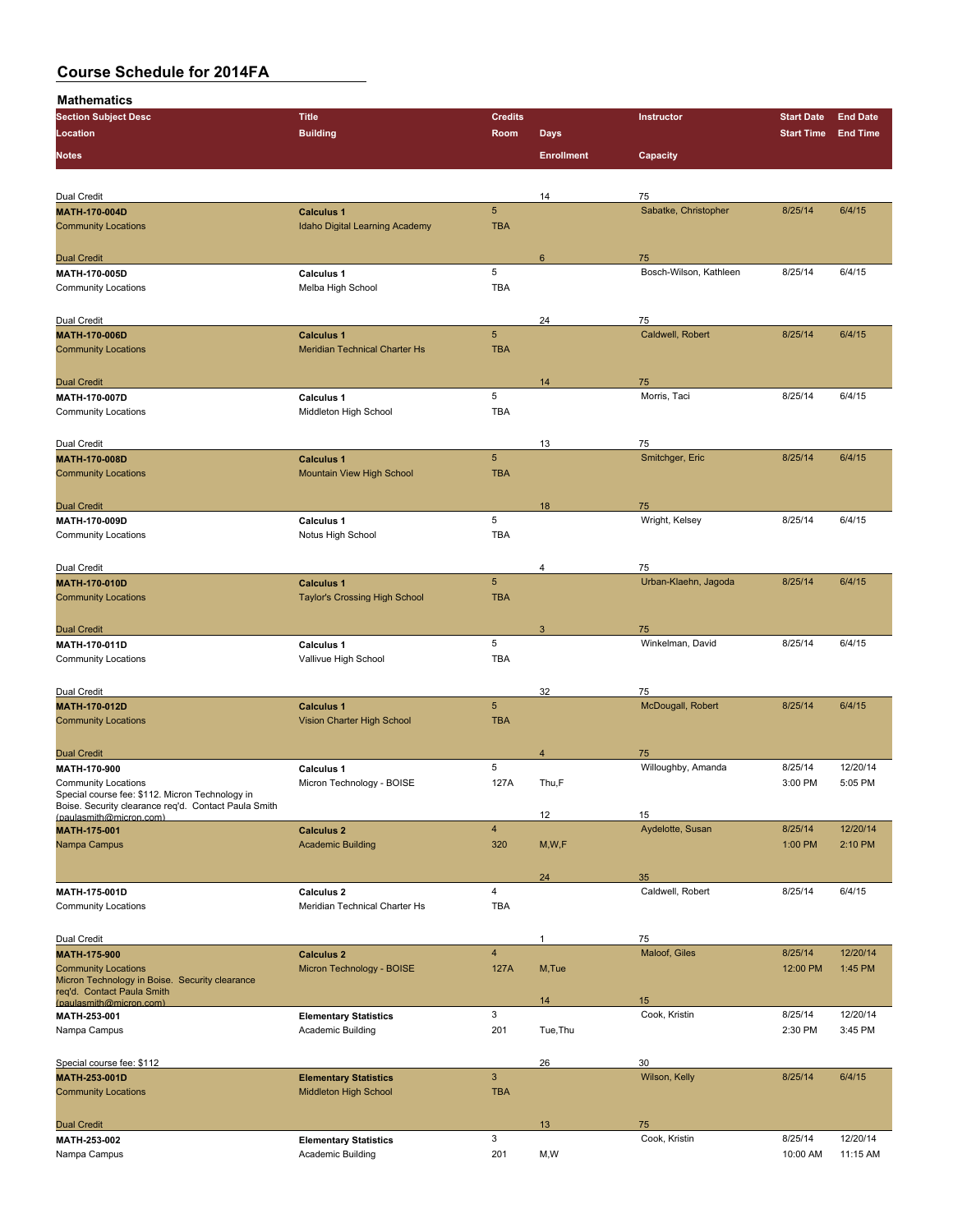**Mathematics**

| <b>Section Subject Desc</b>                                                                                                         | <b>Title</b>                 | <b>Credits</b> |                   | <b>Instructor</b> | <b>Start Date</b> | <b>End Date</b> |
|-------------------------------------------------------------------------------------------------------------------------------------|------------------------------|----------------|-------------------|-------------------|-------------------|-----------------|
| <b>Location</b>                                                                                                                     | <b>Building</b>              | <b>Room</b>    | <b>Days</b>       |                   | <b>Start Time</b> | <b>End Time</b> |
| <b>Notes</b>                                                                                                                        |                              |                | <b>Enrollment</b> | Capacity          |                   |                 |
|                                                                                                                                     |                              |                |                   |                   |                   |                 |
| Special course fee: \$112                                                                                                           |                              |                | 26                | 30                |                   |                 |
| MATH-253-004W                                                                                                                       | <b>Elementary Statistics</b> | 3              |                   | Cook, Kristin     | 8/25/14           | 12/20/14        |
| Online                                                                                                                              | Online                       | <b>ONL</b>     |                   |                   |                   |                 |
| Online course. Email: kristincook@cwidaho.cc Online                                                                                 |                              |                |                   |                   |                   |                 |
| course fee: \$142                                                                                                                   |                              |                | 17                | 30                |                   |                 |
| MATH-253-006W                                                                                                                       | <b>Elementary Statistics</b> | 3              |                   | Cook, Kristin     | 8/25/14           | 12/20/14        |
| Online                                                                                                                              | Online                       | ONL            |                   |                   |                   |                 |
|                                                                                                                                     |                              |                |                   |                   |                   |                 |
| course fee: \$142                                                                                                                   |                              |                | 22                | 30                |                   |                 |
| <b>MATH 275-002</b>                                                                                                                 | <b>Calculus 3</b>            | $\overline{4}$ |                   | Smith, Eric       | 8/25/14           | 12/20/14        |
| <b>Ada County Campus</b>                                                                                                            | <b>Quail Court Building</b>  | 2209           | M, Tue, W, Thu    |                   | 1:00 PM           | 1:50 PM         |
|                                                                                                                                     |                              |                |                   |                   |                   |                 |
|                                                                                                                                     |                              |                | 9                 | 24                |                   |                 |
| <b>MATH 275 900</b>                                                                                                                 | <b>Calculus 3</b>            | $\overline{4}$ |                   | Maloof, Giles     | 8/25/14           | 12/20/14        |
| <b>Community Locations</b>                                                                                                          | Micron Technology - BOISE    | 127A           | Thu,F             |                   | 8:30 AM           | 10:15 AM        |
|                                                                                                                                     |                              |                |                   |                   |                   |                 |
| (paulasmith@micron.com)                                                                                                             |                              |                | 18                | 15                |                   |                 |
| Online course: Email: kristincook@cwidaho.cc Online<br>Micron Technology in Boise. Security clearance<br>reg'd. Contact Paula Smith |                              |                |                   |                   |                   |                 |

#### **Medical Administrative Support**

| <b>Section Subject Desc</b>                           | <b>Title</b>                                                  | <b>Credits</b> |                   | Instructor       | <b>Start Date</b>   | <b>End Date</b> |
|-------------------------------------------------------|---------------------------------------------------------------|----------------|-------------------|------------------|---------------------|-----------------|
| Location                                              | <b>Building</b>                                               | Room           | <b>Days</b>       |                  | <b>Start Time</b>   | <b>End Time</b> |
| <b>Notes</b>                                          |                                                               |                | <b>Enrollment</b> | Capacity         |                     |                 |
| <b>MADM-113-001</b>                                   | <b>Medical Front Office Skills</b>                            | 3              |                   | Mai, Stephanie   | 8/25/14             | 12/20/14        |
| <b>Ada County Campus</b>                              | <b>Pintail Center</b>                                         | 1211           | Tue, Thu          |                  | 8:30 AM             | 9:45 AM         |
|                                                       |                                                               |                |                   |                  |                     |                 |
|                                                       |                                                               |                | 20                | 24               |                     |                 |
| MADM-115-001                                          | Human Relations in Healthcare                                 | 3              |                   | Mai, Stephanie   | 8/25/14             | 12/20/14        |
| Ada County Campus                                     | <b>Pintail Center</b>                                         | 1211           | M, W              |                  | 10:00 AM            | 11:15 AM        |
|                                                       |                                                               |                |                   |                  |                     |                 |
|                                                       |                                                               | $\overline{3}$ | 13                | 24               |                     | 12/20/14        |
| MADM-121-001                                          | <b>Health Information Management</b><br><b>Pintail Center</b> | 1203           |                   | Mai, Stephanie   | 8/25/14<br>10:00 AM | 11:15 AM        |
| <b>Ada County Campus</b>                              |                                                               |                | Tue, Thu          |                  |                     |                 |
|                                                       |                                                               |                | 10                | 20               |                     |                 |
| MADM-125-001                                          | <b>Employmt Skis for Med Office</b>                           | 3              |                   | Lowney, Teresa   | 8/25/14             | 12/20/14        |
| Ada County Campus                                     | <b>Pintail Center</b>                                         | 1230           | Tue, Thu          |                  | 1:00 PM             | 2:15 PM         |
|                                                       |                                                               |                |                   |                  |                     |                 |
| Medical Administrative Support majors only            |                                                               |                | 6                 | 20               |                     |                 |
| MADM-223-001                                          | <b>Integrated Med Office Software</b>                         | $\overline{3}$ |                   | Mai, Stephanie   | 8/25/14             | 12/20/14        |
| <b>Ada County Campus</b>                              | <b>Pintail Center</b>                                         | 1203           | M, W              |                  | 11:30 AM            | 12:45 PM        |
|                                                       |                                                               |                |                   |                  |                     |                 |
| <b>Special Course Fee \$10</b>                        |                                                               |                | 15                | 20               |                     |                 |
| MADM-233-001                                          | <b>Coding &amp; Billing Med Office</b>                        | 3              |                   | Lowney, Teresa   | 8/25/14             | 12/20/14        |
| Ada County Campus                                     | <b>Pintail Center</b>                                         | 1205           | Tue, Thu          |                  | 4:00 PM             | 5:15 PM         |
|                                                       |                                                               |                |                   |                  |                     |                 |
| Special Course Fee \$10                               |                                                               |                | 3                 | 20               |                     |                 |
| MADM-293-001                                          | Internship                                                    | $\overline{3}$ |                   | Mai, Stephanie   | 8/18/14             | 11/15/14        |
| <b>Community Locations</b>                            | <b>Community Location</b>                                     | <b>CMTY</b>    |                   |                  |                     |                 |
|                                                       |                                                               |                | $\overline{2}$    | 10 <sup>10</sup> |                     |                 |
| <b>Instructor Permission Required</b><br>MADM-293-002 | Internship                                                    | 3              |                   | Mai, Stephanie   | 9/5/14              | 12/17/14        |
| <b>Community Locations</b>                            | Community Location                                            | <b>CMTY</b>    |                   |                  |                     |                 |
|                                                       |                                                               |                |                   |                  |                     |                 |
|                                                       |                                                               |                | $\pmb{0}$         | $\mathbf{1}$     |                     |                 |
| MADM-293-003                                          | Internship                                                    | 3              |                   | Mai, Stephanie   | 8/30/14             | 12/1/14         |
| <b>Community Locations</b>                            | <b>Community Location</b>                                     | <b>CMTY</b>    |                   |                  |                     |                 |
|                                                       |                                                               |                |                   |                  |                     |                 |
|                                                       |                                                               |                | $\mathbf{1}$      |                  |                     |                 |
| MADM-295-001                                          | Capstone                                                      | $\mathbf{1}$   |                   | Mai, Stephanie   | 8/25/14             | 12/20/14        |
| Ada County Campus                                     | <b>Pintail Center</b>                                         | 1205           | Tue               |                  | 2:30 PM             | 3:20 PM         |
|                                                       |                                                               |                |                   |                  |                     |                 |
| Special Course Fee \$110                              |                                                               |                | 4                 | 20               |                     |                 |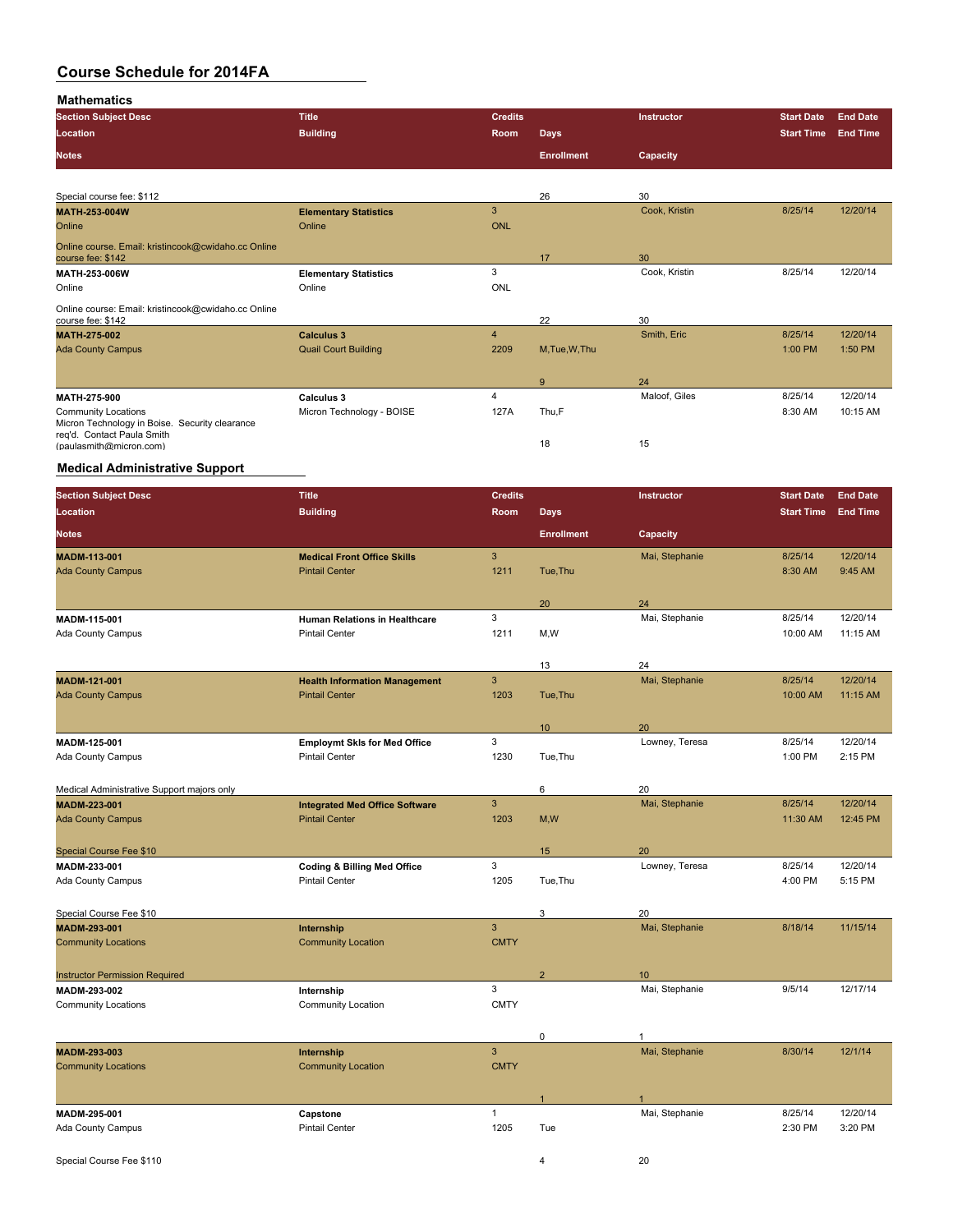### **Medical Administrative Support**

**Music**

| <b>Section Subject Desc</b>                                            | Title                                 | <b>Credits</b>  |                   | Instructor           | <b>Start Date</b> | <b>End Date</b> |
|------------------------------------------------------------------------|---------------------------------------|-----------------|-------------------|----------------------|-------------------|-----------------|
| Location                                                               | <b>Building</b>                       | Room            | <b>Days</b>       |                      | <b>Start Time</b> | <b>End Time</b> |
| <b>Notes</b>                                                           |                                       |                 | <b>Enrollment</b> | Capacity             |                   |                 |
| MUSI-100-001W                                                          | <b>Music Appreciation</b>             | $\mathbf{3}$    |                   | Buck, Vernae         | 8/25/14           | 12/20/14        |
| Online                                                                 | Online                                | <b>ONL</b>      |                   |                      |                   |                 |
|                                                                        |                                       |                 |                   |                      |                   |                 |
| Online course. Email: vernaebuck@cwidaho.cc<br>Special Course Fee \$30 |                                       |                 | 20                | 30                   |                   |                 |
| MUSI-100-002W                                                          | <b>Music Appreciation</b>             | 3               |                   | Buck, Vernae         | 8/25/14           | 12/20/14        |
| Online                                                                 | Online                                | <b>ONL</b>      |                   |                      |                   |                 |
|                                                                        |                                       |                 |                   |                      |                   |                 |
| Online course. Email: vernaebuck@cwidaho.cc<br>Special Course Fee \$30 |                                       |                 | 14                | 30                   |                   |                 |
| MUSI-100-003D                                                          | <b>Music Appreciation</b>             | $\overline{3}$  |                   | Ellis, Debra         | 8/25/14           | 6/4/15          |
| <b>Community Locations</b>                                             | Vision Charter High School            | <b>TBA</b>      |                   |                      |                   |                 |
|                                                                        |                                       |                 |                   |                      |                   |                 |
| <b>Dual Credit</b>                                                     |                                       |                 | 6                 | 75                   |                   |                 |
| MUSI-100-004D                                                          | <b>Music Appreciation</b>             | 3               |                   | Saunders, Marianne   | 8/25/14           | 6/4/15          |
| <b>Community Locations</b>                                             | Victory Charter High School           | <b>TBA</b>      |                   |                      |                   |                 |
|                                                                        |                                       |                 |                   |                      |                   |                 |
| Dual Credit                                                            |                                       |                 | 3                 | 75                   |                   |                 |
| MUSI-100-004W                                                          | <b>Music Appreciation</b>             | 3               |                   | Maddox, Svetlana     | 8/25/14           | 12/20/14        |
| Online                                                                 | Online                                | <b>ONL</b>      |                   |                      |                   |                 |
| onl crse. Email: snagachevskayamaddo@cwidaho.cc                        |                                       |                 |                   |                      |                   |                 |
| Online course fee \$30                                                 |                                       |                 | 24                | 30                   |                   |                 |
| MUSI-100-005                                                           | <b>Music Appreciation</b>             | 3               |                   | Salewski, Bonnie     | 8/25/14           | 12/20/14        |
| Ada County Campus                                                      | <b>Pintail Center</b>                 | 1211            | Tue, Thu          |                      | 2:30 PM           | 3:45 PM         |
|                                                                        |                                       |                 |                   |                      |                   |                 |
|                                                                        |                                       |                 | 17                | 24                   |                   |                 |
| <b>MUSI 100 006W</b>                                                   | <b>Music Appreciation</b>             | $\overline{3}$  |                   | San Miguel, Adrian   | 8/25/14           | 12/20/14        |
| Online                                                                 | Online                                | <b>ONL</b>      |                   |                      |                   |                 |
| Online course. Email: adriansanmiguel@cwidaho.cc                       |                                       |                 |                   |                      |                   |                 |
| Online course fee \$30                                                 |                                       |                 | 22                | 30                   |                   |                 |
| MUSI-100-007                                                           | <b>Music Appreciation</b>             | 3               |                   | Salewski, Bonnie     | 8/25/14           | 12/20/14        |
| Ada County Campus                                                      | <b>Pintail Center</b>                 | 1211            | F                 |                      | 8:00 AM           | 10:45 AM        |
|                                                                        |                                       |                 |                   |                      |                   |                 |
|                                                                        |                                       |                 | 19                | 24                   |                   |                 |
| MUSI-100-008W                                                          | <b>Music Appreciation</b><br>Online   | 3<br><b>ONL</b> |                   | Maddox, Svetlana     | 8/25/14           | 12/20/14        |
| Online                                                                 |                                       |                 |                   |                      |                   |                 |
| Onl Crs: Email: snagachevskayamaddo@cwidaho.cc                         |                                       |                 |                   |                      |                   |                 |
| Online course fee \$30<br>MUSI-100-009                                 | <b>Music Appreciation</b>             | 3               | 25                | 30<br>Davis, Jeffrey | 8/25/14           | 12/20/14        |
| Nampa Campus                                                           | Academic Building                     | 218             | Tue, Thu          |                      | 10:00 AM          | 11:15 AM        |
|                                                                        |                                       |                 |                   |                      |                   |                 |
|                                                                        |                                       |                 | 27                | 32                   |                   |                 |
| MUSI-101-001                                                           | <b>Theory of Music 1</b>              | 3               |                   | Davis, Jeffrey       | 8/25/14           | 12/20/14        |
| Nampa Campus                                                           | <b>Academic Building</b>              | 218             | Tue, Thu          |                      | 8:30 AM           | 9:45 AM         |
|                                                                        |                                       |                 |                   |                      |                   |                 |
|                                                                        |                                       |                 | 8                 | 32                   |                   |                 |
| MUSI-102-002                                                           | Theory of Music 2                     | 3               |                   | Davis, Jeffrey       | 8/25/14           | 12/20/14        |
| Nampa Campus                                                           | Academic Building                     | 218             | Tue, Thu          |                      | 1:00 PM           | 2:15 PM         |
|                                                                        |                                       |                 |                   |                      |                   |                 |
|                                                                        |                                       |                 | 5                 | 32                   |                   |                 |
| MUSI-108-001W                                                          | <b>Survey of Jazz &amp; Pop Music</b> | 3               |                   | Walker, Robert       | 8/25/14           | 12/20/14        |
| Online                                                                 | Online                                | ONL             |                   |                      |                   |                 |
| ONline course. Email: robwalker@cwidaho.cc Online                      |                                       |                 |                   |                      |                   |                 |
| course fee \$30                                                        |                                       |                 | 24                | 30                   |                   |                 |
| MUSI-131-001                                                           | <b>College Chorale</b>                | 0               |                   | Davis, Jeffrey       | 8/25/14           | 12/20/14        |
| Nampa Campus                                                           | Academic Building                     | 218             | W                 |                      | 6:00 PM           | 7:50 PM         |
|                                                                        |                                       |                 |                   |                      |                   |                 |
|                                                                        |                                       |                 | 11                | 16                   |                   |                 |
| MUSI-131-002                                                           | <b>College Chorale</b>                | $\mathbf{1}$    |                   | Davis, Jeffrey       | 8/25/14           | 12/20/14        |
| Nampa Campus                                                           | <b>Academic Building</b>              | 218             | W                 |                      | 6:00 PM           | 7:50 PM         |
|                                                                        |                                       |                 |                   |                      |                   |                 |
|                                                                        |                                       |                 | $\mathbf 0$       | 16                   |                   |                 |
| MUSI-144-001                                                           | <b>Class Guitar</b>                   | $\mathbf{1}$    |                   | Davis, Jeffrey       | 8/25/14           | 12/20/14        |
| Nampa Campus                                                           | Academic Building                     | 218             | M,W               |                      | 5:00 PM           | 5:50 PM         |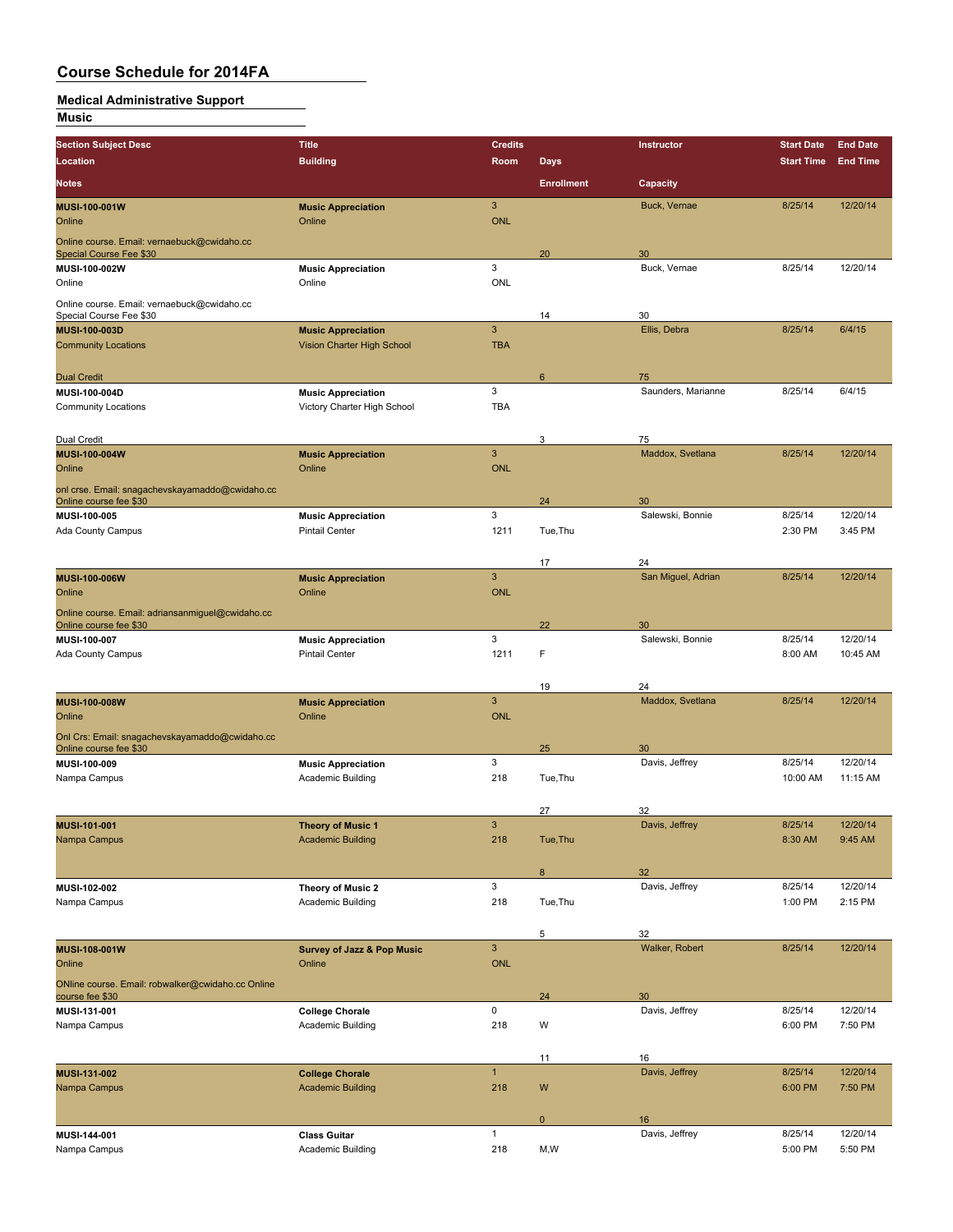**Music Section Subject Desc Title Credits Instructor Start Date End Date Location Building Room Days Start Time End Time Notes Enrollment Capacity** 12 20<br>
Salewski, Bonnie **MUSI-145-001 Class Voice** 2 Salewski, Bonnie 8/25/14 12/20/14 Ada County Campus Photo Photo Pintail Center 1211 Tue,Thu 1211 Tue,Thu 1200 PM 1:00 PM 1:50 PM 1:50 PM 1:50 PM Special course fee: \$10 24<br>MUSI-233-001 6 24 Davis, Jeffrey Music Methods for Elem Teacher 2 2 Davis, Jeffrey **MUSI-233-001 Music Methods for Elem Teacher** 2 Davis, Jeffrey 8/25/14 12/20/14 Nampa Campus Academic Building 218 M 6:00 PM 7:50 PM 8 32

#### **Network Administration**

| <b>Section Subject Desc</b><br>Location                           | <b>Title</b><br><b>Building</b>           | <b>Credits</b><br>Room | <b>Days</b>       | Instructor           | <b>Start Date</b><br><b>Start Time</b> | <b>End Date</b><br><b>End Time</b> |
|-------------------------------------------------------------------|-------------------------------------------|------------------------|-------------------|----------------------|----------------------------------------|------------------------------------|
| <b>Notes</b>                                                      |                                           |                        | <b>Enrollment</b> | Capacity             |                                        |                                    |
| <b>NADM-140-001</b>                                               | <b>Fund of Windows Operating Syst</b>     | 4                      |                   | O'Hanahan, Patrick   | 8/25/14                                | 9/26/14                            |
| <b>Ada County Campus</b>                                          | <b>Pintail Center</b>                     | 1413                   | M,Tue,W,Thu,F     |                      | 2:00 PM                                | 6:00 PM                            |
| Special course fee: \$25 For Network Adminstration<br>majors only |                                           |                        | 16                | 21                   |                                        |                                    |
| NADM-142-001                                                      | <b>Network Services</b>                   | 4                      |                   | O'Hanahan, Patrick   | 9/29/14                                | 10/31/14                           |
| Ada County Campus                                                 | <b>Pintail Center</b>                     | 1413                   | M, Tue, W, Thu, F |                      | 2:00 PM                                | 6:00 PM                            |
| Special course fee: \$15 For Network Admistration<br>majors only  |                                           |                        | 15                | 21                   |                                        |                                    |
| <b>NADM-144-001</b>                                               | <b>Routing &amp; Switching Environmnt</b> | $\overline{4}$         |                   | O'Hanahan, Patrick   | 11/3/14                                | 12/20/14                           |
| <b>Ada County Campus</b>                                          | <b>Pintail Center</b>                     | 1413                   | M.Tue.W.Thu.F     |                      | 2:00 PM                                | 6:00 PM                            |
|                                                                   |                                           |                        |                   |                      |                                        |                                    |
| For Network Adminstration majors only<br>NADM-260-001             | <b>Network Infrastructure</b>             | 4                      | 14                | 21<br>Young, Melinda | 8/25/14                                | 9/26/14                            |
| Ada County Campus                                                 | <b>Pintail Center</b>                     | 1413                   | M, Tue, W, Thu, F |                      | 9:00 AM                                | 1:00 PM                            |
|                                                                   |                                           |                        |                   |                      |                                        |                                    |
|                                                                   |                                           |                        | 20                | 21                   |                                        |                                    |
| <b>NADM 262-001</b>                                               | <b>Directory Services</b>                 | $\overline{4}$         |                   | Young, Melinda       | 9/29/14                                | 10/31/14                           |
| <b>Ada County Campus</b>                                          | <b>Pintail Center</b>                     | 1413                   | M, Tue, W, Thu, F |                      | 9:00 AM                                | 1:00 PM                            |
|                                                                   |                                           |                        | 20                | 21                   |                                        |                                    |
| NADM-264-001                                                      | <b>E-Mail Systems</b>                     | 4                      |                   | Young, Melinda       | 11/3/14                                | 12/20/14                           |
| Ada County Campus                                                 | <b>Pintail Center</b>                     | 1413                   | M,Tue,W,Thu,F     |                      | 9:00 AM                                | 1:00 PM                            |
|                                                                   |                                           |                        | 20                | 21                   |                                        |                                    |

| <b>Section Subject Desc</b> | <b>Title</b>                              | <b>Credits</b> |                   | <b>Instructor</b>   | <b>Start Date</b> | <b>End Date</b> |
|-----------------------------|-------------------------------------------|----------------|-------------------|---------------------|-------------------|-----------------|
| Location                    | <b>Building</b>                           | <b>Room</b>    | <b>Days</b>       |                     | <b>Start Time</b> | <b>End Time</b> |
| <b>Notes</b>                |                                           |                | <b>Enrollment</b> | Capacity            |                   |                 |
| <b>NURS 100 001</b>         | <b>Fundamentals of Nursing</b>            | 3              |                   | Baker, Allison      | 8/25/14           | 12/20/14        |
| <b>Canyon County Center</b> | <b>Canyon County Center</b>               | 230            | M                 |                     | 8:00 AM           | 11:00 AM        |
| Special course fee \$228    |                                           |                | 40                | 40                  |                   |                 |
| <b>NURS-100-001</b>         | <b>Fundamentals of Nursing</b>            | 3              |                   | Hutchings, Jennifer | 8/25/14           | 12/20/14        |
| Canyon County Center        | Canyon County Center                      | 230            | M                 |                     | 8:00 AM           | 11:00 AM        |
| Special course fee \$228    |                                           |                | 40                | 40                  |                   |                 |
| <b>NURS 100 001</b>         | <b>Fundamentals of Nursing</b>            | 3              |                   | Zigmond, Sytoria    | 8/25/14           | 12/20/14        |
| <b>Canyon County Center</b> | <b>Canyon County Center</b>               | 230            | M                 |                     | 8:00 AM           | 11:00 AM        |
| Special course fee \$228    |                                           |                | 40                | 40                  |                   |                 |
| <b>NURS-103-001</b>         | Nursing & Hith Assess Lab/Clin            | 3              |                   | Baker, Allison      | 8/25/14           | 12/20/14        |
| Canyon County Center        | Canyon County Center                      | 214A           | Thu,F             |                     | 8:00 AM           | 12:30 PM        |
| Special course fee \$250    |                                           |                | 10                | 10                  |                   |                 |
| <b>NURS 103 001</b>         | <b>Nursing &amp; Hith Assess Lab/Clin</b> | 3              |                   | Baker, Allison      | 8/25/14           | 12/20/14        |
| <b>Canyon County Center</b> | <b>Canyon County Center</b>               | 214B           | Thu,F             |                     | 8:00 AM           | 12:30 PM        |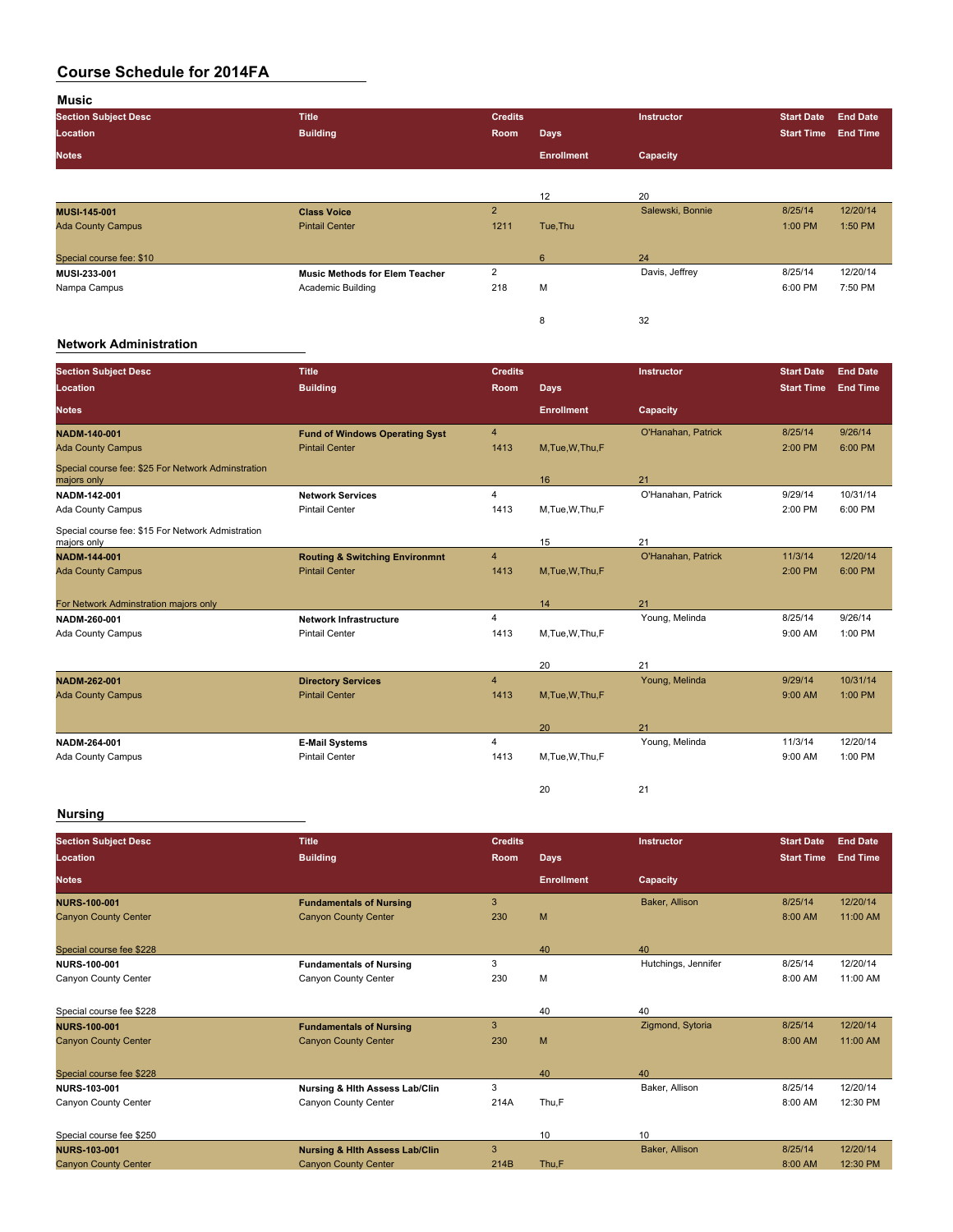| . 5<br><b>Section Subject Desc</b>                 | <b>Title</b>                                           | <b>Credits</b> |                   | Instructor                | <b>Start Date</b> | <b>End Date</b> |
|----------------------------------------------------|--------------------------------------------------------|----------------|-------------------|---------------------------|-------------------|-----------------|
| Location                                           | <b>Building</b>                                        | Room           | <b>Days</b>       |                           | <b>Start Time</b> | <b>End Time</b> |
|                                                    |                                                        |                |                   |                           |                   |                 |
| <b>Notes</b>                                       |                                                        |                | <b>Enrollment</b> | Capacity                  |                   |                 |
|                                                    |                                                        |                |                   |                           |                   |                 |
|                                                    |                                                        |                | 10 <sup>°</sup>   | 10                        |                   |                 |
| Special course fee \$250<br><b>NURS 103-001</b>    |                                                        | 3              |                   | Hutchings, Jennifer       | 8/25/14           | 12/20/14        |
| Canyon County Center                               | Nursing & Hith Assess Lab/Clin<br>Canyon County Center | 214A           | Thu,F             |                           | 8:00 AM           | 12:30 PM        |
|                                                    |                                                        |                |                   |                           |                   |                 |
|                                                    |                                                        |                |                   |                           |                   |                 |
| Special course fee \$250                           |                                                        | $\mathbf{3}$   | 10                | 10<br>Hutchings, Jennifer | 8/25/14           | 12/20/14        |
| <b>NURS-103-001</b><br><b>Canyon County Center</b> | <b>Nursing &amp; Hith Assess Lab/Clin</b>              | 214B           |                   |                           | 8:00 AM           | 12:30 PM        |
|                                                    | <b>Canyon County Center</b>                            |                | Thu,F             |                           |                   |                 |
|                                                    |                                                        |                |                   |                           |                   |                 |
| Special course fee \$250                           |                                                        |                | 10                | 10                        |                   |                 |
| NURS-103-001                                       | Nursing & Hith Assess Lab/Clin                         | 3              |                   | Ulrich, Anna              | 8/25/14           | 12/20/14        |
| Canyon County Center                               | Canyon County Center                                   | 214A           | Thu,F             |                           | 8:00 AM           | 12:30 PM        |
|                                                    |                                                        |                |                   |                           |                   |                 |
| Special course fee \$250                           |                                                        |                | 10                | 10                        |                   |                 |
| <b>NURS-103-001</b>                                | <b>Nursing &amp; Hith Assess Lab/Clin</b>              | 3              |                   | Ulrich, Anna              | 8/25/14           | 12/20/14        |
| <b>Canyon County Center</b>                        | <b>Canyon County Center</b>                            | 214B           | Thu,F             |                           | 8:00 AM           | 12:30 PM        |
|                                                    |                                                        |                |                   |                           |                   |                 |
| Special course fee \$250                           |                                                        |                | 10                | 10                        |                   |                 |
| NURS-103-001                                       | Nursing & Hith Assess Lab/Clin                         | 3              |                   | Wees, Suzanne             | 8/25/14           | 12/20/14        |
| Canyon County Center                               | Canyon County Center                                   | 214A           | Thu,F             |                           | 8:00 AM           | 12:30 PM        |
|                                                    |                                                        |                |                   |                           |                   |                 |
| Special course fee \$250                           |                                                        |                | 10                | 10                        |                   |                 |
| <b>NURS-103-001</b>                                | <b>Nursing &amp; Hith Assess Lab/Clin</b>              | 3              |                   | Wees, Suzanne             | 8/25/14           | 12/20/14        |
| <b>Canyon County Center</b>                        | <b>Canyon County Center</b>                            | 214B           | Thu,F             |                           | 8:00 AM           | 12:30 PM        |
|                                                    |                                                        |                |                   |                           |                   |                 |
| Special course fee \$250                           |                                                        |                | 10 <sup>°</sup>   | 10                        |                   |                 |
| NURS-103-002                                       | Nursing & Hith Assess Lab/Clin                         | 3              |                   | Baker, Allison            | 8/25/14           | 12/20/14        |
| Canyon County Center                               | Canyon County Center                                   | 214A           | Tue, W            |                           | 8:00 AM           | 12:30 PM        |
|                                                    |                                                        |                |                   |                           |                   |                 |
|                                                    |                                                        |                | 10                | 10                        |                   |                 |
| Special course fee \$250<br><b>NURS-103-002</b>    | <b>Nursing &amp; Hith Assess Lab/Clin</b>              | 3              |                   | Baker, Allison            | 8/25/14           | 12/20/14        |
| <b>Canyon County Center</b>                        | <b>Canyon County Center</b>                            | 214B           | Tue, W            |                           | 8:00 AM           | 12:30 PM        |
|                                                    |                                                        |                |                   |                           |                   |                 |
|                                                    |                                                        |                |                   |                           |                   |                 |
| Special course fee \$250                           |                                                        |                | 10 <sup>°</sup>   | 10                        |                   |                 |
| <b>NURS-103-002</b>                                | Nursing & Hith Assess Lab/Clin                         | 3              |                   | Hutchings, Jennifer       | 8/25/14           | 12/20/14        |
| Canyon County Center                               | Canyon County Center                                   | 214A           | Tue, W            |                           | 8:00 AM           | 12:30 PM        |
|                                                    |                                                        |                |                   |                           |                   |                 |
| Special course fee \$250                           |                                                        |                | 10                | 10                        |                   |                 |
| <b>NURS-103-002</b>                                | <b>Nursing &amp; Hith Assess Lab/Clin</b>              | 3              |                   | Hutchings, Jennifer       | 8/25/14           | 12/20/14        |
| <b>Canyon County Center</b>                        | <b>Canyon County Center</b>                            | 214B           | Tue, W            |                           | 8:00 AM           | 12:30 PM        |
|                                                    |                                                        |                |                   |                           |                   |                 |
| Special course fee \$250                           |                                                        |                | 10                | 10                        |                   |                 |
| <b>NURS-103-002</b>                                | Nursing & Hith Assess Lab/Clin                         | 3              |                   | Ulrich, Anna              | 8/25/14           | 12/20/14        |
| Canyon County Center                               | Canyon County Center                                   | 214A           | Tue, W            |                           | 8:00 AM           | 12:30 PM        |
|                                                    |                                                        |                |                   |                           |                   |                 |
| Special course fee \$250                           |                                                        |                | 10                | 10                        |                   |                 |
| <b>NURS-103-002</b>                                | <b>Nursing &amp; Hith Assess Lab/Clin</b>              | $\mathbf{3}$   |                   | Ulrich, Anna              | 8/25/14           | 12/20/14        |
| <b>Canyon County Center</b>                        | <b>Canyon County Center</b>                            | 214B           | Tue, W            |                           | 8:00 AM           | 12:30 PM        |
|                                                    |                                                        |                |                   |                           |                   |                 |
| Special course fee \$250                           |                                                        |                | 10 <sup>°</sup>   | 10                        |                   |                 |
| <b>NURS 103-002</b>                                | Nursing & Hith Assess Lab/Clin                         | 3              |                   | Wees, Suzanne             | 8/25/14           | 12/20/14        |
| Canyon County Center                               | Canyon County Center                                   | 214A           | Tue, W            |                           | 8:00 AM           | 12:30 PM        |
|                                                    |                                                        |                |                   |                           |                   |                 |
| Special course fee \$250                           |                                                        |                | 10                | 10                        |                   |                 |
| <b>NURS-103-002</b>                                | <b>Nursing &amp; Hith Assess Lab/Clin</b>              | 3              |                   | Wees, Suzanne             | 8/25/14           | 12/20/14        |
| <b>Canyon County Center</b>                        | <b>Canyon County Center</b>                            | 214B           | Tue, W            |                           | 8:00 AM           | 12:30 PM        |
|                                                    |                                                        |                |                   |                           |                   |                 |
|                                                    |                                                        |                |                   |                           |                   |                 |
| Special course fee \$250                           |                                                        | 3              | 10 <sup>°</sup>   | 10<br>Baker, Allison      | 8/25/14           | 12/20/14        |
| NURS-103-003                                       | Nursing & Hith Assess Lab/Clin<br>Canyon County Center | 214A           | Thu,F             |                           | 8:00 AM           | 12:30 PM        |
| Canyon County Center                               |                                                        |                |                   |                           |                   |                 |
|                                                    |                                                        |                |                   |                           |                   |                 |
| Special course fee \$200                           |                                                        |                | 10                | 10                        |                   |                 |
| <b>NURS-103-003</b>                                | <b>Nursing &amp; Hith Assess Lab/Clin</b>              | $\mathbf{3}$   |                   | Baker, Allison            | 8/25/14           | 12/20/14        |
| <b>Canyon County Center</b>                        | <b>Canyon County Center</b>                            | 214B           | Thu,F             |                           | 8:00 AM           | 12:30 PM        |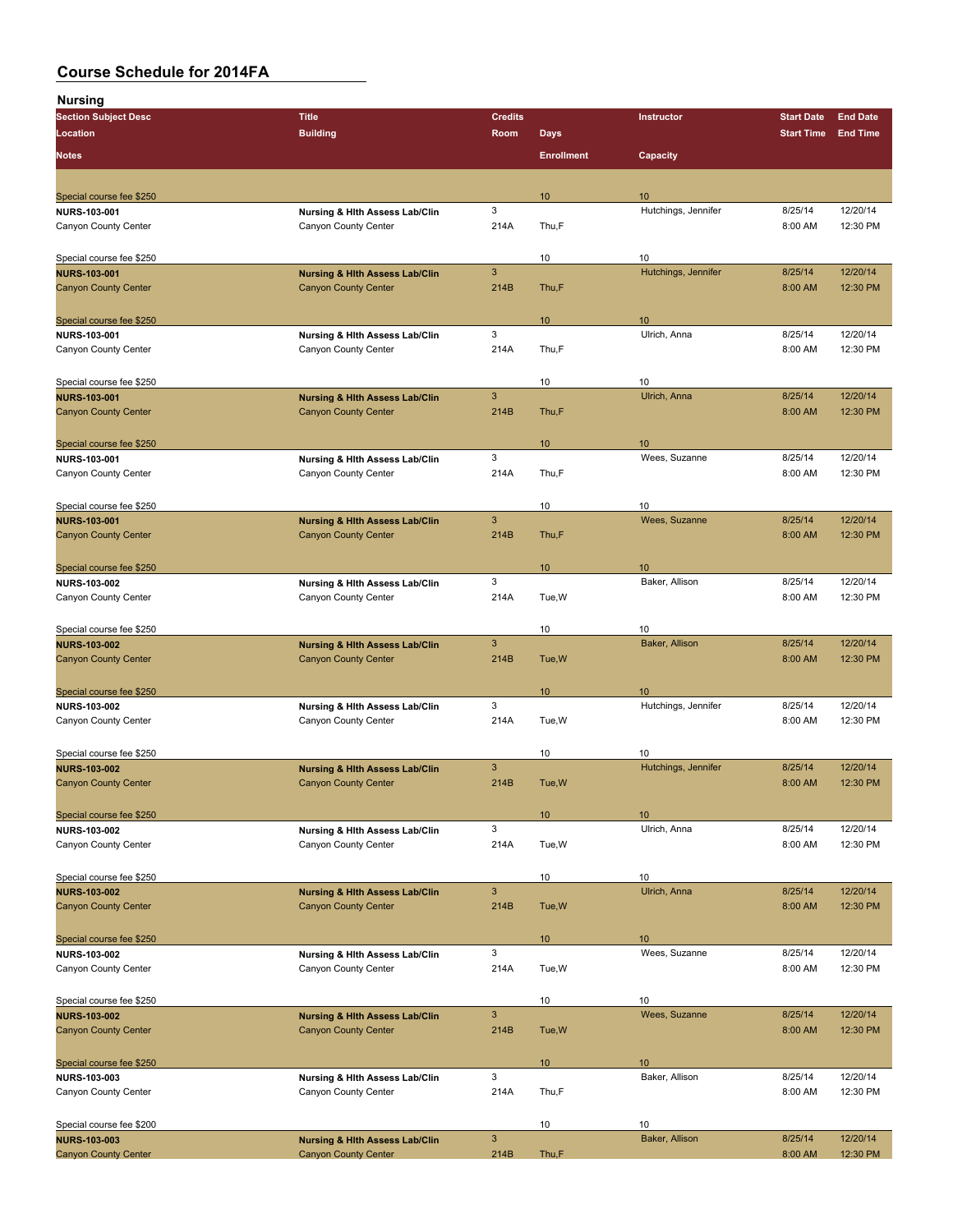| <b>Section Subject Desc</b>                     | <b>Title</b>                              | <b>Credits</b>            |                   | Instructor          | <b>Start Date</b> | <b>End Date</b> |
|-------------------------------------------------|-------------------------------------------|---------------------------|-------------------|---------------------|-------------------|-----------------|
| Location                                        | <b>Building</b>                           | Room                      | <b>Days</b>       |                     | <b>Start Time</b> | <b>End Time</b> |
|                                                 |                                           |                           |                   |                     |                   |                 |
| <b>Notes</b>                                    |                                           |                           | <b>Enrollment</b> | Capacity            |                   |                 |
|                                                 |                                           |                           |                   |                     |                   |                 |
| Special course fee \$200                        |                                           |                           | 10                | 10                  |                   |                 |
| <b>NURS 103-003</b>                             | Nursing & Hlth Assess Lab/Clin            | 3                         |                   | Hutchings, Jennifer | 8/25/14           | 12/20/14        |
| Canyon County Center                            | Canyon County Center                      | 214A                      | Thu,F             |                     | 8:00 AM           | 12:30 PM        |
|                                                 |                                           |                           |                   |                     |                   |                 |
| Special course fee \$200                        |                                           |                           | 10                | 10                  |                   |                 |
| <b>NURS-103-003</b>                             | <b>Nursing &amp; Hith Assess Lab/Clin</b> | $\ensuremath{\mathsf{3}}$ |                   | Hutchings, Jennifer | 8/25/14           | 12/20/14        |
| <b>Canyon County Center</b>                     | <b>Canyon County Center</b>               | 214B                      | Thu,F             |                     | 8:00 AM           | 12:30 PM        |
|                                                 |                                           |                           |                   |                     |                   |                 |
| Special course fee \$200                        |                                           |                           | 10                | 10                  |                   |                 |
| <b>NURS 103-003</b>                             | Nursing & Hith Assess Lab/Clin            | 3                         |                   | Ulrich, Anna        | 8/25/14           | 12/20/14        |
| Canyon County Center                            | Canyon County Center                      | 214A                      | Thu,F             |                     | 8:00 AM           | 12:30 PM        |
|                                                 |                                           |                           |                   |                     |                   |                 |
|                                                 |                                           |                           | 10                | 10                  |                   |                 |
| Special course fee \$200<br><b>NURS-103-003</b> | <b>Nursing &amp; Hith Assess Lab/Clin</b> | $\ensuremath{\mathsf{3}}$ |                   | Ulrich, Anna        | 8/25/14           | 12/20/14        |
| <b>Canyon County Center</b>                     | <b>Canyon County Center</b>               | 214B                      | Thu,F             |                     | 8:00 AM           | 12:30 PM        |
|                                                 |                                           |                           |                   |                     |                   |                 |
|                                                 |                                           |                           |                   |                     |                   |                 |
| Special course fee \$200                        |                                           |                           | 10                | 10                  |                   |                 |
| NURS-103-003                                    | Nursing & Hlth Assess Lab/Clin            | 3                         |                   | Wees, Suzanne       | 8/25/14           | 12/20/14        |
| Canyon County Center                            | Canyon County Center                      | 214A                      | Thu,F             |                     | 8:00 AM           | 12:30 PM        |
|                                                 |                                           |                           |                   |                     |                   |                 |
| Special course fee \$200                        |                                           |                           | 10                | 10                  |                   |                 |
| <b>NURS-103-003</b>                             | <b>Nursing &amp; Hith Assess Lab/Clin</b> | $\ensuremath{\mathsf{3}}$ |                   | Wees, Suzanne       | 8/25/14           | 12/20/14        |
| <b>Canyon County Center</b>                     | <b>Canyon County Center</b>               | 214B                      | Thu,F             |                     | 8:00 AM           | 12:30 PM        |
|                                                 |                                           |                           |                   |                     |                   |                 |
| Special course fee \$200                        |                                           |                           | 10                | 10                  |                   |                 |
| NURS-103-004                                    | Nursing & Hith Assess Lab/Clin            | 3                         |                   | Baker, Allison      | 8/25/14           | 12/20/14        |
| Canyon County Center                            | Canyon County Center                      | 214A                      | Tue, W            |                     | 8:00 AM           | 12:30 PM        |
|                                                 |                                           |                           |                   |                     |                   |                 |
| Special course fee \$200                        |                                           |                           | 10                | 10                  |                   |                 |
| <b>NURS-103-004</b>                             | <b>Nursing &amp; Hith Assess Lab/Clin</b> | $\mathbf{3}$              |                   | Baker, Allison      | 8/25/14           | 12/20/14        |
| <b>Canyon County Center</b>                     | <b>Canyon County Center</b>               | 214B                      | Tue, W            |                     | 8:00 AM           | 12:30 PM        |
|                                                 |                                           |                           |                   |                     |                   |                 |
| Special course fee \$200                        |                                           |                           | 10                | 10                  |                   |                 |
| NURS-103-004                                    | Nursing & Hith Assess Lab/Clin            | 3                         |                   | Hutchings, Jennifer | 8/25/14           | 12/20/14        |
| Canyon County Center                            | Canyon County Center                      | 214A                      | Tue, W            |                     | 8:00 AM           | 12:30 PM        |
|                                                 |                                           |                           |                   |                     |                   |                 |
| Special course fee \$200                        |                                           |                           | 10                | 10                  |                   |                 |
| <b>NURS-103-004</b>                             | <b>Nursing &amp; Hith Assess Lab/Clin</b> | $\mathbf{3}$              |                   | Hutchings, Jennifer | 8/25/14           | 12/20/14        |
| <b>Canyon County Center</b>                     | <b>Canyon County Center</b>               | 214B                      | Tue, W            |                     | 8:00 AM           | 12:30 PM        |
|                                                 |                                           |                           |                   |                     |                   |                 |
| Special course fee \$200                        |                                           |                           | $10$              | 10                  |                   |                 |
| <b>NURS-103-004</b>                             | Nursing & Hith Assess Lab/Clin            | 3                         |                   | Ulrich, Anna        | 8/25/14           | 12/20/14        |
| Canyon County Center                            | Canyon County Center                      | 214A                      | Tue, W            |                     | 8:00 AM           | 12:30 PM        |
|                                                 |                                           |                           |                   |                     |                   |                 |
| Special course fee \$200                        |                                           |                           | 10                | 10                  |                   |                 |
| <b>NURS-103-004</b>                             | <b>Nursing &amp; Hith Assess Lab/Clin</b> | $\mathbf{3}$              |                   | Ulrich, Anna        | 8/25/14           | 12/20/14        |
| <b>Canyon County Center</b>                     | <b>Canyon County Center</b>               | 214B                      | Tue, W            |                     | 8:00 AM           | 12:30 PM        |
|                                                 |                                           |                           |                   |                     |                   |                 |
|                                                 |                                           |                           |                   |                     |                   |                 |
| Special course fee \$200                        |                                           | 3                         | 10                | 10<br>Wees, Suzanne | 8/25/14           | 12/20/14        |
| <b>NURS-103-004</b>                             | Nursing & Hith Assess Lab/Clin            |                           |                   |                     |                   |                 |
| Canyon County Center                            | Canyon County Center                      | 214A                      | Tue, W            |                     | 8:00 AM           | 12:30 PM        |
|                                                 |                                           |                           |                   |                     |                   |                 |
| Special course fee \$200                        |                                           |                           | 10                | 10                  |                   |                 |
| <b>NURS-103-004</b>                             | <b>Nursing &amp; Hith Assess Lab/Clin</b> | $\mathbf{3}$              |                   | Wees, Suzanne       | 8/25/14           | 12/20/14        |
| <b>Canyon County Center</b>                     | <b>Canyon County Center</b>               | 214B                      | Tue, W            |                     | 8:00 AM           | 12:30 PM        |
|                                                 |                                           |                           |                   |                     |                   |                 |
| Special course fee \$200                        |                                           |                           | 10                | 10                  |                   |                 |
| <b>NURS-200-001</b>                             | <b>Nursing Specialties</b>                | 5                         |                   | Baker, Allison      | 8/25/14           | 12/20/14        |
| Canyon County Center                            | Canyon County Center                      | 220A                      | M,Tue             |                     | 9:30 AM           | 12:00 PM        |
|                                                 |                                           |                           |                   |                     |                   |                 |
| Special course fee \$198                        |                                           |                           | 35                | 40                  |                   |                 |
| <b>NURS-200-001</b>                             | <b>Nursing Specialties</b>                | $\overline{5}$            |                   | Baker, Allison      | 8/25/14           | 12/20/14        |
| <b>Canyon County Center</b>                     | <b>Canyon County Center</b>               | 220B                      | M, Tue            |                     | 9:30 AM           | 12:00 PM        |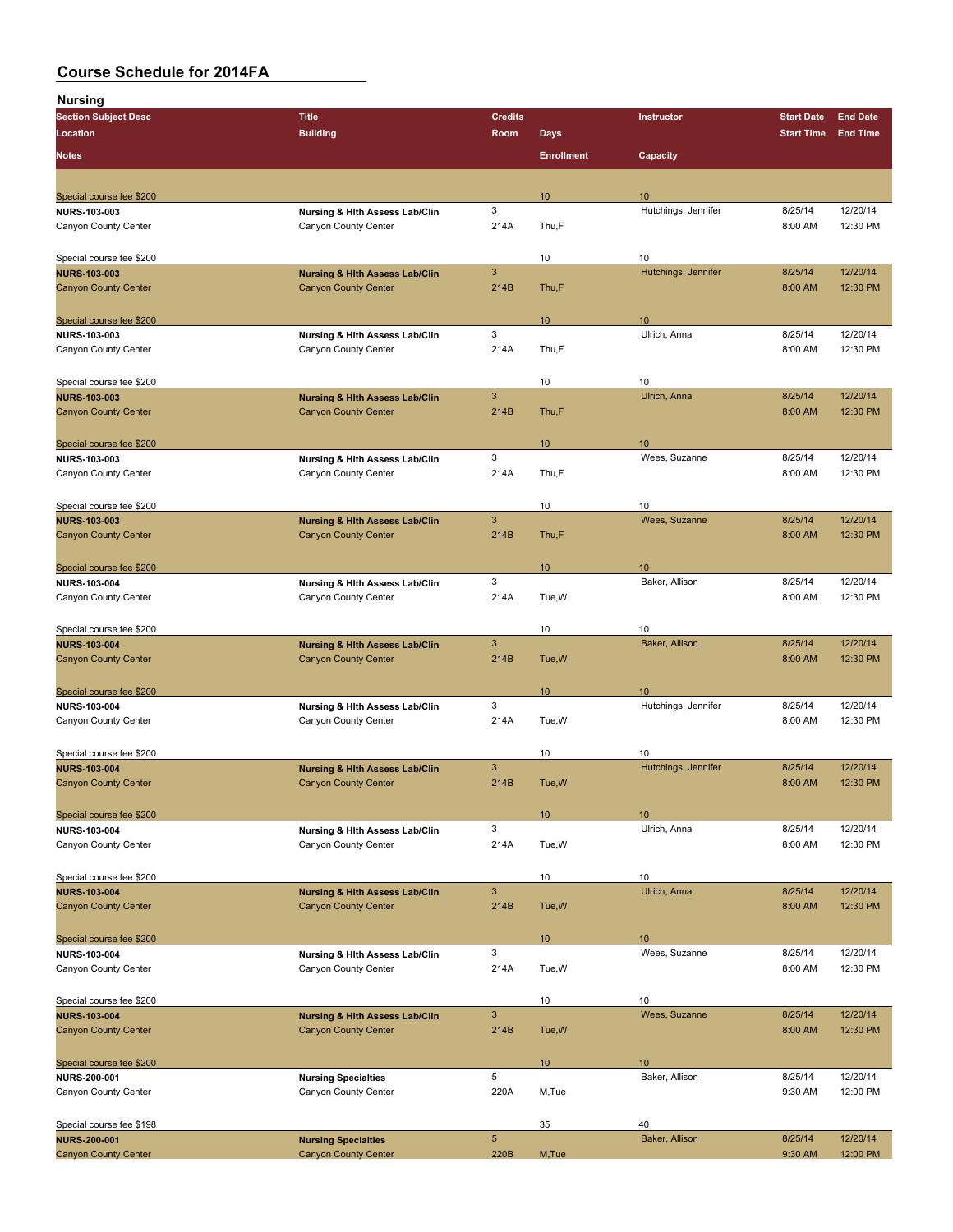| . <u>.</u><br><b>Section Subject Desc</b> | <b>Title</b>                        | <b>Credits</b>          |                   | Instructor             | <b>Start Date</b> | <b>End Date</b> |
|-------------------------------------------|-------------------------------------|-------------------------|-------------------|------------------------|-------------------|-----------------|
| Location                                  | <b>Building</b>                     | Room                    | <b>Days</b>       |                        | <b>Start Time</b> | <b>End Time</b> |
|                                           |                                     |                         |                   |                        |                   |                 |
| <b>Notes</b>                              |                                     |                         | <b>Enrollment</b> | Capacity               |                   |                 |
|                                           |                                     |                         |                   |                        |                   |                 |
| Special course fee \$198                  |                                     |                         | 35                | 40                     |                   |                 |
| <b>NURS 200-001</b>                       | <b>Nursing Specialties</b>          | 5                       |                   | Guy, Rebecca           | 8/25/14           | 12/20/14        |
| Canyon County Center                      | Canyon County Center                | 220A                    | M,Tue             |                        | 9:30 AM           | 12:00 PM        |
| Special course fee \$198                  |                                     |                         | 35                | 40                     |                   |                 |
| <b>NURS-200-001</b>                       | <b>Nursing Specialties</b>          | 5                       |                   | Guy, Rebecca           | 8/25/14           | 12/20/14        |
| <b>Canyon County Center</b>               | <b>Canyon County Center</b>         | 220B                    | M, Tue            |                        | 9:30 AM           | 12:00 PM        |
|                                           |                                     |                         |                   |                        |                   |                 |
| Special course fee \$198                  |                                     |                         | 35                | 40                     |                   |                 |
| <b>NURS 200-001</b>                       | <b>Nursing Specialties</b>          | 5                       |                   | Joslin, Cynthia        | 8/25/14           | 12/20/14        |
| Canyon County Center                      | Canyon County Center                | 220A                    | M,Tue             |                        | 9:30 AM           | 12:00 PM        |
|                                           |                                     |                         |                   |                        |                   |                 |
| Special course fee \$198                  |                                     |                         | 35                | 40                     |                   |                 |
| <b>NURS-200-001</b>                       | <b>Nursing Specialties</b>          | $5\phantom{.0}$         |                   | Joslin, Cynthia        | 8/25/14           | 12/20/14        |
| <b>Canyon County Center</b>               | <b>Canyon County Center</b>         | 220B                    | M, Tue            |                        | 9:30 AM           | 12:00 PM        |
|                                           |                                     |                         |                   |                        |                   |                 |
|                                           |                                     |                         |                   |                        |                   |                 |
| Special course fee \$198                  |                                     | 5                       | 35                | 40<br>Shanks, Kimberly | 8/25/14           | 12/20/14        |
| NURS-200-001<br>Canyon County Center      | <b>Nursing Specialties</b>          | 220A                    |                   |                        | 9:30 AM           | 12:00 PM        |
|                                           | Canyon County Center                |                         | M,Tue             |                        |                   |                 |
|                                           |                                     |                         |                   |                        |                   |                 |
| Special course fee \$198                  |                                     |                         | 35                | 40                     |                   |                 |
| <b>NURS-200-001</b>                       | <b>Nursing Specialties</b>          | 5                       |                   | Shanks, Kimberly       | 8/25/14           | 12/20/14        |
| <b>Canyon County Center</b>               | <b>Canyon County Center</b>         | 220B                    | M,Tue             |                        | 9:30 AM           | 12:00 PM        |
|                                           |                                     |                         |                   |                        |                   |                 |
| Special course fee \$198                  |                                     |                         | 35                | 40                     |                   |                 |
| <b>NURS-200-001</b>                       | <b>Nursing Specialties</b>          | 5                       |                   | Zigmond, Sytoria       | 8/25/14           | 12/20/14        |
| Canyon County Center                      | Canyon County Center                | 220A                    | M,Tue             |                        | 9:30 AM           | 12:00 PM        |
|                                           |                                     |                         |                   |                        |                   |                 |
| Special course fee \$198                  |                                     |                         | 35                | 40                     |                   |                 |
| <b>NURS-200-001</b>                       | <b>Nursing Specialties</b>          | 5                       |                   | Zigmond, Sytoria       | 8/25/14           | 12/20/14        |
| <b>Canyon County Center</b>               | <b>Canyon County Center</b>         | 220B                    | M, Tue            |                        | 9:30 AM           | 12:00 PM        |
|                                           |                                     |                         |                   |                        |                   |                 |
| Special course fee \$198                  |                                     |                         | 35                | 40                     |                   |                 |
| <b>NURS 201-001</b>                       | <b>Nursing Specialties Clinical</b> | $\overline{\mathbf{c}}$ |                   | Baker, Allison         | 8/25/14           | 12/20/14        |
| <b>Community Locations</b>                | <b>Community Location</b>           | <b>CMTY</b>             | Thu               |                        | 7:00 AM           | 3:00 PM         |
|                                           |                                     |                         |                   |                        |                   |                 |
| Special coures fee \$98                   |                                     |                         | 6                 | 8                      |                   |                 |
| <b>NURS-201-001</b>                       | <b>Nursing Specialties Clinical</b> | $\overline{2}$          |                   | Shanks, Kimberly       | 8/25/14           | 12/20/14        |
| <b>Community Locations</b>                | <b>Community Location</b>           | <b>CMTY</b>             | Thu               |                        | 7:00 AM           | 3:00 PM         |
|                                           |                                     |                         |                   |                        |                   |                 |
| Special coures fee \$98                   |                                     |                         | 6                 | 8                      |                   |                 |
| NURS-201-001                              | <b>Nursing Specialties Clinical</b> | $\overline{\mathbf{c}}$ |                   | Wees, Suzanne          | 8/25/14           | 12/20/14        |
| <b>Community Locations</b>                | <b>Community Location</b>           | <b>CMTY</b>             | Thu               |                        | 7:00 AM           | 3:00 PM         |
|                                           |                                     |                         |                   |                        |                   |                 |
| Special coures fee \$98                   |                                     |                         | 6                 | 8                      |                   |                 |
| <b>NURS-201-001</b>                       | <b>Nursing Specialties Clinical</b> | $\overline{2}$          |                   | Zigmond, Sytoria       | 8/25/14           | 12/20/14        |
| <b>Community Locations</b>                | <b>Community Location</b>           | <b>CMTY</b>             | Thu               |                        | 7:00 AM           | 3:00 PM         |
|                                           |                                     |                         |                   |                        |                   |                 |
| Special coures fee \$98                   |                                     |                         | 6                 | 8                      |                   |                 |
| <b>NURS 201-002</b>                       | <b>Nursing Specialties Clinical</b> | $\overline{\mathbf{c}}$ |                   | Ashworth, Sandra       | 8/25/14           | 12/20/14        |
| <b>Community Locations</b>                | <b>Community Location</b>           | <b>CMTY</b>             | F                 |                        | 7:00 AM           | 3:00 PM         |
|                                           |                                     |                         |                   |                        |                   |                 |
| Special course fee \$98                   |                                     |                         | 5                 | 8                      |                   |                 |
| <b>NURS-201-002</b>                       | <b>Nursing Specialties Clinical</b> | $\overline{2}$          |                   | Baker, Allison         | 8/25/14           | 12/20/14        |
| <b>Community Locations</b>                | <b>Community Location</b>           | <b>CMTY</b>             | F                 |                        | 7:00 AM           | 3:00 PM         |
|                                           |                                     |                         |                   |                        |                   |                 |
| Special course fee \$98                   |                                     |                         | 5                 | 8                      |                   |                 |
| NURS-201-002                              | <b>Nursing Specialties Clinical</b> | $\overline{c}$          |                   | Shanks, Kimberly       | 8/25/14           | 12/20/14        |
| <b>Community Locations</b>                | <b>Community Location</b>           | <b>CMTY</b>             | F                 |                        | 7:00 AM           | 3:00 PM         |
|                                           |                                     |                         |                   |                        |                   |                 |
| Special course fee \$98                   |                                     |                         | 5                 | 8                      |                   |                 |
| <b>NURS-201-002</b>                       | <b>Nursing Specialties Clinical</b> | $\overline{2}$          |                   | Wees, Suzanne          | 8/25/14           | 12/20/14        |
| <b>Community Locations</b>                | <b>Community Location</b>           | <b>CMTY</b>             | F                 |                        | 7:00 AM           | 3:00 PM         |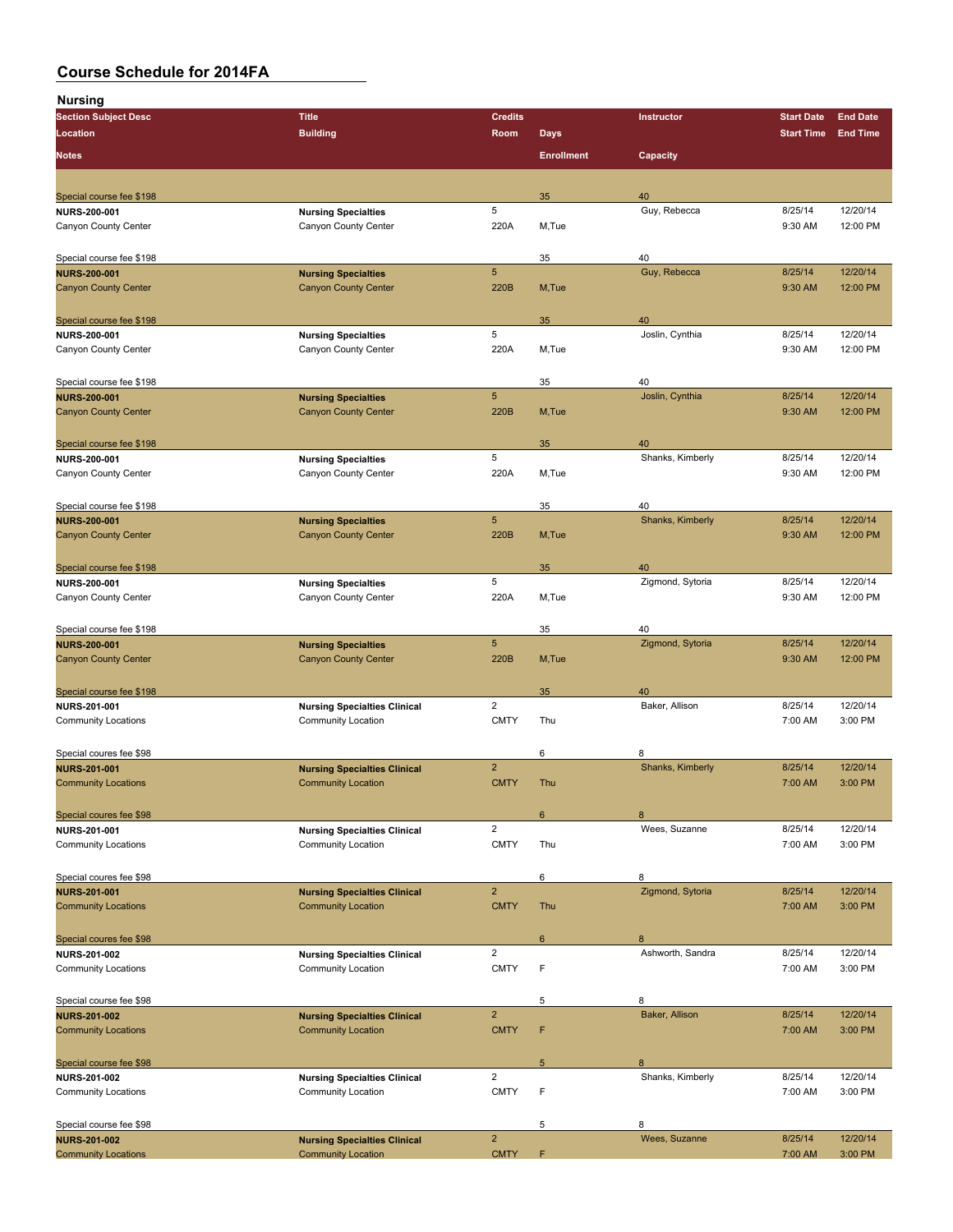| <b>Nursing</b>                                 |                                     |                         |                   |                  |                   |                     |
|------------------------------------------------|-------------------------------------|-------------------------|-------------------|------------------|-------------------|---------------------|
| <b>Section Subject Desc</b>                    | <b>Title</b>                        | <b>Credits</b>          |                   | Instructor       | <b>Start Date</b> | <b>End Date</b>     |
| Location                                       | <b>Building</b>                     | Room                    | <b>Days</b>       |                  | <b>Start Time</b> | <b>End Time</b>     |
|                                                |                                     |                         |                   |                  |                   |                     |
| <b>Notes</b>                                   |                                     |                         | <b>Enrollment</b> | Capacity         |                   |                     |
|                                                |                                     |                         |                   |                  |                   |                     |
| Special course fee \$98                        |                                     |                         | 5                 | 8                |                   |                     |
| <b>NURS 201-002</b>                            | <b>Nursing Specialties Clinical</b> | $\overline{\mathbf{c}}$ |                   | Zigmond, Sytoria | 8/25/14           | 12/20/14            |
| <b>Community Locations</b>                     | <b>Community Location</b>           | <b>CMTY</b>             | F                 |                  | 7:00 AM           | 3:00 PM             |
| Special course fee \$98                        |                                     |                         | 5                 | 8                |                   |                     |
| <b>NURS-201-003</b>                            | <b>Nursing Specialties Clinical</b> | $\overline{2}$          |                   | Baker, Allison   | 8/25/14           | 12/20/14            |
| <b>Community Locations</b>                     | <b>Community Location</b>           | <b>CMTY</b>             | Thu               |                  | 7:00 AM           | 3:00 PM             |
| Special course fee \$98                        |                                     |                         | $\overline{7}$    | 8                |                   |                     |
| <b>NURS-201-003</b>                            | <b>Nursing Specialties Clinical</b> | $\mathbf 2$             |                   | Joslin, Cynthia  | 8/25/14           | 12/20/14            |
| <b>Community Locations</b>                     | Community Location                  | <b>CMTY</b>             | Thu               |                  | 7:00 AM           | 3:00 PM             |
|                                                |                                     |                         |                   |                  |                   |                     |
| Special course fee \$98                        |                                     |                         | $\overline{7}$    | 8                |                   |                     |
| <b>NURS-201-003</b>                            | <b>Nursing Specialties Clinical</b> | $\overline{2}$          |                   | Shanks, Kimberly | 8/25/14           | 12/20/14            |
| <b>Community Locations</b>                     | <b>Community Location</b>           | <b>CMTY</b>             | Thu               |                  | 7:00 AM           | 3:00 PM             |
| Special course fee \$98                        |                                     |                         | $\overline{7}$    | 8                |                   |                     |
| <b>NURS 201-003</b>                            | <b>Nursing Specialties Clinical</b> | $\overline{c}$          |                   | Wees, Suzanne    | 8/25/14           | 12/20/14            |
| <b>Community Locations</b>                     | <b>Community Location</b>           | <b>CMTY</b>             | Thu               |                  | 7:00 AM           | 3:00 PM             |
|                                                |                                     |                         |                   |                  |                   |                     |
| Special course fee \$98                        |                                     |                         | $\overline{7}$    | 8                |                   |                     |
| <b>NURS-201-003</b>                            | <b>Nursing Specialties Clinical</b> | $\overline{2}$          |                   | Zigmond, Sytoria | 8/25/14           | 12/20/14            |
| <b>Community Locations</b>                     | <b>Community Location</b>           | <b>CMTY</b>             | Thu               |                  | 7:00 AM           | 3:00 PM             |
|                                                |                                     |                         |                   |                  |                   |                     |
| Special course fee \$98                        |                                     |                         | $\overline{7}$    | 8                |                   |                     |
| <b>NURS 201-004</b>                            | <b>Nursing Specialties Clinical</b> | $\overline{2}$          |                   | Baker, Allison   | 8/25/14           | 12/20/14            |
| <b>Community Locations</b>                     | <b>Community Location</b>           | <b>CMTY</b>             | Thu               |                  | 7:00 AM           | 3:00 PM             |
| Special course fee \$98                        |                                     |                         | 7                 | 8                |                   |                     |
| <b>NURS-201-004</b>                            | <b>Nursing Specialties Clinical</b> | $\overline{2}$          |                   | Shanks, Kimberly | 8/25/14           | 12/20/14            |
| <b>Community Locations</b>                     | <b>Community Location</b>           | <b>CMTY</b>             | Thu               |                  | 7:00 AM           | 3:00 PM             |
|                                                |                                     |                         | $\overline{7}$    | 8                |                   |                     |
| Special course fee \$98<br><b>NURS 201-004</b> | <b>Nursing Specialties Clinical</b> | $\overline{2}$          |                   | Ulrich, Anna     | 8/25/14           | 12/20/14            |
| <b>Community Locations</b>                     | Community Location                  | <b>CMTY</b>             | Thu               |                  | 7:00 AM           | 3:00 PM             |
|                                                |                                     |                         |                   |                  |                   |                     |
| Special course fee \$98                        |                                     |                         | $\overline{7}$    | 8                |                   |                     |
| <b>NURS-201-004</b>                            | <b>Nursing Specialties Clinical</b> | $\overline{2}$          |                   | Wees, Suzanne    | 8/25/14           | 12/20/14            |
| <b>Community Locations</b>                     | <b>Community Location</b>           | <b>CMTY</b>             | Thu               |                  | 7:00 AM           | 3:00 PM             |
|                                                |                                     |                         |                   |                  |                   |                     |
| Special course fee \$98                        |                                     |                         | $\overline{7}$    | 8                |                   |                     |
| <b>NURS-201-004</b>                            | <b>Nursing Specialties Clinical</b> | $\overline{\mathbf{c}}$ |                   | Zigmond, Sytoria | 8/25/14           | 12/20/14<br>3:00 PM |
| <b>Community Locations</b>                     | <b>Community Location</b>           | <b>CMTY</b>             | Thu               |                  | 7:00 AM           |                     |
| Special course fee \$98                        |                                     |                         | $\overline{7}$    | 8                |                   |                     |
| <b>NURS 201-005</b>                            | <b>Nursing Specialties Clinical</b> | $\overline{2}$          |                   | Baker, Allison   | 8/25/14           | 12/20/14            |
| <b>Community Locations</b>                     | <b>Community Location</b>           | <b>CMTY</b>             | F                 |                  | 7:00 AM           | 3:00 PM             |
| Special course fee \$98                        |                                     |                         | $\overline{7}$    | 8                |                   |                     |
| <b>NURS 201-005</b>                            | <b>Nursing Specialties Clinical</b> | $\overline{2}$          |                   | Joslin, Cynthia  | 8/25/14           | 12/20/14            |
| <b>Community Locations</b>                     | <b>Community Location</b>           | <b>CMTY</b>             | F                 |                  | 7:00 AM           | 3:00 PM             |
|                                                |                                     |                         |                   |                  |                   |                     |
| Special course fee \$98                        |                                     |                         | $\overline{7}$    | 8                |                   |                     |
| <b>NURS 201-005</b>                            | <b>Nursing Specialties Clinical</b> | $\overline{2}$          |                   | Shanks, Kimberly | 8/25/14           | 12/20/14            |
| <b>Community Locations</b>                     | <b>Community Location</b>           | <b>CMTY</b>             | F                 |                  | 7:00 AM           | 3:00 PM             |
| Special course fee \$98                        |                                     |                         | $\overline{7}$    | 8                |                   |                     |
| <b>NURS 201-005</b>                            | <b>Nursing Specialties Clinical</b> | $\overline{\mathbf{c}}$ |                   | Wees, Suzanne    | 8/25/14           | 12/20/14            |
| <b>Community Locations</b>                     | Community Location                  | <b>CMTY</b>             | F                 |                  | 7:00 AM           | 3:00 PM             |
|                                                |                                     |                         |                   |                  |                   |                     |
| Special course fee \$98                        |                                     |                         | 7                 | 8                |                   |                     |
| <b>NURS-201-005</b>                            | <b>Nursing Specialties Clinical</b> | $\overline{2}$          |                   | Zigmond, Sytoria | 8/25/14           | 12/20/14            |
| <b>Community Locations</b>                     | <b>Community Location</b>           | <b>CMTY</b>             | F                 |                  | 7:00 AM           | 3:00 PM             |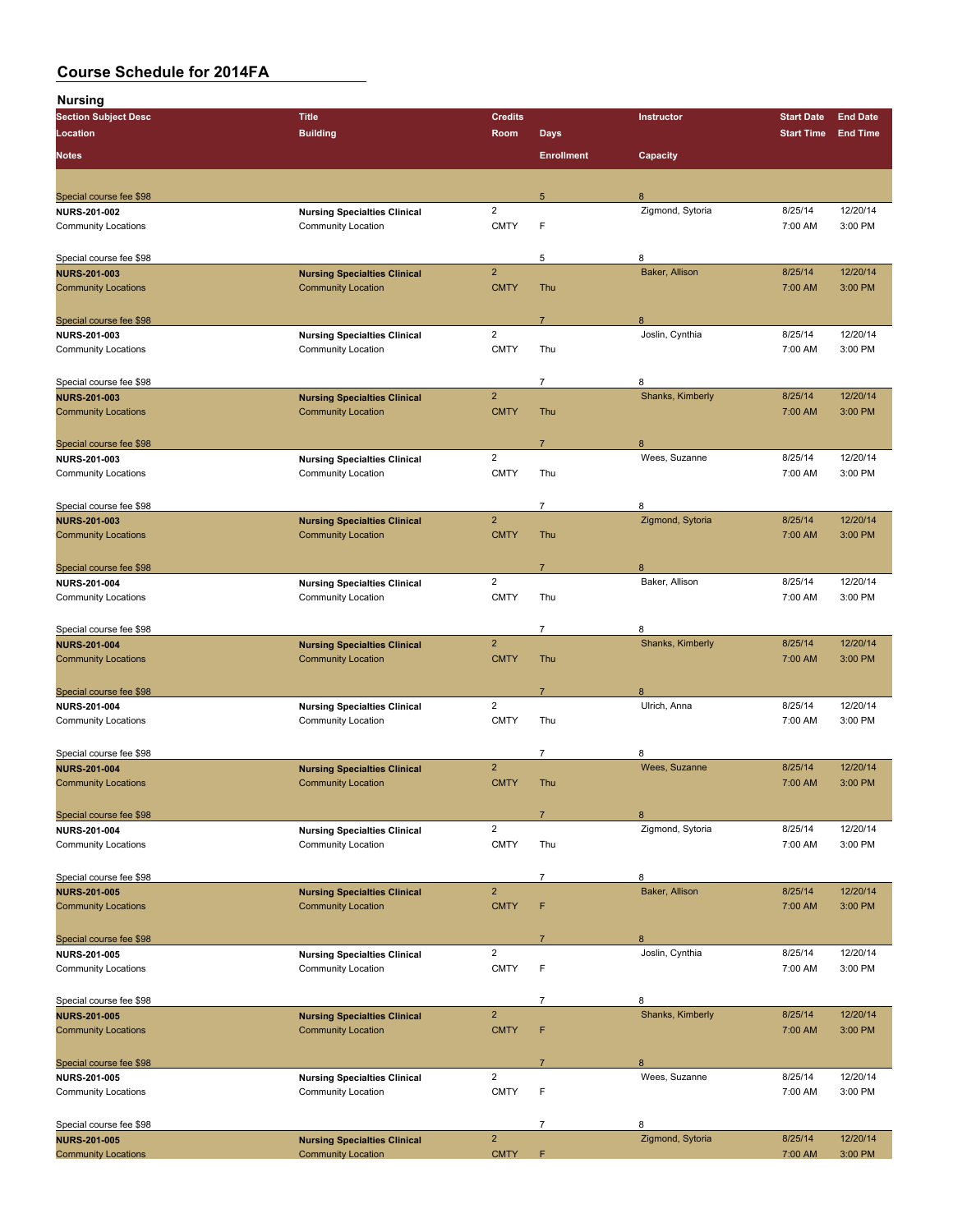| nursing                                     |                                     |                         |                   |                        |                   |                 |
|---------------------------------------------|-------------------------------------|-------------------------|-------------------|------------------------|-------------------|-----------------|
| <b>Section Subject Desc</b>                 | <b>Title</b>                        | <b>Credits</b>          |                   | Instructor             | <b>Start Date</b> | <b>End Date</b> |
| Location                                    | <b>Building</b>                     | Room                    | <b>Days</b>       |                        | <b>Start Time</b> | <b>End Time</b> |
| <b>Notes</b>                                |                                     |                         | <b>Enrollment</b> | Capacity               |                   |                 |
|                                             |                                     |                         |                   |                        |                   |                 |
| Special course fee \$98                     |                                     |                         | $\overline{7}$    | $\mathsf{R}$           |                   |                 |
| <b>NURS-201-006</b>                         | <b>Nursing Specialties Clinical</b> | $\overline{2}$          |                   | Baker, Allison         | 8/25/14           | 12/20/14        |
| <b>Community Locations</b>                  | <b>Community Location</b>           | <b>CMTY</b>             | F                 |                        | 7:00 AM           | 3:00 PM         |
| Special course fee \$98                     |                                     |                         | 3                 | 3                      |                   |                 |
| <b>NURS 201 006</b>                         | <b>Nursing Specialties Clinical</b> | $\overline{2}$          |                   | Murray, Shauna         | 8/25/14           | 12/20/14        |
| <b>Community Locations</b>                  | <b>Community Location</b>           | <b>CMTY</b>             | F                 |                        | 7:00 AM           | 3:00 PM         |
|                                             |                                     |                         |                   |                        |                   |                 |
| Special course fee \$98                     |                                     |                         | 3                 | 3                      |                   |                 |
| <b>NURS-201-006</b>                         | <b>Nursing Specialties Clinical</b> | $\overline{\mathbf{c}}$ |                   | Wees, Suzanne          | 8/25/14           | 12/20/14        |
| <b>Community Locations</b>                  | <b>Community Location</b>           | <b>CMTY</b>             | F                 |                        | 7:00 AM           | 3:00 PM         |
| Special course fee \$98                     |                                     |                         | 3                 | 3                      |                   |                 |
| <b>NURS-201-006</b>                         | <b>Nursing Specialties Clinical</b> | $\overline{2}$          |                   | Zigmond, Sytoria       | 8/25/14           | 12/20/14        |
| <b>Community Locations</b>                  | <b>Community Location</b>           | <b>CMTY</b>             | F                 |                        | 7:00 AM           | 3:00 PM         |
| Special course fee \$98                     |                                     |                         | 3                 | 3                      |                   |                 |
| <b>NURS 205-001</b>                         | Adv Parenteral Therapy Lab          | $\mathbf{1}$            |                   | Baker, Allison         | 8/25/14           | 12/20/14        |
| Canyon County Center                        | Canyon County Center                | 214A                    | M                 |                        | 1:00 PM           | 3:00 PM         |
|                                             |                                     |                         |                   |                        |                   |                 |
| Special course fee \$150                    |                                     |                         | 14                | 14                     |                   |                 |
| <b>NURS 205-001</b>                         | <b>Adv Parenteral Therapy Lab</b>   | $\mathbf{1}$            |                   | Baker, Allison         | 8/25/14           | 12/20/14        |
| <b>Canyon County Center</b>                 | <b>Canyon County Center</b>         | 214B                    | M                 |                        | 1:00 PM           | 3:00 PM         |
| Special course fee \$150                    |                                     |                         | 14                | 14                     |                   |                 |
| <b>NURS 205-001</b>                         | <b>Adv Parenteral Therapy Lab</b>   | $\mathbf{1}$            |                   | Baker, Allison         | 8/25/14           | 12/20/14        |
| Canyon County Center                        | Canyon County Center                | 220A                    | М                 |                        | 1:00 PM           | 3:00 PM         |
|                                             |                                     |                         |                   |                        |                   |                 |
| Special course fee \$150                    |                                     |                         | 14                | 14                     |                   |                 |
| <b>NURS-205-001</b>                         | <b>Adv Parenteral Therapy Lab</b>   | $\mathbf{1}$            |                   | Baker, Allison         | 8/25/14           | 12/20/14        |
| <b>Canyon County Center</b>                 | <b>Canyon County Center</b>         | 220B                    | М                 |                        | 1:00 PM           | 3:00 PM         |
| Special course fee \$150                    |                                     |                         | 14                | 14                     |                   |                 |
| <b>NURS 205-001</b>                         | <b>Adv Parenteral Therapy Lab</b>   | $\mathbf{1}$            |                   | Wees, Suzanne          | 8/25/14           | 12/20/14        |
| Canyon County Center                        | Canyon County Center                | 214A                    | М                 |                        | 1:00 PM           | 3:00 PM         |
|                                             |                                     |                         |                   |                        |                   |                 |
| Special course fee \$150                    |                                     |                         | 14                | 14                     |                   |                 |
| <b>NURS 205-001</b>                         | <b>Adv Parenteral Therapy Lab</b>   | $\mathbf{1}$            |                   | Wees, Suzanne          | 8/25/14           | 12/20/14        |
| <b>Canyon County Center</b>                 | <b>Canyon County Center</b>         | 214B                    | M                 |                        | 1:00 PM           | 3:00 PM         |
| Special course fee \$150                    |                                     |                         | 14                | 14                     |                   |                 |
| <b>NURS 205 001</b>                         | <b>Adv Parenteral Therapy Lab</b>   | $\mathbf{1}$            |                   | Wees, Suzanne          | 8/25/14           | 12/20/14        |
| Canyon County Center                        | Canyon County Center                | 220A                    | М                 |                        | 1:00 PM           | 3:00 PM         |
| Special course fee \$150                    |                                     |                         | 14                | 14                     |                   |                 |
| <b>NURS-205-001</b>                         | <b>Adv Parenteral Therapy Lab</b>   | $\mathbf{1}$            |                   | Wees, Suzanne          | 8/25/14           | 12/20/14        |
| <b>Canyon County Center</b>                 | <b>Canyon County Center</b>         | 220B                    | М                 |                        | 1:00 PM           | 3:00 PM         |
|                                             |                                     |                         |                   |                        |                   |                 |
| Special course fee \$150                    | Adv Parenteral Therapy Lab          | $\mathbf{1}$            | 14                | 14<br>Zigmond, Sytoria | 8/25/14           | 12/20/14        |
| <b>NURS 205-001</b><br>Canyon County Center | Canyon County Center                |                         |                   |                        | 1:00 PM           | 3:00 PM         |
|                                             |                                     | 214A                    | М                 |                        |                   |                 |
| Special course fee \$150                    |                                     |                         | 14                | 14                     |                   |                 |
| <b>NURS 205-001</b>                         | <b>Adv Parenteral Therapy Lab</b>   | $\mathbf{1}$            |                   | Zigmond, Sytoria       | 8/25/14           | 12/20/14        |
| <b>Canyon County Center</b>                 | <b>Canyon County Center</b>         | 214B                    | M                 |                        | 1:00 PM           | 3:00 PM         |
| Special course fee \$150                    |                                     |                         | 14                | 14                     |                   |                 |
| <b>NURS 205 001</b>                         | Adv Parenteral Therapy Lab          | $\mathbf{1}$            |                   | Zigmond, Sytoria       | 8/25/14           | 12/20/14        |
| Canyon County Center                        | Canyon County Center                | 220A                    | М                 |                        | 1:00 PM           | 3:00 PM         |
|                                             |                                     |                         |                   |                        |                   |                 |
| Special course fee \$150                    |                                     |                         | 14                | 14                     |                   |                 |
| <b>NURS-205-001</b>                         | <b>Adv Parenteral Therapy Lab</b>   | $\mathbf{1}$            |                   | Zigmond, Sytoria       | 8/25/14           | 12/20/14        |
| <b>Canyon County Center</b>                 | <b>Canyon County Center</b>         | 220B                    | M                 |                        | 1:00 PM           | 3:00 PM         |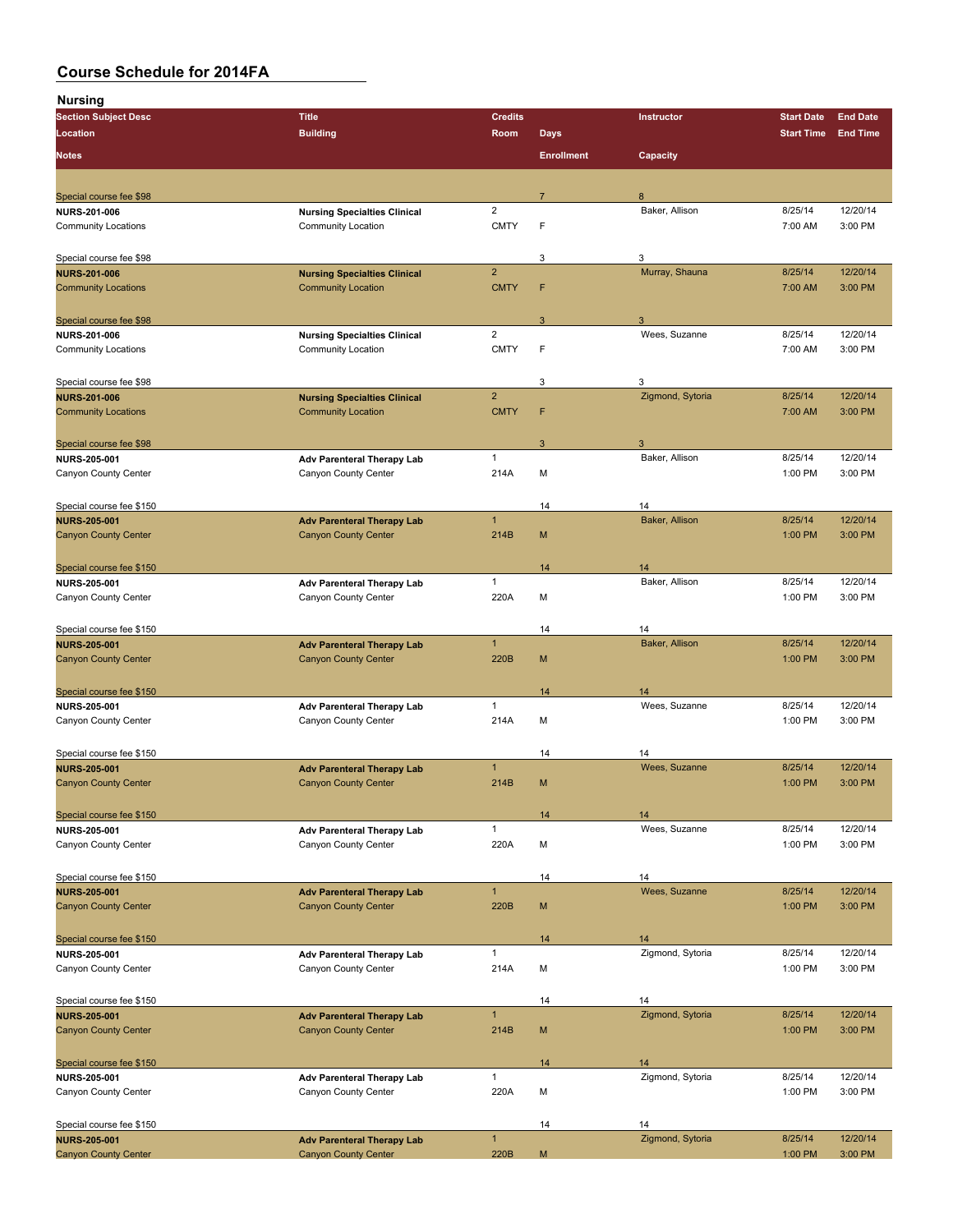| . <u>.</u><br><b>Section Subject Desc</b> | <b>Title</b>                      | <b>Credits</b> |                   | Instructor       | <b>Start Date</b> | <b>End Date</b> |
|-------------------------------------------|-----------------------------------|----------------|-------------------|------------------|-------------------|-----------------|
| Location                                  | <b>Building</b>                   | Room           | <b>Days</b>       |                  | <b>Start Time</b> | <b>End Time</b> |
|                                           |                                   |                |                   |                  |                   |                 |
| <b>Notes</b>                              |                                   |                | <b>Enrollment</b> | Capacity         |                   |                 |
|                                           |                                   |                |                   |                  |                   |                 |
| Special course fee \$150                  |                                   |                | 14                | 14               |                   |                 |
| <b>NURS-205-002</b>                       | Adv Parenteral Therapy Lab        | $\mathbf{1}$   |                   | Baker, Allison   | 8/25/14           | 12/20/14        |
| Canyon County Center                      | Canyon County Center              | 214A           | Tue               |                  | 1:00 PM           | 3:00 PM         |
|                                           |                                   |                |                   |                  |                   |                 |
| Special course fee \$150                  |                                   |                | 14                | 14               |                   |                 |
| <b>NURS-205-002</b>                       | <b>Adv Parenteral Therapy Lab</b> | $\mathbf{1}$   |                   | Baker, Allison   | 8/25/14           | 12/20/14        |
| <b>Canyon County Center</b>               | <b>Canyon County Center</b>       | 214B           | Tue               |                  | 1:00 PM           | 3:00 PM         |
|                                           |                                   |                |                   |                  |                   |                 |
| Special course fee \$150                  |                                   |                | 14                | 14               |                   |                 |
| <b>NURS-205-002</b>                       | Adv Parenteral Therapy Lab        | $\mathbf{1}$   |                   | Baker, Allison   | 8/25/14           | 12/20/14        |
| Canyon County Center                      | Canyon County Center              | 220A           | Tue               |                  | 1:00 PM           | 3:00 PM         |
|                                           |                                   |                |                   |                  |                   |                 |
| Special course fee \$150                  |                                   |                | 14                | 14               |                   |                 |
| <b>NURS-205-002</b>                       | <b>Adv Parenteral Therapy Lab</b> | $\mathbf{1}$   |                   | Baker, Allison   | 8/25/14           | 12/20/14        |
| <b>Canyon County Center</b>               | <b>Canyon County Center</b>       | 220B           | Tue               |                  | 1:00 PM           | 3:00 PM         |
|                                           |                                   |                |                   |                  |                   |                 |
| Special course fee \$150                  |                                   |                | 14                | 14               |                   |                 |
| <b>NURS-205-002</b>                       | Adv Parenteral Therapy Lab        | $\mathbf{1}$   |                   | Wees, Suzanne    | 8/25/14           | 12/20/14        |
| Canyon County Center                      | Canyon County Center              | 214A           | Tue               |                  | 1:00 PM           | 3:00 PM         |
|                                           |                                   |                |                   |                  |                   |                 |
| Special course fee \$150                  |                                   |                | 14                | 14               |                   |                 |
| <b>NURS-205-002</b>                       | <b>Adv Parenteral Therapy Lab</b> | $\mathbf{1}$   |                   | Wees, Suzanne    | 8/25/14           | 12/20/14        |
| <b>Canyon County Center</b>               | <b>Canyon County Center</b>       | 214B           | Tue               |                  | 1:00 PM           | 3:00 PM         |
|                                           |                                   |                |                   |                  |                   |                 |
| Special course fee \$150                  |                                   |                | 14                | 14               |                   |                 |
| <b>NURS 205-002</b>                       | Adv Parenteral Therapy Lab        | $\mathbf{1}$   |                   | Wees, Suzanne    | 8/25/14           | 12/20/14        |
| Canyon County Center                      | Canyon County Center              | 220A           | Tue               |                  | 1:00 PM           | 3:00 PM         |
|                                           |                                   |                |                   |                  |                   |                 |
| Special course fee \$150                  |                                   |                | 14                | 14               |                   |                 |
| <b>NURS 205-002</b>                       | <b>Adv Parenteral Therapy Lab</b> | $\mathbf{1}$   |                   | Wees, Suzanne    | 8/25/14           | 12/20/14        |
| <b>Canyon County Center</b>               | <b>Canyon County Center</b>       | 220B           | Tue               |                  | 1:00 PM           | 3:00 PM         |
|                                           |                                   |                |                   |                  |                   |                 |
| Special course fee \$150                  |                                   |                | 14                | 14               |                   |                 |
| <b>NURS-205-002</b>                       | Adv Parenteral Therapy Lab        | $\mathbf{1}$   |                   | Zigmond, Sytoria | 8/25/14           | 12/20/14        |
| Canyon County Center                      | Canyon County Center              | 214A           | Tue               |                  | 1:00 PM           | 3:00 PM         |
|                                           |                                   |                |                   |                  |                   |                 |
| Special course fee \$150                  |                                   |                | 14                | 14               |                   |                 |
| <b>NURS-205-002</b>                       | <b>Adv Parenteral Therapy Lab</b> | $\mathbf{1}$   |                   | Zigmond, Sytoria | 8/25/14           | 12/20/14        |
| <b>Canyon County Center</b>               | <b>Canyon County Center</b>       | 214B           | Tue               |                  | 1:00 PM           | 3:00 PM         |
|                                           |                                   |                |                   |                  |                   |                 |
| Special course fee \$150                  |                                   |                | 14                | 14               |                   |                 |
| <b>NURS 205-002</b>                       | Adv Parenteral Therapy Lab        | $\mathbf{1}$   |                   | Zigmond, Sytoria | 8/25/14           | 12/20/14        |
| Canyon County Center                      | Canyon County Center              | 220A           | Tue               |                  | 1:00 PM           | 3:00 PM         |
|                                           |                                   |                |                   |                  |                   |                 |
| Special course fee \$150                  |                                   |                | 14                | 14               |                   |                 |
| <b>NURS 205 002</b>                       | <b>Adv Parenteral Therapy Lab</b> | $\mathbf{1}$   |                   | Zigmond, Sytoria | 8/25/14           | 12/20/14        |
| <b>Canyon County Center</b>               | <b>Canyon County Center</b>       | 220B           | Tue               |                  | 1:00 PM           | 3:00 PM         |
|                                           |                                   |                |                   |                  |                   |                 |
| Special course fee \$150                  |                                   |                | 14                | 14               |                   |                 |
| <b>NURS-205-003</b>                       | Adv Parenteral Therapy Lab        | $\mathbf{1}$   |                   | Baker, Allison   | 8/25/14           | 12/20/14        |
| Canyon County Center                      | Canyon County Center              | 214A           | М                 |                  | 3:00 PM           | 5:00 PM         |
|                                           |                                   |                |                   |                  |                   |                 |
| Special course fee \$150                  |                                   |                | $\boldsymbol{7}$  | 14               |                   |                 |
| <b>NURS 205-003</b>                       | <b>Adv Parenteral Therapy Lab</b> | $\mathbf{1}$   |                   | Baker, Allison   | 8/25/14           | 12/20/14        |
| <b>Canyon County Center</b>               | <b>Canyon County Center</b>       | 214B           | M                 |                  | 3:00 PM           | 5:00 PM         |
|                                           |                                   |                |                   |                  |                   |                 |
| Special course fee \$150                  |                                   |                | $\overline{7}$    | 14               |                   |                 |
| <b>NURS 205-003</b>                       | Adv Parenteral Therapy Lab        | $\mathbf{1}$   |                   | Baker, Allison   | 8/25/14           | 12/20/14        |
| Canyon County Center                      | Canyon County Center              | 220A           | M                 |                  | 3:00 PM           | 5:00 PM         |
|                                           |                                   |                |                   |                  |                   |                 |
| Special course fee \$150                  |                                   |                | $\overline{7}$    | 14               |                   |                 |
| <b>NURS-205-003</b>                       | <b>Adv Parenteral Therapy Lab</b> | $\mathbf{1}$   |                   | Baker, Allison   | 8/25/14           | 12/20/14        |
| <b>Canyon County Center</b>               | <b>Canyon County Center</b>       | 220B           | M                 |                  | 3:00 PM           | 5:00 PM         |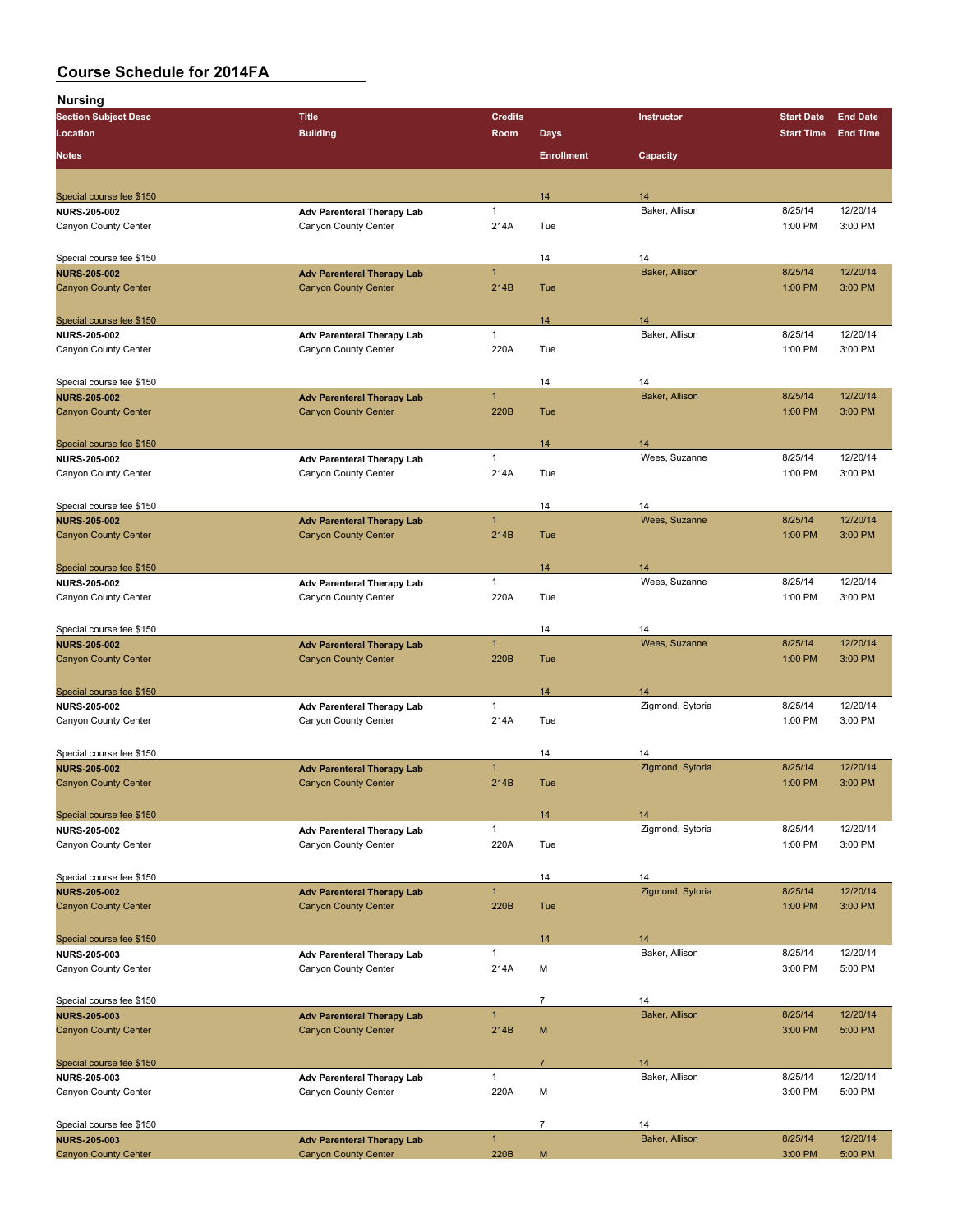| <b>Section Subject Desc</b> | <b>Title</b>                      | <b>Credits</b> |                   | Instructor       | <b>Start Date</b> | <b>End Date</b> |
|-----------------------------|-----------------------------------|----------------|-------------------|------------------|-------------------|-----------------|
| Location                    | <b>Building</b>                   | Room           | <b>Days</b>       |                  | <b>Start Time</b> | <b>End Time</b> |
| <b>Notes</b>                |                                   |                | <b>Enrollment</b> | Capacity         |                   |                 |
|                             |                                   |                |                   |                  |                   |                 |
| Special course fee \$150    |                                   |                | $\overline{7}$    | 14               |                   |                 |
| <b>NURS 205 003</b>         | Adv Parenteral Therapy Lab        | $\mathbf{1}$   |                   | Wees, Suzanne    | 8/25/14           | 12/20/14        |
| Canyon County Center        | Canyon County Center              | 214A           | M                 |                  | 3:00 PM           | 5:00 PM         |
|                             |                                   |                |                   |                  |                   |                 |
| Special course fee \$150    |                                   |                | $\overline{7}$    | 14               |                   |                 |
| <b>NURS 205 003</b>         | <b>Adv Parenteral Therapy Lab</b> | $\overline{1}$ |                   | Wees, Suzanne    | 8/25/14           | 12/20/14        |
| <b>Canyon County Center</b> | <b>Canyon County Center</b>       | 214B           | M                 |                  | 3:00 PM           | 5:00 PM         |
| Special course fee \$150    |                                   |                | $\overline{7}$    | 14               |                   |                 |
| <b>NURS 205 003</b>         | Adv Parenteral Therapy Lab        | $\mathbf{1}$   |                   | Wees, Suzanne    | 8/25/14           | 12/20/14        |
| Canyon County Center        | Canyon County Center              | 220A           | M                 |                  | 3:00 PM           | 5:00 PM         |
|                             |                                   |                |                   |                  |                   |                 |
| Special course fee \$150    |                                   |                | $\overline{7}$    | 14               |                   |                 |
| <b>NURS 205 003</b>         | <b>Adv Parenteral Therapy Lab</b> | $\mathbf{1}$   |                   | Wees, Suzanne    | 8/25/14           | 12/20/14        |
| <b>Canyon County Center</b> | <b>Canyon County Center</b>       | 220B           | M                 |                  | 3:00 PM           | 5:00 PM         |
|                             |                                   |                |                   |                  |                   |                 |
| Special course fee \$150    |                                   |                | $\overline{7}$    | 14               |                   |                 |
| <b>NURS 205 003</b>         | <b>Adv Parenteral Therapy Lab</b> | $\mathbf{1}$   |                   | Zigmond, Sytoria | 8/25/14           | 12/20/14        |
| Canyon County Center        | Canyon County Center              | 214A           | M                 |                  | 3:00 PM           | 5:00 PM         |
|                             |                                   |                |                   |                  |                   |                 |
| Special course fee \$150    |                                   |                | $\overline{7}$    | 14               |                   |                 |
| <b>NURS 205 003</b>         | <b>Adv Parenteral Therapy Lab</b> | $\mathbf{1}$   |                   | Zigmond, Sytoria | 8/25/14           | 12/20/14        |
| <b>Canyon County Center</b> | <b>Canyon County Center</b>       | 214B           | M                 |                  | 3:00 PM           | 5:00 PM         |
|                             |                                   |                |                   |                  |                   |                 |
| Special course fee \$150    |                                   |                | $\overline{7}$    | 14               |                   |                 |
| <b>NURS 205 003</b>         | <b>Adv Parenteral Therapy Lab</b> | $\mathbf{1}$   |                   | Zigmond, Sytoria | 8/25/14           | 12/20/14        |
| Canyon County Center        | Canyon County Center              | 220A           | M                 |                  | 3:00 PM           | 5:00 PM         |
|                             |                                   |                |                   |                  |                   |                 |
| Special course fee \$150    |                                   |                | $\overline{7}$    | 14               |                   |                 |
| <b>NURS 205 003</b>         | <b>Adv Parenteral Therapy Lab</b> | $\overline{1}$ |                   | Zigmond, Sytoria | 8/25/14           | 12/20/14        |
| <b>Canyon County Center</b> | <b>Canyon County Center</b>       | 220B           | M                 |                  | 3:00 PM           | 5:00 PM         |
|                             |                                   |                |                   |                  |                   |                 |
| Special course fee \$150    |                                   |                | $\overline{7}$    | 14               |                   |                 |

#### **Philosophy**

| <b>Section Subject Desc</b> | <b>Title</b>                       | <b>Credits</b> |                   | <b>Instructor</b>      | <b>Start Date</b> | <b>End Date</b> |
|-----------------------------|------------------------------------|----------------|-------------------|------------------------|-------------------|-----------------|
| Location                    | <b>Building</b>                    | Room           | <b>Days</b>       |                        | <b>Start Time</b> | <b>End Time</b> |
| <b>Notes</b>                |                                    |                | <b>Enrollment</b> | Capacity               |                   |                 |
| <b>PHIL 101-001</b>         | <b>Intro to Philosophy</b>         | 3              |                   | Robinson, Michael      | 8/25/14           | 12/20/14        |
| <b>Ada County Campus</b>    | <b>Pintail Center</b>              | 1302           | Tue, Thu          |                        | 8:30 AM           | 9:45 AM         |
|                             |                                    |                | 26                | 30                     |                   |                 |
| PHIL-101-001D               | Intro to Philosophy                | 3              |                   | Lechner, Anthony       | 8/25/14           | 1/16/15         |
| <b>Community Locations</b>  | <b>COMPASS Charter High School</b> | <b>TBA</b>     |                   |                        |                   |                 |
| <b>Dual Credit</b>          |                                    |                | 6                 | 75                     |                   |                 |
| <b>PHIL 101 002</b>         | <b>Intro to Philosophy</b>         | 3              |                   | Robinson, Michael      | 8/25/14           | 12/20/14        |
| Nampa Campus                | <b>Academic Building</b>           | 116            | M,W               |                        | 11:30 AM          | 12:45 PM        |
|                             |                                    |                | 38                | 40                     |                   |                 |
| PHIL-101-004                | Intro to Philosophy                | 3              |                   | Dickey, Kenneth        | 8/25/14           | 12/20/14        |
| Nampa Campus                | Academic Building                  | 325            | SAT               |                        | 11:00 AM          | 1:45 PM         |
|                             |                                    |                | 28                | 40                     |                   |                 |
| PHIL 101-005                | <b>Intro to Philosophy</b>         | 3              |                   | Anchustegui, Ann-Marie | 8/25/14           | 12/20/14        |
| <b>Ada County Campus</b>    | <b>Pintail Center</b>              | 1302           | Tue, Thu          |                        | 4:00 PM           | 5:15 PM         |
|                             |                                    |                | 26                | 30                     |                   |                 |
| PHIL 101-006                | Intro to Philosophy                | 3              |                   | Anchustegui, Ann-Marie | 8/25/14           | 12/20/14        |
| Ada County Campus           | <b>Pintail Center</b>              | 1230           | Tue, Thu          |                        | 2:30 PM           | 3:45 PM         |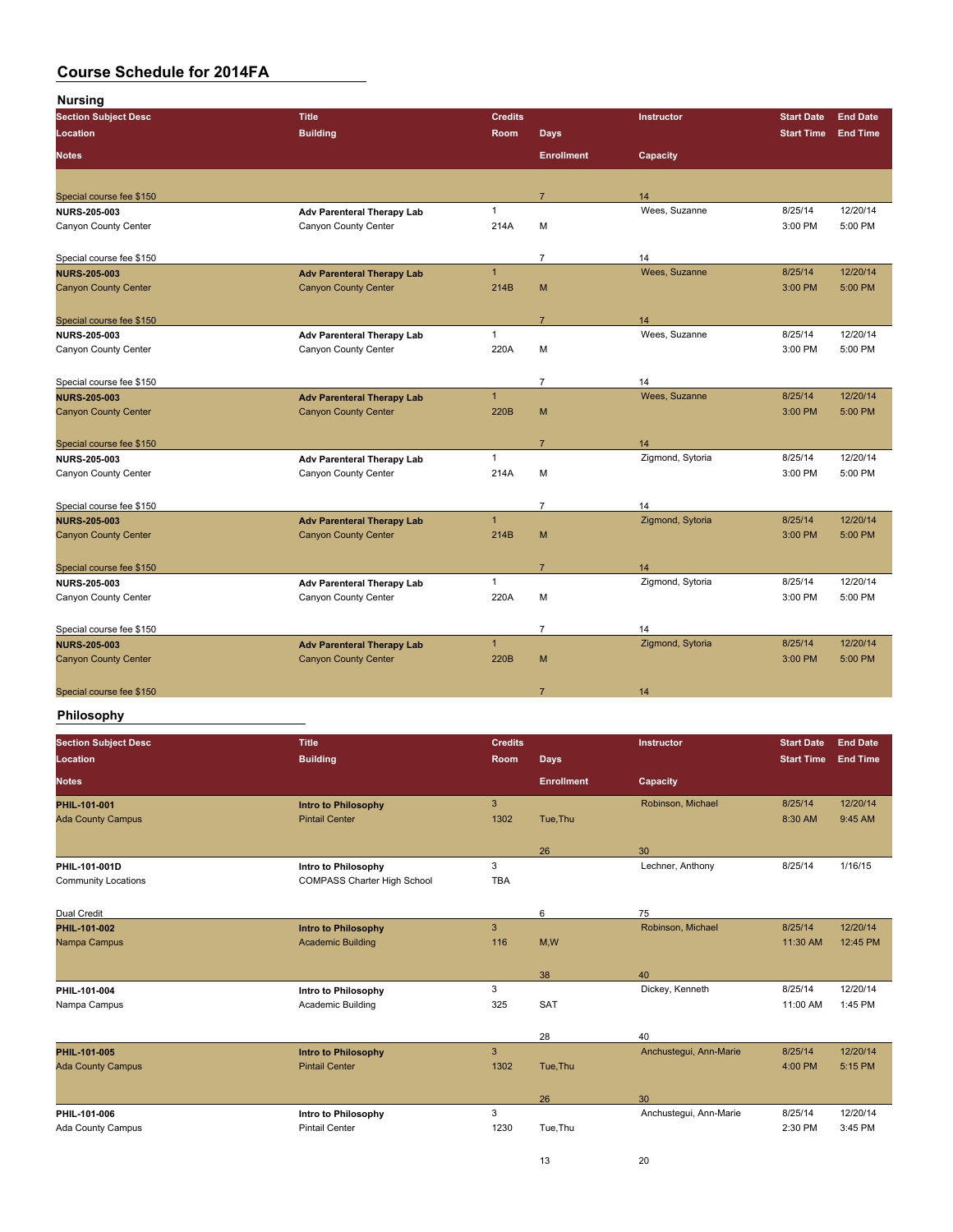**Philosophy**

| <b>Section Subject Desc</b>                                                  | <b>Title</b>                                                 | <b>Credits</b>            |                            | Instructor                   | <b>Start Date</b>  | <b>End Date</b>     |
|------------------------------------------------------------------------------|--------------------------------------------------------------|---------------------------|----------------------------|------------------------------|--------------------|---------------------|
| Location                                                                     | <b>Building</b>                                              | Room                      | $\overline{\mathsf{Days}}$ |                              | <b>Start Time</b>  | <b>End Time</b>     |
| <b>Notes</b>                                                                 |                                                              |                           | <b>Enrollment</b>          | Capacity                     |                    |                     |
| PHIL-101-007W                                                                | Intro to Philosophy                                          | $\mathbf{3}$              |                            | Innes, Christopher           | 8/25/14            | 12/20/14            |
| Online                                                                       | Online                                                       | <b>ONL</b>                |                            |                              |                    |                     |
| Online course. Email: christopherinnes@cwidaho.cc<br>Special Course Fee \$30 |                                                              |                           | 25                         | 35                           |                    |                     |
| PHIL-101-008W                                                                | Intro to Philosophy                                          | $\ensuremath{\mathsf{3}}$ |                            | Innes, Christopher           | 8/25/14            | 12/20/14            |
| Online                                                                       | Online                                                       | ONL                       |                            |                              |                    |                     |
| Online course. Email: christopherinnes@cwidaho.cc<br>Online course fee \$30  |                                                              |                           | 19                         | 35                           |                    |                     |
| PHIL-101-009W                                                                | <b>Intro to Philosophy</b>                                   | $\ensuremath{\mathsf{3}}$ |                            | Wilson, Harold               | 8/25/14            | 12/20/14            |
| Online                                                                       | Online                                                       | ONL                       |                            |                              |                    |                     |
| Online course. Email: gregwilson@cwidaho.cc<br>Special Course Fee \$30       |                                                              |                           | 25                         | 35                           |                    |                     |
| PHIL-101-011                                                                 | Intro to Philosophy                                          | 3                         |                            | Northway, Eric               | 8/25/14            | 12/20/14            |
| Canyon County Center                                                         | Canyon County Center                                         | 230                       | Tue, Thu                   |                              | 1:00 PM            | 2:15 PM             |
|                                                                              |                                                              |                           |                            |                              |                    |                     |
|                                                                              |                                                              |                           | 27                         | 40                           |                    |                     |
| PHIL-111-001<br>Nampa Campus                                                 | <b>Survey of World Religions</b><br><b>Academic Building</b> | $\mathsf 3$<br>322        | M,W                        | Northway, Eric               | 8/25/14<br>2:30 PM | 12/20/14<br>3:45 PM |
|                                                                              |                                                              |                           |                            |                              |                    |                     |
|                                                                              |                                                              |                           | 16                         | 40                           |                    |                     |
| PHIL-202-002                                                                 | <b>Ethics</b>                                                | 3                         |                            | Robinson, Michael            | 8/25/14            | 12/20/14            |
| Nampa Campus                                                                 | Academic Building                                            | 105                       | M, W                       |                              | 10:00 AM           | 11:15 AM            |
|                                                                              |                                                              |                           |                            |                              |                    |                     |
|                                                                              |                                                              |                           | 44                         | 40                           |                    |                     |
| PHIL-202-003W                                                                | <b>Ethics</b>                                                | 3                         |                            | Robinson, Michael            | 8/25/14            | 12/20/14            |
| Online                                                                       | Online                                                       | <b>ONL</b>                |                            |                              |                    |                     |
| Online course. Email: michaelrobinson@cwidaho.cc<br>Special Course Fee \$30  |                                                              |                           | 30                         | 35                           |                    |                     |
| PHIL-202-004W                                                                | <b>Ethics</b>                                                | 3                         |                            | Robinson, Michael            | 8/25/14            | 12/20/14            |
| Online                                                                       | Online                                                       | ONL                       |                            |                              |                    |                     |
| Online course. Email: michaelrobinson@cwidaho.cc                             |                                                              |                           |                            |                              |                    |                     |
| Online course fee \$30<br>PHIL-202-005W                                      | <b>Ethics</b>                                                | 3                         | 33                         | 35<br>Robinson, Michael      | 8/25/14            | 12/20/14            |
| Online                                                                       | Online                                                       | <b>ONL</b>                |                            |                              |                    |                     |
| Online course. Email: michaelrobinson@cwidaho.cc                             |                                                              |                           |                            |                              |                    |                     |
| Online course fee \$30<br>PHIL-202-006W                                      | <b>Ethics</b>                                                | 3                         | 29                         | 35<br>Anchustegui, Ann-Marie | 8/25/14            | 12/20/14            |
| Online                                                                       | Online                                                       | ONL                       |                            |                              |                    |                     |
| Online course. Email: erinanchustegui@cwidaho.cc                             |                                                              |                           |                            |                              |                    |                     |
| Online course fee \$30                                                       |                                                              |                           | 23                         | 35                           |                    |                     |
| PHIL-202-007                                                                 | <b>Ethics</b>                                                | $\mathbf{3}$              |                            | Northway, Eric               | 8/25/14            | 12/20/14            |
| <b>Canyon County Center</b>                                                  | <b>Canyon County Center</b>                                  | 230                       | Tue, Thu                   |                              | 2:30 PM            | 3:45 PM             |
|                                                                              |                                                              |                           |                            |                              |                    |                     |
| PHIL-202-008                                                                 | <b>Ethics</b>                                                | 3                         | 36                         | 40<br>Northway, Eric         | 8/25/14            | 12/20/14            |
| Canyon County Center                                                         | Canyon County Center                                         | 230                       | M, W                       |                              | 5:30 PM            | 6:45 PM             |
|                                                                              |                                                              |                           |                            |                              |                    |                     |
|                                                                              |                                                              |                           | 21                         | 40                           |                    |                     |

#### **Physical Education**

| <b>Section Subject Desc</b>                                              | <b>Title</b>                 | <b>Credits</b> |                   | Instructor        | <b>Start Date</b> | <b>End Date</b> |
|--------------------------------------------------------------------------|------------------------------|----------------|-------------------|-------------------|-------------------|-----------------|
| Location                                                                 | <b>Building</b>              | Room           | <b>Days</b>       |                   | <b>Start Time</b> | <b>End Time</b> |
| <b>Notes</b>                                                             |                              |                | <b>Enrollment</b> | Capacity          |                   |                 |
| PHYE 150-001                                                             | <b>First Aid &amp; CPR</b>   | $\overline{2}$ |                   | Rickelman, Meghan | 8/25/14           | 12/20/14        |
| Nampa Campus                                                             | Aspen Classroom Building     | 101            | F                 |                   | 10:00 AM          | 11:40 AM        |
| Special course fee: \$18                                                 |                              |                | 18                | 20                |                   |                 |
| PHYE-155-001H                                                            | <b>Health &amp; Wellness</b> | 3              |                   | Crotty, Leah      | 8/25/14           | 12/20/14        |
| Nampa Campus                                                             | Aspen Classroom Building     | 102            | Thu               |                   | 7:00 PM           | 8:15 PM         |
| Hybrid - this course has an online component Special<br>course fee: \$15 |                              |                | 26                | 34                |                   |                 |
| <b>PHYE 155 002</b>                                                      | <b>Health &amp; Wellness</b> | 3              |                   | Curry, Timothy    | 8/25/14           | 12/20/14        |
| Nampa Campus                                                             | Aspen Classroom Building     | 101            | M,W               |                   | 8:30 AM           | 9:45 AM         |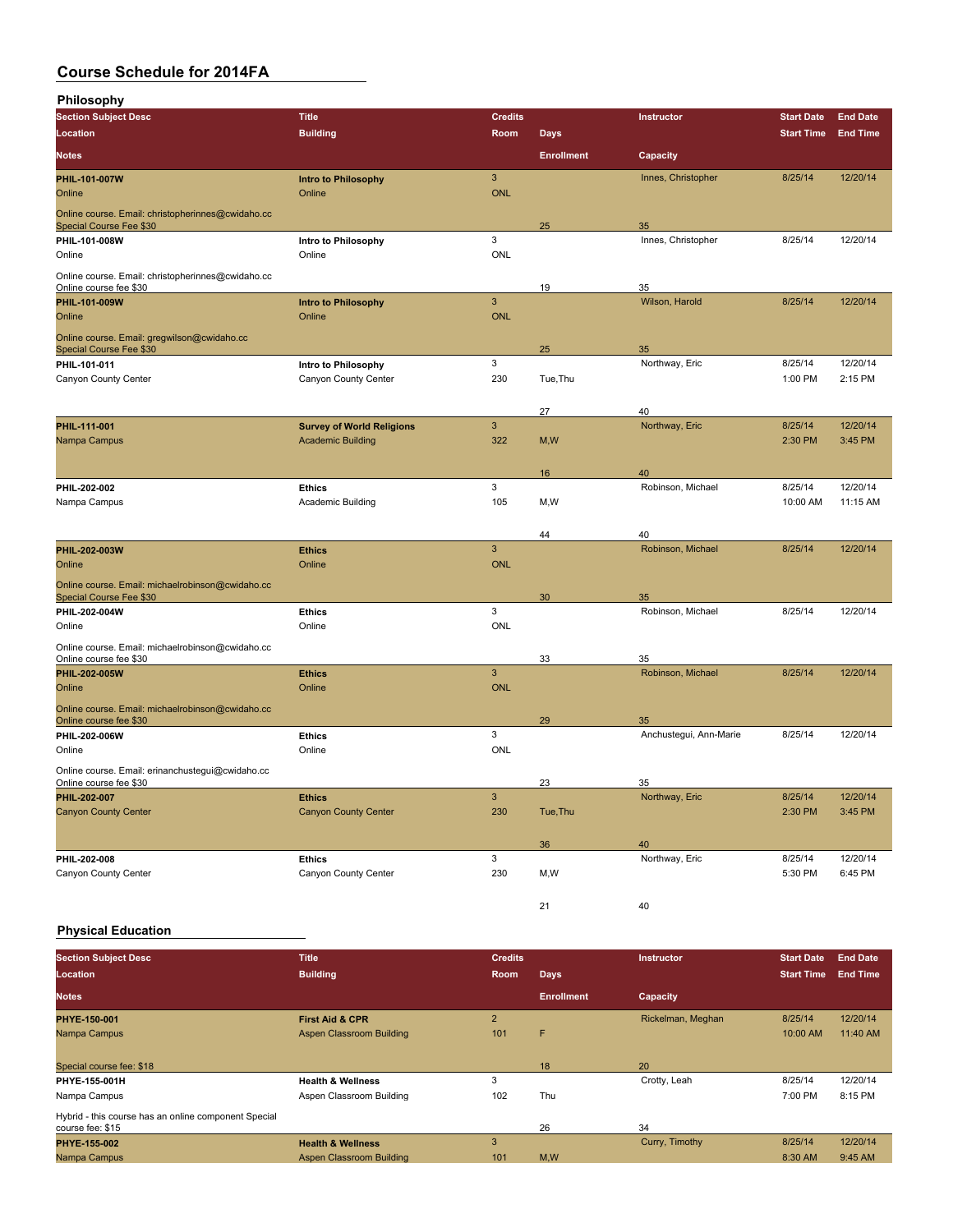**Physical Education**

| <b>Section Subject Desc</b>                                                | <b>Title</b>                                                   | <b>Credits</b>            |                   | Instructor            | <b>Start Date</b>   | <b>End Date</b> |
|----------------------------------------------------------------------------|----------------------------------------------------------------|---------------------------|-------------------|-----------------------|---------------------|-----------------|
| Location                                                                   | <b>Building</b>                                                | Room                      | <b>Days</b>       |                       | <b>Start Time</b>   | <b>End Time</b> |
| <b>Notes</b>                                                               |                                                                |                           |                   |                       |                     |                 |
|                                                                            |                                                                |                           | <b>Enrollment</b> | Capacity              |                     |                 |
|                                                                            |                                                                |                           |                   |                       |                     |                 |
| Special course fee: \$15                                                   |                                                                |                           | 27                | 34                    |                     |                 |
| PHYE-155-003W                                                              | <b>Health &amp; Wellness</b>                                   | 3                         |                   | Crotty, Leah          | 8/25/14             | 12/20/14        |
| Online                                                                     | Online                                                         | <b>ONL</b>                |                   |                       |                     |                 |
| Online course. Email: leahcrotty@cwidaho.cc Online                         |                                                                |                           |                   |                       |                     |                 |
| course fee: \$30                                                           |                                                                |                           | 28                | 30                    |                     | 12/20/14        |
| PHYE-155-004<br>Nampa Campus                                               | <b>Health &amp; Wellness</b>                                   | 3<br>101                  | Tue, Thu          | Curry, Timothy        | 8/25/14<br>10:00 AM | 11:15 AM        |
|                                                                            | Aspen Classroom Building                                       |                           |                   |                       |                     |                 |
|                                                                            |                                                                |                           | 27                | 34                    |                     |                 |
| Special course fee: \$15<br>PHYE-155-005W                                  | <b>Health &amp; Wellness</b>                                   | 3                         |                   | Harwood, Kristin      | 8/25/14             | 12/20/14        |
| Online                                                                     | Online                                                         | <b>ONL</b>                |                   |                       |                     |                 |
|                                                                            |                                                                |                           |                   |                       |                     |                 |
| Online course. Email: kristinharwood@cwidaho.cc<br>Online course fee: \$30 |                                                                |                           | 28                | 30                    |                     |                 |
| <b>PHYE 155 007</b>                                                        | <b>Health &amp; Wellness</b>                                   | $\mathbf{3}$              |                   | Smit, Melody          | 8/25/14             | 12/20/14        |
| Nampa Campus                                                               | Aspen Classroom Building                                       | 102                       | F                 |                       | 2:00 PM             | 4:45 PM         |
|                                                                            |                                                                |                           |                   |                       |                     |                 |
| Special course fee: \$15                                                   |                                                                |                           | 26                | 34                    |                     |                 |
| PHYE-155-008W                                                              | <b>Health &amp; Wellness</b>                                   | 3                         |                   | Harwood, Kristin      | 8/25/14             | 12/20/14        |
| Online                                                                     | Online                                                         | ONL                       |                   |                       |                     |                 |
| Online course. Email: kristinharwood@cwidaho.cc                            |                                                                |                           |                   |                       |                     |                 |
| Online course fee: \$30                                                    |                                                                |                           | 28                | 30                    |                     |                 |
| PHYE-155-012W                                                              | <b>Health &amp; Wellness</b>                                   | 3                         |                   | Tigue, Jaime          | 8/25/14             | 12/20/14        |
| Online                                                                     | Online                                                         | <b>ONL</b>                |                   |                       |                     |                 |
| Online course. Email: jaimetigue@cwidaho.cc Online                         |                                                                |                           |                   |                       |                     |                 |
| course fee: \$30                                                           |                                                                |                           | 24                | 30                    |                     |                 |
| PHYE-155-014                                                               | <b>Health &amp; Wellness</b>                                   | 3                         |                   | Curry, Timothy        | 8/25/14             | 12/20/14        |
| Nampa Campus                                                               | Aspen Classroom Building                                       | 101                       | Tue, Thu          |                       | 2:30 PM             | 3:45 PM         |
|                                                                            |                                                                |                           |                   |                       |                     |                 |
| Special course fee: \$15                                                   |                                                                |                           | 24                | 34                    |                     |                 |
| PHYE-155-015                                                               | <b>Health &amp; Wellness</b>                                   | $\mathbf{3}$              |                   | Curry, Timothy        | 8/25/14             | 12/20/14        |
| Nampa Campus                                                               | Aspen Classroom Building                                       | 101                       | M, W              |                       | 10:00 AM            | 11:15 AM        |
|                                                                            |                                                                |                           | 24                |                       |                     |                 |
| Special course fee: \$15<br>PHYE-155-016W                                  | <b>Health &amp; Wellness</b>                                   | 3                         |                   | 34<br>Tigue, Jaime    | 8/25/14             | 12/20/14        |
| Online                                                                     | Online                                                         | <b>ONL</b>                |                   |                       |                     |                 |
|                                                                            |                                                                |                           |                   |                       |                     |                 |
| Online course. Email:jaimetigue@cwidaho.cc Online<br>course fee: \$30      |                                                                |                           | 22                | 30                    |                     |                 |
| PHYE-155-017W                                                              | <b>Health &amp; Wellness</b>                                   | 3                         |                   | Crotty, Leah          | 8/25/14             | 12/20/14        |
| Online                                                                     | Online                                                         | <b>ONL</b>                |                   |                       |                     |                 |
| Online course. Email: leahcrotty@cwidaho.cc Online                         |                                                                |                           |                   |                       |                     |                 |
| course fee: \$30                                                           |                                                                |                           | 22                | 30                    |                     |                 |
| PHYE-155-018W                                                              | <b>Health &amp; Wellness</b>                                   | 3                         |                   | Curry, Timothy        | 8/25/14             | 12/20/14        |
| Online                                                                     | Online                                                         | ONL                       |                   |                       |                     |                 |
| Online course. Email: timcurry@cwidaho.cc Online                           |                                                                |                           |                   |                       |                     |                 |
| course fee: \$30                                                           |                                                                |                           | 23                | 30                    |                     |                 |
| PHYE-160-001                                                               | <b>Intro to Physical Education</b>                             | $\ensuremath{\mathsf{3}}$ |                   | Krouse, Rhonna        | 8/25/14             | 12/20/14        |
| Nampa Campus                                                               | <b>Aspen Classroom Building</b>                                | 101                       | M, W              |                       | 1:00 PM             | 2:15 PM         |
|                                                                            |                                                                |                           |                   |                       |                     |                 |
|                                                                            |                                                                |                           | 20                | 36                    |                     |                 |
| PHYE-220-002D<br><b>Community Locations</b>                                | <b>Modern Princ of Athletic Trn</b>                            | 3<br><b>TBA</b>           |                   | Stauffer, Kelly       | 8/25/14             | 6/4/15          |
|                                                                            | Middleton High School                                          |                           |                   |                       |                     |                 |
|                                                                            |                                                                |                           |                   |                       |                     |                 |
| Dual Credit                                                                |                                                                | $\overline{\mathbf{c}}$   | 5                 | 75<br>Stauffer, Kelly | 8/25/14             | 6/4/15          |
| PHYE-221-001D<br><b>Community Locations</b>                                | <b>Training and Taping Techniques</b><br>Middleton High School | <b>TBA</b>                |                   |                       |                     |                 |
|                                                                            |                                                                |                           |                   |                       |                     |                 |
| <b>Dual Credit</b>                                                         |                                                                |                           | 5                 | 75                    |                     |                 |
| PHYE-230-001H                                                              | <b>Physical Ed Exit Seminar</b>                                | $\mathbf{1}$              |                   | Krouse, Rhonna        | 8/25/14             | 12/20/14        |
| Nampa Campus                                                               | Aspen Classroom Building                                       | 102                       | F                 |                       | 11:30 AM            | 12:20 PM        |
|                                                                            |                                                                |                           |                   |                       |                     |                 |
| Hybrid Instructor permission required                                      |                                                                |                           | 1                 | 30                    |                     |                 |
| PHYE-243-001                                                               | <b>Anatomical Foundations</b>                                  | $\ensuremath{\mathsf{3}}$ |                   | Curry, Timothy        | 8/25/14             | 12/20/14        |
| Nampa Campus                                                               | <b>Aspen Classroom Building</b>                                | 101                       | M, W              |                       | 2:30 PM             | 3:45 PM         |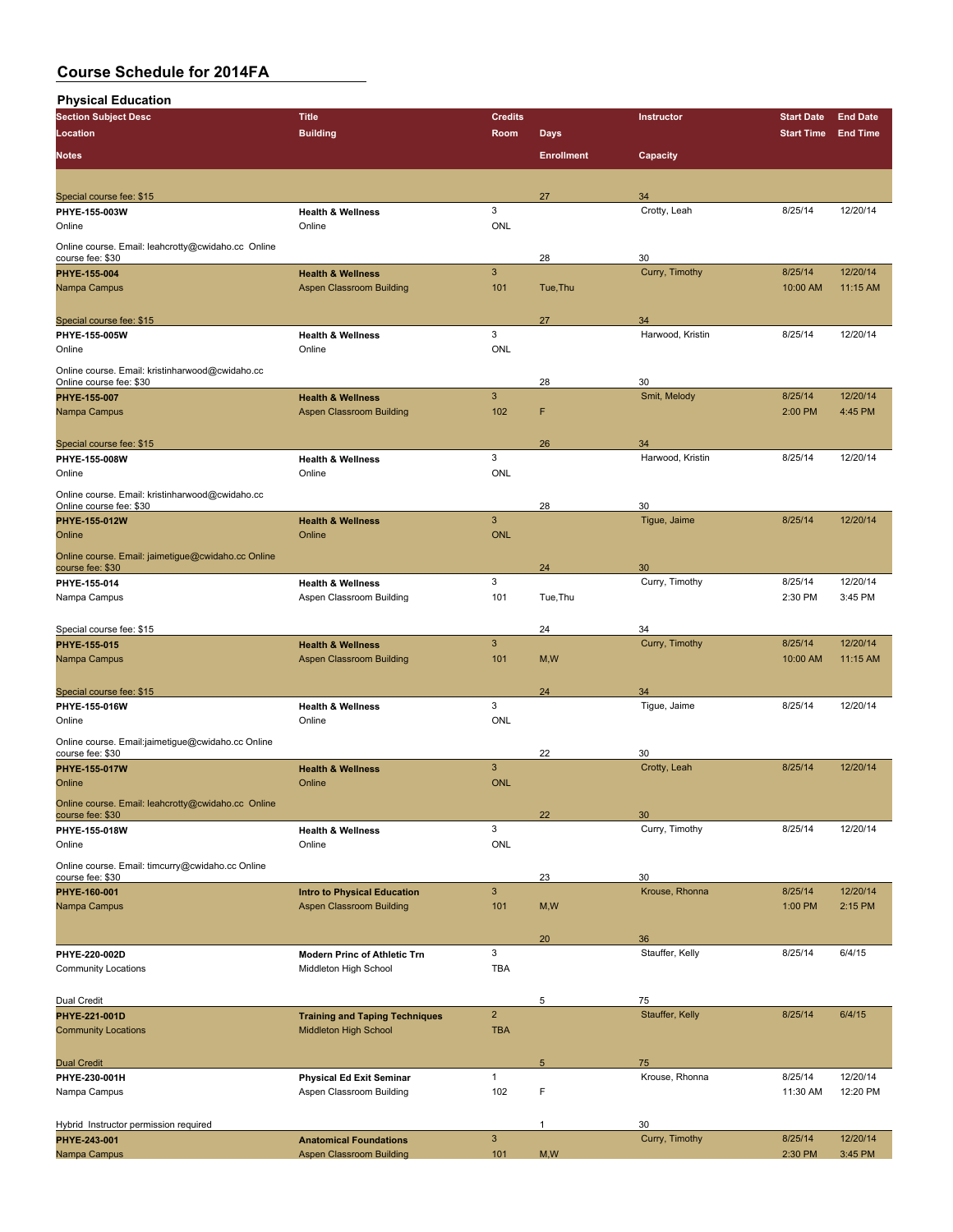**Physical Education**

| <b>Section Subject Desc</b> | <b>Title</b>    | <b>Credits</b> |                   | Instructor | <b>Start Date End Date</b> |  |
|-----------------------------|-----------------|----------------|-------------------|------------|----------------------------|--|
| Location                    | <b>Building</b> | Room           | <b>Days</b>       |            | <b>Start Time End Time</b> |  |
| <b>Notes</b>                |                 |                | <b>Enrollment</b> | Capacity   |                            |  |
|                             |                 |                |                   |            |                            |  |
|                             |                 |                | 10                | 30         |                            |  |

### **Physical Education Activities**

| <b>Section Subject Desc</b>                 | <b>Title</b>                                         | <b>Credits</b> |                         | Instructor              | <b>Start Date</b> | <b>End Date</b> |
|---------------------------------------------|------------------------------------------------------|----------------|-------------------------|-------------------------|-------------------|-----------------|
| Location                                    | <b>Building</b>                                      | <b>Room</b>    | <b>Days</b>             |                         | <b>Start Time</b> | <b>End Time</b> |
| <b>Notes</b>                                |                                                      |                | <b>Enrollment</b>       | Capacity                |                   |                 |
| PHYA-103-001D                               | <b>Lifetime Activities</b>                           | $\mathbf{1}$   |                         | Foruria, Carlene        | 8/25/14           | 1/16/15         |
| <b>Community Locations</b>                  | Central Academy High School                          | <b>TBA</b>     |                         |                         |                   |                 |
|                                             |                                                      |                |                         |                         |                   |                 |
| <b>Dual Credit</b>                          |                                                      |                | 27                      | 75                      |                   |                 |
| PHYA-103-002D                               | <b>Lifetime Activities</b>                           | $\mathbf{1}$   |                         | Davidian, Daniel        | 8/25/14           | 1/16/15         |
| <b>Community Locations</b>                  | Eagle Academy                                        | <b>TBA</b>     |                         |                         |                   |                 |
|                                             |                                                      |                |                         |                         |                   |                 |
| Dual Credit<br>PHYA-103-003D                | <b>Lifetime Activities</b>                           | $\overline{1}$ | 21                      | 75<br>Mattson, Michelle | 8/25/14           | 1/16/15         |
| <b>Community Locations</b>                  | Idaho Digital Learning Academy                       | <b>TBA</b>     |                         |                         |                   |                 |
|                                             |                                                      |                |                         |                         |                   |                 |
| <b>Dual Credit</b>                          |                                                      |                | 14                      | 75                      |                   |                 |
| PHYA-103-004D                               | <b>Lifetime Activities</b>                           | $\mathbf{1}$   |                         | Dias, Peter             | 8/25/14           | 1/16/15         |
| <b>Community Locations</b>                  | Middleton High School                                | <b>TBA</b>     |                         |                         |                   |                 |
|                                             |                                                      |                |                         |                         |                   |                 |
| Dual Credit                                 |                                                      |                | $\overline{c}$          | 75                      |                   |                 |
| PHYA-103-005D                               | <b>Lifetime Activities</b>                           | $\mathbf{1}$   |                         | Landry, Monisha         | 8/25/14           | 1/16/15         |
| <b>Community Locations</b>                  | <b>Ridgeline High School</b>                         | <b>TBA</b>     |                         |                         |                   |                 |
|                                             |                                                      |                |                         |                         |                   |                 |
| <b>Dual Credit</b>                          | <b>Lifetime Activities</b>                           | $\mathbf{1}$   | $\overline{\mathbf{c}}$ | 75<br>Berg, Dustin      | 8/25/14           | 1/16/15         |
| PHYA-103-006D<br><b>Community Locations</b> | Vision Charter High School                           | <b>TBA</b>     |                         |                         |                   |                 |
|                                             |                                                      |                |                         |                         |                   |                 |
| Dual Credit                                 |                                                      |                | 6                       | 75                      |                   |                 |
| PHYA-103-007D                               | <b>Lifetime Activities</b>                           | $\mathbf{1}$   |                         | Hale, Gregory           | 8/25/14           | 1/16/15         |
| <b>Community Locations</b>                  | Parma High School                                    | <b>TBA</b>     |                         |                         |                   |                 |
|                                             |                                                      |                |                         |                         |                   |                 |
| <b>Dual Credit</b>                          |                                                      |                | 6                       | 75                      |                   |                 |
| PHYA-103-008D                               | <b>Lifetime Activities</b>                           | $\mathbf{1}$   |                         | Walgamott, Jacob        | 8/25/14           | 1/16/15         |
| <b>Community Locations</b>                  | Parma High School                                    | <b>TBA</b>     |                         |                         |                   |                 |
|                                             |                                                      |                |                         |                         |                   |                 |
| Dual Credit                                 |                                                      |                | 4                       | 75                      |                   |                 |
| PHYA-114-001D                               | <b>Stretch and Strength</b>                          | $\mathbf{1}$   |                         | Foruria, Carlene        | 8/25/14           | 1/16/15         |
| <b>Community Locations</b>                  | Central Academy High School                          | <b>TBA</b>     |                         |                         |                   |                 |
| <b>Dual Credit</b>                          |                                                      |                | $\mathbf 0$             | 75                      |                   |                 |
| PHYA-114-002D                               | <b>Stretch and Strength</b>                          | $\mathbf{1}$   |                         | Fornander, Stephanie    | 8/25/14           | 1/16/15         |
| <b>Community Locations</b>                  | Eagle High School                                    | <b>TBA</b>     |                         |                         |                   |                 |
|                                             |                                                      |                |                         |                         |                   |                 |
| Dual Credit                                 |                                                      |                | 3                       | 75                      |                   |                 |
| PHYA-114-003D                               | <b>Stretch and Strength</b>                          | $\overline{1}$ |                         | Staff-CWI, General      | 8/25/14           | 1/16/15         |
| <b>Community Locations</b>                  | Eagle High School                                    | <b>TBA</b>     |                         |                         |                   |                 |
|                                             |                                                      |                |                         |                         |                   |                 |
| <b>Dual Credit</b>                          |                                                      | $\mathbf{1}$   | $\mathbf 0$             | 75<br>Stauffer, Kelly   | 8/25/14           | 1/16/15         |
| PHYA-114-005D<br><b>Community Locations</b> | <b>Stretch and Strength</b><br>Middleton High School | TBA            |                         |                         |                   |                 |
|                                             |                                                      |                |                         |                         |                   |                 |
| Dual Credit                                 |                                                      |                | $\overline{2}$          | 75                      |                   |                 |
| PHYA-115-001D                               | <b>Beg Strength Training</b>                         | $\mathbf{1}$   |                         | Ross, Wayne             | 8/25/14           | 1/16/15         |
| <b>Community Locations</b>                  | <b>Atlas High School</b>                             | <b>TBA</b>     |                         |                         |                   |                 |
|                                             |                                                      |                |                         |                         |                   |                 |
| <b>Dual Credit</b>                          |                                                      |                | $\overline{7}$          | 75                      |                   |                 |
| PHYA-115-002D                               | <b>Beg Strength Training</b>                         | $\mathbf{1}$   |                         | Velasquez, Lisa         | 8/25/14           | 1/16/15         |
| <b>Community Locations</b>                  | Canyon Springs Alternative Sch                       | <b>TBA</b>     |                         |                         |                   |                 |
|                                             |                                                      |                |                         |                         |                   |                 |
| Dual Credit                                 |                                                      |                | 19                      | 75                      |                   |                 |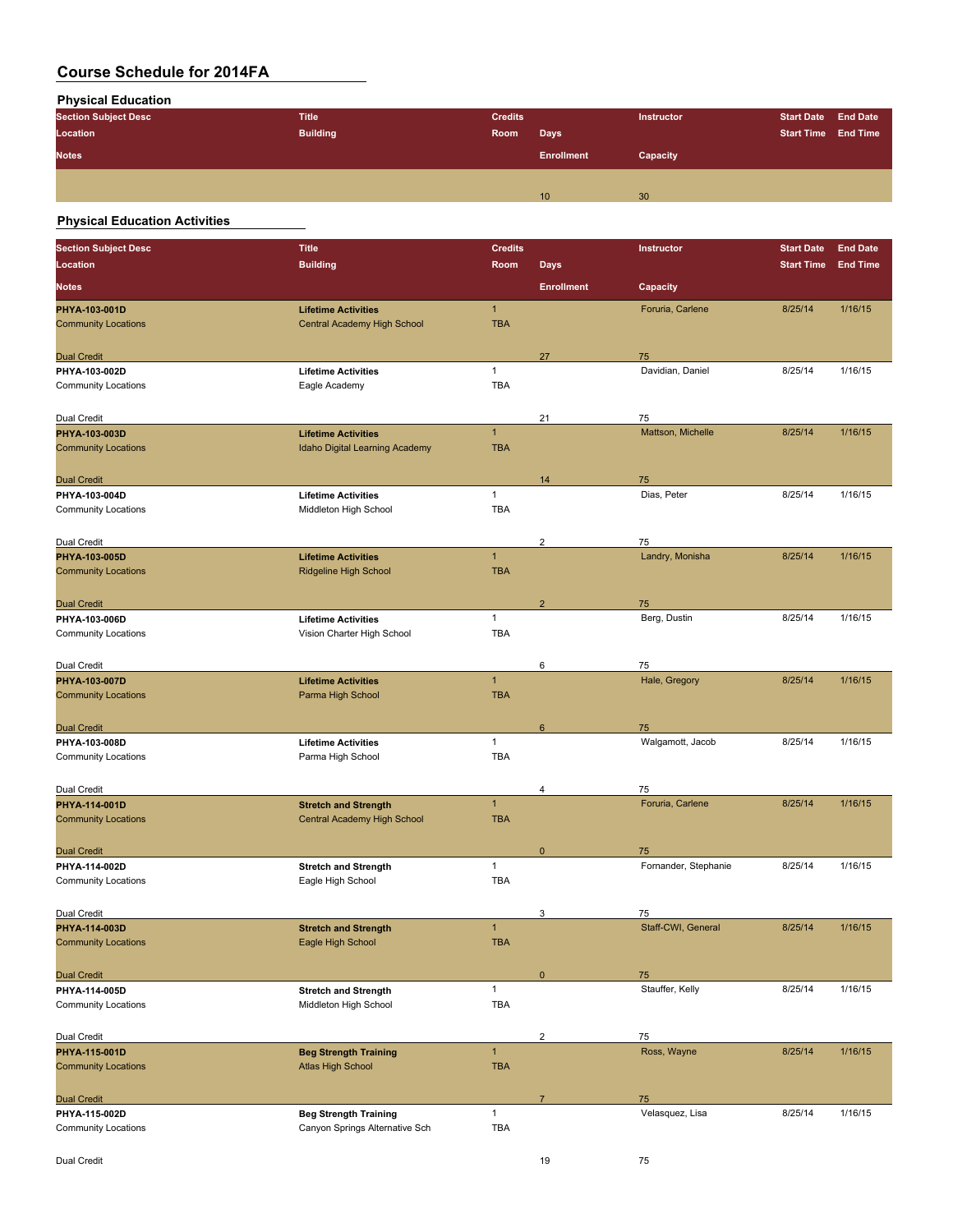| <b>Physical Education Activities</b>                                      |                                 |                |                   |                      |                   |                 |
|---------------------------------------------------------------------------|---------------------------------|----------------|-------------------|----------------------|-------------------|-----------------|
| <b>Section Subject Desc</b>                                               | <b>Title</b>                    | <b>Credits</b> |                   | Instructor           | <b>Start Date</b> | <b>End Date</b> |
| Location                                                                  | <b>Building</b>                 | Room           | <b>Days</b>       |                      | <b>Start Time</b> | <b>End Time</b> |
| <b>Notes</b>                                                              |                                 |                | <b>Enrollment</b> | Capacity             |                   |                 |
|                                                                           |                                 |                |                   |                      |                   |                 |
| PHYA-115-003D                                                             | <b>Beg Strength Training</b>    | $\mathbf{1}$   |                   | Fornander, Stephanie | 8/25/14           | 1/16/15         |
| <b>Community Locations</b>                                                | Eagle High School               | <b>TBA</b>     |                   |                      |                   |                 |
|                                                                           |                                 |                |                   |                      |                   |                 |
| <b>Dual Credit</b>                                                        |                                 |                | 0                 | 75                   |                   |                 |
| PHYA-115-004D                                                             | <b>Beg Strength Training</b>    | $\mathbf{1}$   |                   | Staff-CWI, General   | 8/25/14           | 1/16/15         |
| <b>Community Locations</b>                                                | Eagle High School               | <b>TBA</b>     |                   |                      |                   |                 |
|                                                                           |                                 |                |                   |                      |                   |                 |
| Dual Credit                                                               |                                 |                | 0                 | 75                   |                   |                 |
| PHYA-115-005D                                                             | <b>Beg Strength Training</b>    | $\mathbf{1}$   |                   | Dias, Peter          | 8/25/14           | 1/16/15         |
| <b>Community Locations</b>                                                | Middleton High School           | <b>TBA</b>     |                   |                      |                   |                 |
|                                                                           |                                 |                |                   |                      |                   |                 |
| <b>Dual Credit</b>                                                        |                                 |                | 3                 | 75                   |                   |                 |
| PHYA-115-006D                                                             | <b>Beg Strength Training</b>    | $\mathbf{1}$   |                   | Krause, Duwayne      | 8/25/14           | 1/16/15         |
| <b>Community Locations</b>                                                | Vallivue Academy                | <b>TBA</b>     |                   |                      |                   |                 |
|                                                                           |                                 |                |                   |                      |                   |                 |
| Dual Credit                                                               |                                 |                | 5                 | 75                   |                   |                 |
| PHYA-135-001D                                                             | <b>Walking for Fitness</b>      | $\mathbf{1}$   |                   | Foruria, Carlene     | 8/25/14           | 1/16/15         |
| <b>Community Locations</b>                                                | Central Academy High School     | <b>TBA</b>     |                   |                      |                   |                 |
|                                                                           |                                 |                |                   |                      |                   |                 |
| <b>Dual Credit</b>                                                        |                                 |                | $\mathbf{0}$      | 75                   |                   |                 |
| PHYA-135-001W                                                             | <b>Walking for Fitness</b>      | $\mathbf{1}$   |                   | Harris, Barbara      | 8/25/14           | 12/20/14        |
| Online                                                                    | Online                          | <b>ONL</b>     |                   |                      |                   |                 |
|                                                                           |                                 |                |                   |                      |                   |                 |
| Online course. Email: barbaraharris@cwidaho.cc<br>Online course fee: \$10 |                                 |                | 20                | 30                   |                   |                 |
| PHYA-135-002W                                                             | <b>Walking for Fitness</b>      | $\mathbf{1}$   |                   | Fedigan, Jill        | 8/25/14           | 12/20/14        |
| Online                                                                    | Online                          | <b>ONL</b>     |                   |                      |                   |                 |
|                                                                           |                                 |                |                   |                      |                   |                 |
| Online course. Email:jillfedigan@cwidaho.cc Online                        |                                 |                |                   |                      |                   |                 |
| course fee: \$10                                                          |                                 |                | 25                | 30                   |                   |                 |
| PHYA-135-003W                                                             | <b>Walking for Fitness</b>      | 1              |                   | Fedigan, Jill        | 8/25/14           | 12/20/14        |
| Online                                                                    | Online                          | <b>ONL</b>     |                   |                      |                   |                 |
| Online course. Email: jillfedigan@cwidaho.cc Online                       |                                 |                |                   |                      |                   |                 |
| course fee: \$10                                                          |                                 |                | 24                | 30                   |                   |                 |
| PHYA 135 004W                                                             | <b>Walking for Fitness</b>      | $\overline{1}$ |                   | Harris, Barbara      | 8/25/14           | 12/20/14        |
| Online                                                                    | Online                          | <b>ONL</b>     |                   |                      |                   |                 |
| Online course. Email: barbaraharris@cwidaho.cc                            |                                 |                |                   |                      |                   |                 |
| Online course fee: \$10                                                   |                                 |                | 22                | 30                   |                   |                 |
| PHYA-136-001W                                                             | Train to Walk/Run Distance      | $\mathbf{1}$   |                   | Fedigan, Jill        | 8/25/14           | 12/20/14        |
| Online                                                                    | Online                          | <b>ONL</b>     |                   |                      |                   |                 |
| Online course. Email: hillfedigan@cwidaho.cc Online                       |                                 |                |                   |                      |                   |                 |
| course fee: \$10                                                          |                                 |                | 16                | 30                   |                   |                 |
| PHYA-151-001                                                              | <b>Stress Management</b>        |                |                   | Flacker, Paula       | 8/25/14           | 12/20/14        |
| Nampa Campus                                                              | <b>Aspen Classroom Building</b> | 101            | F                 |                      | 12:00 PM          | 1:40 PM         |
|                                                                           |                                 |                |                   |                      |                   |                 |
|                                                                           |                                 |                | 16                | 19                   |                   |                 |
| PHYA-151-002                                                              | <b>Stress Management</b>        | $\mathbf{1}$   |                   | Flacker, Paula       | 8/25/14           | 12/20/14        |
| Nampa Campus                                                              | Aspen Classroom Building        | 104            | M,W               |                      | 10:00 AM          | 10:50 AM        |
|                                                                           |                                 |                |                   |                      |                   |                 |
|                                                                           |                                 |                |                   |                      |                   |                 |
|                                                                           |                                 |                | 12                | 19                   |                   |                 |
| PHYA-153-001D                                                             | <b>Activity by Contract 1</b>   | $\mathbf{1}$   |                   | Staff-CWI, General   | 8/25/14           | 1/16/15         |
| <b>Community Locations</b>                                                | Middleton High School           | <b>TBA</b>     |                   |                      |                   |                 |
|                                                                           |                                 |                |                   |                      |                   |                 |
| <b>Dual Credit</b>                                                        |                                 |                | $\mathbf 0$       | 75                   |                   |                 |
| PHYA-153-001W                                                             | <b>Activity by Contract 1</b>   | $\mathbf{1}$   |                   | Fedigan, Jill        | 8/25/14           | 12/20/14        |
| Online                                                                    | Online                          | ONL            |                   |                      |                   |                 |
| Onlinecourse. Email: jillfedigan@cwidaho.cc Online                        |                                 |                |                   |                      |                   |                 |
| course fee: \$10                                                          |                                 |                | 19                | 30                   |                   |                 |
| PHYA-153-003                                                              | <b>Activity by Contract 1</b>   | $\mathbf{1}$   |                   | Aaron, Megan         | 8/25/14           | 12/20/14        |
| Nampa Campus                                                              | <b>Aspen Classroom Building</b> | 101            | Thu               |                      | 4:00 PM           | 5:40 PM         |
|                                                                           |                                 |                |                   |                      |                   |                 |
| Special course fee: \$10                                                  |                                 |                | 16                | 36                   |                   |                 |
| PHYA-154-001W                                                             | <b>Activity by Contract 2</b>   | $\mathbf{1}$   |                   | Pennington, Lisa     | 8/25/14           | 12/20/14        |
| Online                                                                    | Online                          | ONL            |                   |                      |                   |                 |
|                                                                           |                                 |                |                   |                      |                   |                 |
| Online course. Email: lisapennington@cwidaho.cc                           |                                 |                |                   |                      |                   |                 |
| Online Course fee: \$20                                                   |                                 |                | 17                | 30                   |                   |                 |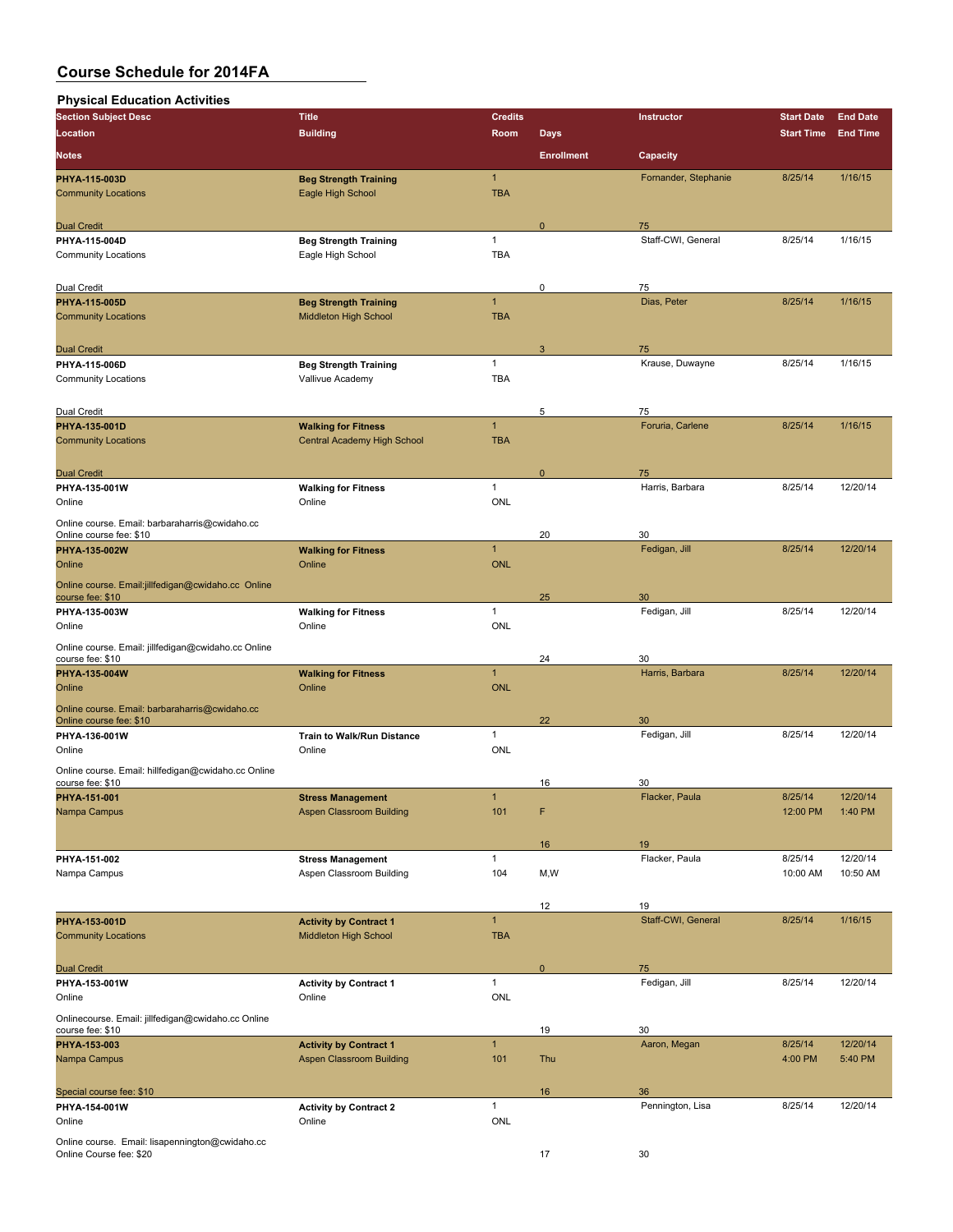#### **Physical Education Activities**

| <b>Section Subject Desc</b>                                               | <b>Title</b>             | <b>Credits</b> |                   | Instructor      | <b>Start Date</b> | <b>End Date</b> |
|---------------------------------------------------------------------------|--------------------------|----------------|-------------------|-----------------|-------------------|-----------------|
| Location                                                                  | <b>Building</b>          | Room           | <b>Days</b>       |                 | <b>Start Time</b> | <b>End Time</b> |
| <b>Notes</b>                                                              |                          |                | <b>Enrollment</b> | Capacity        |                   |                 |
| PHYA-155-001W                                                             | Lose Big, Win Big!       |                |                   | Stauffer, Kelly | 8/25/14           | 12/20/14        |
| Online                                                                    | Online                   | <b>ONL</b>     |                   |                 |                   |                 |
| Online course. Email: kellystauffer@cwidaho.cc<br>Online course fee: \$15 |                          |                | 18                | 30              |                   |                 |
| PHYA-155-002W                                                             | Lose Big, Win Big!       |                |                   | Stauffer, Kelly | 8/25/14           | 12/20/14        |
| Online                                                                    | Online                   | <b>ONL</b>     |                   |                 |                   |                 |
| Online course. Email: kellystauffer@cwidaho.cc<br>Online course fee: \$15 |                          |                | 22                | 30              |                   |                 |
| PHYA 155 003                                                              | Lose Big, Win Big!       |                |                   | Desilet, Lisa   | 8/25/14           | 12/20/14        |
| Nampa Campus                                                              | Aspen Classroom Building | 104            | W                 |                 | 3:00 PM           | 4:40 PM         |
| Special course fee: \$5                                                   |                          |                | 18                | 30              |                   |                 |

### **Physical Therapist Assistant**

| <b>Section Subject Desc</b> | <b>Title</b>                      | <b>Credits</b>          |                   | Instructor      | <b>Start Date</b> | <b>End Date</b> |
|-----------------------------|-----------------------------------|-------------------------|-------------------|-----------------|-------------------|-----------------|
| <b>Location</b>             | <b>Building</b>                   | Room                    | <b>Days</b>       |                 | <b>Start Time</b> | <b>End Time</b> |
| <b>Notes</b>                |                                   |                         | <b>Enrollment</b> | Capacity        |                   |                 |
| PTAE-202-001                | <b>Therapeutic Modalities</b>     | $\overline{\mathbf{4}}$ |                   | Daigle, Richard | 8/25/14           | 12/20/14        |
| <b>Canyon County Center</b> | <b>Canyon County Center</b>       | 184                     | Tue, Thu          |                 | 10:00 AM          | 11:15 AM        |
|                             |                                   |                         |                   |                 |                   |                 |
| Special course fee: \$20    |                                   |                         | 13                | 14              |                   |                 |
| PTAE-202-001                | <b>Therapeutic Modalities</b>     | $\overline{4}$          |                   | Wilsey, Leah    | 8/25/14           | 12/20/14        |
| Canyon County Center        | Canyon County Center              | 184                     | Tue, Thu          |                 | 10:00 AM          | 11:15 AM        |
| Special course fee: \$20    |                                   |                         | 13                | 14              |                   |                 |
| PTAE-202L-001               | <b>Therapeutic Modalities Lab</b> | $\mathbf 0$             |                   | Daigle, Richard | 8/25/14           | 12/20/14        |
| <b>Canyon County Center</b> | <b>Canyon County Center</b>       | 147                     | M                 |                 | 1:30 PM           | 4:00 PM         |
|                             |                                   |                         |                   |                 |                   |                 |
|                             |                                   |                         | 13                | 14              |                   |                 |
| PTAE-202L-001               | <b>Therapeutic Modalities Lab</b> | $\pmb{0}$               |                   | Daigle, Richard | 8/25/14           | 12/20/14        |
| Canyon County Center        | Canyon County Center              | 147                     | W                 |                 | 12:30 PM          | 3:00 PM         |
|                             |                                   |                         | 13                | 14              |                   |                 |
| PTAE-202L-001               | <b>Therapeutic Modalities Lab</b> | $\mathbf 0$             |                   | Wilsey, Leah    | 8/25/14           | 12/20/14        |
| <b>Canyon County Center</b> | <b>Canyon County Center</b>       | 147                     | M                 |                 | 1:30 PM           | 4:00 PM         |
|                             |                                   |                         |                   |                 |                   |                 |
|                             |                                   |                         | 13                | 14              |                   |                 |
| PTAE-202L-001               | <b>Therapeutic Modalities Lab</b> | 0                       |                   | Wilsey, Leah    | 8/25/14           | 12/20/14        |
| Canyon County Center        | Canyon County Center              | 147                     | W                 |                 | 12:30 PM          | 3:00 PM         |
|                             |                                   |                         | 13                | 14              |                   |                 |
| PTAE-203-001                | <b>Therapeutic Exercise</b>       | $\mathsf 3$             |                   | Daigle, Richard | 8/25/14           | 12/20/14        |
| <b>Canyon County Center</b> | <b>Canyon County Center</b>       | 184                     | Tue               |                 | 11:30 AM          | 12:45 PM        |
|                             |                                   |                         |                   |                 |                   |                 |
| Special course fee: \$20    |                                   |                         | 13                | 14              |                   |                 |
| PTAE-203-001                | <b>Therapeutic Exercise</b>       | 3                       |                   | Wilsey, Leah    | 8/25/14           | 12/20/14        |
| Canyon County Center        | Canyon County Center              | 184                     | Tue               |                 | 11:30 AM          | 12:45 PM        |
| Special course fee: \$20    |                                   |                         | 13                | 14              |                   |                 |
| PTAE-203L-001               | <b>Therapeutic Exercise Lab</b>   | $\mathbf 0$             |                   | Daigle, Richard | 8/25/14           | 12/20/14        |
| <b>Canyon County Center</b> | <b>Canyon County Center</b>       | 147                     | Tue, Thu          |                 | 1:30 PM           | 4:00 PM         |
|                             |                                   |                         |                   |                 |                   |                 |
|                             |                                   |                         | 13                | 14              |                   |                 |
| PTAE-203L-001               | <b>Therapeutic Exercise Lab</b>   | 0                       |                   | Wilsey, Leah    | 8/25/14           | 12/20/14        |
| Canyon County Center        | Canyon County Center              | 147                     | Tue, Thu          |                 | 1:30 PM           | 4:00 PM         |
|                             |                                   |                         | 13                | 14              |                   |                 |
| PTAE-205-001                | <b>Orthopedic Rehabilitation</b>  | $\mathbf 2$             |                   | Daigle, Richard | 8/25/14           | 12/20/14        |
| <b>Canyon County Center</b> | <b>Canyon County Center</b>       | 184                     | Thu               |                 | 11:30 AM          | 12:45 PM        |
|                             |                                   |                         |                   |                 |                   |                 |
| Special course fee: \$20    |                                   |                         | 13                | 14              |                   |                 |
| PTAE-205-001                | <b>Orthopedic Rehabilitation</b>  | $\overline{2}$          |                   | Wilsey, Leah    | 8/25/14           | 12/20/14        |
| Canyon County Center        | Canyon County Center              | 184                     | Thu               |                 | 11:30 AM          | 12:45 PM        |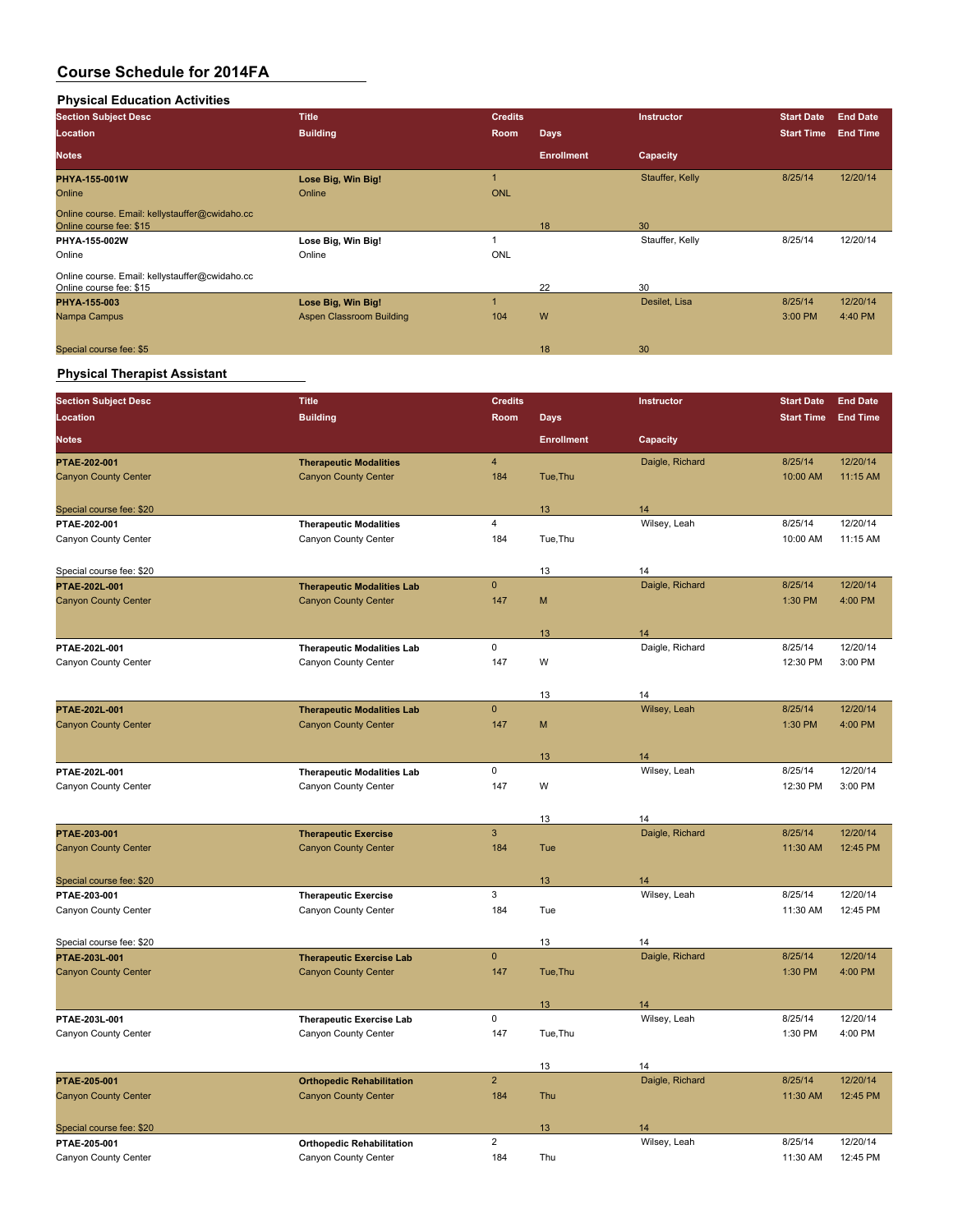| <b>Physical Therapist Assistant</b> |                                      |                |                   |                 |                   |                 |
|-------------------------------------|--------------------------------------|----------------|-------------------|-----------------|-------------------|-----------------|
| <b>Section Subject Desc</b>         | <b>Title</b>                         | <b>Credits</b> |                   | Instructor      | <b>Start Date</b> | <b>End Date</b> |
| Location                            | <b>Building</b>                      | Room           | <b>Days</b>       |                 | <b>Start Time</b> | <b>End Time</b> |
| <b>Notes</b>                        |                                      |                | <b>Enrollment</b> | Capacity        |                   |                 |
|                                     |                                      |                |                   |                 |                   |                 |
| Special course fee: \$20            |                                      |                | 13                | 14              |                   |                 |
| PTAE-205L-001                       | <b>Orthopedic Rehabilitation Lab</b> | $\mathbf{0}$   |                   | Daigle, Richard | 8/25/14           | 12/20/14        |
| <b>Canyon County Center</b>         | <b>Canyon County Center</b>          | 147            | F                 |                 | 9:00 AM           | 11:30 AM        |
|                                     |                                      |                | 13                | 14              |                   |                 |
| PTAE-205L-001                       | <b>Orthopedic Rehabilitation Lab</b> | 0              |                   | Wilsey, Leah    | 8/25/14           | 12/20/14        |
| Canyon County Center                | Canyon County Center                 | 147            | F                 |                 | 9:00 AM           | 11:30 AM        |
|                                     |                                      |                | 13                | 14              |                   |                 |
| <b>PTAE 211 001</b>                 | <b>Data Collection</b>               | $\mathbf{3}$   |                   | Daigle, Richard | 8/25/14           | 12/20/14        |
| <b>Canyon County Center</b>         | <b>Canyon County Center</b>          | 184            | M                 |                 | 12:00 PM          | 1:15 PM         |
| Special course fee: \$20            |                                      |                | 13                | 14              |                   |                 |
| PTAE-211-001                        | <b>Data Collection</b>               | 3              |                   | Wilsey, Leah    | 8/25/14           | 12/20/14        |
| Canyon County Center                | Canyon County Center                 | 184            | M                 |                 | 12:00 PM          | 1:15 PM         |
| Special course fee: \$20            |                                      |                | 13                | 14              |                   |                 |
| <b>PTAE 211L-001</b>                | <b>Data Collection Lab</b>           | $\mathbf{0}$   |                   | Daigle, Richard | 8/25/14           | 12/20/14        |
| <b>Canyon County Center</b>         | <b>Canyon County Center</b>          | 147            | M                 |                 | 9:00 AM           | 11:30 AM        |
|                                     |                                      |                | 13                | 14              |                   |                 |
| PTAE 211L 001                       | <b>Data Collection Lab</b>           | $\mathsf 0$    |                   | Daigle, Richard | 8/25/14           | 12/20/14        |
| Canyon County Center                | Canyon County Center                 | 147            | W                 |                 | 9:00 AM           | 11:30 AM        |
|                                     |                                      |                | 13                | 14              |                   |                 |
| PTAE 211L-001                       | <b>Data Collection Lab</b>           | $\mathbf{0}$   |                   | Wilsey, Leah    | 8/25/14           | 12/20/14        |
| <b>Canyon County Center</b>         | <b>Canyon County Center</b>          | 147            | M                 |                 | 9:00 AM           | 11:30 AM        |
|                                     |                                      |                | 13                | 14              |                   |                 |
| PTAE 211L-001                       | Data Collection Lab                  | 0              |                   | Wilsey, Leah    | 8/25/14           | 12/20/14        |
| Canyon County Center                | Canyon County Center                 | 147            | W                 |                 | 9:00 AM           | 11:30 AM        |
|                                     |                                      |                | 13                | 14              |                   |                 |
| PTAE-245-001                        | <b>Clinical Affiliation 1</b>        | $\overline{2}$ |                   | Daigle, Richard | 8/25/14           | 12/20/14        |
| <b>Community Locations</b>          | <b>Community Location</b>            | <b>CMTY</b>    |                   |                 |                   |                 |
|                                     |                                      |                | 12                | 14              |                   |                 |
| PTAE-245-001                        | <b>Clinical Affiliation 1</b>        | $\overline{2}$ |                   | Wilsey, Leah    | 8/25/14           | 12/20/14        |
| <b>Community Locations</b>          | Community Location                   | <b>CMTY</b>    |                   |                 |                   |                 |
|                                     |                                      |                | 12                | 14              |                   |                 |

### **Physics**

| <b>Section Subject Desc</b><br>Location         | <b>Title</b><br><b>Building</b>      | <b>Credits</b><br>Room | <b>Days</b>       | Instructor         | <b>Start Date</b><br><b>Start Time</b> | <b>End Date</b><br><b>End Time</b> |
|-------------------------------------------------|--------------------------------------|------------------------|-------------------|--------------------|----------------------------------------|------------------------------------|
| <b>Notes</b>                                    |                                      |                        | <b>Enrollment</b> | Capacity           |                                        |                                    |
| PHYS 100 001                                    | <b>Survey of Physics</b>             | $\overline{4}$         |                   | Sevigny, Stephanie | 8/25/14                                | 12/20/14                           |
| Nampa Campus                                    | <b>Academic Building</b>             | 119                    | M,W               |                    | 2:30 PM                                | 3:45 PM                            |
|                                                 |                                      |                        |                   |                    |                                        |                                    |
| Corequisite: PHYS 100L Special course fee: \$10 |                                      |                        | 44                | 50                 |                                        |                                    |
| PHYS-100-001D                                   | <b>Survey of Physics</b>             | 4                      |                   | Rawlins, Chad      | 8/25/14                                | 6/4/15                             |
| <b>Community Locations</b>                      | Melba High School                    | TBA                    |                   |                    |                                        |                                    |
|                                                 |                                      |                        |                   |                    |                                        |                                    |
| Dual Credit                                     |                                      |                        | 3                 | 75                 |                                        |                                    |
| <b>PHYS-100-002D</b>                            | <b>Survey of Physics</b>             | $\overline{4}$         |                   | Bodell, Jeffrey    | 8/25/14                                | 6/4/15                             |
| <b>Community Locations</b>                      | <b>Meridian Technical Charter Hs</b> | <b>TBA</b>             |                   |                    |                                        |                                    |
|                                                 |                                      |                        |                   |                    |                                        |                                    |
| <b>Dual Credit</b>                              |                                      |                        | 25                | 75                 |                                        |                                    |
| PHYS-100-003D                                   | <b>Survey of Physics</b>             | 4                      |                   | Mitchell, Rebecca  | 8/25/14                                | 1/16/15                            |
| <b>Community Locations</b>                      | Vision Charter High School           | TBA                    |                   |                    |                                        |                                    |
|                                                 |                                      |                        |                   |                    |                                        |                                    |
| Dual Credit                                     |                                      |                        | 25                | 75                 |                                        |                                    |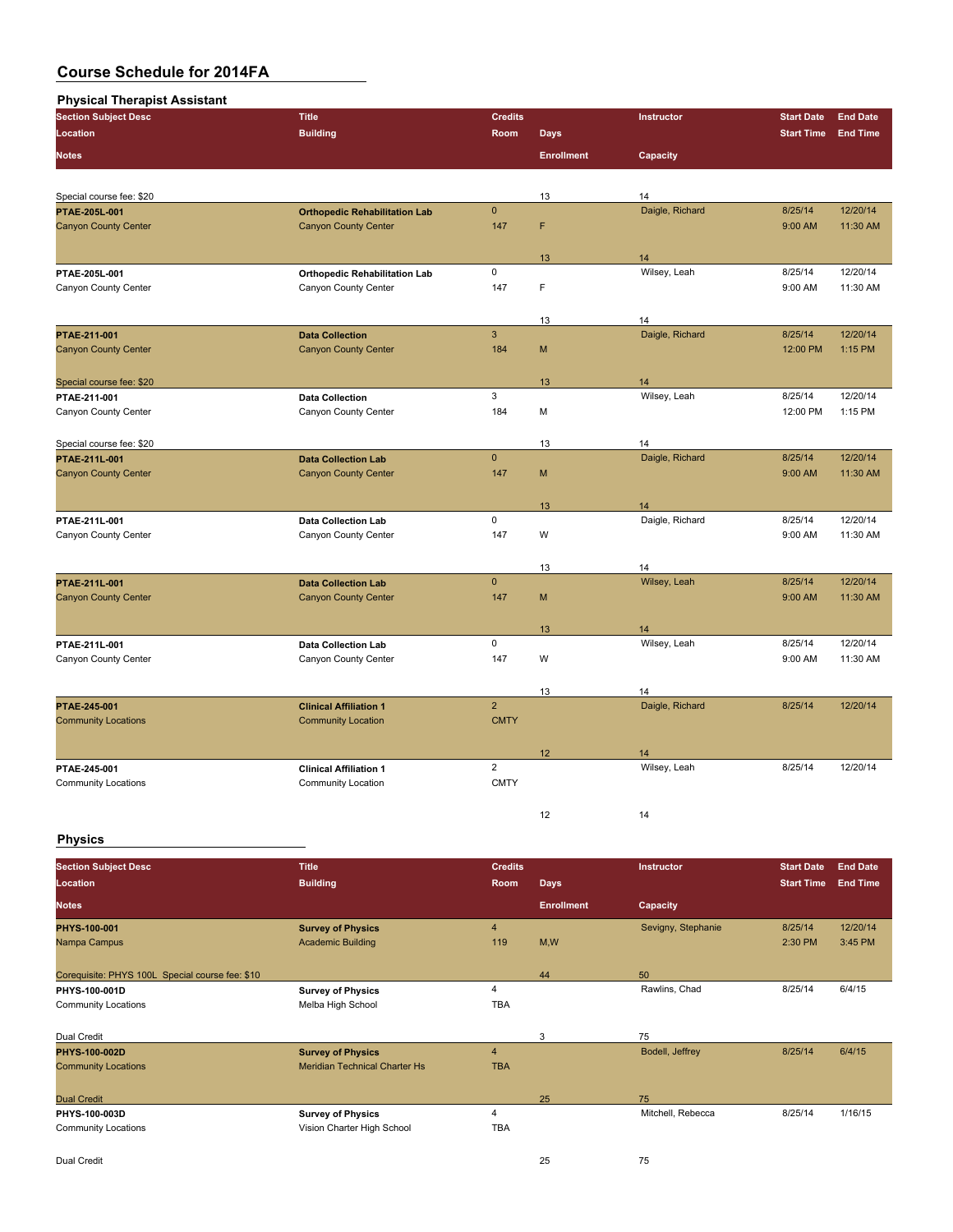| <b>Physics</b>                                                               |                                                             |                         |                   |                       |                    |                     |
|------------------------------------------------------------------------------|-------------------------------------------------------------|-------------------------|-------------------|-----------------------|--------------------|---------------------|
| <b>Section Subject Desc</b>                                                  | <b>Title</b>                                                | <b>Credits</b>          |                   | Instructor            | <b>Start Date</b>  | <b>End Date</b>     |
| Location                                                                     | <b>Building</b>                                             | Room                    | <b>Days</b>       |                       | <b>Start Time</b>  | <b>End Time</b>     |
| <b>Notes</b>                                                                 |                                                             |                         | <b>Enrollment</b> | Capacity              |                    |                     |
| PHYS-100-900                                                                 | <b>Survey of Physics</b>                                    | 4                       |                   | Sevigny, Stephanie    | 8/25/14            | 12/20/14            |
| <b>Community Locations</b>                                                   | Micron Technology - BOISE                                   | <b>127C</b>             | Thu,F             |                       | 1:30 PM            | 2:45 PM             |
| Micron Technology in Boise. Security clearance<br>req'd. Contact Paula Smith |                                                             |                         |                   |                       |                    |                     |
| (paulasmith@micron.com) Corequisite: PHYS 100L                               |                                                             |                         | 11                | 12                    |                    |                     |
| PHYS-100L-001                                                                | <b>Survey of Physics Lab</b>                                | 0                       |                   | Marji, Ehab           | 8/25/14            | 12/20/14            |
| Nampa Campus                                                                 | Academic Building                                           | 220                     | M                 |                       | 4:00 PM            | 5:45 PM             |
|                                                                              |                                                             |                         |                   |                       |                    |                     |
| Corequisite: PHYS 100                                                        |                                                             |                         | 24                | 27                    |                    |                     |
| PHYS-100L-001D                                                               | <b>Survey of Physics Lab</b>                                | $\pmb{0}$               |                   | Rawlins, Chad         | 8/25/14            | 6/4/15              |
| <b>Community Locations</b>                                                   | <b>Melba High School</b>                                    | <b>TBA</b>              |                   |                       |                    |                     |
|                                                                              |                                                             |                         |                   |                       |                    |                     |
| <b>Dual Credit</b>                                                           |                                                             | $\mathbf 0$             | 3                 | 75                    | 8/25/14            | 12/20/14            |
| PHYS-100L-002<br>Nampa Campus                                                | <b>Survey of Physics Lab</b><br><b>Academic Building</b>    | 220                     | W                 | Sevigny, Stephanie    | 11:00 AM           | 12:45 PM            |
|                                                                              |                                                             |                         |                   |                       |                    |                     |
| Corequisite: PHYS 100                                                        |                                                             |                         | 20                | 23                    |                    |                     |
| PHYS-100L-002D                                                               | <b>Survey of Physics Lab</b>                                | $\mathbf 0$             |                   | Bodell, Jeffrey       | 8/25/14            | 6/4/15              |
| <b>Community Locations</b>                                                   | <b>Meridian Technical Charter Hs</b>                        | <b>TBA</b>              |                   |                       |                    |                     |
|                                                                              |                                                             |                         |                   |                       |                    |                     |
| <b>Dual Credit</b>                                                           |                                                             |                         | 25                | 75                    |                    |                     |
| PHYS-100L-003D                                                               | <b>Survey of Physics Lab</b>                                | 0                       |                   | Mitchell, Rebecca     | 8/25/14            | 1/16/15             |
| <b>Community Locations</b>                                                   | Vision Charter High School                                  | <b>TBA</b>              |                   |                       |                    |                     |
|                                                                              |                                                             |                         |                   |                       |                    |                     |
| Dual Credit                                                                  |                                                             |                         | 25                | 75                    |                    |                     |
| PHYS-100L-900                                                                | <b>Survey of Physics Lab</b>                                | $\mathbf 0$             |                   | Sevigny, Stephanie    | 8/25/14            | 12/20/14            |
| <b>Community Locations</b>                                                   | Micron Technology - BOISE                                   | <b>127C</b>             | Thu               |                       | 3:00 PM            | 4:45 PM             |
| Micron Technology in Boise. Security clearance<br>req'd. Contact Paula Smith |                                                             |                         |                   |                       |                    |                     |
| (paulasmith@micron.com) Corequisite: PHYS 100                                |                                                             |                         | 11                | 12                    |                    |                     |
| PHYS-101-001                                                                 | <b>Survey of Astronomy</b>                                  | 4                       |                   | Horowitz, Irwin       | 8/25/14            | 12/20/14            |
| Nampa Campus                                                                 | Academic Building                                           | 320                     | Tue, Thu          |                       | 4:00 PM            | 5:15 PM             |
|                                                                              |                                                             |                         |                   |                       |                    |                     |
| Corequisite: PHYS 101L                                                       |                                                             |                         | 23                | 30                    |                    |                     |
| PHYS-101-002                                                                 | <b>Survey of Astronomy</b><br><b>Mallard Place Building</b> | 4<br>1116               | M, W              | Horowitz, Irwin       | 8/25/14<br>1:00 PM | 12/20/14<br>2:15 PM |
| <b>Ada County Campus</b>                                                     |                                                             |                         |                   |                       |                    |                     |
| Corequisite: PHYS 101L                                                       |                                                             |                         | 11                | 16                    |                    |                     |
| PHYS-101L-001                                                                | <b>Survey of Astronomy Lab</b>                              | 0                       |                   | Horowitz, Irwin       | 8/25/14            | 12/20/14            |
| Nampa Campus                                                                 | Academic Building                                           | 220                     | Tue               |                       | 7:00 PM            | 9:45 PM             |
|                                                                              |                                                             |                         |                   |                       |                    |                     |
| Corequisite: PHYS 101                                                        |                                                             |                         | 22                | 30                    |                    |                     |
| PHYS-101L-002                                                                | <b>Survey of Astronomy Lab</b>                              | $\pmb{0}$               |                   | Horowitz, Irwin       | 8/25/14            | 12/20/14            |
| <b>Ada County Campus</b>                                                     | <b>Mallard Place Building</b>                               | 1116                    | W                 |                       | 2:30 PM            | 5:15 PM             |
|                                                                              |                                                             |                         |                   |                       |                    |                     |
| Corequisite: PHYS 101                                                        |                                                             |                         | 12                | 16                    |                    |                     |
| PHYS-111-001                                                                 | <b>General Physics 1</b>                                    | 4                       |                   | Marji, Ehab           | 8/25/14            | 12/20/14            |
| Nampa Campus                                                                 | Academic Building                                           | 325                     | Tue, Thu          |                       | 1:00 PM            | 2:15 PM             |
|                                                                              |                                                             |                         |                   |                       |                    |                     |
| Corequisite: PHYS 111L Special course fee: \$10                              |                                                             |                         | 34                | 40                    |                    |                     |
| PHYS-111-001D                                                                | <b>General Physics 1</b>                                    | $\overline{\mathbf{4}}$ |                   | Adolfson, Terry       | 8/25/14            | 6/4/15              |
| <b>Community Locations</b>                                                   | Kuna High School                                            | <b>TBA</b>              |                   |                       |                    |                     |
|                                                                              |                                                             |                         |                   |                       |                    |                     |
| <b>Dual Credit</b>                                                           |                                                             |                         | $9\,$             | 75                    |                    |                     |
| PHYS-111L-001                                                                | <b>General Physics 1 Lab</b>                                | 0                       |                   | Marji, Ehab           | 8/25/14            | 12/20/14            |
| Nampa Campus                                                                 | Academic Building                                           | 220                     | Tue               |                       | 10:00 AM           | 11:45 AM            |
|                                                                              |                                                             |                         |                   |                       |                    |                     |
| Corequisite: PHYS 111<br>PHYS-111L-001D                                      | <b>General Physics 1 Lab</b>                                | $\pmb{0}$               | 16                | 20<br>Adolfson, Terry | 8/25/14            | 6/4/15              |
| <b>Community Locations</b>                                                   | Kuna High School                                            | <b>TBA</b>              |                   |                       |                    |                     |
|                                                                              |                                                             |                         |                   |                       |                    |                     |
| <b>Dual Credit</b>                                                           |                                                             |                         | 8                 | 75                    |                    |                     |
| PHYS 111L-002                                                                | <b>General Physics 1 Lab</b>                                | 0                       |                   | Marji, Ehab           | 8/25/14            | 12/20/14            |
| Nampa Campus                                                                 | Academic Building                                           | 220                     | Thu               |                       | 10:00 AM           | 11:45 AM            |
|                                                                              |                                                             |                         |                   |                       |                    |                     |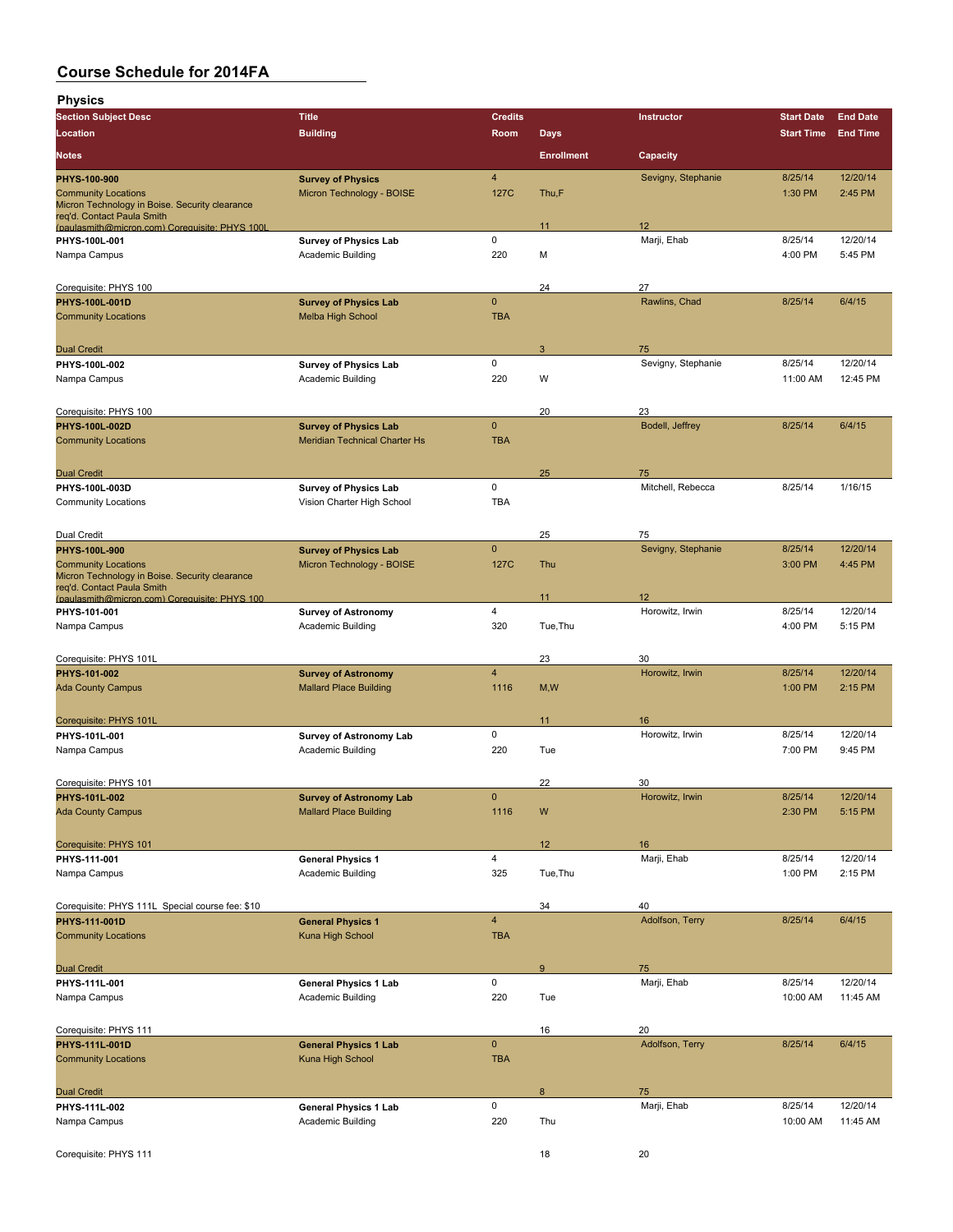**Physics**

| <b>Section Subject Desc</b>                     | <b>Title</b>                            | <b>Credits</b> |                   | <b>Instructor</b> | <b>Start Date</b> | <b>End Date</b> |
|-------------------------------------------------|-----------------------------------------|----------------|-------------------|-------------------|-------------------|-----------------|
| Location                                        | <b>Building</b>                         | Room           | <b>Days</b>       |                   | <b>Start Time</b> | <b>End Time</b> |
| <b>Notes</b>                                    |                                         |                | <b>Enrollment</b> | Capacity          |                   |                 |
| PHYS-211-001                                    | <b>Physics Scientists &amp; Engin 1</b> | 5              |                   | Marji, Ehab       | 8/25/14           | 12/20/14        |
| Nampa Campus                                    | <b>Academic Building</b>                | 309            | M,W               |                   | 8:00 AM           | 9:50 AM         |
|                                                 |                                         |                |                   |                   |                   |                 |
| Corequisite: PHYS 211L Special course fee: \$10 |                                         |                | 17                | 30                |                   |                 |
| PHYS-211L-001                                   | Phys Scien & Engin 1 Lab                | $\Omega$       |                   | Marji, Ehab       | 8/25/14           | 12/20/14        |
| Nampa Campus                                    | Academic Building                       | 220            | М                 |                   | 10:00 AM          | 12:45 PM        |
|                                                 |                                         |                |                   |                   |                   |                 |
| Corequisite: PHYS 211                           |                                         |                | 18                | 30                |                   |                 |

#### **Political Science**

| <b>Section Subject Desc</b>                                             | <b>Title</b>                        | <b>Credits</b> |                   | Instructor       | <b>Start Date</b> | <b>End Date</b> |
|-------------------------------------------------------------------------|-------------------------------------|----------------|-------------------|------------------|-------------------|-----------------|
| Location                                                                | <b>Building</b>                     | Room           | Days              |                  | <b>Start Time</b> | <b>End Time</b> |
| <b>Notes</b>                                                            |                                     |                | <b>Enrollment</b> | Capacity         |                   |                 |
| POLS-101-001                                                            | <b>American National Government</b> | 3              |                   | Harbaugh, Robert | 8/25/14           | 12/20/14        |
| Nampa Campus                                                            | <b>Academic Building</b>            | 322            | Tue, Thu          |                  | 1:00 PM           | 2:15 PM         |
|                                                                         |                                     |                |                   |                  |                   |                 |
|                                                                         |                                     |                | 33                | 40               |                   |                 |
| POLS-101-001D                                                           | <b>American National Government</b> | 3              |                   | Stoddard, Wesley | 8/25/14           | 1/16/15         |
| <b>Community Locations</b>                                              | Frank Church High School            | <b>TBA</b>     |                   |                  |                   |                 |
| Dual Credit                                                             |                                     |                | 13                | 75               |                   |                 |
| POLS 101-002                                                            | <b>American National Government</b> | $\mathbf{3}$   |                   | Harbaugh, Robert | 8/25/14           | 12/20/14        |
| Nampa Campus                                                            | <b>Academic Building</b>            | 106            | M,W               |                  | 2:30 PM           | 3:45 PM         |
|                                                                         |                                     |                |                   |                  |                   |                 |
|                                                                         |                                     |                | 38                | 40               |                   |                 |
| POLS-101-002D                                                           | <b>American National Government</b> | 3              |                   | Crill, Joni      | 8/25/14           | 1/16/15         |
| <b>Community Locations</b>                                              | Parkview High School                | <b>TBA</b>     |                   |                  |                   |                 |
|                                                                         |                                     |                |                   |                  |                   |                 |
| Dual Credit                                                             |                                     |                | $\overline{7}$    | 75               |                   |                 |
| POLS-101-003D                                                           | <b>American National Government</b> | $\mathbf{3}$   |                   | Moran, James     | 8/25/14           | 6/4/15          |
| <b>Community Locations</b>                                              | Cambridge High School               | <b>TBA</b>     |                   |                  |                   |                 |
| <b>Dual Credit</b>                                                      |                                     |                | $\overline{2}$    | 75               |                   |                 |
| POLS-101-003DW                                                          | <b>American National Government</b> | 3              |                   | Harbaugh, Robert | 8/25/14           | 12/20/14        |
| Online                                                                  | Online                              | ONL            |                   |                  |                   |                 |
| Online course. Email: robharbaugh@cwidaho.cc                            |                                     |                |                   |                  |                   |                 |
| Special course fee: \$30                                                |                                     |                | 4                 | 3                |                   |                 |
| POLS-101-003W                                                           | <b>American National Government</b> | $\mathbf{3}$   |                   | Harbaugh, Robert | 8/25/14           | 12/20/14        |
| Online                                                                  | Online                              | <b>ONL</b>     |                   |                  |                   |                 |
| Online course. Email: robharbaugh@cwidaho.cc                            |                                     |                |                   |                  |                   |                 |
| Special Course Fee \$30                                                 |                                     |                | 24                | 32               |                   |                 |
| POLS-101-004D                                                           | <b>American National Government</b> | 3              |                   | Pangburn, Bobby  | 8/25/14           | 6/4/15          |
| <b>Community Locations</b>                                              | Central Academy High School         | <b>TBA</b>     |                   |                  |                   |                 |
|                                                                         |                                     |                |                   |                  |                   |                 |
| Dual Credit                                                             |                                     |                | 0                 | 75               |                   |                 |
| POLS-101-004DW                                                          | <b>American National Government</b> | $\mathbf{3}$   |                   | Harbaugh, Robert | 8/25/14           | 12/20/14        |
| Online                                                                  | Online                              | <b>ONL</b>     |                   |                  |                   |                 |
| Online course. Email: robharbaugh@cwidaho.cc                            |                                     |                | $\mathbf{1}$      |                  |                   |                 |
| Special Course Fee: \$30<br>POLS-101-004W                               | <b>American National Government</b> | 3              |                   | Harbaugh, Robert | 8/25/14           | 12/20/14        |
| Online                                                                  | Online                              | <b>ONL</b>     |                   |                  |                   |                 |
|                                                                         |                                     |                |                   |                  |                   |                 |
| Online course. Email: robharbaugh@cwidaho.cc<br>Special Course Fee \$30 |                                     |                | 26                | 34               |                   |                 |
| POLS-101-005D                                                           | <b>American National Government</b> | 3              |                   | MacDonald, Kelly | 8/25/14           | 6/4/15          |
| <b>Community Locations</b>                                              | <b>Clark Fork High School</b>       | <b>TBA</b>     |                   |                  |                   |                 |
|                                                                         |                                     |                |                   |                  |                   |                 |
| <b>Dual Credit</b>                                                      |                                     |                | 6                 | 75               |                   |                 |
| POLS-101-005W                                                           | <b>American National Government</b> | 3              |                   | Harbaugh, Robert | 8/25/14           | 12/20/14        |
| Online                                                                  | Online                              | ONL            |                   |                  |                   |                 |
| Online course. Email: robharbaugh@cwidaho.cc                            |                                     |                |                   |                  |                   |                 |
| Special Course Fee: \$30                                                |                                     |                | 25                | 30               |                   |                 |
| POLS-101-006D                                                           | <b>American National Government</b> | $\mathbf{3}$   |                   | Doering, Robert  | 8/25/14           | 6/4/15          |
| <b>Community Locations</b>                                              | Columbia High School                | <b>TBA</b>     |                   |                  |                   |                 |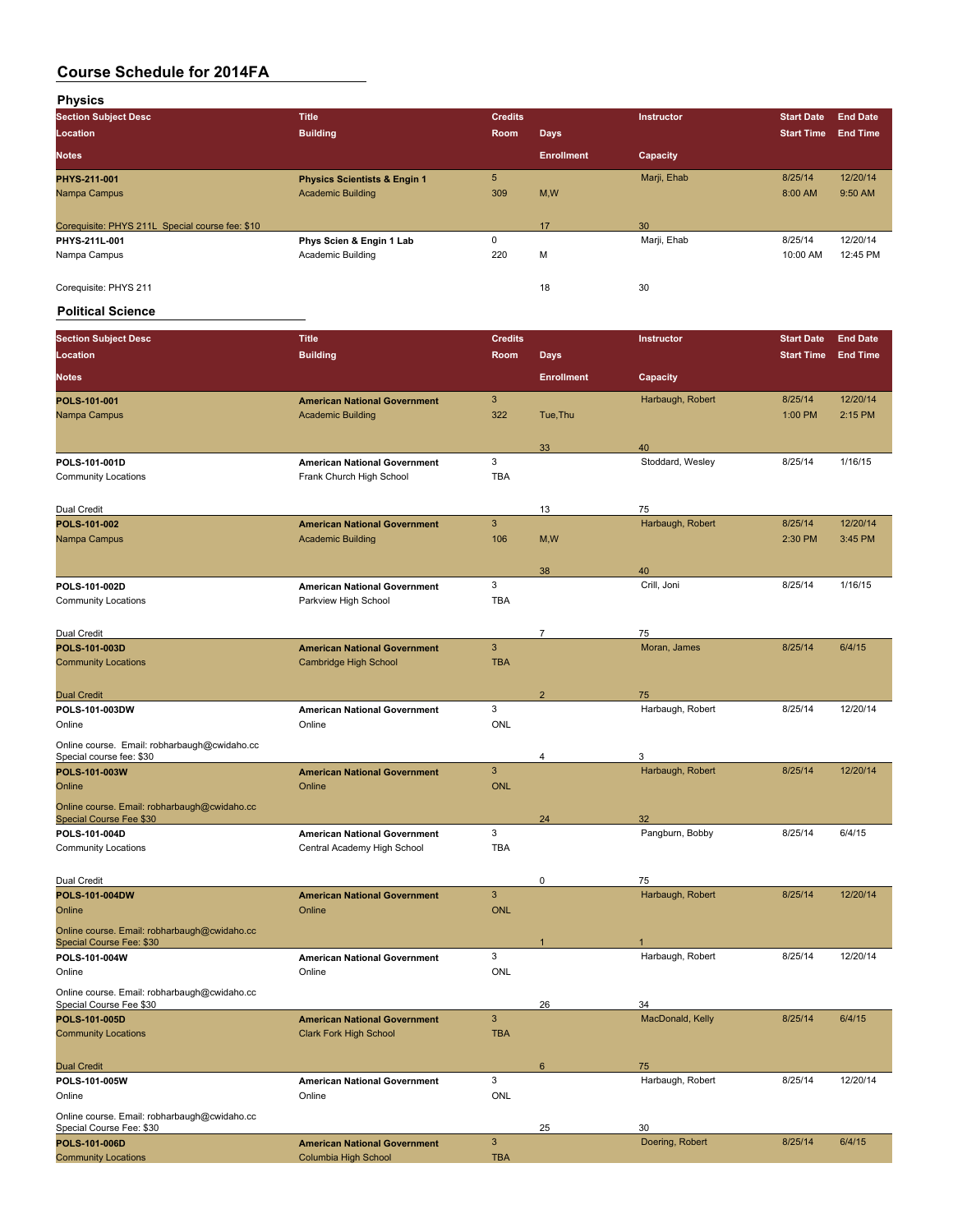**Political Science**

| <b>Section Subject Desc</b>                 | <b>Title</b>                                                      | <b>Credits</b>            |                   | <b>Instructor</b>       | <b>Start Date</b> | <b>End Date</b> |
|---------------------------------------------|-------------------------------------------------------------------|---------------------------|-------------------|-------------------------|-------------------|-----------------|
| Location                                    | <b>Building</b>                                                   | Room                      | <b>Days</b>       |                         | <b>Start Time</b> | <b>End Time</b> |
|                                             |                                                                   |                           |                   |                         |                   |                 |
| <b>Notes</b>                                |                                                                   |                           | <b>Enrollment</b> | Capacity                |                   |                 |
|                                             |                                                                   |                           |                   |                         |                   |                 |
| <b>Dual Credit</b>                          |                                                                   |                           | 10                | 75                      |                   |                 |
| POLS 101 007                                | <b>American National Government</b>                               | 3                         |                   | Schweitzer, William     | 8/25/14           | 12/20/14        |
| <b>Ada County Campus</b>                    | <b>Pintail Center</b>                                             | 1318                      | F                 |                         | 8:00 AM           | 10:45 AM        |
|                                             |                                                                   |                           |                   |                         |                   |                 |
|                                             |                                                                   |                           | 28                | 36                      |                   |                 |
| POLS-101-007D                               | <b>American National Government</b>                               | $\overline{3}$            |                   | Jacob, Frederic         | 8/25/14           | 6/4/15          |
| <b>Community Locations</b>                  | <b>COMPASS Charter High School</b>                                | <b>TBA</b>                |                   |                         |                   |                 |
|                                             |                                                                   |                           |                   |                         |                   |                 |
| <b>Dual Credit</b>                          |                                                                   |                           | 19                | 75                      |                   |                 |
| POLS 101-008D                               | <b>American National Government</b>                               | 3                         |                   | Thompson, Christopher   | 8/25/14           | 6/4/15          |
| <b>Community Locations</b>                  | Gooding High School                                               | <b>TBA</b>                |                   |                         |                   |                 |
|                                             |                                                                   |                           |                   |                         |                   |                 |
|                                             |                                                                   |                           |                   |                         |                   |                 |
| Dual Credit                                 |                                                                   | $\mathbf{3}$              | 8                 | 75<br>Fonnesbeck, Brett | 8/25/14           | 6/4/15          |
| POLS-101-009D                               | <b>American National Government</b>                               | <b>TBA</b>                |                   |                         |                   |                 |
| <b>Community Locations</b>                  | Idaho Digital Learning Academy                                    |                           |                   |                         |                   |                 |
|                                             |                                                                   |                           |                   |                         |                   |                 |
| <b>Dual Credit</b>                          |                                                                   |                           |                   | 75                      |                   |                 |
| POLS-101-010D                               | <b>American National Government</b>                               | 3                         |                   | Holley, Erica           | 8/25/14           | 6/4/15          |
| <b>Community Locations</b>                  | Kuna High School                                                  | <b>TBA</b>                |                   |                         |                   |                 |
|                                             |                                                                   |                           |                   |                         |                   |                 |
| Dual Credit                                 |                                                                   |                           | 27                | 75                      |                   |                 |
| POLS-101-011D                               | <b>American National Government</b>                               | $\mathbf{3}$              |                   | Pfeifer, Edward         | 8/25/14           | 6/4/15          |
| <b>Community Locations</b>                  | <b>Marsing High School</b>                                        | <b>TBA</b>                |                   |                         |                   |                 |
|                                             |                                                                   |                           |                   |                         |                   |                 |
| <b>Dual Credit</b>                          |                                                                   |                           | $\overline{4}$    | 75                      |                   |                 |
| POLS-101-012D                               | <b>American National Government</b>                               | 3                         |                   | Merrell, Emalee         | 8/25/14           | 6/4/15          |
| <b>Community Locations</b>                  | Meridian Technical Charter Hs                                     | <b>TBA</b>                |                   |                         |                   |                 |
|                                             |                                                                   |                           |                   |                         |                   |                 |
| Dual Credit                                 |                                                                   |                           | 25                | 75                      |                   |                 |
| POLS-101-013D                               | <b>American National Government</b>                               | $\mathbf{3}$              |                   | Lyons, Randy            | 8/25/14           | 6/4/15          |
| <b>Community Locations</b>                  | Middleton High School                                             | <b>TBA</b>                |                   |                         |                   |                 |
|                                             |                                                                   |                           |                   |                         |                   |                 |
| <b>Dual Credit</b>                          |                                                                   |                           | 32                | 75                      |                   |                 |
| POLS-101-014D                               | <b>American National Government</b>                               | 3                         |                   | Swygart, Bryan          | 8/25/14           | 6/4/15          |
| <b>Community Locations</b>                  | Middleton High School                                             | <b>TBA</b>                |                   |                         |                   |                 |
|                                             |                                                                   |                           |                   |                         |                   |                 |
|                                             |                                                                   |                           |                   |                         |                   |                 |
| Dual Credit                                 |                                                                   | $\mathbf{3}$              | 33                | 75                      |                   |                 |
| POLS-101-015D                               | <b>American National Government</b>                               |                           |                   | Markle, James           | 8/25/14           | 6/4/15          |
| <b>Community Locations</b>                  | Nampa High School                                                 | <b>TBA</b>                |                   |                         |                   |                 |
|                                             |                                                                   |                           |                   |                         |                   |                 |
| <b>Dual Credit</b>                          |                                                                   |                           | 25                | 75                      |                   |                 |
| POLS 101 016D                               | <b>American National Government</b>                               | 3                         |                   | Edmunson, Clete         | 8/25/14           | 6/4/15          |
| <b>Community Locations</b>                  | New Plymouth High School                                          | <b>TBA</b>                |                   |                         |                   |                 |
|                                             |                                                                   |                           |                   |                         |                   |                 |
| Dual Credit                                 |                                                                   |                           | 32                | 75                      |                   |                 |
| POLS-101-017D                               | <b>American National Government</b>                               | $\mathbf{3}$              |                   | Draney, Jason           | 8/25/14           | 6/4/15          |
| <b>Community Locations</b>                  | Parma High School                                                 | <b>TBA</b>                |                   |                         |                   |                 |
|                                             |                                                                   |                           |                   |                         |                   |                 |
| <b>Dual Credit</b>                          |                                                                   |                           | 33                | 75                      |                   |                 |
| POLS-101-019D                               | <b>American National Government</b>                               | 3                         |                   | Fisk, Randall           | 8/25/14           | 6/4/15          |
| <b>Community Locations</b>                  | Vallivue High School                                              | <b>TBA</b>                |                   |                         |                   |                 |
|                                             |                                                                   |                           |                   |                         |                   |                 |
| Dual Credit                                 |                                                                   |                           | 32                | 75                      |                   |                 |
| POLS-101-020D                               | <b>American National Government</b>                               | $\ensuremath{\mathsf{3}}$ |                   | Haase, Travis           | 8/25/14           | 6/4/15          |
| <b>Community Locations</b>                  | Vallivue High School                                              | <b>TBA</b>                |                   |                         |                   |                 |
|                                             |                                                                   |                           |                   |                         |                   |                 |
| <b>Dual Credit</b>                          |                                                                   |                           | 52                | 75                      |                   |                 |
| POLS-101-021D                               | <b>American National Government</b>                               | 3                         |                   | Hess, Kimber            | 8/25/14           | 6/4/15          |
| <b>Community Locations</b>                  | Vallivue High School                                              | <b>TBA</b>                |                   |                         |                   |                 |
|                                             |                                                                   |                           |                   |                         |                   |                 |
|                                             |                                                                   |                           |                   |                         |                   |                 |
| Dual Credit                                 |                                                                   | $\mathbf{3}$              | 34                | 75<br>Scheffler, Kurt   | 8/25/14           | 6/4/15          |
| POLS-101-022D<br><b>Community Locations</b> | <b>American National Government</b><br>Vision Charter High School | <b>TBA</b>                |                   |                         |                   |                 |
|                                             |                                                                   |                           |                   |                         |                   |                 |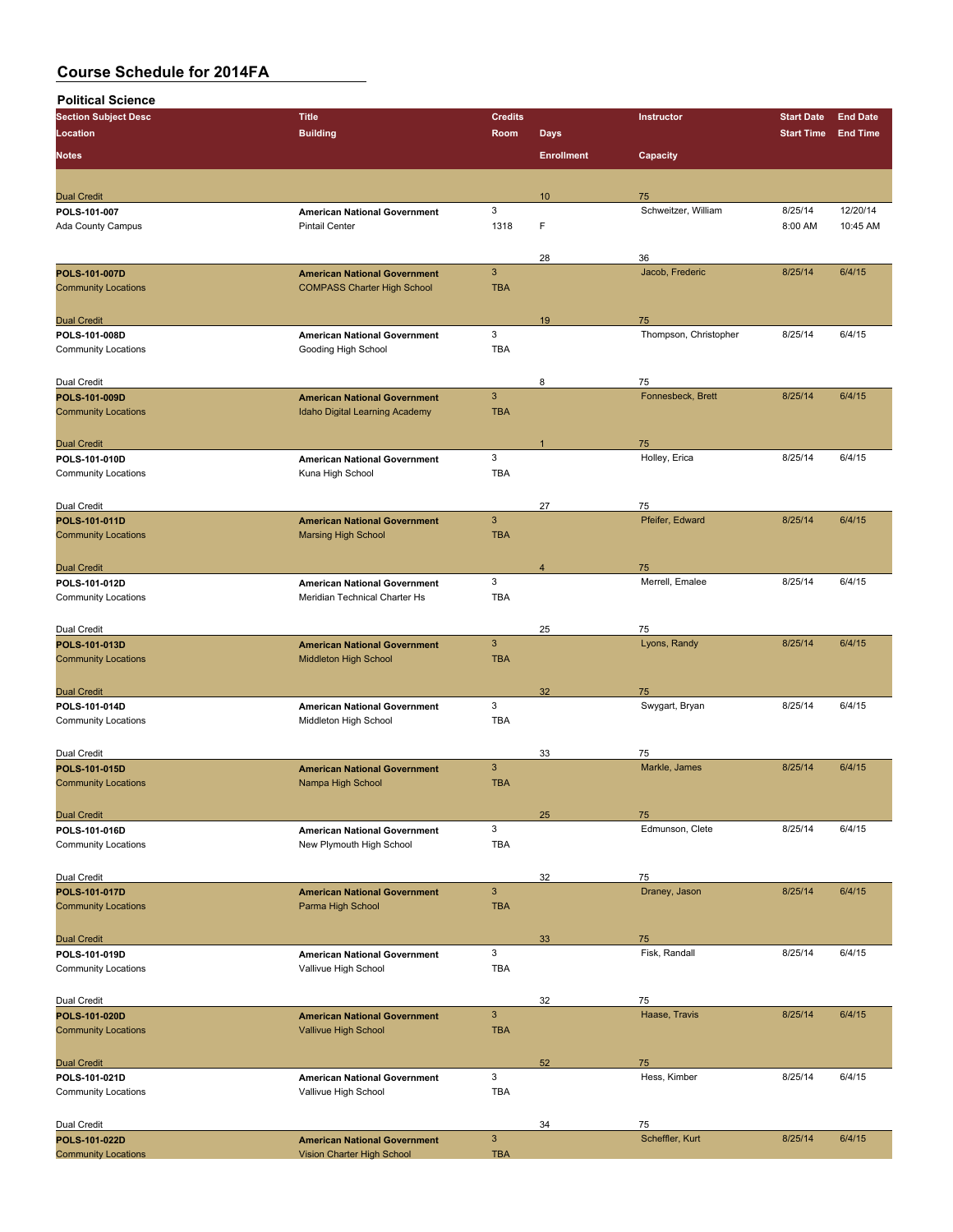| <b>Political Science</b>                             |                                        |                |                   |                     |                   |                 |
|------------------------------------------------------|----------------------------------------|----------------|-------------------|---------------------|-------------------|-----------------|
| <b>Section Subject Desc</b>                          | <b>Title</b>                           | <b>Credits</b> |                   | Instructor          | <b>Start Date</b> | <b>End Date</b> |
| Location                                             | <b>Building</b>                        | Room           | <b>Days</b>       |                     | <b>Start Time</b> | <b>End Time</b> |
| <b>Notes</b>                                         |                                        |                | <b>Enrollment</b> | Capacity            |                   |                 |
|                                                      |                                        |                |                   |                     |                   |                 |
| <b>Dual Credit</b>                                   |                                        |                | 17                | 75                  |                   |                 |
| POLS 101-023D                                        | <b>American National Government</b>    | 3              |                   | Naylor, Craig       | 8/25/14           | 1/16/15         |
| <b>Community Locations</b>                           | Vallivue Academy                       | <b>TBA</b>     |                   |                     |                   |                 |
| Dual Credit                                          |                                        |                | 10                | 75                  |                   |                 |
| POLS 101-024D                                        | <b>American National Government</b>    | $\overline{3}$ |                   | Swinnerton, Suzanne | 8/25/14           | 6/4/15          |
| <b>Community Locations</b>                           | <b>Ridgeline High School</b>           | <b>TBA</b>     |                   |                     |                   |                 |
| <b>Dual Credit</b>                                   |                                        |                | $\overline{7}$    | 75                  |                   |                 |
| POLS-102-001                                         | <b>Intro to Political Science</b>      | 3              |                   | Harbaugh, Robert    | 8/25/14           | 12/20/14        |
| Nampa Campus                                         | Academic Building                      | 309            | Tue, Thu          |                     | 2:30 PM           | 3:45 PM         |
|                                                      |                                        |                |                   |                     |                   |                 |
|                                                      |                                        |                | 30                | 40                  |                   |                 |
| POLS-102-003                                         | <b>Intro to Political Science</b>      | $\mathbf{3}$   |                   | Baumann, Blair      | 8/25/14           | 12/20/14        |
| <b>Ada County Campus</b>                             | <b>Pintail Center</b>                  | 1208           | <b>Thu</b>        |                     | 7:00 PM           | 9:45 PM         |
|                                                      |                                        |                |                   |                     |                   |                 |
|                                                      |                                        |                | 16                | 30                  |                   |                 |
| POLS 102-004W                                        | <b>Intro to Political Science</b>      | 3              |                   | Castellano, Isaac   | 8/25/14           | 12/20/14        |
| Online                                               | Online                                 | ONL            |                   |                     |                   |                 |
| Online course. Email: isaaccastellano@cwidaho.cc     |                                        |                |                   |                     |                   |                 |
| Special Course Fee \$30                              |                                        |                | 24                | 35                  |                   |                 |
| POLS-202-001                                         | <b>American State &amp; Local Govt</b> | 3              |                   | Wilson, Stephen     | 8/25/14           | 12/20/14        |
| <b>Ada County Campus</b>                             | <b>Pintail Center</b>                  | 1208           | Tue               |                     | 7:00 PM           | 9:45 PM         |
|                                                      |                                        |                |                   |                     |                   |                 |
| Hybrid course- has online compnent                   |                                        |                | 9                 | 30                  |                   |                 |
| POLS 221-001                                         | Intro to Internat'l Relations          | 3              |                   | Harbaugh, Robert    | 8/25/14           | 12/20/14        |
| Nampa Campus                                         | Academic Building                      | 106            | M,W               |                     | 4:00 PM           | 5:15 PM         |
|                                                      |                                        |                |                   |                     |                   |                 |
|                                                      |                                        |                | 10                | 30                  |                   |                 |
| POLS-293-001W                                        | Legislative Internship                 | $\mathbf{3}$   |                   | Harbaugh, Robert    | 8/25/14           | 12/20/14        |
| Online                                               | Online                                 | <b>ONL</b>     |                   |                     |                   |                 |
| Instructor Permission Required Online course. Email: |                                        |                |                   |                     |                   |                 |
| robharbaugh@cwidaho.cc Special Course Fee \$30       |                                        |                | $\mathbf{0}$      | 30                  |                   |                 |

### **Powersports & Small Eng Repair**

| <b>Section Subject Desc</b> | <b>Title</b>                        | <b>Credits</b> |                   | <b>Instructor</b> | <b>Start Date</b> | <b>End Date</b> |
|-----------------------------|-------------------------------------|----------------|-------------------|-------------------|-------------------|-----------------|
| <b>Location</b>             | <b>Building</b>                     | Room           | <b>Days</b>       |                   | <b>Start Time</b> | <b>End Time</b> |
| <b>Notes</b>                |                                     |                | <b>Enrollment</b> | Capacity          |                   |                 |
| <b>PSER 101-001</b>         | <b>Small Engine Laboratory</b>      | 9              |                   | Hemley, Jared     | 8/25/14           | 12/20/14        |
| Nampa Campus                | <b>Micron Center for PTE</b>        | 1304           | M, Tue, W, Thu, F |                   | 9:30 AM           | 1:50 PM         |
| Special course fee: \$20    |                                     |                | 15                | 20                |                   |                 |
| PSER 141-001                | <b>Small Engine Theory</b>          | 5              |                   | Hemley, Jared     | 8/25/14           | 12/20/14        |
| Nampa Campus                | Micron Center for PTE               | 1301           | M.Tue.W.Thu.F     |                   | 7:30 AM           | 9:20 AM         |
|                             |                                     |                | 15                | 20                |                   |                 |
| <b>PSER 201-001</b>         | <b>Adv Small Engine Laboratory</b>  | 9              |                   | Wartman, Kirk     | 8/25/14           | 12/20/14        |
| Nampa Campus                | <b>Micron Center for PTE</b>        | 1304           | M, Tue, W, Thu, F |                   | 9:30 AM           | 1:50 PM         |
| Special course fee: \$20    |                                     |                | 10                | 16                |                   |                 |
| PSER-241-001                | <b>Advanced Small Engine Theory</b> | 4              |                   | Wartman, Kirk     | 8/25/14           | 12/20/14        |
| Nampa Campus                | Micron Center for PTE               | 1304           | M.Tue.W.Thu.F     |                   | 7:30 AM           | 9:20 AM         |
|                             |                                     |                | 10                | 16                |                   |                 |

### **Psychology**

| <b>Section Subject Desc</b><br>Location | <b>Title</b><br><b>Building</b> | <b>Credits</b><br>Room | Days              | <b>Instructor</b> | <b>Start Date</b><br><b>Start Time</b> | <b>End Date</b><br><b>End Time</b> |
|-----------------------------------------|---------------------------------|------------------------|-------------------|-------------------|----------------------------------------|------------------------------------|
| <b>Notes</b>                            |                                 |                        | <b>Enrollment</b> | Capacity          |                                        |                                    |
| PSYC-101-001                            | <b>General Psychology</b>       |                        |                   | Niece, Matthew    | 8/25/14                                | 12/20/14                           |
| Nampa Campus                            | <b>Academic Building</b>        | 102E                   | M,W               |                   | 10:00 AM                               | $11:15$ AM                         |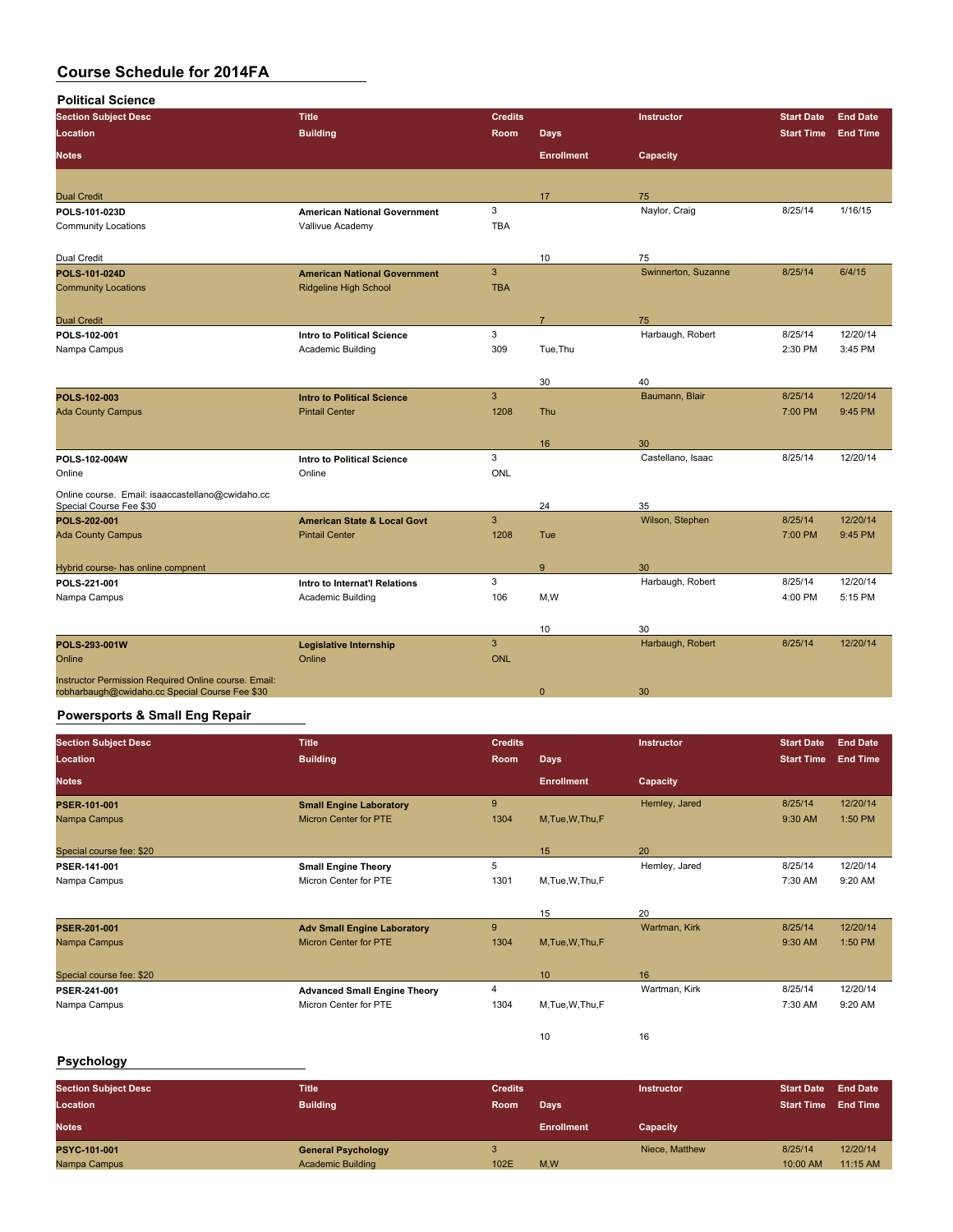**Psychology Section Subject Desc Title Credits Instructor Start Date End Date Location Building Room Days Start Time End Time Notes Enrollment Capacity** 31 40<br>Ewing, Douglas **PSYC-101-001D General Psychology** 3 Ewing, Douglas 8/25/14 6/4/15<br>
Community Locations Columbia High School TBA Columbia High School

| Dual Credit                                                                 |                                    |              | 29       | 75                    |          |          |
|-----------------------------------------------------------------------------|------------------------------------|--------------|----------|-----------------------|----------|----------|
| PSYC-101-002                                                                | <b>General Psychology</b>          | $\mathbf{3}$ |          | Schoenherr, Heather   | 8/25/14  | 12/20/14 |
| Nampa Campus                                                                | <b>Academic Building</b>           | 102E         | Tue, Thu |                       | 2:30 PM  | 3:45 PM  |
|                                                                             |                                    |              | 31       | 40                    |          |          |
| PSYC-101-002D                                                               | <b>General Psychology</b>          | 3            |          | Nagy, Amanda          | 8/25/14  | 1/16/15  |
| <b>Community Locations</b>                                                  | <b>COMPASS Charter High School</b> | <b>TBA</b>   |          |                       |          |          |
| Dual Credit                                                                 |                                    |              | 9        | 75                    |          |          |
| PSYC-101-003                                                                | <b>General Psychology</b>          | $\mathbf{3}$ |          | McCurdy, Jana         | 8/25/14  | 12/20/14 |
| Nampa Campus                                                                | <b>Academic Building</b>           | 116          | Tue, Thu |                       | 10:00 AM | 11:15 AM |
|                                                                             |                                    |              | 37       | 40                    |          |          |
| PSYC-101-003D                                                               | <b>General Psychology</b>          | 3            |          | Spurgeon, Paul        | 8/25/14  | 6/4/15   |
| <b>Community Locations</b>                                                  | Idaho Digital Learning Academy     | <b>TBA</b>   |          |                       |          |          |
| Dual Credit                                                                 |                                    |              | 24       | 75                    |          |          |
| PSYC-101-004                                                                | <b>General Psychology</b>          | $\mathbf{3}$ |          | Schoenherr, Heather   | 8/25/14  | 12/20/14 |
| Nampa Campus                                                                | <b>Academic Building</b>           | 102E         | Tue, Thu |                       | 1:00 PM  | 2:15 PM  |
|                                                                             |                                    |              | 31       | 40                    |          |          |
| PSYC-101-004D                                                               | <b>General Psychology</b>          | 3            |          | Schmidt, Tobias       | 8/25/14  | 6/4/15   |
| <b>Community Locations</b>                                                  | Liberty Charter High School        | <b>TBA</b>   |          |                       |          |          |
| <b>Dual Credit</b>                                                          |                                    |              | 30       | 75                    |          |          |
| PSYC-101-005D                                                               | <b>General Psychology</b>          | $\mathbf{3}$ |          | Roy, Brooke           | 8/25/14  | 6/4/15   |
| <b>Community Locations</b>                                                  | Rocky Mountain High School         | <b>TBA</b>   |          |                       |          |          |
| <b>Dual Credit</b>                                                          |                                    |              | 15       | 75                    |          |          |
| PSYC-101-006DW                                                              | <b>General Psychology</b>          | 3            |          | Schoenherr, Heather   | 8/25/14  | 12/20/14 |
| Online                                                                      | Online                             | ONL          |          |                       |          |          |
|                                                                             |                                    |              | 10       | 10                    |          |          |
| PSYC-101-006W                                                               | <b>General Psychology</b>          | $\mathbf{3}$ |          | Schoenherr, Heather   | 8/25/14  | 12/20/14 |
| Online                                                                      | Online                             | <b>ONL</b>   |          |                       |          |          |
| Online course. Email: heatherthompson@cwidaho.cc<br>Special Course Fee \$30 |                                    |              | 18       | 25                    |          |          |
| PSYC-101-007W                                                               | <b>General Psychology</b>          | 3            |          | Schoenherr, Heather   | 8/25/14  | 12/20/14 |
| Online                                                                      | Online                             | ONL          |          |                       |          |          |
| Online course. Email: heatherthompson@cwidaho.cc<br>Online course fee \$30  |                                    |              | 28       | 35                    |          |          |
| PSYC-101-008                                                                | <b>General Psychology</b>          | $\mathbf{3}$ |          | Conley-Durkin, Shelly | 8/25/14  | 12/20/14 |
| Nampa Campus                                                                | <b>Academic Building</b>           | 102E         | F        |                       | 8:00 AM  | 10:45 AM |
|                                                                             |                                    |              | 28       | 40                    |          |          |
| PSYC-101-009                                                                | <b>General Psychology</b>          | 3            |          | Ponsford, Ronald      | 8/25/14  | 12/20/14 |
| Nampa Campus                                                                | Aspen Classroom Building           | 106          | F        |                       | 11:00 AM | 1:45 PM  |
|                                                                             |                                    |              | 27       | 40                    |          |          |
| PSYC-101-010                                                                | <b>General Psychology</b>          | $\mathsf 3$  |          | McColl, Jenny         | 8/25/14  | 12/20/14 |
| <b>Ada County Campus</b>                                                    | <b>Pintail Center</b>              | 1318         | M, W     |                       | 2:30 PM  | 3:45 PM  |
|                                                                             |                                    |              | 29       | 36                    |          |          |
| PSYC-101-011                                                                | <b>General Psychology</b>          | 3            |          | Edwards, Kathy        | 8/25/14  | 12/20/14 |

|                      |                           |            | 29 | 40               |         |          |
|----------------------|---------------------------|------------|----|------------------|---------|----------|
| <b>PSYC 101-012W</b> | <b>General Psychology</b> |            |    | Molitor, Allison | 8/25/14 | 12/20/14 |
| Online               | Online                    | <b>ONL</b> |    |                  |         |          |

Nampa Campus **Academic Building** 105 Tue,Thu 105 Tue,Thu 105 Tue,Thu 7:00 AM 8:15 AM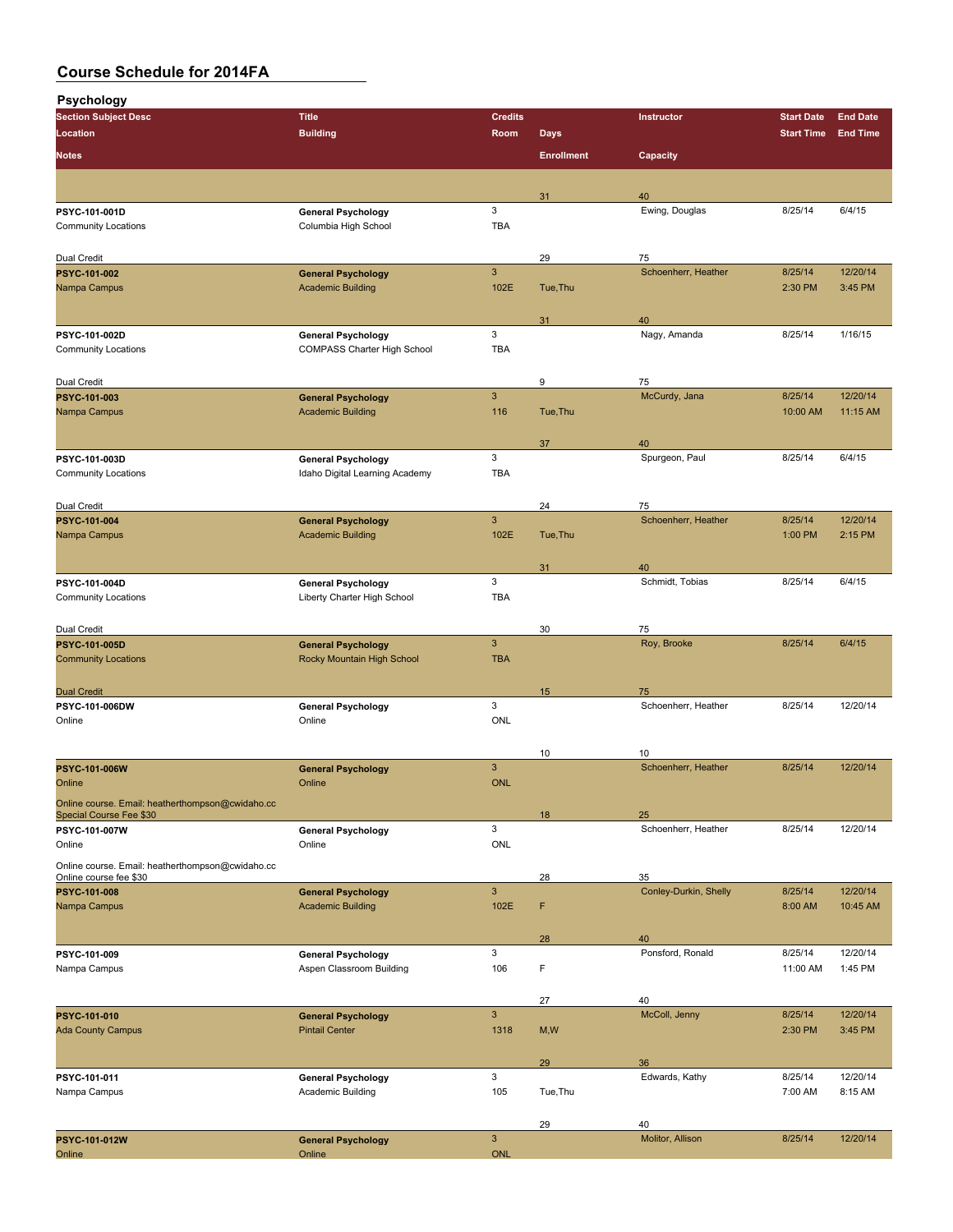| Psychology                                                                        |                                                          |                     |                                  |                         |                     |                      |
|-----------------------------------------------------------------------------------|----------------------------------------------------------|---------------------|----------------------------------|-------------------------|---------------------|----------------------|
| <b>Section Subject Desc</b>                                                       | <b>Title</b>                                             | <b>Credits</b>      |                                  | Instructor              | <b>Start Date</b>   | <b>End Date</b>      |
| Location<br><b>Notes</b>                                                          | <b>Building</b>                                          | Room                | <b>Days</b><br><b>Enrollment</b> | Capacity                | <b>Start Time</b>   | <b>End Time</b>      |
|                                                                                   |                                                          |                     |                                  |                         |                     |                      |
| Online course. Email: allisonmolitor@cwidaho.cc<br><b>Special Course Fee \$30</b> |                                                          |                     | 30                               | 35                      |                     |                      |
| PSYC-101-014                                                                      | <b>General Psychology</b>                                | 3                   |                                  | Kamplain, Michael       | 8/25/14             | 12/20/14             |
| Canyon County Center                                                              | Canyon County Center                                     | 252                 | Tue, Thu                         |                         | 10:00 AM            | 11:15 AM             |
|                                                                                   |                                                          |                     | 33                               | 35                      |                     |                      |
| PSYC-101-015W                                                                     | <b>General Psychology</b>                                | $\mathbf{3}$        |                                  | Hyde, Monty             | 8/25/14             | 12/20/14             |
| Online                                                                            | Online                                                   | <b>ONL</b>          |                                  |                         |                     |                      |
| Online course. Email: montyhyde@cwidaho.cc<br><b>Special Course Fee \$30</b>      |                                                          |                     | 30                               | 35                      |                     |                      |
| PSYC-101-016                                                                      | <b>General Psychology</b>                                | 3                   |                                  | Blandford, Kristyn      | 8/25/14             | 12/20/14             |
| Nampa Campus                                                                      | <b>Academic Building</b>                                 | 320                 | Thu                              |                         | 7:00 PM             | 9:45 PM              |
|                                                                                   |                                                          |                     |                                  | 40                      |                     |                      |
| <b>PSYC-101-017W</b>                                                              | <b>General Psychology</b>                                | $\mathbf{3}$        | 35                               | Dillehay, Julene        | 8/25/14             | 12/20/14             |
| Online                                                                            | Online                                                   | <b>ONL</b>          |                                  |                         |                     |                      |
| Online course. Email: juliedillehay@cwidaho.cc                                    |                                                          |                     |                                  |                         |                     |                      |
| Online course fee: \$30<br>PSYC-101-018                                           | <b>General Psychology</b>                                | 3                   | 30                               | 35<br>Kamplain, Michael | 8/25/14             | 12/20/14             |
| Canyon County Center                                                              | Canyon County Center                                     | 236                 | Tue, Thu                         |                         | 8:30 AM             | 9:45 AM              |
|                                                                                   |                                                          |                     |                                  |                         |                     |                      |
|                                                                                   |                                                          | $\mathbf{3}$        | 30                               | 35                      |                     |                      |
| PSYC-101-019<br>Nampa Campus                                                      | <b>General Psychology</b><br><b>Academic Building</b>    | 105                 | M, W                             | Kamplain, Michael       | 8/25/14<br>8:30 AM  | 12/20/14<br>9:45 AM  |
|                                                                                   |                                                          |                     |                                  |                         |                     |                      |
|                                                                                   |                                                          |                     | 36                               | 40                      |                     |                      |
| PSYC-101-021W<br>Online                                                           | <b>General Psychology</b><br>Online                      | 3<br><b>ONL</b>     |                                  | Molitor, Allison        | 8/25/14             | 12/20/14             |
|                                                                                   |                                                          |                     |                                  |                         |                     |                      |
| Online course. Email: allisonmolitor@cwidaho.cc<br>Special Course fee: \$30       |                                                          |                     | 27                               | 35                      |                     |                      |
| PSYC-101-022W                                                                     | <b>General Psychology</b>                                | 3                   |                                  | Hyde, Monty             | 8/25/14             | 12/20/14             |
| Online                                                                            | Online                                                   | <b>ONL</b>          |                                  |                         |                     |                      |
| Online course. Email: montyhyde@cwidaho.cc<br>Special Course Fee \$30             |                                                          |                     | 28                               | 35                      |                     |                      |
| PSYC-101-023                                                                      | <b>General Psychology</b>                                | 3                   |                                  | Blandford, Kristyn      | 8/25/14             | 12/20/14             |
| <b>Ada County Campus</b>                                                          | <b>Pintail Center</b>                                    | 1302                | M, W                             |                         | 5:30 PM             | 6:45 PM              |
|                                                                                   |                                                          |                     | 27                               | 30                      |                     |                      |
| PSYC-101-024W                                                                     | <b>General Psychology</b>                                | 3                   |                                  | Edwards, Kathy          | 8/25/14             | 12/20/14             |
| Online                                                                            | Online                                                   | <b>ONL</b>          |                                  |                         |                     |                      |
| Online course. Email: kathyedwards@cwidaho.cc                                     |                                                          |                     |                                  |                         |                     |                      |
| Special Course Fee: \$30<br>PSYC-101-025W                                         | <b>General Psychology</b>                                | 3                   | 24                               | 35<br>Vachon, Mark      | 8/25/14             | 12/20/14             |
| Online                                                                            | Online                                                   | <b>ONL</b>          |                                  |                         |                     |                      |
| Online course. Email: markvachon@cwidaho.cc                                       |                                                          |                     |                                  |                         |                     |                      |
| Special Course Fee: \$30<br>PSYC-101-026W                                         | <b>General Psychology</b>                                | $\mathbf{3}$        | 29                               | 35<br>Olson, David      | 8/25/14             | 12/20/14             |
| Online                                                                            | Online                                                   | <b>ONL</b>          |                                  |                         |                     |                      |
| Online course. Email: davidolson@cwidaho.cc                                       |                                                          |                     |                                  |                         |                     |                      |
| Special Course Fee: \$30<br>PSYC-101-027                                          | <b>General Psychology</b>                                | 3                   | 25                               | 35<br>Carbajal, Jose    | 8/25/14             | 12/20/14             |
| Nampa Campus                                                                      | Academic Building                                        | 102E                | W                                |                         | 7:00 PM             | 9:45 PM              |
|                                                                                   |                                                          |                     |                                  |                         |                     |                      |
|                                                                                   |                                                          |                     | 21                               | 30                      |                     |                      |
| PSYC-101-028W<br>Online                                                           | <b>General Psychology</b><br>Online                      | 3<br><b>ONL</b>     |                                  | Vachon, Mark            | 8/25/14             | 12/20/14             |
|                                                                                   |                                                          |                     |                                  |                         |                     |                      |
| Online Course. Email: markvachon@cwidaho.cc                                       |                                                          |                     | 25                               | 35                      |                     |                      |
| PSYC-120-002<br>Nampa Campus                                                      | <b>Careers in Psychology</b><br>Aspen Classroom Building | $\mathbf{1}$<br>104 | F                                | McCurdy, Jana           | 8/25/14<br>11:00 AM | 12/20/14<br>11:50 AM |
|                                                                                   |                                                          |                     |                                  |                         |                     |                      |
|                                                                                   |                                                          |                     | 21                               | 36                      |                     |                      |
| PSYC-120-003                                                                      | <b>Careers in Psychology</b>                             | $\mathbf{1}$        |                                  | Yellen, Lori            | 8/25/14             | 12/20/14             |
| <b>Ada County Campus</b>                                                          | <b>Pintail Center</b>                                    | 1318                | Tue                              |                         | 7:00 PM             | 7:50 PM              |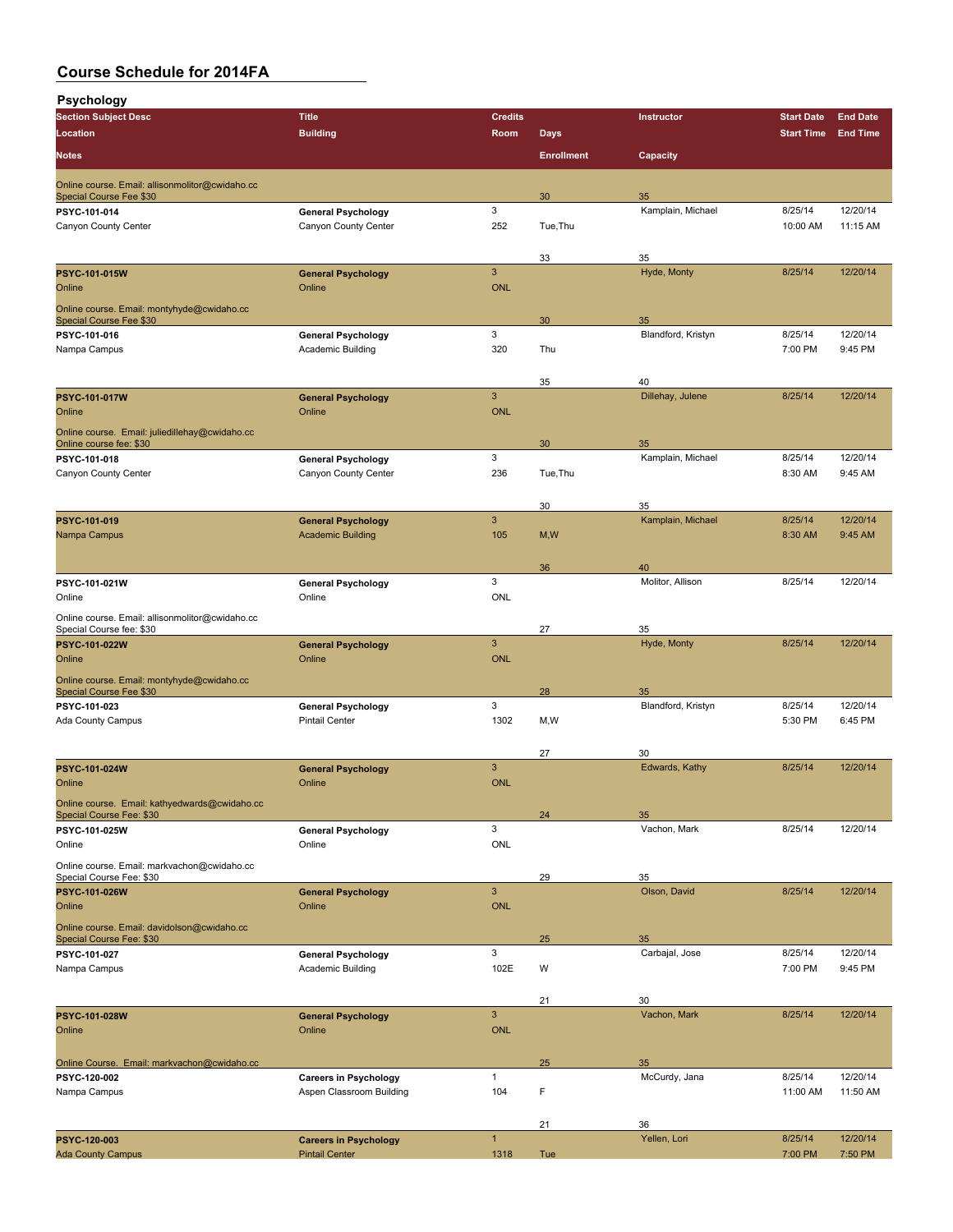| <b>Psychology</b> |  |
|-------------------|--|
|-------------------|--|

| <b>Section Subject Desc</b>                         | <b>Title</b>                              | <b>Credits</b> |                   | Instructor          | <b>Start Date</b> | <b>End Date</b> |
|-----------------------------------------------------|-------------------------------------------|----------------|-------------------|---------------------|-------------------|-----------------|
| Location                                            | <b>Building</b>                           | Room           | <b>Days</b>       |                     | <b>Start Time</b> | <b>End Time</b> |
| <b>Notes</b>                                        |                                           |                | <b>Enrollment</b> | Capacity            |                   |                 |
|                                                     |                                           |                |                   |                     |                   |                 |
|                                                     |                                           |                | 20                | 36                  |                   |                 |
| PSYC-199-002                                        | ST: Intro to Soc Sci Research             | 3              |                   | Fellows, Michelle   | 8/25/14           | 12/20/14        |
| Ada County Campus                                   | <b>Mallard Place Building</b>             | 1114           | Tue, Thu          |                     | 1:00 PM           | 2:15 PM         |
| Cross-listed as ANTH 199, COMM 199, and SOCY<br>199 |                                           |                | 5                 | 6                   |                   |                 |
| <b>PSYC 201 002H</b>                                | <b>Child &amp; Adolescent Development</b> | $\mathbf{3}$   |                   | Fellows, Michelle   | 8/25/14           | 12/20/14        |
| <b>Ada County Campus</b>                            | <b>Pintail Center</b>                     | 1318           | Tue               |                     | 11:30 AM          | 12:45 PM        |
|                                                     |                                           |                |                   |                     |                   |                 |
| Hybrid course- has online component                 |                                           |                | 26                | 36                  |                   |                 |
| PSYC-201-003                                        | <b>Child &amp; Adolescent Development</b> | 3              |                   | McCurdy, Jana       | 8/25/14           | 12/20/14        |
| Ada County Campus                                   | <b>Pintail Center</b>                     | 1320           | M,W               |                     | 4:00 PM           | 5:15 PM         |
|                                                     |                                           |                |                   |                     |                   |                 |
|                                                     |                                           |                | 22                | 30                  |                   |                 |
| PSYC-201-004H                                       | <b>Child &amp; Adolescent Development</b> | $\mathbf{3}$   |                   | Fellows, Michelle   | 8/25/14           | 12/20/14        |
| <b>Ada County Campus</b>                            | <b>Pintail Center</b>                     | 1318           | <b>Thu</b>        |                     | 11:30 AM          | 12:45 PM        |
|                                                     |                                           |                |                   |                     |                   |                 |
| Hybrid course - has an online component.            |                                           |                | 23                | 36                  |                   |                 |
| PSYC-201-005                                        | <b>Child &amp; Adolescent Development</b> | 3              |                   | Timberlake, Martha  | 8/25/14           | 12/20/14        |
| Nampa Campus                                        | Academic Building                         | 322            | Tue, Thu          |                     | 4:00 PM           | 5:15 PM         |
|                                                     |                                           |                |                   |                     |                   |                 |
|                                                     |                                           |                | 23                | 30                  |                   |                 |
| PSYC 211 001                                        | <b>Psychology of Death &amp; Dying</b>    | $\mathbf{3}$   |                   | Yellen, Lori        | 8/25/14           | 12/20/14        |
| <b>Ada County Campus</b>                            | <b>Pintail Center</b>                     | 1318           | <b>Thu</b>        |                     | 7:00 PM           | 9:45 PM         |
|                                                     |                                           |                |                   |                     |                   |                 |
|                                                     |                                           |                | 24                | 36                  |                   |                 |
| PSYC-211-002                                        | Psychology of Death & Dying               | 3              |                   | Casella, Tona       | 8/25/14           | 12/20/14        |
| Canyon County Center                                | Canyon County Center                      | 237            | M,W               |                     | 1:00 PM           | 2:15 PM         |
|                                                     |                                           |                |                   |                     |                   |                 |
|                                                     |                                           |                | 28                | 35                  |                   |                 |
| PSYC 217-001                                        | <b>Statistical Methods</b>                | $\mathbf{3}$   |                   | Schoenherr, Heather | 8/25/14           | 12/20/14        |
| Nampa Campus                                        | <b>Academic Building</b>                  | 201            | M,W               |                     | 11:30 AM          | 12:45 PM        |
|                                                     |                                           |                |                   |                     |                   |                 |
|                                                     |                                           |                | 20                | 30                  |                   |                 |

#### **Sign Language, American**

| <b>Section Subject Desc</b><br>Location | <b>Title</b><br><b>Building</b> | <b>Credits</b><br><b>Room</b> | <b>Days</b>       | Instructor       | <b>Start Date</b><br><b>Start Time</b> | <b>End Date</b><br><b>End Time</b> |
|-----------------------------------------|---------------------------------|-------------------------------|-------------------|------------------|----------------------------------------|------------------------------------|
|                                         |                                 |                               |                   |                  |                                        |                                    |
| <b>Notes</b>                            |                                 |                               | <b>Enrollment</b> | Capacity         |                                        |                                    |
| SIGL 101-001                            | American Sign Language 1        | $\overline{4}$                |                   | Melton, Julie    | 8/25/14                                | 12/20/14                           |
| <b>Ada County Campus</b>                | <b>Pintail Center</b>           | 1208                          | Tue, Thu          |                  | 5:00 PM                                | 6:50 PM                            |
|                                         |                                 |                               |                   |                  |                                        |                                    |
|                                         |                                 |                               | 22                | 24               |                                        |                                    |
| SIGL 101-002                            | American Sign Language 1        | $\overline{4}$                |                   | Matthews, Sherry | 8/25/14                                | 12/20/14                           |
| Nampa Campus                            | Micron Center for PTE           | 2130                          | M,W               |                  | 4:00 PM                                | 5:50 PM                            |
|                                         |                                 |                               |                   |                  |                                        |                                    |
|                                         |                                 |                               | 20                | 24               |                                        |                                    |
| <b>SIGL 101 003</b>                     | American Sign Language 1        | $\overline{4}$                |                   | Matthews, Sherry | 8/25/14                                | 12/20/14                           |
| Nampa Campus                            | Micron Center for PTE           | 1201                          | M,W               |                  | 1:00 PM                                | 2:50 PM                            |
|                                         |                                 |                               |                   |                  |                                        |                                    |
|                                         |                                 |                               | 16                | 24               |                                        |                                    |
| SIGL 101-005                            | American Sign Language 1        | $\overline{4}$                |                   | Ball, Joelynne   | 8/25/14                                | 12/20/14                           |
| Nampa Campus                            | Academic Building               | 309                           | Tue, Thu          |                  | 4:00 PM                                | 5:50 PM                            |
|                                         |                                 |                               |                   |                  |                                        |                                    |
|                                         |                                 |                               | 26                | 24               |                                        |                                    |
| SIGL-102-001                            | <b>American Sign Language 2</b> | $\overline{4}$                |                   | Melton, Julie    | 8/25/14                                | 12/20/14                           |
| <b>Ada County Campus</b>                | <b>Mallard Place Building</b>   | 1108                          | Tue               |                  | 1:00 PM                                | 2:50 PM                            |
|                                         |                                 |                               |                   |                  |                                        |                                    |
| Co-reg SIGL 102L 001                    |                                 |                               | 8                 | 24               |                                        |                                    |
| SIGL 102-002                            | American Sign Language 2        | $\overline{4}$                |                   | Matthews, Sherry | 8/25/14                                | 12/20/14                           |
| Nampa Campus                            | Academic Building               | 320                           | M                 |                  | 8:00 AM                                | 9:50 AM                            |
|                                         |                                 |                               |                   |                  |                                        |                                    |
| Corequisite: SIGL 102L 002              |                                 |                               | 12                | 24               |                                        |                                    |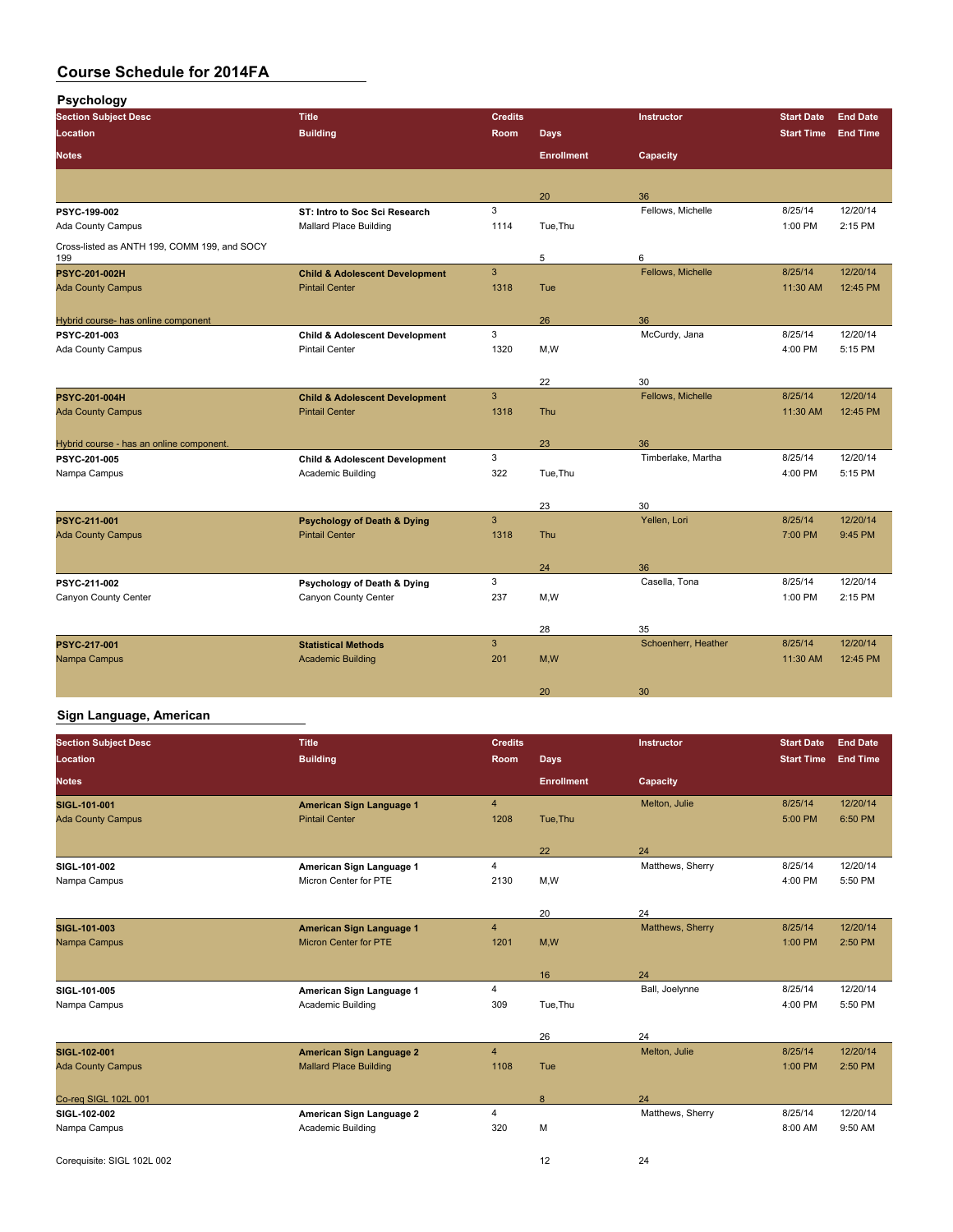| Sign Language, American     |                               |                         |                   |                  |                   |                 |
|-----------------------------|-------------------------------|-------------------------|-------------------|------------------|-------------------|-----------------|
| <b>Section Subject Desc</b> | <b>Title</b>                  | <b>Credits</b>          |                   | Instructor       | <b>Start Date</b> | <b>End Date</b> |
| Location                    | <b>Building</b>               | <b>Room</b>             | <b>Days</b>       |                  | <b>Start Time</b> | <b>End Time</b> |
| <b>Notes</b>                |                               |                         | <b>Enrollment</b> | Capacity         |                   |                 |
| <b>SIGL 102L 001</b>        | American Sign Language 2 Lab  | $\mathbf{0}$            |                   | Melton, Julie    | 8/25/14           | 12/20/14        |
| <b>Ada County Campus</b>    | <b>Mallard Place Building</b> | 1108                    | <b>Thu</b>        |                  | 1:00 PM           | 2:50 PM         |
| Co-req: SIGL 102 001        |                               |                         | 8                 | 24               |                   |                 |
| SIGL-102L-002               | American Sign Language 2 Lab  | 0                       |                   | Matthews, Sherry | 8/25/14           | 12/20/14        |
| Nampa Campus                | Academic Building             | 320                     | W                 |                  | 8:00 AM           | 9:50 AM         |
| Corequisite: SIGL 102 002   |                               |                         | 12                | 24               |                   |                 |
| SIGL 201-001                | American Sign Language 3      | $\overline{\mathbf{4}}$ |                   | Stubbs, Steven   | 8/25/14           | 12/20/14        |
| <b>Ada County Campus</b>    | <b>Mallard Place Building</b> | 1108                    | Tue               |                  | 3:00 PM           | 4:50 PM         |
| Co-reg SIGL 201L 001        |                               |                         | 21                | 24               |                   |                 |
| SIGL-201L-001               | American Sign Language 3 Lab  | 0                       |                   | Stubbs, Steven   | 8/25/14           | 12/20/14        |
| Ada County Campus           | <b>Mallard Place Building</b> | 1108                    | Thu               |                  | 3:00 PM           | 4:50 PM         |
| Co-reg SIGL 201 001         |                               |                         | 21                | 24               |                   |                 |

### **Social Work**

| <b>Section Subject Desc</b><br>Location | <b>Title</b><br><b>Building</b>                                | <b>Credits</b><br>Room | Days              | <b>Instructor</b> | <b>Start Date</b><br><b>Start Time</b> | <b>End Date</b><br><b>End Time</b> |
|-----------------------------------------|----------------------------------------------------------------|------------------------|-------------------|-------------------|----------------------------------------|------------------------------------|
| <b>Notes</b>                            |                                                                |                        | <b>Enrollment</b> | Capacity          |                                        |                                    |
| SOCW-201-001<br>Nampa Campus            | <b>Introduction to Social Work</b><br><b>Academic Building</b> | 3<br>105               | M,W               | Jorgensen, Ashley | 8/25/14<br>7:00 AM                     | 12/20/14<br>8:15 AM                |
|                                         |                                                                |                        | 12                | 40                |                                        |                                    |

### **Sociology**

| <b>Section Subject Desc</b>                                               | <b>Title</b>              | <b>Credits</b> |                   | <b>Instructor</b>  | <b>Start Date</b> | <b>End Date</b> |
|---------------------------------------------------------------------------|---------------------------|----------------|-------------------|--------------------|-------------------|-----------------|
| Location                                                                  | <b>Building</b>           | Room           | <b>Days</b>       |                    | <b>Start Time</b> | <b>End Time</b> |
| <b>Notes</b>                                                              |                           |                | <b>Enrollment</b> | Capacity           |                   |                 |
| SOCY-101-001                                                              | <b>Intro to Sociology</b> | $\mathbf{3}$   |                   | Dickinson, Charles | 8/25/14           | 12/20/14        |
| <b>Ada County Campus</b>                                                  | <b>Pintail Center</b>     | 1302           | Tue, Thu          |                    | 10:00 AM          | 11:15 AM        |
|                                                                           |                           |                | 26                | 30                 |                   |                 |
| SOCY 101 002                                                              | Intro to Sociology        | 3              |                   | Armstrong, Jacob   | 8/25/14           | 12/20/14        |
| Canyon County Center                                                      | Canyon County Center      | 236            | M, W              |                    | 1:00 PM           | 2:15 PM         |
|                                                                           |                           |                | 27                | 35                 |                   |                 |
| SOCY-101-003                                                              | <b>Intro to Sociology</b> | 3              |                   | Dickinson, Charles | 8/25/14           | 12/20/14        |
| <b>Ada County Campus</b>                                                  | <b>Pintail Center</b>     | 1318           | M                 |                    | 7:00 PM           | 9:45 PM         |
|                                                                           |                           |                | 34                | 36                 |                   |                 |
| SOCY-101-004H                                                             | Intro to Sociology        | 3              |                   | Armstrong, Jacob   | 8/25/14           | 12/20/14        |
| Nampa Campus                                                              | Academic Building         | 119            | Tue               |                    | 11:30 AM          | 12:45 PM        |
| Hybrid course: Has online component                                       |                           |                | 25                | 40                 |                   |                 |
| SOCY 101 005                                                              | <b>Intro to Sociology</b> | 3              |                   | Dickinson, Charles | 8/25/14           | 12/20/14        |
| <b>Ada County Campus</b>                                                  | <b>Pintail Center</b>     | 1318           | M, W              |                    | 10:00 AM          | 11:15 AM        |
|                                                                           |                           |                | 24                | 36                 |                   |                 |
| SOCY-101-006H                                                             | Intro to Sociology        | 3              |                   | Armstrong, Jacob   | 8/25/14           | 12/20/14        |
| Nampa Campus                                                              | Academic Building         | 119            | Thu               |                    | 11:30 AM          | 12:45 PM        |
|                                                                           |                           |                | 24                | 35                 |                   |                 |
| SOCY-101-007W                                                             | <b>Intro to Sociology</b> | $\overline{3}$ |                   | Armstrong, Jacob   | 8/25/14           | 12/20/14        |
| Online                                                                    | Online                    | <b>ONL</b>     |                   |                    |                   |                 |
| Online course. Email: jakearmstrong@cwidaho.cc<br>Special Course Fee \$30 |                           |                | 28                | 35                 |                   |                 |
| SOCY-101-008W                                                             | Intro to Sociology        | 3              |                   | Armstrong, Jacob   | 8/25/14           | 12/20/14        |
| Online                                                                    | Online                    | <b>ONL</b>     |                   |                    |                   |                 |
| Online course. Email: jakearmstrong@cwidaho.cc<br>Special Course Fee \$30 |                           |                | 20                | 35                 |                   |                 |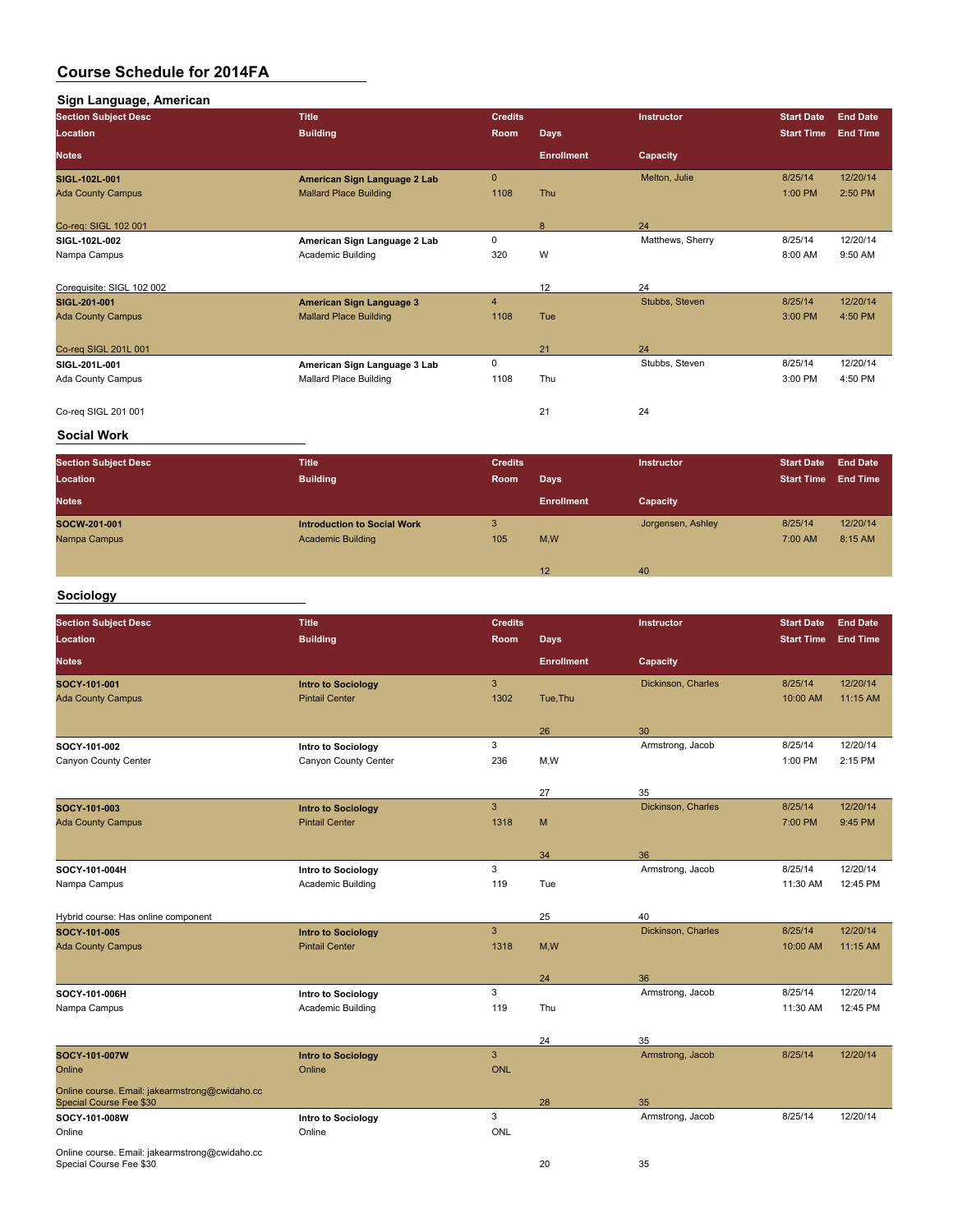**Sociology**

| <b>SOCIOIOGY</b>                                                            |                                                 |                     |                   |                          |                   |                     |
|-----------------------------------------------------------------------------|-------------------------------------------------|---------------------|-------------------|--------------------------|-------------------|---------------------|
| <b>Section Subject Desc</b>                                                 | <b>Title</b>                                    | <b>Credits</b>      |                   | Instructor               | <b>Start Date</b> | <b>End Date</b>     |
| Location                                                                    | <b>Building</b>                                 | Room                | <b>Days</b>       |                          | <b>Start Time</b> | <b>End Time</b>     |
| <b>Notes</b>                                                                |                                                 |                     | <b>Enrollment</b> | Capacity                 |                   |                     |
| SOCY 101-009W                                                               | <b>Intro to Sociology</b>                       | $\mathbf{3}$        |                   | Armstrong, Jacob         | 8/25/14           | 12/20/14            |
| Online                                                                      | Online                                          | <b>ONL</b>          |                   |                          |                   |                     |
| Online course. Email: jakearmstrong@cwidaho.cc                              |                                                 |                     |                   |                          |                   |                     |
| Special Course Fee \$30                                                     |                                                 | $\mathbf{3}$        | 24                | 35                       |                   |                     |
| SOCY-101-010W<br>Online                                                     | Intro to Sociology<br>Online                    | <b>ONL</b>          |                   | Malek-Ahmadi, John       | 8/25/14           | 12/20/14            |
|                                                                             |                                                 |                     |                   |                          |                   |                     |
| Online course. Email: johnmalekahmadi@cwidaho.cc<br>Special Course Fee \$30 |                                                 |                     | 31                | 35                       |                   |                     |
| SOCY-101-011W                                                               | <b>Intro to Sociology</b>                       | $\mathbf{3}$        |                   | Snow, Derrick            | 8/25/14           | 12/20/14            |
| Online                                                                      | Online                                          | <b>ONL</b>          |                   |                          |                   |                     |
| Online course. Email: derricksnow@cwidaho.cc                                |                                                 |                     | 29                | 35                       |                   |                     |
| Special Course Fee \$30<br>SOCY-101-012                                     | Intro to Sociology                              | 3                   |                   | Reed, Robert             | 8/25/14           | 12/20/14            |
| <b>Ada County Campus</b>                                                    | <b>Pintail Center</b>                           | 1302                | M, W              |                          | 7:00 AM           | 8:15 AM             |
|                                                                             |                                                 |                     |                   |                          |                   |                     |
|                                                                             |                                                 |                     | 28                | 30                       |                   |                     |
| SOCY-101-013W                                                               | <b>Intro to Sociology</b>                       | $\mathbf{3}$        |                   | Johanek, Kimberly        | 8/25/14           | 12/20/14            |
| Online                                                                      | Online                                          | <b>ONL</b>          |                   |                          |                   |                     |
| Online course. Email: kimjohanek@cwidaho.cc                                 |                                                 |                     |                   |                          |                   |                     |
| Special Course Fee \$30<br>SOCY-101-015W                                    | Intro to Sociology                              | 3                   | 24                | 35<br>Armstrong, Jacob   | 8/25/14           | 12/20/14            |
| Online                                                                      | Online                                          | ONL                 |                   |                          |                   |                     |
| Online course. Email: jakearmstrong@cwidaho.cc                              |                                                 |                     |                   |                          |                   |                     |
| Special Course Fee \$30                                                     |                                                 |                     | 28                | 35                       |                   |                     |
| SOCY-101-016                                                                | <b>Intro to Sociology</b>                       | $\mathbf{3}$        |                   | Malek-Ahmadi, John       | 8/25/14           | 12/20/14            |
| Nampa Campus                                                                | <b>Academic Building</b>                        | 325                 | Tue, Thu          |                          | 2:30 PM           | 3:45 PM             |
|                                                                             |                                                 |                     |                   |                          |                   |                     |
|                                                                             |                                                 |                     | 35                | 40                       |                   |                     |
| SOCY 101-020                                                                | Intro to Sociology<br><b>Pintail Center</b>     | 3<br>1318           |                   | Malek-Ahmadi, John       | 8/25/14           | 12/20/14<br>9:45 PM |
| <b>Ada County Campus</b>                                                    |                                                 |                     | W                 |                          | 7:00 PM           |                     |
|                                                                             |                                                 |                     | 27                | 36                       |                   |                     |
| SOCY-101-021W                                                               | <b>Intro to Sociology</b>                       | $\mathbf{3}$        |                   | Malek-Ahmadi, John       | 8/25/14           | 12/20/14            |
| Online                                                                      | Online                                          | <b>ONL</b>          |                   |                          |                   |                     |
| Online course. Email: johnmalekahmadi@cwidaho.cc                            |                                                 |                     |                   |                          |                   |                     |
| Online course fee \$30                                                      |                                                 |                     | 29                | 35                       |                   |                     |
| SOCY-101-022W<br>Online                                                     | Intro to Sociology<br>Online                    | $\mathbf{3}$<br>ONL |                   | Brunette, Desiree        | 8/25/14           | 12/20/14            |
|                                                                             |                                                 |                     |                   |                          |                   |                     |
| Online course. Email: desireebrunette@cwidaho.cc<br>Special Course Fee \$30 |                                                 |                     | 23                | 35                       |                   |                     |
| SOCY-101-024                                                                | <b>Intro to Sociology</b>                       | 3                   |                   | Gifford, Heather         | 8/25/14           | 12/20/14            |
| <b>Ada County Campus</b>                                                    | <b>Pintail Center</b>                           | 1318                | Tue, Thu          |                          | 7:00 AM           | 8:15 AM             |
|                                                                             |                                                 |                     |                   |                          |                   |                     |
|                                                                             |                                                 |                     | 28                | 36                       |                   |                     |
| SOCY 101-028                                                                | Intro to Sociology                              | 3                   |                   | Reed, Robert             | 8/25/14           | 12/20/14            |
| Ada County Campus                                                           | <b>Pintail Center</b>                           | 1302                | F                 |                          | 8:00 AM           | 10:45 AM            |
|                                                                             |                                                 |                     |                   |                          |                   |                     |
| SOCY-101-029                                                                | <b>Intro to Sociology</b>                       | $\mathsf 3$         | 29                | 30<br>Malek-Ahmadi, John | 8/25/14           | 12/20/14            |
| Nampa Campus                                                                | Micron Center for PTE                           | 1506                | Tue, Thu          |                          | 4:00 PM           | 5:15 PM             |
|                                                                             |                                                 |                     |                   |                          |                   |                     |
|                                                                             |                                                 |                     | 18                | 26                       |                   |                     |
| SOCY-102-001                                                                | <b>Social Problems</b>                          | 3                   |                   | Malek-Ahmadi, John       | 8/25/14           | 12/20/14            |
| <b>Ada County Campus</b>                                                    | <b>Mallard Place Building</b>                   | 1108                | M,W               |                          | 2:30 PM           | 3:45 PM             |
|                                                                             |                                                 |                     |                   |                          |                   |                     |
|                                                                             |                                                 | $\mathsf 3$         | 19                | 24<br>Dickinson, Charles | 8/25/14           | 12/20/14            |
| SOCY-102-003<br><b>Ada County Campus</b>                                    | <b>Social Problems</b><br><b>Pintail Center</b> | 1318                | M, W              |                          | 11:30 AM          | 12:45 PM            |
|                                                                             |                                                 |                     |                   |                          |                   |                     |
|                                                                             |                                                 |                     | 27                | 36                       |                   |                     |
| SOCY-199-002                                                                | ST: Intro to Soc Sci Research                   | 3                   |                   | Fellows, Michelle        | 8/25/14           | 12/20/14            |
| Ada County Campus                                                           | <b>Mallard Place Building</b>                   | 1114                | Tue, Thu          |                          | 1:00 PM           | 2:15 PM             |
| Cross-listed as ANTH 199, COMM 199, and PSYC                                |                                                 |                     |                   |                          |                   |                     |
| 199                                                                         |                                                 |                     | 1                 | 6                        |                   |                     |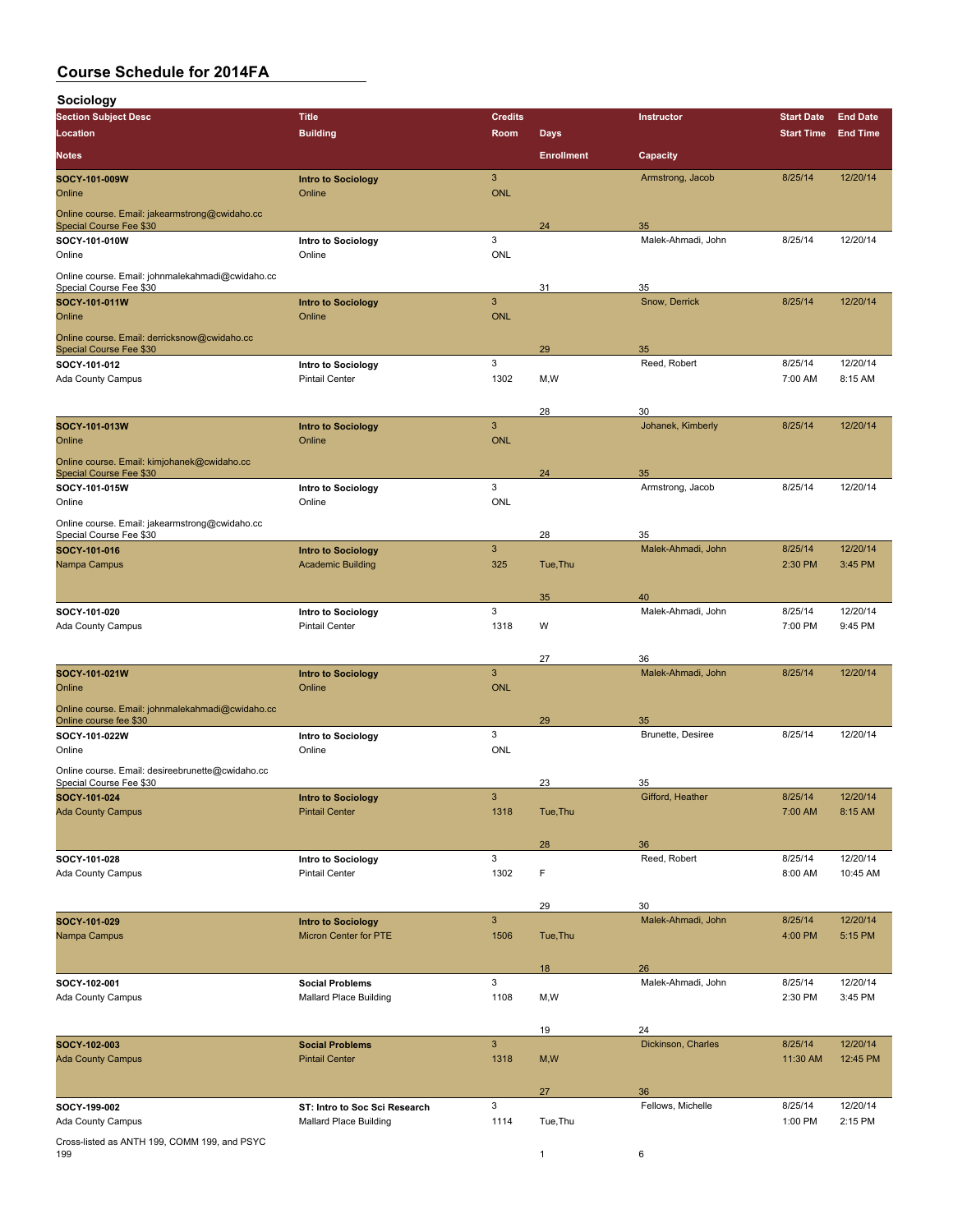**Sociology**

| <b>Section Subject Desc</b> | <b>Title</b>                       | <b>Credits</b> |                   | <b>Instructor</b>  | <b>Start Date</b> | <b>End Date</b> |
|-----------------------------|------------------------------------|----------------|-------------------|--------------------|-------------------|-----------------|
| Location                    | <b>Building</b>                    | Room           | Days              |                    | <b>Start Time</b> | <b>End Time</b> |
| <b>Notes</b>                |                                    |                | <b>Enrollment</b> | Capacity           |                   |                 |
| SOCY-238-002                | <b>Race &amp; Ethnic Relations</b> | 3              |                   | Dickinson, Charles | 8/25/14           | 12/20/14        |
| <b>Ada County Campus</b>    | <b>Pintail Center</b>              | 1302           | Tue, Thu          |                    | 11:30 AM          | 12:45 PM        |
|                             |                                    |                | 18                | 30                 |                   |                 |
| SOCY 238-003                | <b>Race &amp; Ethnic Relations</b> | 3              |                   | Malek-Ahmadi, John | 8/25/14           | 12/20/14        |
| Nampa Campus                | Micron Center for PTE              | 1506           | Tue, Thu          |                    | 5:30 PM           | 6:45 PM         |
|                             |                                    |                | 21                | 26                 |                   |                 |

#### **Spanish**

| <b>Section Subject Desc</b>                                           | <b>Title</b>                    | <b>Credits</b> |                   | Instructor         | <b>Start Date</b> | <b>End Date</b> |
|-----------------------------------------------------------------------|---------------------------------|----------------|-------------------|--------------------|-------------------|-----------------|
| Location                                                              | <b>Building</b>                 | Room           | <b>Days</b>       |                    | <b>Start Time</b> | <b>End Time</b> |
| <b>Notes</b>                                                          |                                 |                | <b>Enrollment</b> | Capacity           |                   |                 |
| SPAN-101-001D                                                         | <b>Elementary Spanish 1</b>     | $\overline{4}$ |                   | Torgerson, Eric    | 8/25/14           | 6/4/15          |
| <b>Community Locations</b>                                            | <b>Ririe High School</b>        | <b>TBA</b>     |                   |                    |                   |                 |
| <b>Dual Credit</b>                                                    |                                 |                | $\mathbf{0}$      | 75                 |                   |                 |
| SPAN-101-001H                                                         | <b>Elementary Spanish 1</b>     | 4              |                   | Vassar, Amy        | 8/25/14           | 12/20/14        |
| Nampa Campus                                                          | Academic Building               | 218            | Thu               |                    | 2:30 PM           | 4:20 PM         |
| Hybrid course- has online component                                   |                                 |                | 18                | 27                 |                   |                 |
| <b>SPAN-101-002D</b>                                                  | <b>Elementary Spanish 1</b>     | $\overline{4}$ |                   | Staff-CWI, General | 8/25/14           | 1/16/15         |
| <b>Community Locations</b>                                            | <b>Middleton High School</b>    | <b>TBA</b>     |                   |                    |                   |                 |
| <b>Dual Credit</b>                                                    |                                 |                | $\mathbf 0$       | 75                 |                   |                 |
| SPAN-101-002W                                                         | <b>Elementary Spanish 1</b>     | $\overline{4}$ |                   | Vassar, Amy        | 8/25/14           | 12/20/14        |
| Online                                                                | Online                          | <b>ONL</b>     |                   |                    |                   |                 |
| Online course. Email: amyvassar@cwidaho.cc<br>Special Course Fee \$40 |                                 |                | 21                | 27                 |                   |                 |
| SPAN-101-003                                                          | <b>Elementary Spanish 1</b>     | $\overline{4}$ |                   | Sheehy, Craig      | 8/25/14           | 12/20/14        |
| Nampa Campus                                                          | <b>Academic Building</b>        | 218            | Tue, Thu          |                    | 6:00 PM           | 7:50 PM         |
|                                                                       |                                 |                | 18                | 27                 |                   |                 |
| SPAN-101-003D                                                         | <b>Elementary Spanish 1</b>     | 4              |                   | Smith, Elizabeth   | 8/25/14           | 1/16/15         |
| <b>Community Locations</b>                                            | <b>Teton High School</b>        | <b>TBA</b>     |                   |                    |                   |                 |
| Dual Credit                                                           |                                 |                | 15                | 75                 |                   |                 |
| <b>SPAN-101-004D</b>                                                  | <b>Elementary Spanish 1</b>     | $\overline{4}$ |                   | Hart, Kevin        | 8/25/14           | 6/4/15          |
| <b>Community Locations</b>                                            | Vallivue High School            | <b>TBA</b>     |                   |                    |                   |                 |
| <b>Dual Credit</b>                                                    |                                 |                | 36                | 75                 |                   |                 |
| SPAN-101-004W                                                         | <b>Elementary Spanish 1</b>     | 4              |                   | Vassar, Amy        | 8/25/14           | 12/20/14        |
| Online                                                                | Online                          | <b>ONL</b>     |                   |                    |                   |                 |
| Online course. Email: amyvassar@cwidaho.cc<br>Special Course Fee \$40 |                                 |                | 18                | 27                 |                   |                 |
| SPAN-101-005D                                                         | <b>Elementary Spanish 1</b>     | $\overline{4}$ |                   | Reid, Kym          | 8/25/14           | 6/4/15          |
| <b>Community Locations</b>                                            | <b>New Plymouth High School</b> | <b>TBA</b>     |                   |                    |                   |                 |
| <b>Dual Credit</b>                                                    |                                 |                | $\mathbf 0$       | 75                 |                   |                 |
| SPAN-101-006D                                                         | <b>Elementary Spanish 1</b>     | 4              |                   | Vance, Rebecca     | 8/25/14           | 6/4/15          |
| <b>Community Locations</b>                                            | Vision Charter High School      | <b>TBA</b>     |                   |                    |                   |                 |
| Dual Credit                                                           |                                 |                | 14                | 75                 |                   |                 |
| <b>SPAN-101-006W</b>                                                  | <b>Elementary Spanish 1</b>     | $\overline{4}$ |                   | Holt, Janel        | 8/25/14           | 12/20/14        |
| Online                                                                | Online                          | ONL            |                   |                    |                   |                 |
| Online course. Email: janelholt@cwidaho.cc Special<br>Course Fee \$40 |                                 |                | 16                | 27                 |                   |                 |
| SPAN-101-007                                                          | <b>Elementary Spanish 1</b>     | $\overline{4}$ |                   | Shue, Aaron        | 8/25/14           | 12/20/14        |
| Nampa Campus                                                          | Academic Building               | 320            | Tue, Thu          |                    | 9:00 AM           | 10:50 AM        |
|                                                                       |                                 |                | 19                | 27                 |                   |                 |
| SPAN-101-008H                                                         | <b>Elementary Spanish 1</b>     | $\overline{4}$ |                   | Shue, Aaron        | 8/25/14           | 12/20/14        |
| Nampa Campus                                                          | <b>Academic Building</b>        | 322            | Thu               |                    | 11:00 AM          | 12:50 PM        |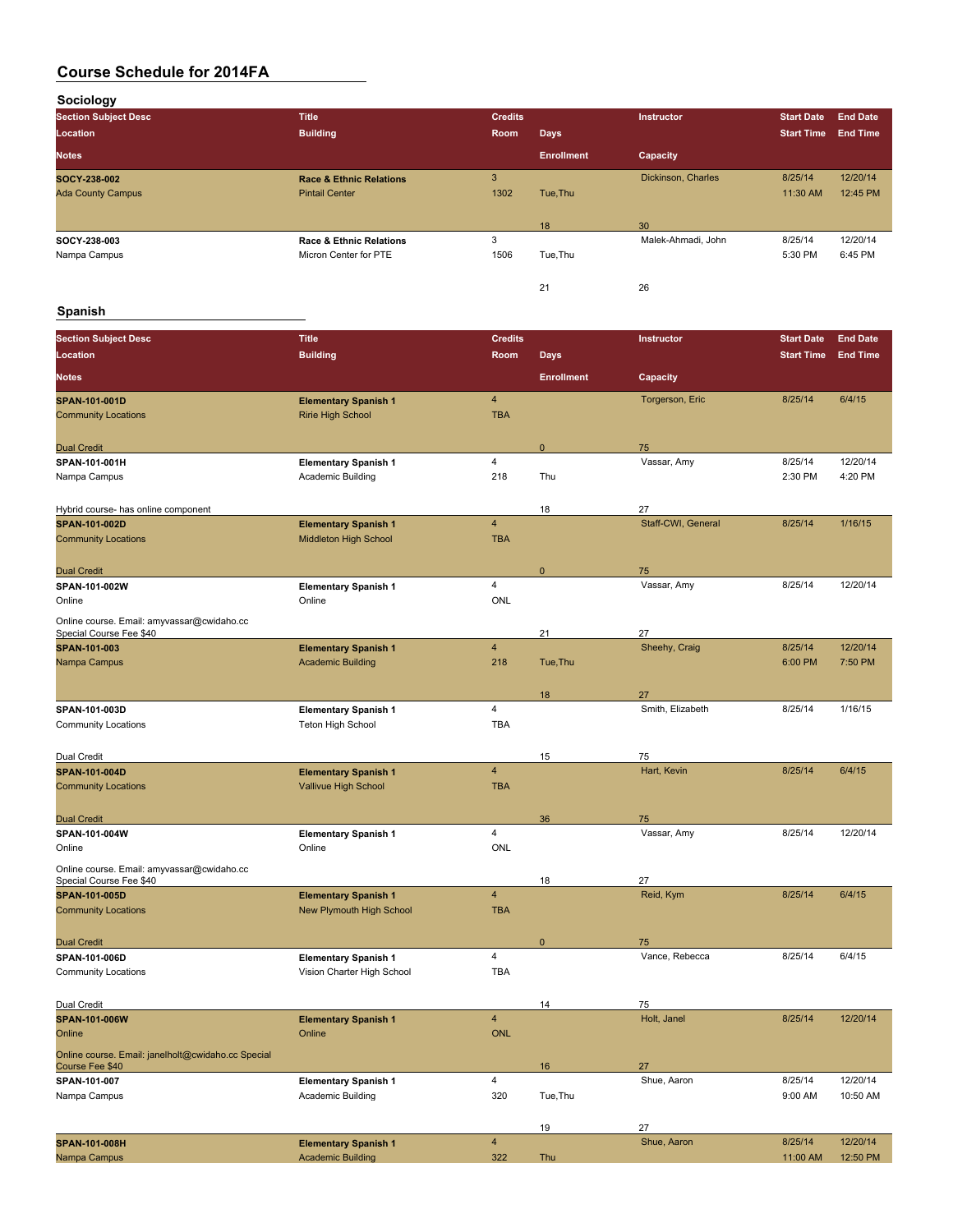| <b>Spanish</b>                                                                    |                                    |                         |                   |                           |                   |                 |
|-----------------------------------------------------------------------------------|------------------------------------|-------------------------|-------------------|---------------------------|-------------------|-----------------|
| <b>Section Subject Desc</b>                                                       | <b>Title</b>                       | <b>Credits</b>          |                   | Instructor                | <b>Start Date</b> | <b>End Date</b> |
| Location                                                                          | <b>Building</b>                    | Room                    | <b>Days</b>       |                           | <b>Start Time</b> | <b>End Time</b> |
| <b>Notes</b>                                                                      |                                    |                         | <b>Enrollment</b> | Capacity                  |                   |                 |
| H-Hybrid: has online component                                                    |                                    |                         | 19                | 27                        |                   |                 |
| SPAN-101-011                                                                      | <b>Elementary Spanish 1</b>        | $\overline{4}$          |                   | Shue, Aaron               | 8/25/14           | 12/20/14        |
| Nampa Campus                                                                      | Academic Building                  | 218                     | M, W              |                           | 3:00 PM           | 4:50 PM         |
|                                                                                   |                                    |                         | 21                | 27                        |                   |                 |
| SPAN-101-012                                                                      | <b>Elementary Spanish 1</b>        | $\overline{4}$          |                   | Wright-Romero, Jacqueline | 8/25/14           | 12/20/14        |
| Nampa Campus                                                                      | <b>Academic Building</b>           | 320                     | M, W              |                           | 5:30 PM           | 7:20 PM         |
|                                                                                   |                                    |                         | 16                | 27                        |                   |                 |
| SPAN-101-013                                                                      | <b>Elementary Spanish 1</b>        | $\overline{4}$          |                   | Holt, Janel               | 8/25/14           | 12/20/14        |
| Ada County Campus                                                                 | <b>Mallard Place Building</b>      | 1111                    | Tue, Thu          |                           | 1:00 PM           | 2:50 PM         |
|                                                                                   |                                    |                         | 16                | 24                        |                   |                 |
| SPAN-101-014W                                                                     | <b>Elementary Spanish 1</b>        | $\overline{4}$          |                   | Pereira, Carolyn          | 8/25/14           | 12/20/14        |
| Online                                                                            | Online                             | <b>ONL</b>              |                   |                           |                   |                 |
| Online course. Email: carolynpereira@cwidaho.cc<br><b>Special Course Fee \$40</b> |                                    |                         | 19                | 27                        |                   |                 |
| SPAN-101-015W                                                                     | <b>Elementary Spanish 1</b>        | 4                       |                   | Shue, Aaron               | 8/25/14           | 12/20/14        |
| Online                                                                            | Online                             | ONL                     |                   |                           |                   |                 |
| Online course. Email: carolynpereira@cwidaho.cc<br>Special Course Fee \$40        |                                    |                         | 18                | 27                        |                   |                 |
| <b>SPAN-101-016</b>                                                               | <b>Elementary Spanish 1</b>        | $\overline{4}$          |                   | Gourley, Katya            | 8/25/14           | 12/20/14        |
| <b>Canyon County Center</b>                                                       | <b>Canyon County Center</b>        | 252                     | M, W              |                           | 9:00 AM           | 10:50 AM        |
|                                                                                   |                                    |                         | 18                | 27                        |                   |                 |
| SPAN-101-018W                                                                     | <b>Elementary Spanish 1</b>        | 4                       |                   | Pereira, Carolyn          | 8/25/14           | 12/20/14        |
| Online                                                                            | Online                             | ONL                     |                   |                           |                   |                 |
| Online course. Email: carolynpereira@cwidaho.cc<br>Online course fee \$40         |                                    |                         | 11                | 27                        |                   |                 |
| SPAN-101-020W                                                                     | <b>Elementary Spanish 1</b>        | $\overline{\mathbf{4}}$ |                   | Holt, Janel               | 8/25/14           | 12/20/14        |
| Online                                                                            | Online                             | <b>ONL</b>              |                   |                           |                   |                 |
| Online course. Email; janelholt@cwidaho.cc Online<br>course fee \$40              |                                    |                         | 17                | 27                        |                   |                 |
| SPAN-101-026                                                                      | <b>Elementary Spanish 1</b>        | 4                       |                   | Holt, Janel               | 8/25/14           | 12/20/14        |
| <b>Ada County Campus</b>                                                          | <b>Pintail Center</b>              | 1204                    | Tue, Thu          |                           | 9:00 AM           | 10:50 AM        |
|                                                                                   |                                    |                         | 18                | 27                        |                   |                 |
| <b>SPAN 102 001D</b>                                                              | <b>Elementary Spanish 2</b>        | $\overline{4}$          |                   | Wangler, Jennifer         | 8/25/14           | 6/4/15          |
| <b>Community Locations</b>                                                        | <b>COMPASS Charter High School</b> | <b>TBA</b>              |                   |                           |                   |                 |
| <b>Dual Credit</b>                                                                |                                    |                         | $\boldsymbol{9}$  | 75                        |                   |                 |
| SPAN-102-001H                                                                     | <b>Elementary Spanish 2</b>        | $\overline{4}$          |                   | Hart, Brent               | 8/25/14           | 12/20/14        |
| Nampa Campus                                                                      | Academic Building                  | 218                     | W                 |                           | 11:00 AM          | 12:50 PM        |
| Hybrid course                                                                     |                                    |                         | 10                | 27                        |                   |                 |
| SPAN-102-002                                                                      | <b>Elementary Spanish 2</b>        | $\overline{4}$          |                   | Sheehy, Craig             | 8/25/14           | 12/20/14        |
| Nampa Campus                                                                      | <b>Academic Building</b>           | 218                     | Tue, Thu          |                           | 8:00 PM           | 9:50 PM         |
|                                                                                   |                                    |                         | 14                | 27                        |                   |                 |
| SPAN-102-002D                                                                     | <b>Elementary Spanish 2</b>        | 4                       |                   | Reid, Kym                 | 8/25/14           | 6/4/15          |
| <b>Community Locations</b>                                                        | New Plymouth High School           | <b>TBA</b>              |                   |                           |                   |                 |
| Dual Credit                                                                       |                                    |                         | $\mathsf 0$       | 75                        |                   |                 |
| SPAN-102-003D                                                                     | <b>Elementary Spanish 2</b>        | $\overline{\mathbf{4}}$ |                   | Gaines, Jeanne            | 8/25/14           | 6/4/15          |
| <b>Community Locations</b>                                                        | <b>Vallivue Academy</b>            | <b>TBA</b>              |                   |                           |                   |                 |
| <b>Dual Credit</b>                                                                |                                    |                         | $\overline{4}$    | 75                        |                   |                 |
| SPAN-102-003W                                                                     | <b>Elementary Spanish 2</b>        | 4                       |                   | Daglen, Kimberly          | 8/25/14           | 12/20/14        |
| Online                                                                            | Online                             | <b>ONL</b>              |                   |                           |                   |                 |
| Online course. Email: kimdaglen@cwidaho.cc Online<br>course fee \$40              |                                    |                         | 20                | 27                        |                   |                 |
| SPAN-102-004D                                                                     | <b>Elementary Spanish 2</b>        | $\overline{\mathbf{4}}$ |                   | Vance, Rebecca            | 8/25/14           | 6/4/15          |
| <b>Community Locations</b>                                                        | Vision Charter High School         | <b>TBA</b>              |                   |                           |                   |                 |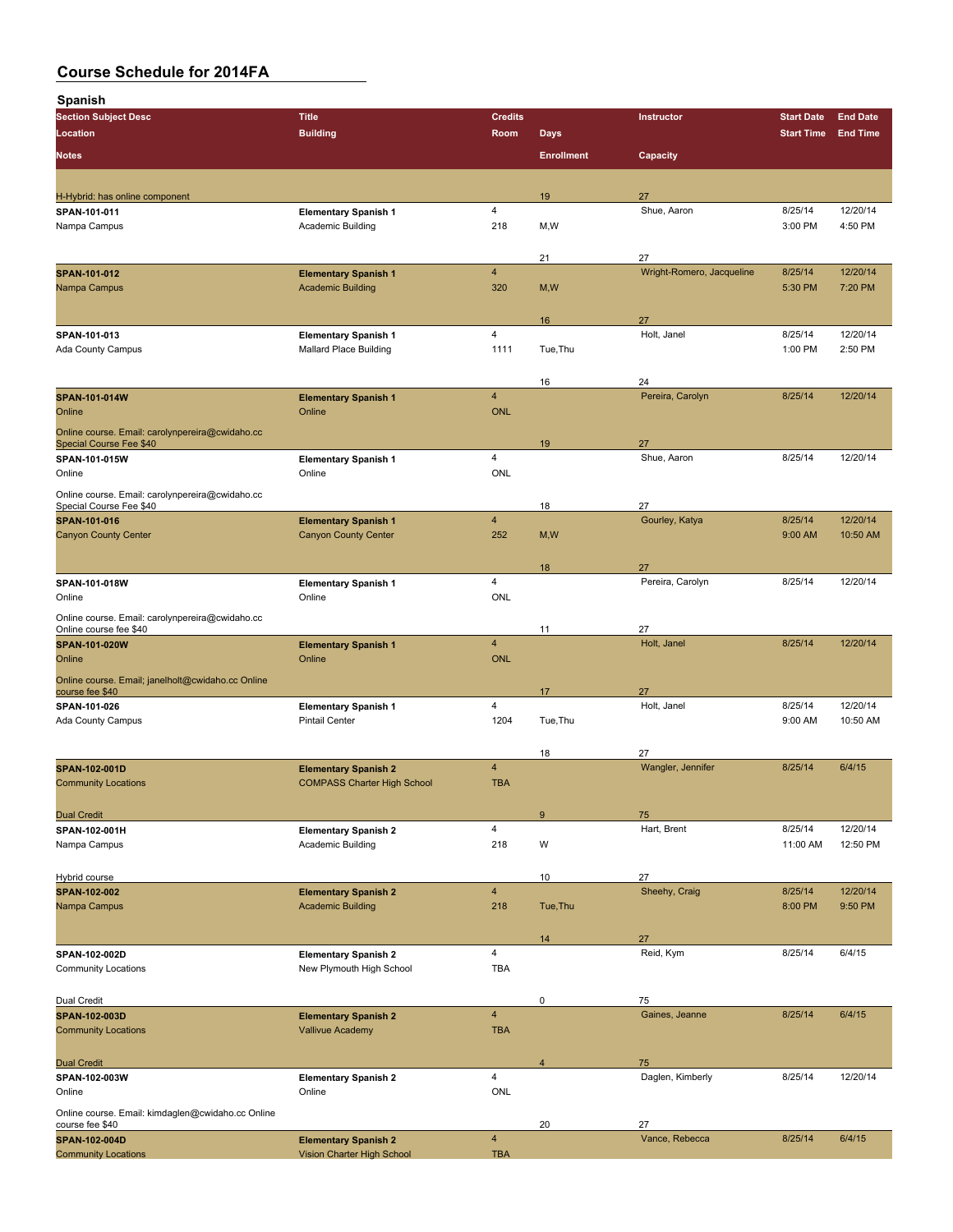**Spanish**

| opanisii                                      |                                                       |                         |                   |                    |                   |                 |
|-----------------------------------------------|-------------------------------------------------------|-------------------------|-------------------|--------------------|-------------------|-----------------|
| <b>Section Subject Desc</b>                   | <b>Title</b>                                          | <b>Credits</b>          |                   | Instructor         | <b>Start Date</b> | <b>End Date</b> |
| Location                                      | <b>Building</b>                                       | Room                    | <b>Days</b>       |                    | <b>Start Time</b> | <b>End Time</b> |
|                                               |                                                       |                         |                   |                    |                   |                 |
| <b>Notes</b>                                  |                                                       |                         | <b>Enrollment</b> | Capacity           |                   |                 |
|                                               |                                                       |                         |                   |                    |                   |                 |
| <b>Dual Credit</b>                            |                                                       |                         | 6                 | 75                 |                   |                 |
| SPAN-102-005D                                 | <b>Elementary Spanish 2</b>                           | $\overline{\mathbf{4}}$ |                   | Hart, Kevin        | 8/25/14           | 6/4/15          |
| <b>Community Locations</b>                    | Vallivue High School                                  | <b>TBA</b>              |                   |                    |                   |                 |
|                                               |                                                       |                         |                   |                    |                   |                 |
| Dual Credit                                   |                                                       |                         | 17                | 75                 |                   |                 |
| SPAN-102-005H                                 | <b>Elementary Spanish 2</b>                           | $\overline{4}$          |                   | Marcotte, Sandra   | 8/25/14           | 12/20/14        |
|                                               | <b>Pintail Center</b>                                 | 1318                    |                   |                    | 2:30 PM           | 3:20 PM         |
| <b>Ada County Campus</b>                      |                                                       |                         | Tue, Thu          |                    |                   |                 |
|                                               |                                                       |                         |                   |                    |                   |                 |
|                                               |                                                       |                         | 5                 | 27                 |                   |                 |
| SPAN-199-001H                                 | ST: Spanish for Health Care                           | 4                       |                   | Vassar, Amy        | 8/25/14           | 12/20/14        |
| Nampa Campus                                  | Academic Building                                     | 218                     | Tue               |                    | 2:30 PM           | 4:20 PM         |
|                                               |                                                       |                         |                   |                    |                   |                 |
| Hybrid Course. There is an online component.  |                                                       |                         | $\overline{7}$    | 27                 |                   |                 |
|                                               |                                                       | $\overline{4}$          |                   | Wangler, Jennifer  | 8/25/14           | 1/16/15         |
| SPAN-201-001D                                 | <b>Intermediate Spanish 1</b>                         |                         |                   |                    |                   |                 |
| <b>Community Locations</b>                    | <b>COMPASS Charter High School</b>                    | <b>TBA</b>              |                   |                    |                   |                 |
|                                               |                                                       |                         |                   |                    |                   |                 |
| <b>Dual Credit</b>                            |                                                       |                         | $\overline{4}$    | 75                 |                   |                 |
| SPAN-201-001E                                 | Intermediate Spanish 1                                | $\overline{4}$          |                   | Staff-CWI, General | 8/25/14           | 12/20/14        |
| <b>Community Locations</b>                    | Community Location                                    | <b>CMTY</b>             |                   |                    |                   |                 |
|                                               |                                                       |                         |                   |                    |                   |                 |
|                                               |                                                       |                         |                   | $\overline{c}$     |                   |                 |
|                                               |                                                       |                         | 2                 |                    |                   |                 |
| SPAN-201-001H                                 | <b>Intermediate Spanish 1</b>                         | $\overline{\mathbf{4}}$ |                   | Holt, Janel        | 8/25/14           | 12/20/14        |
| <b>Ada County Campus</b>                      | <b>Pintail Center</b>                                 | 1302                    | M,W               |                    | 2:30 PM           | 3:20 PM         |
|                                               |                                                       |                         |                   |                    |                   |                 |
| Hybrid course - has online component          |                                                       |                         | 5                 | 27                 |                   |                 |
|                                               |                                                       |                         |                   |                    |                   |                 |
| <b>Study Skills</b>                           |                                                       |                         |                   |                    |                   |                 |
| <b>Section Subject Desc</b>                   | <b>Title</b>                                          | <b>Credits</b>          |                   | Instructor         | <b>Start Date</b> | <b>End Date</b> |
|                                               |                                                       |                         |                   |                    |                   |                 |
| Location                                      | <b>Building</b>                                       | Room                    | <b>Days</b>       |                    | <b>Start Time</b> | <b>End Time</b> |
| <b>Notes</b>                                  |                                                       |                         | <b>Enrollment</b> | Capacity           |                   |                 |
|                                               |                                                       |                         |                   |                    |                   |                 |
| STUS 101-001                                  | <b>College Study Methods</b>                          | $\overline{2}$          |                   | Knight, Victoria   | 8/25/14           | 12/20/14        |
| Nampa Campus                                  | <b>Academic Building</b>                              | 105                     | M, W              |                    | 1:00 PM           | 1:50 PM         |
|                                               |                                                       |                         |                   |                    |                   |                 |
|                                               |                                                       |                         | 16                | 25                 |                   |                 |
| STUS-101-001D                                 | <b>College Study Methods</b>                          | $\overline{2}$          |                   | Jackson, Darrell   | 8/25/14           | 1/16/15         |
| <b>Community Locations</b>                    | Canyon Springs Alternative Sch                        | <b>TBA</b>              |                   |                    |                   |                 |
|                                               |                                                       |                         |                   |                    |                   |                 |
|                                               |                                                       |                         |                   |                    |                   |                 |
| Dual Credit                                   |                                                       |                         | 4                 | 75                 |                   |                 |
| STUS-101-002                                  | <b>College Study Methods</b>                          | 2                       |                   | Knight, Victoria   | 8/25/14           | 12/20/14        |
| Nampa Campus                                  | <b>Academic Building</b>                              | 106                     | Tue, Thu          |                    | 3:00 PM           | 3:50 PM         |
|                                               |                                                       |                         |                   |                    |                   |                 |
|                                               |                                                       |                         | 16                | 25                 |                   |                 |
| STUS-101-002D                                 | <b>College Study Methods</b>                          | $\overline{\mathbf{c}}$ |                   | Obenchain, Melinda | 8/25/14           | 1/16/15         |
|                                               |                                                       | <b>TBA</b>              |                   |                    |                   |                 |
| <b>Community Locations</b>                    | Eagle Academy                                         |                         |                   |                    |                   |                 |
|                                               |                                                       |                         |                   |                    |                   |                 |
| Dual Credit                                   |                                                       |                         | 10                | 75                 |                   |                 |
| STUS-101-003                                  | <b>College Study Methods</b>                          | $\overline{2}$          |                   | Lund, Jenni        | 8/25/14           | 12/20/14        |
| Nampa Campus                                  | <b>Academic Building</b>                              | 218                     | Tue, Thu          |                    | 5:00 PM           | 5:50 PM         |
|                                               |                                                       |                         |                   |                    |                   |                 |
|                                               |                                                       |                         | 12                | 25                 |                   |                 |
|                                               |                                                       | $\overline{2}$          |                   | Bonneau, Michele   | 8/25/14           | 1/16/15         |
| STUS-101-003D                                 | <b>College Study Methods</b>                          |                         |                   |                    |                   |                 |
| <b>Community Locations</b>                    | Meridian Academy                                      | TBA                     |                   |                    |                   |                 |
|                                               |                                                       |                         |                   |                    |                   |                 |
|                                               |                                                       |                         |                   |                    |                   |                 |
| Dual Credit                                   |                                                       |                         | 9                 | 75                 |                   |                 |
| STUS-101-004W                                 | <b>College Study Methods</b>                          | $\overline{2}$          |                   | Kellogg, Jessie    | 8/25/14           | 12/20/14        |
| Online                                        | Online                                                | <b>ONL</b>              |                   |                    |                   |                 |
|                                               |                                                       |                         |                   |                    |                   |                 |
| Online course. Email:jessiekellogg@cwidaho.cc |                                                       |                         |                   |                    |                   |                 |
| Online course fee \$20                        |                                                       |                         | 12                | 25                 |                   |                 |
| STUS-101-005D<br><b>Community Locations</b>   | <b>College Study Methods</b><br>Ridgeline High School | $\overline{2}$<br>TBA   |                   | Andrus, Nathan     | 8/25/14           | 1/16/15         |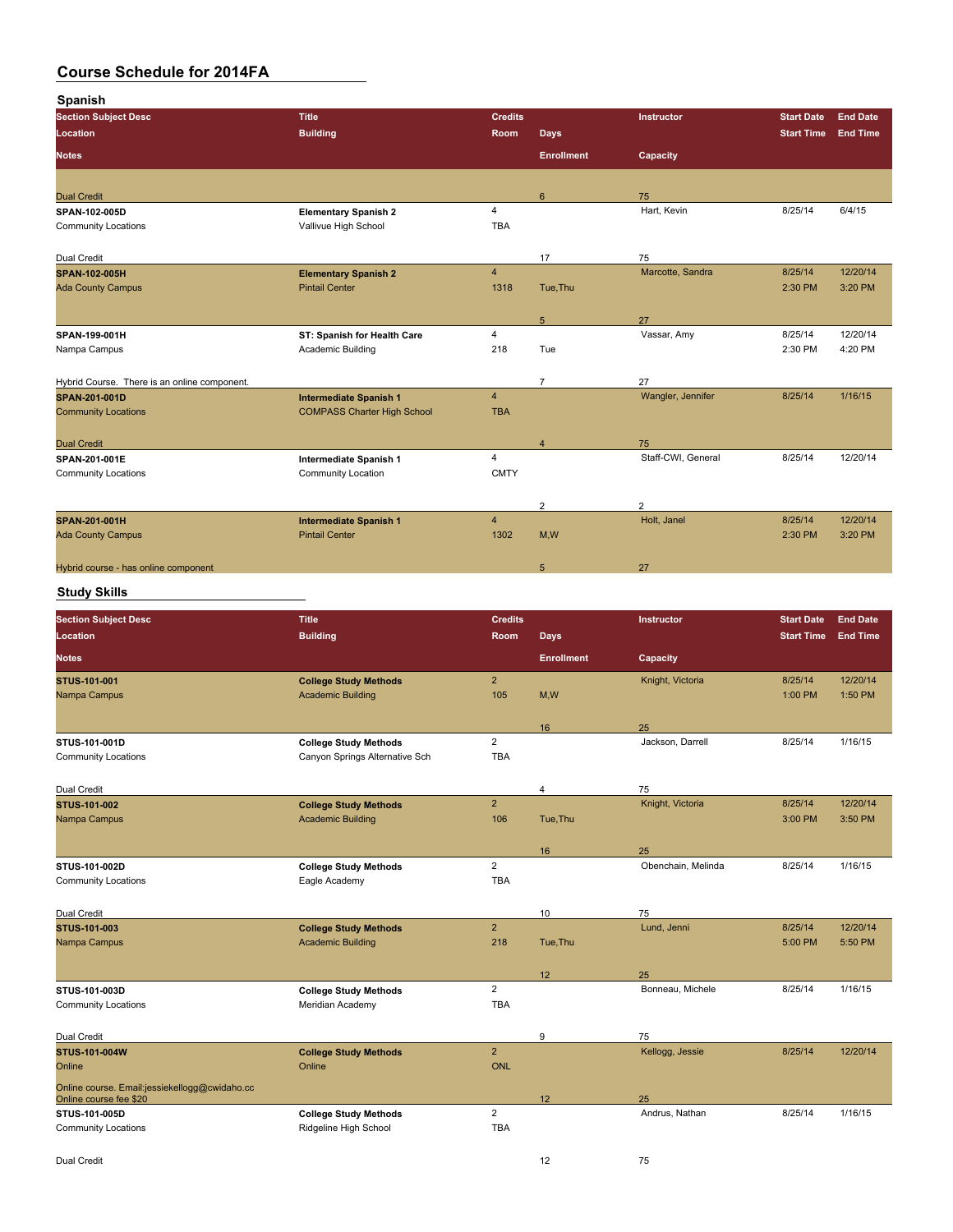**Study Skills**

| <b>Section Subject Desc</b>                                               | <b>Title</b>                 | <b>Credits</b> |                   | Instructor       | <b>Start Date</b> | <b>End Date</b> |
|---------------------------------------------------------------------------|------------------------------|----------------|-------------------|------------------|-------------------|-----------------|
| <b>Location</b>                                                           | <b>Building</b>              | Room           | <b>Days</b>       |                  | <b>Start Time</b> | <b>End Time</b> |
| <b>Notes</b>                                                              |                              |                | <b>Enrollment</b> | Capacity         |                   |                 |
| <b>STUS-101-005W</b>                                                      | <b>College Study Methods</b> | $\overline{2}$ |                   | Kellogg, Jessie  | 8/25/14           | 12/20/14        |
| Online                                                                    | Online                       | <b>ONL</b>     |                   |                  |                   |                 |
| Online course. Email: jessiekellogg@cwidaho.cc<br>Online course fee: \$20 |                              |                | 19                | 25               |                   |                 |
| <b>STUS 101 006D</b>                                                      | <b>College Study Methods</b> | $\overline{2}$ |                   | Nichols, Melissa | 8/25/14           | 1/16/15         |
| <b>Community Locations</b>                                                | Rocky Mountain High School   | TBA            |                   |                  |                   |                 |
| Dual Credit                                                               |                              |                | 43                | 75               |                   |                 |
| <b>STUS-101-006W</b>                                                      | <b>College Study Methods</b> | $\overline{2}$ |                   | Molitor, Allison | 8/25/14           | 12/20/14        |
| Online                                                                    | Online                       | <b>ONL</b>     |                   |                  |                   |                 |
| Online course. Email:allisonmolitor@cwidaho.cc<br>Online course fee: \$20 |                              |                | 16                | 25               |                   |                 |
| STUS-101-009                                                              | <b>College Study Methods</b> | $\overline{2}$ |                   | Norton, Greg     | 8/25/14           | 12/20/14        |
| Ada County Campus                                                         | <b>Pintail Center</b>        | 1230           | M,W               |                  | 7:00 AM           | 7:50 AM         |
|                                                                           |                              |                | $\Lambda$         | $\sim$           |                   |                 |

|                                                 |                              |            | 10       | -20              |         |          |
|-------------------------------------------------|------------------------------|------------|----------|------------------|---------|----------|
| <b>STUS 101-011</b>                             | <b>College Study Methods</b> |            |          | Knight, Victoria | 8/25/14 | 12/20/14 |
| Nampa Campus                                    | Aspen Classroom Building     | 104        | Tue, Thu |                  | 9:00 AM | 9:50 AM  |
|                                                 |                              |            | 17       | 25               |         |          |
| STUS-101-012W                                   | <b>College Study Methods</b> |            |          | Lund, Jenni      | 8/25/14 | 12/20/14 |
| Online                                          | Online                       | <b>ONL</b> |          |                  |         |          |
| Online course. Email: jenlund@cwidaho.cc Online |                              |            |          |                  |         |          |
| course fee: \$20                                |                              |            | 18       | 25               |         |          |

### **Surgical Technology**

| <b>Section Subject Desc</b> | <b>Title</b>                          | <b>Credits</b>  |                   | Instructor        | <b>Start Date</b> | <b>End Date</b> |
|-----------------------------|---------------------------------------|-----------------|-------------------|-------------------|-------------------|-----------------|
| <b>Location</b>             | <b>Building</b>                       | Room            | <b>Days</b>       |                   | <b>Start Time</b> | <b>End Time</b> |
| <b>Notes</b>                |                                       |                 | <b>Enrollment</b> | Capacity          |                   |                 |
| <b>SURG-100-001</b>         | <b>Intro &amp; Basic Sciences</b>     | 3               |                   | Bourbonnais, Mona | 8/25/14           | 12/20/14        |
| <b>Ada County Campus</b>    | <b>Quail Court Building</b>           | 2210            | F                 |                   | 10:00 AM          | 12:50 PM        |
|                             |                                       |                 | 16                | 16                |                   |                 |
| SURG 100 001                | Intro & Basic Sciences                | 3               |                   | Bourbonnais, Mona | 8/25/14           | 12/20/14        |
| Ada County Campus           | <b>Quail Court Building</b>           | 2210            | M, W              |                   | 2:00 PM           | 3:50 PM         |
|                             |                                       |                 | 16                | 16                |                   |                 |
| <b>SURG-101-001</b>         | <b>Operating Room Techniques</b>      | $5\phantom{.0}$ |                   | Bourbonnais, Mona | 8/25/14           | 12/20/14        |
| <b>Ada County Campus</b>    | <b>Quail Court Building</b>           | 1110            | Tue, Thu          |                   | 8:00 AM           | 11:00 AM        |
| Special course fee \$150    |                                       |                 | 16                | 16                |                   |                 |
| SURG-102-001                | <b>Sterilization and Disinfection</b> | $\mathbf{1}$    |                   | Bourbonnais, Mona | 8/25/14           | 12/20/14        |
| Ada County Campus           | <b>Quail Court Building</b>           | 2210            | M, W              |                   | 10:30 AM          | 12:20 PM        |
|                             |                                       |                 | 16                | 16                |                   |                 |
| <b>SURG 103 001</b>         | <b>Surgical Technological Science</b> | $\mathbf{3}$    |                   | Bourbonnais, Mona | 8/25/14           | 12/20/14        |
| <b>Ada County Campus</b>    | <b>Quail Court Building</b>           | 2210            | M, F              |                   | 1:40 PM           | 2:30 PM         |
|                             |                                       |                 | 16                | 16                |                   |                 |
| SURG 103 001                | <b>Surgical Technological Science</b> | 3               |                   | Bourbonnais, Mona | 8/25/14           | 12/20/14        |
| Ada County Campus           | <b>Quail Court Building</b>           | 2210            | W                 |                   | 1:40 PM           | 3:30 PM         |
|                             |                                       |                 | 16                | 16                |                   |                 |
| <b>SURG 103 001</b>         | <b>Surgical Technological Science</b> | $\mathbf{3}$    |                   | Wachter, Angela   | 8/25/14           | 12/20/14        |
| <b>Ada County Campus</b>    | <b>Quail Court Building</b>           | 2210            | M, F              |                   | 1:40 PM           | 2:30 PM         |
|                             |                                       |                 | 16                | 16                |                   |                 |
| SURG-103-001                | <b>Surgical Technological Science</b> | 3               |                   | Wachter, Angela   | 8/25/14           | 12/20/14        |
| <b>Ada County Campus</b>    | <b>Quail Court Building</b>           | 2210            | W                 |                   | 1:40 PM           | 3:30 PM         |
|                             |                                       |                 | 16                | 16                |                   |                 |
| <b>SURG-110-001</b>         | <b>Prep of the Surgical Patient</b>   | $\mathbf{3}$    |                   | Bourbonnais, Mona | 8/25/14           | 12/20/14        |
| <b>Ada County Campus</b>    | <b>Quail Court Building</b>           | 1110            | Tue, Thu          |                   | 12:00 PM          | 3:30 PM         |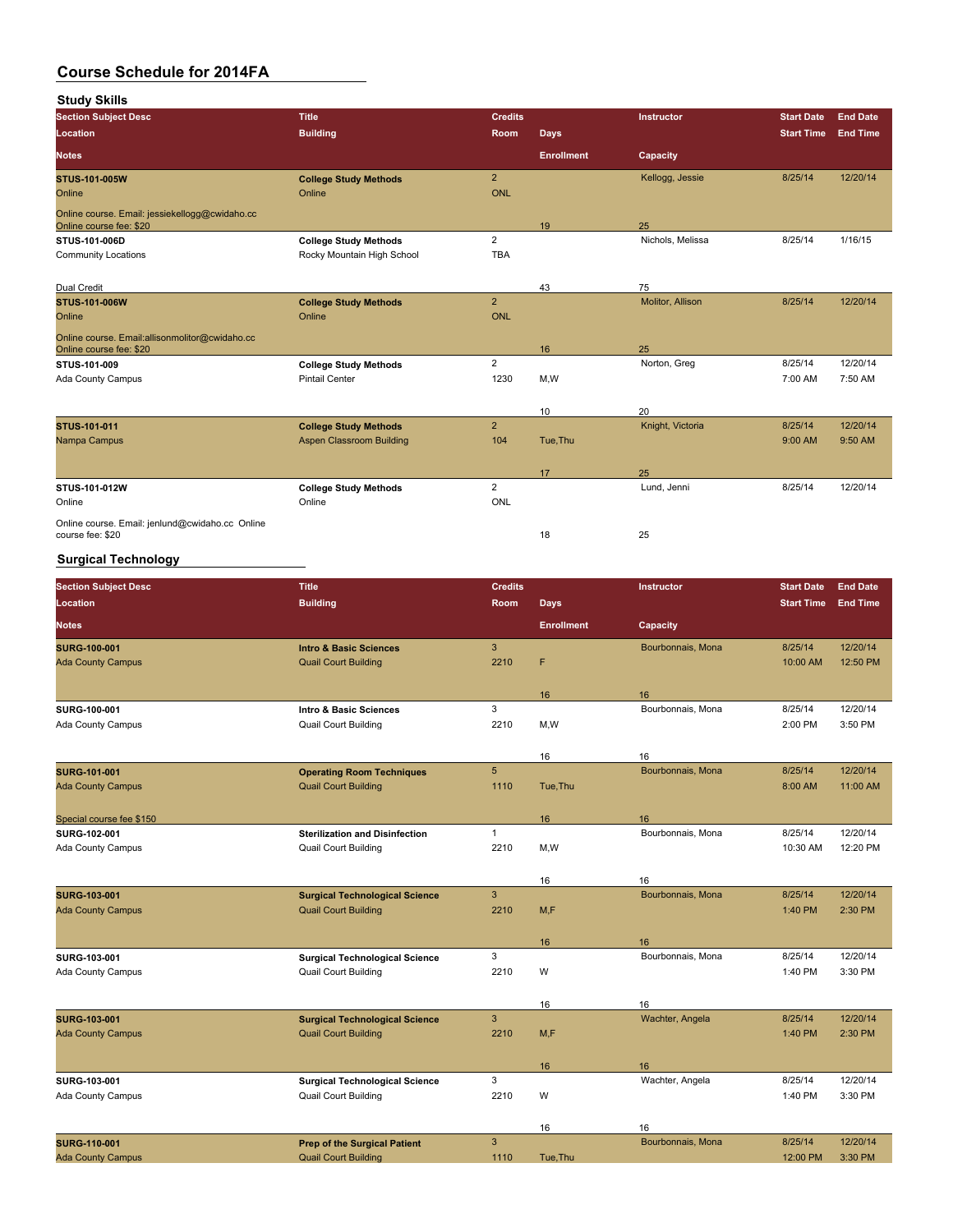| <b>Surgical Technology</b>  |                                     |                |                   |                    |                   |                 |
|-----------------------------|-------------------------------------|----------------|-------------------|--------------------|-------------------|-----------------|
| <b>Section Subject Desc</b> | <b>Title</b>                        | <b>Credits</b> |                   | Instructor         | <b>Start Date</b> | <b>End Date</b> |
| Location                    | <b>Building</b>                     | <b>Room</b>    | <b>Days</b>       |                    | <b>Start Time</b> | <b>End Time</b> |
| <b>Notes</b>                |                                     |                | <b>Enrollment</b> | Capacity           |                   |                 |
| Special course fee \$15     |                                     |                | 16                | 16                 |                   |                 |
| SURG-110-001                | Prep of the Surgical Patient        | 3              |                   | McCandless, Teresa | 8/25/14           | 12/20/14        |
| Ada County Campus           | <b>Quail Court Building</b>         | 1110           | Tue, Thu          |                    | 12:00 PM          | 3:30 PM         |
| Special course fee \$15     |                                     |                | 16                | 16                 |                   |                 |
| <b>SURG-110-001</b>         | <b>Prep of the Surgical Patient</b> | 3              |                   | Witt, Leslee       | 8/25/14           | 12/20/14        |
| <b>Ada County Campus</b>    | <b>Quail Court Building</b>         | 1110           | Tue, Thu          |                    | 12:00 PM          | 3:30 PM         |
| Special course fee \$15     |                                     |                | 16                | 16                 |                   |                 |
| SURG-150-001                | <b>Job-Seeking Skills</b>           |                |                   | Bourbonnais, Mona  | 8/25/14           | 12/20/14        |
| Ada County Campus           | <b>Quail Court Building</b>         | 2210           | F                 |                    | 9:00 AM           | 9:50 AM         |
|                             |                                     |                | 16                | 16                 |                   |                 |
| <b>SURG 199 001</b>         | <b>ST: Advanced Surg Concepts</b>   | $\overline{1}$ |                   | Bourbonnais, Mona  | 8/25/14           | 12/20/14        |
| <b>Community Locations</b>  | <b>Community Location</b>           | <b>CMTY</b>    |                   |                    |                   |                 |
|                             |                                     |                | $\mathbf{0}$      | 16                 |                   |                 |

#### **Theatre Arts**

| <b>Section Subject Desc</b>                                                 | <b>Title</b>                   | <b>Credits</b> |                   | Instructor             | <b>Start Date</b> | <b>End Date</b> |
|-----------------------------------------------------------------------------|--------------------------------|----------------|-------------------|------------------------|-------------------|-----------------|
| Location                                                                    | <b>Building</b>                | Room           | Days              |                        | <b>Start Time</b> | <b>End Time</b> |
| <b>Notes</b>                                                                |                                |                | <b>Enrollment</b> | Capacity               |                   |                 |
| THEA-101-001D                                                               | <b>Theatre Appreciation</b>    | $\mathbf{3}$   |                   | Barnett-Karlberg, Lisa | 8/25/14           | 1/16/15         |
| <b>Community Locations</b>                                                  | Canyon Springs Alternative Sch | <b>TBA</b>     |                   |                        |                   |                 |
| <b>Dual Credit</b>                                                          |                                |                | $\mathbf{0}$      | 75                     |                   |                 |
| <b>THEA-101-001W</b>                                                        | <b>Theatre Appreciation</b>    | 3              |                   | Petersen, Jeffrey      | 8/25/14           | 12/20/14        |
| Online                                                                      | Online                         | ONL            |                   |                        |                   |                 |
| Online course. Email: jeffreypetersen@cwidaho.cc                            |                                |                |                   |                        |                   |                 |
| Special Course Fee \$30                                                     |                                |                | 22                | 30                     |                   |                 |
| <b>THEA-101-002D</b>                                                        | <b>Theatre Appreciation</b>    | $\mathbf{3}$   |                   | Davidson, Maaike       | 8/25/14           | 1/16/15         |
| <b>Community Locations</b>                                                  | North Valley Academy           | <b>TBA</b>     |                   |                        |                   |                 |
| <b>Dual Credit</b>                                                          |                                |                | 8                 | 75                     |                   |                 |
| THEA-101-002W                                                               | <b>Theatre Appreciation</b>    | 3              |                   | Petersen, Jeffrey      | 8/25/14           | 12/20/14        |
| Online                                                                      | Online                         | <b>ONL</b>     |                   |                        |                   |                 |
| Online course. Email: jeffreypetersen@cwidaho.cc<br>Special Course Fee \$30 |                                |                | 24                | 30                     |                   |                 |
| <b>THEA 101-003</b>                                                         | <b>Theatre Appreciation</b>    | $\overline{3}$ |                   | Allen, Anne            | 8/25/14           | 12/20/14        |
| <b>Ada County Campus</b>                                                    | <b>Pintail Center</b>          | 1204           | F                 |                        | 11:30 AM          | 2:15 PM         |
|                                                                             |                                |                |                   |                        |                   |                 |
|                                                                             |                                |                | 22                | 30                     |                   |                 |
| THEA-111-001                                                                | <b>Fundamentals of Acting</b>  | 3              |                   | Whiteleather, Carole   | 8/25/14           | 12/20/14        |
| Nampa Campus                                                                | Academic Building              | 309            | F                 |                        | 11:00 AM          | 1:45 PM         |
|                                                                             |                                |                |                   |                        |                   |                 |
| THEA-111-001D                                                               | <b>Fundamentals of Acting</b>  | $\mathbf{3}$   | 17                | 32<br>Wright, Alicia   | 8/25/14           | 6/4/15          |
| <b>Community Locations</b>                                                  | Middleton High School          | <b>TBA</b>     |                   |                        |                   |                 |
|                                                                             |                                |                |                   |                        |                   |                 |
| <b>Dual Credit</b>                                                          |                                |                | $5\phantom{.0}$   | 75                     |                   |                 |
| <b>THEA-111-002D</b>                                                        | <b>Fundamentals of Acting</b>  | 3              |                   | Dykas, Jane            | 8/25/14           | 6/4/15          |
| <b>Community Locations</b>                                                  | Parma High School              | <b>TBA</b>     |                   |                        |                   |                 |
| <b>Dual Credit</b>                                                          |                                |                | 3                 | 75                     |                   |                 |
|                                                                             |                                |                |                   |                        |                   |                 |

#### **Water Resource Management**

| <b>Section Subject Desc</b><br>Location | <b>Title</b><br><b>Building</b>                       | <b>Credits</b><br><b>Room</b> | Days              | <b>Instructor</b> | <b>Start Date</b><br><b>Start Time</b> | <b>End Date</b><br><b>End Time</b> |
|-----------------------------------------|-------------------------------------------------------|-------------------------------|-------------------|-------------------|----------------------------------------|------------------------------------|
| <b>Notes</b>                            |                                                       |                               | <b>Enrollment</b> | Capacity          |                                        |                                    |
| <b>WATR-210-001</b><br>Nampa Campus     | Introduction to Hydrology<br><b>Academic Building</b> | 325                           | Tue.Thu           | Schlegel, Melissa | 8/25/14<br>7:00 PM                     | 12/20/14<br>8:15 PM                |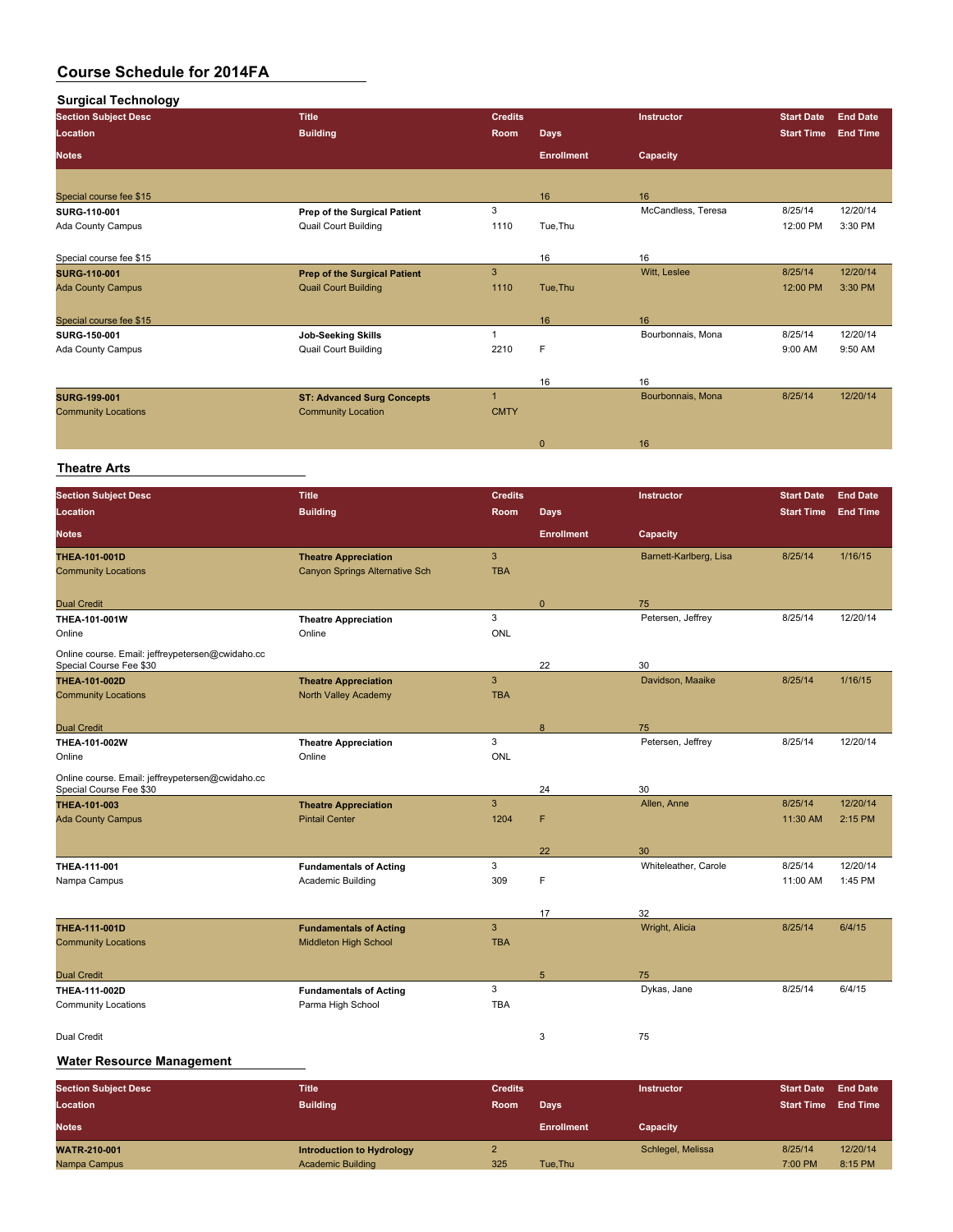#### **Water Resource Management**

| <b>Section Subject Desc</b> | <b>Title</b>    |      |                   | <b>Instructor</b> | <b>Start Date End Date</b> |  |
|-----------------------------|-----------------|------|-------------------|-------------------|----------------------------|--|
| Location                    | <b>Building</b> | Room | <b>Days</b>       |                   | Start Time End Time        |  |
| <b>Notes</b>                |                 |      | <b>Enrollment</b> | Capacity          |                            |  |
|                             |                 |      |                   |                   |                            |  |
| Special course fee: \$10    |                 |      | 6                 | 32                |                            |  |
|                             |                 |      |                   |                   |                            |  |

### **Web Development**

| <b>Section Subject Desc</b><br>Location | <b>Title</b><br><b>Building</b>         | <b>Credits</b><br><b>Room</b> | <b>Days</b>       | <b>Instructor</b>   | <b>Start Date</b><br><b>Start Time</b> | <b>End Date</b><br><b>End Time</b> |
|-----------------------------------------|-----------------------------------------|-------------------------------|-------------------|---------------------|----------------------------------------|------------------------------------|
| <b>Notes</b>                            |                                         |                               | <b>Enrollment</b> | Capacity            |                                        |                                    |
| <b>WEBD-100-001</b>                     | Intro to Technology for Web             | $\overline{4}$                |                   | Nelson, Sondra      | 8/25/14                                | 9/26/14                            |
| <b>Ada County Campus</b>                | <b>Pintail Center</b>                   | 1404                          | M, Tue, W, Thu, F |                     | 9:00 AM                                | 1:00 PM                            |
| For Web Development majors only         |                                         |                               | 18                | 20                  |                                        |                                    |
| <b>WEBD 115-001</b>                     | Server Operating Syst for Web           | $\overline{4}$                |                   | Nelson, Sondra      | 9/29/14                                | 10/31/14                           |
| Ada County Campus                       | <b>Pintail Center</b>                   | 1404                          | M,Tue,W,Thu,F     |                     | 9:00 AM                                | 1:00 PM                            |
| For Web Development majors only         |                                         |                               | 18                | 20                  |                                        |                                    |
| <b>WEBD 130-001</b>                     | <b>Intro to Programming</b>             | $\overline{4}$                |                   | Nelson, Sondra      | 11/3/14                                | 12/20/14                           |
| <b>Ada County Campus</b>                | <b>Pintail Center</b>                   | 1404                          | M,Tue,W,Thu,F     |                     | 9:00 AM                                | $1:00$ PM                          |
| For Web Development majors ony          |                                         |                               | 17                | 20                  |                                        |                                    |
| <b>WEBD 205 001</b>                     | Web Author Integ Devel Environ          | $\overline{4}$                |                   | Wokersien, Virginia | 8/25/14                                | 9/26/14                            |
| Ada County Campus                       | <b>Pintail Center</b>                   | 1402                          | M, Tue, W, Thu, F |                     | 9:00 AM                                | 1:00 PM                            |
|                                         |                                         |                               | 12                | 20                  |                                        |                                    |
| <b>WEBD 220 001</b>                     | <b>Fund of Database Systems</b>         | $\overline{4}$                |                   | Wokersien, Virginia | 9/29/14                                | 10/31/14                           |
| <b>Ada County Campus</b>                | <b>Pintail Center</b>                   | 1402                          | M, Tue, W, Thu, F |                     | 9:00 AM                                | 1:00 PM                            |
|                                         |                                         |                               | 12                | 20                  |                                        |                                    |
| <b>WEBD 235-001</b>                     | <b>Dynamic Website Create &amp; Des</b> | $\overline{4}$                |                   | Wokersien, Virginia | 11/3/14                                | 12/20/14                           |
| Ada County Campus                       | <b>Pintail Center</b>                   | 1402                          | M,Tue,W,Thu,F     |                     | 9:00 AM                                | 1:00 PM                            |
| Special course fee: \$10                |                                         |                               | 12                | 20                  |                                        |                                    |
| <b>WEBD 293-001</b>                     | <b>Web Development Internship</b>       | $\mathbf{1}$                  |                   | Nelson, Sondra      | 8/25/14                                | 12/19/14                           |
| <b>Community Locations</b>              | <b>Community Location</b>               | <b>CMTY</b>                   |                   |                     |                                        |                                    |

### **Welding & Metals Fabrication**

| <b>Section Subject Desc</b>                                                             | <b>Title</b>                             | <b>Credits</b> |                   | <b>Instructor</b> | <b>Start Date</b> | <b>End Date</b> |
|-----------------------------------------------------------------------------------------|------------------------------------------|----------------|-------------------|-------------------|-------------------|-----------------|
| Location                                                                                | <b>Building</b>                          | Room           | Days              |                   | <b>Start Time</b> | <b>End Time</b> |
| <b>Notes</b>                                                                            |                                          |                | <b>Enrollment</b> | Capacity          |                   |                 |
| <b>WEMF 125 001</b>                                                                     | <b>Blueprint Read &amp; Shop Pract 1</b> | $\overline{1}$ |                   | Wheeler, Michael  | 8/25/14           | 10/18/14        |
| Nampa Campus                                                                            | <b>Micron Center for PTE</b>             | 1602           | M,W               |                   | 12:30 PM          | 1:20 PM         |
| Corequisites: WEMF 126-001, WEMF 155-001,<br>WEMF 15 WEMF 155L-001 AND WEMF 156L-001    |                                          |                | 16                | 16                |                   |                 |
| <b>WEMF-125-002</b>                                                                     | <b>Blueprint Read &amp; Shop Pract 1</b> | -1             |                   | Wheeler, Michael  | 8/25/14           | 10/18/14        |
| Nampa Campus                                                                            | Micron Center for PTE                    | 1602           | M.W               |                   | 11:30 AM          | 12:20 PM        |
| Corequisites: WEMF 126-002, WEMF 155-002,<br>WEMF 156-002, WEMF 155L-002, WEMF 156L-002 |                                          |                | 12                | 16                |                   |                 |
| <b>WEMF-126-001</b>                                                                     | <b>Blueprint Read &amp; Shop Pract 2</b> | $\overline{1}$ |                   | Wheeler, Michael  | 10/20/14          | 12/20/14        |
| Nampa Campus                                                                            | <b>Micron Center for PTE</b>             | 1602           | M,W               |                   | 12:30 PM          | 1:20 PM         |
| Corequisites: WEMF 125-001, WEMF 155-001,<br>WEMF 156-001 WEMF 155L-001, WEMF 156L-001  |                                          |                | 15                | 16                |                   |                 |
| <b>WEMF-126-002</b>                                                                     | <b>Blueprint Read &amp; Shop Pract 2</b> |                |                   | Wheeler, Michael  | 10/20/14          | 12/20/14        |
| Nampa Campus                                                                            | Micron Center for PTE                    | 1602           | M,W               |                   | 11:30 AM          | 12:20 PM        |
| Corequisites: WEMF 125-002, WEMF 155-002,<br>WEMF 156-002 WEMF 155L-002, WEMF 156L-002  |                                          |                | 11                | 16                |                   |                 |
| <b>WEMF 155 001</b>                                                                     | <b>Welding Theory 1</b>                  |                |                   | Wheeler, Michael  | 8/25/14           | 10/18/14        |
| Nampa Campus                                                                            | <b>Micron Center for PTE</b>             | 1602           | Tue.Thu           |                   | 12:30 PM          | 1:20 PM         |
| Corequisites: WEMF 125-001, WEMF 155-001.<br>WEMF 156-001, WEMF 155L-001, WEMF 156L-001 |                                          |                | 16                | 16                |                   |                 |
| <b>WEMF-155-002</b>                                                                     | <b>Welding Theory 1</b>                  |                |                   | Wheeler, Michael  | 8/25/14           | 10/18/14        |
| Nampa Campus                                                                            | Micron Center for PTE                    | 1602           | Tue, Thu          |                   | 11:30 AM          | 12:30 PM        |

1  $\sim$  1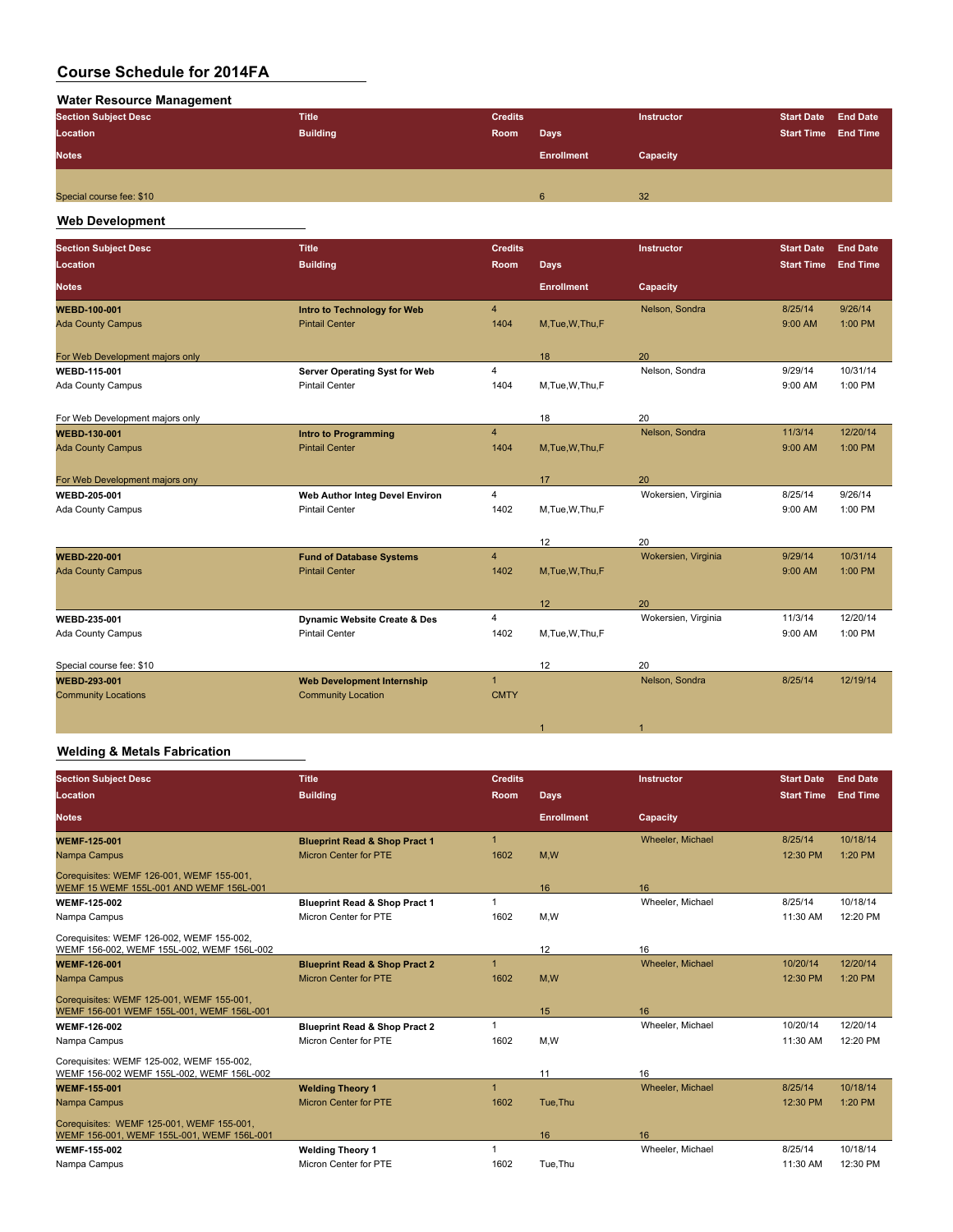#### **Welding & Metals Fabrication**

| <b>Trelating &amp; Metals I application</b><br><b>Section Subject Desc</b>          | <b>Title</b>                                     | <b>Credits</b>          |                   | Instructor             | <b>Start Date</b> | <b>End Date</b> |
|-------------------------------------------------------------------------------------|--------------------------------------------------|-------------------------|-------------------|------------------------|-------------------|-----------------|
| Location                                                                            | <b>Building</b>                                  | Room                    |                   |                        | <b>Start Time</b> | <b>End Time</b> |
|                                                                                     |                                                  |                         | <b>Days</b>       |                        |                   |                 |
| <b>Notes</b>                                                                        |                                                  |                         | <b>Enrollment</b> | Capacity               |                   |                 |
| Special Course Fee \$125 Corequisites: WEMF<br>125-002, WEMF126-002, WEMF156-002    |                                                  |                         | 12                | 16                     |                   |                 |
| WEMF155L-002. WEMF156L-002<br><b>WEMF-155L-001</b>                                  | <b>Welding Laboratory 1</b>                      | $\overline{\mathbf{4}}$ |                   | Wheeler, Michael       | 8/25/14           | 10/18/14        |
| Nampa Campus                                                                        | <b>Micron Center for PTE</b>                     | 1601                    | M, Tue, W, Thu, F |                        | 7:30 AM           | 11:20 AM        |
| Special course fee: \$125 Corequisites:                                             |                                                  |                         |                   |                        |                   |                 |
| WEMF156L-001, WEMF125-001, WEMF126-001<br>WEMF155-001, WEMF 156-001                 |                                                  |                         | 16                | 16                     |                   |                 |
| <b>WEMF-155L-002</b>                                                                | <b>Welding Laboratory 1</b>                      | 4                       |                   | Wheeler, Michael       | 8/25/14           | 10/18/14        |
| Nampa Campus                                                                        | Micron Center for PTE                            | 1601                    | F                 |                        | 11:30 AM          | 3:30 PM         |
| Special course fee: \$125 Corequisites:                                             |                                                  |                         |                   |                        |                   |                 |
| WEMF156-002, WEMF125-002, WEMF126-002<br>WEMF155-002. WEMF156L-002                  |                                                  |                         | 12                | 16                     |                   |                 |
| <b>WEMF 155L 002</b>                                                                | <b>Welding Laboratory 1</b>                      | $\overline{4}$          |                   | Wheeler, Michael       | 8/25/14           | 10/18/14        |
| Nampa Campus                                                                        | <b>Micron Center for PTE</b>                     | 1601                    | M, Tue, W, Thu    |                        | 1:30 PM           | 5:30 PM         |
| Special course fee: \$125 Corequisites:                                             |                                                  |                         |                   |                        |                   |                 |
| WEMF156-002, WEMF125-002, WEMF126-002<br>WEMF155-002, WEMF156L-002                  |                                                  |                         | 12                | 16                     |                   |                 |
| WEMF-156-001                                                                        | <b>Welding Theory 2</b>                          | $\mathbf{1}$            |                   | Wheeler, Michael       | 10/20/14          | 12/20/14        |
| Nampa Campus                                                                        | Micron Center for PTE                            | 1602                    | Tue, Thu          |                        | 12:30 PM          | 1:20 PM         |
|                                                                                     |                                                  |                         |                   |                        |                   |                 |
| Corequisites: WEMF 125-001, WEMF126-001,                                            |                                                  |                         |                   |                        |                   |                 |
| WEMF155-001 WEMF 155L-001, WEMF 156L-001                                            |                                                  | $\mathbf{1}$            | 15                | 16<br>Wheeler, Michael | 10/20/14          | 12/20/14        |
| <b>WEMF 156-002</b>                                                                 | <b>Welding Theory 2</b>                          |                         |                   |                        |                   |                 |
| Nampa Campus<br>Special Course Fee \$125 Corequisites:                              | <b>Micron Center for PTE</b>                     | 1602                    | Tue, Thu          |                        | 11:30 AM          | 12:30 PM        |
| WEMF125-002, WEMF126-002, WEMF155L-002                                              |                                                  |                         |                   |                        |                   |                 |
| WEMF156L-002. WEMF155-002                                                           |                                                  |                         | 11                | 16                     |                   |                 |
| <b>WEMF-156L-001</b>                                                                | <b>Welding Laboratory 2</b>                      | 4                       |                   | Wheeler, Michael       | 10/20/14          | 12/20/14        |
| Nampa Campus<br>Special course fee: \$125 Corequisites:                             | Micron Center for PTE                            | 1601                    | M, Tue, W, Thu, F |                        | 7:30 AM           | 11:20 AM        |
| WEMF125-001, WEMF126-001, WEMF155-001                                               |                                                  |                         |                   |                        |                   |                 |
| WEMF155L-001.WEMF156-001                                                            |                                                  |                         | 15                | 16                     |                   |                 |
| <b>WEMF-156L-002</b>                                                                | <b>Welding Laboratory 2</b>                      | $\overline{\mathbf{4}}$ |                   | Wheeler, Michael       | 10/20/14          | 12/20/14        |
| Nampa Campus                                                                        | <b>Micron Center for PTE</b>                     | 1601                    | F                 |                        | 11:30 AM          | 3:30 PM         |
| Special course fee: \$125 Corequisites:<br>WEMF125-002, WEMF126-002, WEMF155-002    |                                                  |                         |                   |                        |                   |                 |
| WEMF155L-002, WEMF 156-002                                                          |                                                  |                         | 10                | 16                     |                   |                 |
| <b>WEMF-156L-002</b>                                                                | <b>Welding Laboratory 2</b>                      | $\overline{4}$          |                   | Wheeler, Michael       | 10/20/14          | 12/20/14        |
| Nampa Campus                                                                        | Micron Center for PTE                            | 1601                    | M, Tue, W, Thu    |                        | 1:30 PM           | 5:30 PM         |
| Special course fee: \$125 Corequisites:                                             |                                                  |                         |                   |                        |                   |                 |
| WEMF125-002, WEMF126-002, WEMF155-002<br>WEMF155L-002. WEMF 156-002                 |                                                  |                         | 10                | 16                     |                   |                 |
| <b>WEMF-225-001</b>                                                                 | <b>Blueprint Reading &amp; Layout 5</b>          | $\overline{2}$          |                   | Diamond, Malcolm       | 8/25/14           | 10/18/14        |
| Nampa Campus                                                                        | <b>Micron Center for PTE</b>                     | 1506                    | M, Tue, W, Thu    |                        | 12:00 PM          | 1:00 PM         |
| Corequisites:                                                                       |                                                  |                         |                   |                        |                   |                 |
| WEMF226-001,WEMF255-001,WEMF256-001                                                 |                                                  |                         | 22                | 25                     |                   |                 |
| <b>WEMF 226-001</b>                                                                 | <b>Blueprint Reading &amp; Layout 6</b>          | $\overline{2}$          |                   | Diamond, Malcolm       | 10/20/14          | 12/20/14        |
| Nampa Campus                                                                        | Micron Center for PTE                            | 1506                    | M.Tue, W.Thu      |                        | 12:00 PM          | 1:00 PM         |
|                                                                                     |                                                  |                         |                   |                        |                   |                 |
| Corequisites:<br>WEMF225-001, WEMF255-001, WEMF256-001                              |                                                  |                         | 22                | 25                     |                   |                 |
| <b>WEMF-255-001</b>                                                                 | <b>Welding 5</b>                                 | 4                       |                   | Diamond, Malcolm       | 8/25/14           | 10/17/14        |
| Nampa Campus                                                                        | <b>Micron Center for PTE</b>                     | 1606                    | M, Tue, W, Thu, F |                        | 7:30 AM           | 11:30 AM        |
|                                                                                     |                                                  |                         |                   |                        |                   |                 |
| Special Course Fee: \$125 Corequisites: WEMF<br>225-001, WEMF 226-001, WEMF 256-001 |                                                  |                         | 11                | 12                     |                   |                 |
| <b>WEMF-255-002</b>                                                                 | <b>Welding 5</b>                                 | 4                       |                   | Diamond, Malcolm       | 8/25/14           | 10/17/14        |
| Nampa Campus                                                                        | Micron Center for PTE                            | 1606                    | M, Tue, W, Thu, F |                        | 1:30 PM           | 5:30 PM         |
| Special course fee: \$125 Corequisites:                                             |                                                  |                         |                   |                        |                   |                 |
| WEMF225-001, WEMF226-001, WEMF256-001,                                              |                                                  |                         |                   | 12                     |                   |                 |
| WEMF 256-002<br><b>WEMF 256-001</b>                                                 |                                                  | $\overline{4}$          | 11                | Diamond, Malcolm       | 10/20/14          | 12/20/14        |
| Nampa Campus                                                                        | <b>Welding 6</b><br><b>Micron Center for PTE</b> | 1606                    | M, Tue, W, Thu, F |                        | 7:30 AM           | 11:30 AM        |
|                                                                                     |                                                  |                         |                   |                        |                   |                 |
| Special course fee: \$125 Corequisites:                                             |                                                  |                         |                   |                        |                   |                 |
| WEMF225-001, WEMF226-001, WEMF255-001                                               |                                                  |                         | 11                | 12                     |                   |                 |
| <b>WEMF-256-002</b>                                                                 | <b>Welding 6</b>                                 | 4                       |                   | Diamond, Malcolm       | 10/20/14          | 12/20/14        |
| Nampa Campus<br>Special Course fee: \$125 Corequisites: WEMF                        | Micron Center for PTE                            | 1606                    | M, Tue, W, Thu, F |                        | 1:30 PM           | 5:30 PM         |
| 225-001, WEMF 226-001, WEMF 255-001, WEMF                                           |                                                  |                         |                   |                        |                   |                 |
| 255-002                                                                             |                                                  |                         | 11                | 12                     |                   |                 |

### **Western States Cat Technician**

| <b>Section Subject Desc</b> | Title           | <b>Credits</b> |                   | <b>Instructor</b> | <b>Start Date End Date</b> |  |
|-----------------------------|-----------------|----------------|-------------------|-------------------|----------------------------|--|
| Location                    | <b>Building</b> | Room           | Days              |                   | <b>Start Time End Time</b> |  |
| <b>Notes</b>                |                 |                | <b>Enrollment</b> | Capacity          |                            |  |